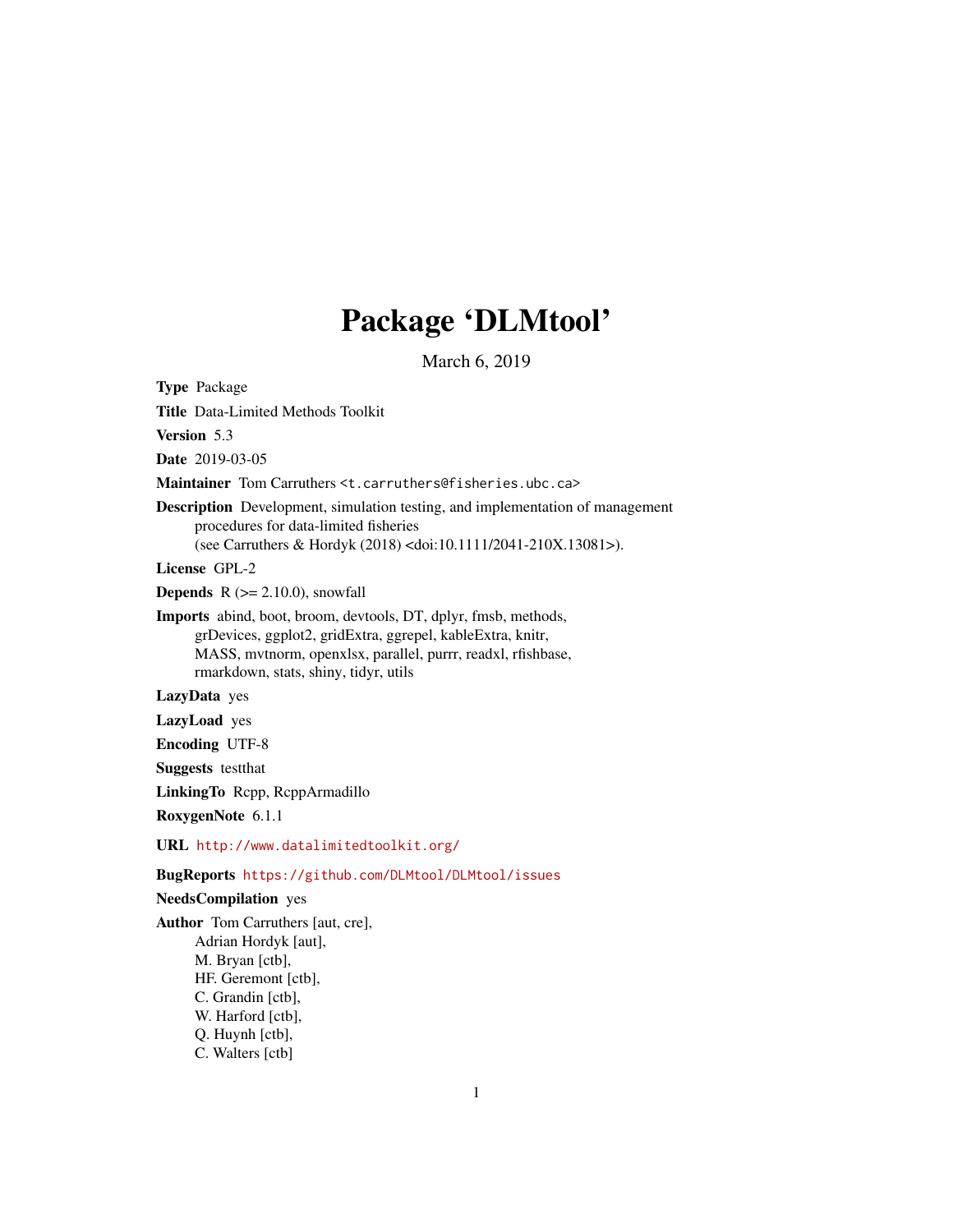Repository CRAN Date/Publication 2019-03-06 22:13:08 UTC

# R topics documented:

|            | 6              |
|------------|----------------|
|            | $\overline{7}$ |
|            | 8              |
|            | 8              |
|            | 9              |
|            | 10             |
|            | 11             |
|            | 12             |
|            | 13             |
|            | 15             |
|            | 16             |
|            | 16             |
|            | 17             |
|            | 18             |
|            | 20             |
|            | 20             |
| ChkObj     | 21             |
|            | 22             |
|            | 23             |
|            | 24             |
|            | 25             |
|            | 25             |
|            | 27             |
|            | 27             |
|            | 28             |
|            | 28             |
|            | 30             |
|            | 33             |
|            | 34             |
|            | 34             |
|            | 35             |
|            | 36             |
|            | 38             |
|            | 41             |
| <b>DDe</b> | 42             |
|            | 44             |
|            | 45             |
|            | 45             |
|            |                |
|            | 46             |
|            | 47             |
|            | 47             |
|            |                |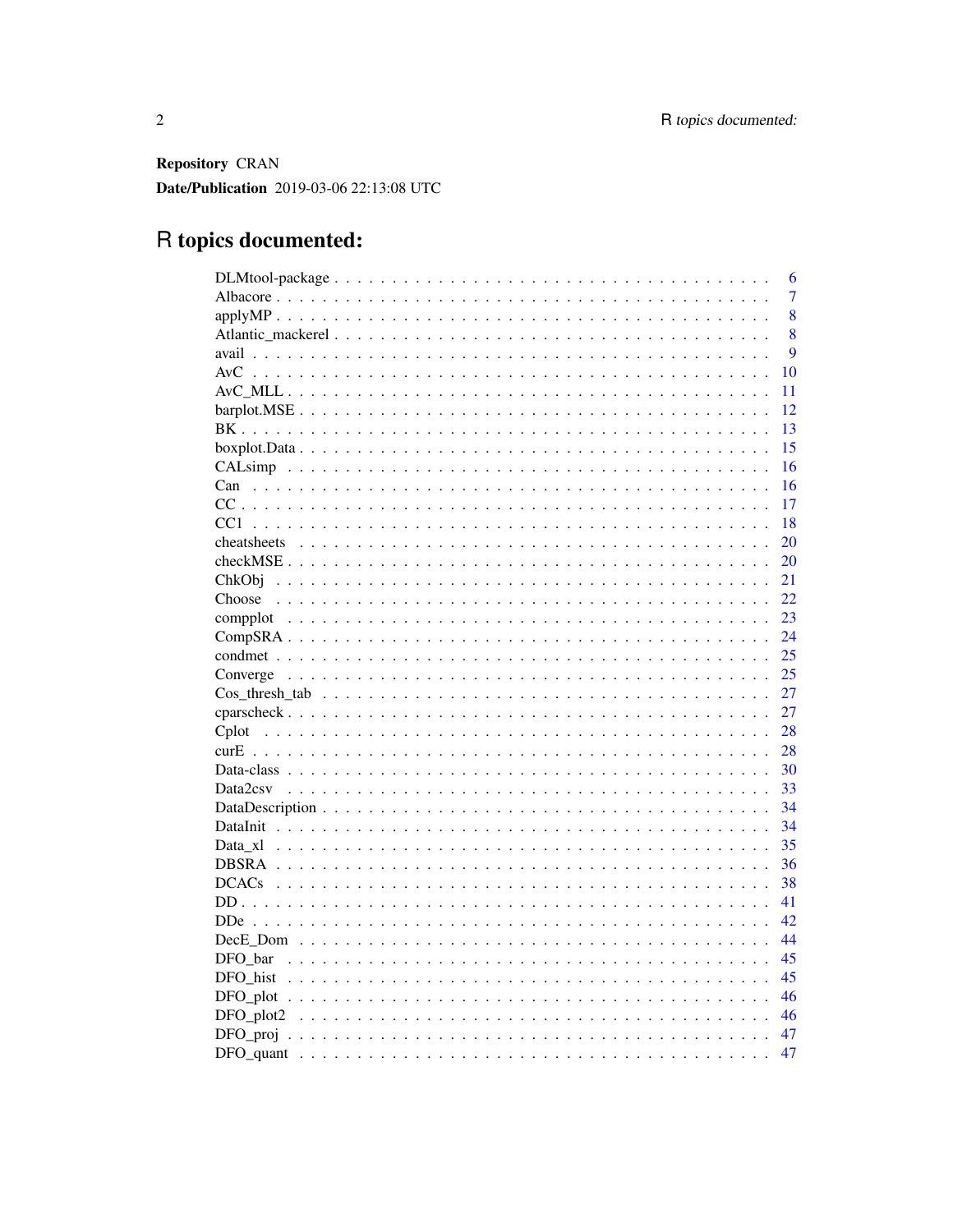|                       | 48 |
|-----------------------|----|
|                       | 49 |
| DFO tab               | 49 |
|                       | 50 |
|                       | 51 |
|                       | 51 |
|                       | 52 |
|                       | 52 |
| DOM                   | 53 |
|                       | 53 |
| DynF                  | 55 |
|                       | 56 |
|                       | 58 |
|                       | 60 |
| Fease                 | 61 |
|                       | 62 |
|                       | 64 |
|                       | 65 |
|                       | 66 |
|                       | 67 |
|                       | 69 |
|                       | 70 |
|                       | 71 |
|                       | 73 |
|                       | 74 |
|                       | 75 |
|                       |    |
|                       | 76 |
|                       | 77 |
|                       | 77 |
|                       | 78 |
|                       | 80 |
|                       | 81 |
|                       | 83 |
|                       | 84 |
|                       | 84 |
|                       | 85 |
|                       | 85 |
|                       | 86 |
| $Islope1 \dots$       | 87 |
| IT5                   | 89 |
| Itarget1              | 91 |
| Itarget1 MPA          | 93 |
| Itarget <sub>E1</sub> | 94 |
| ITe <sub>5</sub>      | 96 |
| ITM                   | 97 |
| <i>ioinData</i> .     | 98 |
| join plots            | 99 |
| Kplot                 | 99 |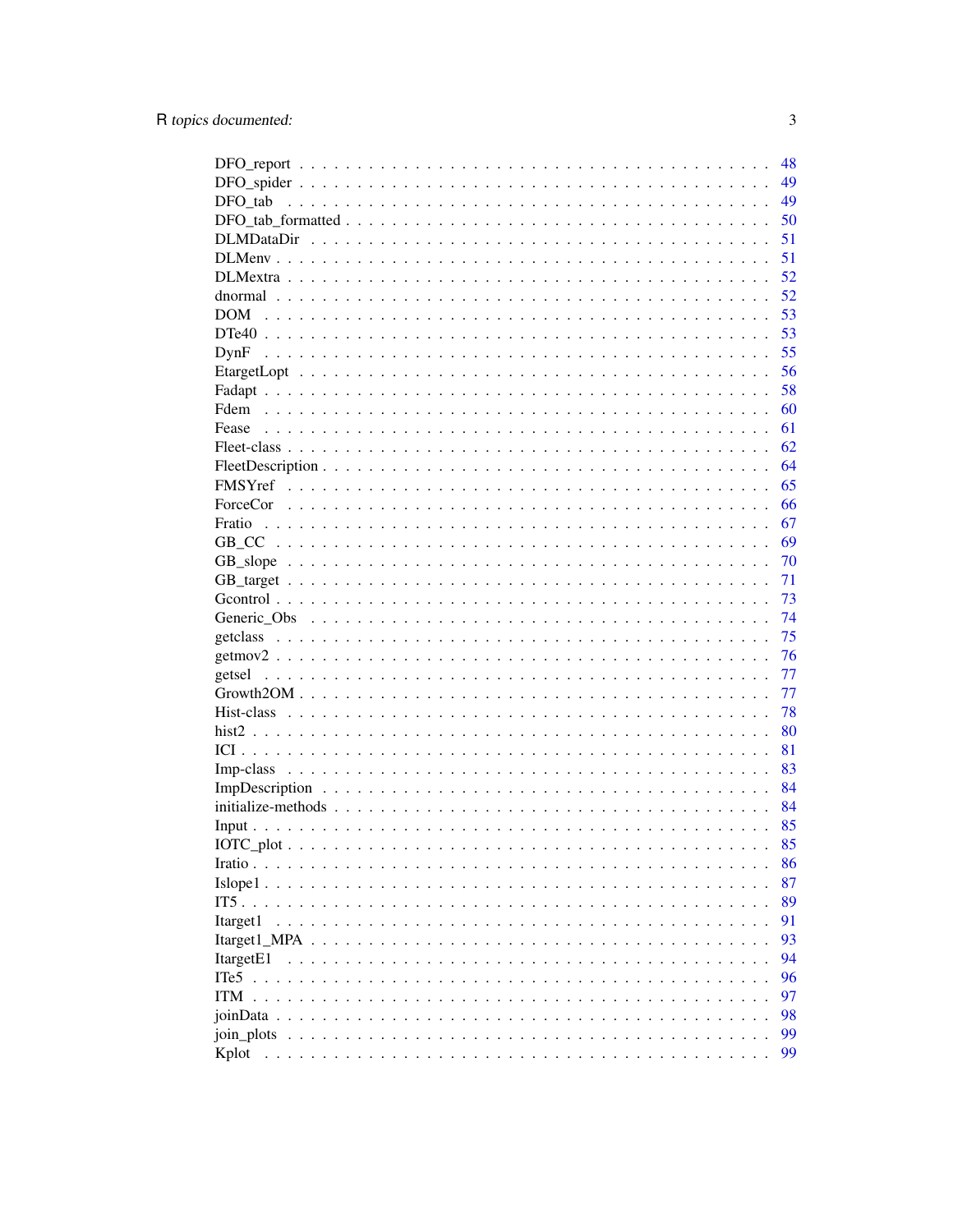| plot.MSE |  |
|----------|--|
|          |  |
|          |  |
| plotFun  |  |
|          |  |
|          |  |
|          |  |
|          |  |
|          |  |
|          |  |
|          |  |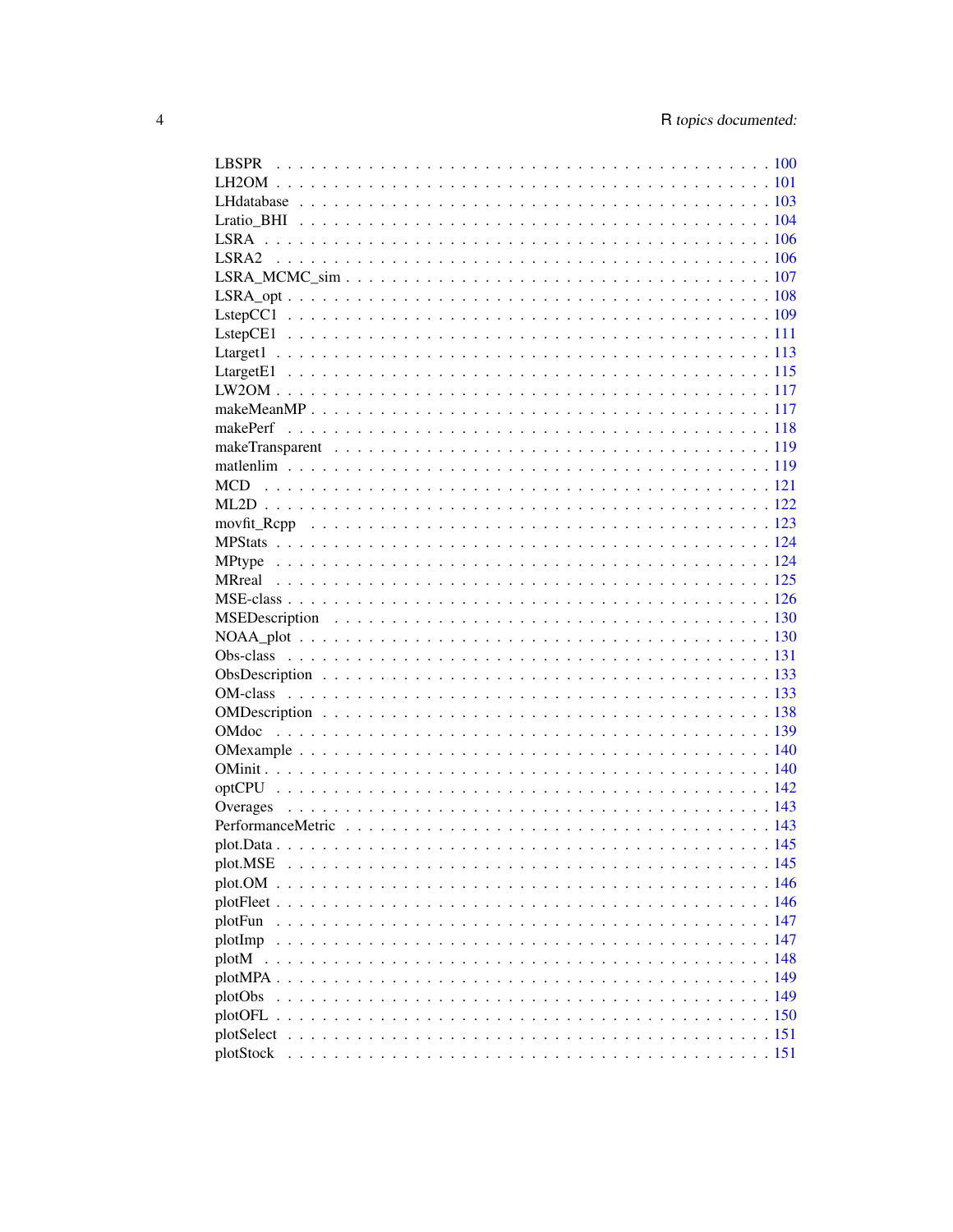| Sub      |  |
|----------|--|
| SubCpars |  |
|          |  |
|          |  |
|          |  |
|          |  |
|          |  |
| testOM   |  |
|          |  |
|          |  |
|          |  |
|          |  |
|          |  |
|          |  |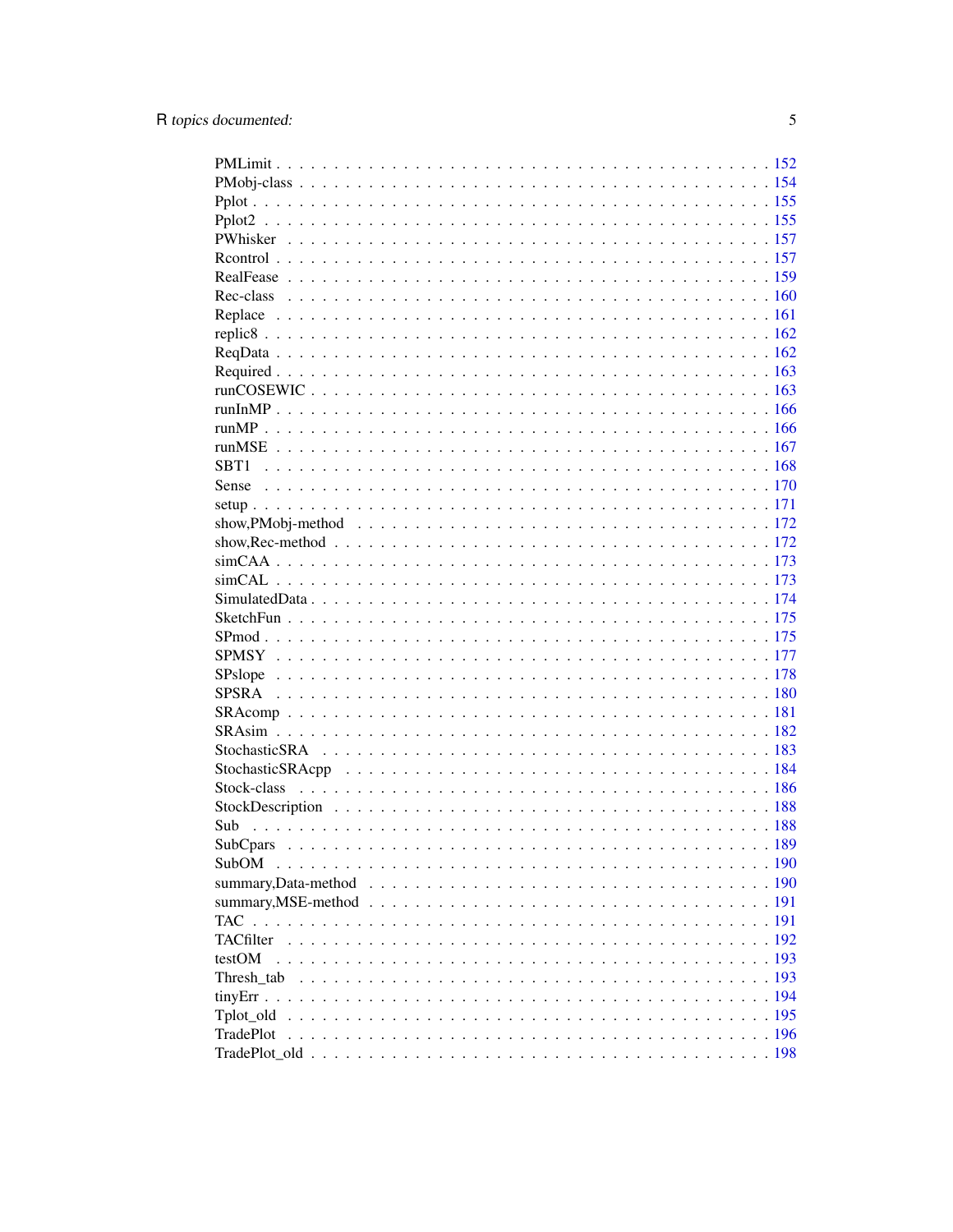<span id="page-5-0"></span>

| Index |  |  |  |  |  |  |  |  |  |  |  |  |  |  |  |  |  |  |  | 210 |
|-------|--|--|--|--|--|--|--|--|--|--|--|--|--|--|--|--|--|--|--|-----|

DLMtool-package *Data-Limited Methods Toolkit*

#### **Description**

Simulation testing and implementation of data-limited fishery stock assessment methods

#### Additional Information

See the [DLMtool User Guide](https://dlmtool.github.io/DLMtool/userguide/introduction.html) for a detailed description of how to use the DLMtool package.

The help documentation for the DLMtool package can also be accessed [here.](https://dlmtool.github.io/DLMtool/)

See the [Data-Limited Toolkit Website](http://www.datalimitedtoolkit.org/) for more information on the DLMtool, including an interactive demo of the main features of the toolkit, information on case studies where the toolkit has been applied, and more about the history and development of the DLMtool.

#### Author(s)

Tom Carruthers <t.carruthers@fisheries.ubc.ca>

Adrian Hordyk <a.hordyk@oceans.ubc.ca>

#### References

Carruthers, T.R., Punt, A.E., Walters, C.J., MacCall, A., McAllister, M.K., Dick, E.J., Cope, J. 2014. Evaluating methods for setting catch limits in data-limited fisheries. Fisheries Research. 153: 48-68.

Carruthers, T.R., Kell, L.T., Butterworth, D.S., Maunder, M.N., Geromont, H.F., Walters, C., McAllister, M.K., Hillary, R., Levontin, P., Kitakado, T., Davies, C.R. Performance review of simple management procedures. ICES Journal of Marine Science.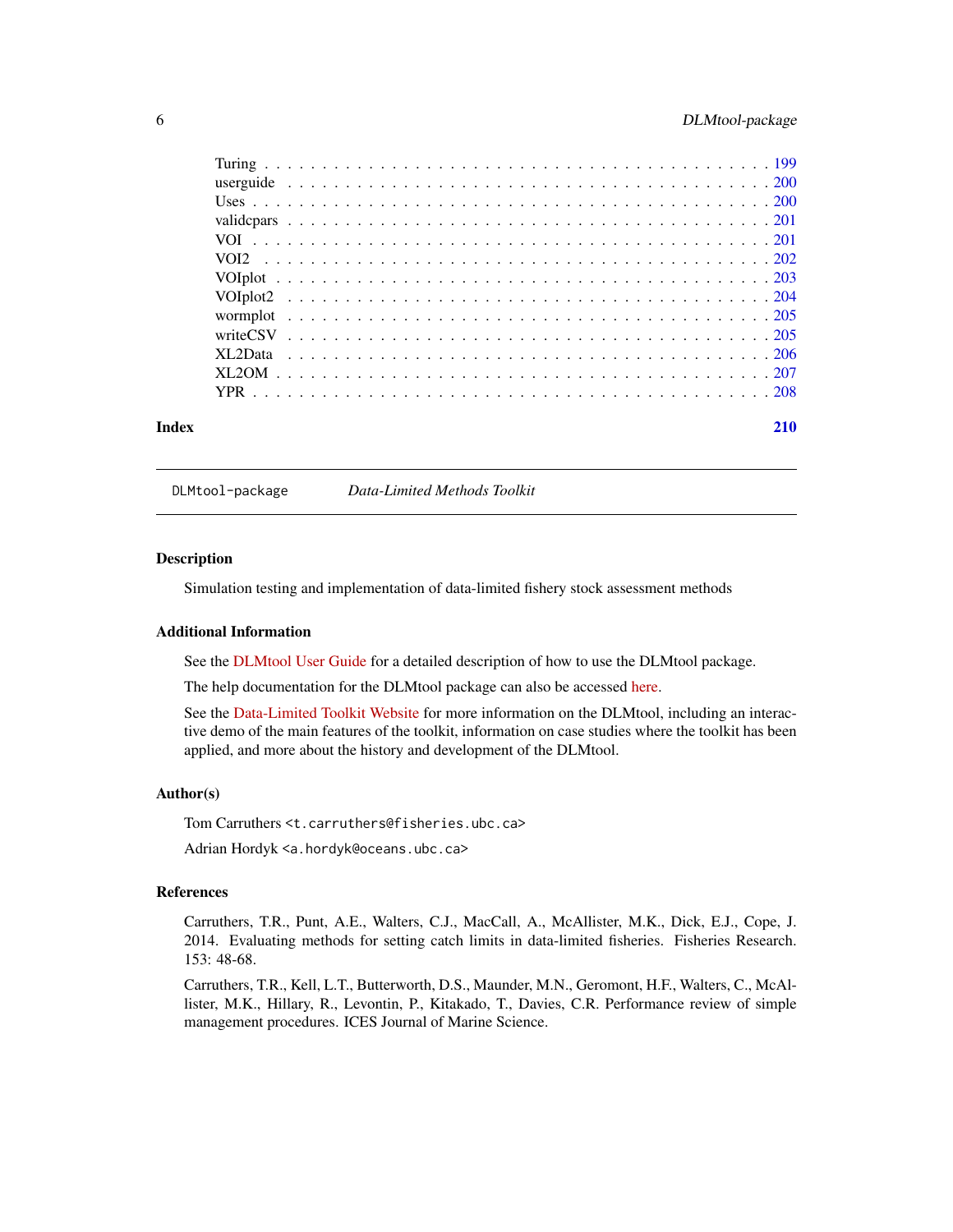<span id="page-6-0"></span>

Example objects of class Stock

# Usage

Albacore

Blue\_shark

Bluefin\_tuna

Bluefin\_tuna\_WAtl

Butterfish

Herring

Mackerel

Porgy

Rockfish

Snapper

Sole

Toothfish

# Format

An object of class Stock of length 1.

# Examples

Toothfish@Source

avail("Stock")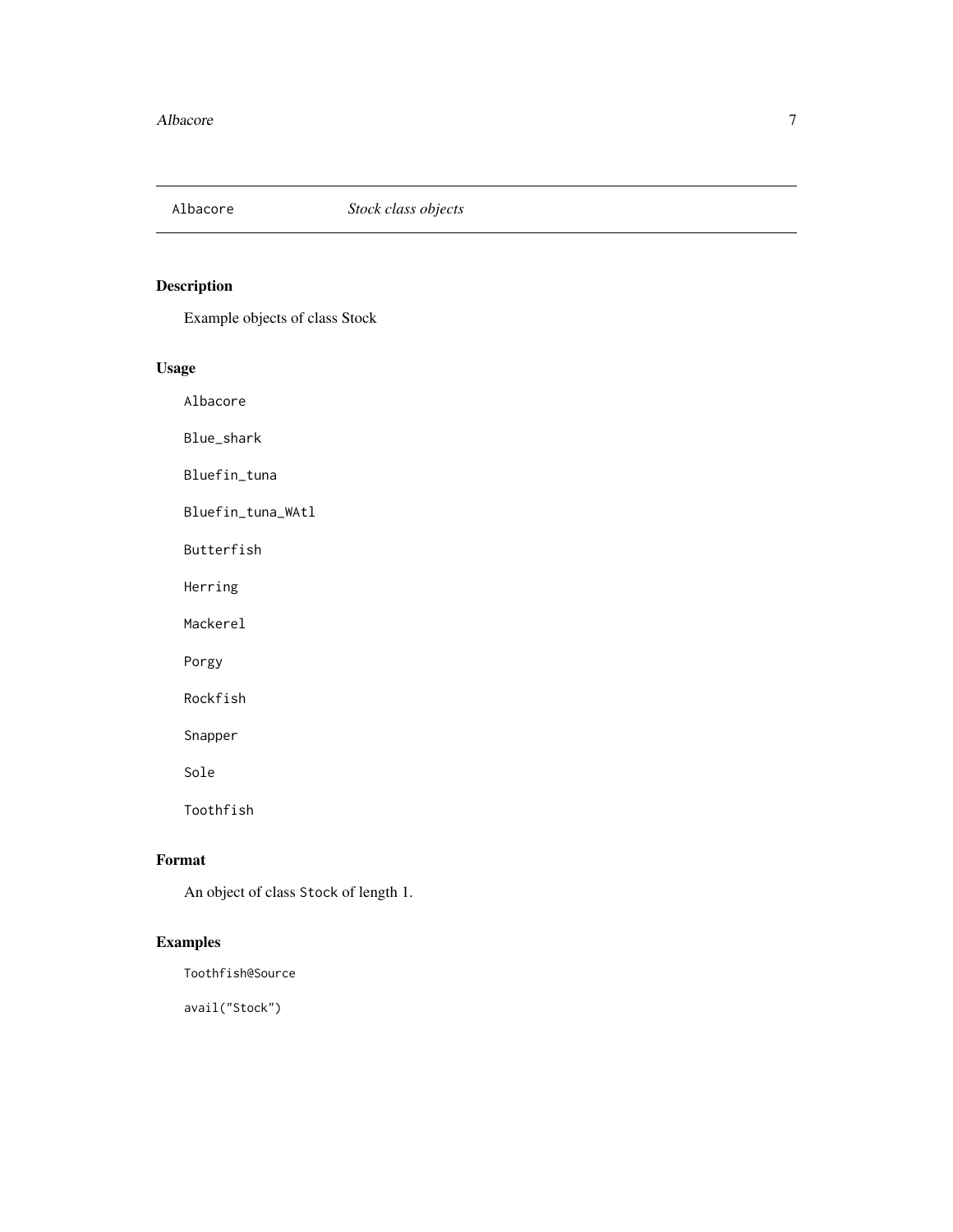<span id="page-7-0"></span>

Apply Management Procedures to an object of class Data

# Usage

 $applyMP(Data, MPS = NA, reps = 100, nsims = NA, silent = FALSE)$ 

# Arguments

| An object of class Data                 |
|-----------------------------------------|
| $Name(s)$ of the MPs to run             |
| Number of samples                       |
| Optional. Number of simulations.        |
| Logical. Should messages be suppressed? |
|                                         |

#### Value

A list with the first element a list of management recommendations, and the second the updated Data object

Atlantic\_mackerel *Data class objects*

# Description

Example objects of class Data

# Usage

Atlantic\_mackerel

China\_rockfish

Cobia

Example\_datafile

Gulf\_blue\_tilefish

ourReefFish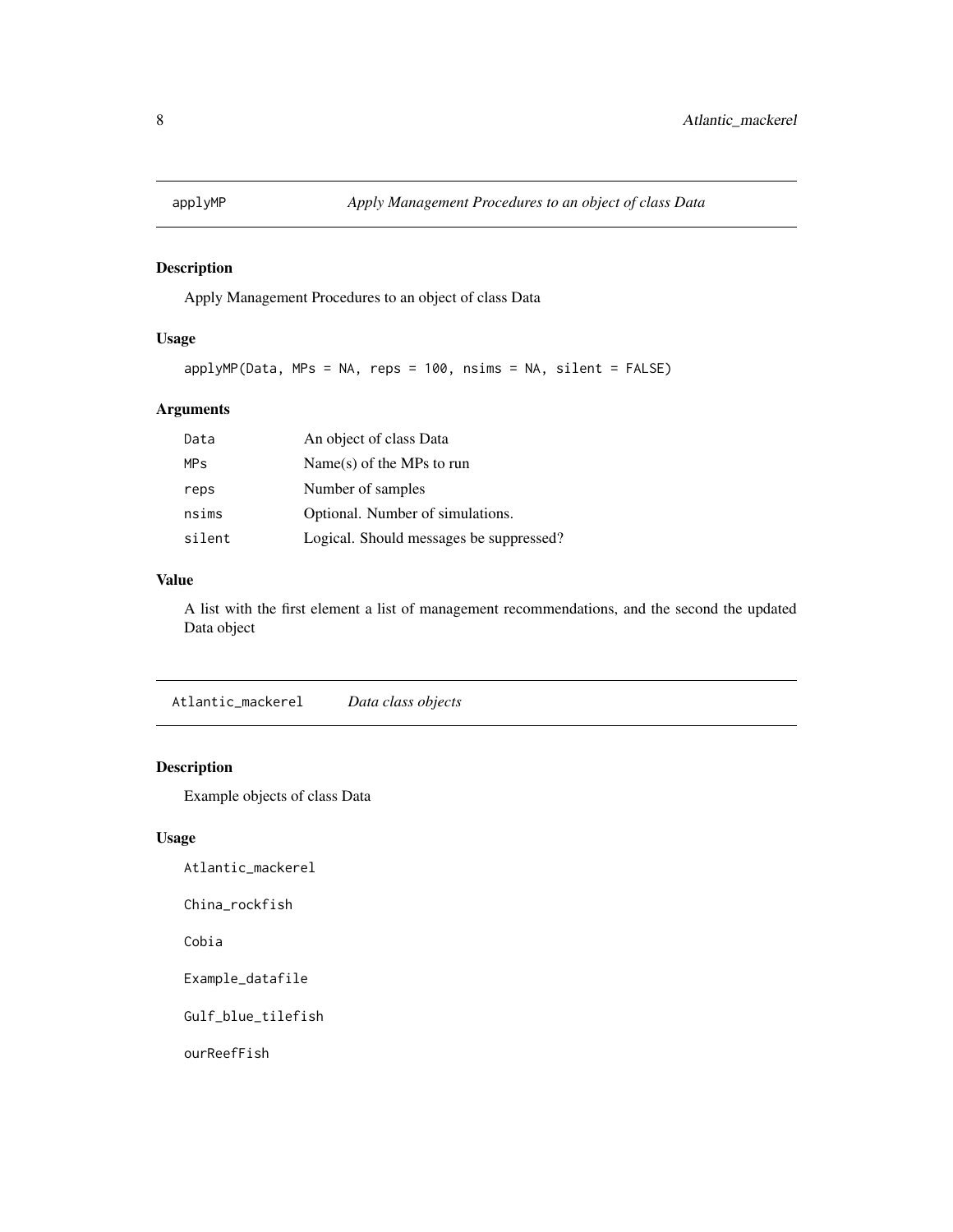#### <span id="page-8-0"></span>avail 9

Red\_snapper

Simulation\_1

# Format

An object of class Data of length 1.

# Examples

Simulation\_1@Name

avail("Data")

<span id="page-8-1"></span>avail *What objects of this class are available*

# Description

Generic class finder

### Usage

avail(classy, builtin = FALSE)

# Arguments

| classy  | A class of object (character string, e.g. 'Fleet')                           |
|---------|------------------------------------------------------------------------------|
| builtin | Logical. Only return Objects of class 'classy' from DLMtool & DLMextra pack- |
|         | ages?                                                                        |

# Details

Finds objects of the specified class in the global environment or the DLMtool package.

#### Author(s)

T. Carruthers

# See Also

[Can](#page-15-1) [Cant](#page-15-2) [avail](#page-8-1)

# Examples

```
avail("OM")
Stocks <- avail("Stock")
Fleets <- avail("Fleet")
MPs <- avail("MP")
```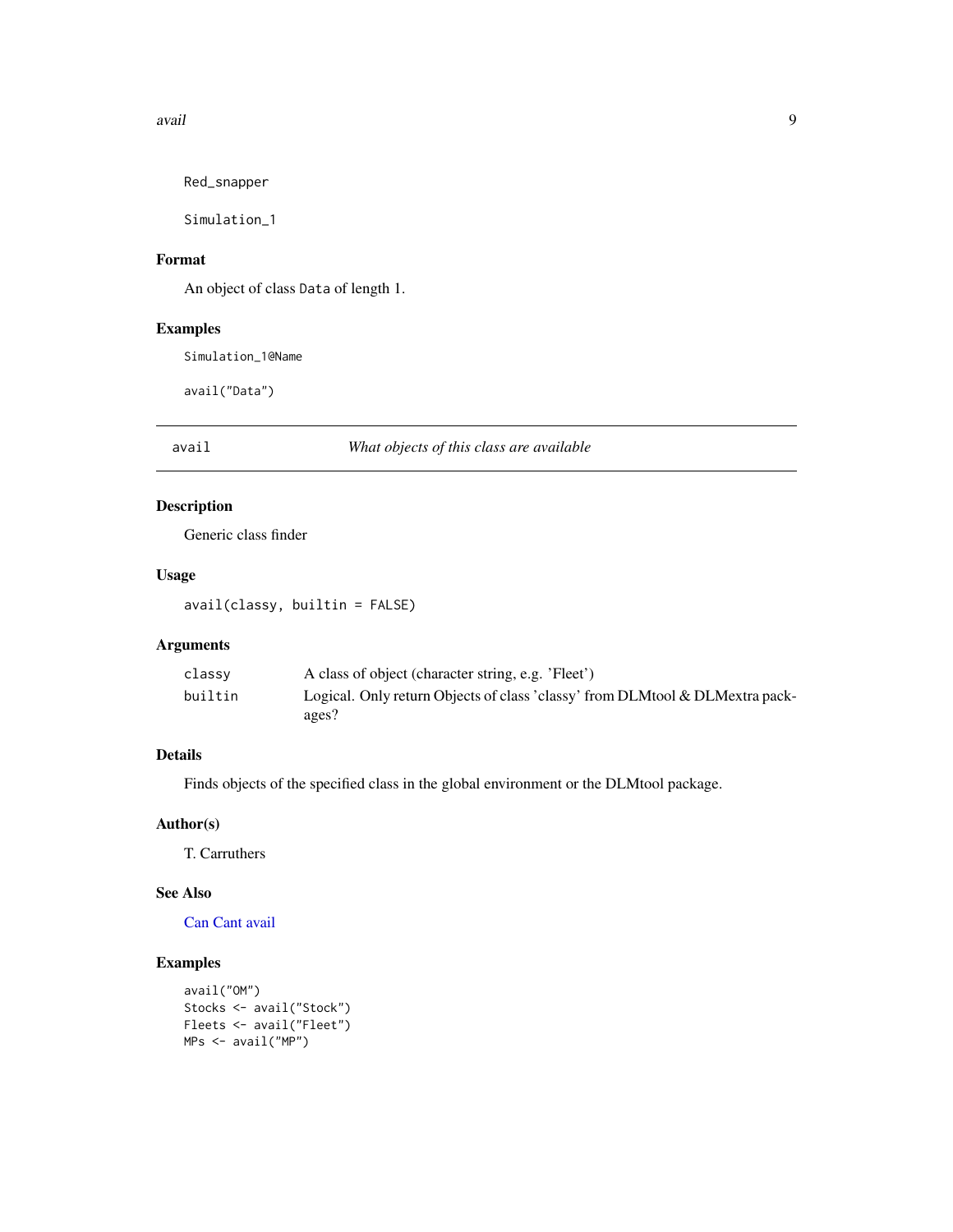A simple average catch MP that is included to demonstrate a 'status quo' management option

#### Usage

 $AvC(x, Data, reps = 100, plot = FALSE)$ 

#### Arguments

|      | A position in a data-limited methods data object             |
|------|--------------------------------------------------------------|
| Data | A data-limited methods data object                           |
| reps | The number of stochastic samples of the MP recommendation(s) |
| plot | Logical. Show the plot?                                      |

#### Details

The average catch method is very simple. The mean historical catch is calculated and used to set a constant catch limit (TAC). If reps  $> 1$  then the reps samples are drawn from a log-normal distribution with mean TAC and standard deviation (in log-space) of 0.2.

For completeness, the TAC is calculated by:

$$
\text{TAC} = \frac{\sum_{y=1}^{n} C_y}{n}
$$

where TAC is the the mean catch recommendation,  $n$  is the number of historical years, and  $C_y$  is the catch in historical year  $y$ 

# Value

An object of class [Rec](#page-159-1) with the TAC slot populated with a numeric vector of length reps

# Required Data

See [Data](#page-29-1) for information on the Data object

AvC: Cat, LHYear, Year

#### Rendered Equations

See [Online Documentation](https://dlmtool.github.io/DLMtool/reference/AvC.html) for correctly rendered equations

<span id="page-9-1"></span><span id="page-9-0"></span>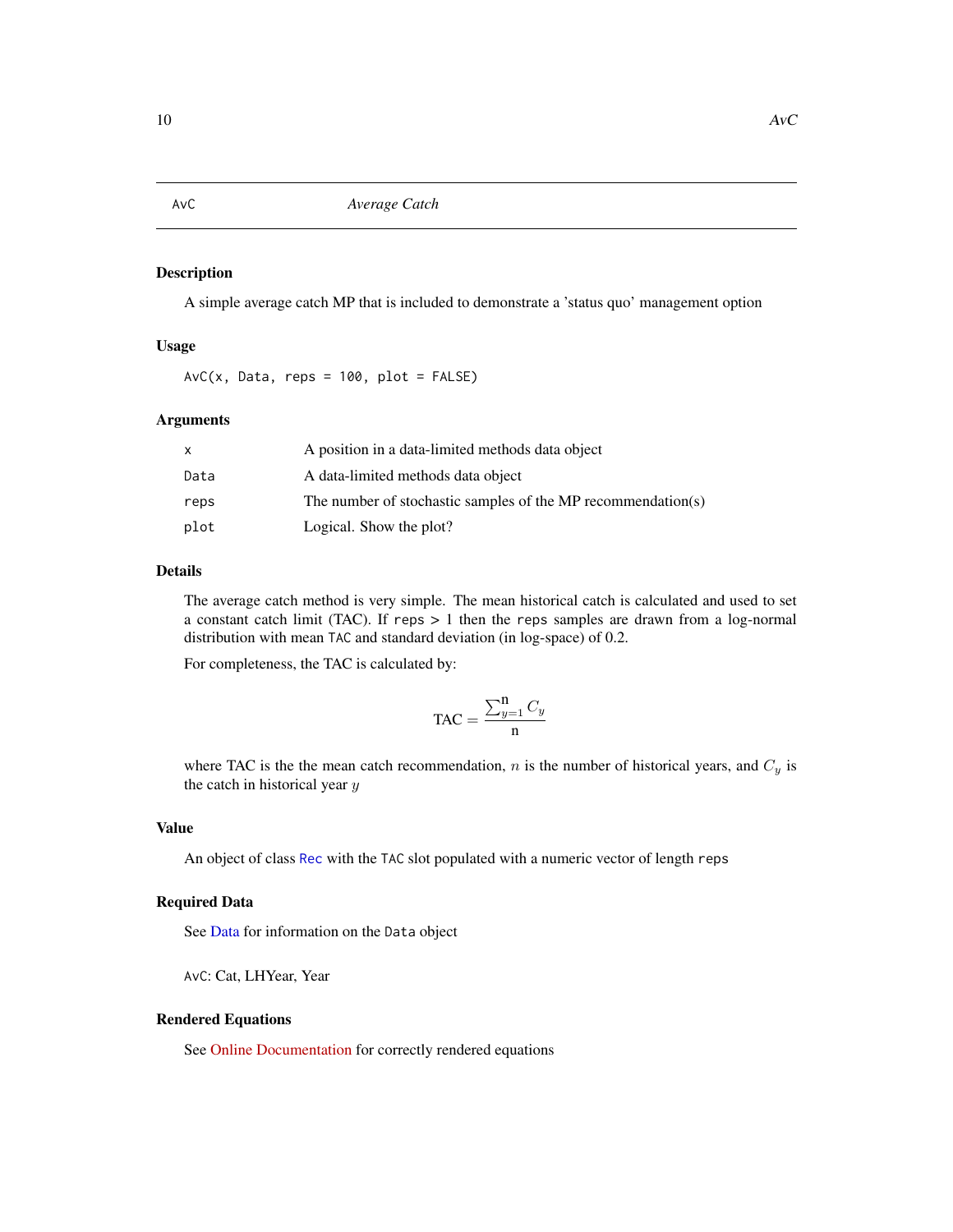# <span id="page-10-0"></span>AvC\_MLL 11

# Author(s)

T. Carruthers

#### See Also

Other Average Catch MPs: [AvC\\_MLL](#page-10-1), [DCACs](#page-37-1)

#### Examples

Rec <- AvC(1, DLMtool::Cobia, reps=1000, plot=TRUE) # 1,000 log-normal samples with CV = 0.2

#### <span id="page-10-1"></span>AvC\_MLL *Average Catch with a size limit*

# Description

A example mixed control MP that uses the average catch output control MP together with a minimul size limit set at the size of maturity.

#### Usage

 $AVC_MLL(x, Data, reps = 100, plot = FALSE)$ 

#### Arguments

|      | A position in a data-limited methods data object             |
|------|--------------------------------------------------------------|
| Data | A data-limited methods data object                           |
| reps | The number of stochastic samples of the MP recommendation(s) |
| plot | Logical. Show the plot?                                      |

#### Details

The average catch method is very simple. The mean historical catch is calculated and used to set a constant catch limit (TAC). If reps  $> 1$  then the reps samples are drawn from a log-normal distribution with mean TAC and standard deviation (in log-space) of 0.2.

For completeness, the TAC is calculated by:

$$
\text{TAC} = \frac{\sum_{y=1}^{n} C_y}{n}
$$

where TAC is the the mean catch recommendation,  $n$  is the number of historical years, and  $C_y$  is the catch in historical year  $y$ .

The size of retention is set to the length of maturity.

This MP has been included for demonstration purposes of a mixed control MP.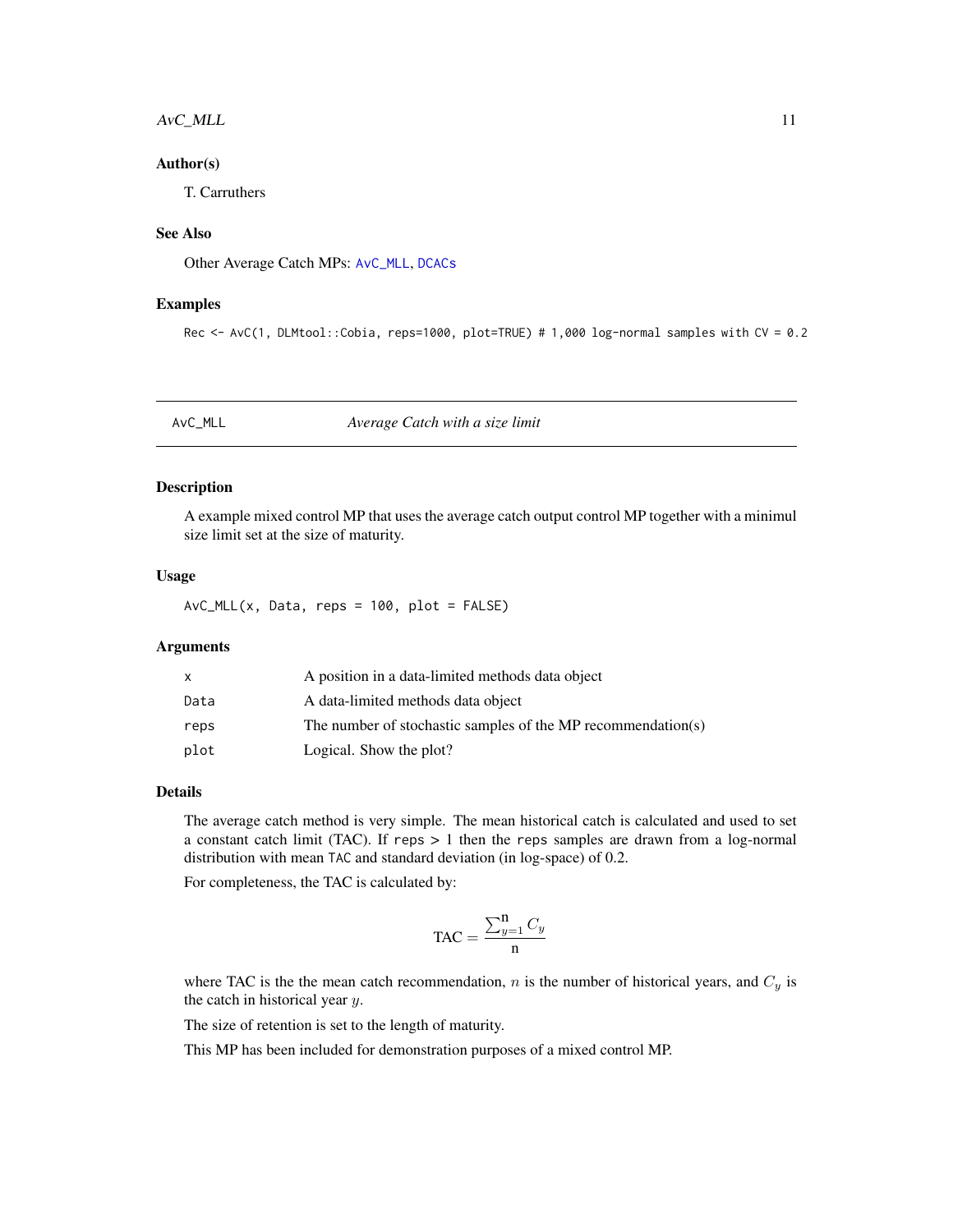# <span id="page-11-0"></span>Value

An object of class [Rec](#page-159-1) with the TAC, SL slot(s) populated

#### Required Data

See [Data](#page-29-1) for information on the Data object

AvC\_MLL: Cat, LHYear, Year

# Rendered Equations

See [Online Documentation](https://dlmtool.github.io/DLMtool/reference/AvC_MLL.html) for correctly rendered equations

### See Also

Other Average Catch MPs: [AvC](#page-9-1), [DCACs](#page-37-1)

#### Examples

Rec <- AvC\_MLL(1, DLMtool::Cobia, reps=1000, plot=TRUE) # 1,000 log-normal samples with CV = 0.2

barplot.MSE *Plot a barplot of MSE results*

### Description

Plot a barplot of MSE results

#### Usage

```
## S3 method for class 'MSE'
barplot(height, MSEobj = NULL, PMs = list(B_BMSY = 0.5,SSB_SSB0 = 0.2, PLim = 0.8, lastYrs = 10, maxMP = 14, MPs = NA,
 Title = NULL, sims = NULL, msg = TRUE, cex.names = 1.3,
  inCRef = FALSE, ...)
```
#### Arguments

| height                | An object of class MSE. Generic function must have argument height. But note<br>that this must be an MSE object. |
|-----------------------|------------------------------------------------------------------------------------------------------------------|
| MSEobi                | Optional. An object of class MSE. Overides height                                                                |
| <b>PM<sub>S</sub></b> | List of performance metrics. Options are c('SSB_SSB0', 'B_BMSY', 'F_FMSY', 'AAVE', 'AAVY')                       |
| PLim                  | Probability threshold                                                                                            |
| lastYrs               | Last number of years in projection to calculate statistics                                                       |
| maxMP                 | Maximum number of MPs to include in each plot                                                                    |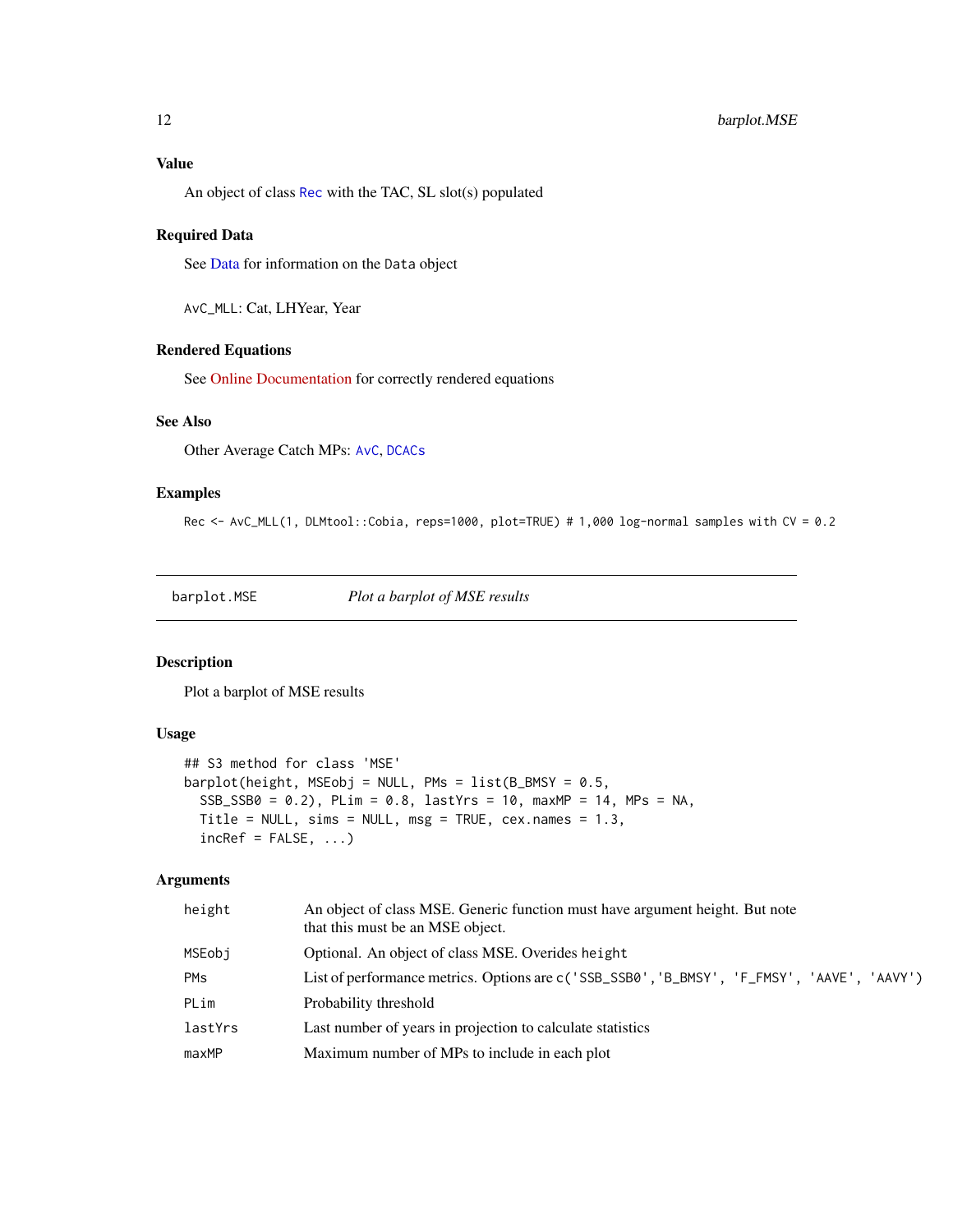<span id="page-12-0"></span>

| <b>MP<sub>S</sub></b> | Optional subset MSE object by MP                |
|-----------------------|-------------------------------------------------|
| Title                 | Optional title for plot                         |
| sims                  | Optional subset MSE object by simulation        |
| msg                   | Logical. Print out messages?                    |
| cex.names             | Size of names                                   |
| incRef                | Logical. Include the reference methods?         |
|                       | Optional additional arguments passed to barplot |

# Author(s)

A. Hordyk

BK *Beddington and Kirkwood life-history MP*

# Description

Family of management procedures that sets the TAC by approximation of Fmax based on the length at first capture relative to asymptotic length and the von Bertalanffy growth parameter *K*.

# Usage

 $BK(x, Data, reps = 100, plot = FALSE)$ BK\_CC(x, Data, reps =  $100$ , plot = FALSE, Fmin =  $0.005$ )  $BK_ML(x, Data, reps = 100, plot = FALSE)$ 

# Arguments

| x    | A position in a data-limited methods data object                                              |
|------|-----------------------------------------------------------------------------------------------|
| Data | A data-limited methods data object                                                            |
| reps | The number of stochastic samples of the MP recommendation(s)                                  |
| plot | Logical. Show the plot?                                                                       |
| Fmin | The minimum fishing mortality rate that is derived from the catch-curve (interval<br>censor). |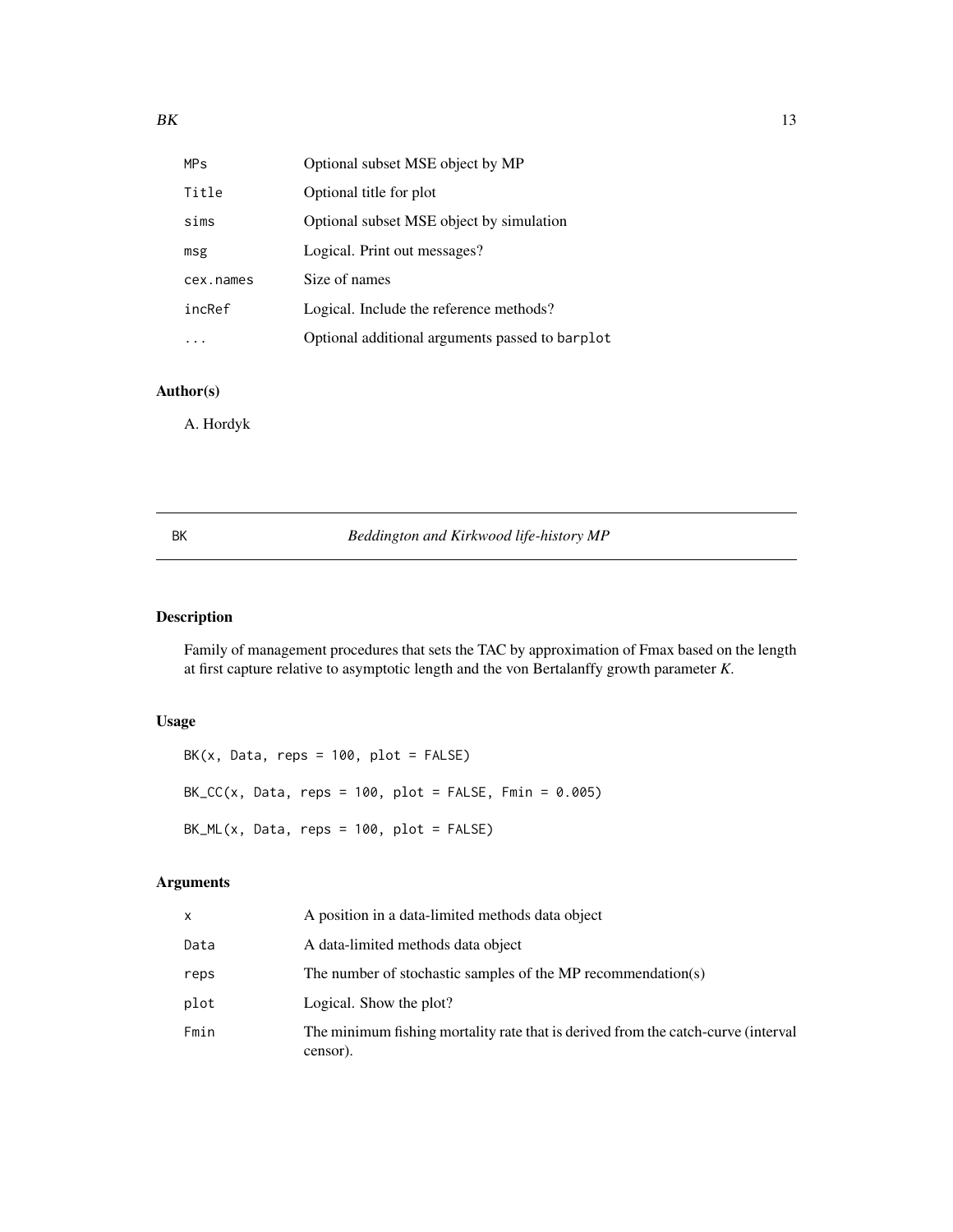#### Details

The TAC is calculated as:

$$
TAC = AF_{\text{max}}
$$

where  $A$  is (vulnerable) stock abundance, and  $F_{\text{max}}$  is calculated as:

$$
F_{\text{max}} = \frac{0.6K}{0.67 - L_c/L_{\infty}}
$$

where K is the von Bertalanffy growth coefficient,  $L_c$  is the length at first capture, and  $L_{\infty}$  is the von Bertalanffy asymptotic length

Abundance (*A*) is either assumed known (BK) or estimated (BK\_CC and BK\_ML):

$$
A = \frac{\bar{C}}{(1 - e^{-F})}
$$

where  $\bar{C}$  is the mean catch, and *F* is estimated. See Functions section below for the estimation of *F*.

#### Value

An object of class [Rec](#page-159-1) with the TAC slot populated with a numeric vector of length reps

#### Functions

- BK: Assumes that abundance is known, i.e. Data@Abun and Data@CV\_abun contain values
- BK\_CC: Abundance is estimated using an age-based catch curve to estimate *Z* and *F*, and abundance estimated from recent catches and *F*.
- BK\_ML: Abundance is estimated using mean length to estimate *Z* and *F*, and abundance estimated from recent catches and *F*.

#### Required Data

See [Data](#page-29-1) for information on the Data object

BK: Abun, LFC, vbK, vbLinf BK\_CC: CAA, Cat, LFC, vbK, vbLinf BK\_ML: CAL, Cat, Lbar, Lc, LFC, Mort, vbK, vbLinf

#### Rendered Equations

See [Online Documentation](https://dlmtool.github.io/DLMtool/reference/BK.html) for correctly rendered equations

#### Note

Note that the Beddington-Kirkwood method is designed to estimate  $F_{\text{max}}$ , that is, the fishing mortality that produces the maximum yield *assuming constant recruitment independent of spawning biomass*.

Beddington and Kirkwood (2005) recommend estimating *F* using other methods (e.g a catch curve) and comparing the estimated  $F$  to the estimated  $F_{\text{max}}$  and adjusting exploitation accordingly. These MPs have not been implemented that way.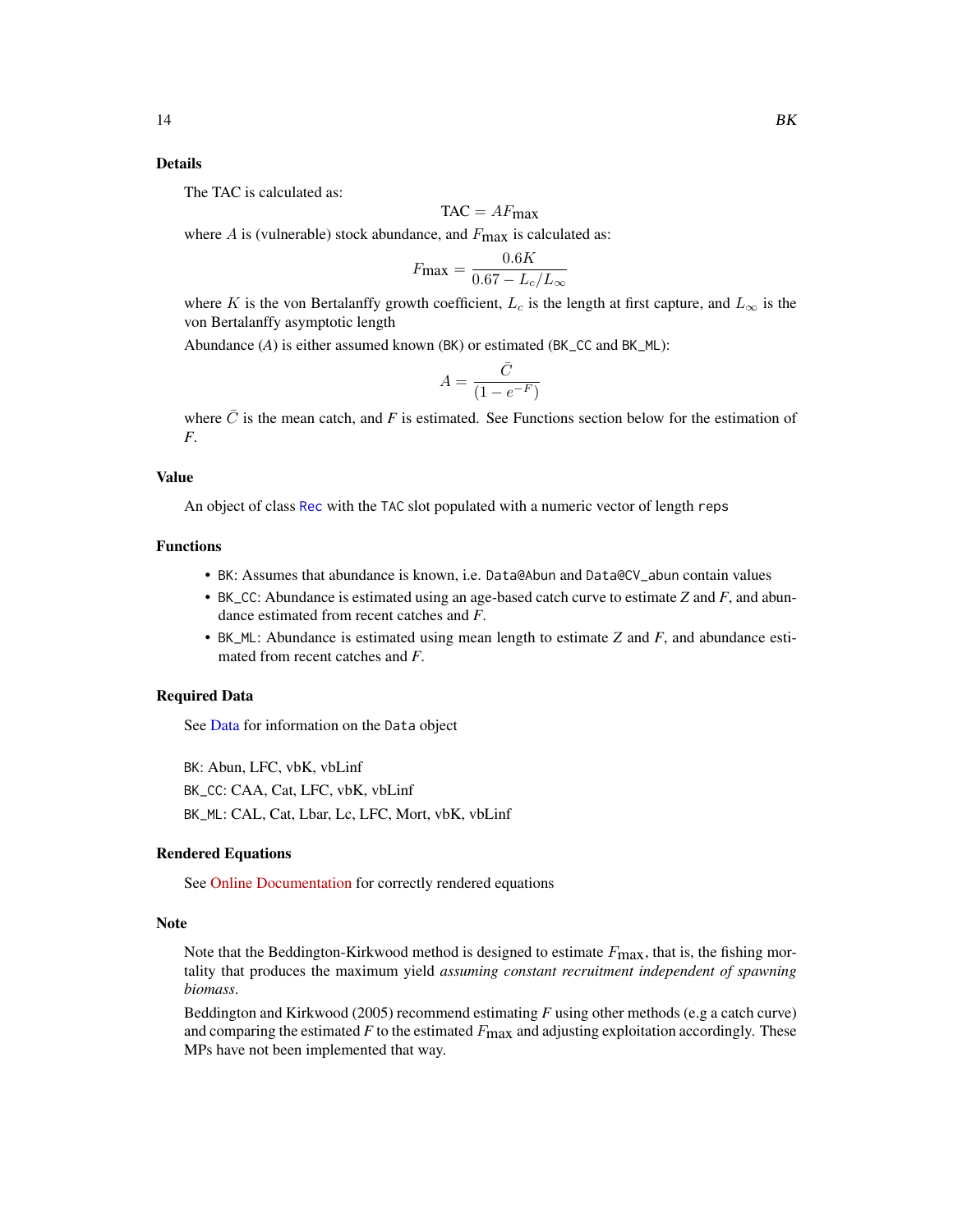# <span id="page-14-0"></span>boxplot.Data 15

# Author(s)

T. Carruthers.

#### References

Beddington, J.R., Kirkwood, G.P., 2005. The estimation of potential yield and stock status using life history parameters. Philos. Trans. R. Soc. Lond. B Biol. Sci. 360, 163-170.

#### Examples

```
## Not run:
BK(1, DLMtool::SimulatedData, reps=1000, plot=TRUE)
## End(Not run)
## Not run:
BK_CC(1, DLMtool::SimulatedData, reps=1000, plot=TRUE)
## End(Not run)
## Not run:
BK_ML(1, DLMtool::SimulatedData, reps=100, plot=TRUE)
## End(Not run)
```
boxplot.Data *Boxplot of TAC recommendations*

#### Description

Boxplot of TAC recommendations

#### Usage

```
## S3 method for class 'Data'
boxplot(x, upq = 0.9, lwq = 0.1, ylim = NULL,
 outline = FALSE, ...)
```
# Arguments

| x       | An object of class MSE                                           |
|---------|------------------------------------------------------------------|
| upq     | Upper quantile of TACs for max ylim                              |
| lwq     | Lower quantile of TACs for min ylim                              |
| vlim    | Optional numeric vector of length 2 to specify limits of y-axis. |
| outline | Logical. Include outliers in plot?                               |
| .       | Optional additional arguments passed to boxplot                  |
|         |                                                                  |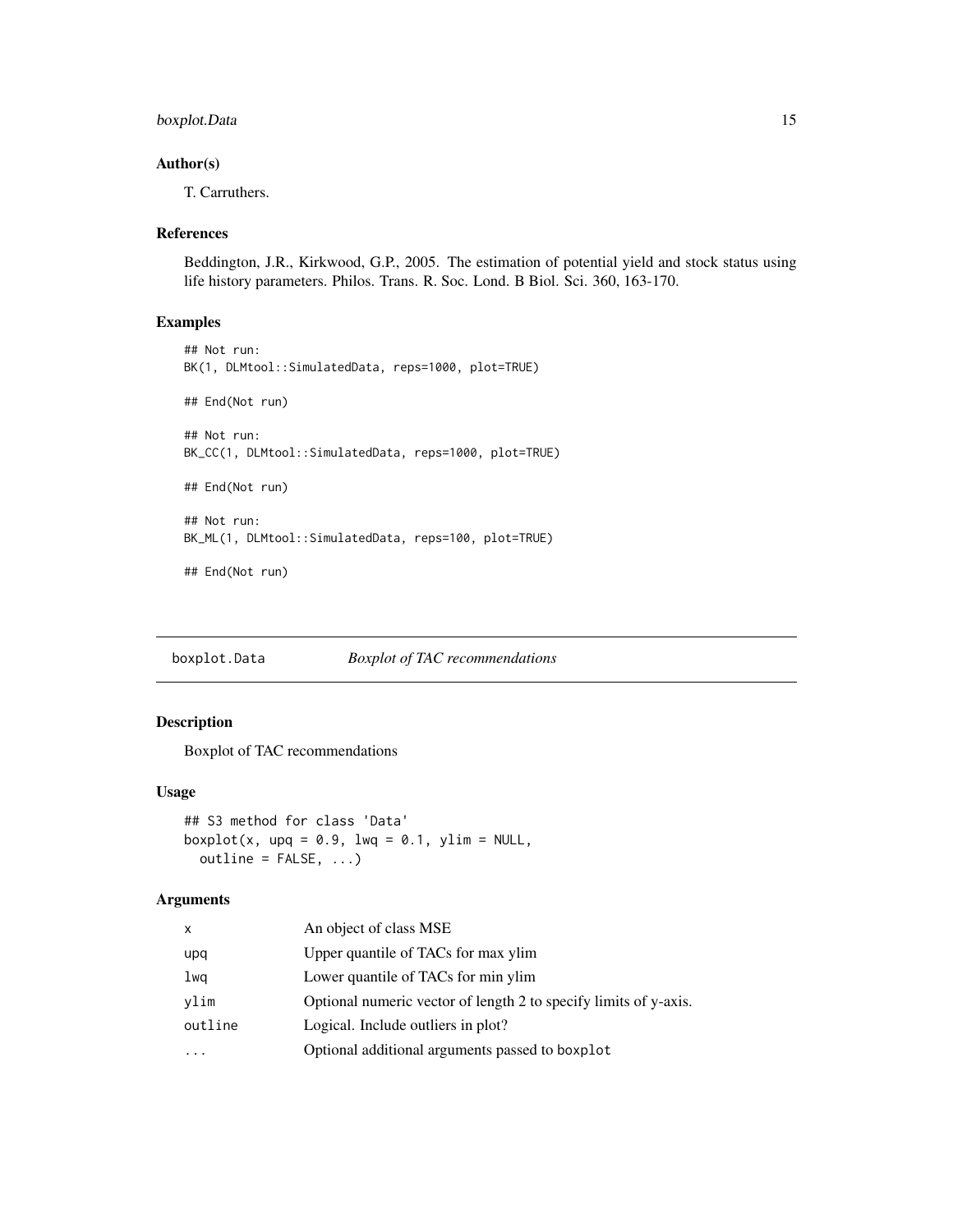# <span id="page-15-0"></span>Value

Returns a data frame containing the information shown in the plot

# Author(s)

A. Hordyk

CALsimp *Simplifies the CAL slot of data object*

# Description

A function that condenses the number of catch-at-length bins in a data object

#### Usage

CALsimp(Data, nbins = 10, simno = 1)

# Arguments

| Data  | An object of class 'Data'.                                                                    |
|-------|-----------------------------------------------------------------------------------------------|
| nbins | Integer. The target number of catch at length bins                                            |
| simno | Integer. An optional argument to specify the simulation number if writing sim-<br>ulated data |

# Author(s)

T. Carruthers

<span id="page-15-1"></span>Can *Identify management procedures (MPs) based on data availability*

# <span id="page-15-2"></span>Description

Diagnostic tools that look up the slot requirements of each MP and compares to the data available in the Data object.

#### Usage

```
Can(Data, timelimit = 1, MPs = NA, dev = FALSE)Cant(Data, timelimit = 1)
Needed(Data, timelimit = 1)
```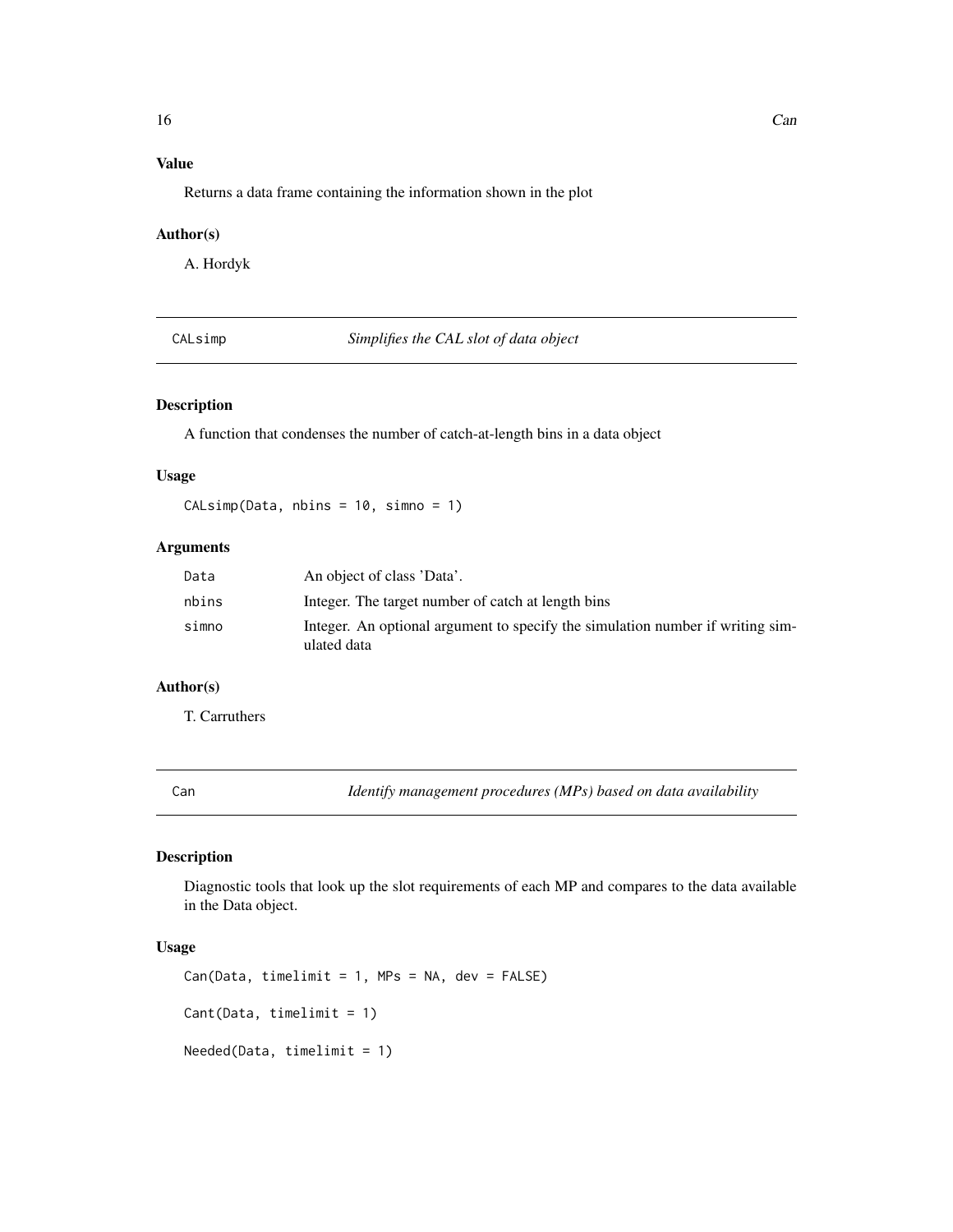# <span id="page-16-0"></span>Arguments

| Data      | A data-limited methods data object (class Data)                                                                |
|-----------|----------------------------------------------------------------------------------------------------------------|
| timelimit | The maximum time (seconds) taken for an MP to undertake 5 reps (this filters<br>out methods that are too slow) |
| MPS       | Optional list of MP names                                                                                      |
| dev       | Logical. Run in development mode?                                                                              |
|           |                                                                                                                |

# Functions

- Can: Identifies MPs that have the correct data, do not produce errors, and run within the time limit.
- Cant: Identifies MPs that don't have sufficient data, lead to errors, or don't run in time along with a list of their data requirements.
- Needed: Identifies what data are needed to run the MPs that are currently not able to run given a Data object

# See Also

#### [avail](#page-8-1) [Data](#page-29-1)

# Examples

```
CanMPs <- Can(DLMtool::Cobia)
CantMPs <- Cant(DLMtool::Cobia)
Needs <- Needed(DLMtool::Cobia)
```
# CC *Age-based Catch Curve*

# Description

Age-based Catch Curve

#### Usage

```
CC(x, Data, reps = 100, plot = FALSE)
```
#### Arguments

| x    | Iteration number        |
|------|-------------------------|
| Data | An object of class Data |
| reps | Number of reps          |
| plot | Logical. Show the plot? |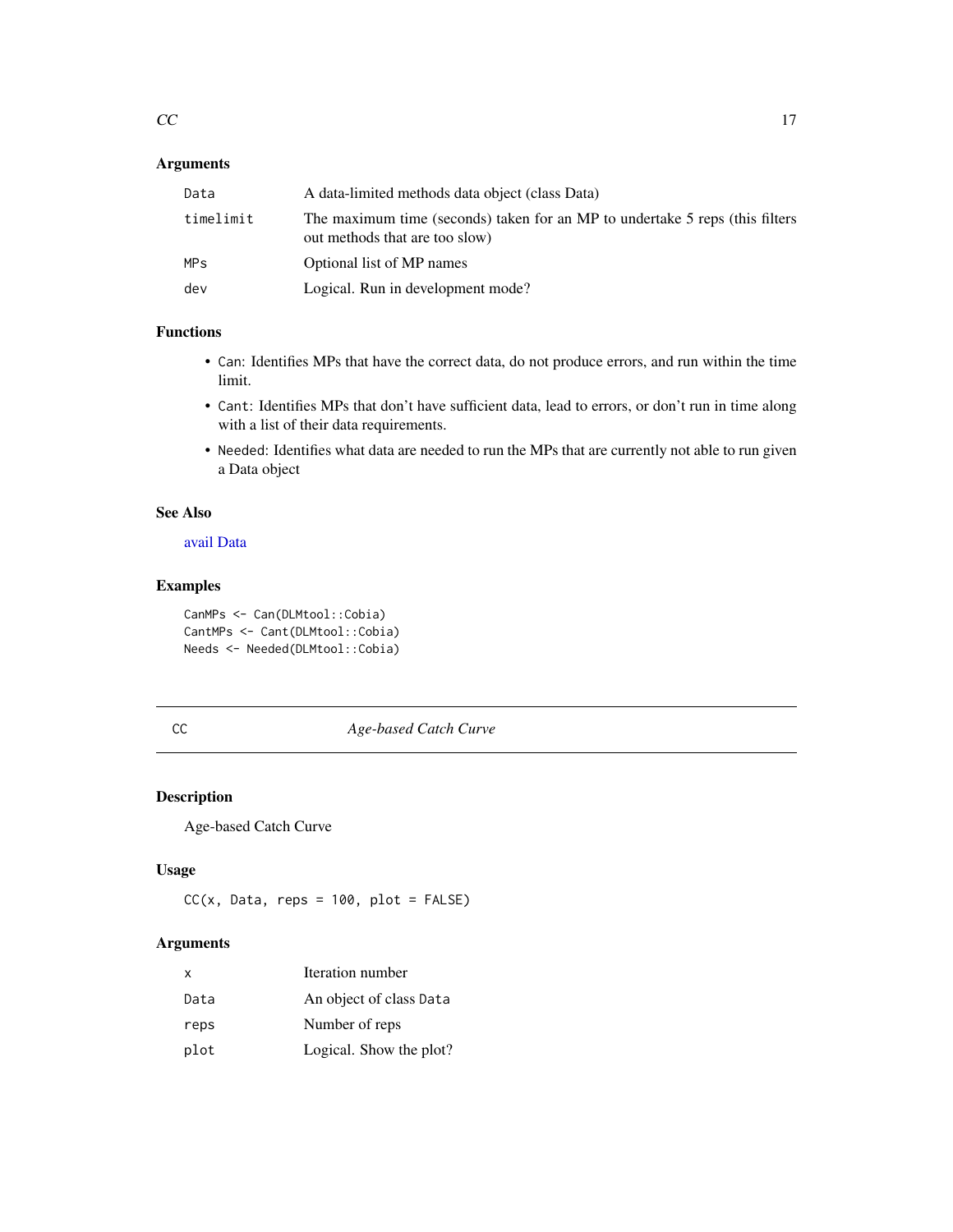# <span id="page-17-0"></span>Value

A vector of length reps of samples of the negative slope of the catch-curve (Z)

# Examples

CC(1, DLMtool::SimulatedData, plot=TRUE)

| ٦<br>п.              |  |
|----------------------|--|
| ۰.<br>×<br>۰.        |  |
| ۰.<br>v<br>. .<br>M. |  |

Geromont and Butterworth (2015) Constant Catch

#### Description

The TAC is the average historical catch over the last yrsmth (default 5) years, multiplied by (1-xx)

#### Usage

|  |  |  |  | $CC1(x, Data, reps = 100, plot = FALSE, yrsmth = 5, xx = 0)$   |  |  |  |
|--|--|--|--|----------------------------------------------------------------|--|--|--|
|  |  |  |  | $CC2(x, Data, reps = 100, plot = FALSE, yrsmth = 5, xx = 0.1)$ |  |  |  |
|  |  |  |  | $CC3(x, Data, reps = 100, plot = FALSE, yrsmth = 5, xx = 0.2)$ |  |  |  |
|  |  |  |  | $CC4(x, Data, reps = 100, plot = FALSE, yrsmth = 5, xx = 0.3)$ |  |  |  |
|  |  |  |  | $CC5(x, Data, reps = 100, plot = FALSE, yrsmth = 5, xx = 0.4)$ |  |  |  |

# Arguments

| $\mathsf{x}$ | A position in a data-limited methods data object                     |
|--------------|----------------------------------------------------------------------|
| Data         | A data-limited methods data object                                   |
| reps         | The number of stochastic samples of the MP recommendation(s)         |
| plot         | Logical. Show the plot?                                              |
| yrsmth       | Years over which to calculate mean catches                           |
| <b>XX</b>    | Parameter controlling the TAC. Mean catches are multiplied by (1-xx) |

#### Details

The TAC is calculated as:

$$
TAC = (1 - x)Cave
$$

where  $x$  lies between 0 and 1, and  $C_{ave}$  is average historical catch over the previous yrsmth years. The TAC is constant for all future projections.

# Value

An object of class [Rec](#page-159-1) with the TAC slot populated with a numeric vector of length reps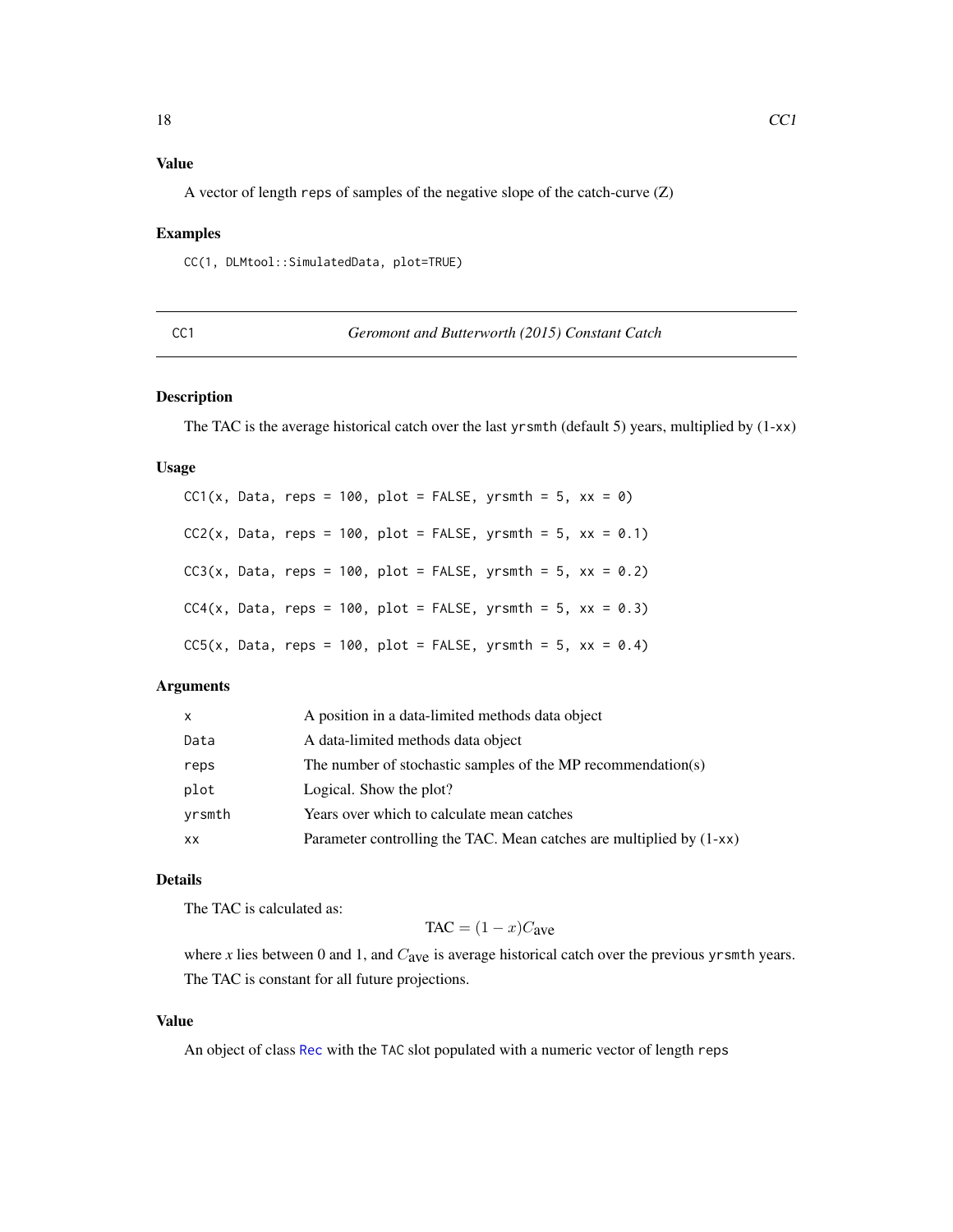# Functions

- CC1: TAC is average historical catch from recent yrsmth years
- CC2: TAC is average historical catch from recent yrsmth years reduced by 10%.
- CC3: TAC is average historical catch from recent yrsmth years reduced by 20%.
- CC4: TAC is average historical catch from recent yrsmth years reduced by 30%.
- CC5: TAC is average historical catch from recent yrsmth years reduced by 40%.

# Required Data

See [Data](#page-29-1) for information on the Data object

CC1: Cat, LHYear, Year

#### Rendered Equations

See [Online Documentation](https://dlmtool.github.io/DLMtool/reference/CC1.html) for correctly rendered equations

# Author(s)

T. Carruthers

# References

Geromont, H. F., and D. S. Butterworth. 2015. Generic Management Procedures for Data-Poor Fisheries: Forecasting with Few Data. ICES Journal of Marine Science: Journal Du Conseil 72 (1). 251-61.

# See Also

Other Constant Catch MPs: [GB\\_CC](#page-68-1)

# Examples

- CC1(1, DLMtool::Cobia, plot=TRUE)
- CC2(1, DLMtool::Cobia, plot=TRUE)
- CC3(1, DLMtool::Cobia, plot=TRUE)
- CC4(1, DLMtool::Cobia, plot=TRUE)
- CC5(1, DLMtool::Cobia, plot=TRUE)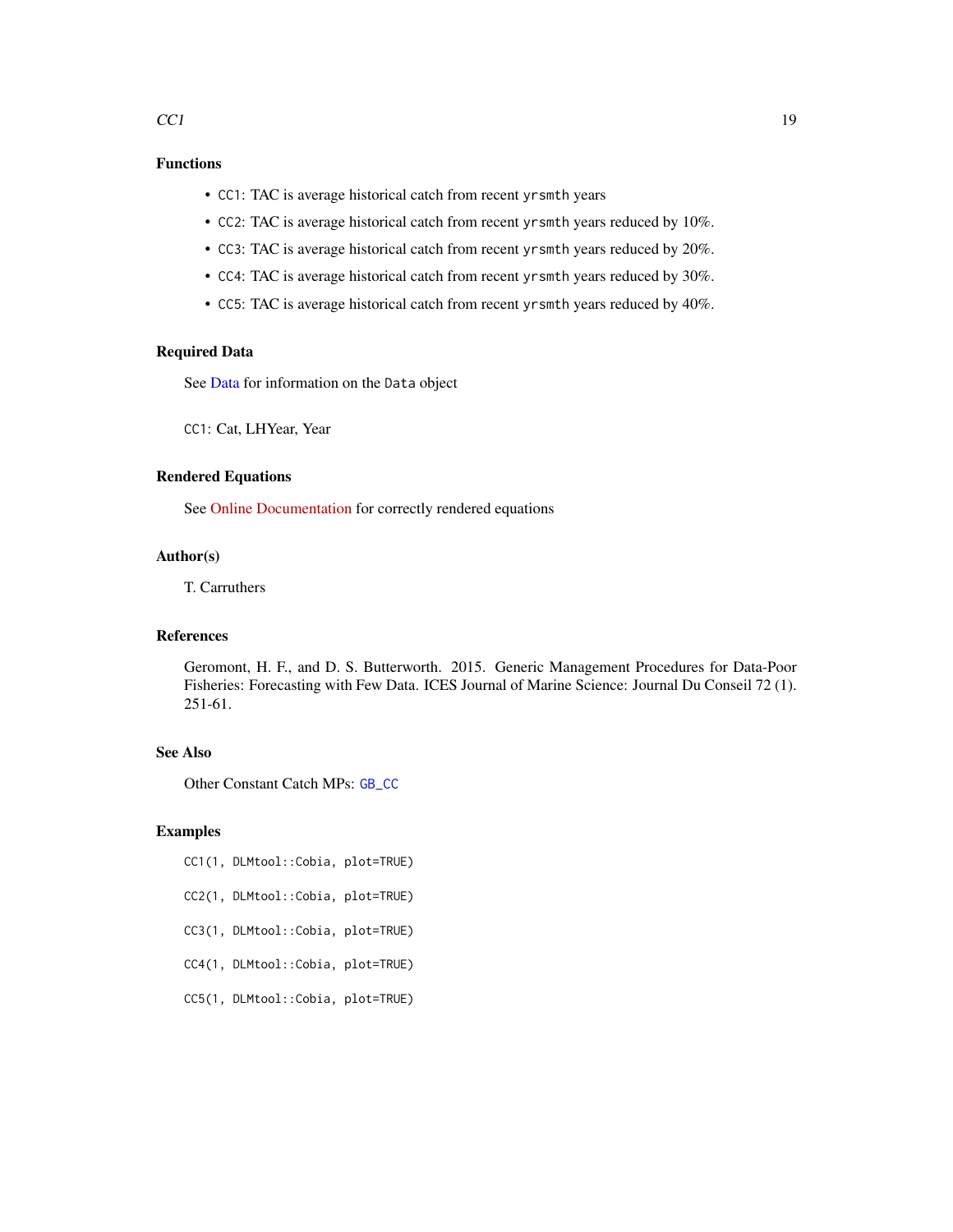<span id="page-19-0"></span>

Opens the DLMtool Cheat-Sheets (requires internet connection)

# Usage

```
cheatsheets()
```
# Examples

## Not run: cheatsheets()

## End(Not run)

checkMSE *Utility functions for MSE objects*

# Description

Utility functions for MSE objects

# Usage

checkMSE(MSEobj)

joinMSE(MSEobjs = NULL)

updateMSE(MSEobj)

# Arguments

| MSEobi  | A MSE object. For update MSE, a MSE object from a previous version of DLM-<br>tool. Also works with Stock, Fleet, Obs, Imp. and Data objects. |
|---------|-----------------------------------------------------------------------------------------------------------------------------------------------|
| MSEobis | A list of MSE objects. Must all have identical operating model and MPs. MPs<br>which don't appear in all MSE objects will be dropped.         |

# Value

An object of class MSE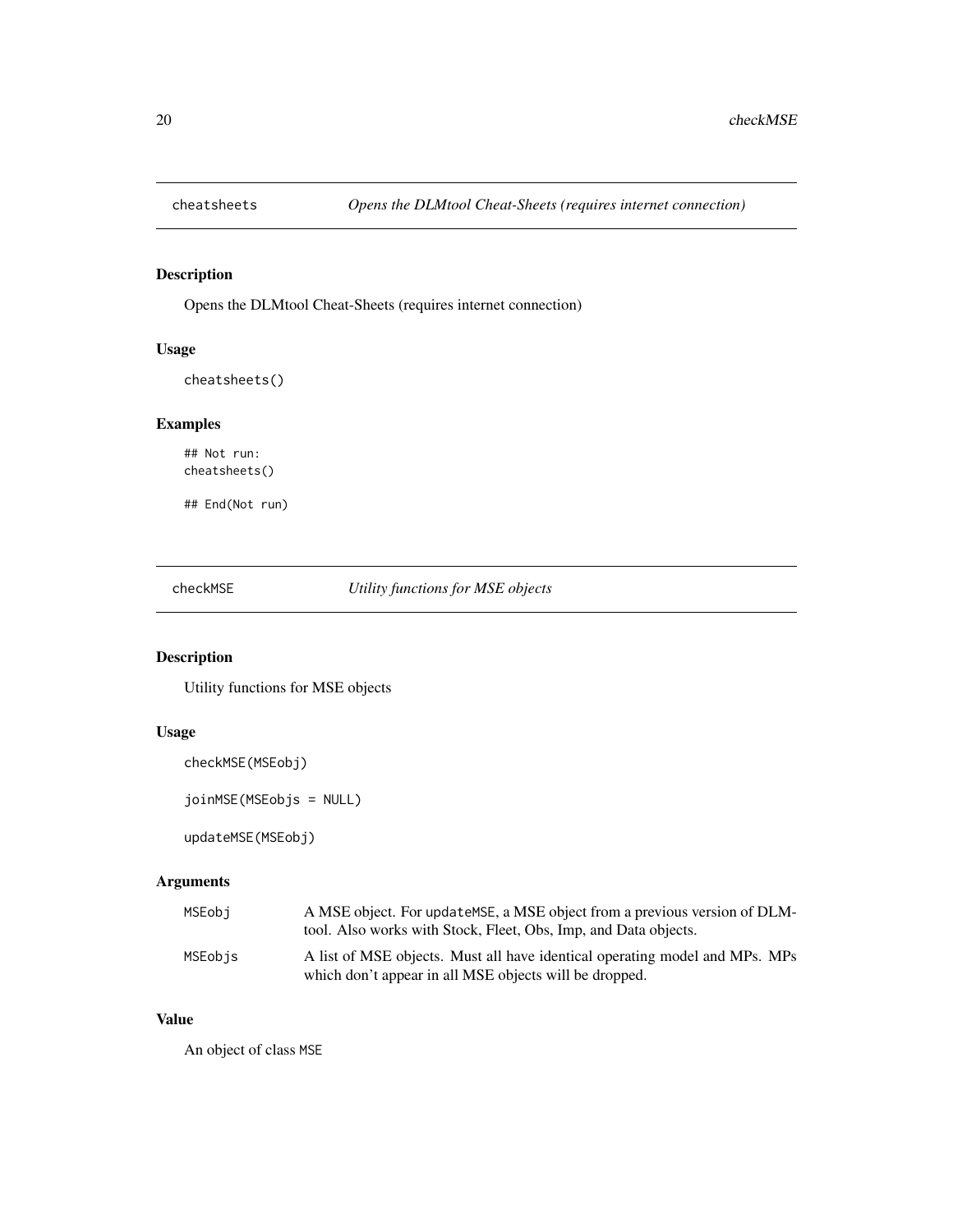#### <span id="page-20-0"></span>ChkObj 21

# Functions

- checkMSE: Check that an MSE object includes all slots in the latest version of DLMtool Use updateMSE to update the MSE object
- joinMSE: Joins two or more MSE objects together. MSE objects must have identical number of historical years, and projection years. Also works for Hist objects returned by runMSE(Hist=TRUE)
- updateMSE: Updates an existing MSE object (class MSE) from a previous version of the DLMtool to include slots new to the lastest version. Also works with Stock, Fleet, Obs, Imp, and Data objects. The new slots will be empty, but avoids the 'slot doesn't exist' error that sometimes occurs. Returns an object of class matching class(MSEobj)

# Author(s)

A. Hordyk

#### Examples

```
# An example of joinMSE
## Not run:
OM1 <- DLMtool::testOM
MSE1 <- runMSE(OM1)
OM2 <- OM1
OM2@seed <- OM1@seed + 1
MSE2 <- runMSE(OM2)
MSE <- joinMSE(list(MSE1, MSE2))
MSE@nsim
```
## End(Not run)

ChkObj *Check that a DLM object is valid*

#### **Description**

Check that all slots in Object are valid and contain values

#### Usage

ChkObj(OM, error = TRUE)

#### Arguments

| ОM    | An object of class OM, Stock, Fleet, Obs, or Imp           |
|-------|------------------------------------------------------------|
| error | Logical. Stop on missing parameter values? FALSE = warning |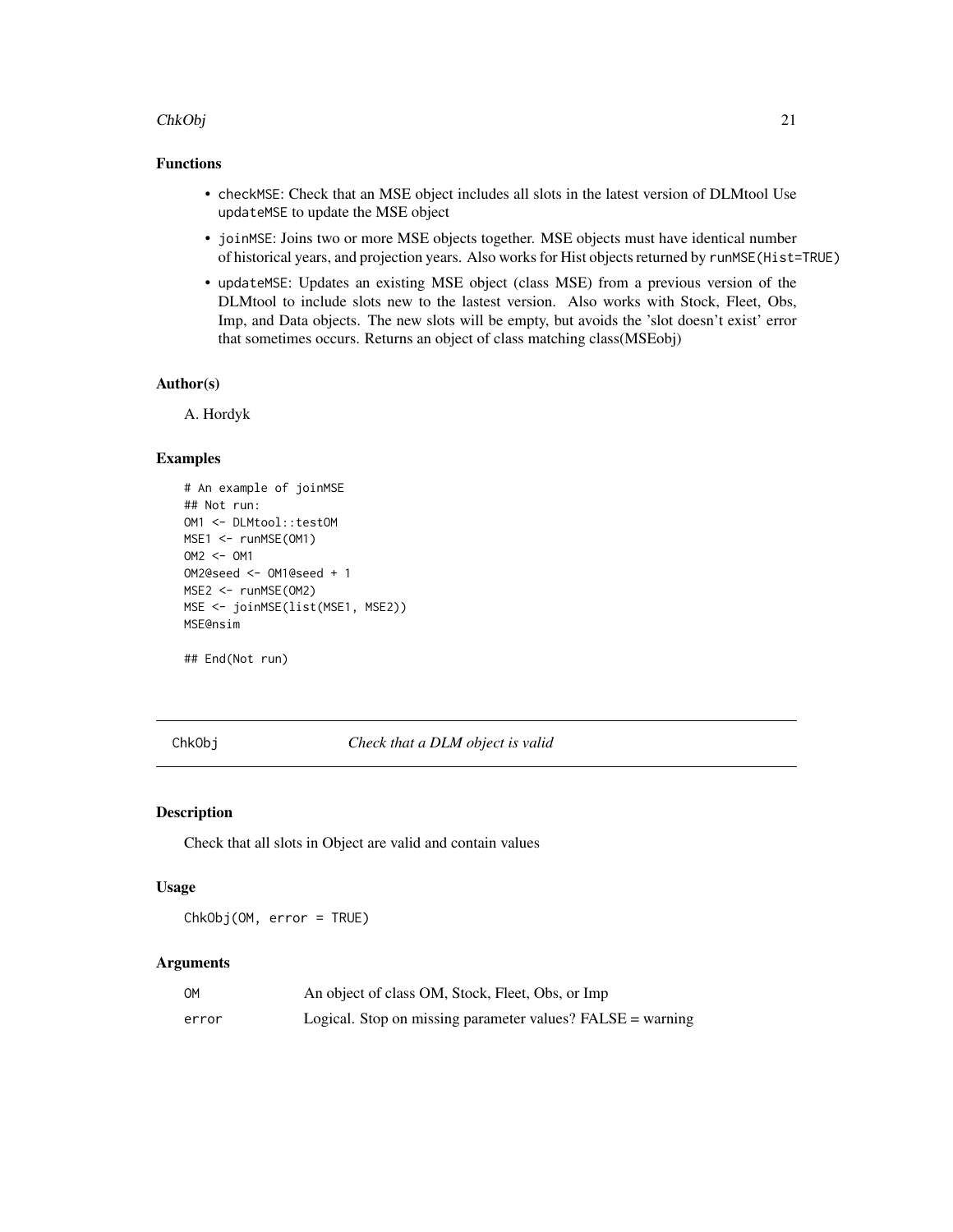<span id="page-21-0"></span>Interactive plots to specify trends and variability in fishing effort, fleet selectivity, and natural mortality for the operating model.

#### Usage

```
ChooseEffort(Fleet, Years = NULL)
ChooseM(OM, type = c("age", "length"), x = NULL, y = NULL)ChooseSelect(Fleet, Stock, FstYr = NULL, SelYears = NULL)
```
# Arguments

| Fleet     | A fleet object.                                                                                                                                   |
|-----------|---------------------------------------------------------------------------------------------------------------------------------------------------|
| Years     | An optional vector of years. Should be nyears long.                                                                                               |
| <b>OM</b> | An object of class 'OM'                                                                                                                           |
| type      | A character string - is M to be mapped by 'age' or 'length'?                                                                                      |
| X         | Optional vector for x-axis                                                                                                                        |
| у         | Optional vector for y-axis                                                                                                                        |
| Stock     | Optional Stock object. If provided, average length-at-maturity is included on<br>plot for reference.                                              |
| FstYr     | Optional value for first historical year. If empty, user must specify the year in<br>console.                                                     |
| SelYears  | Optional vector of values for each year where selectivity pattern changed. If<br>empty, user must specify the years in console (comma separated). |

# Details

| ChooseEffort Interactive plot which allows users to specify the relative trajectory and variability in the historical fishing ef |  |
|----------------------------------------------------------------------------------------------------------------------------------|--|
| ChooseM Interactive plot which allows users to specify M by age or size class                                                    |  |
| ChooseSelect Input the first historical year, and all years where selectivity pattern changed (separated by comma). Interact     |  |

# Value

ChooseEffort and ChooseSelect return a Fleet object while ChooseM returns an OM object.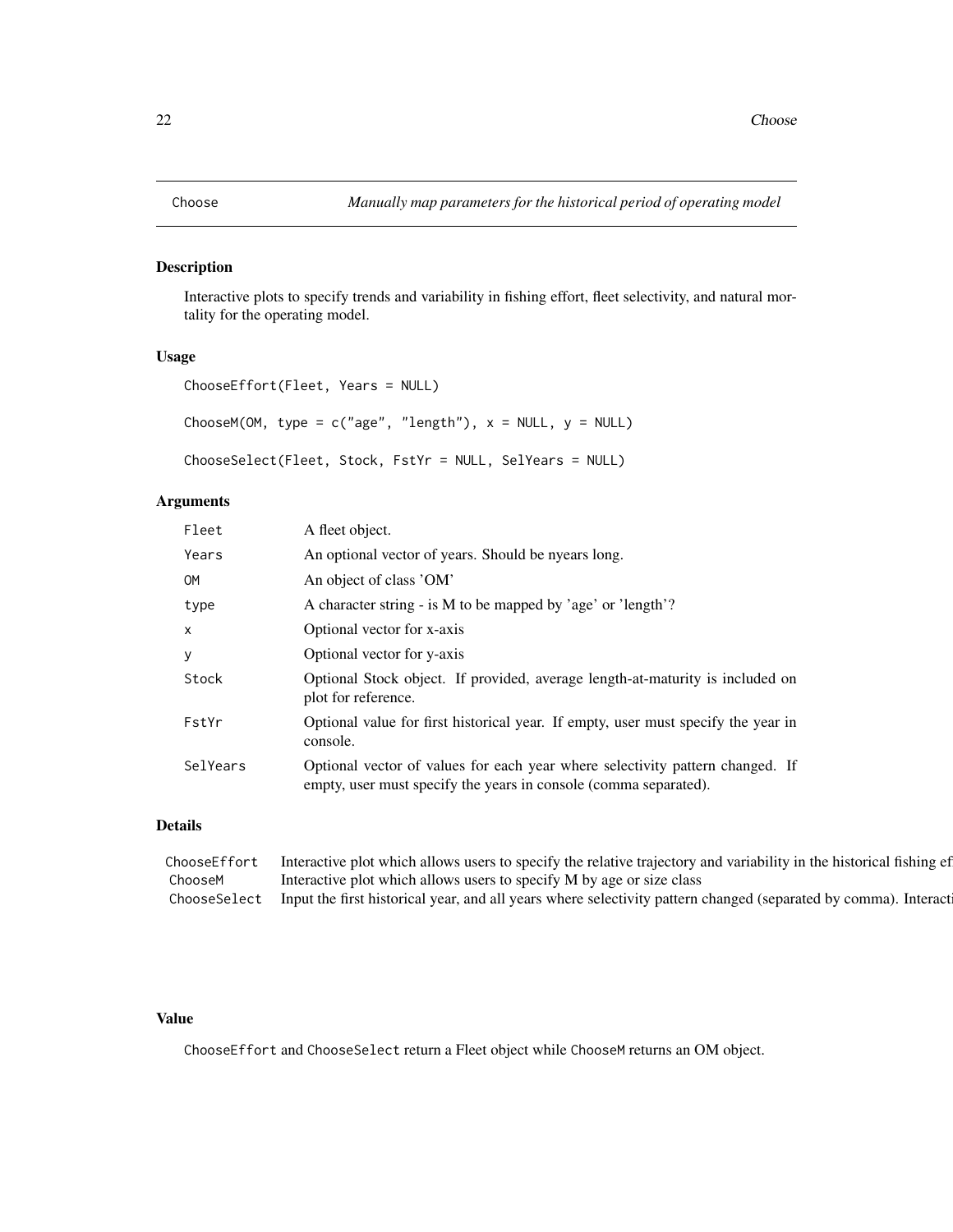#### <span id="page-22-0"></span>complot 23

## Author(s)

A. Hordyk

| compplot |        | Generic comparison plot for simulation testing of Stochastic SRA |
|----------|--------|------------------------------------------------------------------|
|          | method |                                                                  |

# Description

Plots simulation variables versus estimation variables for Stochastic SRA methods of conditioning operating models.

# Usage

```
compplot(simy, samy, xlab = ", ylab = ", maxplot = 10,
  type = "1")
```
# Arguments

| simy    | The simulated time series                                                  |
|---------|----------------------------------------------------------------------------|
| samy    | The matrix of estimated time series from of StochasticSRA() function.      |
| xlab    | The x axis label for the plot                                              |
| ylab    | The y axis label for the plot                                              |
| maxplot | The total number of individual simulations to be plotted in the first plot |
| type    | Should a line 'l' or points 'p' be plotted?                                |

#### Value

A plot

# Author(s)

T. Carruthers (Canadian DFO grant)

# Examples

```
nyears<-100
nsims<-200
simy<-sin(seq(0,2,length.out=nyears))
samy<-array(rep(simy,each=nsims)*rnorm(nsims,1,0.2)*rnorm(nsims*nyears,1,0.1),c(nsims,nyears))
par(mfrow=c(1,2))
compplot(simy,samy,xlab="Year",ylab="Some time varying parameter")
```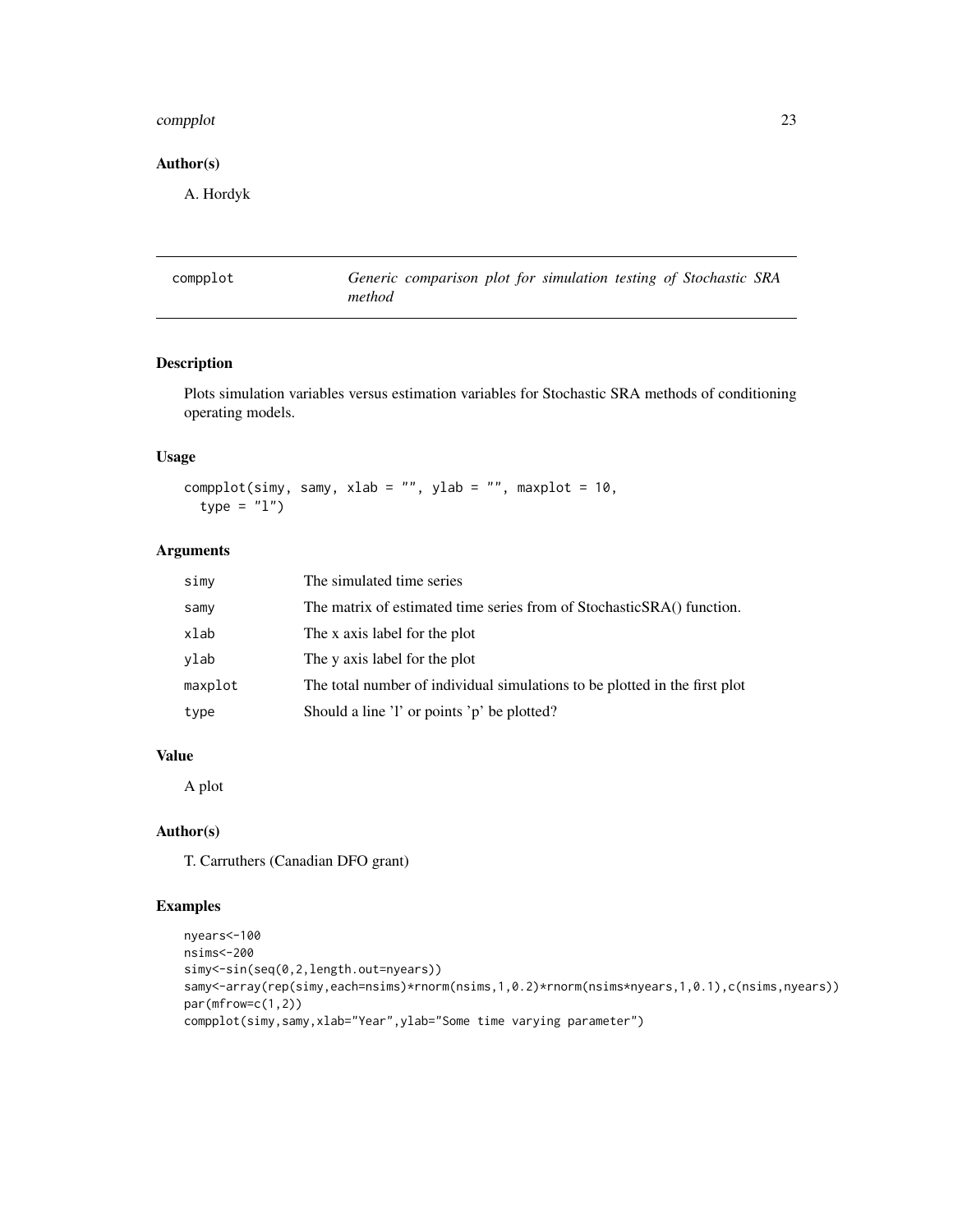<span id="page-23-0"></span>

A stock reduction analysis (SRA) model is fitted to the age-composition from the last 3 years (or less if fewer data are available)

#### Usage

```
CompSRA(x, Data, reps = 100, plot = FALSE)
```
 $CompSRA4010(x, Data, reps = 100, plot = FALSE)$ 

#### Arguments

| x    | A position in a data-limited methods data object             |
|------|--------------------------------------------------------------|
| Data | A data-limited methods data object                           |
| reps | The number of stochastic samples of the MP recommendation(s) |
| plot | Logical. Show the plot?                                      |

# Details

A stock reduction analysis (SRA) model is fitted to the age-composition from the last 3 years (or less if fewer data are available) assuming a constant total mortality rate (*Z*) and used to estimate current stock depletion (*D*),  $F_{\text{MSY}}$ , and stock abundance (*A*).

Abundance is estimated in the SRA.  $F_{\text{MSY}}$  is calculated assuming knife-edge vulnerability at the age of full selection.

The TAC is calculated as  $F_{\text{MSY}}A$ . CompSRA4010 uses a 40-10 harvest control rule to reduce TAC at low biomass.

# Value

An object of class [Rec](#page-159-1) with the TAC slot populated with a numeric vector of length reps

# Functions

- CompSRA: TAC is FMSY x Abundance
- CompSRA4010: With a 40-10 control rule based on estimated depletion

# Required Data

See [Data](#page-29-1) for information on the Data object

CompSRA: CAA, Cat, L50, LFC, LFS, MaxAge, Mort, steep, vbK, vbLinf, vbt0, wla, wlb CompSRA4010: CAA, Cat, L50, LFC, LFS, MaxAge, Mort, steep, vbK, vbLinf, vbt0, wla, wlb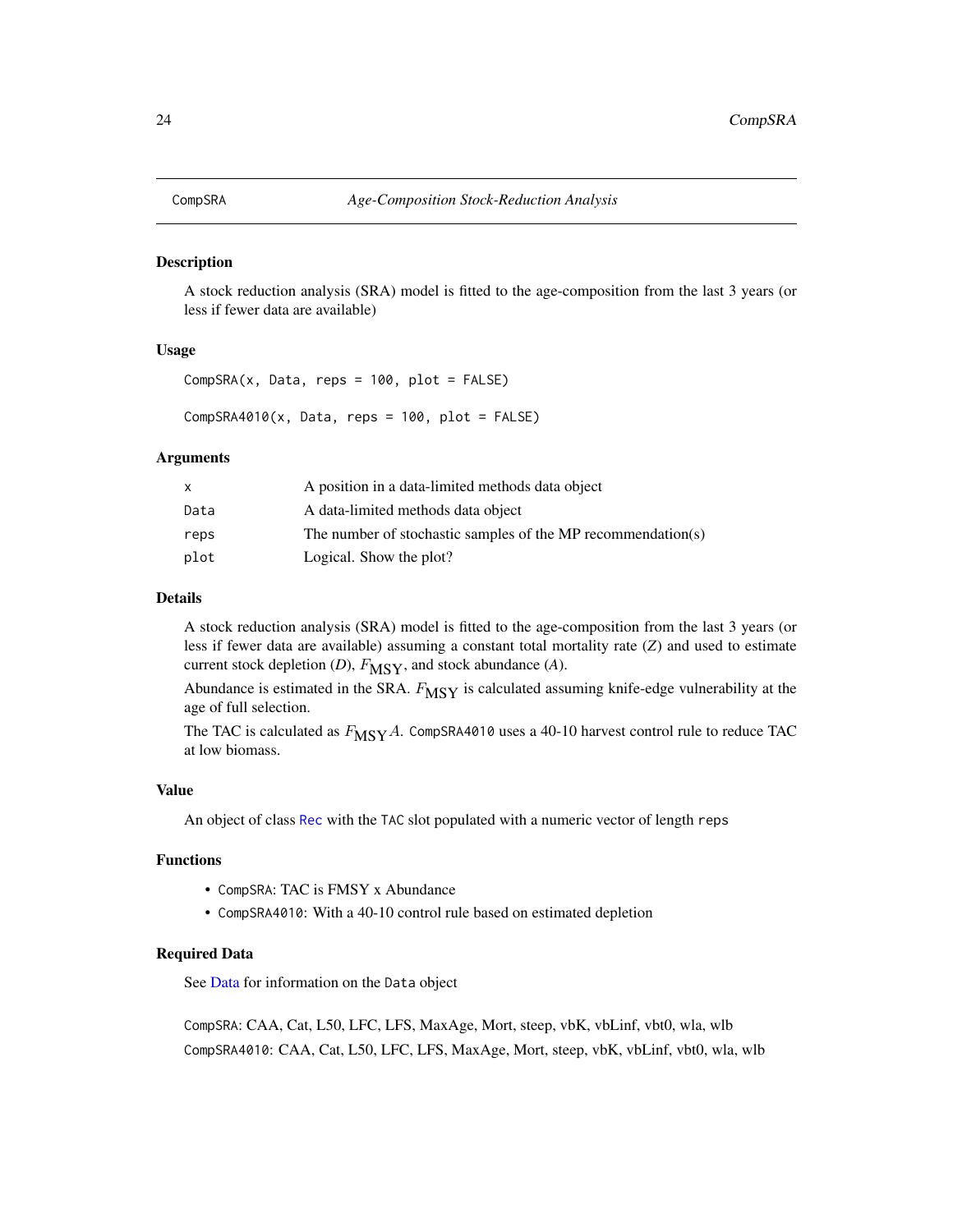#### <span id="page-24-0"></span>condmet 25

# Rendered Equations

See [Online Documentation](https://dlmtool.github.io/DLMtool/reference/CompSRA.html) for correctly rendered equations

## Author(s)

T. Carruthers

# Examples

## Not run: CompSRA(1, DLMtool::SimulatedData, plot=TRUE)

## End(Not run)

CompSRA4010(1, DLMtool::SimulatedData, plot=TRUE)

# condmet *Condition met?*

## Description

Condition met?

# Usage

condmet(vec)

### Arguments

vec vector of logical values

Converge *Check Convergence*

### Description

Have I undertaken enough simulations (nsim)? Has my MSE converged on stable (reliable) peformance metrics?

# Usage

```
Converge(MSEobj, PMs = list(Yield, P10, AAVY), maxMP = 15,
  thresh = 0.5, ref.it = 20, inc.leg = FALSE, all.its = FALSE,
  nrow = NULL, ncol = NULL)
```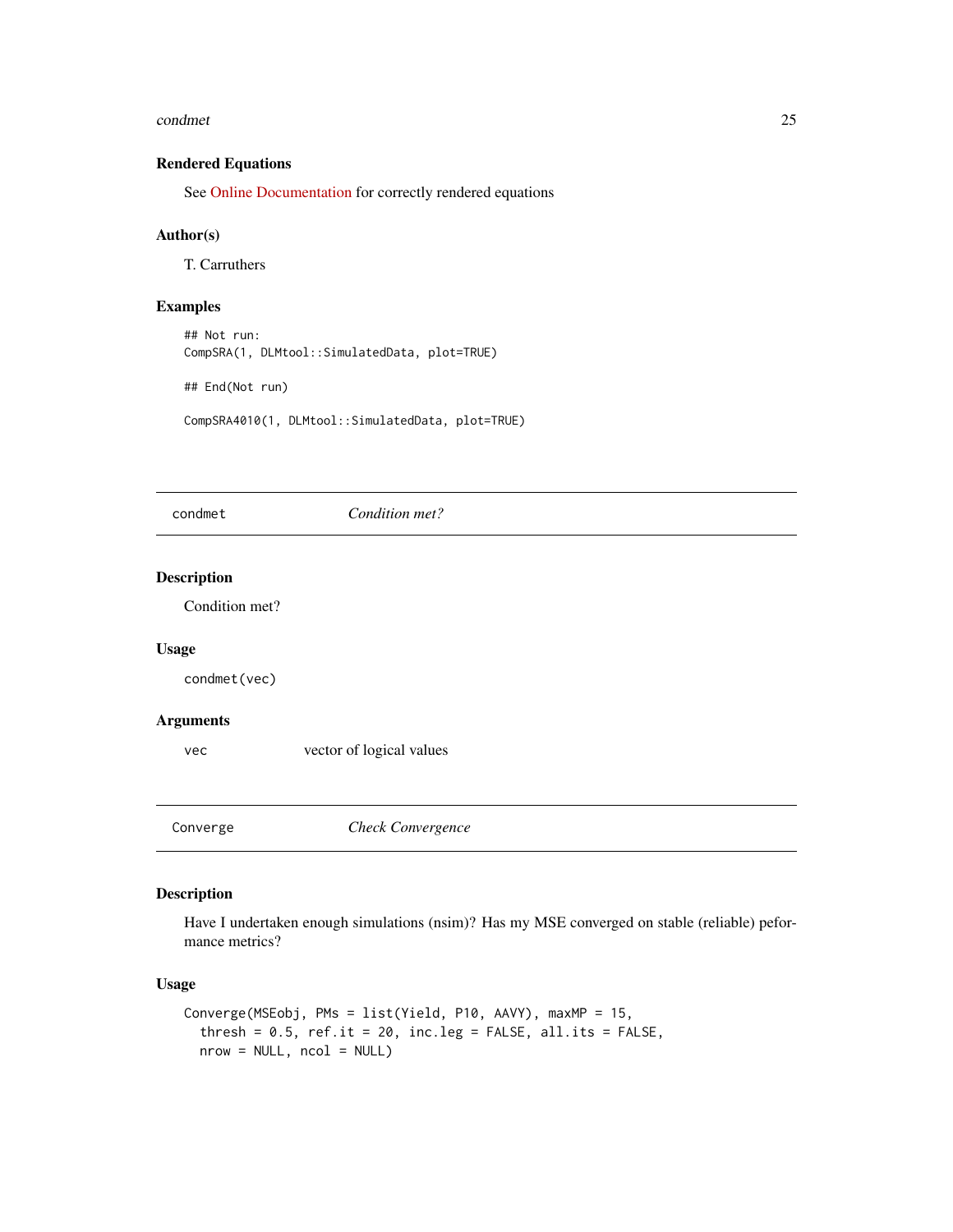#### Arguments

| An MSE object of class 'MSE'                                                                                                                                               |
|----------------------------------------------------------------------------------------------------------------------------------------------------------------------------|
| A list of PM objects                                                                                                                                                       |
| Maximum number of MPs to include in a single plot                                                                                                                          |
| The convergence threshold. Maximum root mean square deviation over the last<br>ref.it iterations                                                                           |
| The number of iterations to calculate the convergence statistics. For example, a<br>value of 20 means convergence diagnostics are calculated over last 20 simula-<br>tions |
| Logical. Should the legend be displayed?                                                                                                                                   |
| Logical. Plot all iterations? Otherwise only (nsim-ref.it):nsim                                                                                                            |
| Numeric. Optional. Number of rows                                                                                                                                          |
| Numeric. Optional. Number of columns                                                                                                                                       |
|                                                                                                                                                                            |

#### Details

Performance metrics are plotted against the number of simulations. Convergence diagonostics are calculated over the last ref.it (default =  $20$ ) iterations. The convergence diagnostics are:

- 1. Is the order of the MPs stable over the last ref.it iterations?
- 2. Is the average difference in performance statistic over the last ref.it iterations < thresh?

By default three commonly used performance metrics are used:

- 1. Average Yield Relative to Reference Yield
- 2. Probability Spawning Biomass is above 0.1BMSY
- 3. Probability Average Annual Variability in Yield is < 20 per cent

Additional or alternative performance metrics objects can be supplied. Advanced users can develop their own performance metrics.

#### Note

See relevant section of the [DLMtool User Guide](https://dlmtool.github.io/DLMtool/userguide/checking-convergence.html) for more information.

# Author(s)

A. Hordyk

# Examples

```
## Not run:
MSE <- runMSE()
Converge(MSE)
```
## End(Not run)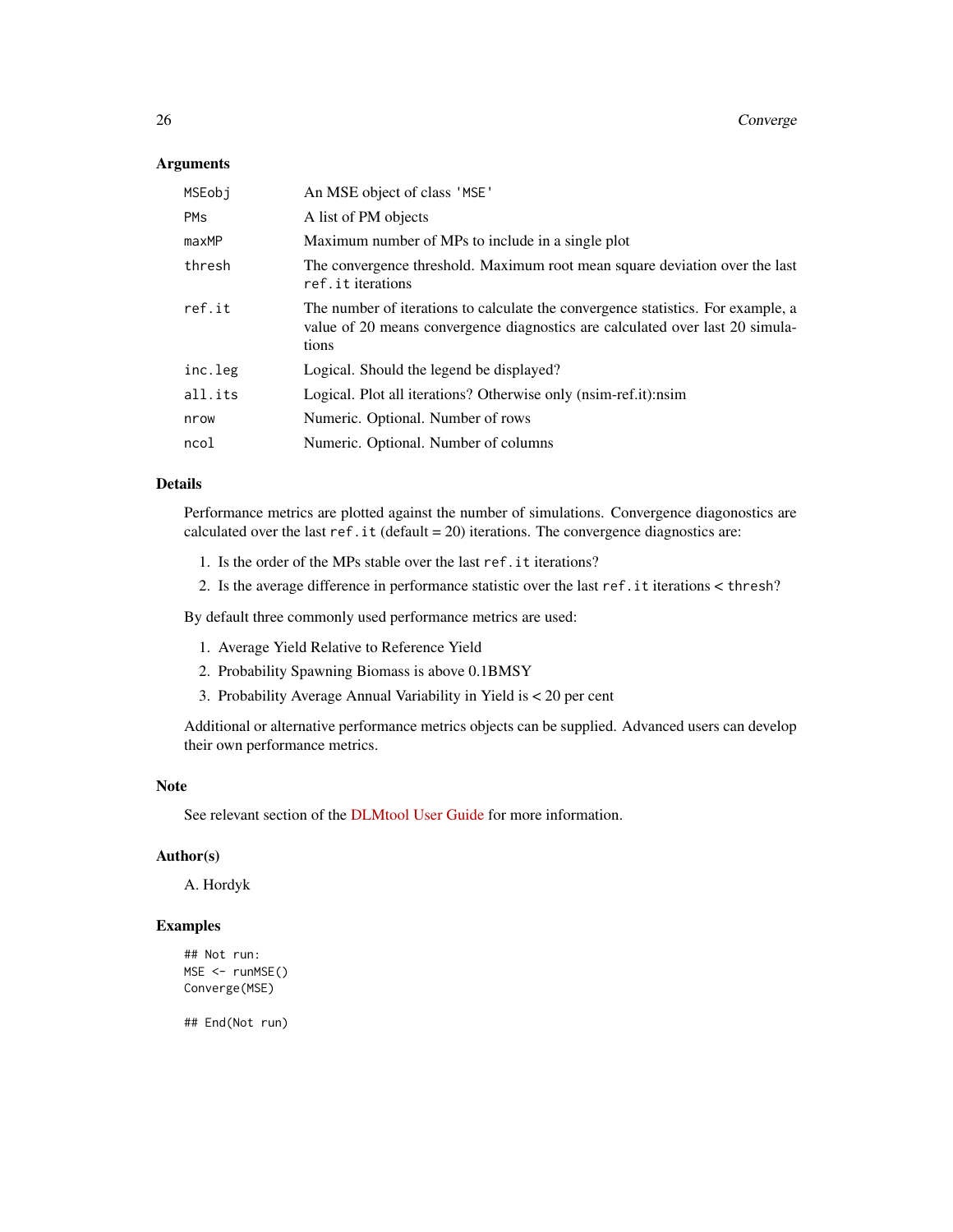<span id="page-26-0"></span>

Current default thresholds for COSEWIC satificing

# Usage

```
Cos_thresh_tab(Ptab1)
```
# Arguments

Ptab1 A COSEWIC performance table made by COSEWIC\_tab()

#### Author(s)

T. Carruthers

| cparscheck | Internal function of runMSE for checking that the OM slot cpars slot |
|------------|----------------------------------------------------------------------|
|            | <i>is formatted correctly</i>                                        |

# Description

Internal function of runMSE for checking that the OM slot cpars slot is formatted correctly

#### Usage

cparscheck(cpars)

## Arguments

cpars a list of model parameters to be sampled (single parameters are a vector nsim long, time series are matrices nsim x nyears)

#### Value

either an error and the length of the first dimension of the various cpars list items or passes and returns the number of simulations

# Author(s)

T. Carruthers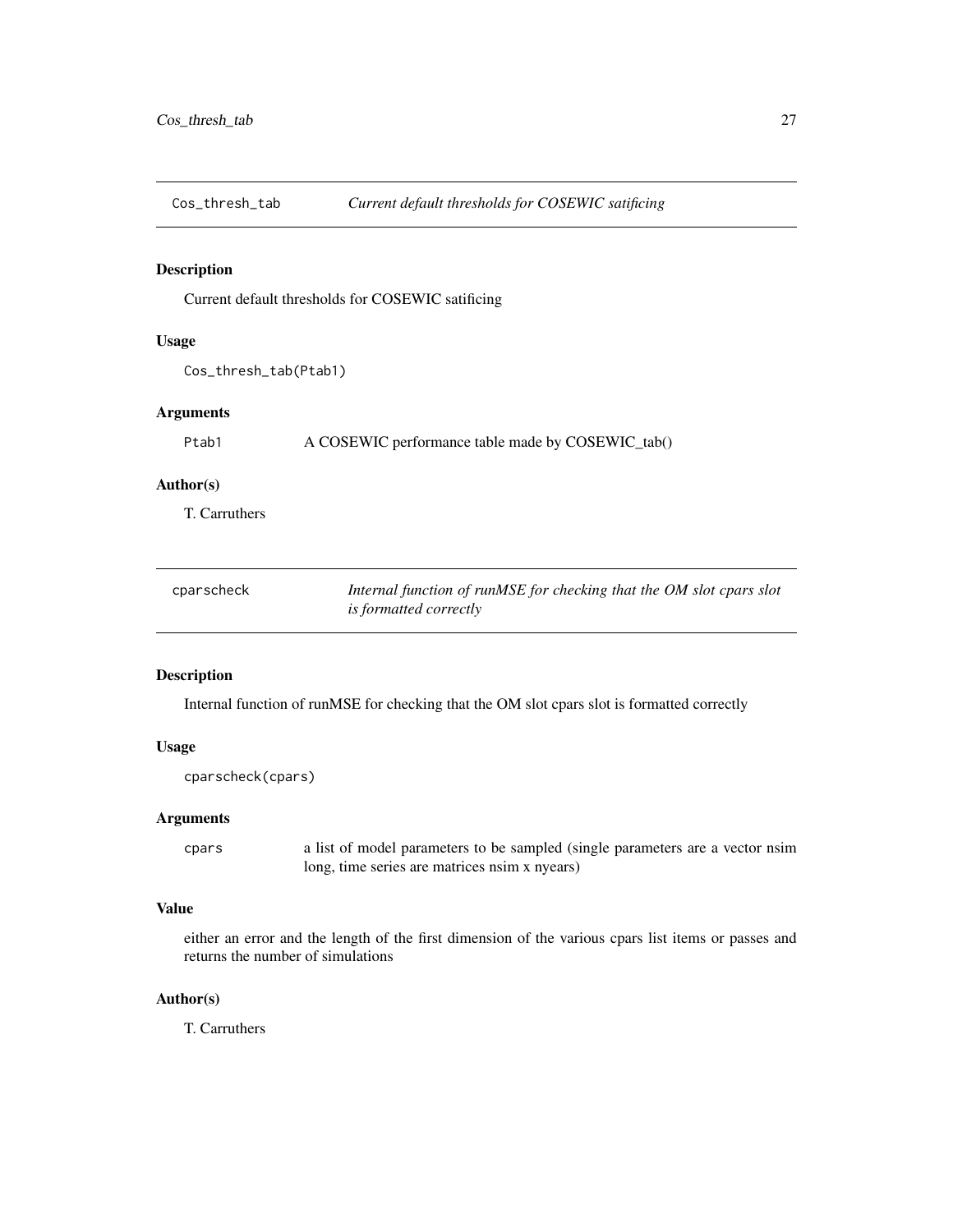<span id="page-27-0"></span>

Compare median biomass and yield in first year and last 5 years of projection

# Usage

```
Cplot(MSEobj, MPs = NA, lastYrs = 5, point.size = 2, lab.size = 4,axis.title.size = 12, axis.text.size = 10, legend.title.size = 12)
```
# Arguments

| MSEobi                       | An object of class MSE                              |
|------------------------------|-----------------------------------------------------|
| <b>MPs</b>                   | Optional vector of MPs to plot                      |
| lastYrs                      | Numeric. Last number of years to summarize results. |
| point.size                   | Size of the points                                  |
| lab.size<br>axis.title.size  | Size of labels                                      |
|                              | Axis title size                                     |
| axis.text.size Axistext size |                                                     |
| legend.title.size            |                                                     |
|                              | Legend title size                                   |

#### Examples

```
## Not run:
MSE <- runMSE()
Cplot(MSE)
```
## End(Not run)

curE *Fishing at current effort levels*

#### Description

Constant fishing effort set at final year of historical simulations subject to changes in catchability determined by OM@qinc and interannual variability in catchability determined by OM@qcv. This MP is intended to represent a 'status quo' management approach.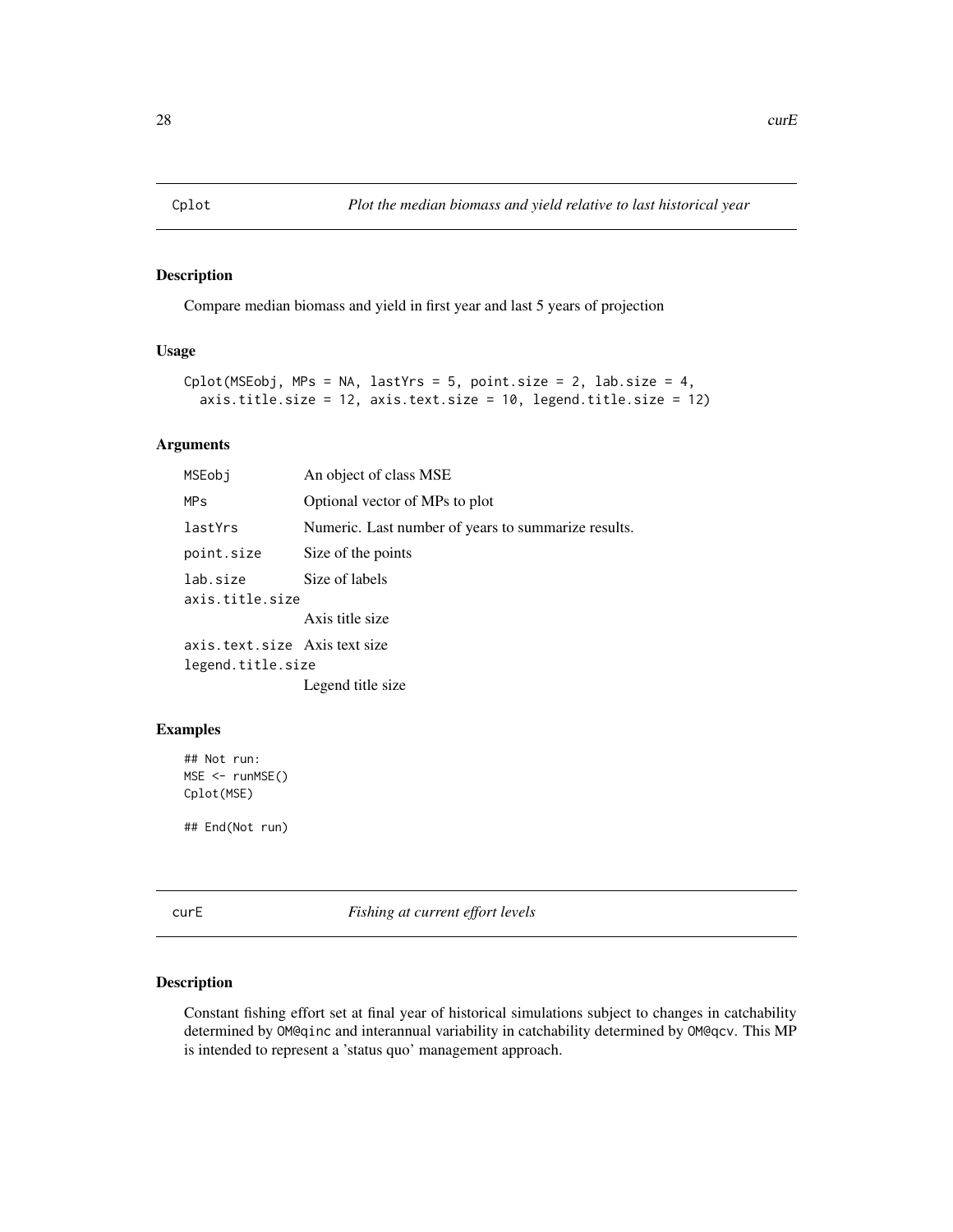#### $curE$  29

# Usage

```
curE(x, Data, reps, plot = FALSE)
curE75(x, Data, reps, plot = FALSE)
```
# Arguments

| x    | A position in a data-limited methods data object             |
|------|--------------------------------------------------------------|
| Data | A data-limited methods data object                           |
| reps | The number of stochastic samples of the MP recommendation(s) |
| plot | Logical. Show the plot?                                      |

# Value

An object of class [Rec](#page-159-1) with the TAE slot(s) populated

# Functions

- curE: Set effort to 100% of that in final year of historical simulations.
- curE75: Set effort to 75% of that in final year.

# Required Data

See [Data](#page-29-1) for information on the Data object

curE:

curE75:

# Rendered Equations

See [Online Documentation](https://dlmtool.github.io/DLMtool/reference/curE.html) for correctly rendered equations

# Author(s)

T. Carruthers.

# Examples

```
curE(1, DLMtool::Atlantic_mackerel, plot=TRUE)
curE75(1, DLMtool::Atlantic_mackerel, plot=TRUE)
```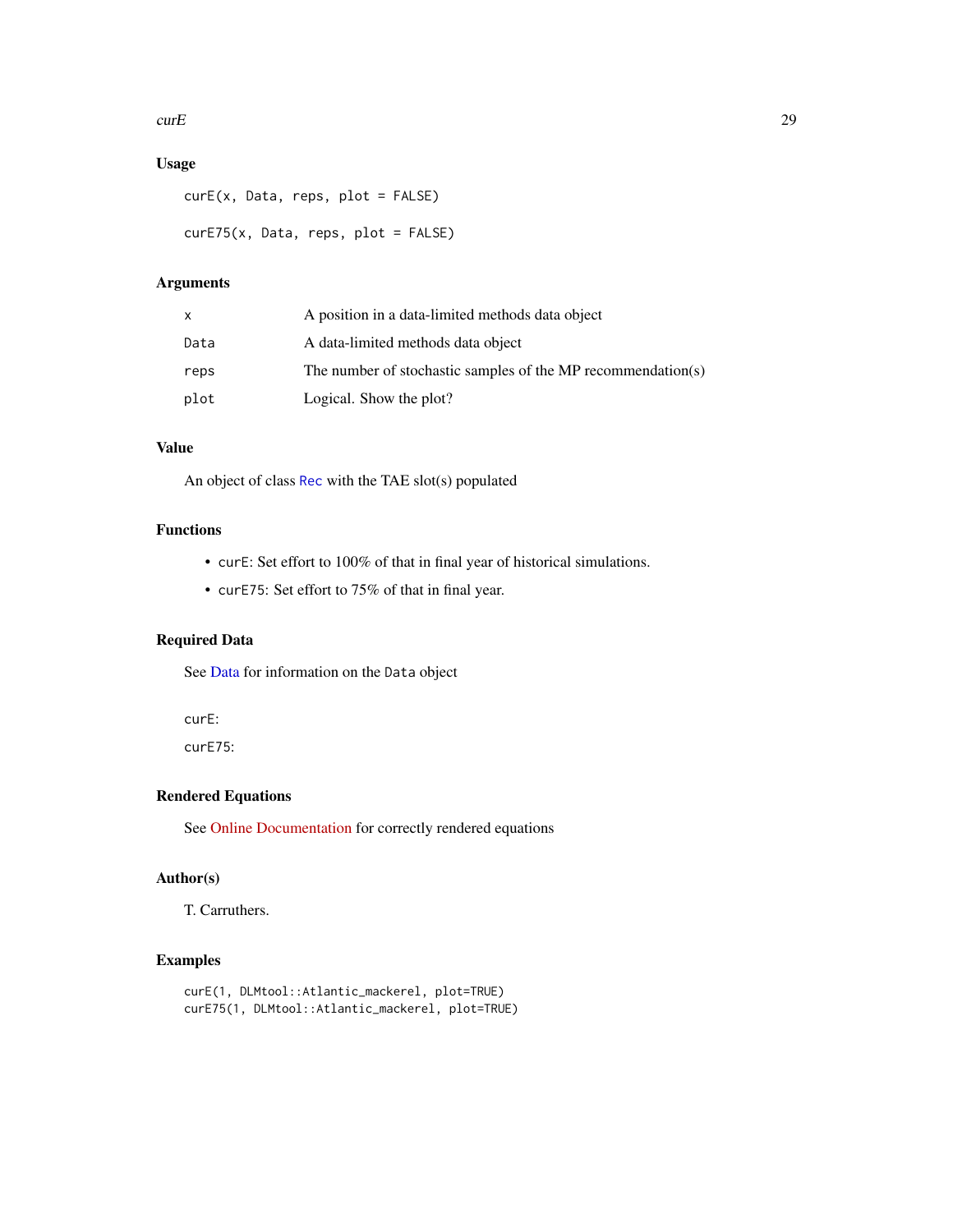<span id="page-29-1"></span><span id="page-29-0"></span>

An object for storing data for analysis using data-limited methods

#### **Slots**

Name The name of the Data object. Single value. Character string

Common\_Name Common name of the species. Character string

Species Scientific name of the species. Genus and species name. Character string

Region Name of the general geographic region of the fishery. Character string

- Year Years that corresponding to catch and relative abundance data. Vector nyears long. Positive integer
- Cat Total annual catches. Matrix of nsim rows and nyears columns. Non-negative real numbers
- Ind Relative abundance index. Matrix of nsim rows and nyears columns. Non-negative real numbers
- Type Type of abundance index, corresponding with rows in RInd. Types are: "Biomass", "VBiomass", and "SpBiomass" for indices of total, vulnerable, and spawning biomass respectively. Character string.
- RInd One or more vectors of abundance indices. Non-negative real numbers
- Rec Recent recruitment strength. Matrix of nsim rows and nyears columns. Non-negative real numbers
- t The number of years corresponding to AvC and Dt. Single value. Positive integer
- AvC Average catch over time t. Vector nsim long. Positive real numbers
- Dt Depletion over time t SSB(now)/SSB(now-t+1). Vector nsim long. Fraction
- Mort Natural mortality rate. Vector nsim long. Positive real numbers
- FMSY\_M An assumed ratio of FMSY to M. Vector nsim long. Positive real numbers
- BMSY\_B0 The most productive stock size relative to unfished. Vector nsim long. Fraction
- L50 Length at 50 percent maturity. Vector nsim long. Positive real numbers
- L95 Length at 95 percent maturity. Vector nsim long. Positive real numbers

ML Mean length time series. Matrix of nsim rows and nyears columns. Non-negative real numbers

- Lbar Mean length of catches over Lc. Matrix of nsim rows and nyears columns. Positive real numbers
- Lc Modal length of catches. Matrix of nsim rows and nyears columns. Positive real numbers
- LFC Length at first capture. Vector nsim long. Positive real numbers
- LFS Shortest length at full selection. Vector nsim long. Positive real numbers
- CAA Catch at Age data (numbers). Array of dimensions nsim x nyears x MaxAge. Non-negative integers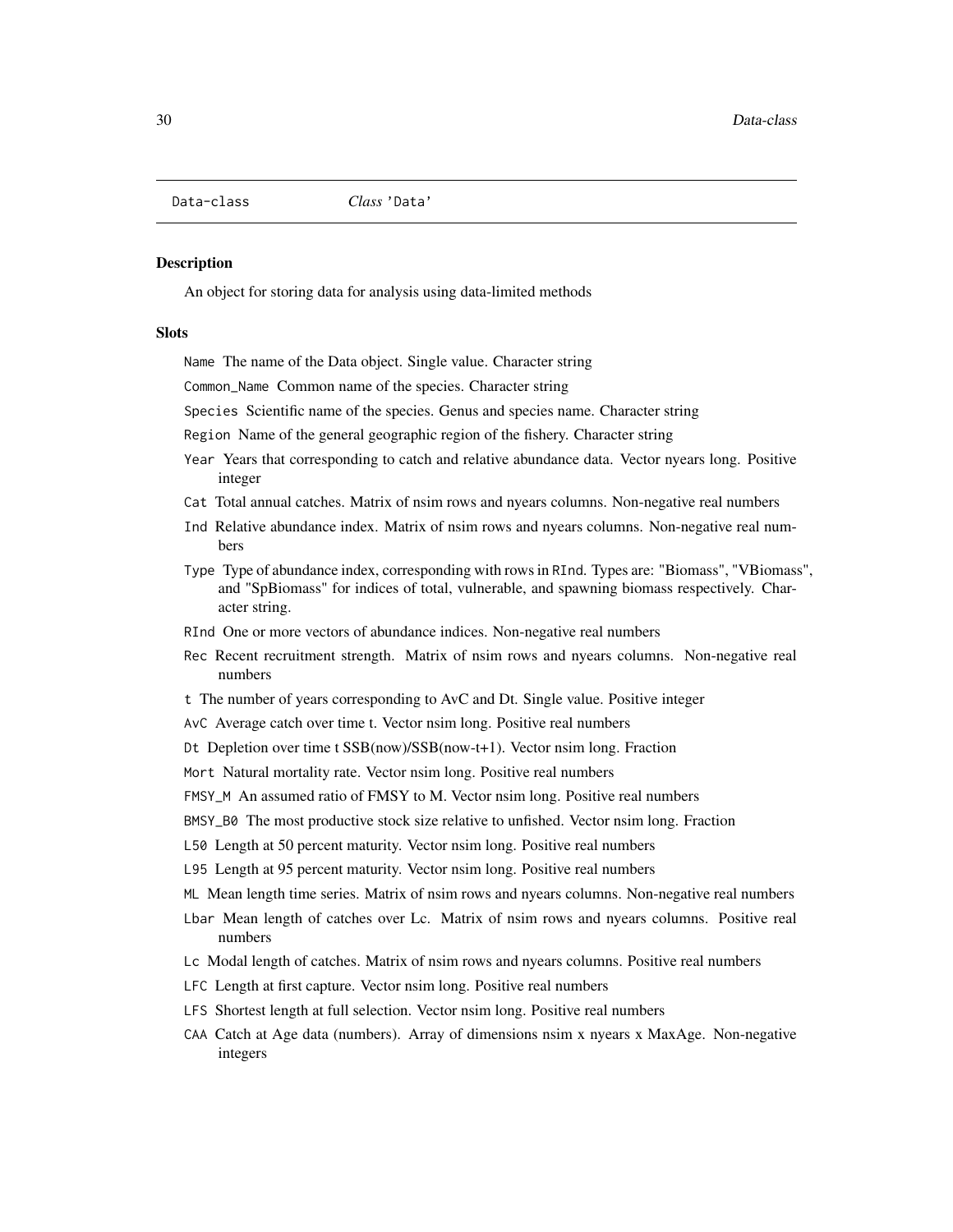- Dep Stock depletion SSB(current)/SSB(unfished). Vector nsim long. Fraction.
- Abun An estimate of absolute current vulnerable abundance. Vector nsim long. Positive real numbers
- SpAbun An estimate of absolute current spawning stock abundance. Vector nsim long. Positive real numbers
- vbK The von Bertalanffy growth coefficient K. Vector nsim long. Positive real numbers
- vbLinf Maximum length. Vector nsim long. Positive real numbers
- vbt0 Theoretical age at length zero. Vector nsim long. Non-positive real numbers
- LenCV Coefficient of variation of length-at-age (assumed constant for all age classes). Vector nsim long. Positive real numbers
- wla Weight-Length parameter alpha. Vector nsim long. Positive real numbers
- wlb Weight-Length parameter beta. Vector nsim long. Positive real numbers
- steep Steepness of stock-recruitment relationship. Vector nsim long. Value in the range of onefifth to 1
- sigmaR Recruitment variability. Vector nsim long. Positive real numbers
- CV\_Cat Coefficient of variation in annual catches. Vector nsim long. Positive real numbers
- CV\_Dt Coefficient of variation in depletion over time t. Vector nsim long. Positive real numbers
- CV\_AvC Coefficient of variation in average catches over time t. Vector nsim long. Positive real numbers
- CV\_Ind Coefficient of variation in the relative abundance index. Vector nsim long. Positive real numbers
- CV\_Mort Coefficient of variation in natural mortality rate. Vector nsim long. Positive real numbers
- CV\_FMSY\_M Coefficient of variation in the ratio in FMSY/M. Vector nsim long. Positive real numbers
- CV\_BMSY\_B0 Coefficient of variation in the position of the most productive stock size relative to unfished. Vector nsim long. Positive real numbers
- CV\_Dep Coefficient of variation in current stock depletion. Vector nsim long. Positive real numbers
- CV\_Abun Coefficient of variation in estimate of absolute current stock size. Vector nsim long. Positive real numbers
- CV\_vbK Coefficient of variation in the von Bertalanffy K parameter. Vector nsim long. Positive real numbers
- CV\_vbLinf Coefficient of variation in maximum length. Vector nsim long. Positive real numbers
- CV\_vbt0 Coefficient of variation in age at length zero. Vector nsim long. Positive real numbers
- CV\_L50 Coefficient of variation in length at 50 per cent maturity. Vector nsim long. Positive real numbers
- CV\_LFC Coefficient of variation in length at first capture. Vector nsim long. Positive real numbers
- CV\_LFS Coefficient of variation in length at full selection. Vector nsim long. Positive real numbers
- CV\_wla Coefficient of variation in weight-length parameter a. Vector nsim long. Positive real numbers
- CV\_wlb Coefficient of variation in weight-length parameter b. Vector nsim long. Positive real numbers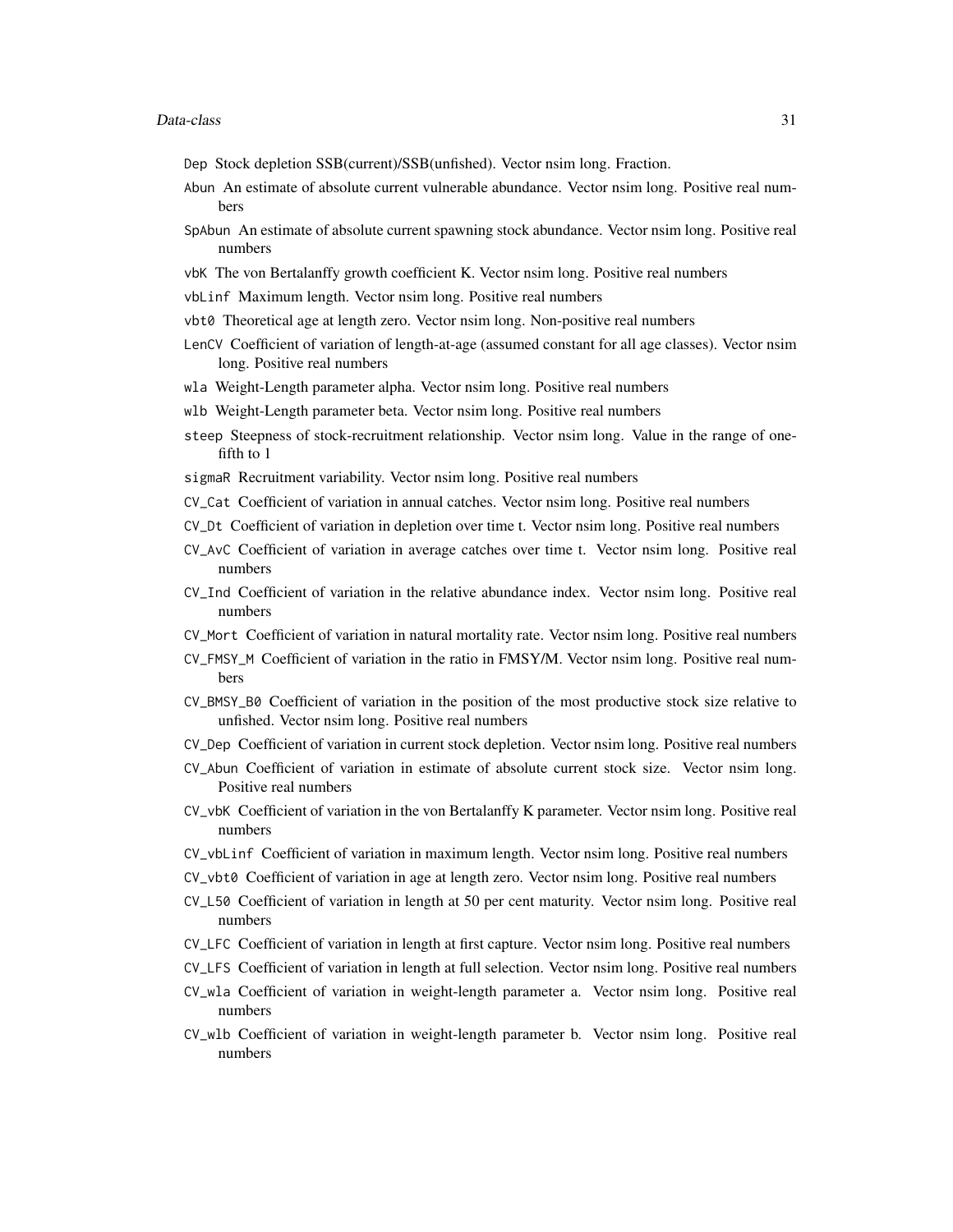- CV\_steep Coefficient of variation in steepness. Vector nsim long. Positive real numbers
- sigmaL Assumed observaton error of the length composition data. Vector nsim long. Positive real numbers
- MaxAge Maximum age. Vector nsim long. Positive integer
- CAL\_bins The values delimiting the length bins for the catch-at-length data. Vector. Non-negative real numbers
- CAL Catch-at-length data. An array with dimensions nsim x nyears x length(CAL\_bins). Nonnegative integers
- TAC The calculated catch limits (function TAC). An array with dimensions PosMPs x replicate TAC samples x nsim. Positive real numbers
- Sense The results of the sensitivity analysis (function Sense). An array with dimensions PosMPs x sensitivity increments. Positive real numbers
- Units Units of the catch/absolute abundance estimates. Single value. Character string
- Ref A reference management level (eg a catch limit). Single value. Positive real number
- Ref\_type Type of reference management level (eg 2009 catch limit). Single value. Character string
- Log A record of events. Single value. Character string
- params A place to store estimated parameters. An object. R list
- PosMPs The methods that can be applied to these data. Vector. Character strings
- MPs The methods that were applied to these data. Vector. Character strings
- OM A table of operating model conditions. R table object of nsim rows. Real numbers
- Obs A table of observation model conditions. R table object of nsim rows. Real numbers
- Cref Reference or target catch level (eg MSY). Vector of length nsim. Positive real numbers
- Iref Reference or target relative abundance index level (eg BMSY / B0). Vector of length nsim. Positive real numbers
- Bref Reference or target biomass level (eg BMSY). Vector of length nsim. Positive real numbers
- CV\_Cref Log-normal CV for reference or target catch level. Vector of length nsim. Positive real numbers
- CV\_Iref Log-normalCV for reference or target relative abundance index level. Vector of length nsim. Positive real numbers
- CV\_Bref Log-normal CV for reference or target biomass level. Vector of length nsim. Positive real numbers
- CV\_Rec Log-normal CV for recent recruitment strength. Vector of length nsim. Positive real numbers
- MPrec The previous recommendation of a management procedure. Vector of length nsim. Positive real numbers
- MPeff The current level of effort. Vector of length nsim. Positive real numbers
- LHYear The last historical year of the simulation (before projection). Single value. Positive integer
- nareas Number of fishing areas. Vector of length nsim. Non-negative integer
- Misc Other information for MPs. An object. R list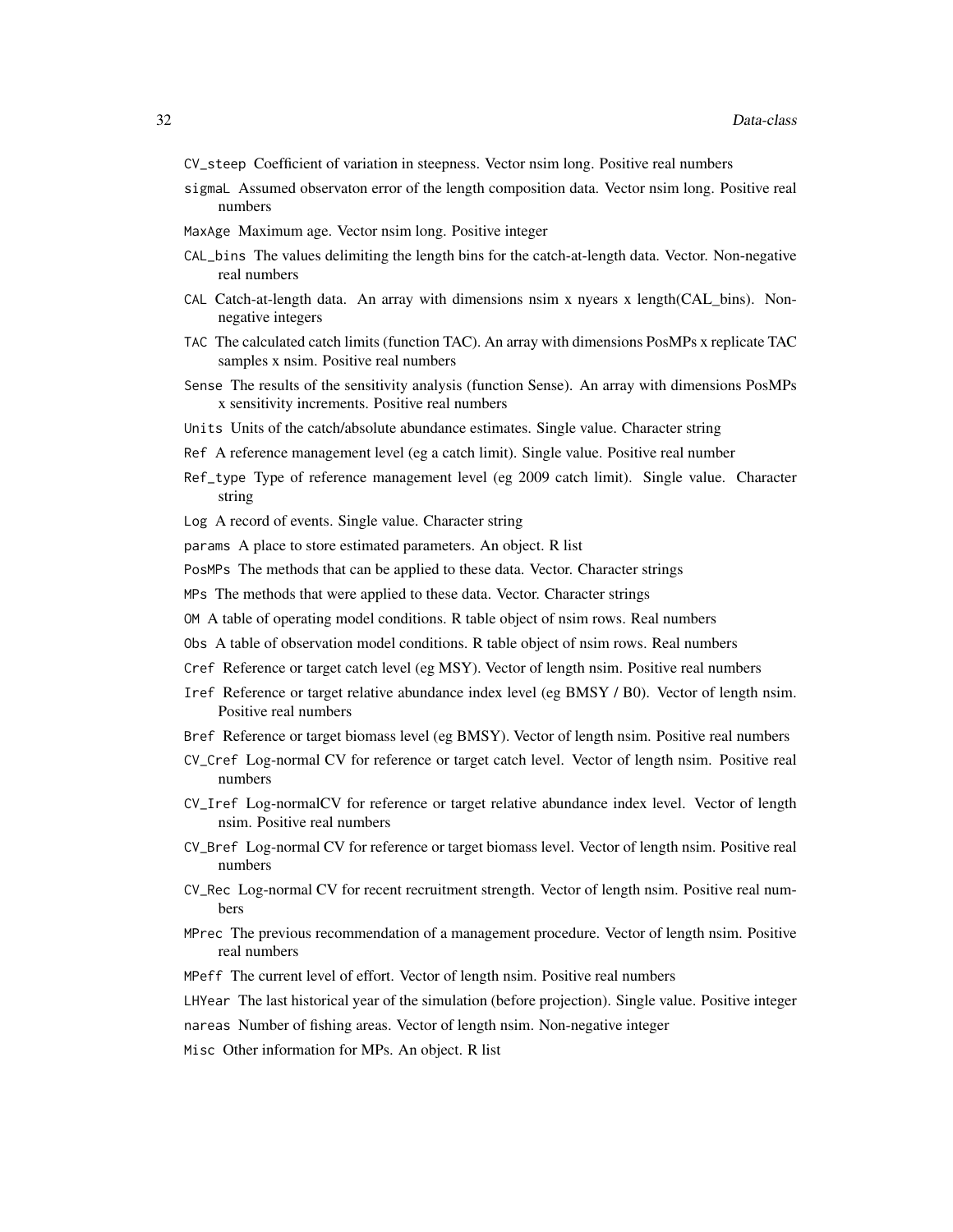#### <span id="page-32-0"></span>Data2csv 33

# Objects from the Class

Objects can be created by calls of the form new('Data', stock)

# Author(s)

T. Carruthers and A. Hordyk

# Examples

newdata<-new('Data')

# Data2csv *Converts a Data object into a .csv data file*

# Description

A function that writes a correctly formatted .csv file from a DLMtool / MSEtool Data object

#### Usage

```
Data2csv(Data, file = NULL, simno = 1, overwrite = F, keepNAs = T)
```
# Arguments

| Data      | An object of class 'Data'.                                                                            |
|-----------|-------------------------------------------------------------------------------------------------------|
| file      | Character string. The name of the location and file you wish to create (e.g.<br>"C:/temp/mydata.csv") |
| simno     | Integer. An optional argument to specify the simulation number if writing sim-<br>ulated data         |
| overwrite | Boolean. Should existing data files be automatically overwritten.                                     |
| keepNAs   | Boolean. Should slots with NAs still be written to the data file.                                     |

# Author(s)

T. Carruthers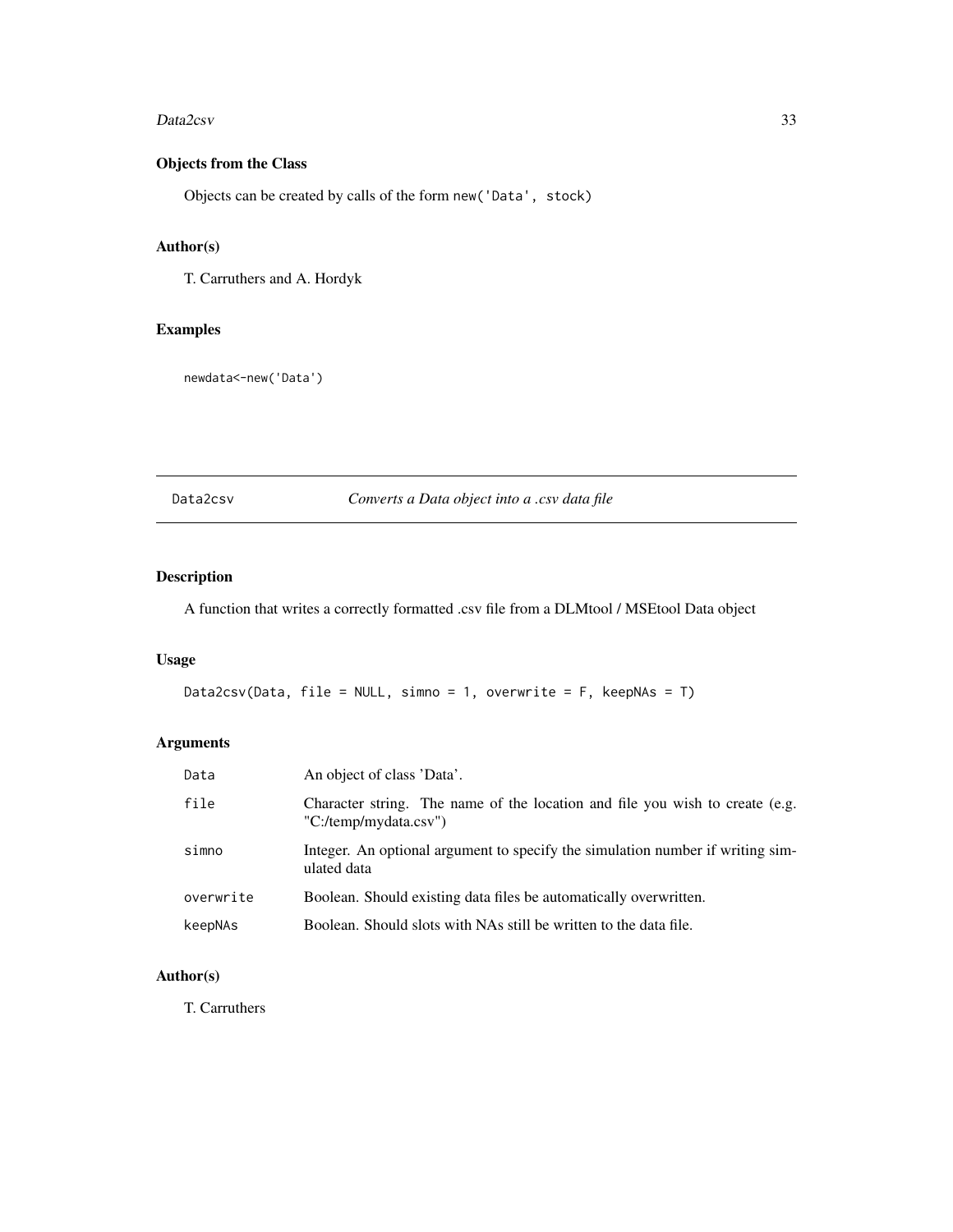<span id="page-33-0"></span>DataDescription *DataDescription*

# Description

A data.frame with description of slots for class Data

# Usage

DataDescription

### Format

An object of class data. frame with 80 rows and 2 columns.

DataInit *Initialize an empty Data workbook or CSV*

#### Description

Initialize an empty Data workbook or CSV

#### Usage

```
DataInit(name = "Data", ext = c("xlsx", "csv"), overwrite = FALSE,
 dir = NULL)
```
# Arguments

| name      | Name of the data file. Default is Data.xlsx                           |
|-----------|-----------------------------------------------------------------------|
| ext       | Optional file extension. 'xlsx' (default) or 'csy'                    |
| overwrite | Logical. Overwrite existing files?                                    |
| dir       | Optional directory path to create the Data file. Default is 'getwd()" |

# Value

Nothing. Creates a data file in the working directory.

## Author(s)

A. Hordyk

# Examples

## Not run: DataInit("MyData")

## End(Not run)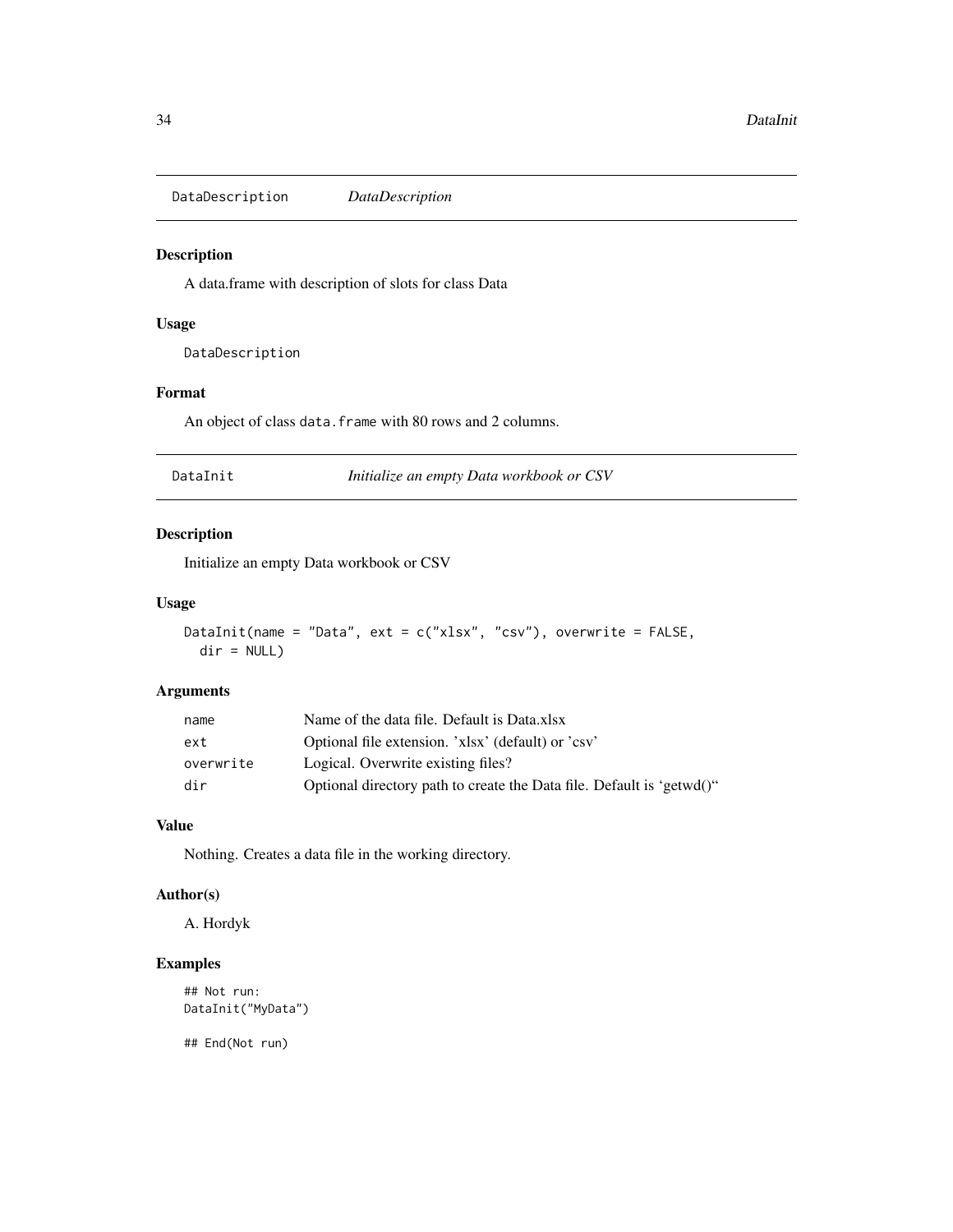<span id="page-34-0"></span>

A function to read in Data object from an Excel spreadsheet with tabs named following specific convention.

## Usage

Data\_xl(fname, stkname, fpath = "", saveCSV = FALSE)

# Arguments

| fname   | Name of the Excel spreadsheet file. Must include file extension. |
|---------|------------------------------------------------------------------|
| stkname | Name of the Stock.                                               |
| fpath   | Full file path, if file is not in current working directory      |
| saveCSV | Do you also want to the Data parameters to a CSV file?           |

# Details

The Excel spreadsheet must have tabs named with the following convention. For example if stkname is 'myFish', the Data parameters are in a tab named 'myFishData'.

# Value

A object of class Data

# Author(s)

A. Hordyk

#### Examples

```
## Not run:
OM <- OM_xl(fname='OMTables.xlsx', stkname='myFish')
## End(Not run)
```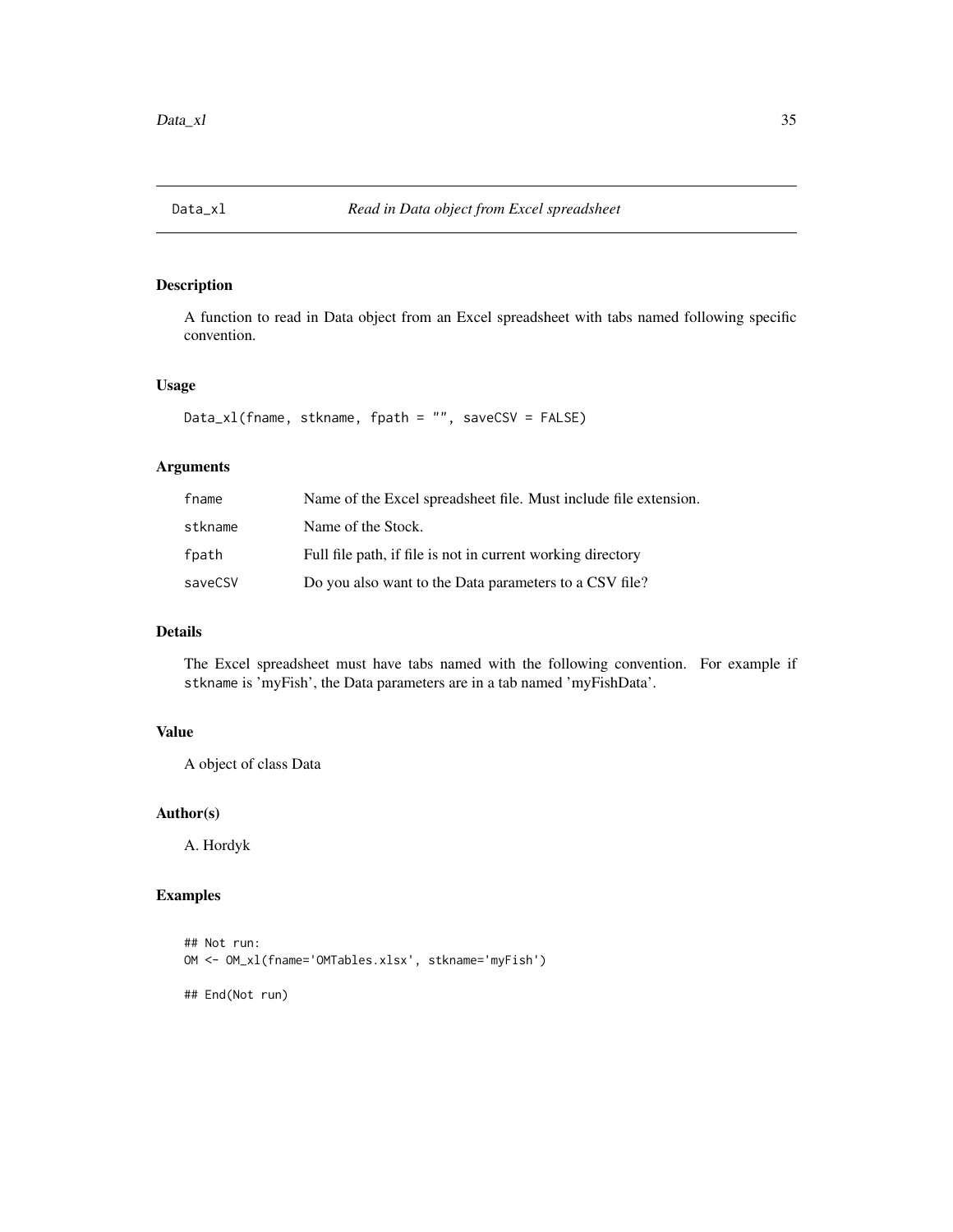<span id="page-35-0"></span>Depletion-Based Stock Reduction Analysis (DB-SRA) is a method designed for determining a catch limit and management reference points for data-limited fisheries where catches are known from the beginning of exploitation. User prescribed BMSY/B0, M, FMSY/M are used to find B0 and therefore the a catch limit by back-constructing the stock to match a user specified level of stock depletion.

#### Usage

```
DBSRA(x, Data, reps = 100, plot = FALSE)DBSRA_40(x, Data, reps = 100, plot = FALSE)DBSRA4010(x, Data, reps = 100, plot = FALSE)
```
#### Arguments

|      | A position in a data-limited methods data object             |
|------|--------------------------------------------------------------|
| Data | A data-limited methods data object                           |
| reps | The number of stochastic samples of the MP recommendation(s) |
| plot | Logical. Show the plot?                                      |

# Details

DB-SRA assumes that a complete time-series of catch from the beginning of exploitation is available. Users prescribe estimates of current depletion  $(D)$ , biomass at MSY relative to unfished  $\left(\frac{B_{\text{MSY}}}{B_0}\right)$ , the natural mortality rate  $(M)$ , and the ratio fishing mortality at MSY to M  $\left(\frac{F_{\text{MSY}}}{M}\right)$ .

You may have noticed that you -the user- specify three of the factors that make the quota recommendation. So this can be quite a subjective method. In the MSE the MSY reference points (e.g.,  $\left(\frac{F_{\text{MSY}}}{M}\right)$ ) are taken as the true value calculate in the MSE with added uncertainty specified in the Obs object (e.g Obs@FMSY\_Mbiascv).

The catch limit, for the Base Version, is calculated as:

$$
\text{TAC} = M \frac{F_{\text{MSY}}}{M} DB_0
$$

# Value

An object of class [Rec](#page-159-1) with the TAC slot populated with a numeric vector of length reps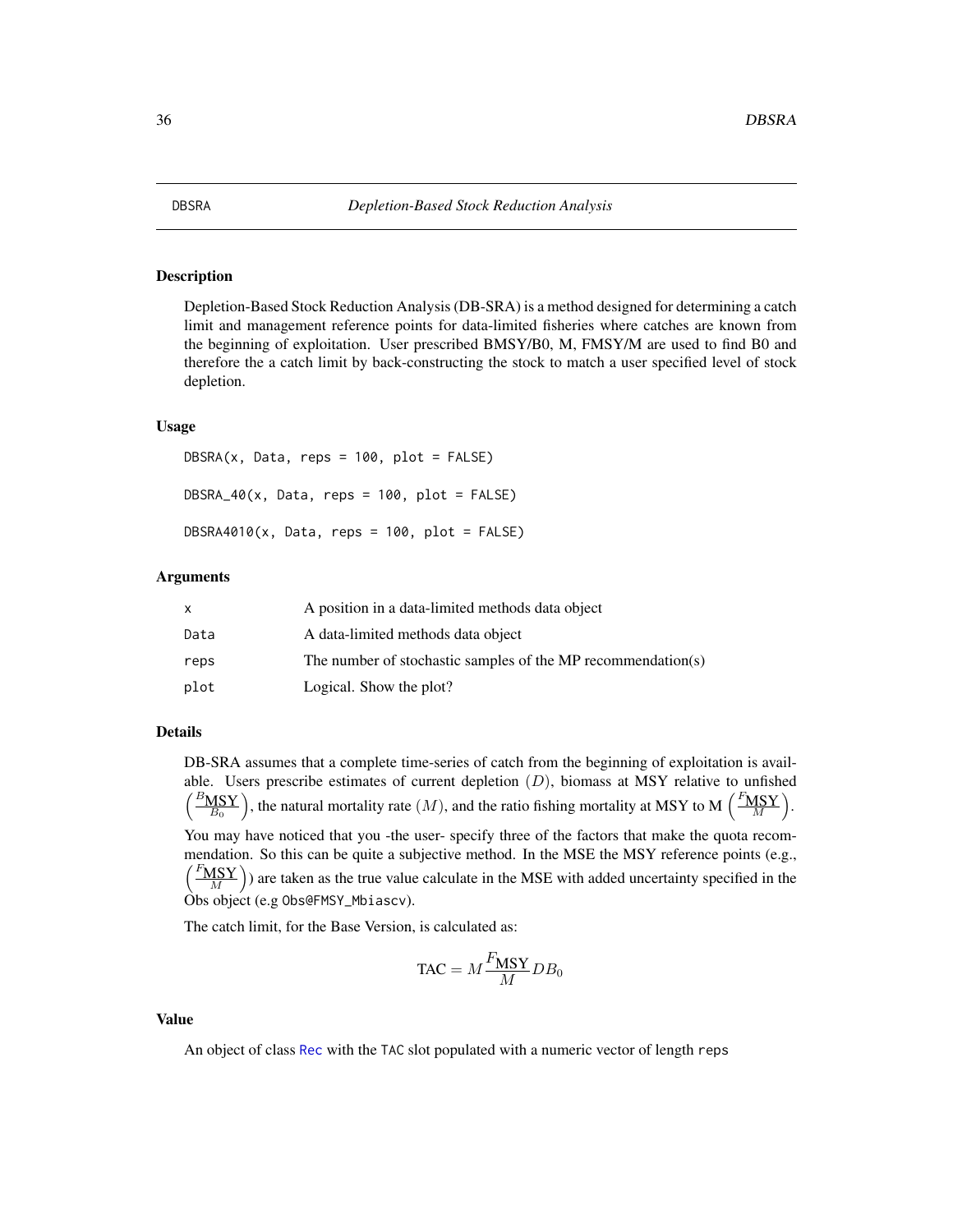#### DBSRA 37

#### Functions

- DBSRA: Base Version. TAC is calculated assumed MSY harvest rate multiplied by the estimated current abundance (estimated B0 x Depletion)
- DBSRA\_40: Same as the Base Version but assumes 40 percent current depletion (Bcurrent/B0  $= 0.4$ ), which is more or less the most optimistic state for a stock (ie very close to BMSY/B0 for many stocks).
- DBSRA4010: Base version paired with the 40-10 rule that linearly throttles back the TAC when depletion is below 0.4 down to zero at 10 percent of unfished biomass.

# Required Data

See [Data](#page-29-0) for information on the Data object

DBSRA: BMSY\_B0, Cat, Dep, FMSY\_M, L50, vbK, vbLinf, vbt0 DBSRA\_40: BMSY\_B0, Cat, FMSY\_M, L50, vbK, vbLinf, vbt0 DBSRA4010: BMSY\_B0, Cat, Dep, FMSY\_M, L50, vbK, vbLinf, vbt0

### Rendered Equations

See [Online Documentation](https://dlmtool.github.io/DLMtool/reference/DBSRA.html) for correctly rendered equations

### Note

The DB-SRA method of this package isn't exactly the same as the original method of Dick and MacCall (2011) because it has to work for simulated depletions above BMSY/B0 and even on occasion over B0. It also doesn't have the modification for flatfish life histories that has previously been applied by Dick and MacCall (2011).

### Author(s)

T. Carruthers

#### References

Dick, E.J., MacCall, A.D., 2010. Estimates of sustainable yield for 50 data-poor stocks in the Pacific Coast groundfish fishery management plan. Technical memorandum. Southwest fisheries Science Centre, Santa Cruz, CA. National Marine Fisheries Service, National Oceanic and Atmospheric Administration of the U.S. Department of Commerce. NOAA-TM-NMFS-SWFSC-460.

Dick, E.J., MacCall, A.D., 2011. Depletion-Based Stock Reduction Analysis: A catch-based method for determining sustainable yields for data-poor fish stocks. Fish. Res. 110, 331-341.

### Examples

DBSRA(1, DLMtool::ourReefFish, plot=TRUE)

DBSRA\_40(1, DLMtool::ourReefFish, plot=TRUE) DBSRA4010(1, DLMtool::ourReefFish, plot=TRUE)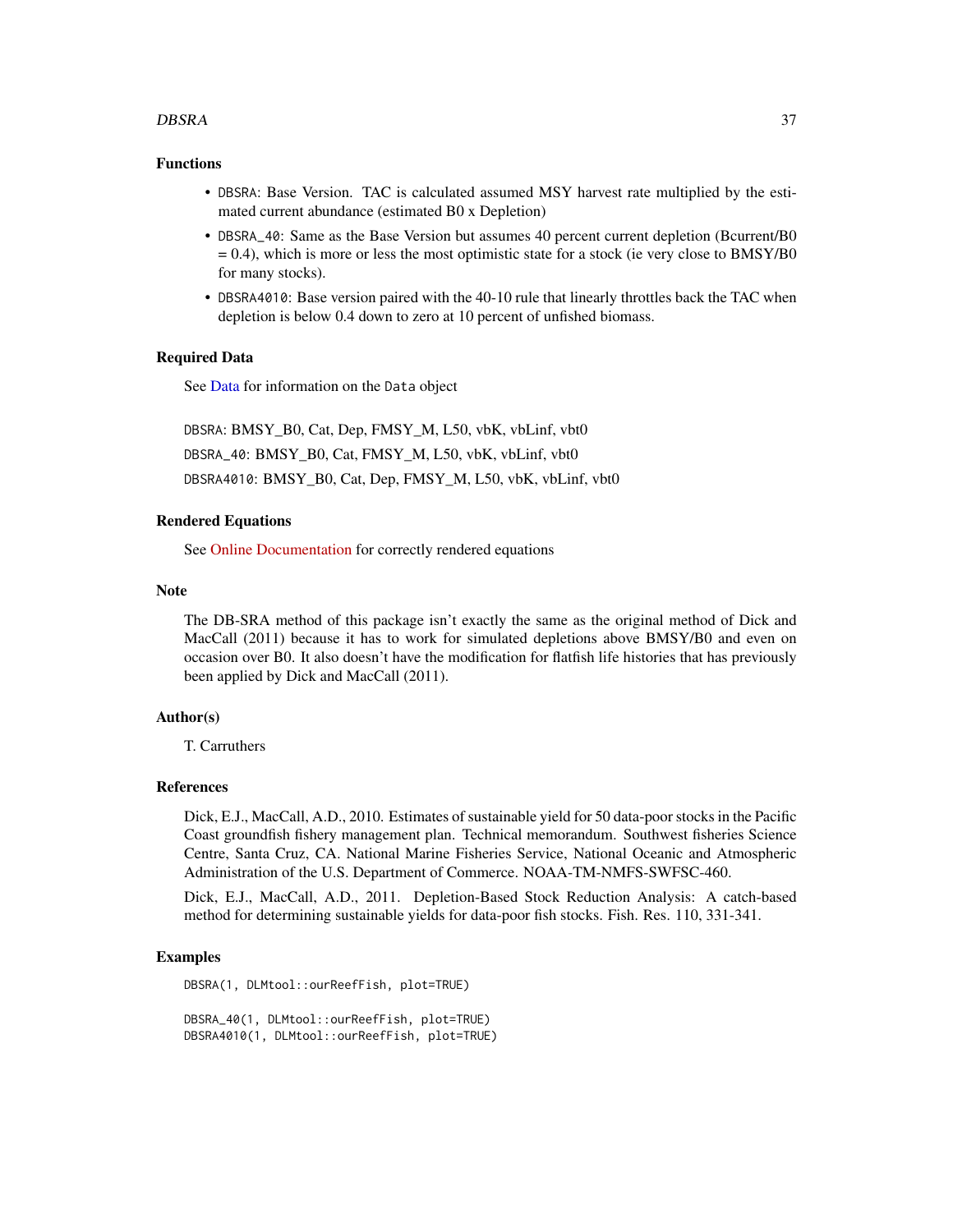This group of MPs calculates a catch limit (*dcac*; intended as an MSY proxy) based on average historical catch while accounting for the windfall catch that got the stock down to its current depletion level  $(D)$ .

# Usage

```
DCACS(x, Data, reps = 100, plot = FALSE)DCAC(x, Data, reps = 100, plot = FALSE)DCAC_40(x, Data, reps = 100, plot = FALSE)DCAC4010(x, Data, reps = 100, plot = FALSE)DCAC_ML(x, Data, reps = 100, plot = FALSE)
DAAC(x, Data, reps = 100, plot = FALSE)HDAAC(x, Data, reps = 100, plot = FALSE)
```
### Arguments

| x.   | A position in a data-limited methods data object             |
|------|--------------------------------------------------------------|
| Data | A data-limited methods data object                           |
| reps | The number of stochastic samples of the MP recommendation(s) |
| plot | Logical. Show the plot?                                      |

### Details

The method calculates the depletion-corrected average catch (*dcac*) as:

$$
\text{dcac} = \frac{\sum_{y=1}^n C_y}{n+(1-D)/Y\text{pot}}
$$

where

$$
Y_{\text{pot}} = \frac{B_{\text{MSY}}}{B_0} \frac{F_{\text{MSY}}}{M} M
$$

and  $C$  is the historical catches; i.e  $C$  does not change in the future projections in the MSE The methods differ in the assumptions of current depletion (*D*). See the Functions section below for details.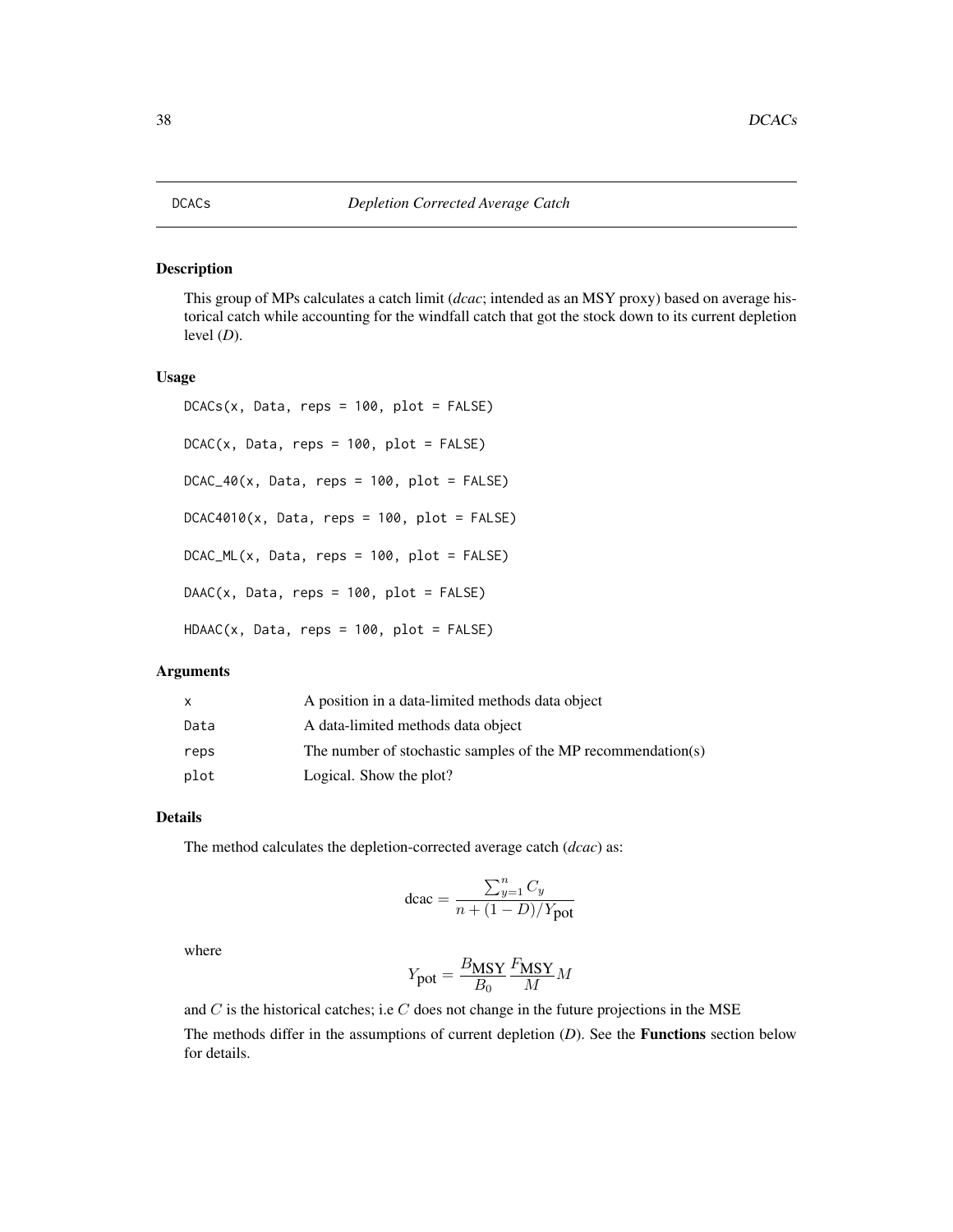### $DCACs$  39

#### Value

An object of class [Rec](#page-159-0) with the TAC slot populated with a numeric vector of length reps

### Functions

- DCACs: Depletion is not updated in the future projections. The TAC is static and not updated in the future years. This represents an application of the DCAC method where a catch limit is calculated based on current estimate of depletion and time-series of catch from the beginning of the fishery, and the TAC is fixed at this level for all future projections.
- DCAC: Depletion is estimated each management interval and used to update the catch limit recommendation based on the historical catch (which is not updated in the future projections).
- DCAC\_40: Current stock biomass is assumed to be exactly at 40 per cent of unfished levels. The 40 percent depletion assumption may not really affect DCAC that much as it already makes TAC recommendations that are quite MSY-like.
- DCAC4010: The dynamic DCAC (depletion is updated) is paired with the 40-10 rule that throttles back the OFL to zero at 10 percent of unfished stock size (the OFL is not subject to downward adjustment above 40 percent unfished). DCAC can overfish below BMSY levels. The 40-10 harvest control rule largely resolves this problem providing an MP with surprisingly good performance even at low stock levels.
- DCAC\_ML: This variant uses the mean length estimator to calculate current stock depletion. The mean length extension was programmed by Gary Nelson as part of his excellent R package 'fishmethods'.
- DAAC: Depletion Adjusted Average Catch: essentially DCAC (with updated Depletion) divided by BMSY/B0 (Bpeak) (Harford and Carruthers, 2017).
- HDAAC: Hybrid Depletion Adjusted Average Catch: essentially DCAC (with updated Depletion) divided by BMSY/B0 (Bpeak) when below BMSY, and DCAC above BMSY (Harford and Carruthers 2017).

#### Required Data

See [Data](#page-29-0) for information on the Data object

DCACs: AvC, BMSY\_B0, Dt, FMSY\_M, LHYear, Mort, t, Year DCAC: AvC, BMSY\_B0, Dt, FMSY\_M, LHYear, Mort, t, Year DCAC\_40: AvC, BMSY\_B0, FMSY\_M, LHYear, Mort, t, Year DCAC4010: AvC, BMSY\_B0, Dt, FMSY\_M, LHYear, Mort, t, Year DCAC\_ML: AvC, CAL, Cat, Lbar, Lc, LHYear, Mort, t, vbK, vbLinf, Year DAAC: AvC, BMSY\_B0, Dt, FMSY\_M, LHYear, Mort, t, Year HDAAC: AvC, BMSY\_B0, Dt, FMSY\_M, LHYear, Mort, t, Year

### Rendered Equations

See [Online Documentation](https://dlmtool.github.io/DLMtool/reference/DCAC.html) for correctly rendered equations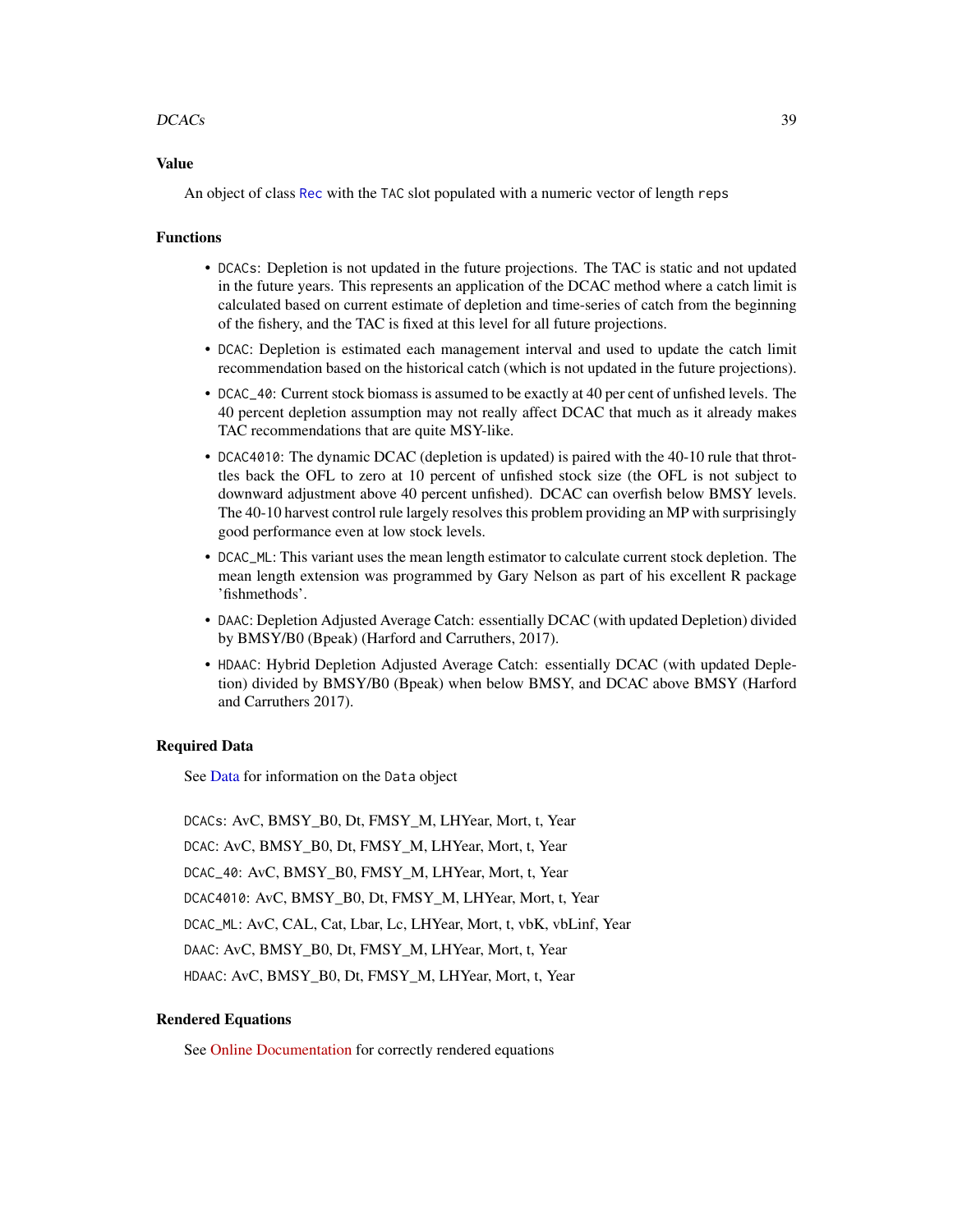### Note

It's probably worth noting that DCAC TAC recommendations do not tend to zero as depletion tends to zero. It adjusts for depletion only in calculating historical average catch. It follows that at stock levels much below BMSY, DCAC tends to chronically overfish.

# Author(s)

T. Carruthers

#### References

MacCall, A.D., 2009. Depletion-corrected average catch: a simple formula for estimating sustainable yields in data-poor situations. ICES J. Mar. Sci. 66, 2267-2271.

Harford W. and Carruthers, T. 2017. Interim and long-term performance of static and adaptive management procedures. Fish. Res. 190, 84-94.

### See Also

Other Average Catch MPs: [AvC\\_MLL](#page-10-0), [AvC](#page-9-0)

#### Examples

DCACs(1, DLMtool::Atlantic\_mackerel, plot=TRUE) DCAC(1, DLMtool::Atlantic\_mackerel, plot=TRUE) DCAC\_40(1, DLMtool::Atlantic\_mackerel, plot=TRUE) Data <- DLMtool::Atlantic\_mackerel Data@LHYear <- 2005 DCAC4010(1, Data, plot=TRUE) DCAC\_ML(1, DLMtool::SimulatedData, plot=TRUE) Data <- DLMtool::Atlantic\_mackerel Data@LHYear <- 2005 DAAC(1, Data, plot=TRUE) Data <- DLMtool::Atlantic\_mackerel Data@LHYear <- 2005 HDAAC(1, Data, plot=TRUE)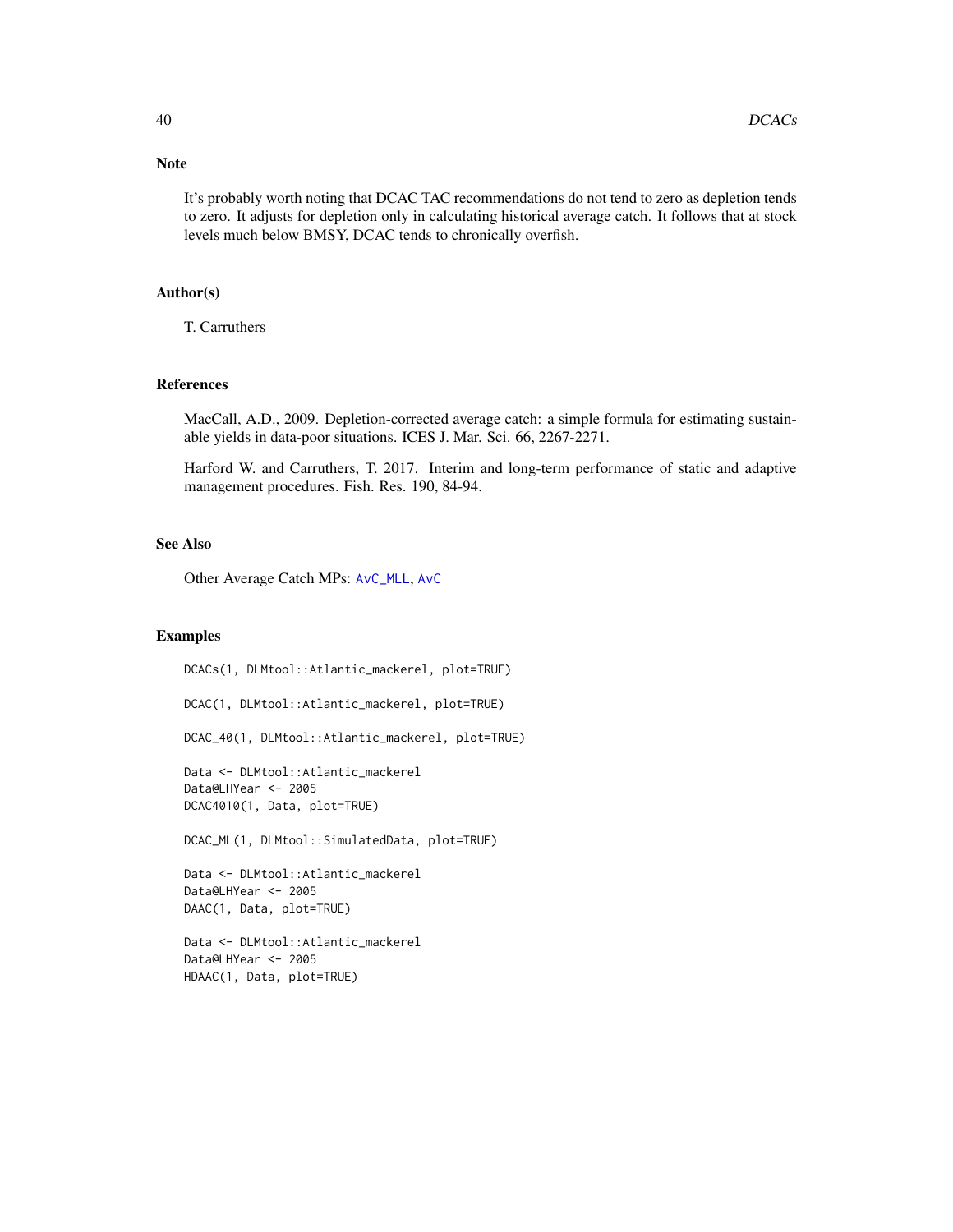A simple delay-difference assessment with UMSY and MSY as leading parameters that estimates the TAC using a time-series of catches and a relative

#### Usage

```
DD(x, Data, reps = 100, plot = FALSE)DD4010(x, Data, reps = 100, plot = FALSE)
```
### Arguments

|      | A position in a data-limited methods data object             |
|------|--------------------------------------------------------------|
| Data | A data-limited methods data object                           |
| reps | The number of stochastic samples of the MP recommendation(s) |
| plot | Logical. Show the plot?                                      |

# Details

This DD model is observation error only and has does not estimate process error (recruitment deviations). Assumption is that knife-edge selectivity occurs at the age of 50 models it depends on a whole host of dubious assumptions such as temporally stationary productivity and proportionality between the abundance index and real abundance. Unsurprisingly the extent to which these assumptions are violated tends to be the biggest driver of performance for this method.

The method is conditioned on effort and estimates catch. The effort is calculated as the ratio of catch and index. Thus, to get a complete effort time series, a full time series of catch and index is also needed. Missing values are linearly interpolated.

A detailed description of the delay-difference model can be found in Chapter 9 of Hilborn and Walters (1992).

#### Value

An object of class [Rec](#page-159-0) with the TAC slot populated with a numeric vector of length reps

# Functions

- DD: Base version where the TAC = UMSY \* Current Biomass.
- DD4010: A 40-10 rule is imposed over the TAC recommendation.

<span id="page-40-0"></span>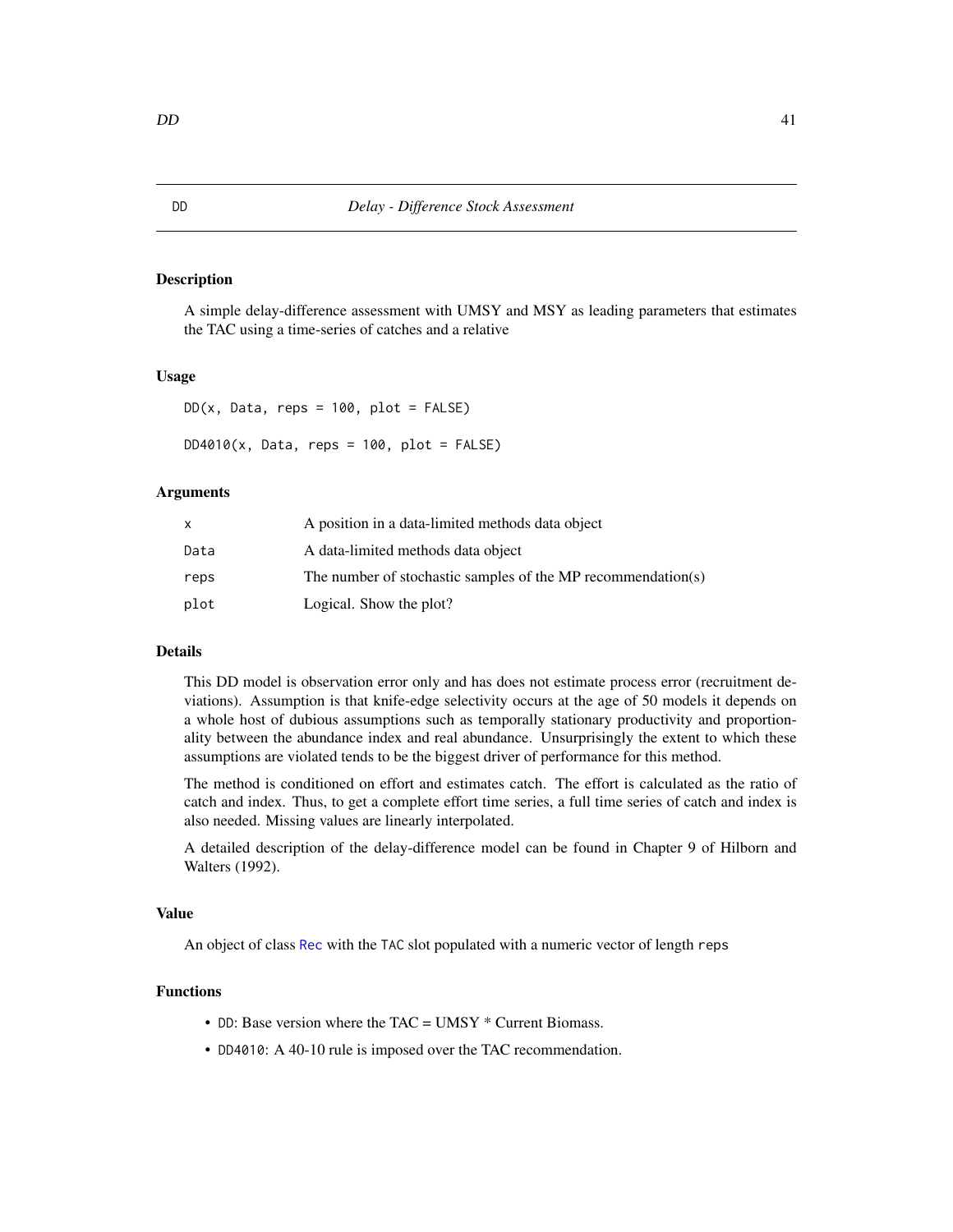### Required Data

See [Data](#page-29-0) for information on the Data object

DD: Cat, Ind, L50, MaxAge, Mort, vbK, vbLinf, vbt0, wla, wlb

DD4010: Cat, Ind, L50, MaxAge, Mort, vbK, vbLinf, vbt0, wla, wlb

### Rendered Equations

See [Online Documentation](https://dlmtool.github.io/DLMtool/reference/DD.html) for correctly rendered equations

# Author(s)

T. Carruthers

# References

Carruthers, T, Walters, C.J., and McAllister, M.K. 2012. Evaluating methods that classify fisheries stock status using only fisheries catch data. Fisheries Research 119-120:66-79.

Hilborn, R., and Walters, C. 1992. Quantitative Fisheries Stock Assessment: Choice, Dynamics and Uncertainty. Chapman and Hall, New York.

# See Also

Other Delay-Difference MPs: [DDe](#page-41-0)

#### Examples

DD(1, Data=DLMtool::Atlantic\_mackerel, plot=TRUE) DD4010(1, Data=DLMtool::Atlantic\_mackerel, plot=TRUE)

<span id="page-41-0"></span>DDe *Effort-based Delay - Difference Stock Assessment*

# Description

A simple delay-difference assessment with UMSY and MSY as leading parameters that estimates  $E_{\text{MSY}}$  using a time-series of catches and a relative abundance index.

### Usage

 $DDe(x, Data, reps = 100, plot = FALSE)$  $DDes(x, Data, reps = 100, plot = FALSE, LB = 0.9, UB = 1.1)$  $DDe75(x, Data, reps = 100, plot = FALSE)$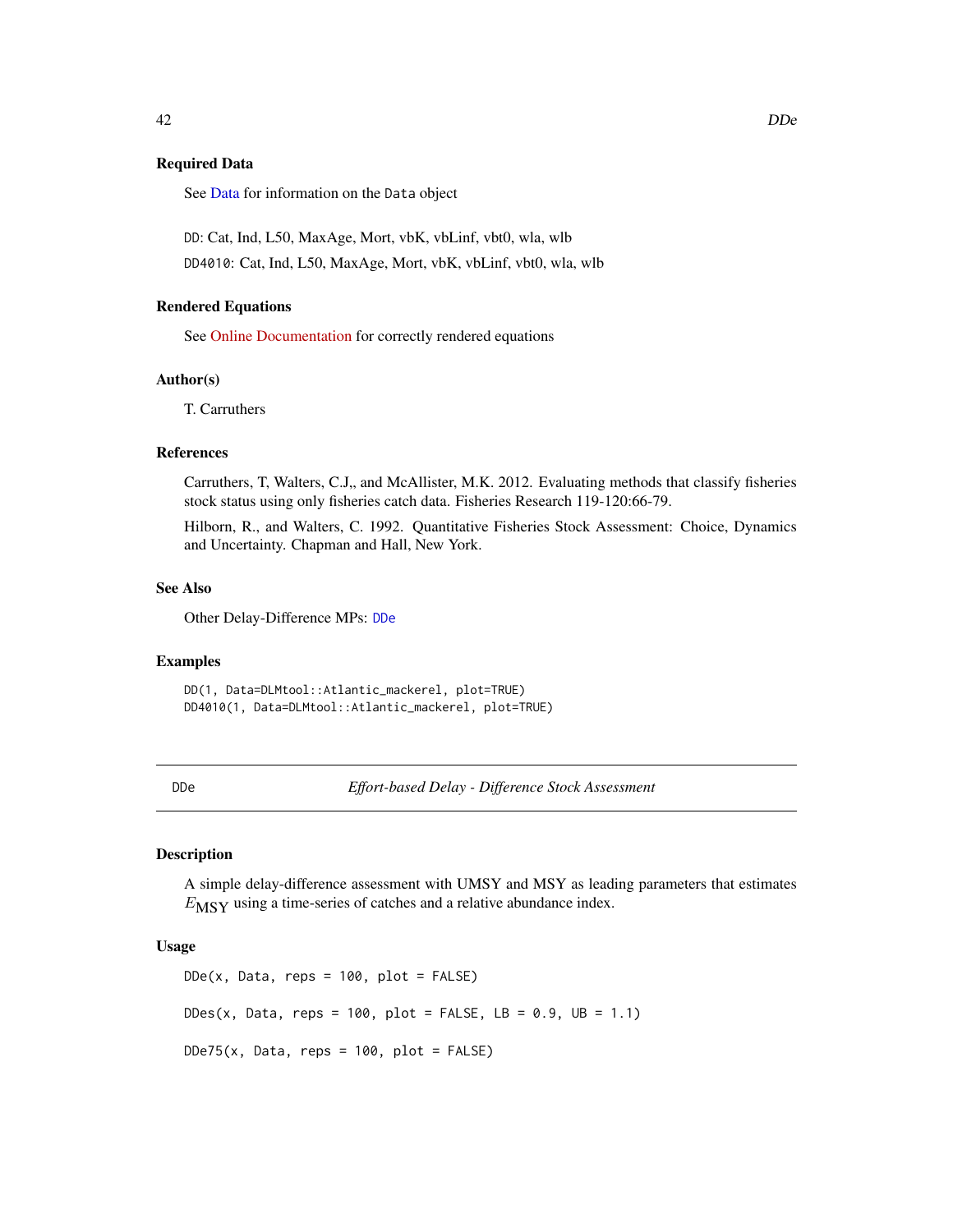#### $D$ De  $\qquad 43$

### Arguments

| X    | A position in a data-limited methods data object             |
|------|--------------------------------------------------------------|
| Data | A data-limited methods data object                           |
| reps | The number of stochastic samples of the MP recommendation(s) |
| plot | Logical. Show the plot?                                      |
| LВ   | The lowest permitted factor of previous fishing effort       |
| UB   | The highest permitted factor of previous fishing effort      |

# Details

This DD model is observation error only and has does not estimate process error (recruitment deviations). Assumption is that knife-edge selectivity occurs at the age of 50 models it depends on a whole host of dubious assumptions such as temporally stationary productivity and proportionality between the abundance index and real abundance. Unsurprisingly the extent to which these assumptions are violated tends to be the biggest driver of performance for this method.

The method is conditioned on effort and estimates catch. The effort is calculated as the ratio of catch and index. Thus, to get a complete effort time series, a full time series of catch and index is also needed. Missing values are linearly interpolated.

A detailed description of the delay-difference model can be found in Chapter 9 of Hilborn and Walters (1992).

# Value

An object of class [Rec](#page-159-0) with the TAE slot(s) populated

# Functions

- DDe: Effort-control version. The recommended effort is EMSY.
- DDes: Variant of DDe that limits the maximum change in effort to 10 percent.
- DDe75: Variant of DDe where the recommended effort is 75% EMSY.

#### Required Data

See [Data](#page-29-0) for information on the Data object

DDe: Cat, Ind, L50, MaxAge, Mort, MPeff, vbK, vbLinf, vbt0, wla, wlb

### Rendered Equations

See [Online Documentation](https://dlmtool.github.io/DLMtool/reference/DDe.html) for correctly rendered equations

# See Also

Other Delay-Difference MPs: [DD](#page-40-0)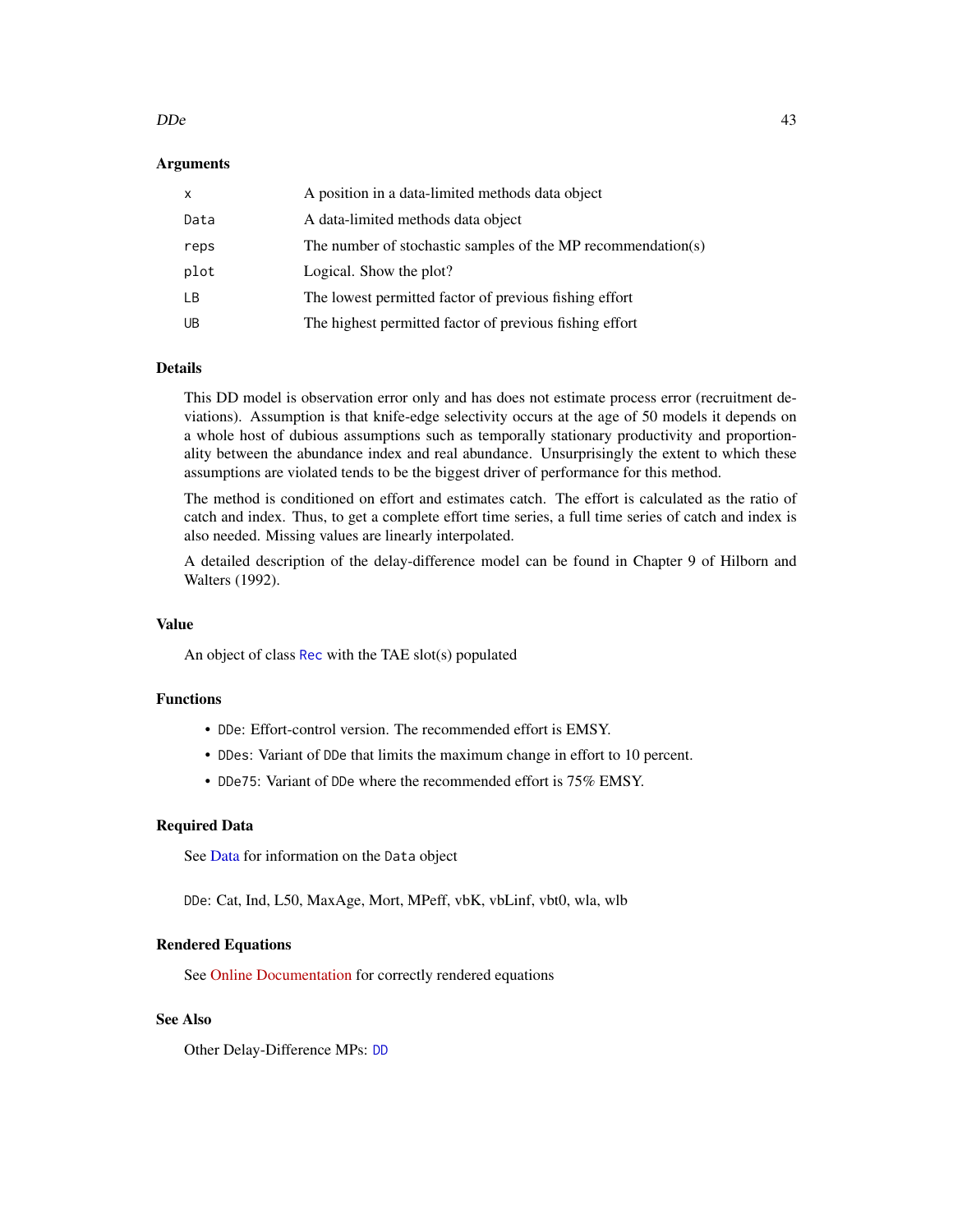# Examples

```
DDe(1, Data=DLMtool::Atlantic_mackerel, plot=TRUE)
DDes(1, Data=DLMtool::Atlantic_mackerel, plot=TRUE)
DDe75(1, Data=DLMtool::Atlantic_mackerel, plot=TRUE)
```
### DecE\_Dom *Fleet class objects*

# Description

Example objects of class Fleet

#### Usage

DecE\_Dom

DecE\_HDom

DecE\_NDom

FlatE\_Dom

FlatE\_HDom

FlatE\_NDom

Generic\_DecE

Generic\_FlatE

Generic\_Fleet

Generic\_IncE

IncE\_HDom

IncE\_NDom

Low\_Effort\_Non\_Target

Target\_All\_Fish

Targeting\_Small\_Fish

# Format

An object of class Fleet of length 1.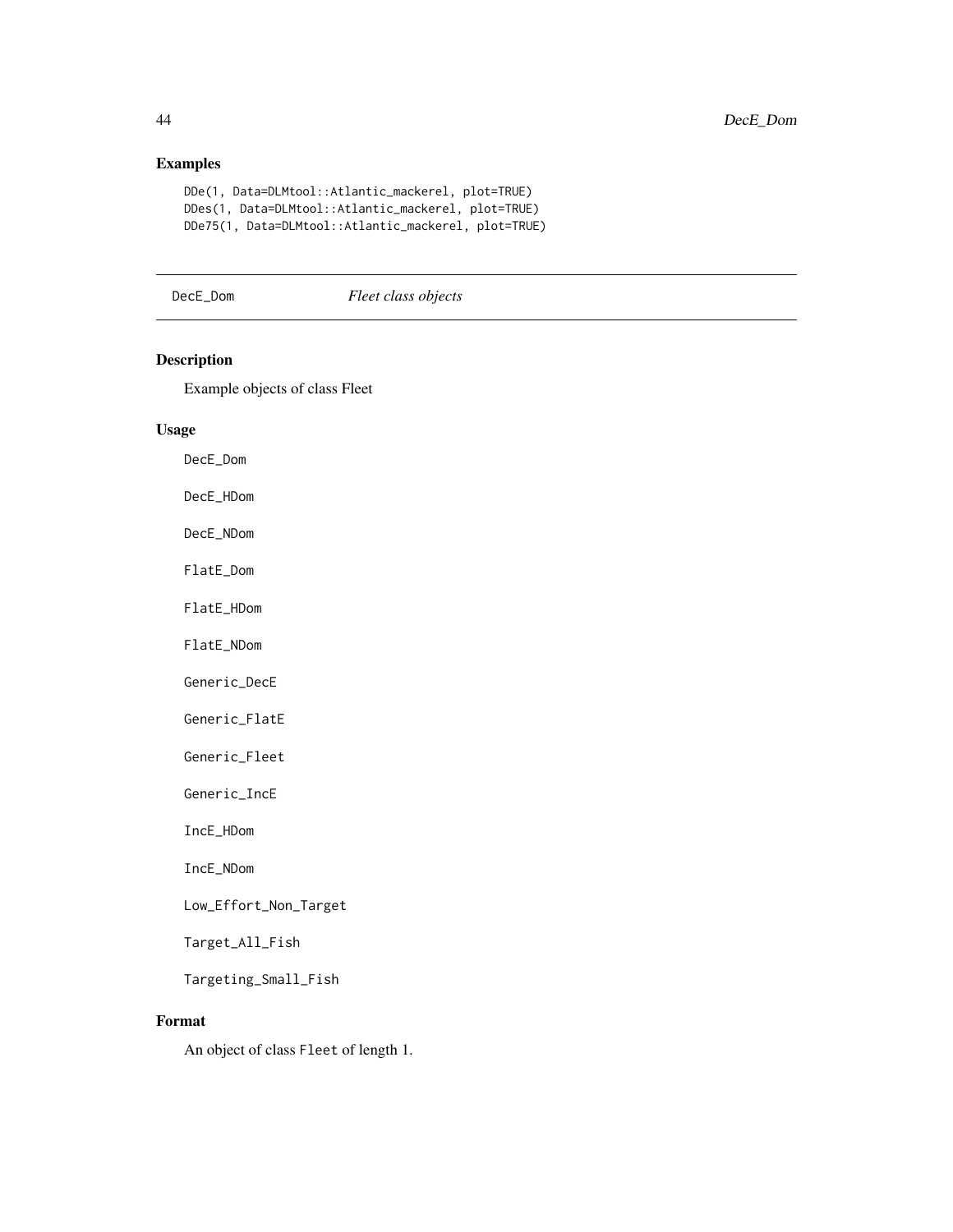#### DFO\_bar 45

# Examples

Targeting\_Small\_Fish@Name

```
avail("Fleet")
```
DFO\_bar *Deparment of Fisheries and Oceans stock status bar plot*

# Description

A plot of biomass relative to BMSY over projected years

#### Usage

DFO\_bar(MSEobj, yres = 10)

# Arguments

| MSEobi | An MSE object of class MSE produced by DLMtool function runMSE            |
|--------|---------------------------------------------------------------------------|
| yres   | Integer: the year interval over which to calculate B/BMSY in future years |

# Author(s)

T. Carruthers

| DFO_hist | Deparment of Fisheries and Oceans historical plot |
|----------|---------------------------------------------------|
|----------|---------------------------------------------------|

# Description

A plot of current and historical stock status by simulation according to the stock status zones and reference points of DFO. http://www.dfo-mpo.gc.ca/reports-rapports/regs/sff-cpd/precaution-eng.htm

### Usage

 $DFO\_hist(OM, panel = T, nsim = 48)$ 

# Arguments

| OM    | An operating model object of class OM                                      |
|-------|----------------------------------------------------------------------------|
| panel | should the plots be seperate or in two panels?                             |
| nsim  | how many simulations should be plotted (over-ridden by OM@nsim where cpars |
|       | is specified)                                                              |

# Author(s)

T. Carruthers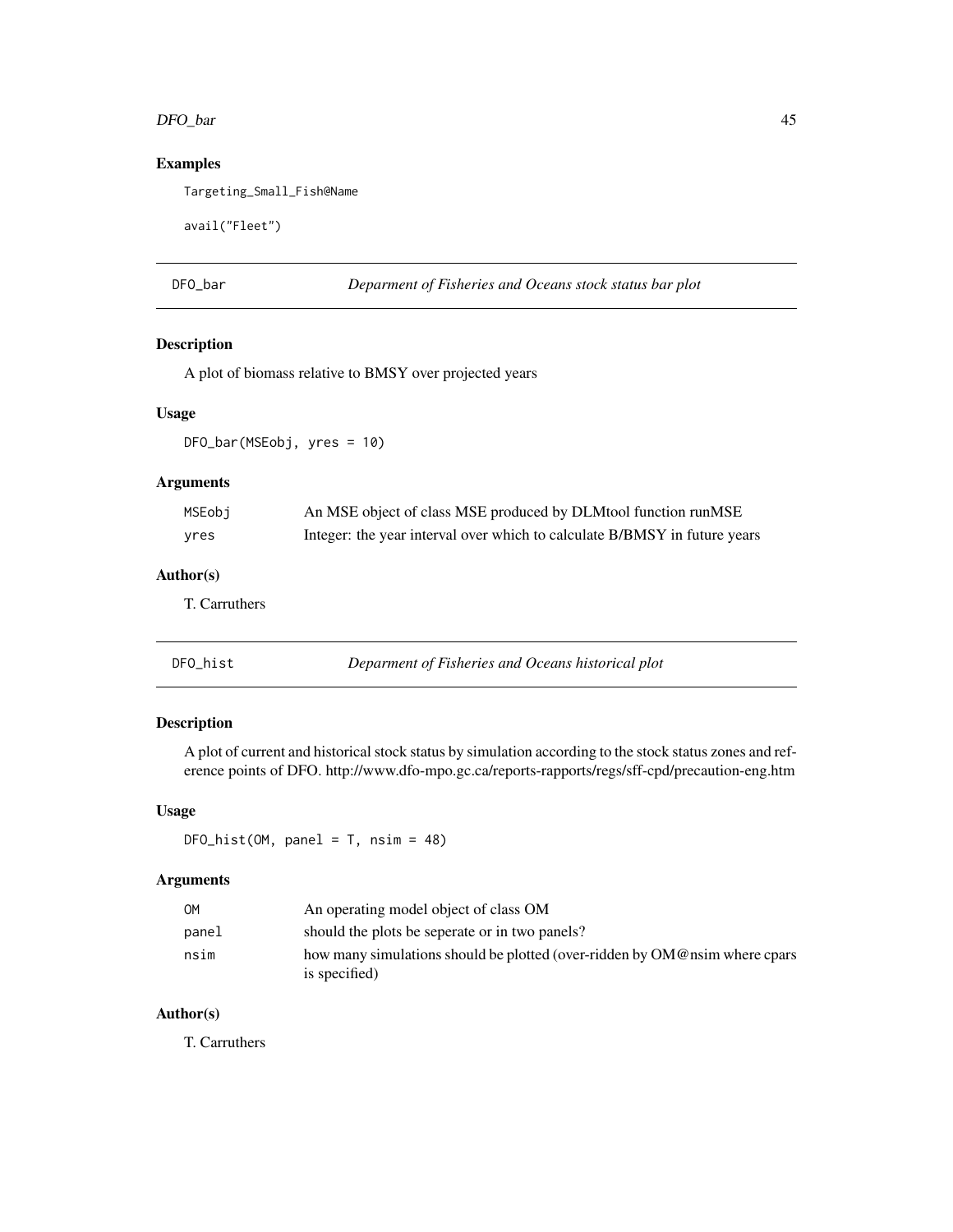A plot of mean biomass relative to BMSY and fishing mortality rate relative to FMSY over the final 5 years of the projection http://www.dfo-mpo.gc.ca/reports-rapports/regs/sff-cpd/precautioneng.htm

#### Usage

```
DFO_plot(MSEobj, zero_origin = T)
```
# Arguments

| MSEobj      | An MSE object of class MSE produced by DLMtool function runMSE |
|-------------|----------------------------------------------------------------|
| zero_origin | Logical: should plots have a zero-zero origin?                 |

# Author(s)

T. Carruthers

DFO\_plot2 *Deparment of Fisheries and Oceans default plot 2*

### Description

A preliminary plot for returning trade-offs plots and performance table for probability of obtaining half reference (FMSY) yield and probability of biomass dropping below 50 per cent BMSY

### Usage

```
DFO_plot2(MSEobj, nam = NA, panel = T, Beut = 50, Ycut = 50)
```
# Arguments

| MSEobi | An object of class MSE                                          |
|--------|-----------------------------------------------------------------|
| nam    | Title of plot                                                   |
| panel  | Should the plots be organized in many panels in a single figure |
| Bcut   | The cutoff biomass for satisficing (relative to BMSY)           |
| Ycut   | the cutoff yield for satisficing (relative to reference yield)  |

# Value

A table of performance metrics.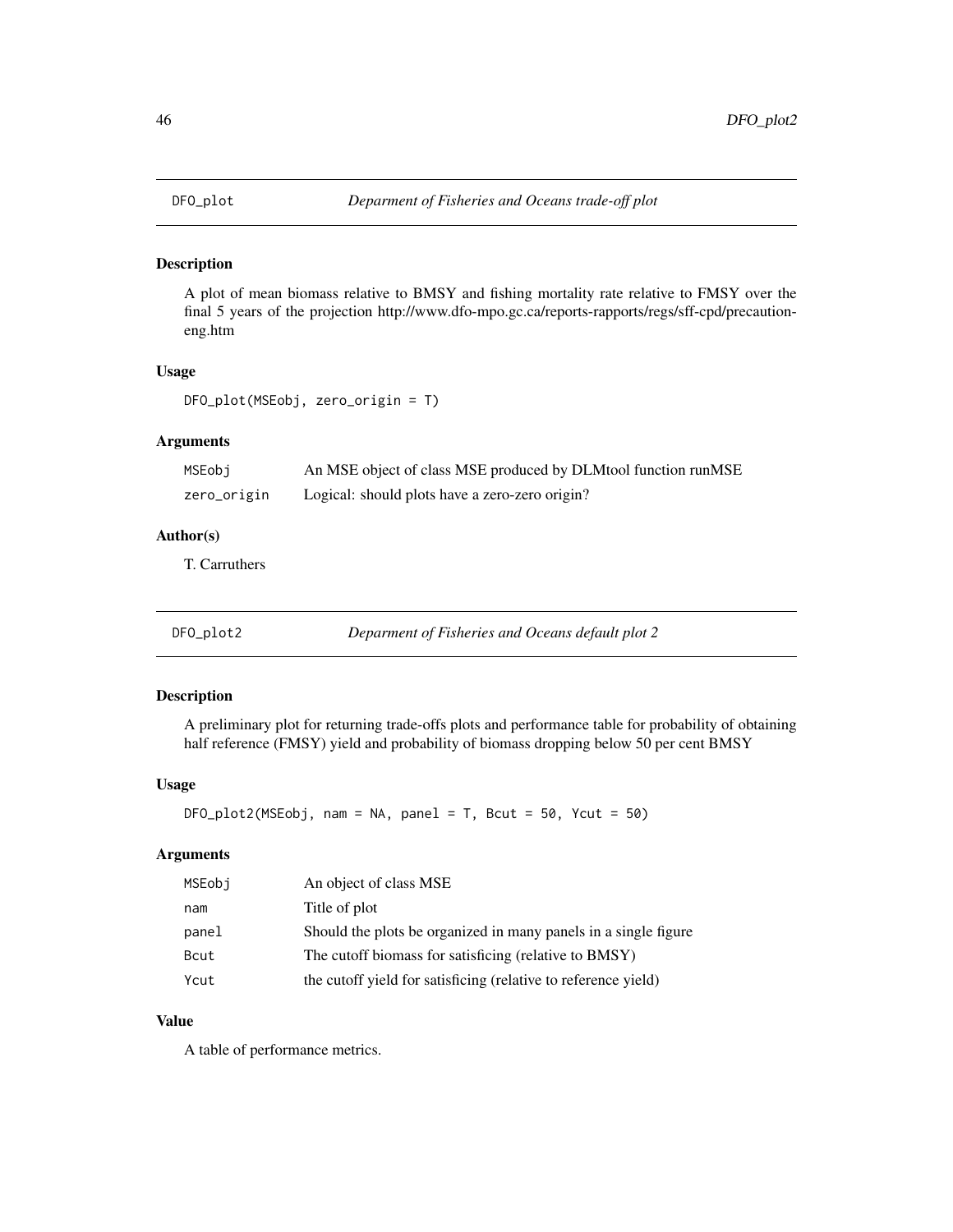# DFO\_proj 47

# Author(s)

T. Carruthers

DFO\_proj *Deparment of Fisheries and Oceans projection plot*

# Description

A projection plot of MP performance by simulation according to the stock status zones and reference points of DFO. http://www.dfo-mpo.gc.ca/reports-rapports/regs/sff-cpd/precaution-eng.htm

### Usage

DFO\_proj(MSEobj, maxplot = 6)

# Arguments

| MSEobi  | An operating model object of class MSE             |
|---------|----------------------------------------------------|
| maxplot | The maximum number of MPs to be plotted per figure |

# Author(s)

T. Carruthers

# Description

A plot of biomass relative to BMSY quantiles over projected years

#### Usage

```
DFO_quant(MSEobj, maxcol = 6, qcol = rgb(0.4, 0.8, 0.95),
  lcol = "dodgerblue4", curyr = 2018, quants = c(0.05, 0.25, 0.75,0.95), addline = T, forreport = T)
```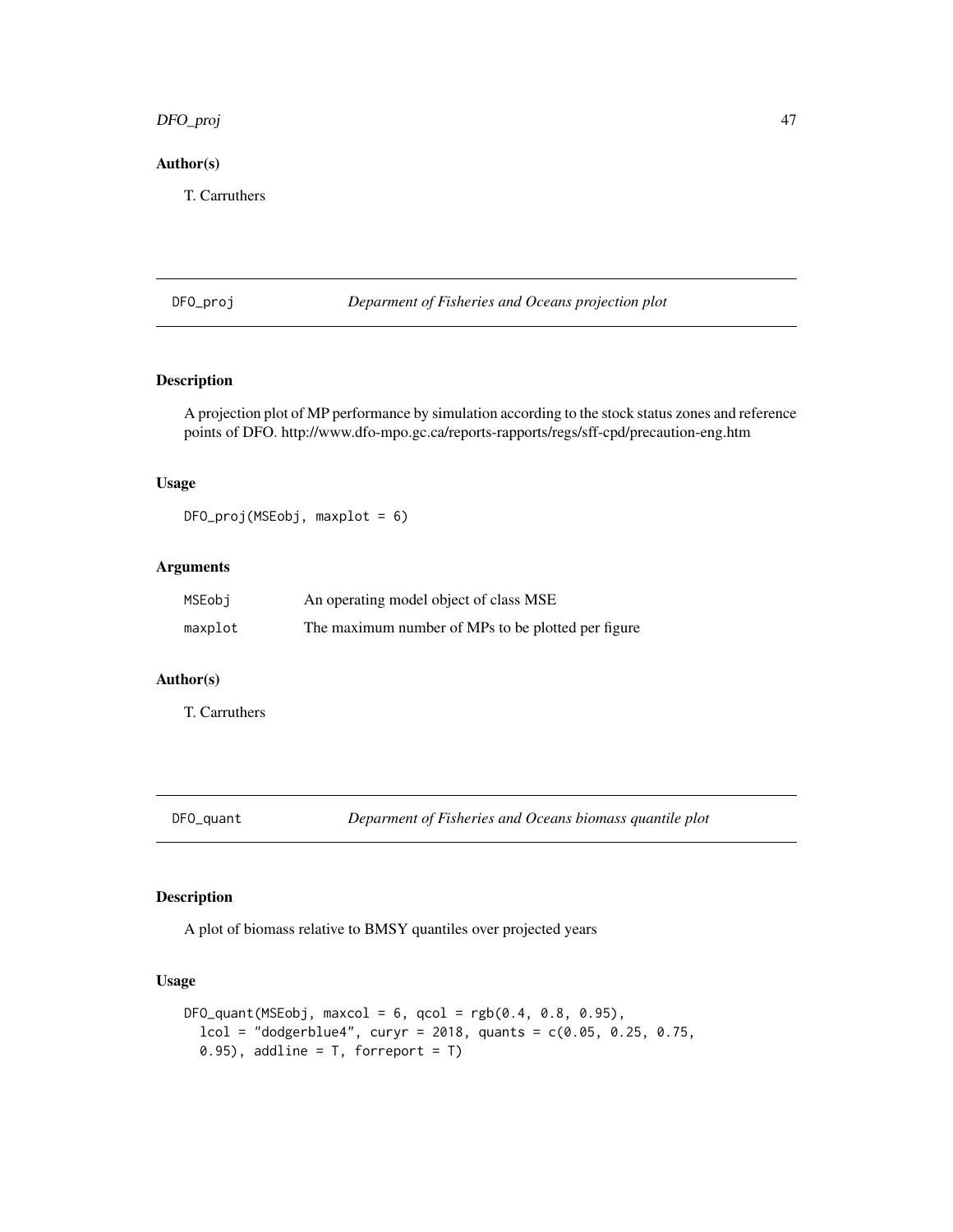# Arguments

| MSEobi    | An MSE object of class MSE produced by DLMtool function runMSE                                            |
|-----------|-----------------------------------------------------------------------------------------------------------|
| maxcol    | Integer how many columns for panel plots?                                                                 |
| qcol      | A color, the quantile coloration                                                                          |
| lcol      | A color, the mean B/BMSY line                                                                             |
| curyr     | The current calendar year                                                                                 |
| quants    | A vector 2 long for the quantiles e.g. 0.1 and 0.9 for the 10th and 90th quantiles                        |
| addline   | Should two individual example simulations be added to the plot?                                           |
| forreport | Logical. Is it for a report? If true, one plot of six MPs in a row will be provided<br>one after another. |

# Author(s)

T. Carruthers

DFO\_report *Create a standard DFO MSE report*

# Description

Provides performacne plots typical in the assessment of Canadian fish stocks.

# Usage

```
DFO_report(MSEobj, output_file = NA, author = "Author not specified",
  title = NA, maxMPs = 15)
```
# Arguments

| MSEobi      | An object of class MSE                                                                    |
|-------------|-------------------------------------------------------------------------------------------|
| output_file | The directory and filename you wish to use for the report e.g. "C:/temp/myMSEreport.html" |
| author      | The person who made this report                                                           |
| title       | The title of the report                                                                   |
| maxMPs      | Maximum number of MPs to plot                                                             |

# Author(s)

T. Carruthers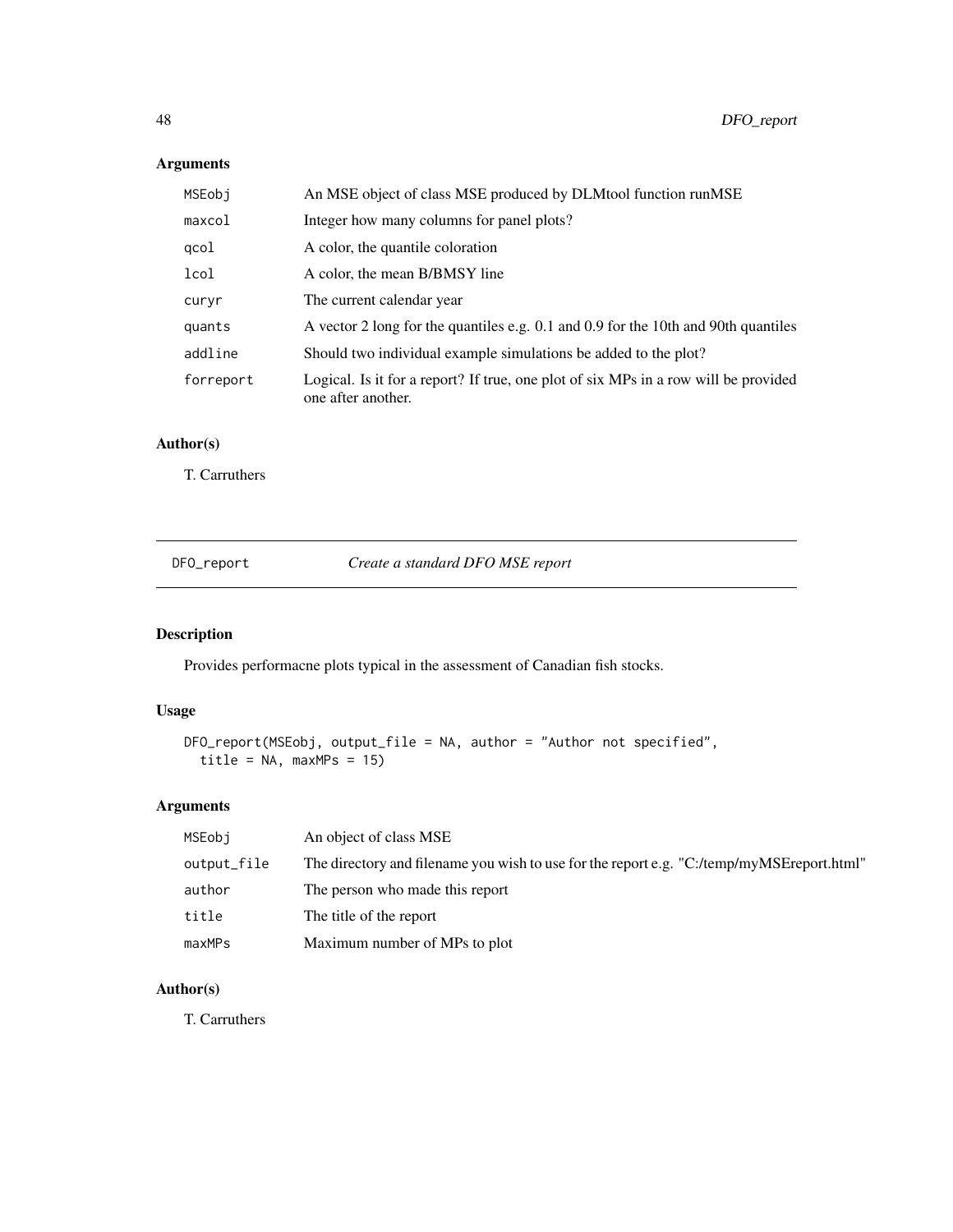DFO performance spider plot (top three MPs)

### Usage

DFO\_spider(MSEobj)

### Arguments

MSEobj An object of class MSE produced by DLMtool::runMSE()

### Author(s)

T. Carruthers

DFO\_tab *Create a standard DFO performance table*

### Description

P\_Cr\_S is the probability of being in the critical zone in the first 10 projected years P\_Ct\_S is the probability of being in the cautious zone in the first 10 projected years P\_H\_S is the probability of being in the healthy zone in the first 10 projected years POF\_S is the probability of overfishing in the first 10 projected years STY is the mean yield relative to FMSY management over the first 10 projected years P\_Cr\_L is the probability of being in the critical zone in the last 10 projected years P\_Ct\_L is the probability of being in the cautious zone in the last 10 projected years P\_H\_L is the probability of being in the healthy zone in the last 10 projected years POF\_L is the probability of overfishing in the last 10 projected years LTY is the mean yield relative to FMSY management over the last 10 projected years AAVY is the average annual variability in yield over the whole projection phrased as a CV percentage P\_Reb is the probability the stock has rebuilt to over BMSY in 2 mean generation times

#### Usage

DFO\_tab(MSEobj, maxMPs = 15, rnd = 0)

#### Arguments

| MSEobi | An object of class MSE                                                                                |
|--------|-------------------------------------------------------------------------------------------------------|
| maxMPs | Integer: the maximum number of top ranking MPs to include in the table (ranked<br>by long term yield) |
| rnd    | The number of significant figures for rounding.                                                       |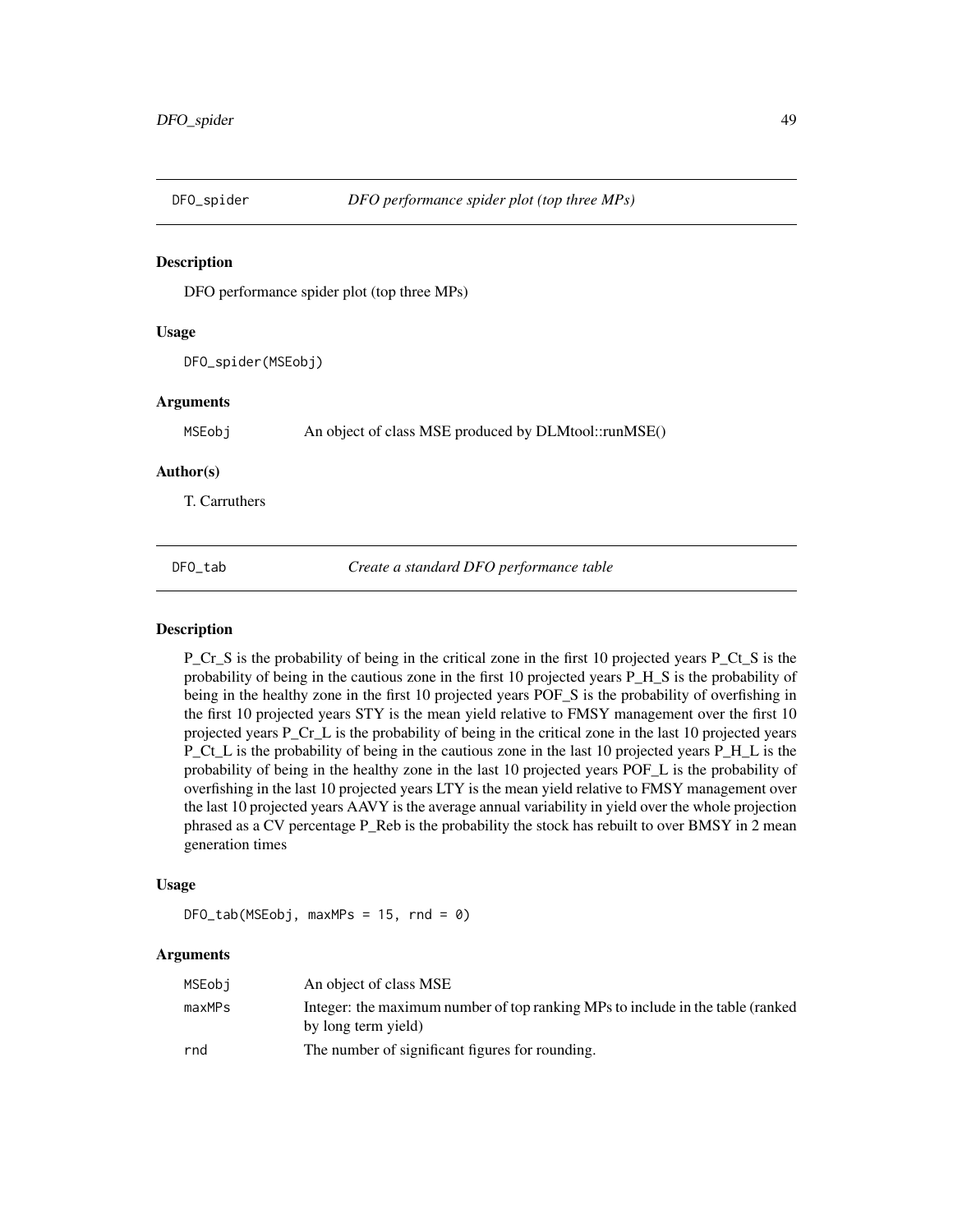### Author(s)

T. Carruthers

DFO\_tab\_formatted *A formatted version of the standard DFO performance plot, color coded by thresholds*

#### Description

Crit\_S is the probability of being in the critical zone in the first 10 projected years Caut\_S is the probability of being in the cautious zone in the first 10 projected years Health\_S is the probability of being in the healthy zone in the first 10 projected years OvFish\_S is the probability of overfishing in the first 10 projected years Yield\_S is the mean yield relative to FMSY management over the first 10 projected years Crit is the probability of being in the critical zone in the last 10 projected years Caut is the probability of being in the cautious zone in the last 10 projected years Health is the probability of being in the healthy zone in the last 10 projected years OvFish is the probability of overfishing in the last 10 projected years Yield is the mean yield relative to FMSY management over the last 10 projected years AAVY is the average annual variability in yield over the whole projection phrased as a CV percentage Reb is the probability the stock has rebuilt to over BMSY in 2 mean generation times

# Usage

```
DFO_tab_formatted(Ptab1, thresh = c(30, 50, 40, 60, 50, 20, 40, 50, 60,
  50, 30, 50), ret_thresh = F)
```
#### Arguments

| Ptab1      | A DFO performance table made by DFO tab()                                                               |
|------------|---------------------------------------------------------------------------------------------------------|
| thresh     | A vector of thresholds for each column Health, Yield and Reb are 'greater than<br>threshold' conditions |
| ret_thresh | Logical: if true just the threshold levels are returned                                                 |

### Author(s)

T. Carruthers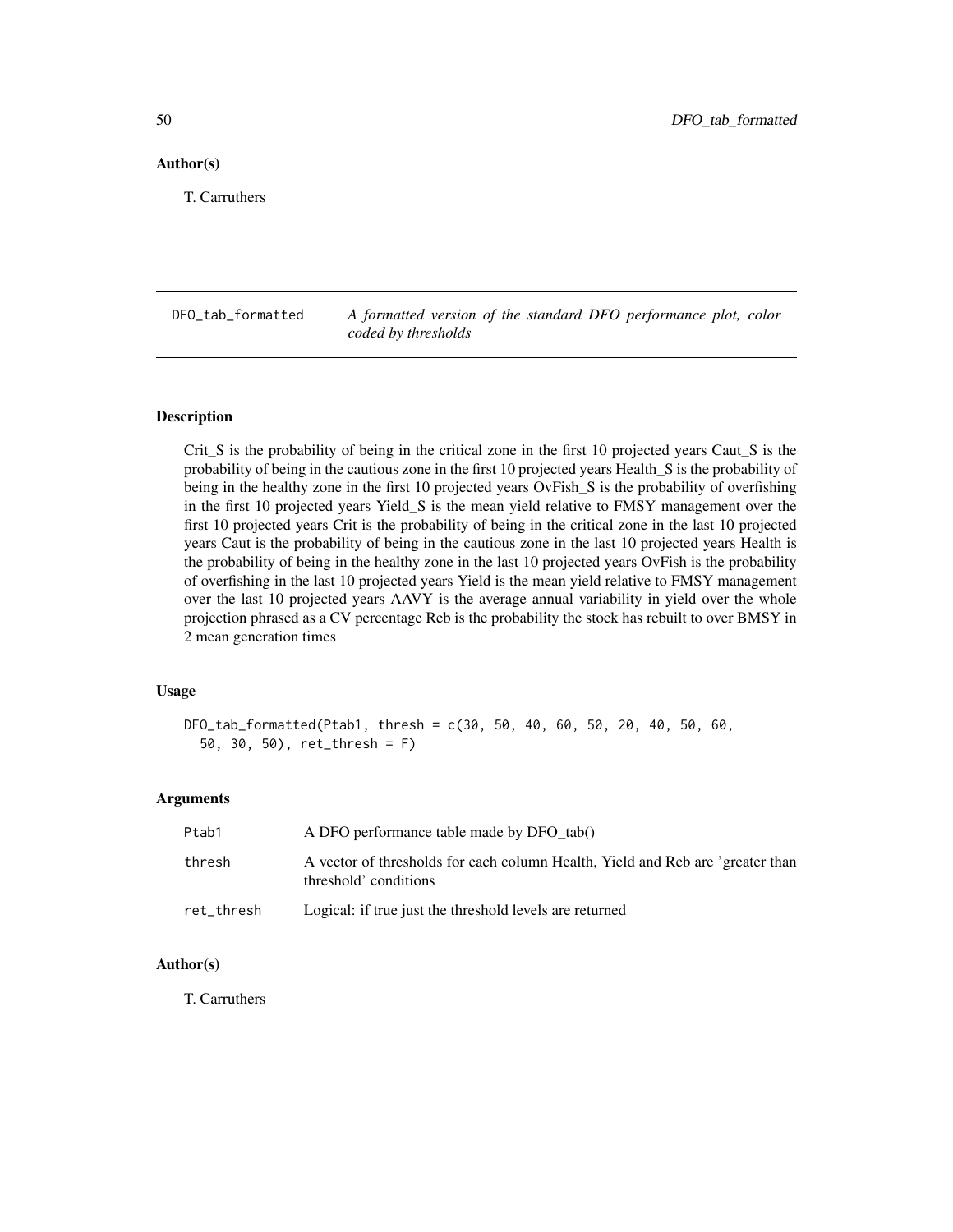A way of locating where the package was installed so you can find example data files and code etc.

### Usage

DLMDataDir(stock=NA)

### Arguments

stock Character string representing the name of a .csv file e.g. 'Snapper', 'Rockfish'

### Author(s)

T. Carruthers

# Examples

```
## Not run:
tilefish_location <- DLMDataDir("Gulf_blue_tilefish")
tilefish_Data <- new("Data", tilefish_location)
```
## End(Not run)

DLMenv *DLMenv blank environment*

### Description

An environment allocated for MPs to print model output during the management strategy evaluation. Is blank at the beginning of each call to runMSE.

# Usage

DLMenv

# Format

An object of class environment of length 0.

### See Also

[runMSE](#page-166-0)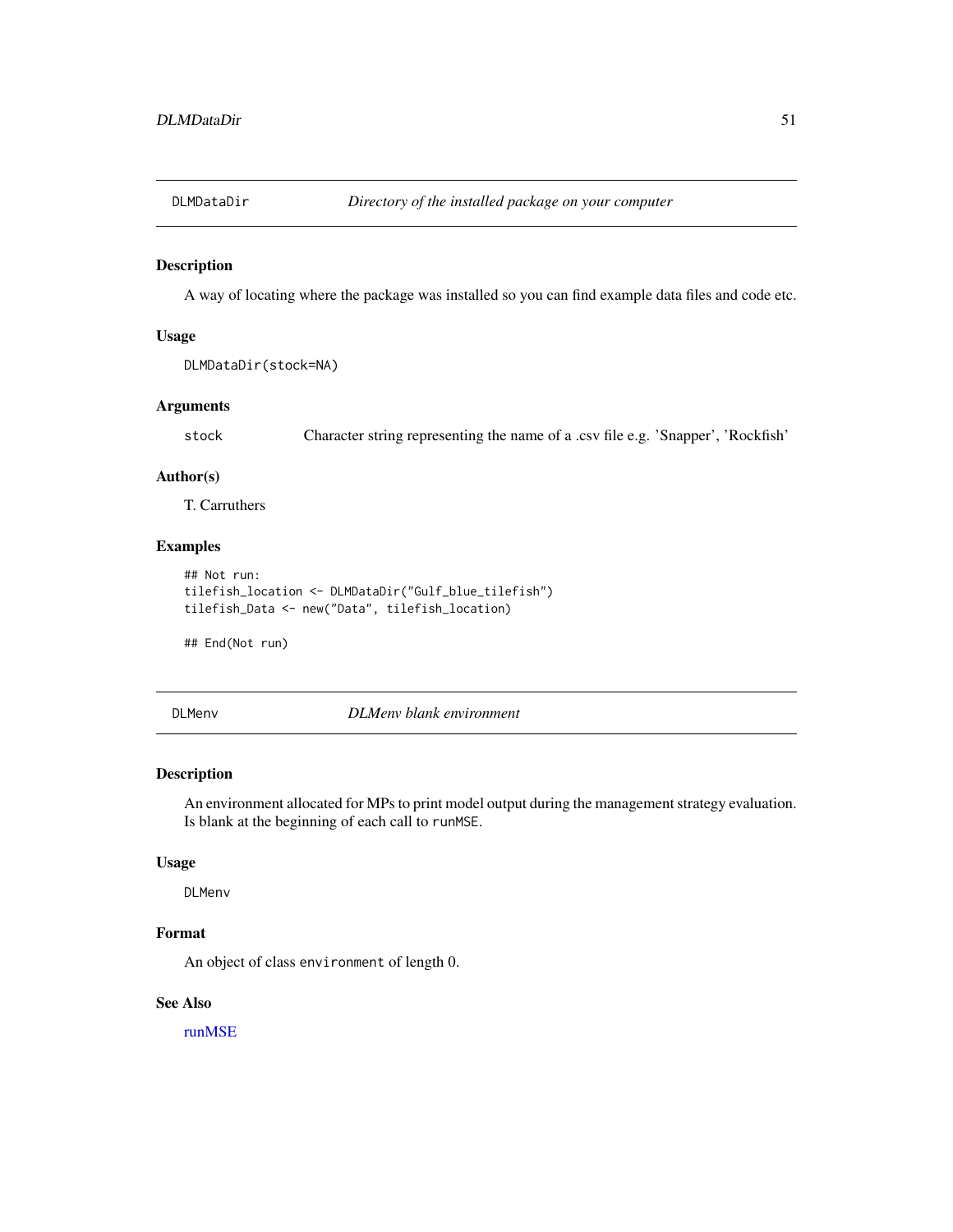Downloads the DLMextra package from GitHub

# Usage

DLMextra(silent = FALSE, force = FALSE)

# Arguments

| silent | Logical. Should messages to printed?                       |
|--------|------------------------------------------------------------|
| force  | Logical. For install from github if package is up-to-date? |

dnormal *Double-normal selectivity curve*

# Description

Double-normal selectivity curve

# Usage

dnormal(lens, lfs, sl, sr)

# Arguments

| lens | Vector of lengths        |
|------|--------------------------|
| lfs  | Length at full selection |
| s1   | Sigma of ascending limb  |
| sr   | Sigma of descending limb |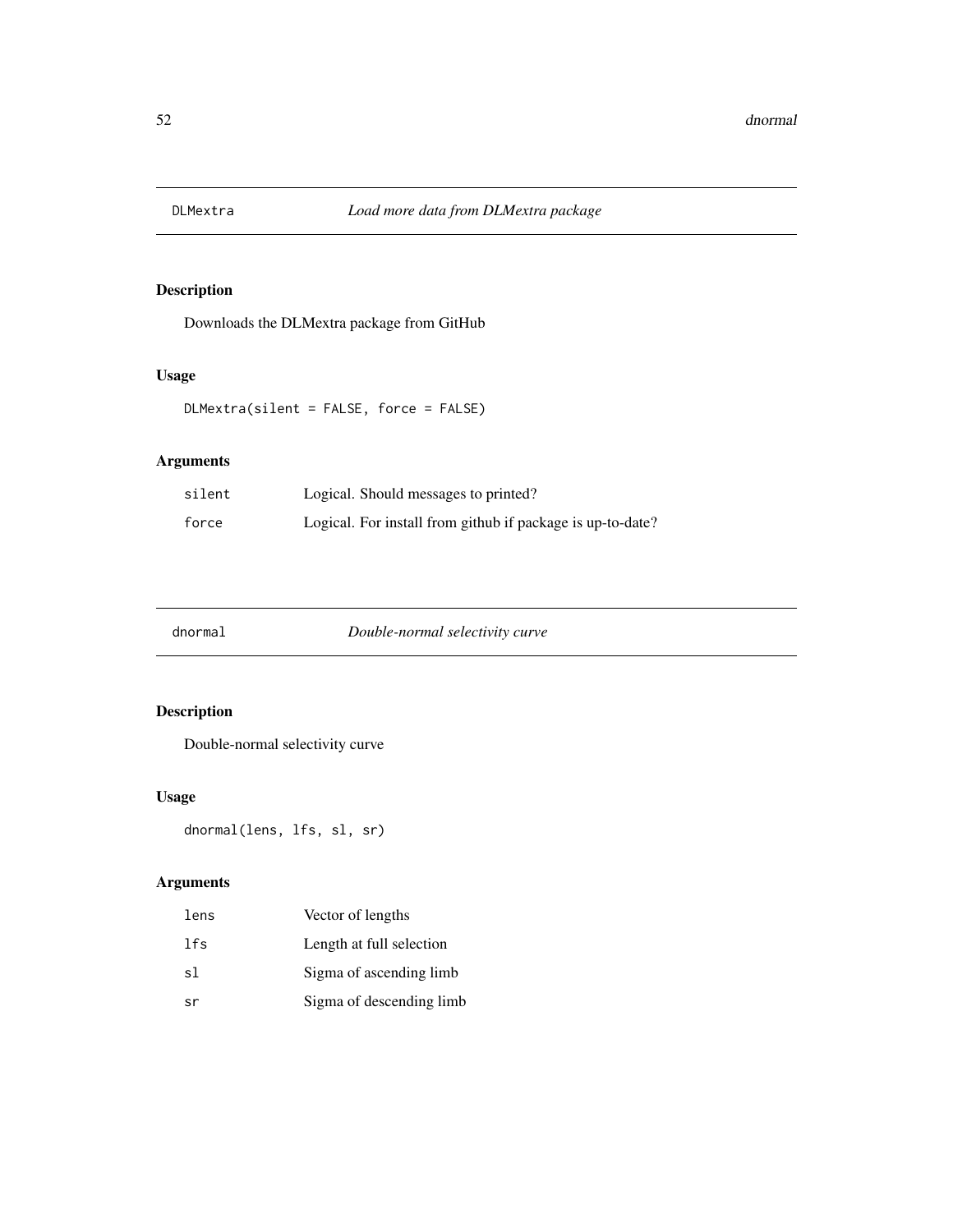The DOM function examines how consistently an MP outperforms another. For example DCAC might provide higher yield than AvC on average but outperforms AvC in less than half of simulations.

### Usage

DOM(MSEobj, MPtg = NA)

### Arguments

| MSEobi | An object of class 'MSE'                                          |
|--------|-------------------------------------------------------------------|
| MPtg   | A character vector of management procedures for cross examination |

# Value

A matrix of performance comparisons length(MPtg) rows by MSE@nMPs columns

# Author(s)

A. Hordyk

DTe40 *Effort searching MP aiming for a fixed stock depletion*

# Description

Effort is adjusted using a simple rule that aims for a specified level of depletion.

### Usage

```
DTe40(x, Data, reps = 100, plot = FALSE, alpha = 0.4, LB = 0.9,UB = 1.1DTe50(x, Data, reps = 100, plot = FALSE, alpha = 0.5, LB = 0.9,UB = 1.1
```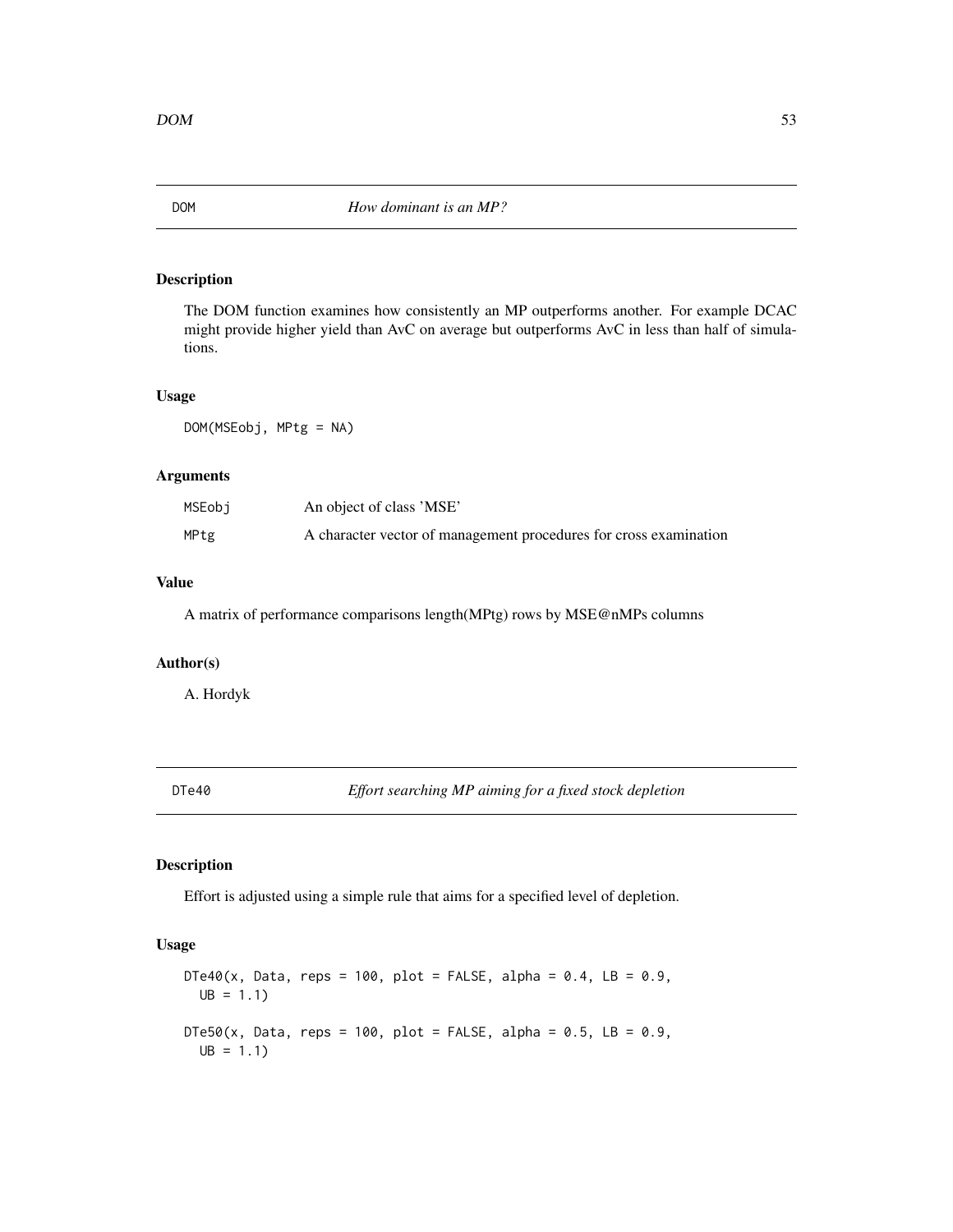# Arguments

| $\mathsf{x}$ | A position in a data-limited methods data object             |
|--------------|--------------------------------------------------------------|
| Data         | A data-limited methods data object                           |
| reps         | The number of stochastic samples of the MP recommendation(s) |
| plot         | Logical. Show the plot?                                      |
| alpha        | The target level of depletion                                |
| LB.          | The lowest permitted factor of previous fishing effort       |
| UB           | The highest permitted factor of previous fishing effort      |

# Details

The TAE is calculated as:

$$
\text{TAE}_y = \frac{D}{\alpha} \text{TAE}_{y-1}
$$

where D is estimated current level of depletion and  $\alpha$  is argument alpha specifying the target level of depletion.

The maximum fractional change in TAE is specified with arguments LB and UB

# Value

An object of class [Rec](#page-159-0) with the TAE slot(s) populated

# Functions

- DTe40: Effort is adjusted to reach 40 percent stock depletion
- DTe50: Effort is adjusted to reach 50 percent stock depletion

# Required Data

See [Data](#page-29-0) for information on the Data object

DTe40: Dep, MPeff

# Rendered Equations

See [Online Documentation](https://dlmtool.github.io/DLMtool/reference/DTe40.html) for correctly rendered equations

# Author(s)

T. Carruthers

### Examples

DTe40(1, DLMtool::Atlantic\_mackerel, plot=TRUE)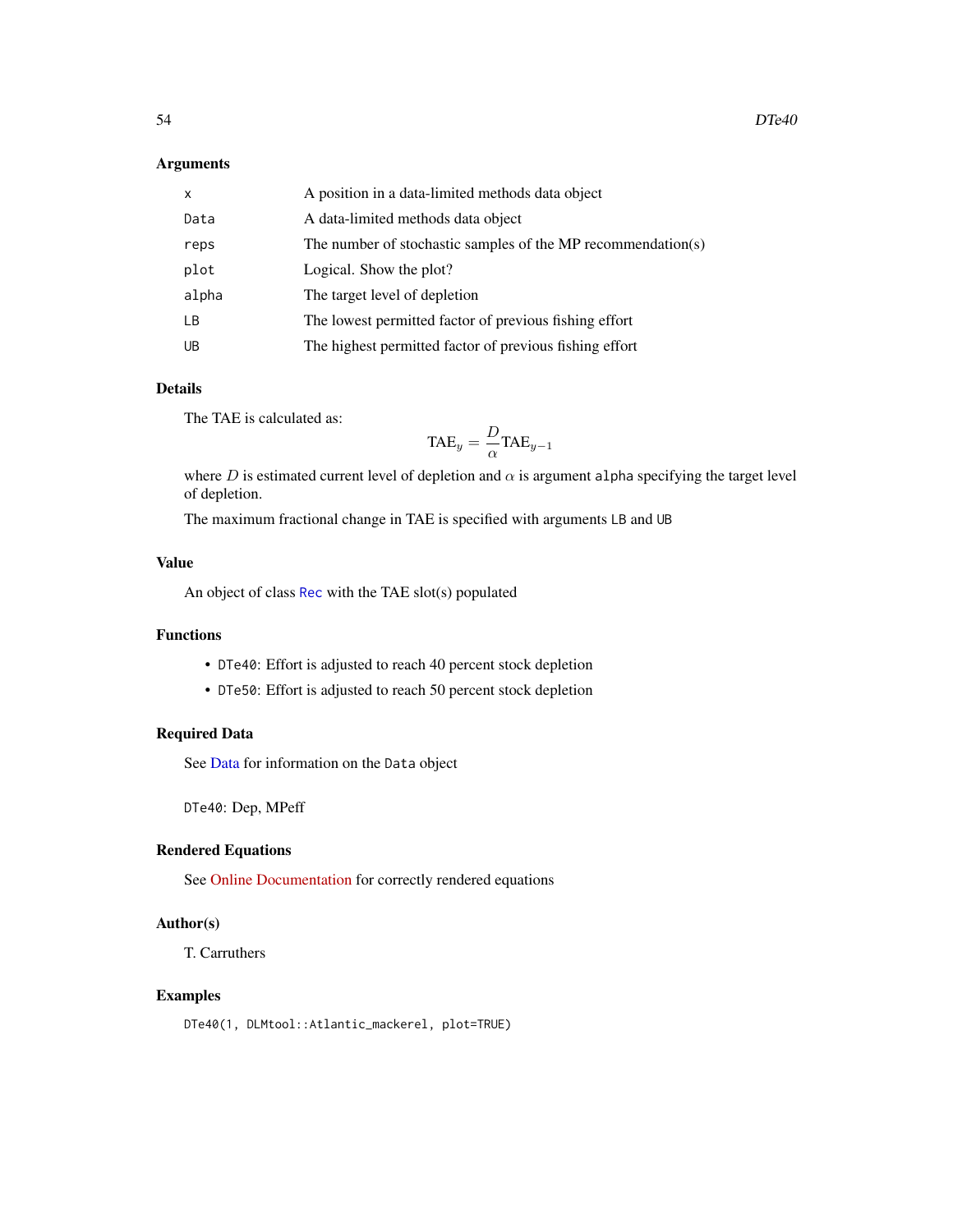The Fratio MP with a controller that changes the level of F according to the estimated relationship between surplus production and biomass. Ie lower F when dSP/dB is positive and higher F when dSP/dB is negative.

# Usage

DynF(x, Data, reps =  $100$ , plot = FALSE, yrsmth =  $10$ , gg = 2)

#### Arguments

| X      | A position in a data-limited methods data object                                                 |
|--------|--------------------------------------------------------------------------------------------------|
| Data   | A data-limited methods data object                                                               |
| reps   | The number of stochastic samples of the MP recommendation(s)                                     |
| plot   | Logical. Show the plot?                                                                          |
| yrsmth | The number of historical recent years used for smoothing catch and biomass<br>data               |
| gg     | A gain parameter that modifies F according to the gradient in surplus production<br>with biomass |

### Details

The method smoothes historical catches and biomass and then infers the relationship between surplus production and biomass (as suggested by Mark Maunder and Carl Walters). The approach then regulates a F based policy according to this gradient in which F may range between two different fractions of natural mortality rate.

The core advantage is the  $TAC(t)$  is not strongly determined by  $TAC(t-1)$  and therefore errors are not as readily propagated. The result is method that tends to perform alarmingly well and therefore requires debunking ASAP.

The catch limit (TAC) is calculated as:

$$
TAC = FB
$$

where  $F$  is fishing mortality and  $B$  is the estimated current biomass.

 $F$  is calculated as:

$$
F = F_{\text{MSY}} \exp{-gG}
$$

where  $F_{\text{MSY}}$  is calculated from assumed values of  $\frac{F_{\text{MSY}}}{M}$  and M, *g* is a gain parameter and *G* is the estimated gradient in surplus production (*SP*) as a function of biomass (*B*). Surplus production for year *y* is calculated as:

$$
SP_y = B_{y+1} - B_y + C_y
$$

<span id="page-54-0"></span>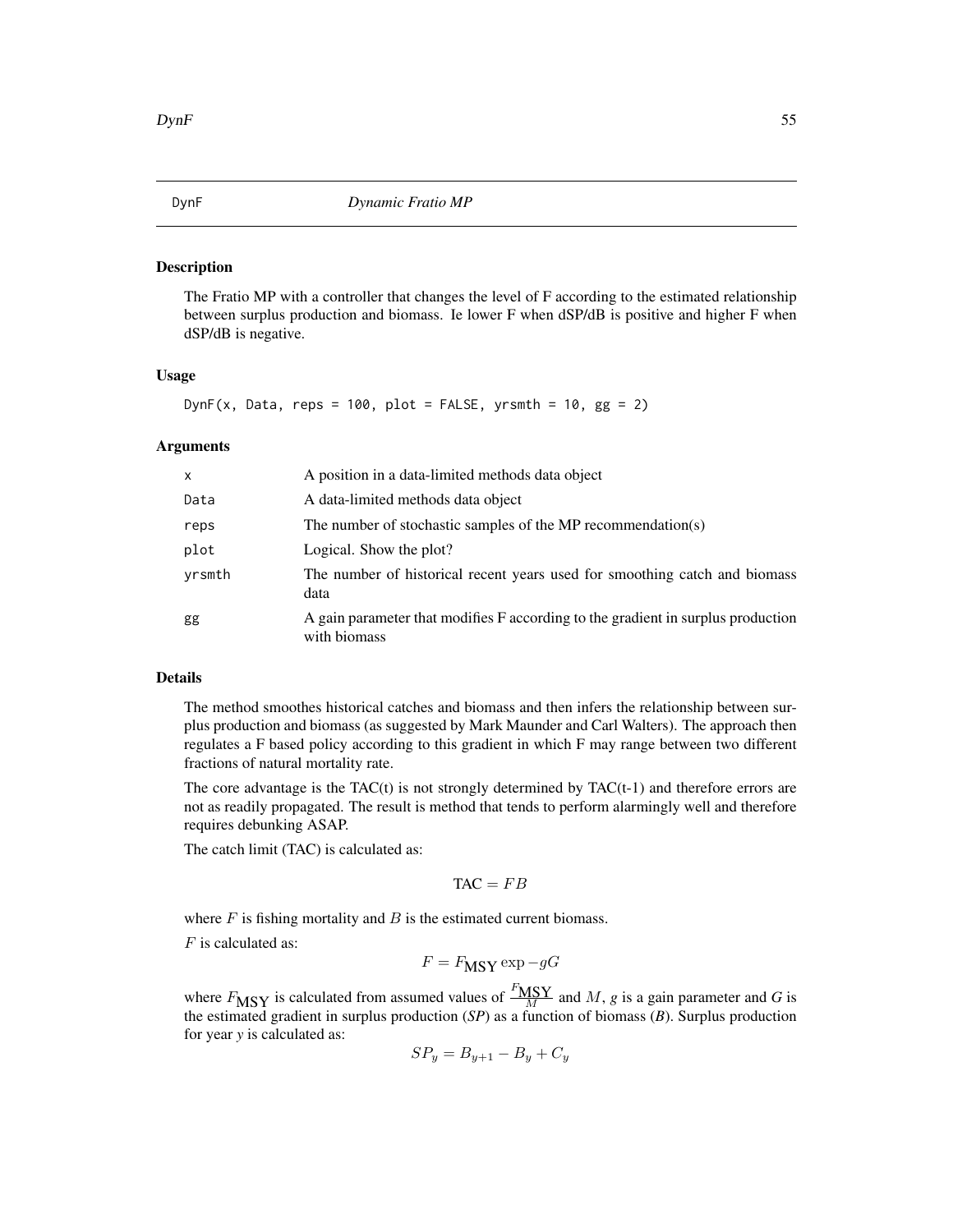Trends in historical catch (*C*) and biomass (*B*) are both estimated using a loess smoother, over the last yrsmth years, of available catch and a time-series of abundance, calculated from an index of abundance (Data@Ind) and an estimate of abundance (Data@Abun) for the current year.

### Value

An object of class [Rec](#page-159-0) with the TAC slot populated with a numeric vector of length reps

# Required Data

See [Data](#page-29-0) for information on the Data object

DynF: Abun, Cat, FMSY\_M, Ind, Mort, Year

# Rendered Equations

See [Online Documentation](https://dlmtool.github.io/DLMtool/reference/DynF.html) for correctly rendered equations

# Author(s)

T. Carruthers

# References

Made-up for this package.

# See Also

Other Fmsy/M methods: [Fadapt](#page-57-0), [Fratio](#page-66-0)

#### Examples

DynF(1, Data=DLMtool::Atlantic\_mackerel, plot=TRUE)

EtargetLopt *Effort Target Optimum Length*

### Description

This MP adjusts effort limit based on the ratio of recent mean length (over last yrsmth years) and a target length defined as  $L_{\text{opt}}$ . Effort MP: adjust effort up/down if mean length above/below Ltarget

### Usage

```
EtargetLopt(x, Data, reps = 100, plot = FALSE, yrsmth = 3,
 buffer = 0.1)
```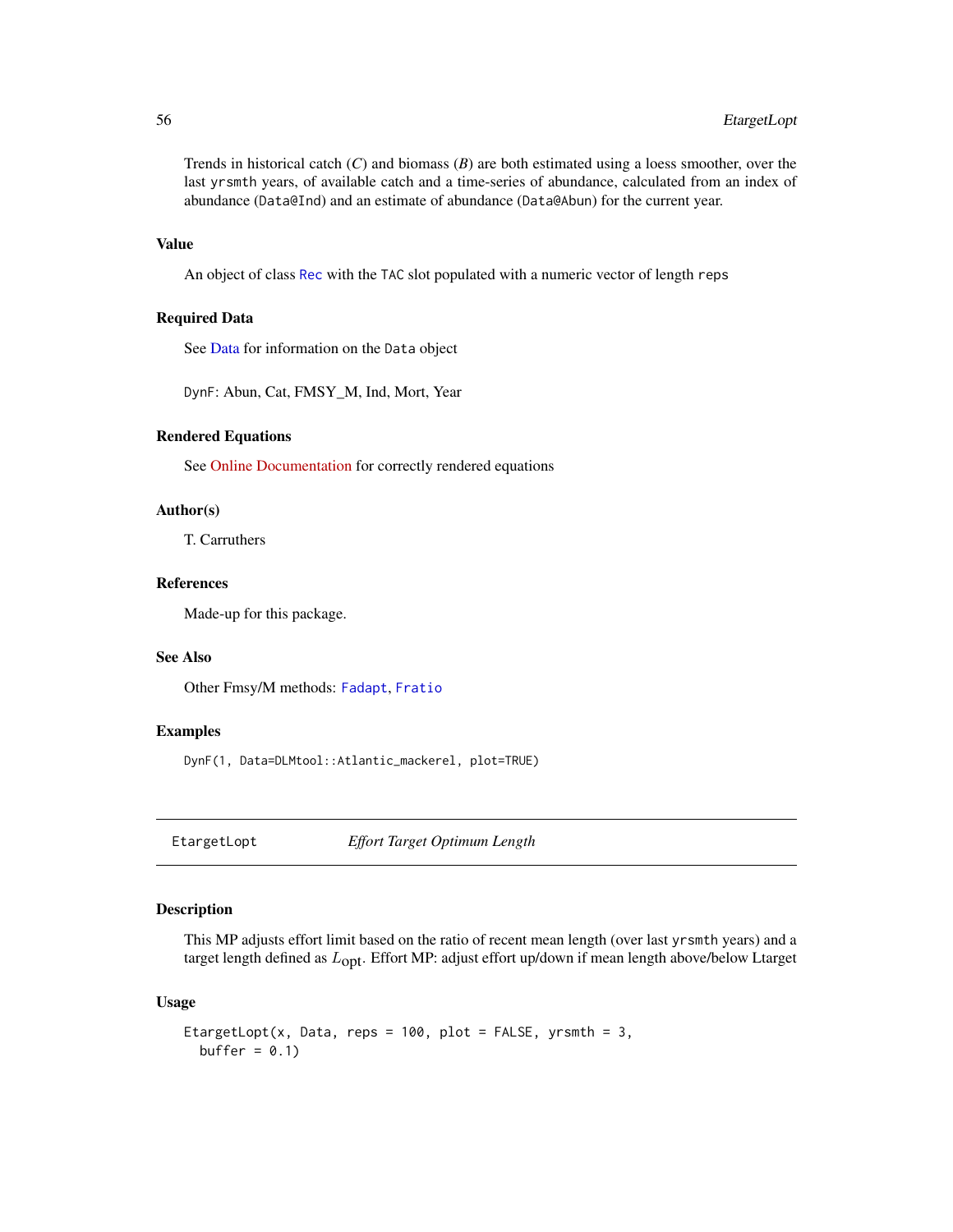# EtargetLopt 57

### Arguments

| $\times$ | A position in a data-limited methods data object                                           |
|----------|--------------------------------------------------------------------------------------------|
| Data     | A data-limited methods data object                                                         |
| reps     | The number of stochastic samples of the MP recommendation(s)                               |
| plot     | Logical. Show the plot?                                                                    |
| yrsmth   | Number of years to calculate average length                                                |
| buffer   | Parameter controlling the fraction of calculated effor - acts as a precautionary<br>buffer |

### Details

The TAE is calculated as:

$$
TAE_y = TAE_{y-1} ((1 - \text{buffer})(w + (1 - w)r))
$$

where buffer is specified in argument buffer,  $w$  is fixed at 0.5, and:

$$
r = \frac{L_{\text{recent}}}{L_{\text{opt}}}
$$

where  $L_{\text{recent}}$  is mean length over last yrmsth years, and:

$$
L_{\text{opt}} = \frac{L_{\infty}W_b}{\frac{M}{K}+W_b}
$$

where  $L_{\infty}$  is von Bertalanffy asymptotic length,  $W_b$  is exponent of the length-weight relationship,  $M$  is natural mortality, and  $K$  is von Bertalanffy growth coefficient.#'

# Value

An object of class [Rec](#page-159-0) with the TAE slot(s) populated

# Required Data

See [Data](#page-29-0) for information on the Data object

EtargetLopt: ML, Mort, MPeff, vbK, vbLinf, wlb

#### Rendered Equations

See [Online Documentation](https://dlmtool.github.io/DLMtool/reference/EtargetLopt.html) for correctly rendered equations

# Author(s)

HF Geromont

# Examples

EtargetLopt(1, DLMtool::SimulatedData, plot=TRUE)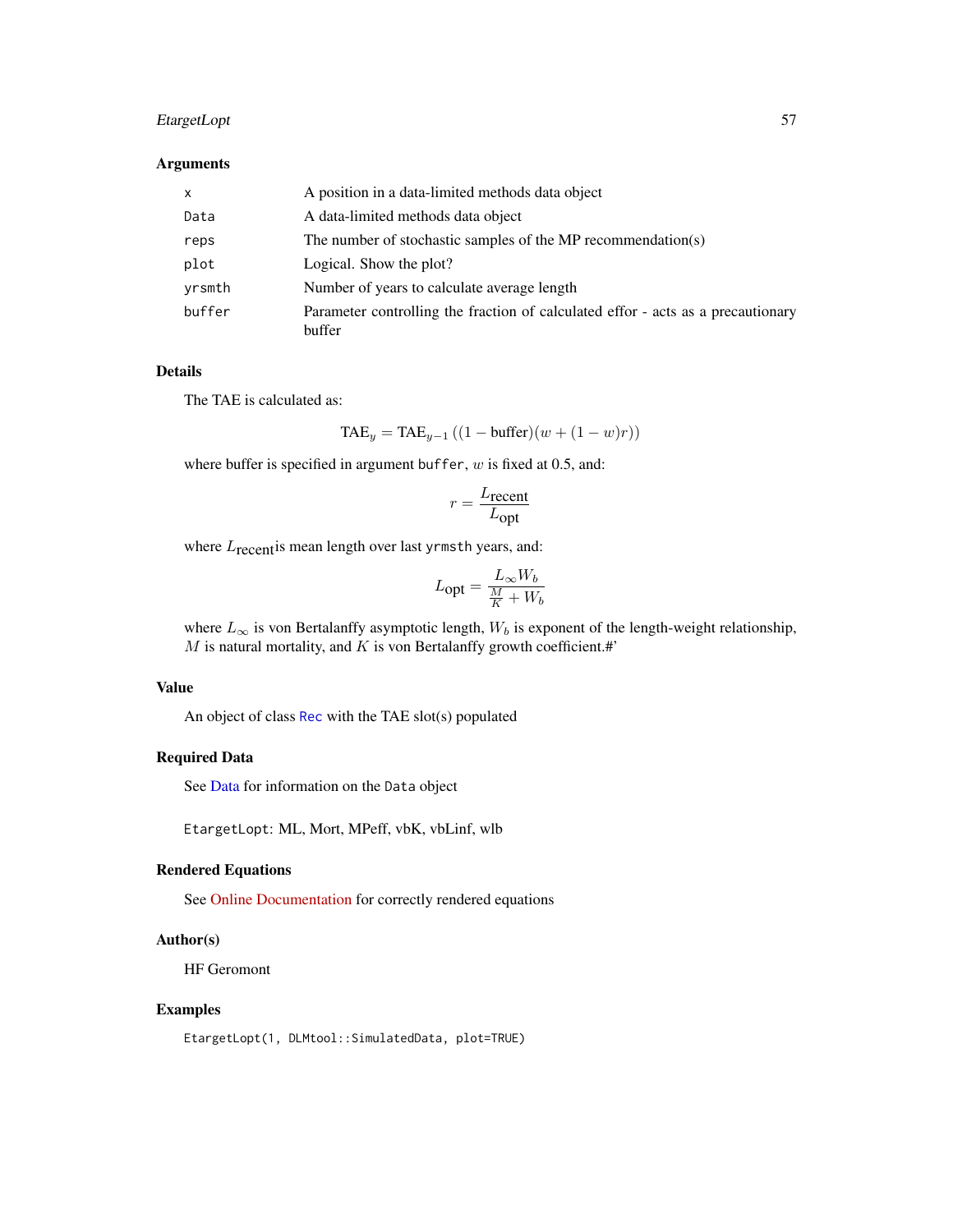<span id="page-57-0"></span>

An adaptive MP that uses trajectory in inferred suplus production and fishing mortality rate to update a TAC

### Usage

Fadapt(x, Data, reps = 100, plot = FALSE, yrsmth = 7,  $gg = 1$ )

### Arguments

| X      | A position in a data-limited methods data object                  |
|--------|-------------------------------------------------------------------|
| Data   | A data-limited methods data object                                |
| reps   | The number of stochastic samples of the MP recommendation(s)      |
| plot   | Logical. Show the plot?                                           |
| yrsmth | Years over which to smooth recent estimates of surplus production |
| gg     | A gain parameter controlling the speed in update in TAC.          |

### Details

Fishing rate is modified each year according to the gradient of surplus production with biomass (aims for zero). F is bounded by FMSY/2 and 2FMSY and walks in the logit space according to dSP/dB. This is derived from the theory of Maunder 2014.

The TAC is calculated as:

$$
\mathrm{TAC}_y = F_y B_{y-1}
$$

where  $B_{y-1}$  is the most recent biomass, estimated with a loess smoother of the most recent yrsmth years from the index of abundance (Data@Ind) and estimate of current abundance (Data@Abun), and

$$
F_y = F_{\lim_1} + \left(\frac{\exp^F\!\text{mod}_2}{1 + \exp^F\!\text{mod}_2}F_{\lim_3}\right)
$$

where 
$$
F_{\lim_1} = 0.5 \frac{F_{\text{MSY}}}{M} M
$$
,  $F_{\lim_2} = 2 \frac{F_{\text{MSY}}}{M} M$ ,  $F_{\lim_3}$  is  $F_{\lim_2} - F_{\lim_1}$ ,  $F_{\text{mod}_2}$  is  
 $F_{\text{mod}_1} + g - G$ 

where g is gain parameter gg, G is the predicted surplus production given current abundance, and:

$$
F_{\text{mod}_1} = \begin{cases} -2 & \text{if } F_{\text{old}} < F_{\text{lim}_1} \\ 2 & \text{if } F_{\text{old}} > F_{\text{lim}_2} \\ \log \frac{F_{\text{frac}}}{1 - F_{\text{frac}}} & \text{if } F_{\text{lim}_1} \le F_{\text{old}} \le F_{\text{lim}_2} \end{cases}
$$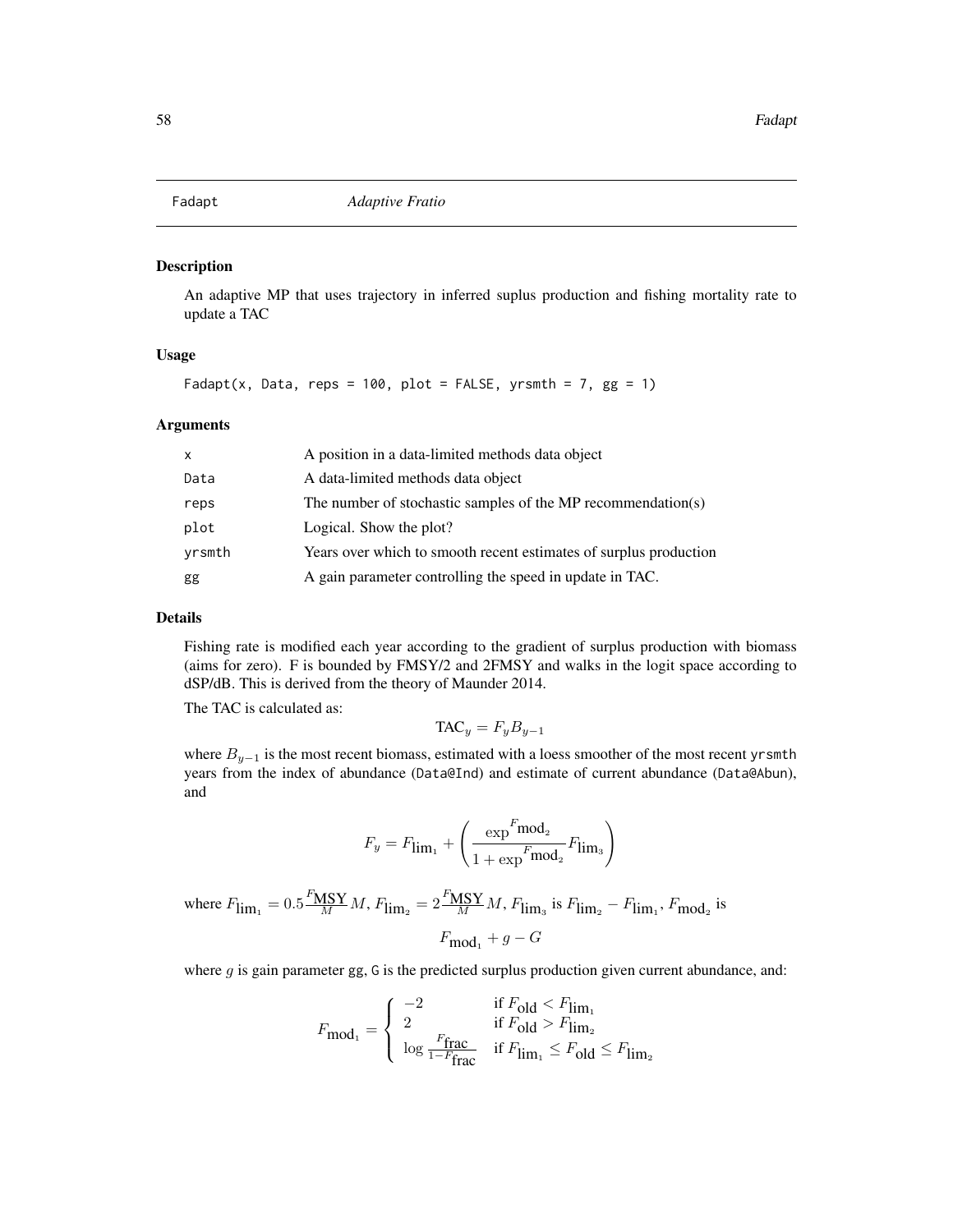#### Fadapt 59 September 2014 and 2014 and 2014 and 2014 and 2014 and 2014 and 2014 and 2014 and 2014 and 2014 and 2014 and 2014 and 2014 and 2014 and 2014 and 2014 and 2014 and 2014 and 2014 and 2014 and 2014 and 2014 and 2014

where  $-F_{\text{frac}} = \frac{F_{\text{old}} - F_{\text{lim}_1}}{F_{\text{lim}_3}}$ ,  $F_{\text{old}} = \sum \frac{C_{\text{hist}}}{F_{\text{hist}}}$  $\frac{\text{m}_{\text{B}}}{B_{\text{hist}}}/n$  where  $C_{\text{hist}}$  and  $B_{\text{hist}}$  are smooth catch and biomass over last yrsmth, and  $n$  is yrsmth.

Tested in Carruthers et al. 2015.

#### Value

An object of class [Rec](#page-159-0) with the TAC slot populated with a numeric vector of length reps

A numeric vector of quota recommendations

### Required Data

See [Data](#page-29-0) for information on the Data object

Fadapt: Abun, Cat, FMSY\_M, Ind, Mort, Year

### Rendered Equations

See [Online Documentation](https://dlmtool.github.io/DLMtool/reference/Fadapt.html) for correctly rendered equations

### Author(s)

T. Carruthers

# References

Carruthers et al. 2015. Performance evaluation of simple management procedures. ICES J. Mar Sci. 73, 464-482.

Maunder, M. 2014. http://www.iattc.org/Meetings/Meetings2014/MAYSAC/PDFs/SAC-05-10b-Management-Strategy-Evaluation.pdf

#### See Also

Other Fmsy/M methods: [DynF](#page-54-0), [Fratio](#page-66-0)

Other Surplus production MPs: [Rcontrol](#page-156-0), [SPMSY](#page-176-0), [SPSRA](#page-179-0), [SPmod](#page-174-0), [SPslope](#page-177-0)

### Examples

Fadapt(1, Data=DLMtool::Atlantic\_mackerel, plot=TRUE)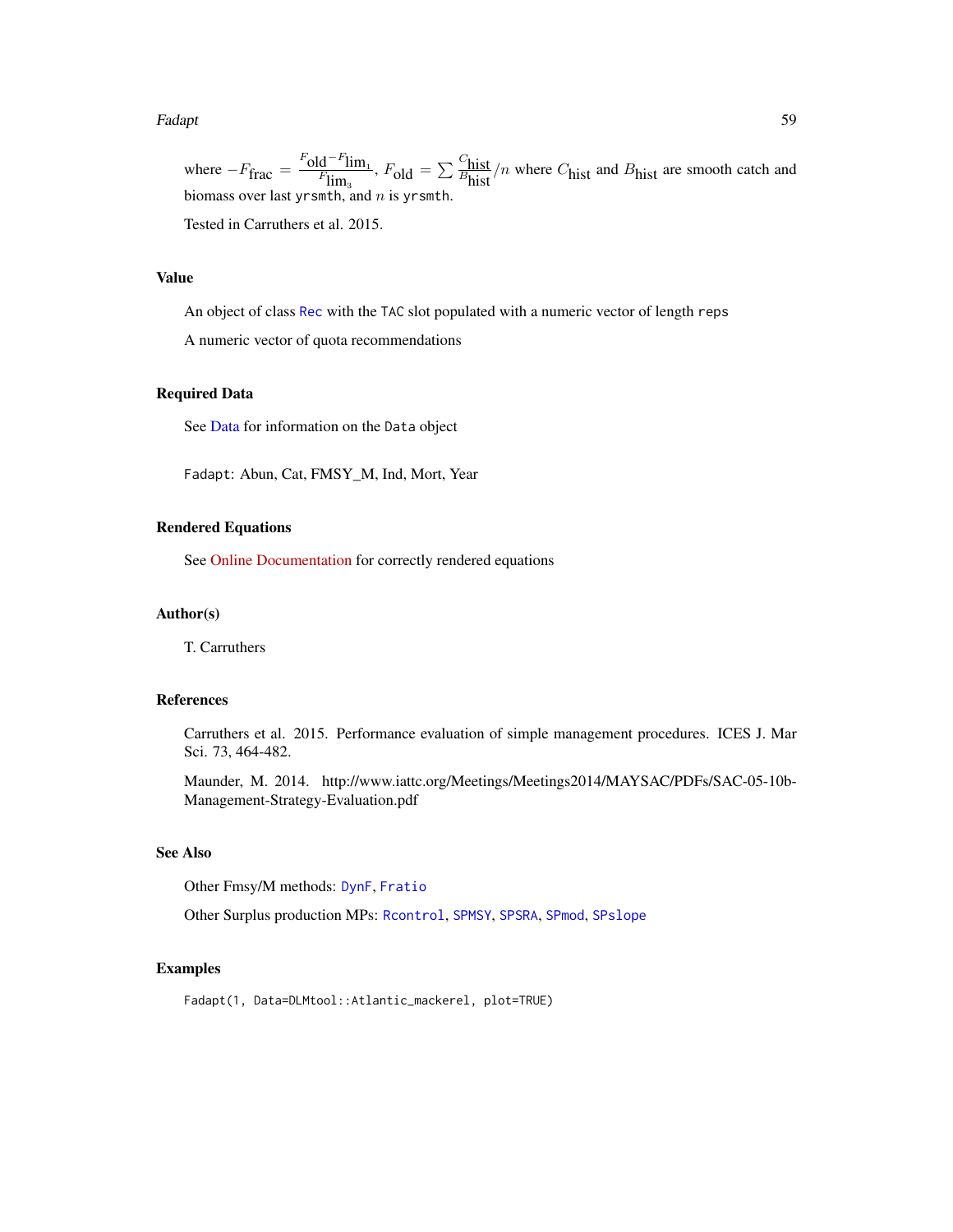FMSY is calculated as r/2 where r is calculated from a demographic approach (inc steepness). Coupled with an estimate of current abundance that gives you the OFL.

### Usage

```
Fdem(x, Data, reps = 100, plot = FALSE)Fdem_CC(x, Data, reps = 100, plot = FALSE, Fmin = 0.005)Fdem_ML(x, Data, reps = 100, plot = FALSE, Fmin = 0.005)
```
# Arguments

|      | A position in a data-limited methods data object                         |
|------|--------------------------------------------------------------------------|
| Data | A data-limited methods data object                                       |
| reps | The number of stochastic samples of the MP recommendation(s)             |
| plot | Logical. Show the plot?                                                  |
| Fmin | The minimum fishing mortality rate derived from the catch-curve analysis |

# Details

The TAC is calculated as:

 $TAC = F_{MSY}A$ 

where *A* is an estimate of current abundance, and  $F_{\text{MSY}}$  is estimated as  $r/2$ , where *r* is the intrinsic rate of population growth, estimated from the life-history parameters using the methods of McAllister et al. (2001).

### Value

An object of class [Rec](#page-159-0) with the TAC slot populated with a numeric vector of length reps

### Functions

- Fdem: Current abundance is assumed to be known (i.e Data@Abun)
- Fdem\_CC: Current abundance is estimated from catch curve analysis
- Fdem\_ML: Current abundance is estimated from mean length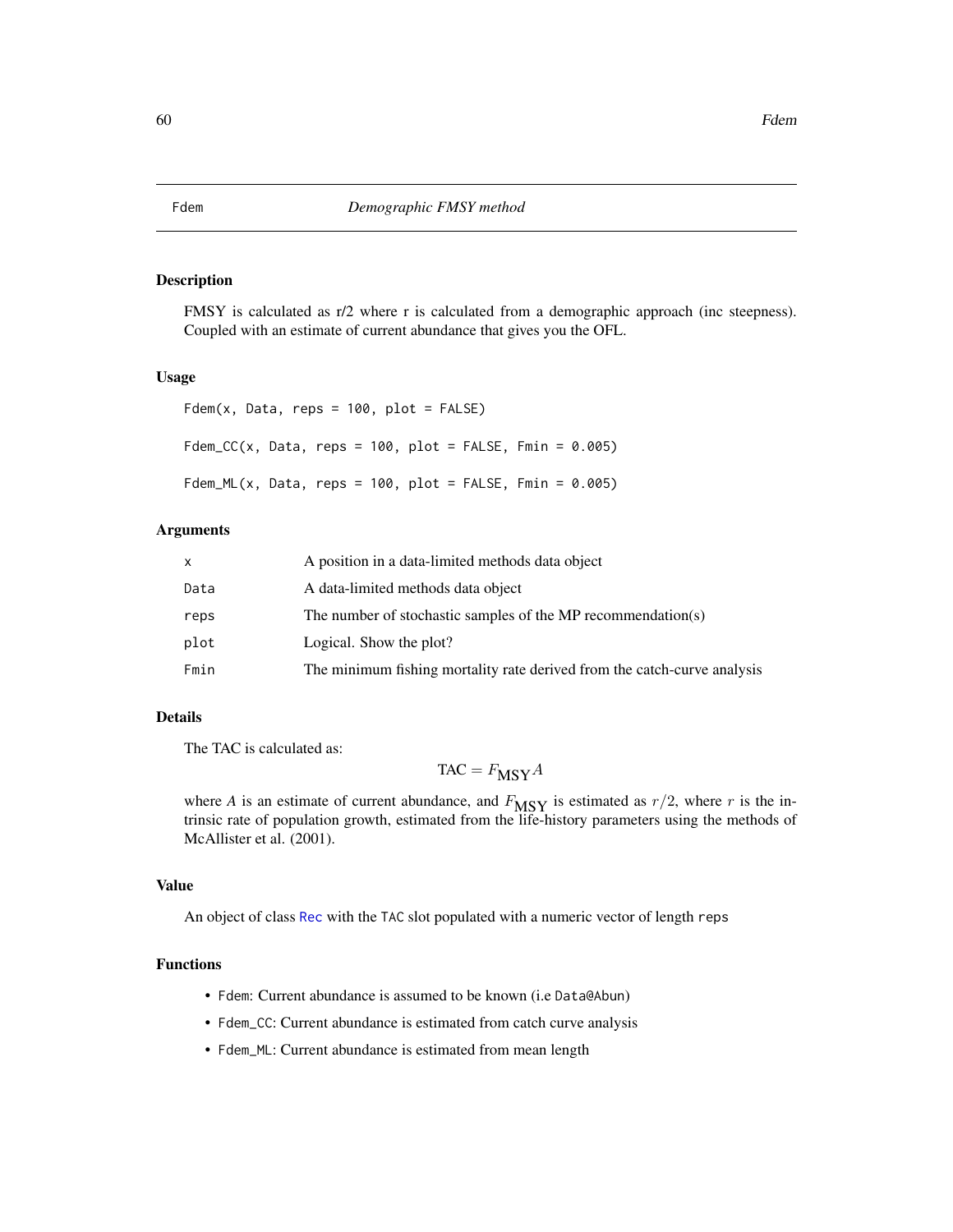#### Fease 61

### Required Data

See [Data](#page-29-0) for information on the Data object

Fdem: Abun, FMSY\_M, L50, MaxAge, Mort, steep, vbK, vbLinf, vbt0, wla, wlb

Fdem\_CC: CAA, Cat, FMSY\_M, L50, MaxAge, Mort, steep, vbK, vbLinf, vbt0, wla, wlb

Fdem\_ML: CAL, Cat, FMSY\_M, L50, Lbar, Lc, MaxAge, Mort, steep, vbK, vbLinf, vbt0, wla, wlb

# Rendered Equations

See [Online Documentation](https://dlmtool.github.io/DLMtool/reference/Fdem.html) for correctly rendered equations

### Author(s)

T. Carruthers

# References

McAllister, M.K., Pikitch, E.K., and Babcock, E.A. 2001. Using demographic methods to construct Bayesian priors for the intrinsic rate of increase in the Schaefer model and implications for stock rebuilding. Can. J. Fish. Aquat. Sci. 58: 1871-1890.

# Examples

Fdem(1, DLMtool::SimulatedData, plot=TRUE) Fdem\_CC(1, DLMtool::SimulatedData, plot=TRUE) Fdem\_ML(1, DLMtool::SimulatedData, plot=TRUE)

Fease *MP feasibility diagnostic*

### Description

What MPs may be run (best case scenario) for various data-availability scenarios and management constraints?

# Usage

```
Fease(Data = NULL, TAC = TRUE, TAE = TRUE, SL = TRUE,
  Spatial = TRUE, names-only = TRUE, msg = TRUE,include.ref = FALSE)
```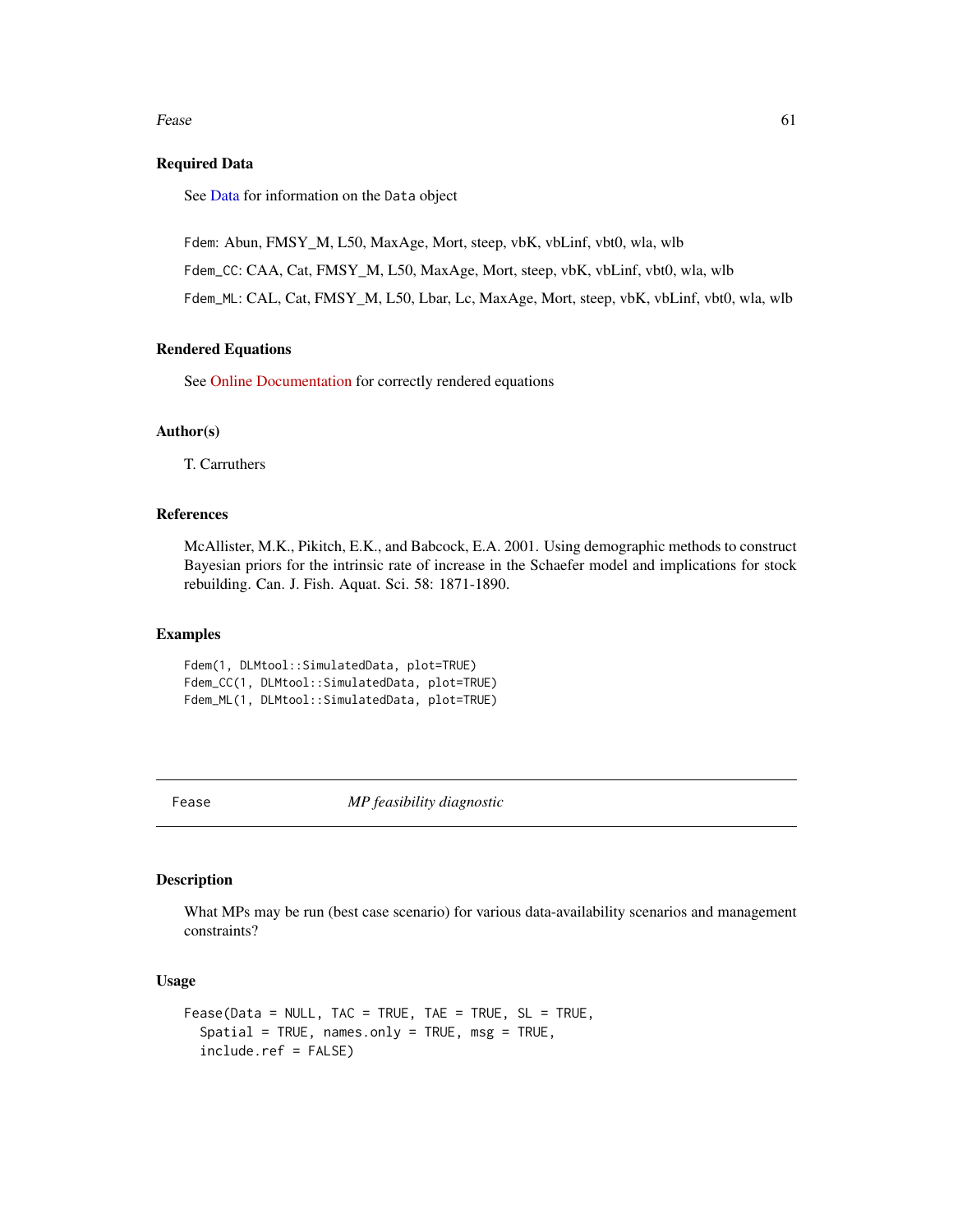# Arguments

| An object of class 'Data'. Optional. If Data object is included, the returned MPs<br>are both feasible (in terms of management) and possible (sufficient data to run<br>MP)                                                                          |
|------------------------------------------------------------------------------------------------------------------------------------------------------------------------------------------------------------------------------------------------------|
| Logical. Are catch limits feasible for this fishery?                                                                                                                                                                                                 |
| Logical. Are effort controls feasible for this fishery?                                                                                                                                                                                              |
| Logical. Are size-selectivity regulations (either gear changes or size-retention<br>regulations) feasible for this fishery?                                                                                                                          |
| Logical. Are spatial closures feasible for this fishery?                                                                                                                                                                                             |
| Logical. Should only the names of the feasible MPs be returned (default)? If<br>FALSE, a data frame with MP name, and two columns of logical values: Can<br>(possible given data) and Fease (feasible given management constraints) is re-<br>turned |
| Logical. Should messages be printed to the console?                                                                                                                                                                                                  |
| Logical. Should reference MPs (e.g. FMSYref) be included as feasible meth-<br>ods? Default is FALSE                                                                                                                                                  |
|                                                                                                                                                                                                                                                      |

# Value

Either a vector of MP names that are feasible for the fishery (default) or a 3 column data frame (names.only=FALSE).

# Author(s)

T. Carruthers & A. Hordyk

# Examples

```
## Not run:
Fease(TAC=FALSE)
Fease(SL=FALSE, Spatial=FALSE)
Fease(Atlantic_mackerel, TAE=FALSE, names.only=FALSE)
```
## End(Not run)

Fleet-class *Class* 'Fleet'

# Description

The component of the operating model that controls fishing dynamics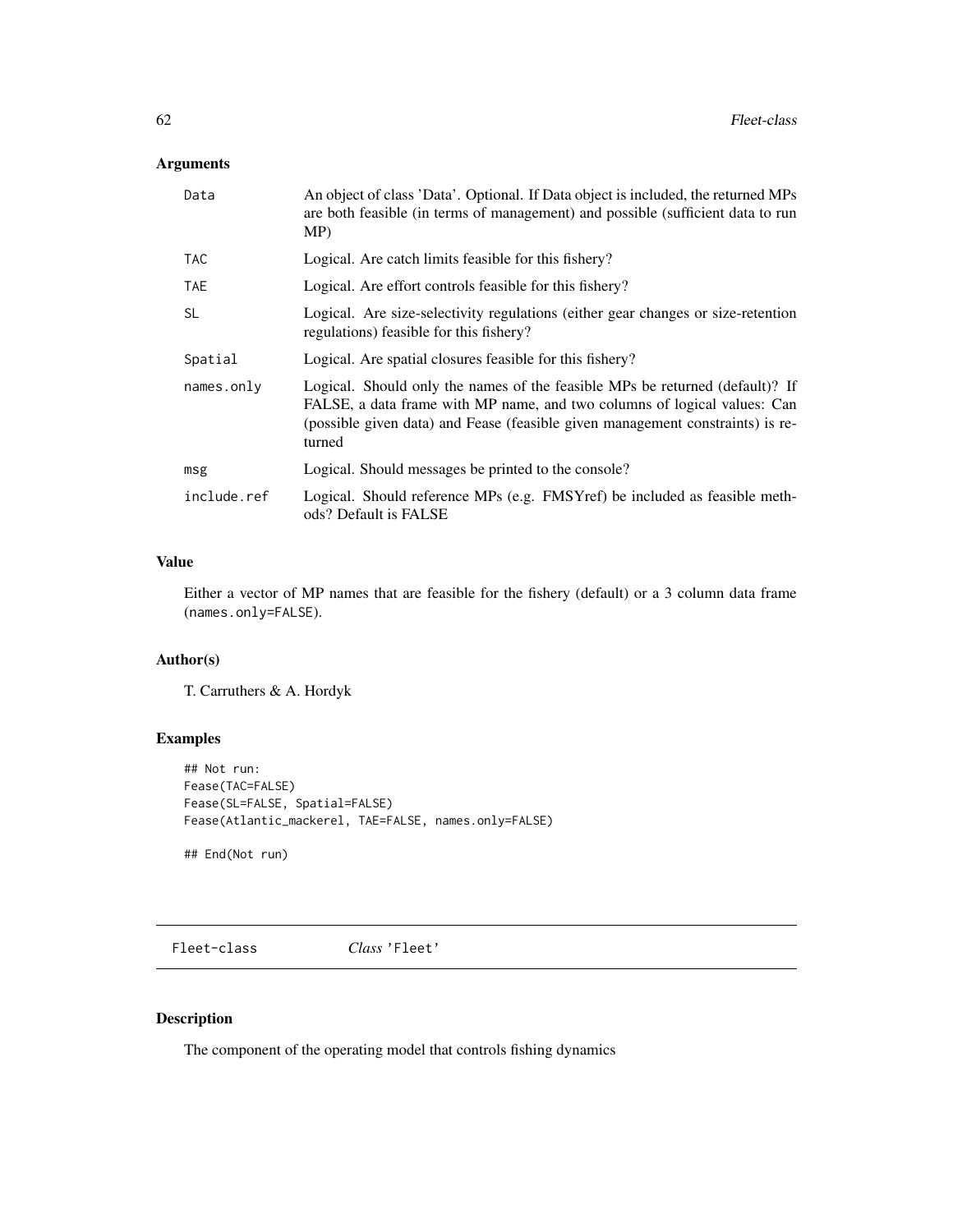#### Fleet-class 63

### **Slots**

Name Name of the Fleet object. Single value. Character string.

nyears The number of years for the historical 'spool-up' simulation. Single value. Positive integer

- Spat\_targ Distribution of fishing in relation to spatial biomass: fishing distribution is proportional to B^Spat\_targ. Uniform distribution lower and upper bounds. Real numbers
- EffYears Years representing join-points (vertices) of time-varying effort. Vector. Non-negative real numbers
- EffLower Lower bound on relative effort corresponding to EffYears. Vector. Non-negative real numbers
- EffUpper Upper bound on relative effort corresponding to EffYears. Vector. Non-negative real numbers
- Esd Additional inter-annual variability in fishing mortality rate. Uniform distribution lower and upper bounds. Non-negative real numbers
- qinc Average percentage change in fishing efficiency (applicable only to forward projection and input controls). Uniform distribution lower and upper bounds. Non-negative real numbers
- qcv Inter-annual variability in fishing efficiency (applicable only to forward projection and input controls). Uniform distribution lower and upper bounds. Non-negative real numbers
- L5 Shortest length corresponding to 5 percent vulnerability. Uniform distribution lower and upper bounds. Positive real numbers
- LFS Shortest length that is fully vulnerable to fishing. Uniform distribution lower and upper bounds. Positive real numbers
- Vmaxlen The vulnerability of fish at Stock@Linf. Uniform distribution lower and upper bounds. Fraction
- isRel Selectivity parameters in units of size-of-maturity (or absolute eg cm). Single value. Boolean.
- LR5 Shortest length corresponding ot 5 percent retention. Uniform distribution lower and upper bounds. Non-negative real numbers
- LFR Shortest length that is fully retained. Uniform distribution lower and upper bounds. Nonnegative real numbers
- Rmaxlen The retention of fish at Stock@Linf. Uniform distribution lower and upper bounds. Nonnegative real numbers
- DR Discard rate the fraction of caught fish that are discarded. Uniform distribution lower and upper bounds. Fraction
- SelYears (Optional) Years representing join-points (vertices) at which historical selectivity pattern changes. Vector. Positive real numbers
- AbsSelYears (Optional) Calendar years corresponding with SelYears (eg 1951, rather than 1), used for plotting only. Vector (of same length as SelYears). Positive real numbers
- L5Lower (Optional) Lower bound of L5 (use ChooseSelect function to set these). Vector. Nonnegative real numbers
- L5Upper (Optional) Upper bound of L5 (use ChooseSelect function to set these). Vector. Nonnegative real numbers
- LFSLower (Optional) Lower bound of LFS (use ChooseSelect function to set these). Vector. Nonnegative real numbers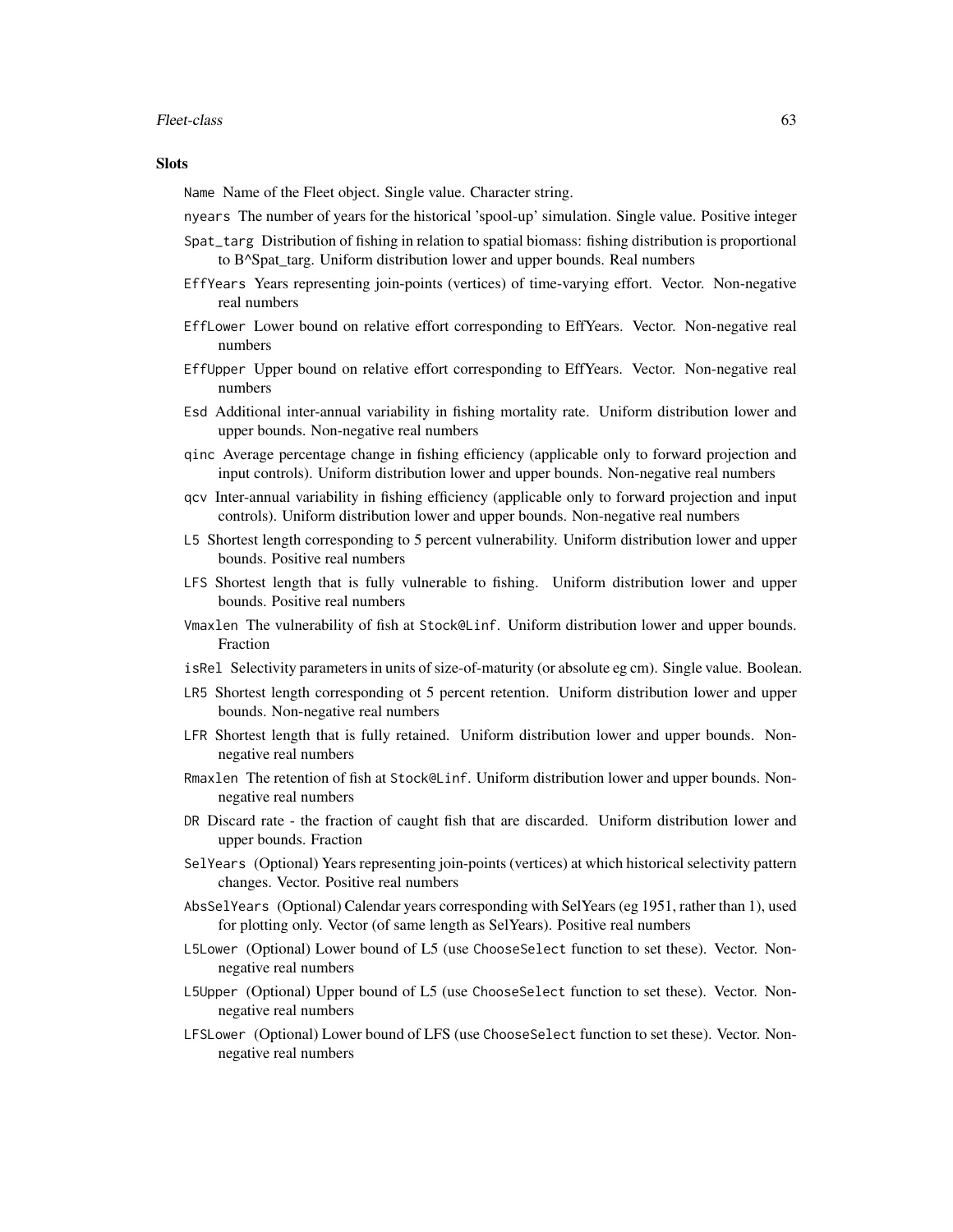- LFSUpper (Optional) Upper bound of LFS (use ChooseSelect function to set these). Vector. Nonnegative real numbers
- VmaxLower (Optional) Lower bound of Vmaxlen (use ChooseSelect function to set these). Vector. Fraction
- VmaxUpper (Optional) Upper bound of Vmaxlen (use ChooseSelect function to set these). Vector. Fraction
- CurrentYr The current calendar year (final year) of the historical simulations (eg 2011). Single value. Positive integer.
- MPA (Optional) Matrix specifying spatial closures for historical years.

### MPA slot

Each row should contain year index (e.g 10 for 10th historical year) followed by fraction of area closed to fishing for each area. i.e. each row represents a change and the number of columns is nareas + 1. The spatial closures are assumed to remain in place for the future projections unless changed by a MP. Default (if left blank) is all areas are open to fishing in historical period.

# Creating Object

Objects can be created by calls of the form new('Fleet')

#### Author(s)

T. Carruthers and A. Hordyk

# Examples

showClass('Fleet')

FleetDescription *FleetDescription*

### Description

A data.frame with description of slots for class Fleet

### Usage

FleetDescription

### Format

An object of class data. frame with 27 rows and 2 columns.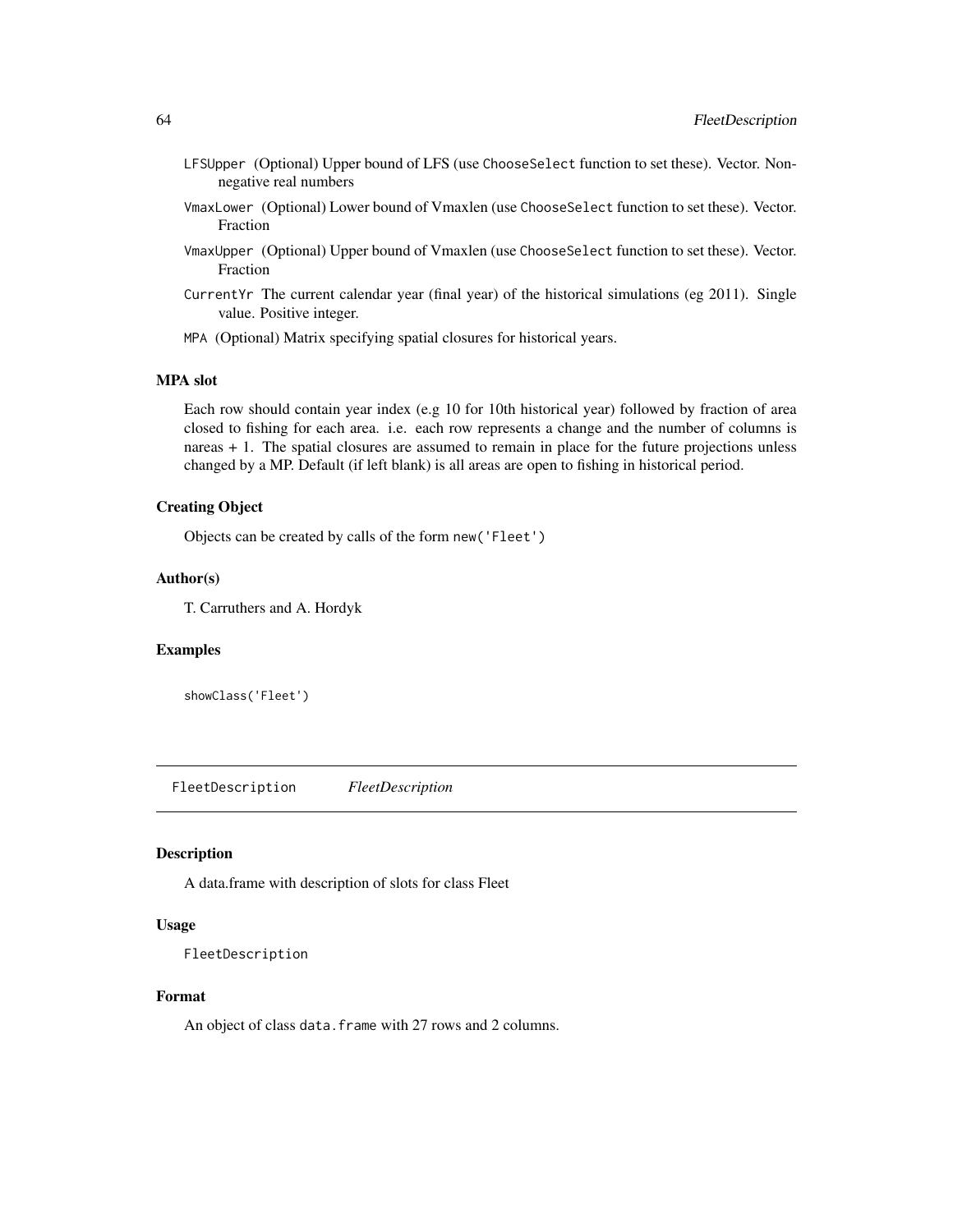Several reference MPs for your operating model to use in the management strategy evaluation. FMSYref (and related) assume perfect information about FMSY (FMSY is taken from the operating model stored at Data@OM\$FMSY). NFref sets annual catch to zero (or close to it) and is used for looking at variability in stock with no fishing.

### Usage

 $FMSYref(x, Data, reps = 100, plot = FALSE)$  $FMSYref50(x, Data, reps = 100, plot = FALSE)$  $FMSYref75(x, Data, reps = 100, plot = FALSE)$  $NFref(x, Data, reps = 100, plot = FALSE)$ 

### Arguments

|      | A position in a data-limited methods data object             |
|------|--------------------------------------------------------------|
| Data | A data-limited methods data object                           |
| reps | The number of stochastic samples of the MP recommendation(s) |
| plot | Logical. Show the plot?                                      |

#### Details

Note that you can out-perform FMSYref easily. The requirement for fixed F is actually quite strict and is by no means the upper limit in terms of yield. Don't panic if your method beats this one for yield, especially for short-lived species of high temporal variability in productivity!

### Value

An object of class [Rec](#page-159-0) with the TAC slot populated with a numeric vector of length reps

### Functions

- FMSYref: A reference FMSY method that fishes at FMSY
- FMSYref50: A reference FMSY method that fishes at 50% of FMSY
- FMSYref75: A reference FMSY method that fishes at 75% of FMSY
- NFref: A reference MP that sets annual catch to almost zero  $(0.01)$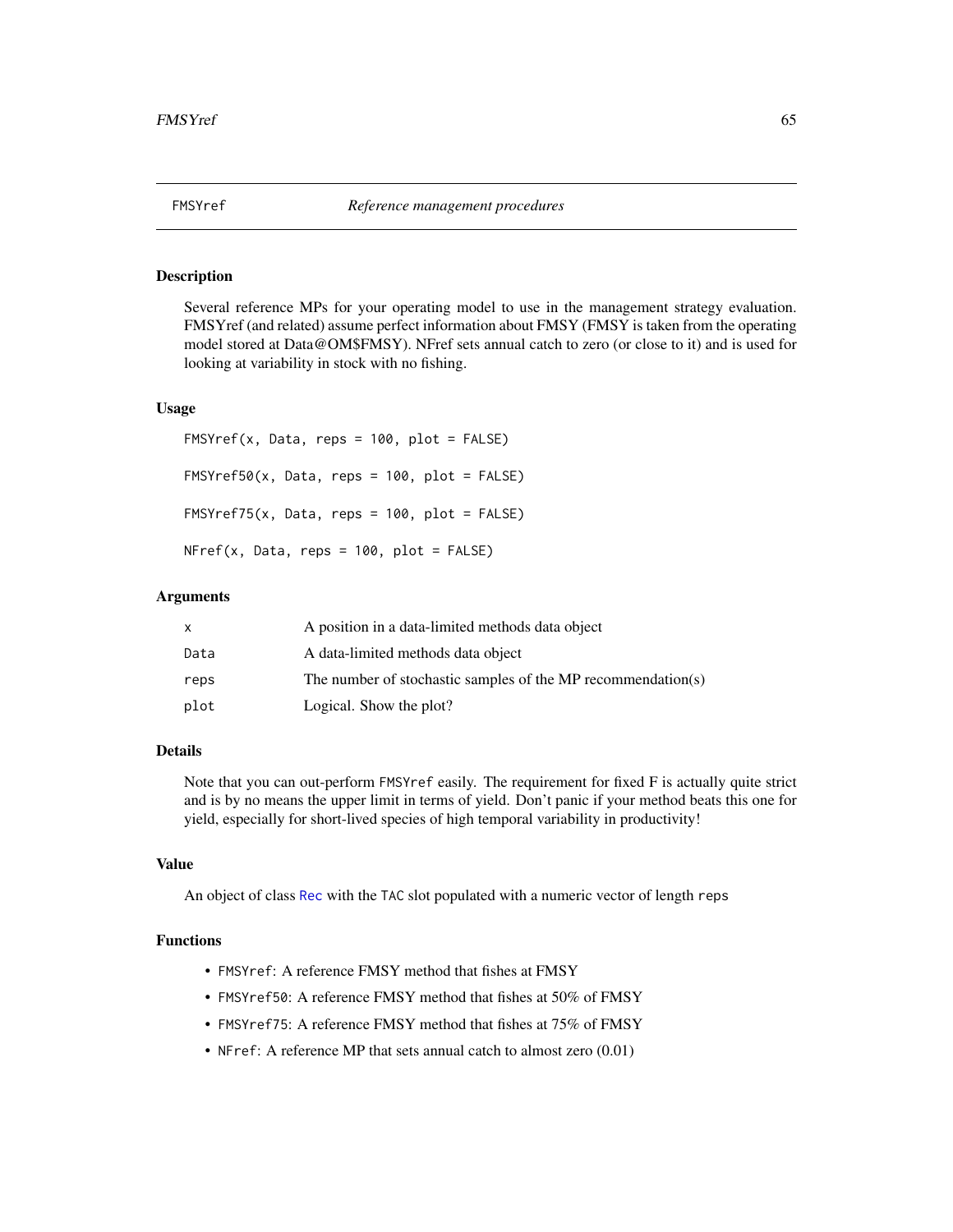# Required Data

See [Data](#page-29-0) for information on the Data object

#### Author(s)

T. Carruthers, A. Hordyk

### Examples

```
FMSYref(1, DLMtool::SimulatedData, plot=TRUE)
FMSYref50(1, DLMtool::SimulatedData, plot=TRUE)
FMSYref75(1, DLMtool::SimulatedData, plot=TRUE)
NFref(1, DLMtool::SimulatedData, plot=TRUE)
```
ForceCor *Forces correlation among operating model parameters for M, K, Linf and L50*

# Description

Uses typical correlations among estimated parameters to generate realistic samples for natural mortality rate  $(M)$ , growth rate  $(K)$ , maximum length  $(Linf)$  and length at 50

### Usage

```
ForceCor(OM, nsim = 48, plot = T)
```
### Arguments

| 0M   | An operating model object with M, growth, stock-recruitment and maturity pa-<br>rameters specified. |
|------|-----------------------------------------------------------------------------------------------------|
| nsim | The number of simulated values to create (note that OM@nsim will be used<br>preferentially).        |
| plot | Should the sampled parameters and distributions be plotted?                                         |

### Value

An object of class OM with a populated (or appended) cpars slot

### Author(s)

T. Carruthers (Canadian DFO grant)

### Examples

testOM<-ForceCor(testOM)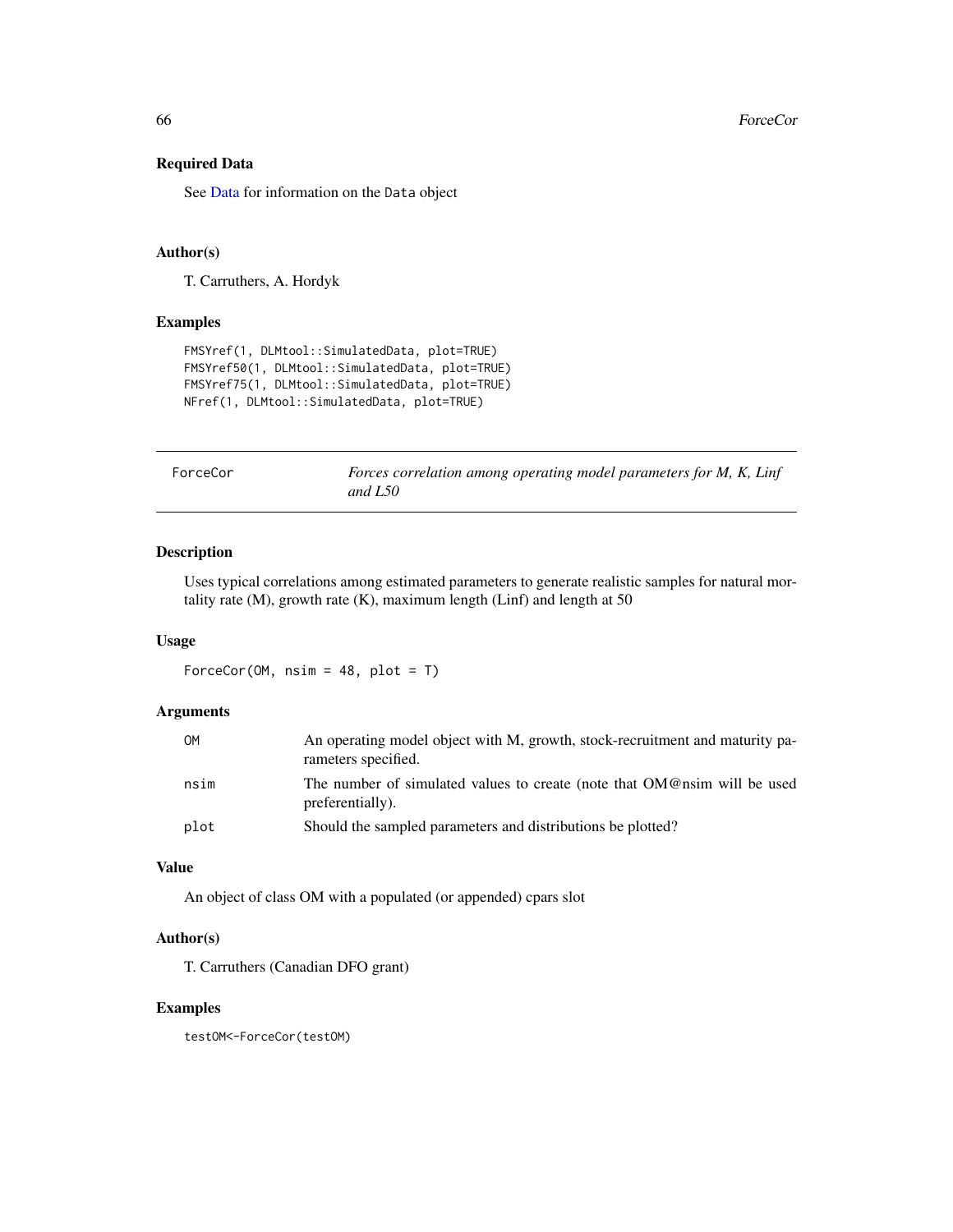<span id="page-66-0"></span>

Calculates the OFL based on a fixed ratio of FMSY to M multiplied by a current estimate of abundance.

A simple method that tends to outperform many other approaches alarmingly often even when current biomass is relatively poorly known. The low stock crash potential is largely due to the quite large difference between Fmax and FMSY for most stocks.

### Usage

Fratio(x, Data, reps = 100, plot = FALSE)  $Fratio4010(x, Data, reps = 100, plot = FALSE)$ DepF(x, Data, reps =  $100$ , plot = FALSE) Fratio\_CC(x, Data, reps =  $100$ , plot = FALSE, Fmin =  $0.005$ ) Fratio\_ML(x, Data, reps = 100, plot = FALSE)

# Arguments

| A data-limited methods data object<br>Data<br>The number of stochastic samples of the MP recommendation(s)<br>reps<br>plot<br>Logical. Show the plot?<br>Fmin | x | A position in a data-limited methods data object                    |
|---------------------------------------------------------------------------------------------------------------------------------------------------------------|---|---------------------------------------------------------------------|
|                                                                                                                                                               |   |                                                                     |
|                                                                                                                                                               |   |                                                                     |
|                                                                                                                                                               |   |                                                                     |
|                                                                                                                                                               |   | Minimum current fishing mortality rate for the catch-curve analysis |

# Details

The TAC is calculated as:

$$
TAC = F_{\text{MSY}}A
$$

where  $F_{\text{MSY}}$  is calculated as  $\frac{F_{\text{MSY}}}{M} M$  and A is estimate of current abundance. The MP variants differ in the assumption of current abundance (see Functions section below)

# Value

An object of class [Rec](#page-159-0) with the TAC slot populated with a numeric vector of length reps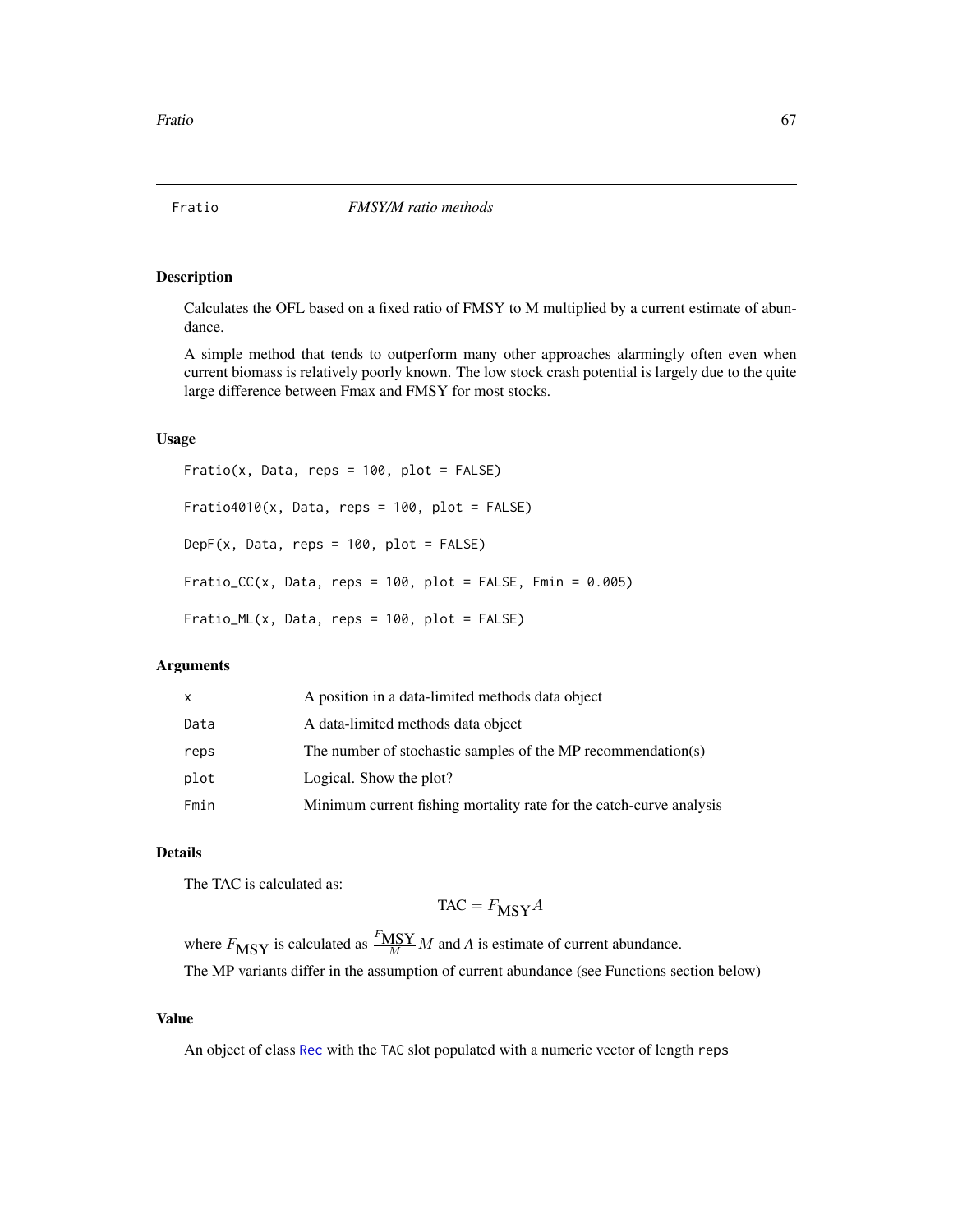# Functions

- Fratio: Requires an estimate of current abundance (i.e Data@Abun)
- Fratio4010: Paired with the 40-10 rule that throttles back the OFL to zero at 10 percent of unfished biomass. Requires an estimate of current depletion.
- DepF: Depletion Corrected Fratio: the Fratio MP with a harvest control rule that reduces F according to the production curve given an estimate of current stock depletion (made-up for this package).
- Fratio\_CC: Current abundance is estimated using average catch and estimate of F from an age-based catch curve
- Fratio\_ML: Current abundance is estimated using average catch and estimate of F from mean lengths

### Required Data

See [Data](#page-29-0) for information on the Data object

Fratio: Abun, FMSY\_M, Mort Fratio4010: Abun, Dep, FMSY\_M, Mort DepF: Abun, Dep, FMSY\_M, Mort Fratio\_CC: CAA, Cat, FMSY\_M, Mort Fratio\_ML: CAL, Cat, FMSY\_M, Lbar, Lc, Mort, vbK, vbLinf

# Rendered Equations

See [Online Documentation](https://dlmtool.github.io/DLMtool/reference/Fratio.html) for correctly rendered equations

### Author(s)

T. Carruthers

# References

Gulland, J.A., 1971. The fish resources of the ocean. Fishing News Books, West Byfleet, UK. Martell, S., Froese, R., 2012. A simple method for estimating MSY from catch and resilience. Fish Fish. doi: 10.1111/j.1467-2979.2012.00485.x.

#### See Also

Other Fmsy/M methods: [DynF](#page-54-0), [Fadapt](#page-57-0)

### Examples

```
Fratio(1, DLMtool::Atlantic_mackerel, plot=TRUE)
Fratio4010(1, DLMtool::Atlantic_mackerel, plot=TRUE)
Fratio_CC(1, DLMtool::SimulatedData, plot=TRUE)
Fratio_ML(1, DLMtool::SimulatedData, plot=TRUE)
```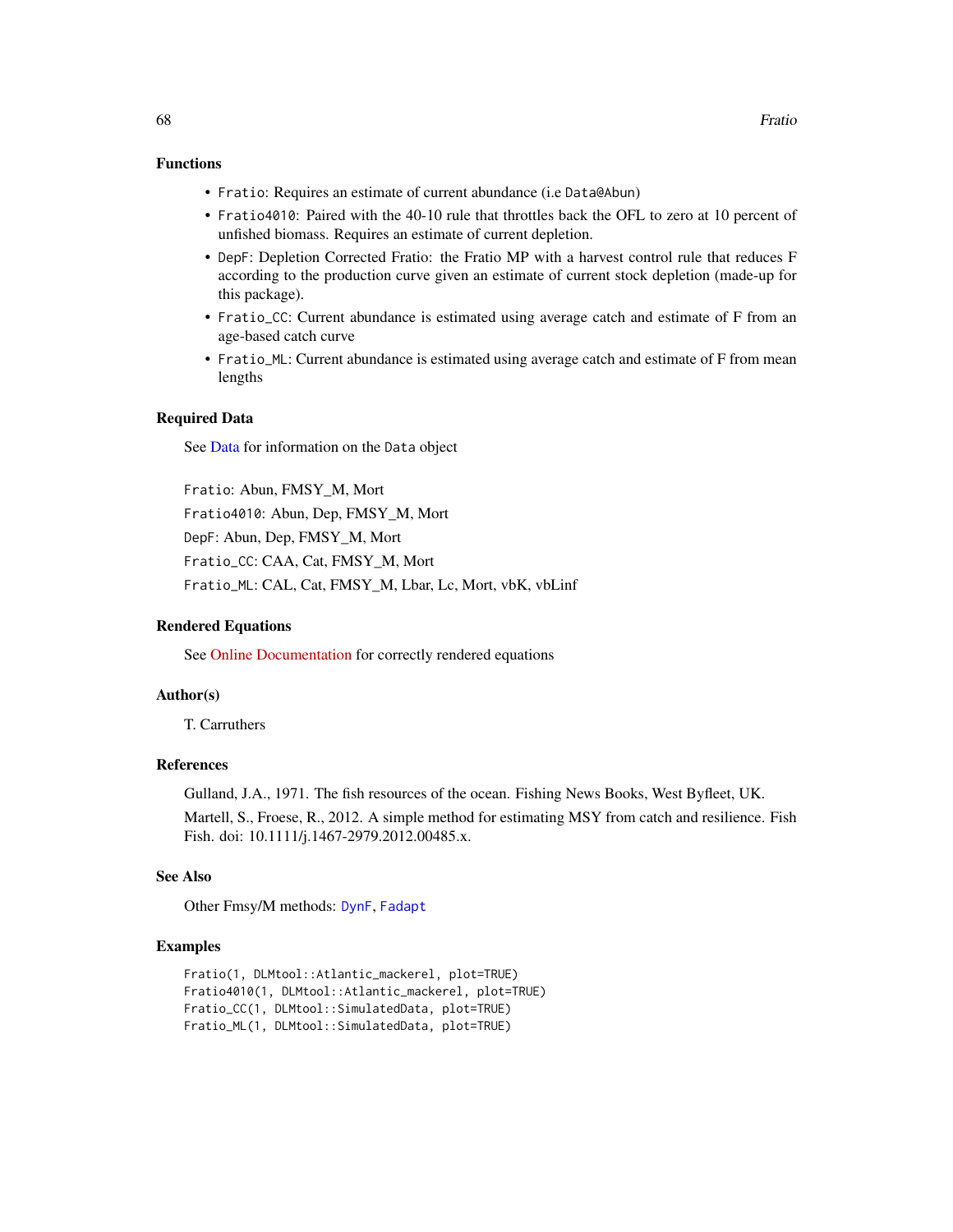A simple MP that aims for a reference catch (as a proxy for MSY) subject to imperfect information.

### Usage

 $GB\_CC(x, Data, reps = 100, plot = FALSE)$ 

# Arguments

|      | A position in a data-limited methods data object             |
|------|--------------------------------------------------------------|
| Data | A data-limited methods data object                           |
| reps | The number of stochastic samples of the MP recommendation(s) |
| plot | Logical. Show the plot?                                      |

### Details

Note that this is my interpretation of their MP and is now stochastic. Currently it is generalized and is not 'tuned' to more detailed assessment data which might explain why in some cases it leads to stock declines.

The TAC is calculated as:

$$
TAC = C_{ref}
$$

where  $C_{\text{ref}}$  is a reference catch assumed to be a proxy for MSY. In the MSE  $C_{\text{ref}}$  is the calculated MSY subject to observation error defined in Obs@CV\_Cref.

The TAC is subject to the following conditions:

- 1. if next  $TAC > 1.2$  last catch, then  $TAC = 1.2$  last catch
- 2. if next TAC  $< 0.8$  last catch, then TAC = 0.8 last catch

#### Value

An object of class [Rec](#page-159-0) with the TAC slot populated with a numeric vector of length reps

### Required Data

See [Data](#page-29-0) for information on the Data object

GB\_CC: Cref

#### Rendered Equations

See [Online Documentation](https://dlmtool.github.io/DLMtool/reference/GB_CC.html) for correctly rendered equations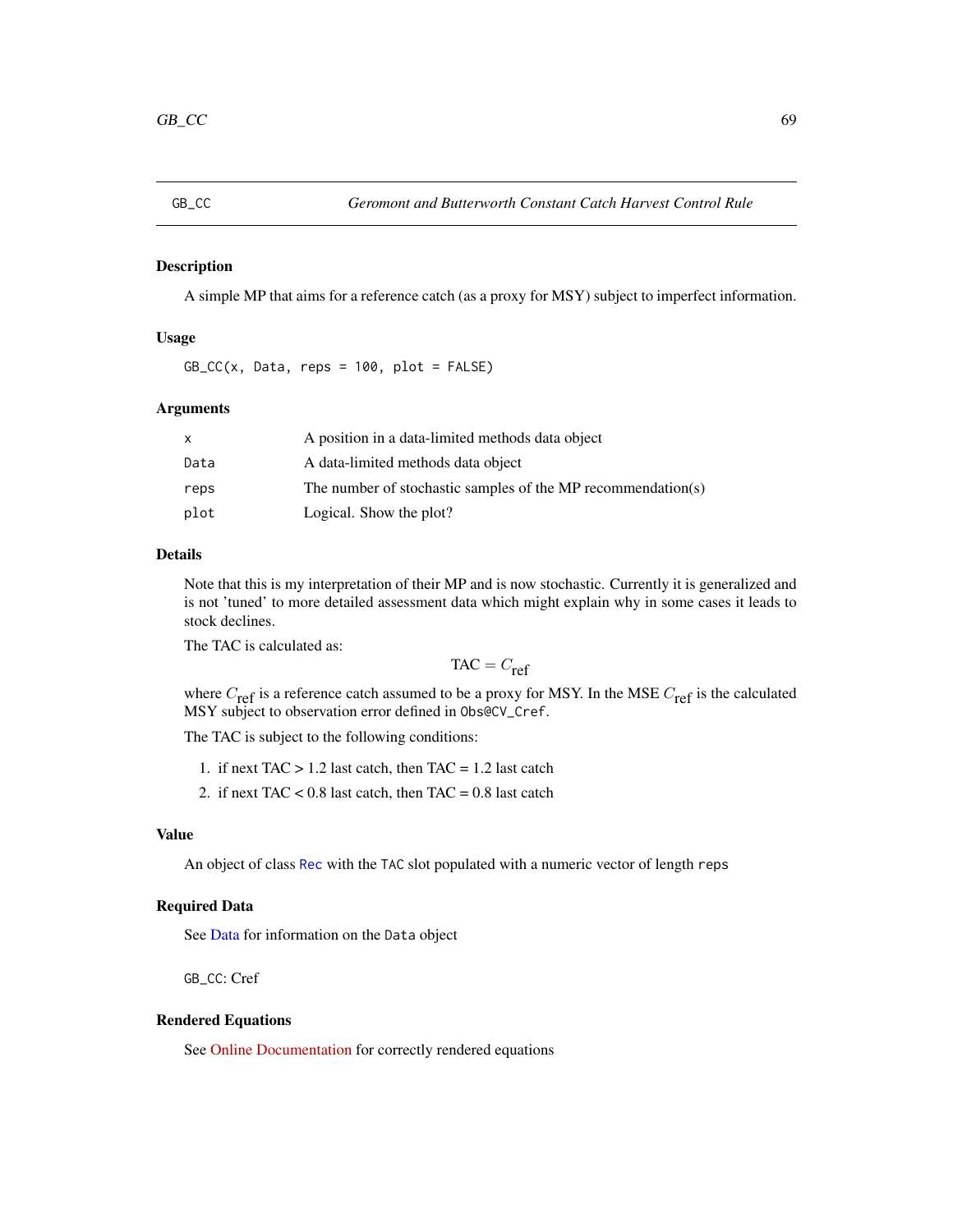### Author(s)

T. Carruthers

#### References

Geromont, H.F. and Butterworth, D.S. 2014. Complex assessment or simple management procedures for efficient fisheries management: a comparative study. ICES J. Mar. Sci. doi:10.1093/icesjms/fsu017

### See Also

Other Constant Catch MPs: [CC1](#page-17-0)

### Examples

GB\_CC(1, DLMtool::SimulatedData, plot=TRUE)

GB\_slope *Geromont and Butterworth index slope Harvest Control Rule*

#### Description

An MP similar to SBT1 that modifies a time-series of catch recommendations and aims for a stable catch rates.

#### Usage

```
GB\_slope(x, Data, reps = 100, plot = FALSE, yrsmth = 5, lambda = 1)
```
#### **Arguments**

| X      | A position in a data-limited methods data object                 |
|--------|------------------------------------------------------------------|
| Data   | A data-limited methods data object                               |
| reps   | The number of stochastic samples of the MP recommendation(s)     |
| plot   | Logical. Show the plot?                                          |
| yrsmth | Number of years for evaluating slope in relative abundance index |
| lambda | A gain parameter                                                 |

# Details

The TAC is calculated as:

 $TAC_y = C_{y-1} (1 + \lambda I)$ 

where  $C_{y-1}$  is catch from the previous year,  $\lambda$  is a gain parameter, and I is the slope of the linear regression of log Index (Data@Ind) over the last yrsmth years.

The TAC is subject to the following conditions:

1. if next  $TAC > 1.2$  last catch, then  $TAC = 1.2$  last catch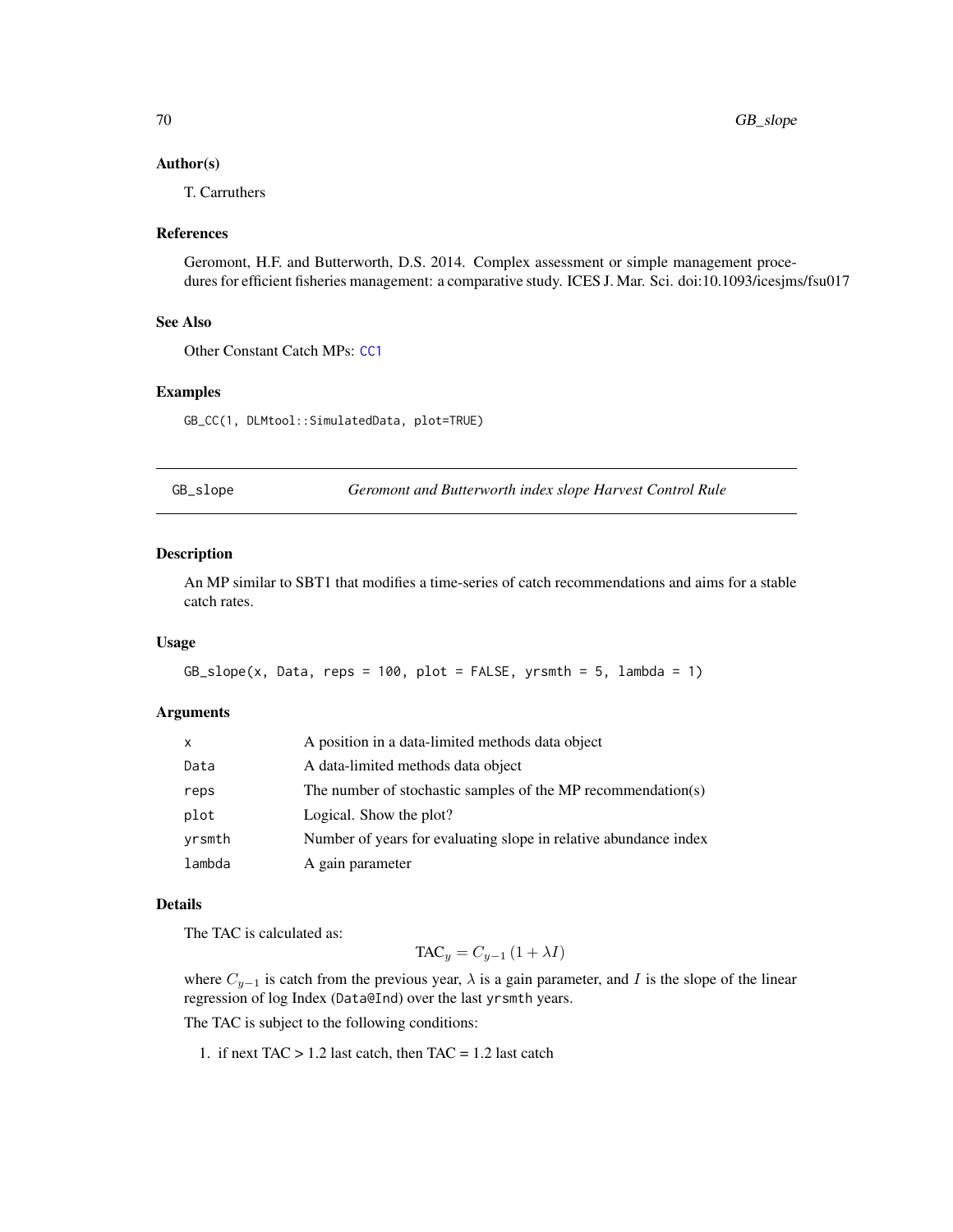# GB\_target 71

2. if next TAC  $< 0.8$  last catch, then TAC = 0.8 last catch

Note that this is my interpretation of their approach and is now stochastic. Currently it is generalized and is not 'tuned' to more detailed assessment data which might explain why in some cases it leads to stock declines.

### Value

An object of class [Rec](#page-159-0) with the TAC slot populated with a numeric vector of length reps

# Required Data

See [Data](#page-29-0) for information on the Data object

GB\_slope: Cat, Ind, Year

### Rendered Equations

See [Online Documentation](https://dlmtool.github.io/DLMtool/reference/GB_slope.html) for correctly rendered equations

### Author(s)

T. Carruthers

### References

Geromont, H.F. and Butterworth, D.S. 2014. Complex assessment or simple management procedures for efficient fisheries management: a comparative study. ICES J. Mar. Sci. doi:10.1093/icesjms/fsu017

# See Also

Other Index methods: [GB\\_target](#page-70-0), [Gcontrol](#page-72-0), [ICI](#page-80-0), [Iratio](#page-85-0), [Islope1](#page-86-0), [Itarget1\\_MPA](#page-92-0), [Itarget1](#page-90-0), [ItargetE1](#page-93-0)

#### Examples

GB\_slope(1, DLMtool::SimulatedData, plot=TRUE)

<span id="page-70-0"></span>GB\_target *Geromont and Butterworth target CPUE and catch MP*

# Description

An MP similar to SBT2 that modifies a time-series of catch recommendations and aims for target catch rate and catch level based on BMSY/B0 and MSY, respectively.

#### Usage

```
GB\_target(x, Data, reps = 100, plot = FALSE, w = 0.5)
```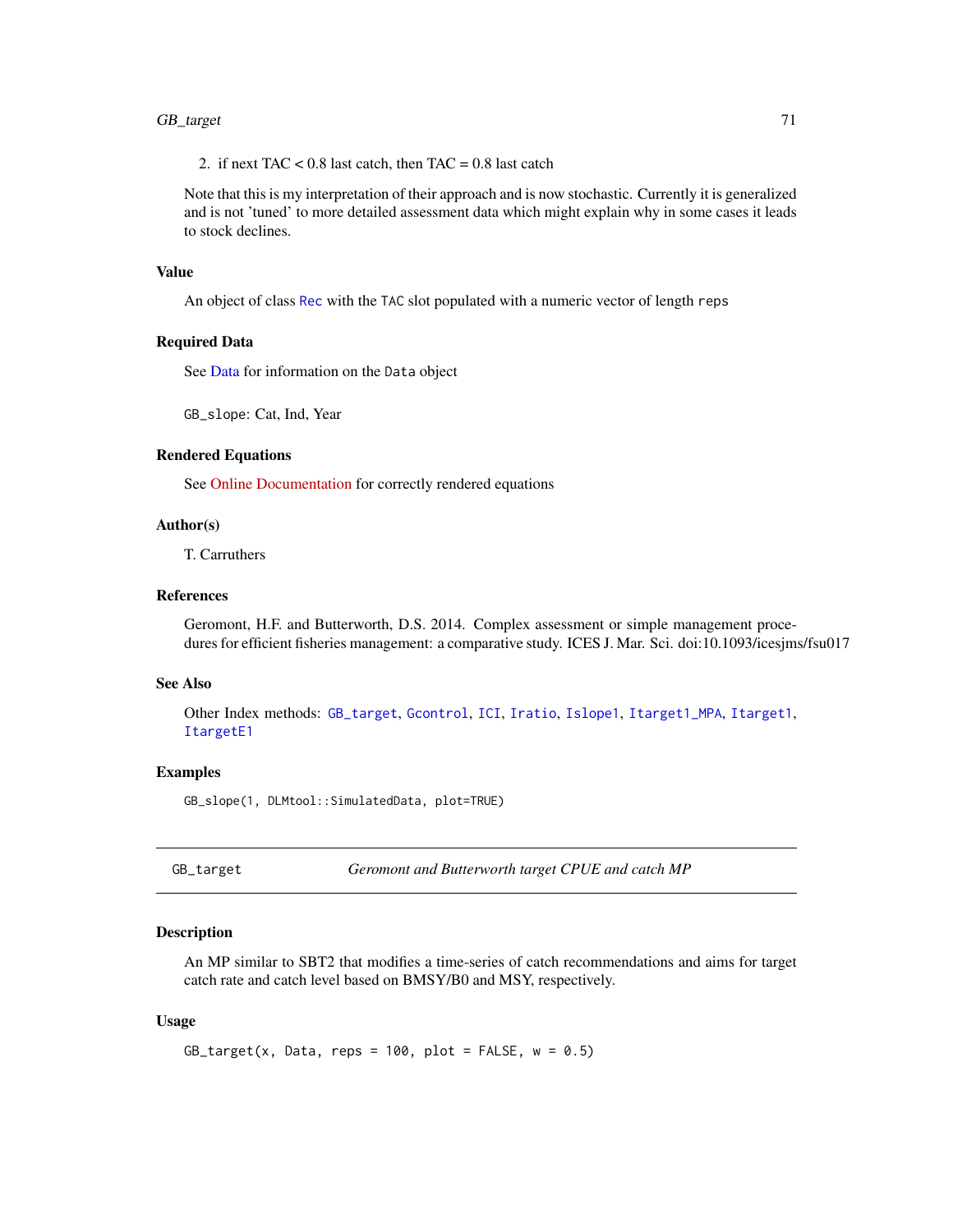#### Arguments

| x    | A position in a data-limited methods data object             |
|------|--------------------------------------------------------------|
| Data | A data-limited methods data object                           |
| reps | The number of stochastic samples of the MP recommendation(s) |
| plot | Logical. Show the plot?                                      |
| w    | A gain parameter                                             |

### Details

The TAC is calculated as: If  $I_{\text{recent}} \geq I_0$ :

$$
\text{TAC} = C_{\text{ref}} \left( w + (1 - w) \frac{I_{\text{rec}} - I_0}{I_{\text{target}} - I_0} \right)
$$

else:

$$
TAC = wC_{\text{ref}}\frac{I_{\text{rec}}}{I_0}^2
$$

where C<sub>ref</sub> is a reference catch assumed to be a proxy for MSY (Data@Cref), *w* is a gain parameter,  $I_{\text{rec}}$  is the average index over the last 4 years,  $I_{\text{target}}$  is the target Index (Data@Iref), and  $I_0$  is 0.2 x the average index over the past 5 years.

In the MSE  $C_{\text{ref}}$  is the calculated MSY subject to observation error defined in 0bs@CV\_Cref, and  $I<sub>target</sub>$  is assumed to be the index at MSY subject to observation error (0bs@CV\_Iref). Consequently, the performance of this method in the MSE is strongly determined by the specified uncertainty for these parameters.

The TAC is subject to the following conditions:

- 1. if next TAC  $> 1.2$  last catch, then TAC = 1.2 last catch
- 2. if next TAC <  $0.8$  last catch, then TAC =  $0.8$  last catch

### Value

An object of class [Rec](#page-159-0) with the TAC slot populated with a numeric vector of length reps

#### Required Data

See [Data](#page-29-0) for information on the Data object

GB\_target: Cref, Ind, Iref

### Rendered Equations

See [Online Documentation](https://dlmtool.github.io/DLMtool/reference/GB_target.html) for correctly rendered equations

### Author(s)

T. Carruthers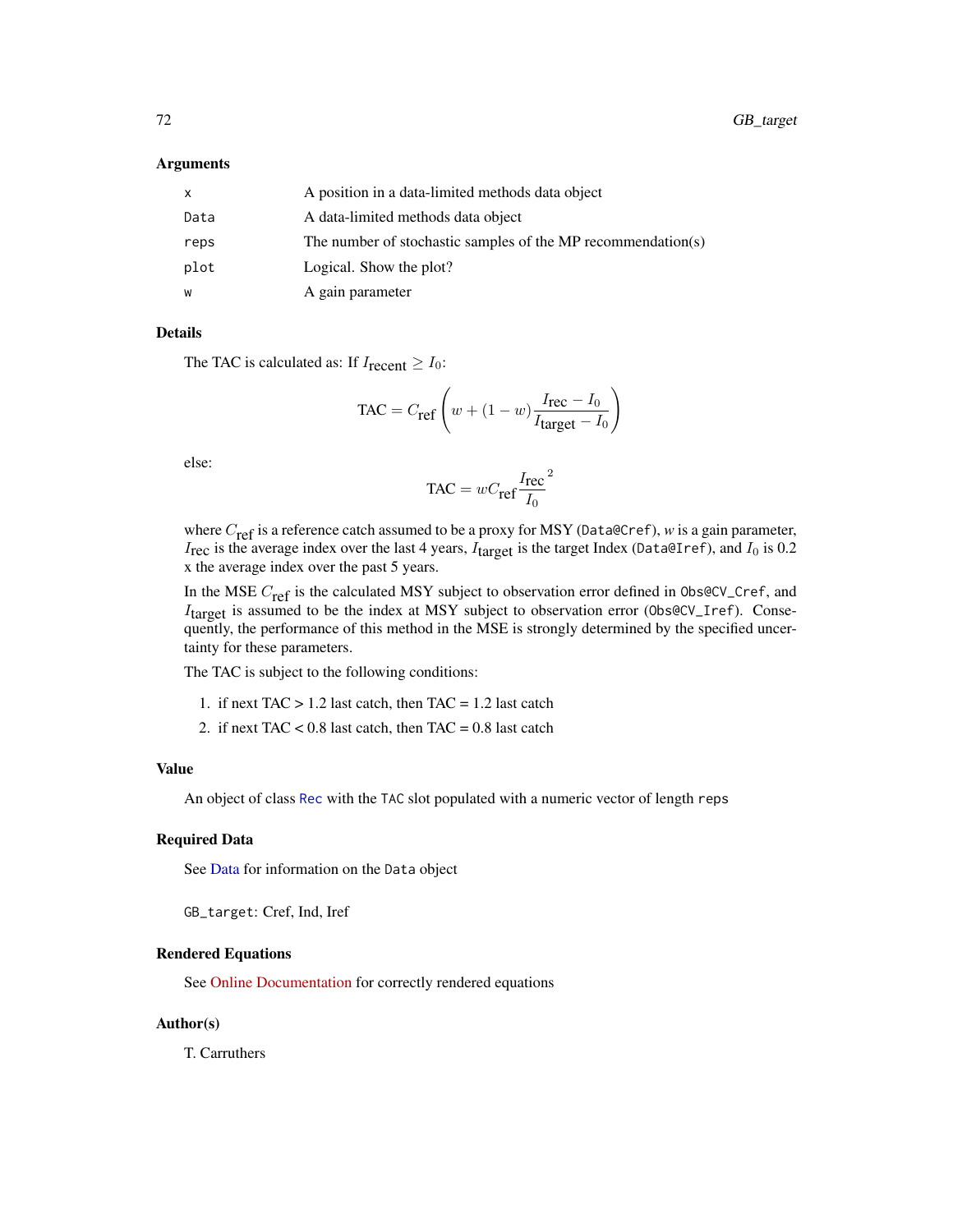#### Geontrol 73

### References

Geromont, H.F. and Butterworth, D.S. 2014. Complex assessment or simple management procedures for efficient fisheries management: a comparative study. ICES J. Mar. Sci. doi:10.1093/icesjms/fsu017

#### See Also

Other Index methods: [GB\\_slope](#page-69-0), [Gcontrol](#page-72-0), [ICI](#page-80-0), [Iratio](#page-85-0), [Islope1](#page-86-0), [Itarget1\\_MPA](#page-92-0), [Itarget1](#page-90-0), [ItargetE1](#page-93-0)

### Examples

GB\_target(1, DLMtool::SimulatedData, plot=TRUE)

<span id="page-72-0"></span>Gcontrol *G-control MP*

#### Description

A harvest control rule proposed by Carl Walters that uses trajectory in inferred surplus production to make upward/downward adjustments to TAC recommendations

#### Usage

```
Gcontrol(x, Data, reps = 100, plot = FALSE, yrsmth = 10, gg = 2,
 glim = c(0.5, 2)
```
#### Arguments

| x      | A position in a data-limited methods data object                           |
|--------|----------------------------------------------------------------------------|
| Data   | A data-limited methods data object                                         |
| reps   | The number of stochastic samples of the MP recommendation(s)               |
| plot   | Logical. Show the plot?                                                    |
| yrsmth | The number of years over which to smooth catch and biomass data            |
| gg     | A gain parameter                                                           |
| glim   | A constraint limiting the maximum level of change in quota recommendations |

### Details

The TAC is calculated as:

 $TAC = SP(1 - gG)$ 

where SP is the predicted surplus production for the next year, *g* is a gain parameter, and *G* is the slope of surplus production as a function of biomass over the last yrsmth years.

The change in TAC is bounded by the glim argument, which by default does not allow the TAC to decrease by more than half or increase more than twice the last annual catch.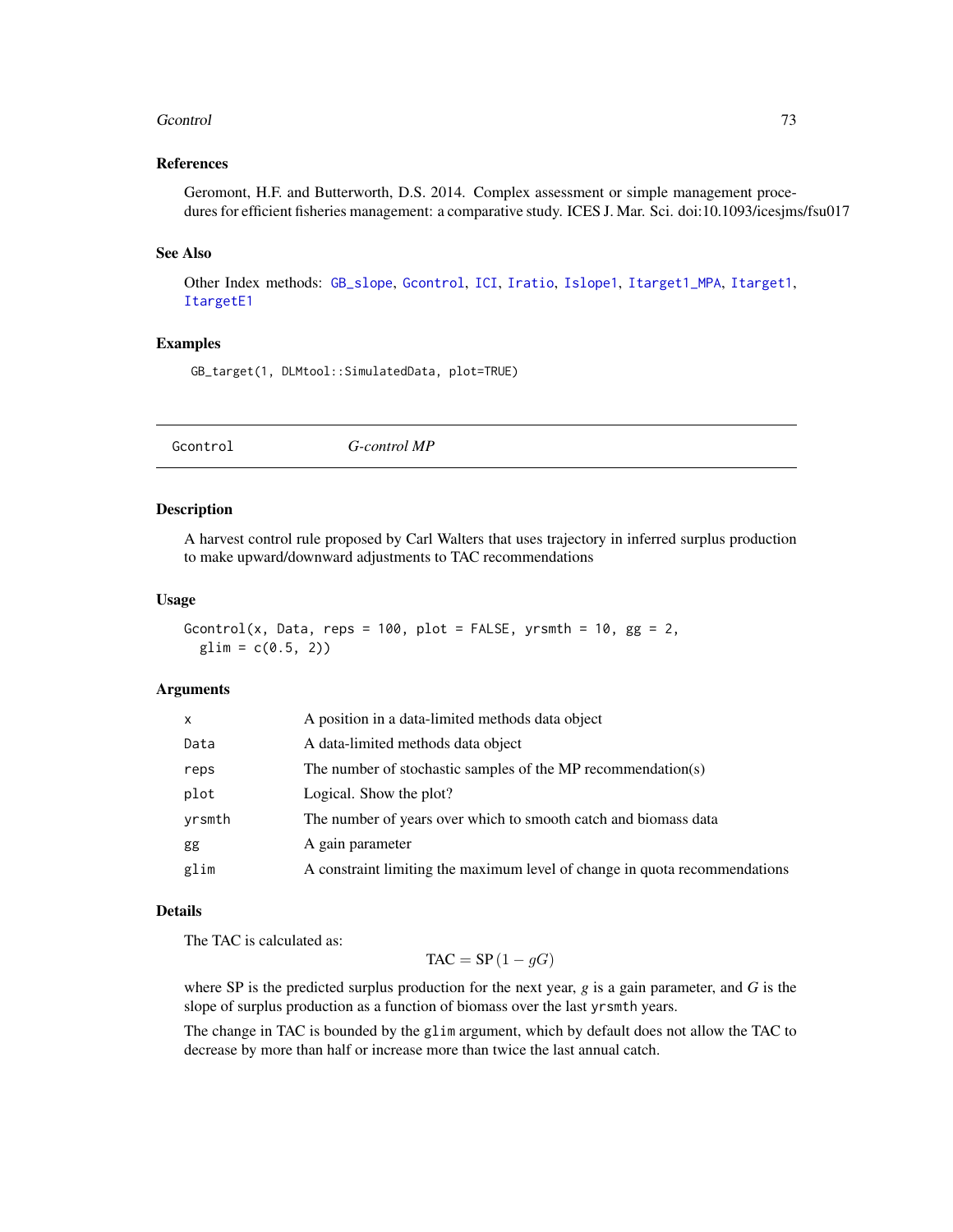## Value

An object of class [Rec](#page-159-0) with the TAC slot populated with a numeric vector of length reps

### Required Data

See [Data](#page-29-0) for information on the Data object

Gcontrol: Abun, Cat, Ind, Year

## Rendered Equations

See [Online Documentation](https://dlmtool.github.io/DLMtool/reference/Gcontrol.html) for correctly rendered equations

## Author(s)

C. Walters and T. Carruthers

#### References

Carruthers et al. 2015. Performance evaluation of simple management procedures. ICES J. Mar Sci. 73, 464-482.

# See Also

Other Index methods: [GB\\_slope](#page-69-0), [GB\\_target](#page-70-0), [ICI](#page-80-0), [Iratio](#page-85-0), [Islope1](#page-86-0), [Itarget1\\_MPA](#page-92-0), [Itarget1](#page-90-0), [ItargetE1](#page-93-0)

### Examples

Gcontrol(1, Data=DLMtool::Atlantic\_mackerel, plot=TRUE)

Generic\_Obs *Obs class objects*

### Description

Example objects of class Obs

### Usage

Generic\_Obs

Imprecise\_Biased

Imprecise\_Unbiased

Perfect\_Info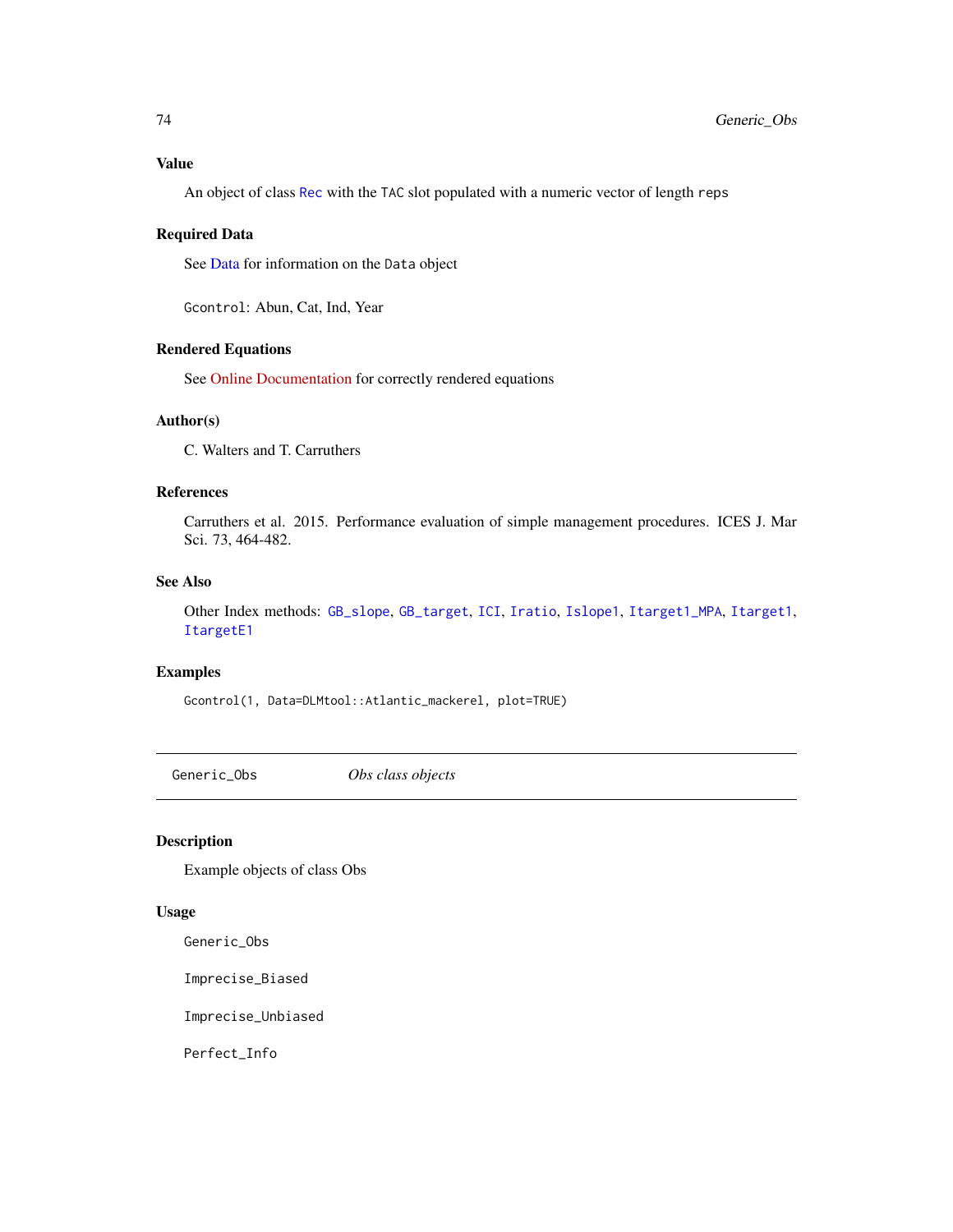#### getclass **75**

Precise\_Biased

Precise\_Unbiased

# Format

An object of class Obs of length 1.

# Examples

Precise\_Unbiased@Name

avail("Obs")

getclass *get object class*

## Description

Internal function for determining if object is of classy

## Usage

getclass(x, classy)

# Arguments

|        | Character string object name                       |
|--------|----------------------------------------------------|
| classy | A class of object (character string, e.g. 'Fleet') |

## Value

TRUE or FALSE

## Author(s)

T. Carruthers with nasty hacks from A. Hordyk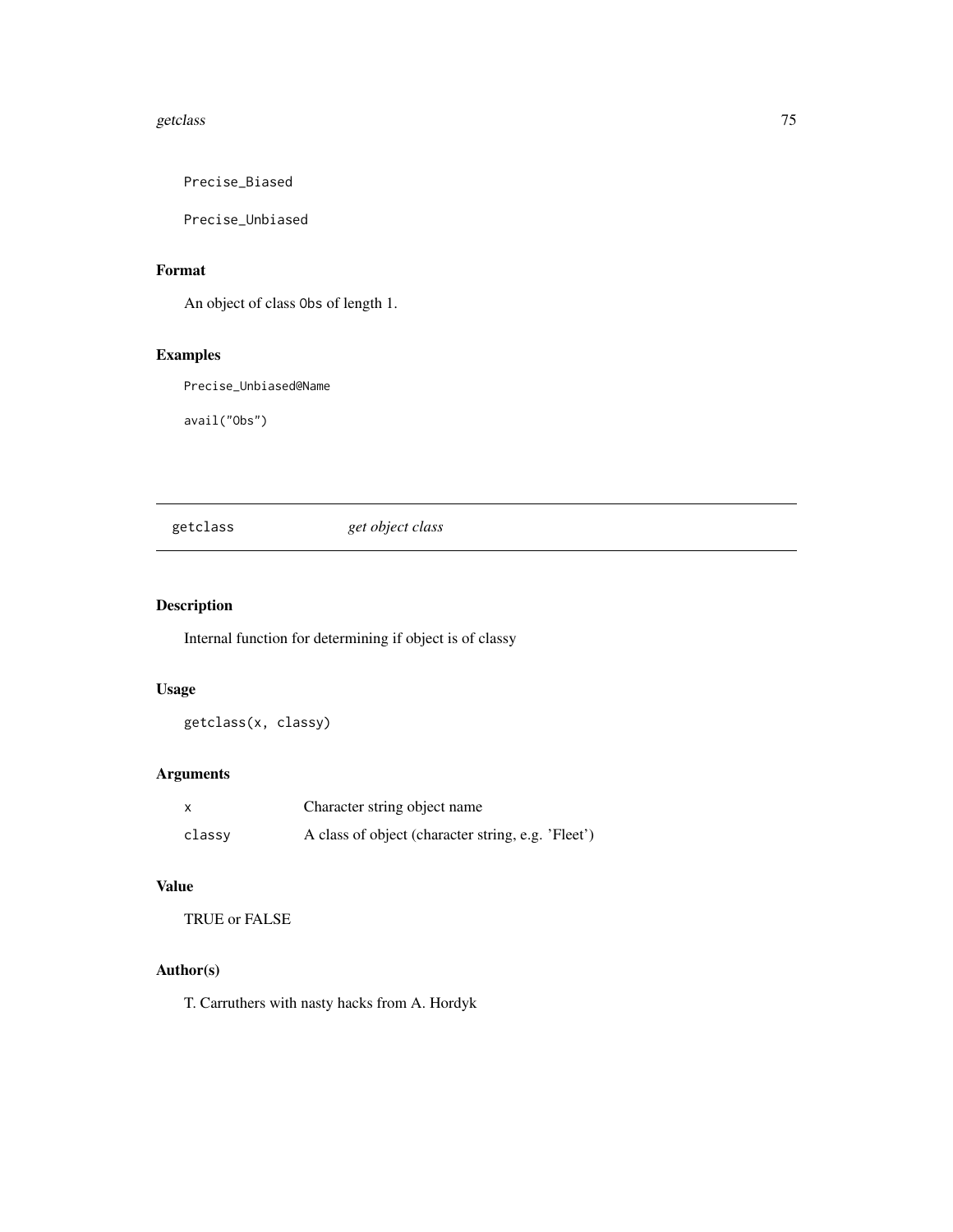### Description

The user specifies the probability of staying in the same area and spatial heterogeneity (both in the unfished state).

### Usage

getmov2(x, Prob\_staying, Frac\_area\_1)

## Arguments

| X            | A position in vectors Prob_staying and Frac_area_1                                                 |
|--------------|----------------------------------------------------------------------------------------------------|
| Prob_staving | User specified probability that individuals in area 1 remain in that area (unfished<br>conditions) |
| Frac_area_1  | User specified fraction of individuals found in area 1 (unfished conditions)                       |

#### Details

This is paired with movfit to find the correct movement model.

#### Value

A markov movement matrix

### Author(s)

T. Carruthers

### Examples

Prob\_staying<-0.8 # probability that individuals remain in area 1 between time-steps Frac\_area\_1<-0.35 # the fraction of the stock found in area 1 under equilibrium conditions markovmat<-getmov2(1,Prob\_staying, Frac\_area\_1) vec<-c(0.5,0.5) # initial guess at equilibrium distribution (2 areas) for(i in 1:300)vec<-apply(vec\*markovmat,2,sum) # numerical approximation to stable distribution c(markovmat[1,1],vec[1]) # pretty close right?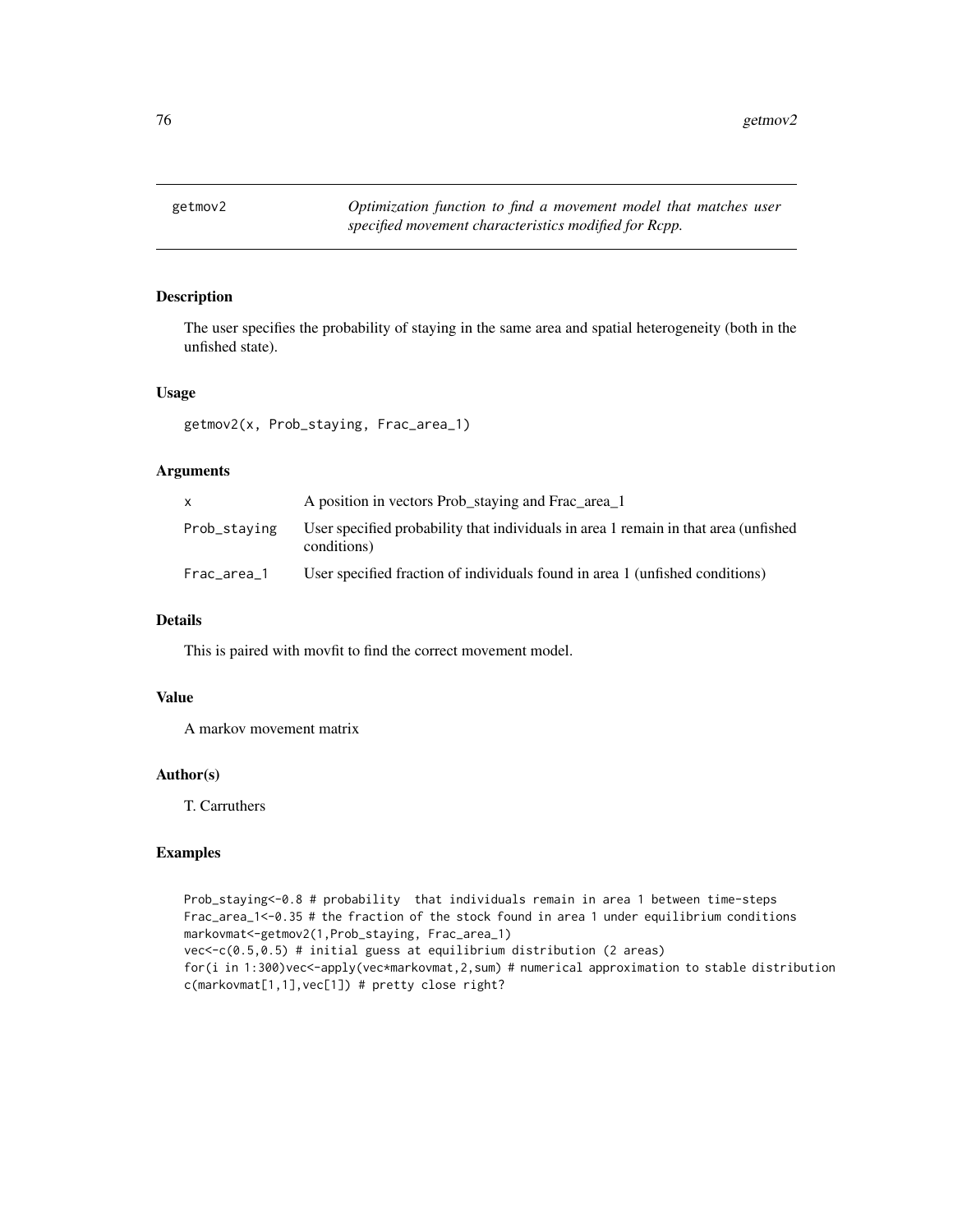## Description

Calculate selectivity curve

## Usage

getsel(x, lens, lfs, sls, srs)

## Arguments

| $\mathsf{x}$ | Simulation number                               |
|--------------|-------------------------------------------------|
| lens         | Matrix of lengths (nsim by nengths)             |
| lfs          | Vector of length at full selection (nsim long)  |
| sls          | Vector of sigmas of ascending limb (nsim long)  |
| srs          | Vector of sigmas of descending limb (nsim long) |
|              |                                                 |

| Growth20M | Generate bootstrapped estimates of von Bertalanffy growth parame- |
|-----------|-------------------------------------------------------------------|
|           | ters from length-at-age data                                      |

# Description

The von Bertalanffy model is fitted to length-at-age data and bootstrapped to provide either OM@nsim or nsim estimates of Linf, K, and t0 parameters. LenCV is also estimated from mean growth curve and the observed length-at-age data.

# Usage

```
Growth2OM(data = NULL, OM = NULL, nsim = 48, seed = 101,
 plot = TRUE, msg = TRUE)
```
## Arguments

| data | A data frame with columns names 'Age' and 'Length'                                                                                         |
|------|--------------------------------------------------------------------------------------------------------------------------------------------|
| OM   | Optional. Object of class OM. Function will return OM with cpars slot populated<br>if an OM is provided, otherwise it returns a data.frame |
| nsim | Optional numeric. If an OM is not provided, nsim is used.                                                                                  |
| seed | Optional numierc. If an OM is not provided, seed is used in set. seed.                                                                     |
| plot | Logical. Plot the data and model fits?                                                                                                     |
| msg  | Logical. Display messages?                                                                                                                 |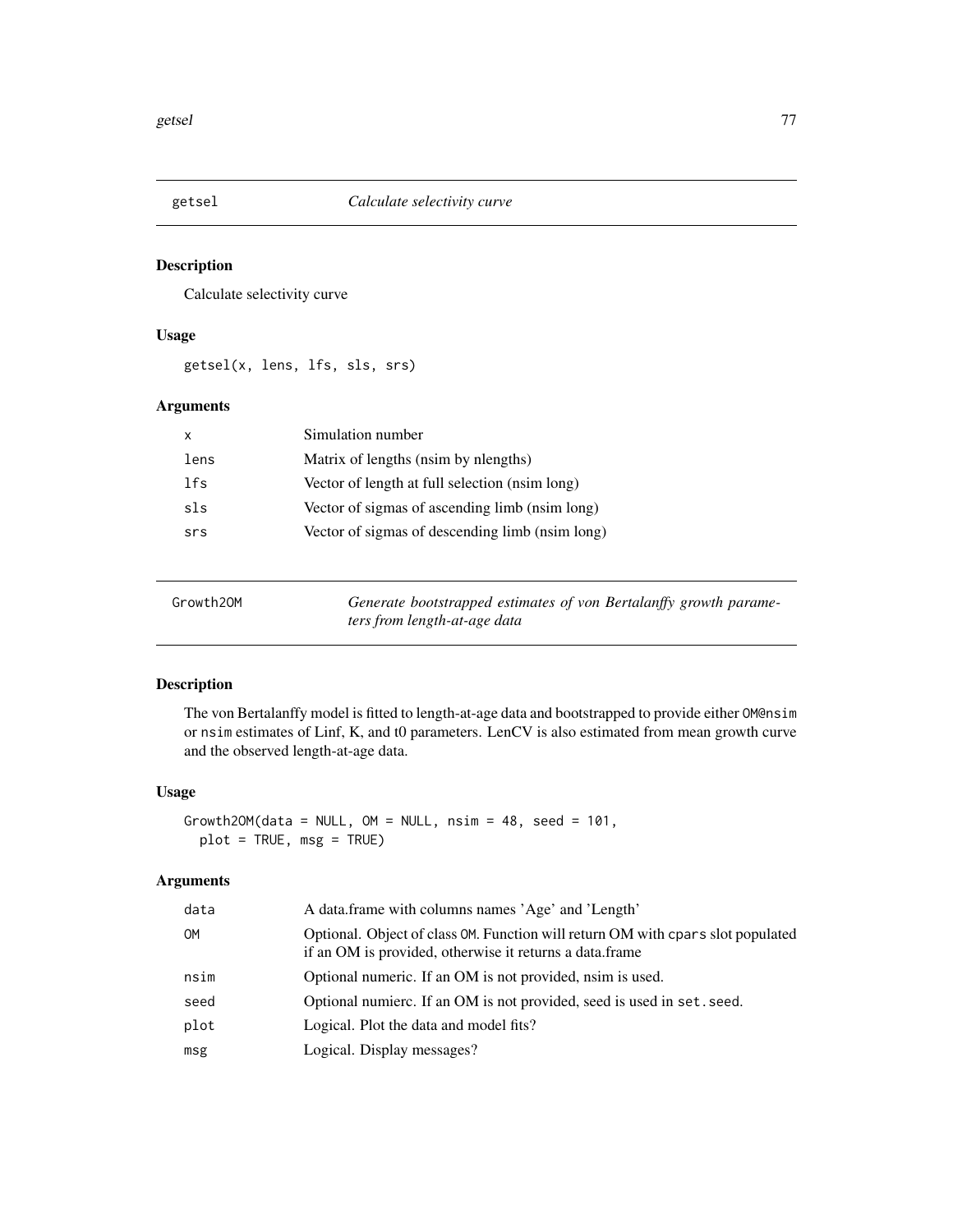### Details

The function either returns an OM with the cpars slot updated with estimated values, or a data.frame with the estimated values.

#### Value

An OM with cpars slot populated with Linf, K, t0 and LenCV values, or a data.frame.

### Examples

```
# Simple model to generate length-at-age data
OM <- DLMtool::testOM
OM@nsim <- 2
Hist <- runMSE(OM, Hist=TRUE)
N <- Hist@AtAge$Nage[1,,1] * Hist@AtAge$Select[1,,1]
meanL <- Hist@AtAge$Length[1,,1]
sdL <- Hist@AtAge$Length[1,,1] * 0.1
nsamp <- ceiling(N/sum(N) * 1000)
Length <- unlist(sapply(1:length(meanL), function(i) rnorm(nsamp[i], meanL[i], sdL[i])))
Ages <- rep(1:length(N), nsamp)
data <- data.frame(Age=Ages, Length=Length)
# Return an OM with cpars populated
OM@nsim <- 48
newOM <- Growth2OM(data, OM)
```
# Return a data.frame estPars <- Growth2OM(data)

Hist-class *Class* 'Hist'

### Description

An object for storing information generated by the end of the historical simulations

# Slots

Data The Data object at the end of the historical period

Obs A table of sampled parameters of the observation model. Table of nsim rows. Real numbers

- Abias: bias in observed current absolute stock biomass
- Aerr: error in observed current absolute stock biomass
- betas: hyper-stability/hyper-depletion parameter
- BMSY\_B0bias: bias in ratio of most productive stock size relative to unfished
- Brefbias: bias in BMSY stock levels (target or reference biomass levels)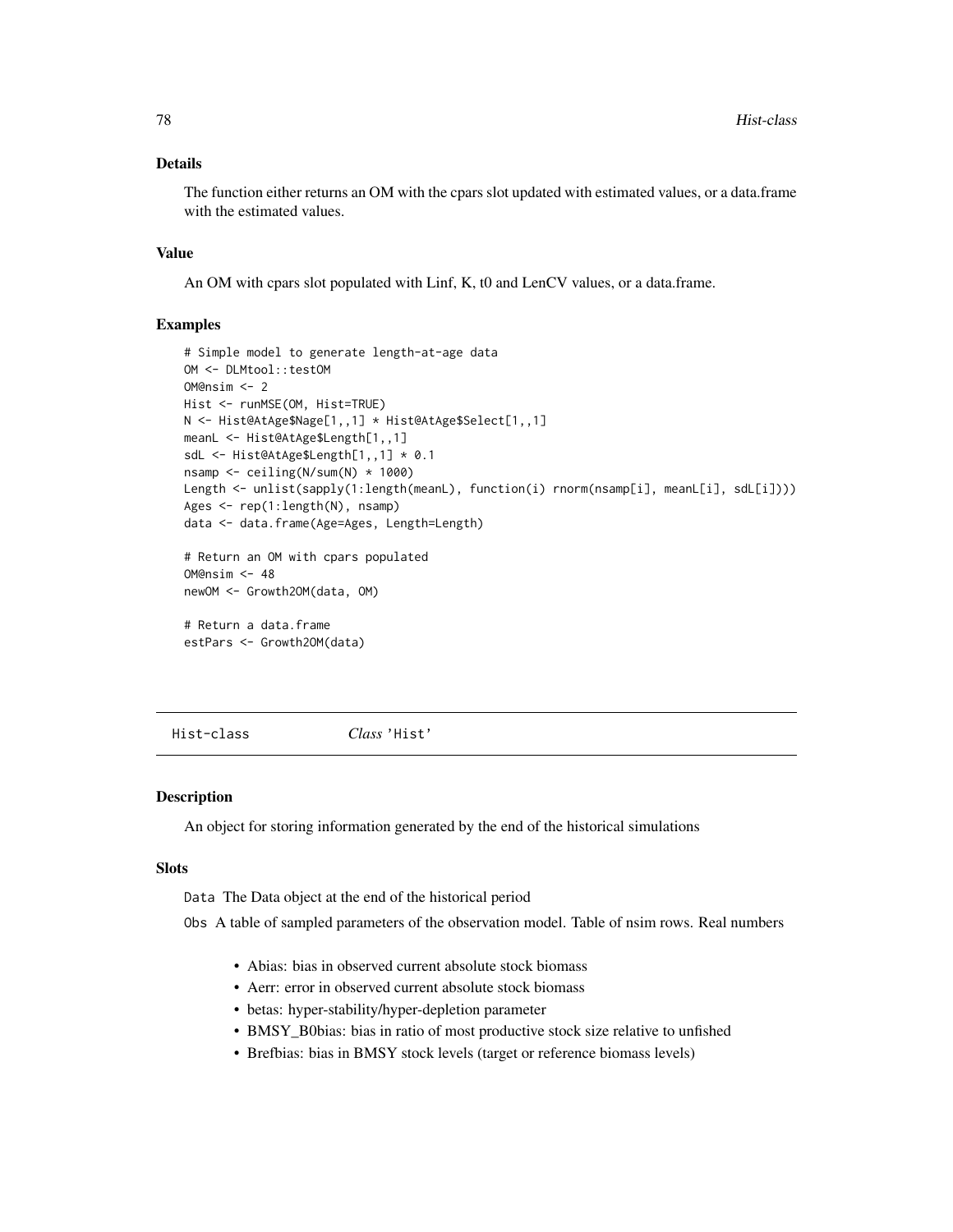- CAA\_ESS: the effective sample size of multinomial catch-at-age observation model (number of independent draws)
- CAA nsamp: the number of catch-at-age observations per time step
- CAL\_ESS: the effective sample size of multinomial catch-at-length observation model (number of independent draws)
- CAL\_nsamp: the number of catch-at-length observations per time step
- Cbias: bias in observed catches
- Crefbias: bias in MSY prediction (target or reference catch)
- Csd: observation error in observed catches (lognormal CV)
- Dbias: bias in observed stock depletion (also applies to depletion Dt for DCAC)
- Derr: error in observed stock depletion
- FMSY\_Mbias: bias in ratio of FMSY to natural mortality rate
- hbias: bias in observed steepness of the stock recruitment relationship
- Irefbias: bias in abundance index corresponding to BMSY stock levels
- Isd: observation error in relative abundance index (lognormal CV)
- Kbias: bias in maximum growth rate (von Bertalanffy K parameter)
- lenMbias: bias in length at 50 per cent maturity
- LFCbias: bias in length at first capture
- LFSbias: bias in length at full selection
- Linfbias: bias in maximum length (von Bertalanffy Linf parameter)
- Mbias: bias in observed natural mortality rate
- Recsd: error in observed recruitment
- t0bias: bias in theoretical length at age zero (von Bertalanffy t0 parameter)

OM A numeric data.frame with nsim rows with sampled Stock  $&$  Fleet parameters

AtAge A named list with arrays (dim nsim, maxage, nyears+proyears):

- Length: Length-at-age for each simulation, age, and year
- Weight: Weight-at-age for each simulation, age, and year
- Select: Selectivity-at-age for each simulation, age, and year
- Retention: Retention-at-age for each simulation, age, and year
- Maturity: Maturity-at-age for each simulation, age, and year
- N.Mortality: Natural mortality-at-age for each simulation, age, and year
- Nage: Total numbers by simulation, age, and year
- SSBage: Spawning stock biomass by simulation, age, and year
- FM: Fishing mortality by simulation, age, year, and area

TSdata A named list with population dynamics by simulation and year :

- VB: Vulnerable biomass
- SSB: Spawning stock biomass
- B: Total biomass
- Removals: Removals
- Catch: Retained catch (will be same as removals unless there is discard mortality)
- Rec: Recruitment
- N: Total numbers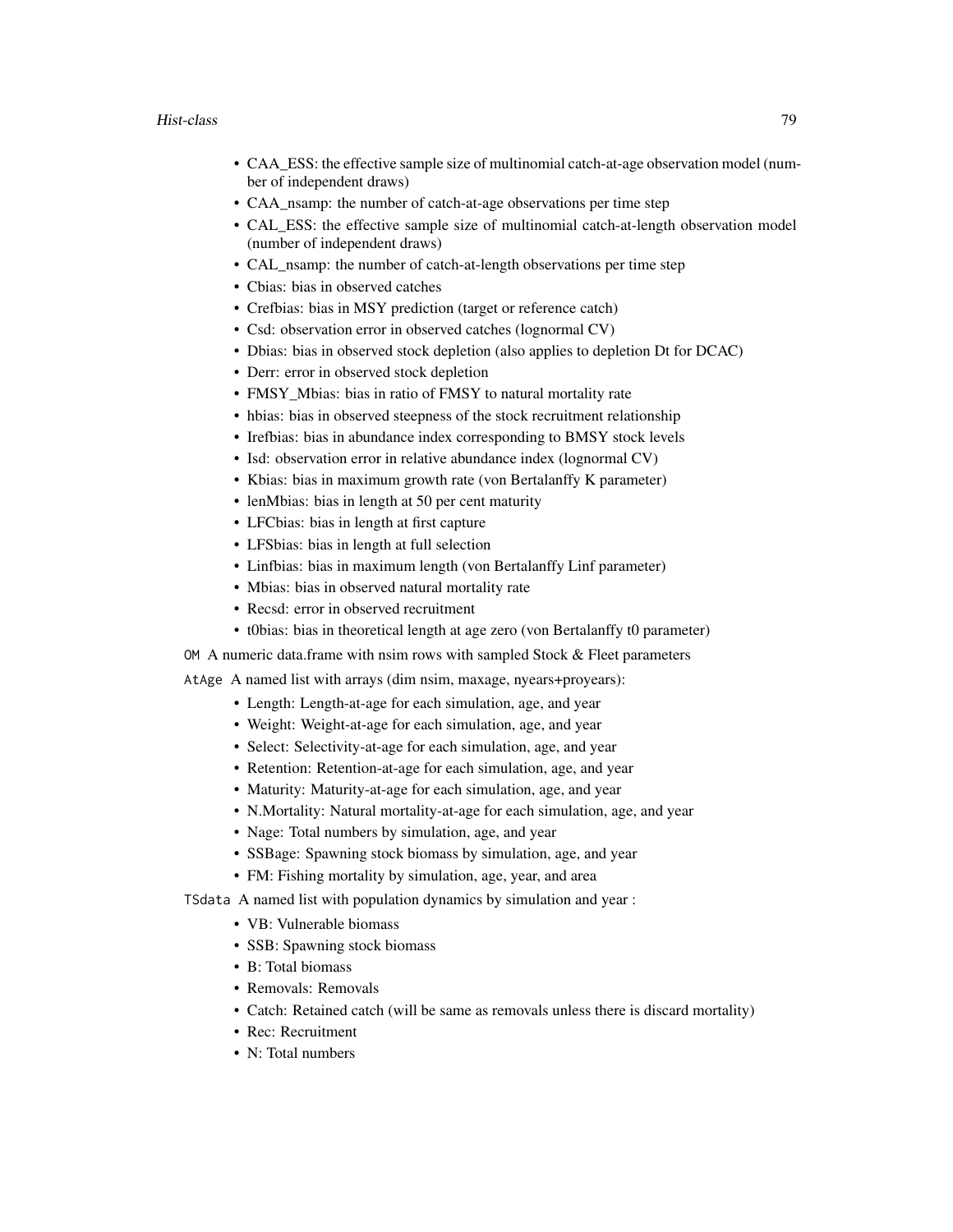- Find: Historical fishing effort
- Marray: Average adult natural mortality (historical & projection)
- RecDev: Recruitment deviations (historical & projection)
- Ref A numeric data.frame with nsim rows containing biological reference points:
	- B0: Average unfished total biomass
	- Blow: Spawning stock biomass where it takes MGThorizon x MGT to reach Bfrac of **BMSY**
	- BMSY: Average total biomass corresponding with MSY
	- BMSY\_B0: Ratio of BMSY to B0
	- FMSY: Fishing mortality rate corresponding with MSY
	- FMSY\_M: Ratio of FMSY to (adult) M
	- MGT: Mean generation time
	- MSY: Maximum sustainable yield
	- N0: Average unfished numbers
	- R0: Average unfished recruitment
	- RefY: Maximum yield obtained in forward projections with a fixed F
	- SSB0: Average unfished spawning biomass
	- SSBMSY: Average spawning biomass corresponding with MSY
	- SSBMSY\_SSB: Ratio of SSBMSY to SSB0
	- UMSY: Exploitation rate corresponding with MSY
	- VBMSY: Average vulnerable biomass corresponding with MSY

SampPars All sampled Stock, Fleet, Obs, and Imp parameters

Misc A list of additional information

#### Author(s)

A. Hordyk

hist2 *Wrapper for histogram function*

### Description

Produces a blank plot if all values in x are equal

### Usage

```
hist2(x, col, axes = FALSE, main = "", breaks = 10, cex.main = 1)
```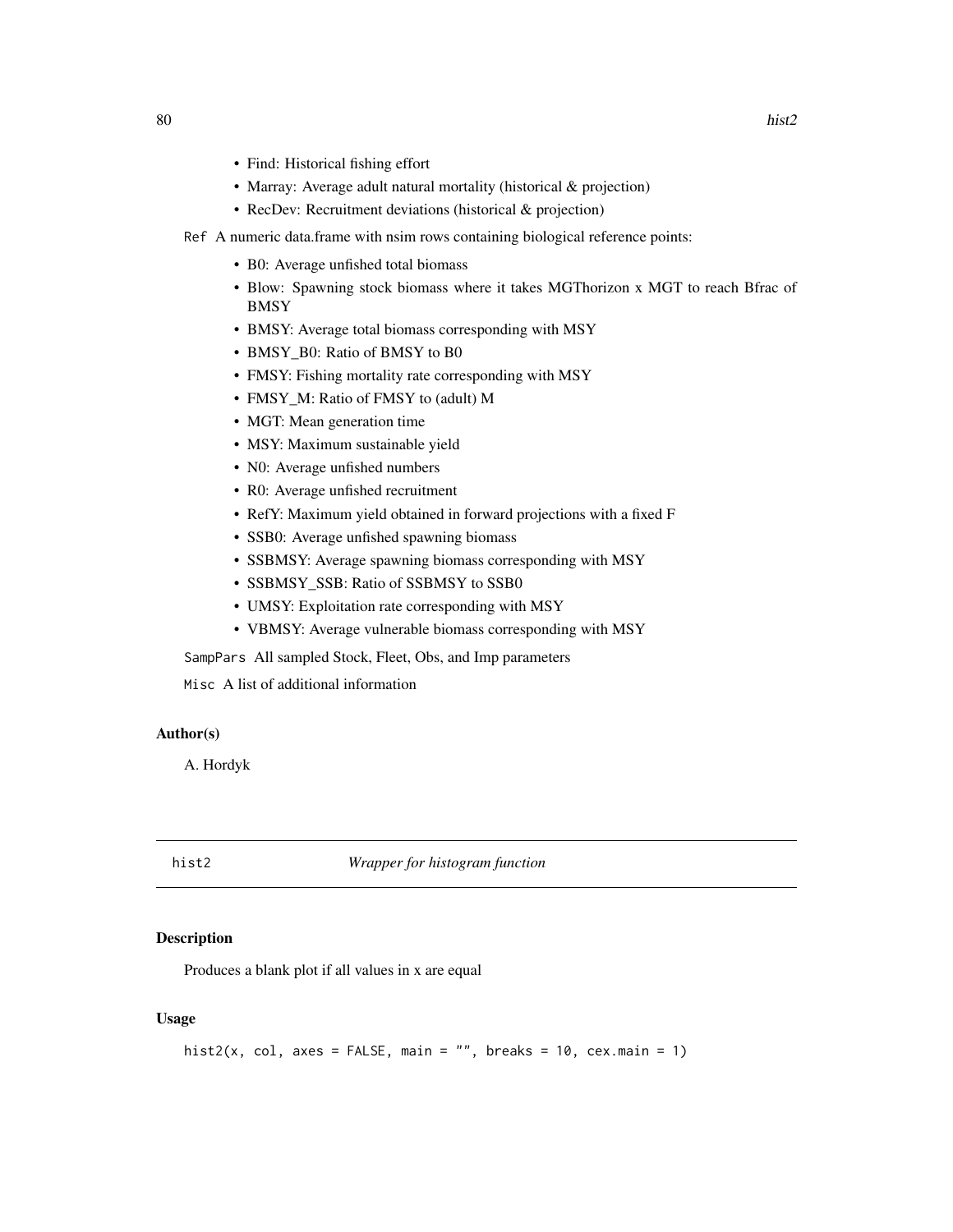#### $ICI$  81

## Arguments

| x        | A vector of values                           |
|----------|----------------------------------------------|
| col      | Colour of the histogram                      |
| axes     | Logical - should axes be included?           |
| main     | Character - main title                       |
| breaks   | Number of breaks. See ?hist for more details |
| cex.main | Text size of the main title                  |

<span id="page-80-0"></span>

## ICI *Index Confidence Interval*

## Description

The MP adjusts catch based on the value of the index in the current year relative to the time series mean and standard error.

### Usage

 $ICI(x, Data, reps = 100, plot = FALSE)$  $ICI2(x, Data, reps = 100, plot = FALSE)$ 

### Arguments

|      | A position in a data-limited methods data object             |
|------|--------------------------------------------------------------|
| Data | A data-limited methods data object                           |
| reps | The number of stochastic samples of the MP recommendation(s) |
| plot | Logical. Show the plot?                                      |

## Details

The TAC is calculated as:

$$
TAC_y = C_{y-1}\alpha
$$

where  $C_{y-1}$  is the catch from the previous year, and  $\alpha$  is defined as:

$$
\alpha = \begin{cases} d & \text{if } I < \mathcal{C}I_L \\ u & \text{if } I > \mathcal{C}I_H \\ 1 & \text{if } \mathcal{C}I_L \le I \le \mathcal{C}I_H \end{cases}
$$

where  $I$  is the index in the most recent year,  $d$  is 0.75 for ICI and ICI2,  $u$  is 1.05 and 1.25 forICI and ICI2 respectively, and  $CI_L$  and  $CI_L$  are the lower and upper bound of the confidence interval of mean historical index. The confidence interval is calculated using Z-scores described in the Functions section below.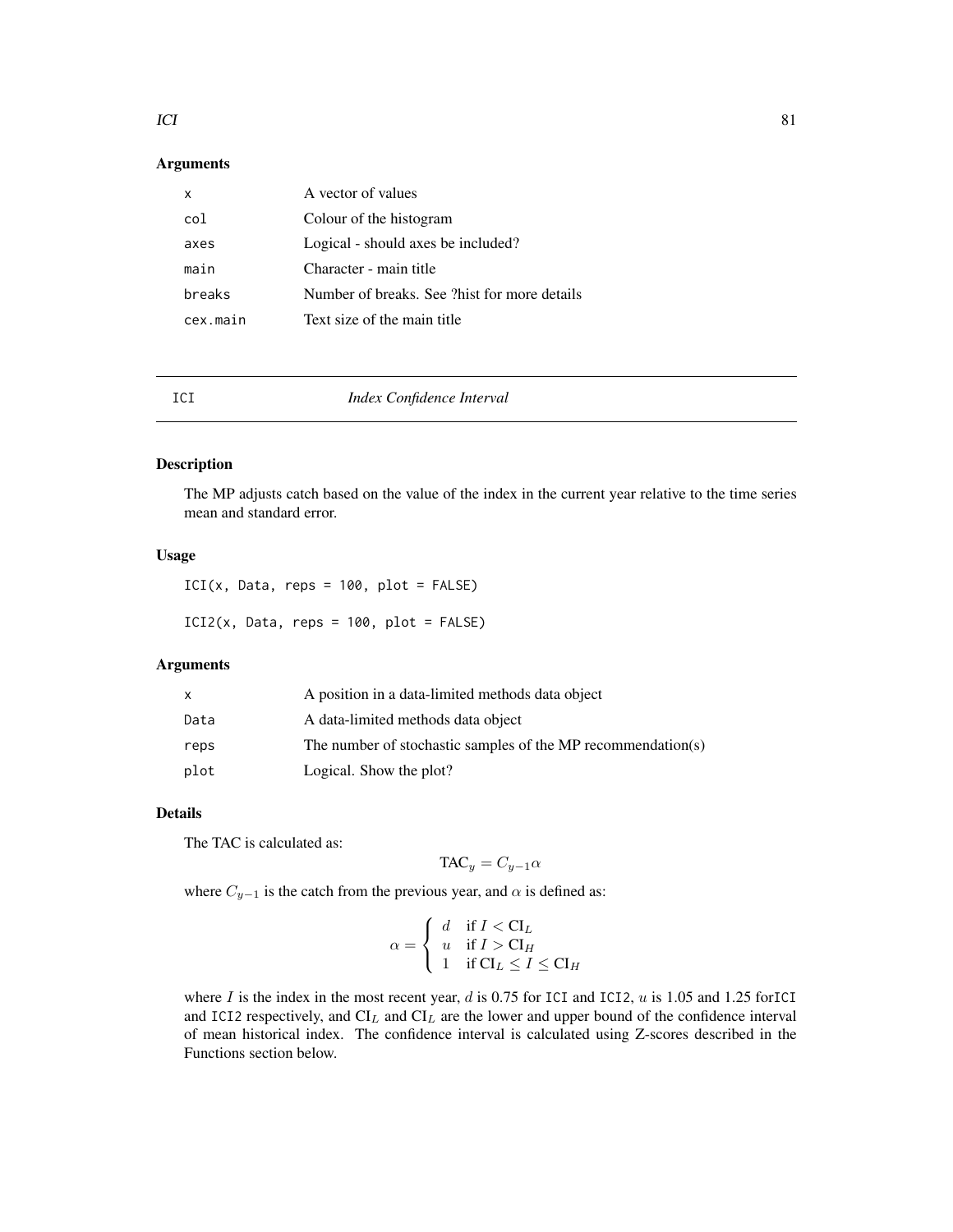# Value

An object of class [Rec](#page-159-0) with the TAC slot populated with a numeric vector of length reps

## Functions

- ICI: The catch is reduced by 0.75 if the Z-score of the current year's index is less than -0.44. The catch is increased by 1.05 if the Z-score of the current year's index is greater than 1.96. Otherwise, the catch is held constant.
- ICI2: This method is less precautionary of the two ICI MPs by allowing for a larger increase in TAC and a lower threshold of the index to decrease the TAC. The catch is reduced by 0.75 if the Z-score of the current year's index is less than -1.96. The catch is increased by 1.25 if the Z-score of the current year's index is greater than 1.96. Otherwise, the catch is held constant.

## Required Data

See [Data](#page-29-0) for information on the Data object

ICI: Cat, Ind ICI2: Cat, Ind

### Rendered Equations

See [Online Documentation](https://dlmtool.github.io/DLMtool/reference/ICI.html) for correctly rendered equations

### Author(s)

Coded by Q. Huynh. Developed by Jardim et al. (2015)

### References

Ernesto Jardim, Manuela Azevedo, Nuno M. Brites, Harvest control rules for data limited stocks using length-based reference points and survey biomass indices, Fisheries Research, Volume 171, November 2015, Pages 12-19, ISSN 0165-7836, https://doi.org/10.1016/j.fishres.2014.11.013

## See Also

Other Index methods: [GB\\_slope](#page-69-0), [GB\\_target](#page-70-0), [Gcontrol](#page-72-0), [Iratio](#page-85-0), [Islope1](#page-86-0), [Itarget1\\_MPA](#page-92-0), [Itarget1](#page-90-0), [ItargetE1](#page-93-0)

#### Examples

ICI(1, Data=DLMtool::Atlantic\_mackerel, plot=TRUE)

ICI2(1, Data=DLMtool::Atlantic\_mackerel, plot=TRUE)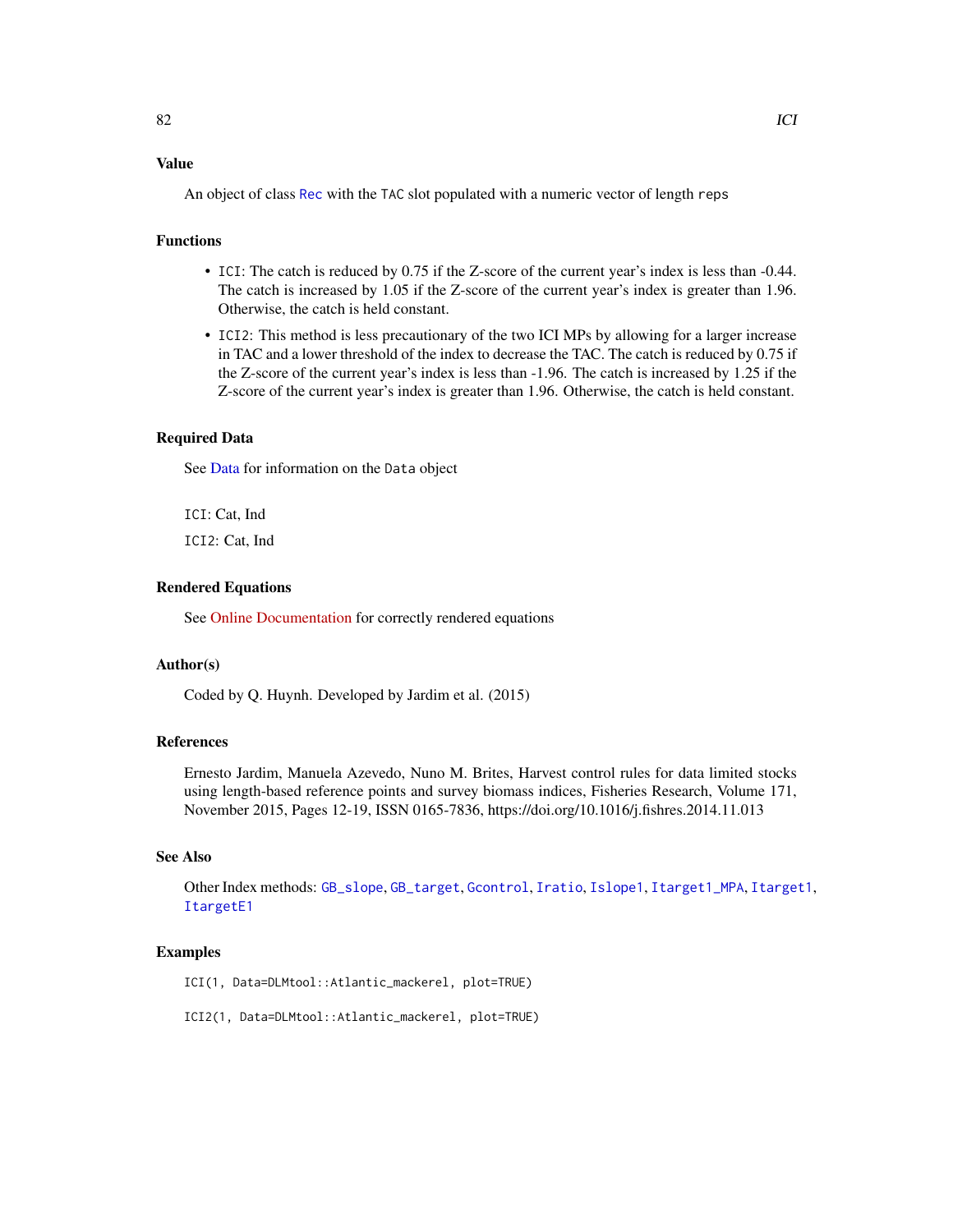Imp-class *Class* 'Imp'

#### Description

An operating model component that specifies the degree of adherence to management recommendations (Implementation error)

#### Slots

Name The name of the Implementation error object. Single value. Character string.

- TACFrac Mean fraction of TAC taken. Uniform distribution lower and upper bounds. Positive real number.
- TACSD Log-normal coefficient of variation in the fraction of Total Allowable Catch (TAC) taken. Uniform distribution lower and upper bounds. Non-negative real numbers.
- TAEFrac Mean fraction of TAE taken. Uniform distribution lower and upper bounds. Positive real number.
- TAESD Log-normal coefficient of variation in the fraction of Total Allowable Effort (TAE) taken. Uniform distribution lower and upper bounds. Non-negative real numbers.
- SizeLimFrac The real minimum size that is retained expressed as a fraction of the size. Uniform distribution lower and upper bounds. Positive real number.
- SizeLimSD Log-normal coefficient of variation controlling mismatch between a minimum size limit and the real minimum size retained. Uniform distribution lower and upper bounds. Nonnegative real numbers.

#### Objects from the Class

Objects can be created by calls of the form new('Imp')#'

### Author(s)

T. Carruthers and A. Hordyk

### Examples

showClass('Imp')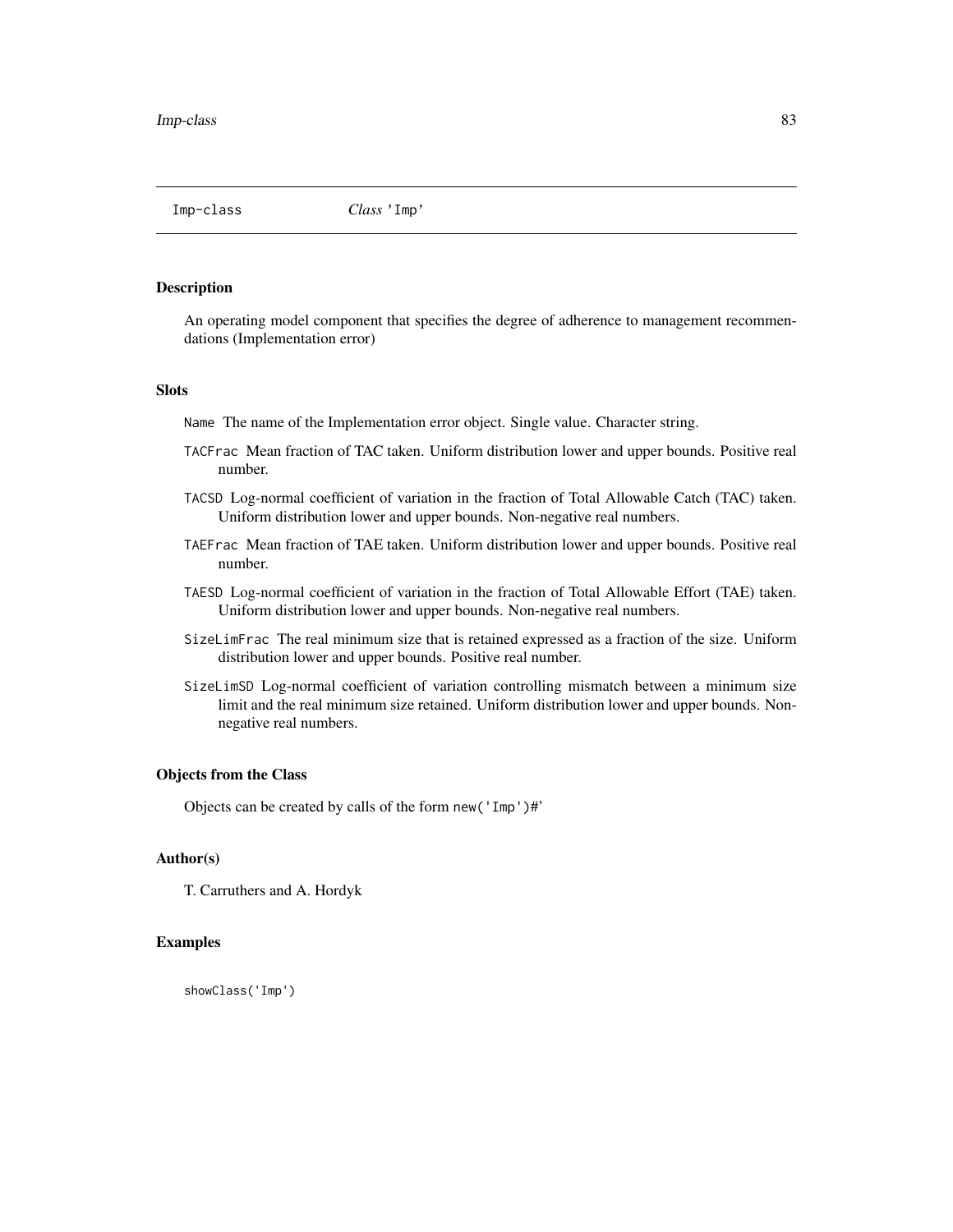ImpDescription *ImpDescription*

## Description

A data.frame with description of slots for class Imp

## Usage

ImpDescription

### Format

An object of class data. frame with 7 rows and 2 columns.

initialize-methods *~~ Methods for Function* initialize *~~*

### Description

~~ Methods for function initialize ~~

### Methods

list('signature(.Object = 'DLM')') here~~

list('signature(.Object = 'Fleet')') here~~

list('signature(.Object = 'MSE')') here $\sim$ 

list('signature(.Object = 'Obs')') method here $\sim$ 

list('signature(.Object = 'OM')')

list('signature(.Object = 'Stock')') here $\sim$ 

list('signature(.Object = 'Fease')') here~~

list('signature(.Object = 'DLM\_general')') this method here $\sim$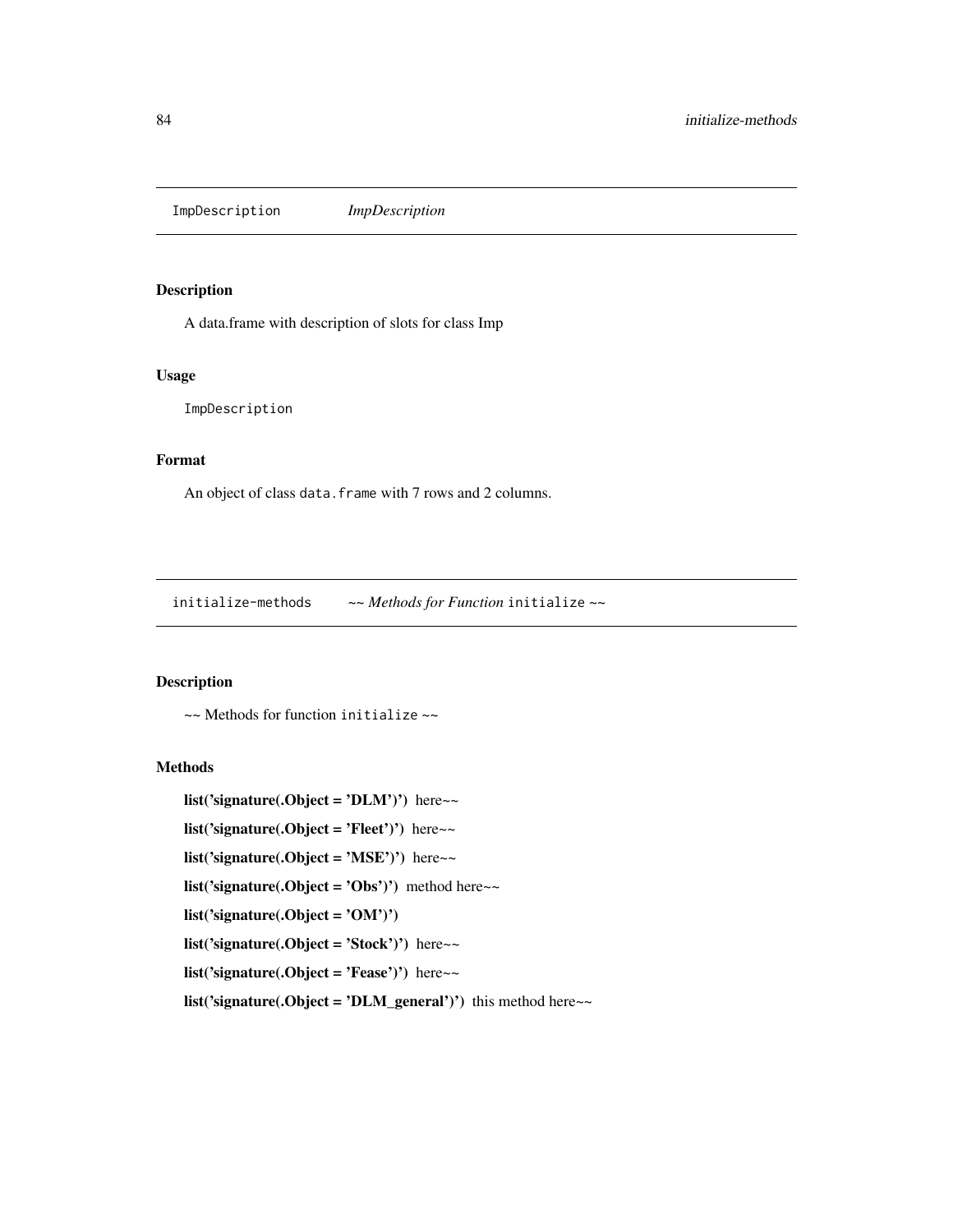## Description

Runs a set of input control methods are returns the output in a single table

## Usage

```
Input(Data, MPs = NA, reps = 100, timelimit = 10, CheckMPs = TRUE,
 msg = TRUE)
```
## Arguments

| Data       | A Data object                                              |
|------------|------------------------------------------------------------|
| <b>MPs</b> | A list of input MPs, if NA all available input MPs are run |
| reps       | Number of repetitions (for those methods that use them)    |
| timelimit  | Maximum timelimit to run MP (in seconds)                   |
| CheckMPs   | Logical, the Can function is run if this is TRUE           |
| msg        | Logical. Should messages be printed?                       |

# Author(s)

A. Hordyk

# Examples

Input(DLMtool::Cobia)

IOTC\_plot *Indian Ocean Tuna Commission trade-off plot*

### Description

A one-panel trade-off plot showing the probability of exceeding a biomass reference level and a yield reference level

### Usage

```
IOTC_plot(MSEobj, Bref = 0.75, Yref = 0.75, Bsat = 0.8, Ysat = 0.8,
 xlim = c(0, 1.1), ylim = c(0, 1.1))
```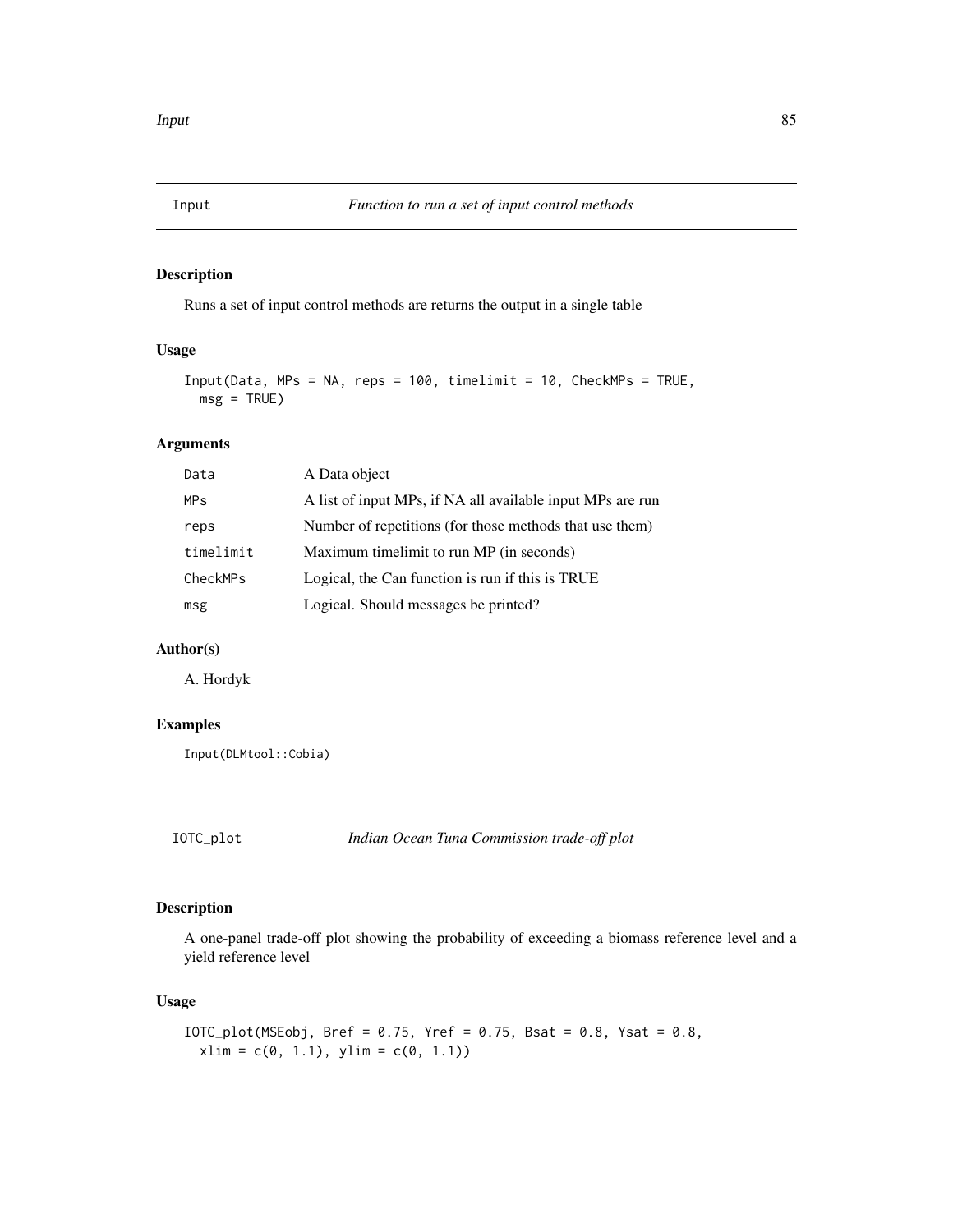#### Arguments

| An object of class MSE created by the function runMSE()                                |
|----------------------------------------------------------------------------------------|
| A biomass reference level (an improper fraction of BMSY)                               |
| A yield reference level (an improper fraction of yield given FMSY management)          |
| The satisficing level for biomass (required fraction of simulations exceeding<br>Bref) |
| The satisficing level for yield (required fraction of simulations exceeding Yref)      |
| The limits of the x axis plotting                                                      |
| The limits of the y axis plotting                                                      |
|                                                                                        |

## Author(s)

T. Carruthers

<span id="page-85-0"></span>Iratio *Mean Index Ratio*

## Description

The TAC is adjusted by the ratio alpha, where the numerator being the mean index in the most recent two years of the time series and the denominator being the mean index in the three years prior to those in the numerator. This MP is the stochastic version of Method 3.2 used by ICES for Data-Limited Stocks (ICES 2012).

### Usage

Iratio(x, Data, reps = 100, plot = FALSE,  $yrs = c(2, 5)$ )

#### Arguments

| x    | A position in a data-limited methods data object             |
|------|--------------------------------------------------------------|
| Data | A data-limited methods data object                           |
| reps | The number of stochastic samples of the MP recommendation(s) |
| plot | Logical. Show the plot?                                      |
| yrs  | Vector of length 2 specifying the reference years            |

#### Details

The TAC is calculated as:

 $TAC_y = \alpha C_{y-1}$ 

where  $C_{y-1}$  is the catch from the previous year, and  $\alpha$  is the ratio of the mean index in the most recent two years of the time series and the mean index in 3-5 years before current time (reference years are specified as yrs argument.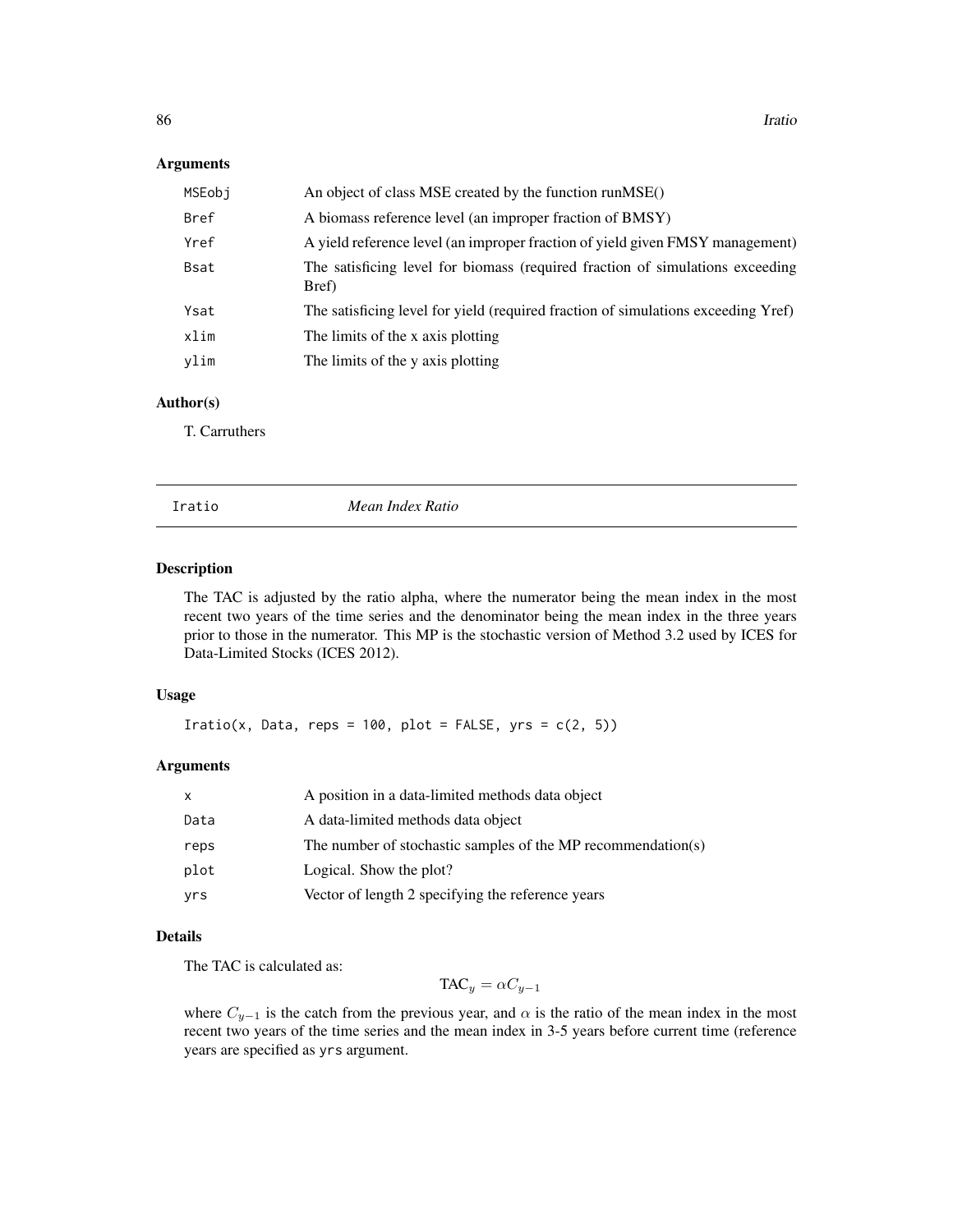#### Islope1 87 and 2012 12:00 the state of the state of the state of the state of the state of the state of the state of the state of the state of the state of the state of the state of the state of the state of the state of t

# Value

An object of class [Rec](#page-159-0) with the TAC slot populated with a numeric vector of length reps

### Required Data

See [Data](#page-29-0) for information on the Data object

Iratio: Cat, Ind

### Rendered Equations

See [Online Documentation](https://dlmtool.github.io/DLMtool/reference/Iratio.html) for correctly rendered equations

# Author(s)

Coded by Q. Huynh. Developed by Jardim et al. (2015)

#### References

Ernesto Jardim, Manuela Azevedo, Nuno M. Brites, Harvest control rules for data limited stocks using length-based reference points and survey biomass indices, Fisheries Research, Volume 171, November 2015, Pages 12-19, ISSN 0165-7836, https://doi.org/10.1016/j.fishres.2014.11.013

ICES. 2012. ICES Implementation of Advice for Data-limited Stocks in 2012 in its 2012 Advice. ICES CM 2012/ACOM 68. 42 pp.

#### See Also

Other Index methods: [GB\\_slope](#page-69-0), [GB\\_target](#page-70-0), [Gcontrol](#page-72-0), [ICI](#page-80-0), [Islope1](#page-86-0), [Itarget1\\_MPA](#page-92-0), [Itarget1](#page-90-0), [ItargetE1](#page-93-0)

## Examples

Iratio(1, DLMtool::Atlantic\_mackerel, plot=TRUE)

<span id="page-86-0"></span>Islope1 *Index Slope Tracking MP*

## Description

A management procedure that incrementally adjusts the TAC to maintain a constant CPUE or relative abundance index.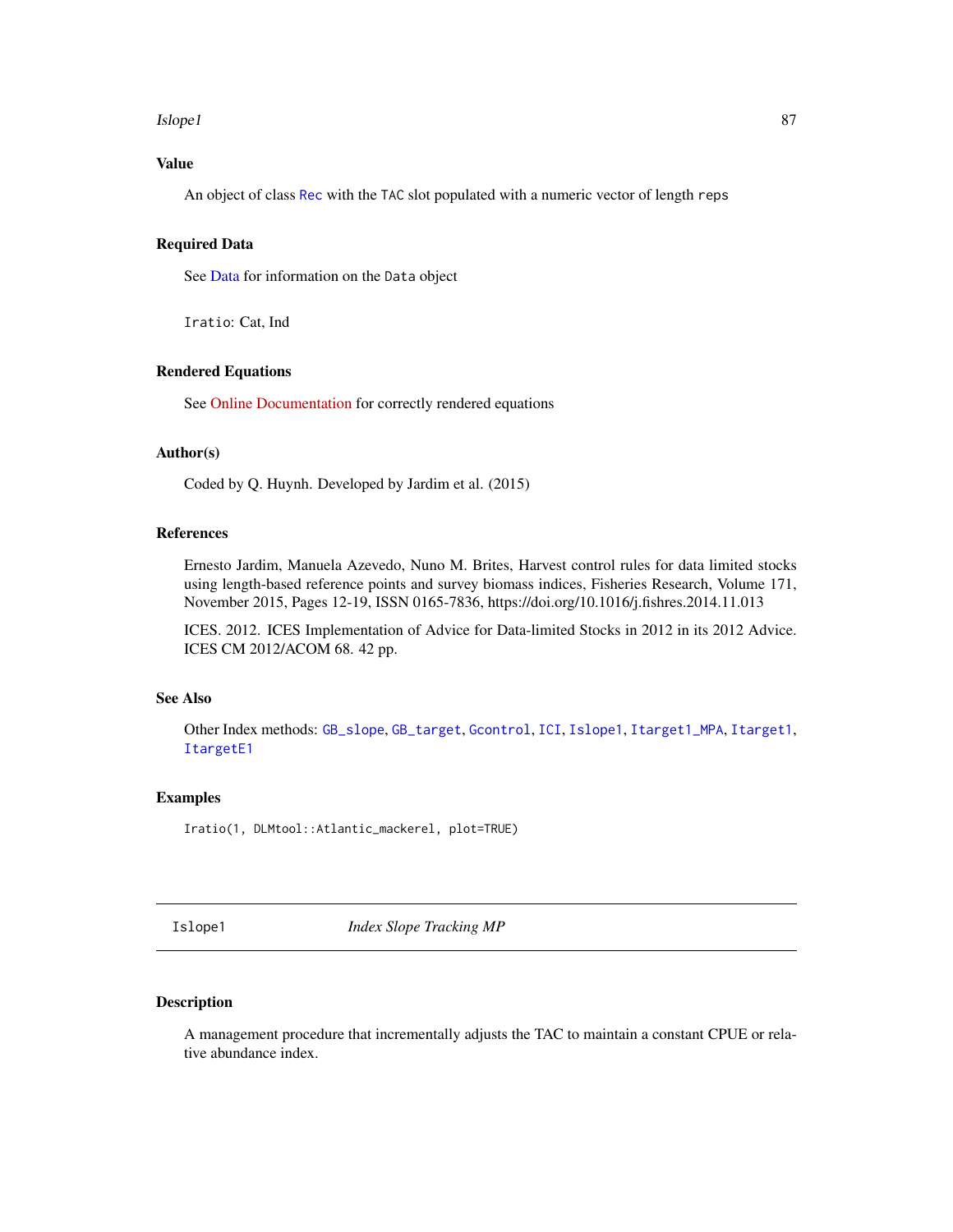#### Usage

```
Islope1(x, Data, reps = 100, plot = FALSE, yrsmth = 5,
  lambda = 0.4, xx = 0.2Islope2(x, Data, reps = 100, plot = FALSE, yrsmth = 5,
  lambda = 0.4, xx = 0.3Islope3(x, Data, reps = 100, plot = FALSE, yrsmth = 5,
  lambda = 0.4, xx = 0.4)Islope4(x, Data, reps = 100, plot = FALSE, yrsmth = 5,
  lambda = 0.2, xx = 0.4
```
## Arguments

| x      | A position in a data-limited methods data object                              |
|--------|-------------------------------------------------------------------------------|
| Data   | A data-limited methods data object                                            |
| reps   | The number of stochastic samples of the MP recommendation(s)                  |
| plot   | Logical. Show the plot?                                                       |
| vrsmth | Years over which to calculate index                                           |
| lambda | A gain parameter controlling the speed in update in TAC.                      |
| xх     | Parameter controlling the fraction of mean catch to start using in first year |

### Details

The TAC is calculated as:

$$
TAC = TAC^* (1 + \lambda I)
$$

where TAC<sup>\*</sup> is  $1 - xx$  multiplied by the mean catch from the past yrsmth years for the first year and catch from the previous year in projection years,  $\lambda$  is a gain parameter, and I is the slope of log index over the past yrsmth years.

## Value

An object of class [Rec](#page-159-0) with the TAC slot populated with a numeric vector of length reps

### Functions

- Islope1: The least biologically precautionary of the Islope methods
- Islope2: More biologically precautionary. Reference TAC is 0.7 average catch
- Islope3: More biologically precautionary. Reference TAC is 0.6 average catch
- Islope4: The most biologically precautionary of the Islope methods. Reference TAC is 0.6 average catch and gain parameter is 0.2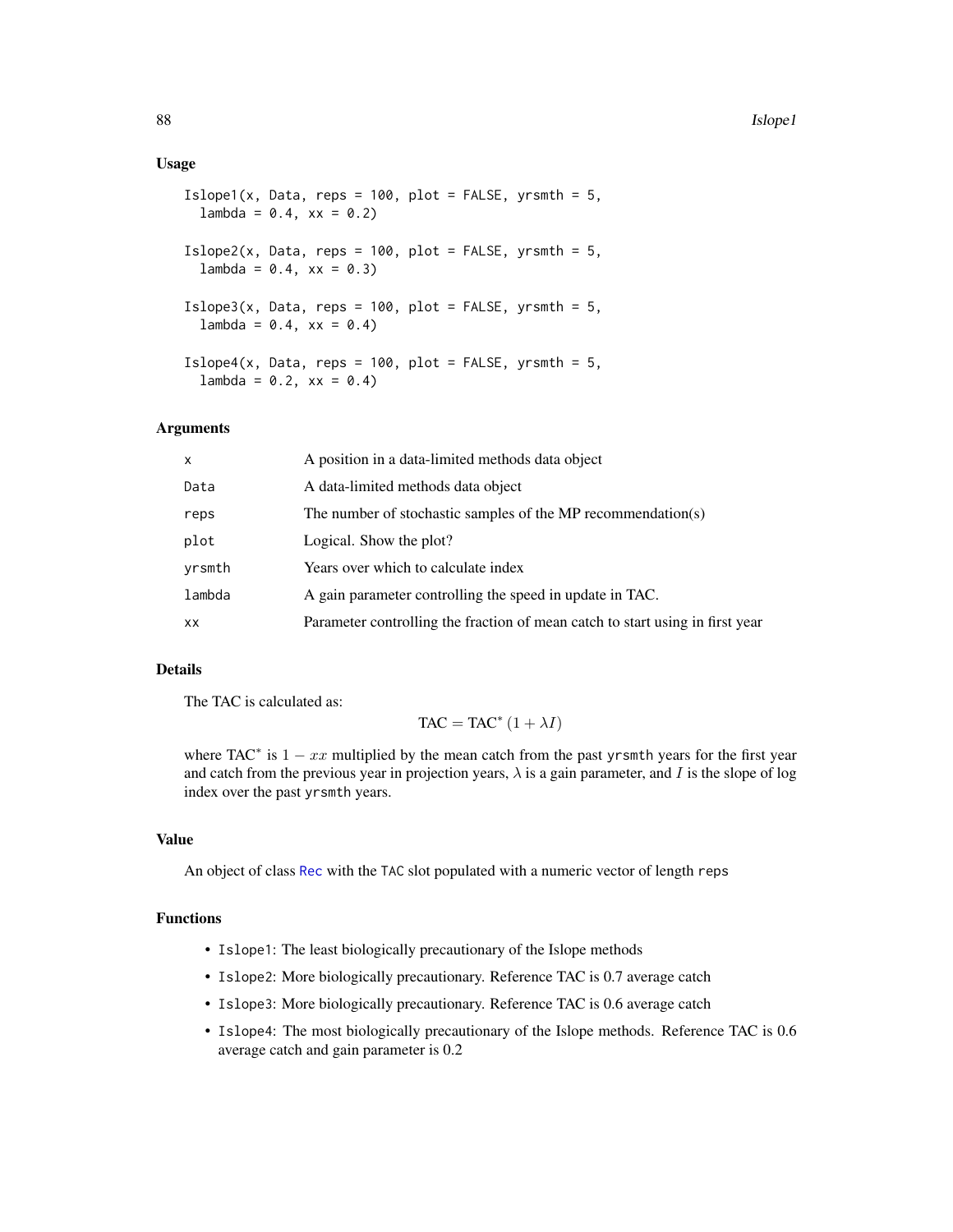### Required Data

See [Data](#page-29-0) for information on the Data object

Islope1: Cat, Ind, LHYear, Year

### Rendered Equations

See [Online Documentation](https://dlmtool.github.io/DLMtool/reference/Islope1.html) for correctly rendered equations

### Author(s)

T. Carruthers

#### References

Carruthers et al. 2015. Performance evaluation of simple management procedures. ICES J. Mar Sci. 73, 464-482.

Geromont, H.F., Butterworth, D.S. 2014. Generic management procedures for data-poor fisheries; forecasting with few data. ICES J. Mar. Sci. doi:10.1093/icesjms/fst232

### See Also

Other Index methods: [GB\\_slope](#page-69-0), [GB\\_target](#page-70-0), [Gcontrol](#page-72-0), [ICI](#page-80-0), [Iratio](#page-85-0), [Itarget1\\_MPA](#page-92-0), [Itarget1](#page-90-0), [ItargetE1](#page-93-0)

### Examples

Islope1(1, DLMtool::SimulatedData, plot=TRUE) Islope2(1, DLMtool::SimulatedData, plot=TRUE) Islope3(1, DLMtool::SimulatedData, plot=TRUE) Islope4(1, DLMtool::SimulatedData, plot=TRUE)

IT5 *Iterative Index Target MP*

### Description

An index target MP where the TAC is modified according to current index levels (mean index over last 5 years) relative to a target level.

#### Usage

IT5(x, Data, reps = 100, plot = FALSE, yrsmth = 5, mc =  $0.05$ ) IT10(x, Data, reps = 100, plot = FALSE, yrsmth = 5, mc = 0.1)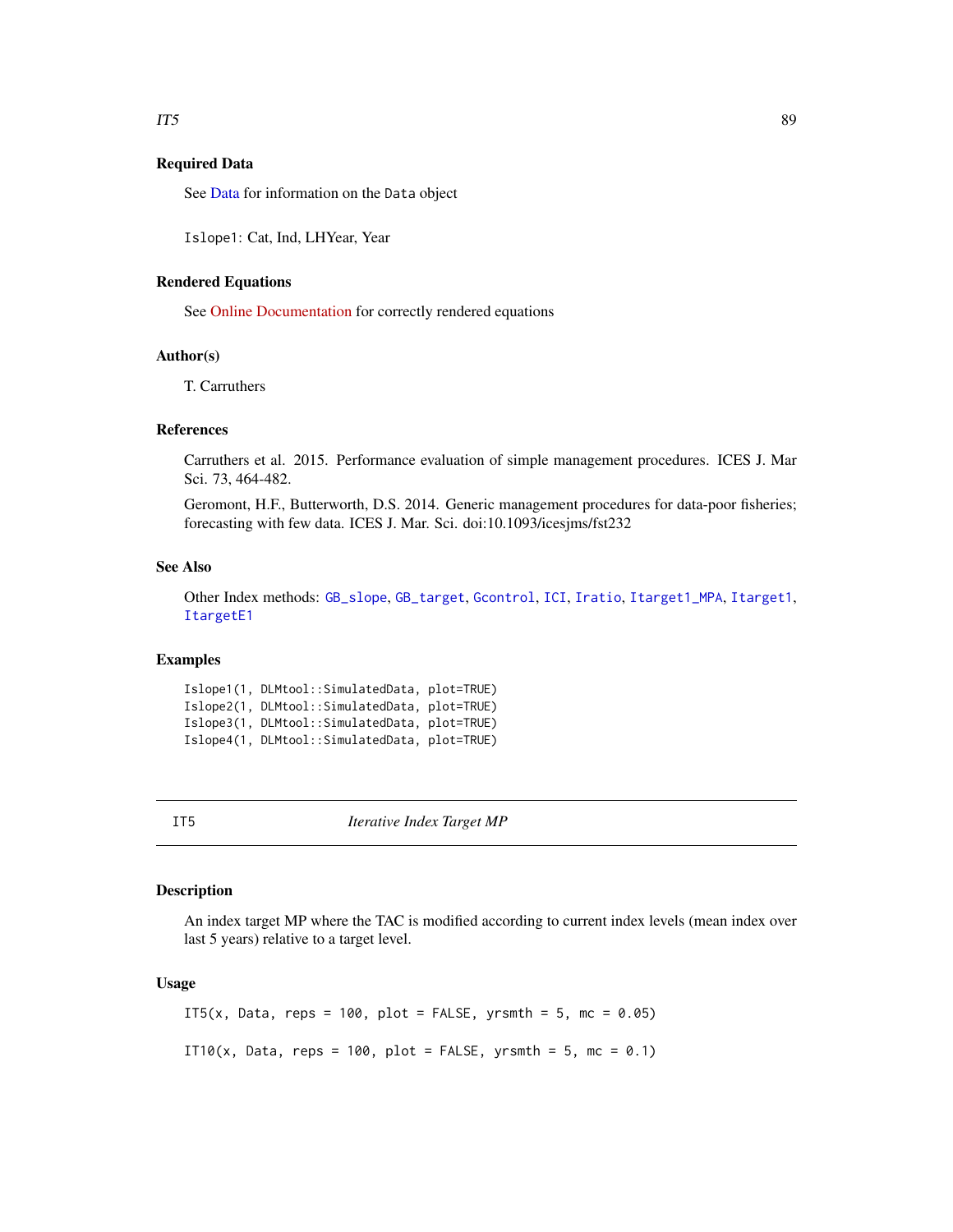### Arguments

| X      | A position in a data-limited methods data object               |
|--------|----------------------------------------------------------------|
| Data   | A data-limited methods data object                             |
| reps   | The number of stochastic samples of the MP recommendation(s)   |
| plot   | Logical. Show the plot?                                        |
| yrsmth | The number of historical years over which to average the index |
| mc     | The maximum fractional change in the TAC among years.          |

### Details

The TAC is calculated as:

 $TAC_y = C_{y-1}I_\delta$ 

where  $C_{y-1}$  is the catch from the previous year and  $I_\delta$  is the ratio of the mean index over the past yrsmth years to a reference index level. The maximum allowable change in TAC is determined by mc: e.g mc=0.05 means that the maximum change in TAC from the previous catch is 5

The reference index level (Data@Iref) is assumed to be a proxy for MSY. In the MSE Iref is the index at MSY subject to observation error (Obs@Irefbiascv). Consequently the performance of these methods in MSE is strongly determined by the uncertainty the in reference index.

#### Value

An object of class [Rec](#page-159-0) with the TAC slot populated with a numeric vector of length reps

#### Functions

- IT5: Maximum annual changes in TAC are 5 per cent.
- IT10: Maximum annual changes are 10 per cent.

### Required Data

See [Data](#page-29-0) for information on the Data object

IT5: Ind, Iref, MPrec

IT10: Ind, Iref, MPrec

# Rendered Equations

See [Online Documentation](https://dlmtool.github.io/DLMtool/reference/IT5.html) for correctly rendered equations

## Author(s)

T. Carruthers

#### Examples

IT5(1, DLMtool::SimulatedData, plot=TRUE) IT10(1, DLMtool::SimulatedData, plot=TRUE)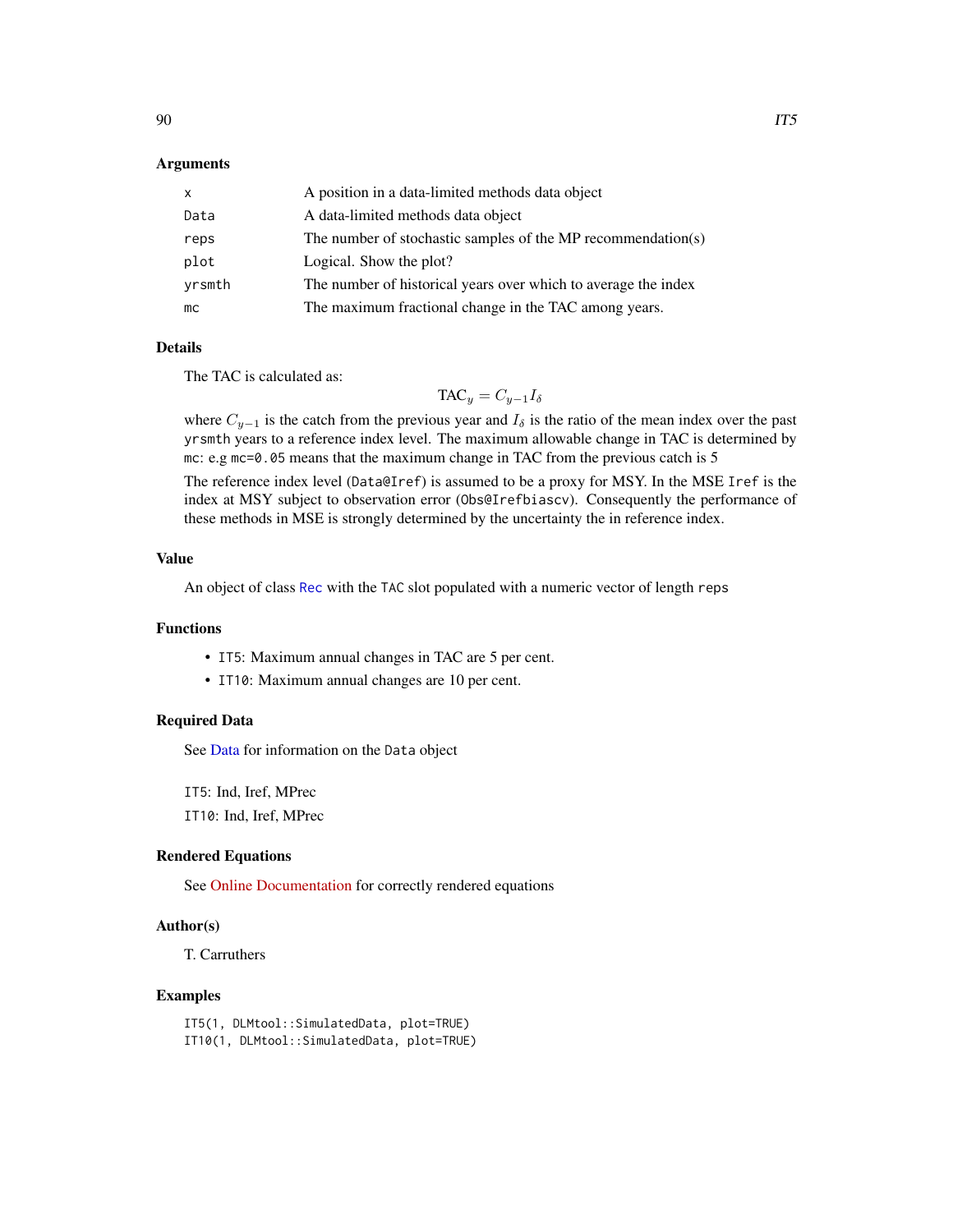<span id="page-90-0"></span>

#### Description

A management procedure that incrementally adjusts the TAC (starting from reference level that is a fraction of mean recent catches) to reach a target CPUE / relative abundance index

Four index/CPUE target MPs proposed by Geromont and Butterworth 2014. Tested by Carruthers et al. 2015.

### Usage

```
Itarget1(x, Data, reps = 100, plot = FALSE, yrsmth = 5, xx = 0,
  Imulti = 1.5)Itarget2(x, Data, reps = 100, plot = FALSE, yrsmth = 5, xx = 0,
  Imulti = 2)
Itarget3(x, Data, reps = 100, plot = FALSE, yrsmth = 5, xx = 0,
  Imulti = 2.5)
Itarget4(x, Data, reps = 100, plot = FALSE, yrsmth = 5, xx = 0.3,
  Imulti = 2.5)
```
### Arguments

| X      | A position in a data-limited methods data object                                             |
|--------|----------------------------------------------------------------------------------------------|
| Data   | A data-limited methods data object                                                           |
| reps   | The number of stochastic samples of the MP recommendation(s)                                 |
| plot   | Logical. Show the plot?                                                                      |
| yrsmth | Years over which the average index is calculated.                                            |
| XX     | Parameter controlling the fraction of mean catch to start using in first year                |
| Imulti | Parameter controlling how much larger target CPUE / index is compared with<br>recent levels. |

### Details

The TAC is calculated as: If  $I_{recent} \geq I_0$ :

$$
\text{TAC} = 0.5 \text{TAC}^* \left[ 1 + \left( \frac{I_{\text{recent}} - I_0}{I_{\text{target}} - I_0} \right) \right]
$$

else:

$$
\text{TAC} = 0.5 \text{TAC}^* \left[ \frac{I_{\text{recent}}}{I_0}^2 \right]
$$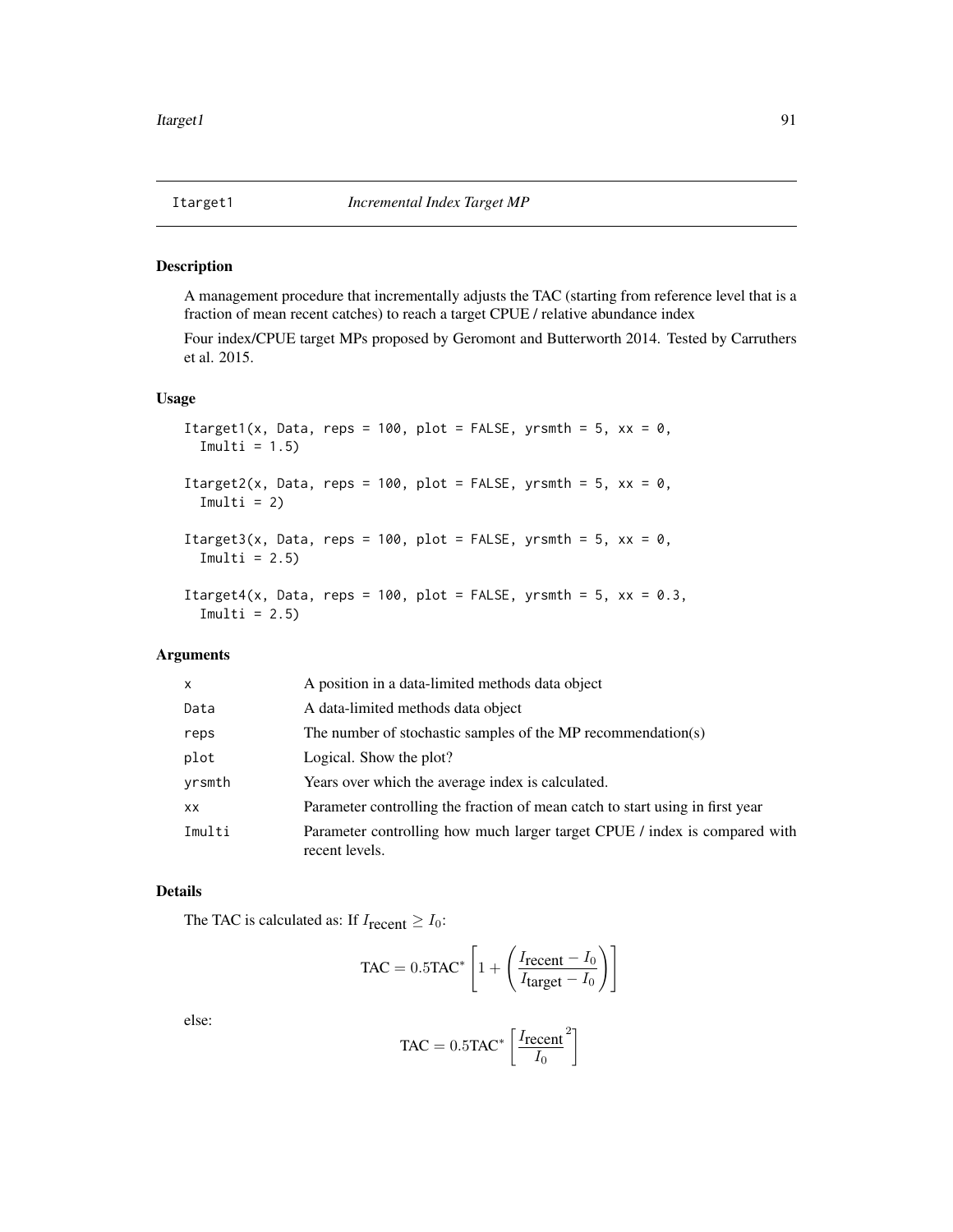where  $I_0$  is 0.8Iave (the average index over the 2 x yrsmth years prior to the projection period),  $I_{\text{recent}}$  is the average index over the past yrsmth years, and  $I_{\text{target}}$  is Imulti times  $I_{\text{ave}}$ , and TAC<sup>\*</sup> is:

 $(1-x)C$ 

where  $x$  is argument xx and C is the average catch over the last 5 years of the historical period.

## Value

An object of class [Rec](#page-159-0) with the TAC slot populated with a numeric vector of length reps

#### Functions

- Itarget1: The less precautionary TAC-based MP
- Itarget2: Increasing biologically precautionary TAC-based MP
- Itarget3: Increasing biologically precautionary TAC-based MP
- Itarget4: The most biologically precautionary TAC-based MP

#### Required Data

See [Data](#page-29-0) for information on the Data object

Itarget1: Cat, Ind, LHYear, Year

#### Rendered Equations

See [Online Documentation](https://dlmtool.github.io/DLMtool/reference/Itarget1.html) for correctly rendered equations

#### Author(s)

T. Carruthers

#### References

Carruthers et al. 2015. Performance evaluation of simple management procedures. ICES J. Mar Sci. 73, 464-482.

Geromont, H.F., Butterworth, D.S. 2014. Generic management procedures for data-poor fisheries; forecasting with few data. ICES J. Mar. Sci. 72, 251-261. doi:10.1093/icesjms/fst232

#### See Also

Other Index methods: [GB\\_slope](#page-69-0), [GB\\_target](#page-70-0), [Gcontrol](#page-72-0), [ICI](#page-80-0), [Iratio](#page-85-0), [Islope1](#page-86-0), [Itarget1\\_MPA](#page-92-0), [ItargetE1](#page-93-0)

#### Examples

```
Itarget1(1, DLMtool::Atlantic_mackerel, plot=TRUE)
Itarget2(1, DLMtool::Atlantic_mackerel, plot=TRUE)
Itarget3(1, DLMtool::Atlantic_mackerel, plot=TRUE)
Itarget4(1, DLMtool::Atlantic_mackerel, plot=TRUE)
```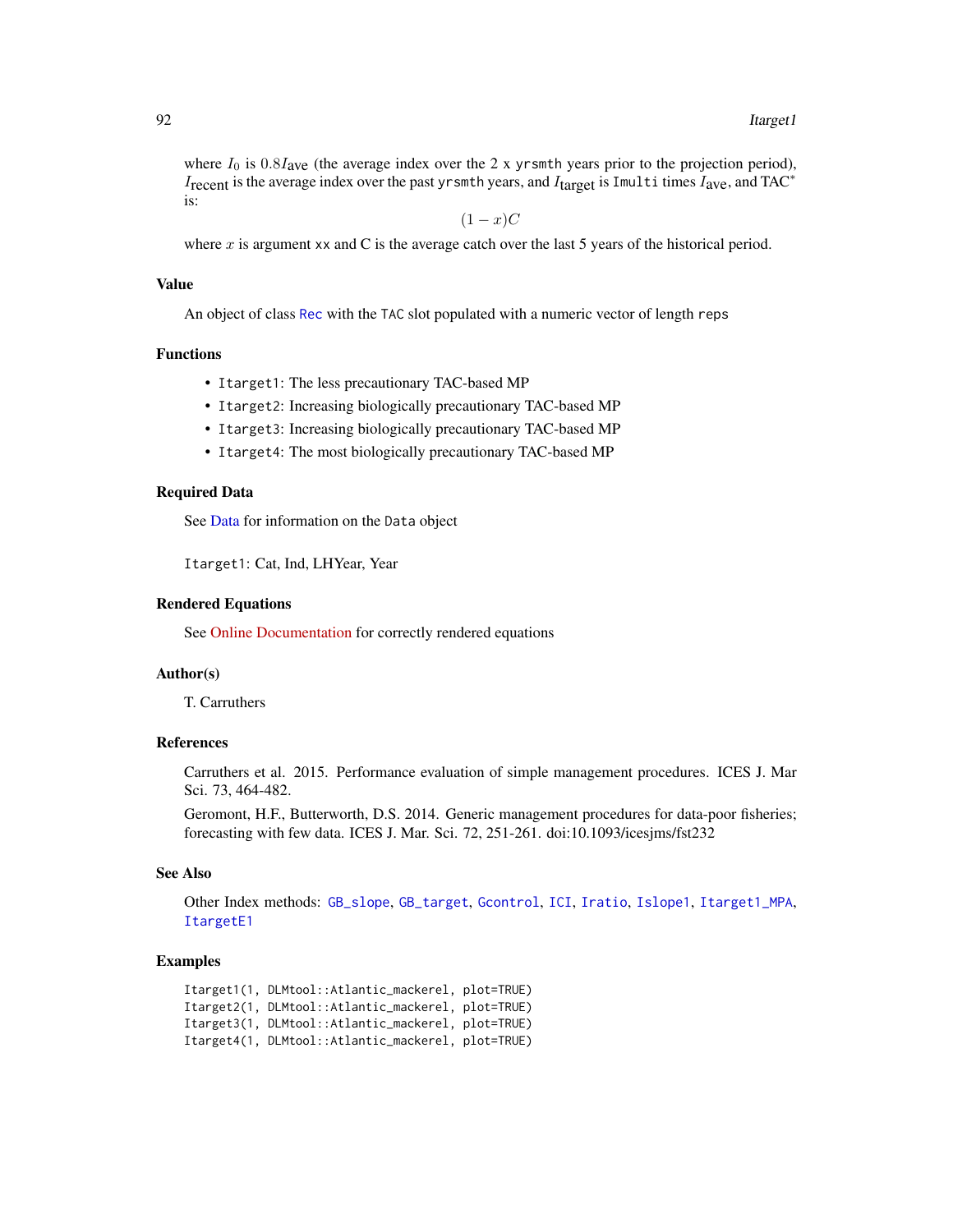## <span id="page-92-0"></span>Description

A example mixed control MP that uses the Itarget1 output control MP together with a spatial closure.

## Usage

Itarget1\_MPA(x, Data, reps = 100, plot = FALSE, yrsmth = 5,  $xx = 0$ ,  $Imulti = 1.5)$ 

#### Arguments

| $\mathsf{x}$ | A position in a data-limited methods data object                                             |
|--------------|----------------------------------------------------------------------------------------------|
| Data         | A data-limited methods data object                                                           |
| reps         | The number of stochastic samples of the MP recommendation(s)                                 |
| plot         | Logical. Show the plot?                                                                      |
| yrsmth       | Years over which to smooth recent estimates of surplus production                            |
| <b>XX</b>    | Parameter controlling the fraction of mean catch to start using in first year                |
| Imulti       | Parameter controlling how much larger target CPUE / index is compared with<br>recent levels. |

## Details

The TAC is calculated as: If  $I_{recent} \geq I_0$ :

$$
\text{TAC} = 0.5 \text{TAC}^* \left[ 1 + \left( \frac{I_{\text{recent}} - I_0}{I_{\text{target}} - I_0} \right) \right]
$$

else:

$$
TAC = 0.5TAC^* \left[ \frac{I_{\text{recent}}}{I_0}^2 \right]
$$

where  $I_0$  is  $0.8I_{\text{ave}}$  (the average index over the 2 x yrsmth years prior to the projection period), Irecent is the average index over the past yrsmth years, and Itarget is Imulti times Iave, and TAC<sup>∗</sup> is:

$$
(1-x)C
$$

where  $x$  is argument xx and C is the average catch over the last 5 years of the historical period.

This mixed control MP also closes Area 1 to fishing.

This MP has been included for demonstration purposes of a mixed control MP.

## Value

An object of class [Rec](#page-159-0) with the TAC, Spatial slot(s) populated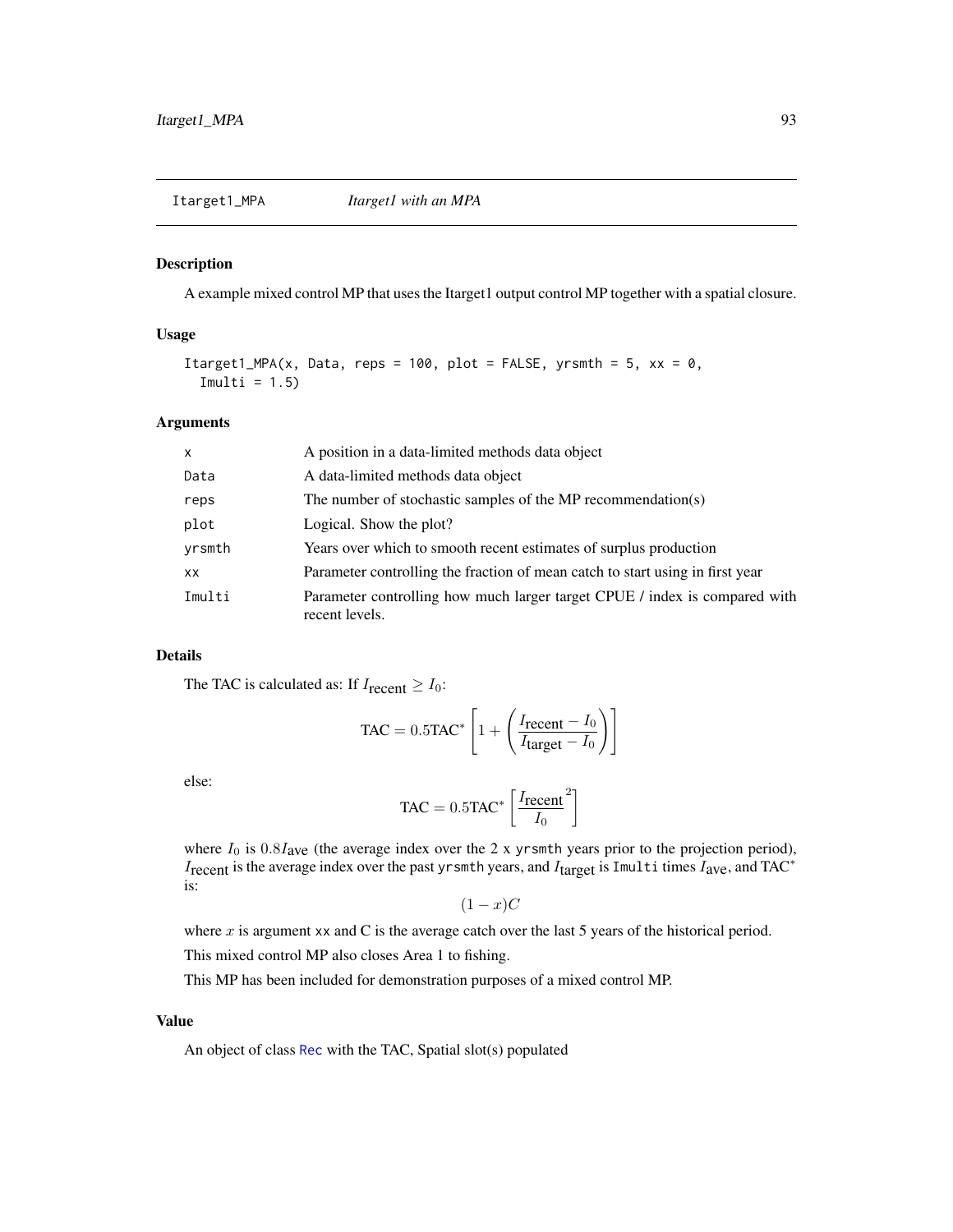## Required Data

See [Data](#page-29-0) for information on the Data object

Itarget1\_MPA: Cat, Ind, LHYear, Year

### Rendered Equations

See [Online Documentation](https://dlmtool.github.io/DLMtool/reference/Itarget1_MPA.html) for correctly rendered equations

#### See Also

Other Index methods: [GB\\_slope](#page-69-0), [GB\\_target](#page-70-0), [Gcontrol](#page-72-0), [ICI](#page-80-0), [Iratio](#page-85-0), [Islope1](#page-86-0), [Itarget1](#page-90-0), [ItargetE1](#page-93-0)

### Examples

Itarget1\_MPA(1, DLMtool::Atlantic\_mackerel, plot=TRUE)

<span id="page-93-0"></span>

| ItargetE1 | Incremental Index Target MP - Effort-Based A management procedure      |
|-----------|------------------------------------------------------------------------|
|           | that incrementally adjusts the fishing effort to reach a target CPUE / |
|           | relative abundance index                                               |

### Description

Four index/CPUE target MPs proposed by Geromont and Butterworth 2014.

## Usage

```
ItargetE1(x, Data, reps = 100, plot = FALSE, yrsmth = 5,
  Imulti = 1.5)
ItargetE2(x, Data, reps = 100, plot = FALSE, yrsmth = 5,
  Imulti = 2)ItargetE3(x, Data, reps = 100, plot = FALSE, yrsmth = 5,
 Imulti = 2.5)
ItargetE4(x, Data, reps = 100, plot = FALSE, yrsmth = 5,
  Imulti = 2.5)
```
## Arguments

|      | A position in a data-limited methods data object             |
|------|--------------------------------------------------------------|
| Data | A data-limited methods data object                           |
| reps | The number of stochastic samples of the MP recommendation(s) |
| plot | Logical. Show the plot?                                      |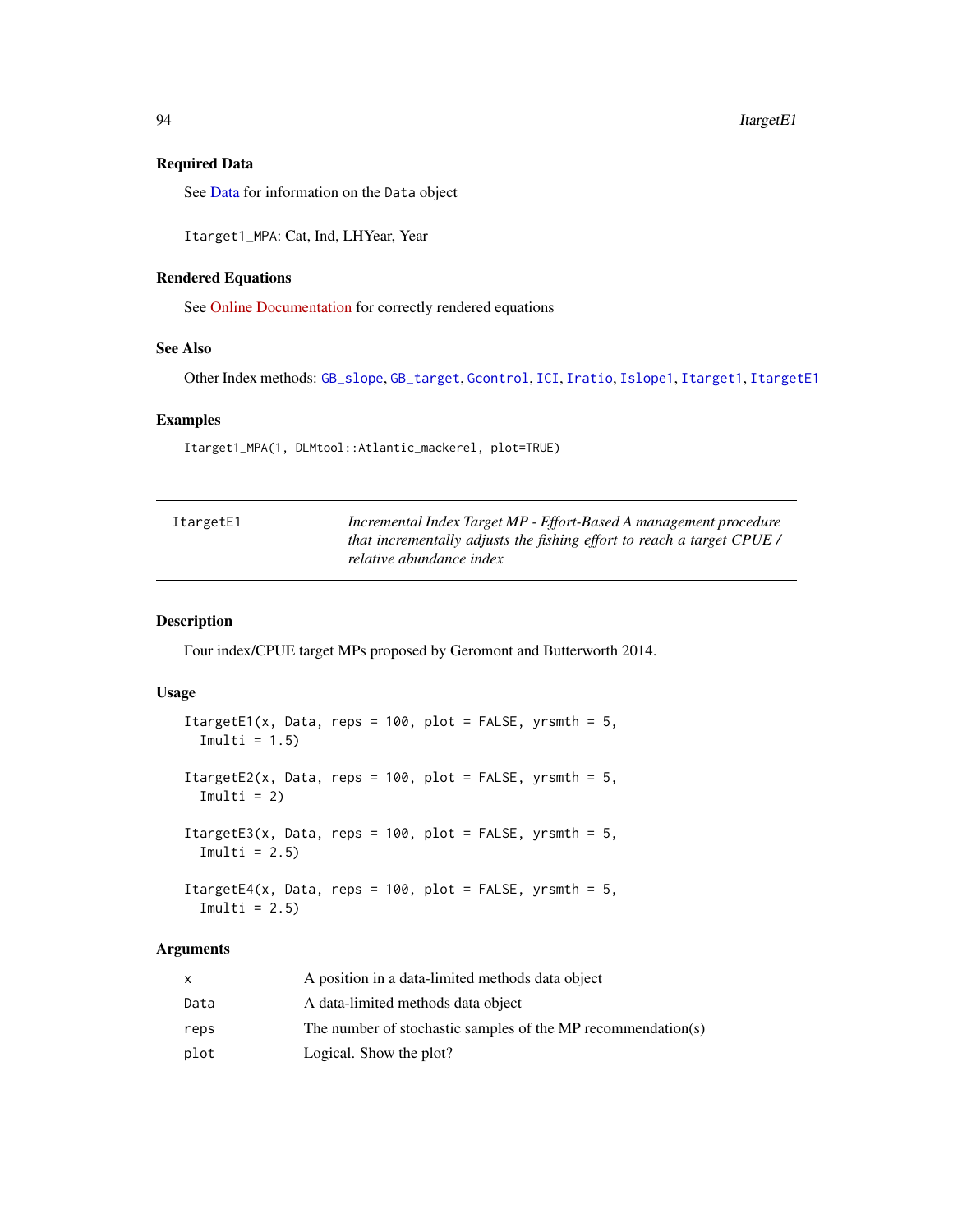#### ItargetE1 95

| Imulti         | vrsmth | Years over which the average index is calculated.                          |
|----------------|--------|----------------------------------------------------------------------------|
| recent levels. |        | Parameter controlling how much larger target CPUE / index is compared with |

## Details

The TAE is calculated as: If  $I_{\text{recent}} \geq I_0$ :

$$
TAE_y = 0.5TAE_{y-1} \left[ 1 + \left( \frac{I_{\text{recent}} - I_0}{I_{\text{target}} - I_0} \right) \right]
$$

else:

$$
TAE_y = 0.5TAE_{y-1} \left( \frac{I_{\text{recent}}}{I_0}^2 \right)
$$

where  $I_0$  is  $0.8I_{ave}$  (the average index over the 2 x yrsmth years prior to the projection period),  $I_{\text{recent}}$  is the average index over the past yrsmth years, and  $I_{\text{target}}$  is Imulti times  $I_{\text{ave}}$ .

### Value

An object of class [Rec](#page-159-0) with the TAE slot(s) populated

## Functions

- ItargetE1: The less precautionary TAE-based MP
- ItargetE2: Increasing biologically precautionary TAE-based MP
- ItargetE3: Increasing biologically precautionary TAE-based MP
- ItargetE4: The most biologically precautionary TAE-based MP

### Required Data

See [Data](#page-29-0) for information on the Data object

ItargetE1: Ind, LHYear, MPeff, Year

### Rendered Equations

See [Online Documentation](https://dlmtool.github.io/DLMtool/reference/ItargetE1.html) for correctly rendered equations

#### Author(s)

T. Carruthers

### References

Carruthers et al. 2015. Performance evaluation of simple management procedures. ICES J. Mar Sci. 73, 464-482.

Geromont, H.F., Butterworth, D.S. 2014. Generic management procedures for data-poor fisheries; forecasting with few data. ICES J. Mar. Sci. 72, 251-261. doi:10.1093/icesjms/fst232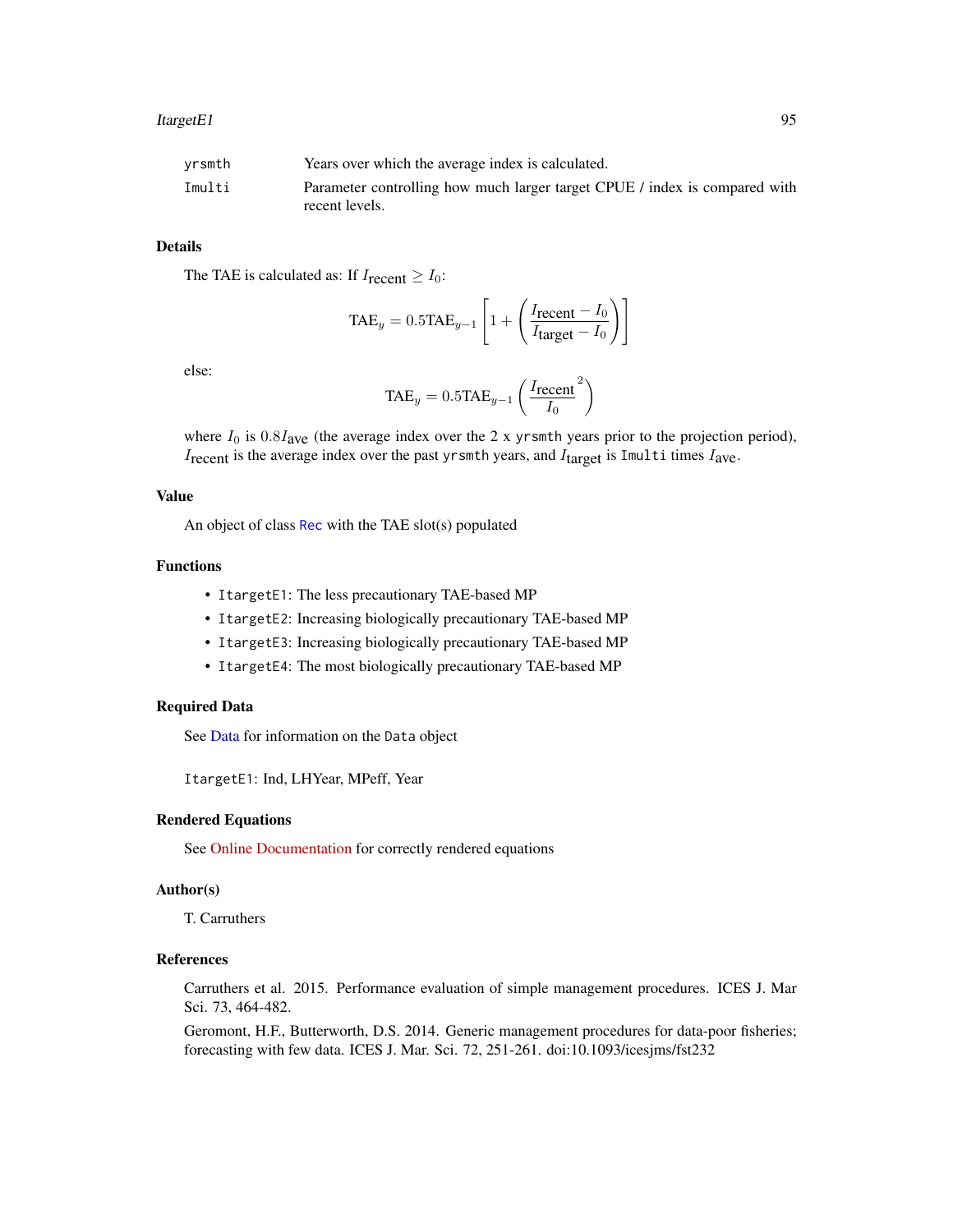### See Also

Other Index methods: [GB\\_slope](#page-69-0), [GB\\_target](#page-70-0), [Gcontrol](#page-72-0), [ICI](#page-80-0), [Iratio](#page-85-0), [Islope1](#page-86-0), [Itarget1\\_MPA](#page-92-0), [Itarget1](#page-90-0)

#### Examples

```
ItargetE1(1, DLMtool::Atlantic_mackerel, plot=TRUE)
ItargetE2(1, DLMtool::Atlantic_mackerel, plot=TRUE)
ItargetE3(1, DLMtool::Atlantic_mackerel, plot=TRUE)
ItargetE4(1, DLMtool::Atlantic_mackerel, plot=TRUE)
```

|  | ٠ |  |
|--|---|--|
|  |   |  |

5 *Index Target Effort-Based* 

### Description

An index target MP where the Effort is modified according to current index levels (mean index over last 5 years) relative to a target level.

### Usage

```
ITe5(x, Data, reps = 100, plot = FALSE, yrsmth = 5, mc = 0.05)
ITe10(x, Data, reps = 100, plot = FALSE, yrsmth = 5, mc = 0.1)
```
## Arguments

| $\mathsf{x}$ | A position in a data-limited methods data object               |
|--------------|----------------------------------------------------------------|
| Data         | A data-limited methods data object                             |
| reps         | The number of stochastic samples of the MP recommendation(s)   |
| plot         | Logical. Show the plot?                                        |
| yrsmth       | The number of historical years over which to average the index |
| mc           | The maximum fractional change in the effort among years.       |

#### Details

The TAE is calculated as:

 $TAE_y = TAE_{y-1}\delta$ 

where  $\delta$  is  $\frac{I}{I_{ref}}$  averaged over last yrsmth years.  $I_{ref}$  is the index target (Data@Iref). The maximum fractional change in TAE is specified in mc.

### Value

An object of class [Rec](#page-159-0) with the TAE slot(s) populated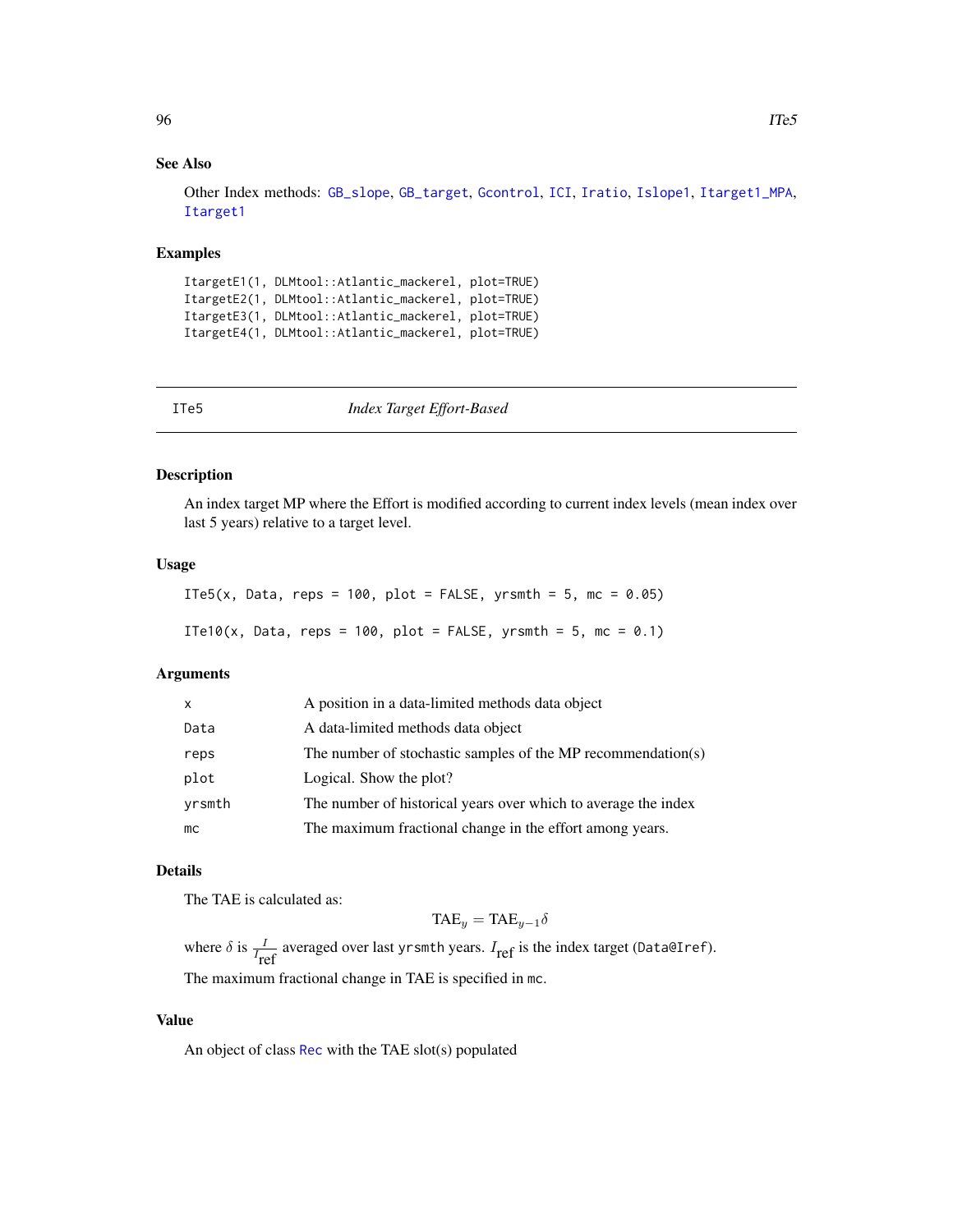#### $\mathbf{I}$  TM  $\mathbf{I}$  97

# Functions

- ITe5: Maximum annual changes are 5 per cent.
- ITe10: Maximum annual changes are 10 per cent.

## Required Data

See [Data](#page-29-0) for information on the Data object

ITe5: Ind, Iref, MPeff

ITe10: Ind, Iref, MPeff

### Rendered Equations

See [Online Documentation](https://dlmtool.github.io/DLMtool/reference/ITe5.html) for correctly rendered equations

### Author(s)

T. Carruthers

### Examples

ITe5(1, DLMtool::SimulatedData, plot=TRUE) ITe10(1, DLMtool::SimulatedData, plot=TRUE)

ITM *Index Target based on natural mortality rate*

# Description

An index target MP where the TAC is modified according to current index levels (mean index over last number of years determined by natural mortality (*M*)) relative to a target level.

## Usage

ITM $(x, \text{Data}, \text{reps} = 100, \text{plot} = \text{FALSE})$ 

### Arguments

|      | A position in a data-limited methods data object             |
|------|--------------------------------------------------------------|
| Data | A data-limited methods data object                           |
| reps | The number of stochastic samples of the MP recommendation(s) |
| plot | Logical. Show the plot?                                      |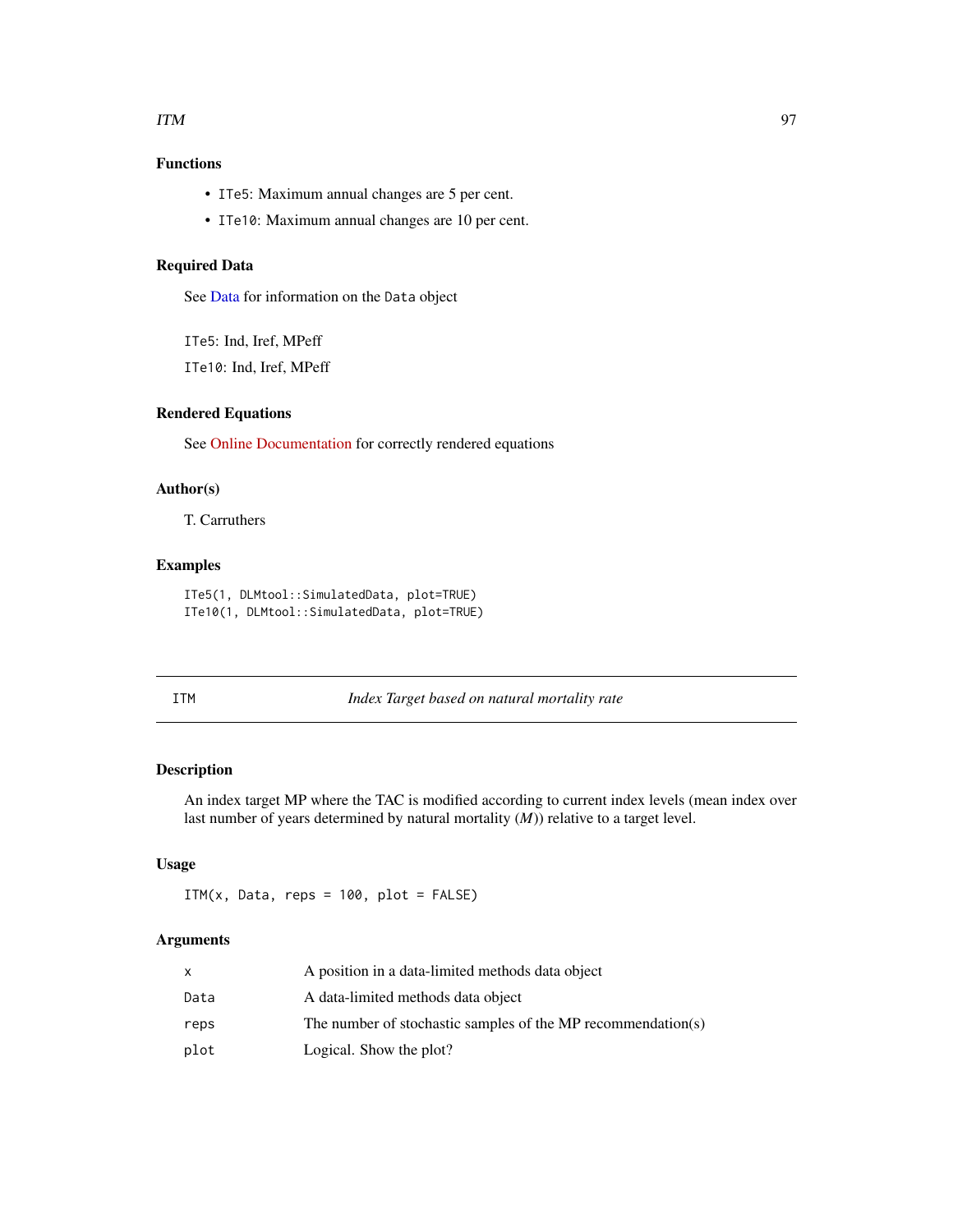### Details

The TAC is caluclated as:

$$
\text{TAC}_y = \text{TAC}_{y-1} \delta I
$$

where  $\delta I$  is the ratio of the mean index over  $4\frac{1}{M}$  $^{1/4}$  years to the reference index (Data@Iref). The maximum fractional change in TAC is determined by mc, defined as  $mc = \max\left(\frac{5+25M}{100}, 0.2\right)$ 

## Value

An object of class [Rec](#page-159-0) with the TAC slot populated with a numeric vector of length reps

### Required Data

See [Data](#page-29-0) for information on the Data object

ITM: Ind, Iref, Mort, MPrec

#### Rendered Equations

See [Online Documentation](https://dlmtool.github.io/DLMtool/reference/ITM.html) for correctly rendered equations

### Author(s)

T. Carruthers

#### Examples

ITM(1, Data=DLMtool::SimulatedData, plot=TRUE)

joinData *Join Data objects present in a list*

#### Description

A function that combined a list of data objects into a single data object (same dimensions but can have different numbers of simulations)

### Usage

joinData(DataList)

#### Arguments

DataList A list of data objects of identical dimension (except for simulation)

#### Author(s)

T. Carruthers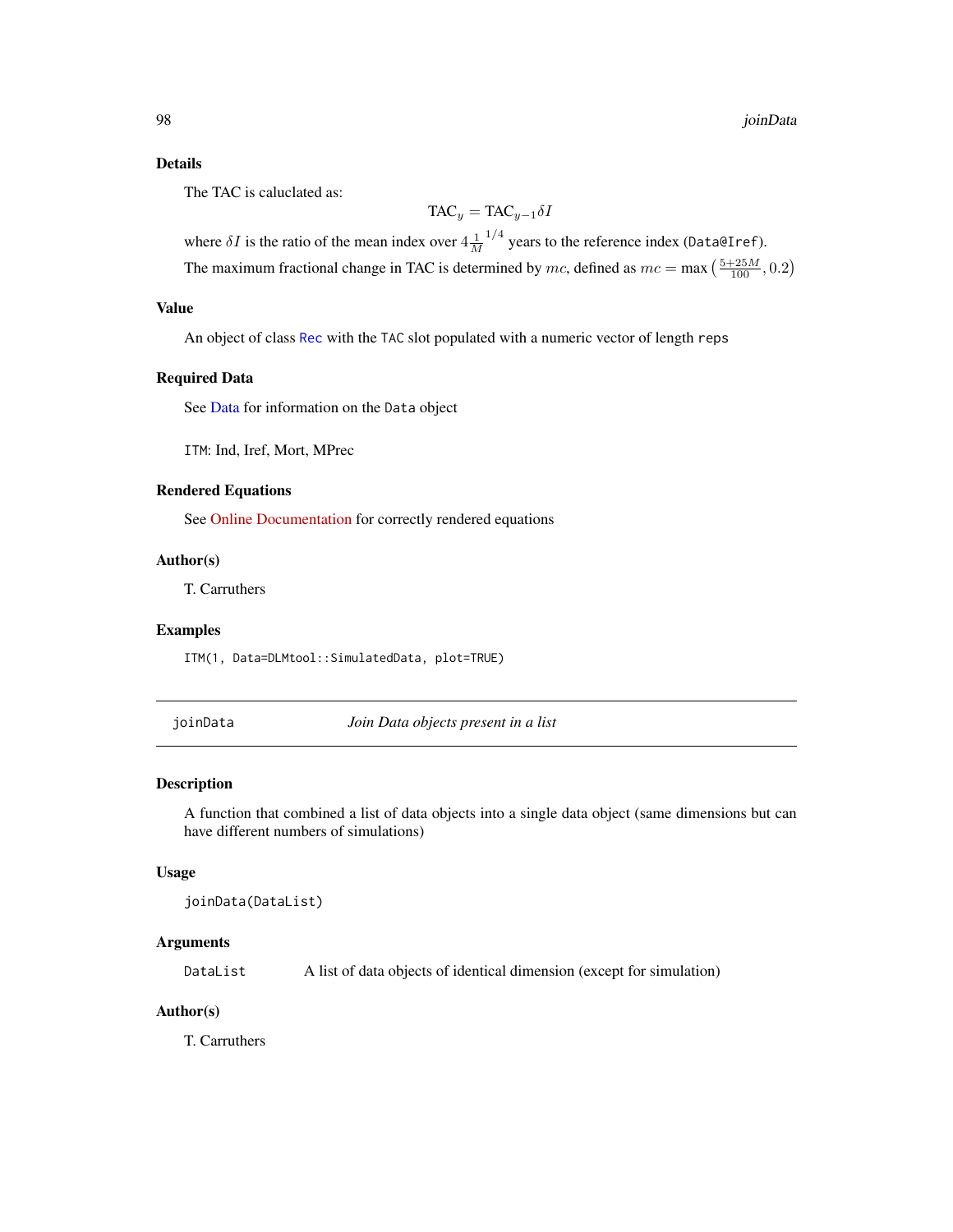### Description

Plot several plots with a shared legend

#### Usage

```
join_plots(plots, ncol = length(plots), nrow = 1,
 position = c("right", "bottom"))
```
### Arguments

| plots    | list of plot objects of class gg or ggplot   |
|----------|----------------------------------------------|
| ncol     | Optional number of columns                   |
| nrow     | Optional number of rows                      |
| position | position of the legend ("bottom" or "right") |

## Note

modified from https://github.com/tidyverse/ggplot2/wiki/share-a-legend-between-two-ggplot2-graphs

| KOBE plot: a projection by projection plot of F/FMSY and B/BMSY<br>Kplot |  |
|--------------------------------------------------------------------------|--|
|--------------------------------------------------------------------------|--|

## Description

A standard KOBE plot by each method that also shows the percentage of methods that ended up in each quadrant.

## Usage

 $Kplot(MSEobj, maxsim = 60, MPs = NA, sims = NULL, maxMP = 9,$  $nam = NA$ ,  $cex.leg = 1.5$ 

### Arguments

| MSEobi     | An object of class MSE                                       |
|------------|--------------------------------------------------------------|
| maxsim     | Maximum number of simulations (lines) to plot on each panel. |
| <b>MPs</b> | Optional subset MSE object by MP                             |
| sims       | Optional subset MSE object by simulation                     |
| maxMP      | Maximum number of MPs to include in plot                     |
| nam        | The name of the plot                                         |
| cex.leg    | Size of legend                                               |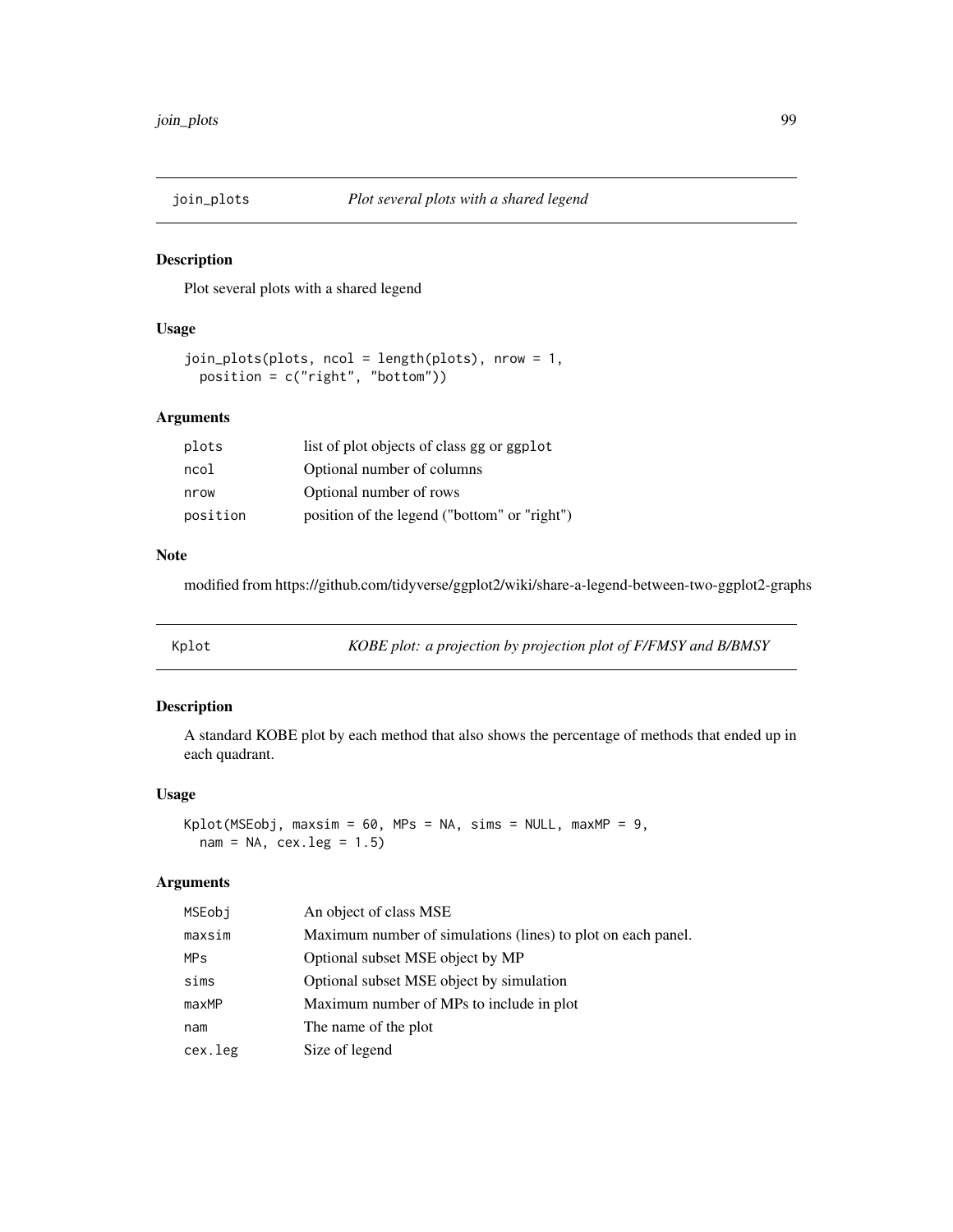# Note

Apologies for the nauseating shading.

#### Author(s)

T. Carruthers with some additions from A. Hordyk

## LBSPR *Length-Based SPR MPs*

### Description

The spawning potential ratio (SPR) is estimated using the LBSPR method and compared to a target of 0.4.

### Usage

```
LBSPR(x, Data, reps = 1, plot = FALSE, SPRtarg = 0.4, theta1 = 0.3,
  theta2 = 0.05, maxchange = 0.3, n = 5, smoother = TRUE,
 R = 0.2
```

```
LBSPR_MLL(x, Data, reps = 1, plot = FALSE, SPRtarg = 0.4, n = 5,
  smoother = TRUE, R = 0.2)
```
## Arguments

| $\mathsf{x}$ | A position in a data-limited methods data object             |
|--------------|--------------------------------------------------------------|
| Data         | A data-limited methods data object                           |
| reps         | The number of stochastic samples of the MP recommendation(s) |
| plot         | Logical. Show the plot?                                      |
| SPRtarg      | The target SPR                                               |
| theta1       | Control parameter for the harvest control rule               |
| theta2       | Control parameter for the harvest control rule               |
| maxchange    | Maximum change in effort                                     |
| n            | Last number of years to run the model on.                    |
| smoother     | Logical. Should the SPR estimates be smoothed?               |
| R            | variance of sampling noise for smoother                      |

## Details

Effort is modified according to the harvest control rules described in Hordyk et al. (2015b):

# Value

An object of class [Rec](#page-159-0) with the TAE slot(s) populated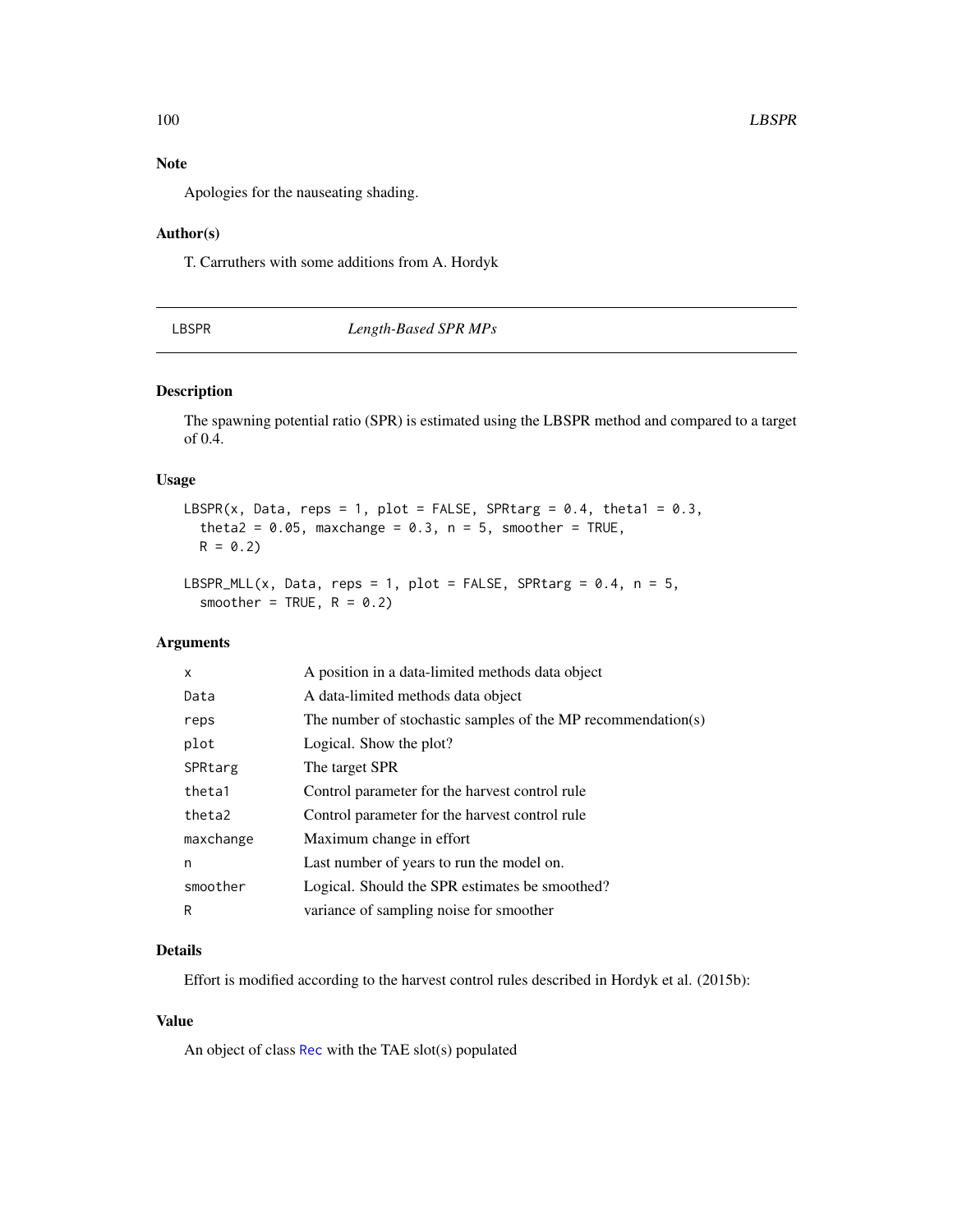#### $L$ H2OM 101

#### Functions

• LBSPR\_MLL: Fishing retention-at-length is set equivalent to slightly higher than the maturity curve if  $SPR < 0.4$ 

#### Required Data

See [Data](#page-29-0) for information on the Data object

LBSPR: CAL, CAL\_bins, L50, L95, LHYear, Mort, vbK, vbLinf, wlb, Year

#### Rendered Equations

See [Online Documentation](https://dlmtool.github.io/DLMtool/reference/LBSPR.html) for correctly rendered equations

## References

Hordyk, A., Ono, K., Valencia, S., loneragan, N., and Prince J (2015a). A novel length-based empirical estimation method of spawning potential ratio (SPR), and tests of its performance, for small-scale, data-poor fisheries, ICES Journal of Marine Science, 72 (1), 217-231

Hordyk, A. R., Loneragan, N. R., & Prince, J. D. (2015b). An evaluation of an iterative harvest strategy for data-poor fisheries using the length-based spawning potential ratio assessment methodology. Fisheries Research, 171, 20–32. https://doi.org/10.1016/j.fishres.2014.12.018

#### Examples

LBSPR(1, Data=DLMtool::SimulatedData, plot=TRUE) LBSPR\_MLL(1, Data=DLMtool::SimulatedData, plot=FALSE)

| ۰ |
|---|
|   |

LH2OM *Predict missing life-history parameters*

#### **Description**

Predict missing life-history based on taxonomic information and hierachical model fitted to Fish-Base life-history parameters

### Usage

```
LH2OM(OM, dist = c("unif", "norm"), filterMK = FALSE, plot = TRUE,
  Class = "predictive", Order = "predictive", Family = "predictive",
  msg = TRUE, db = DLMtool::LHdatabase)
predictLH(inpars = list(), Genus = "predictive",
  Species = "predictive", nsamp = 100, db = DLMtool::LHdatabase,
  dist = c("unif", "norm"), filterMK = TRUE, plot = TRUE,Class = "predictive", Order = "predictive", Family = "predictive",
  msg = TRUE)
```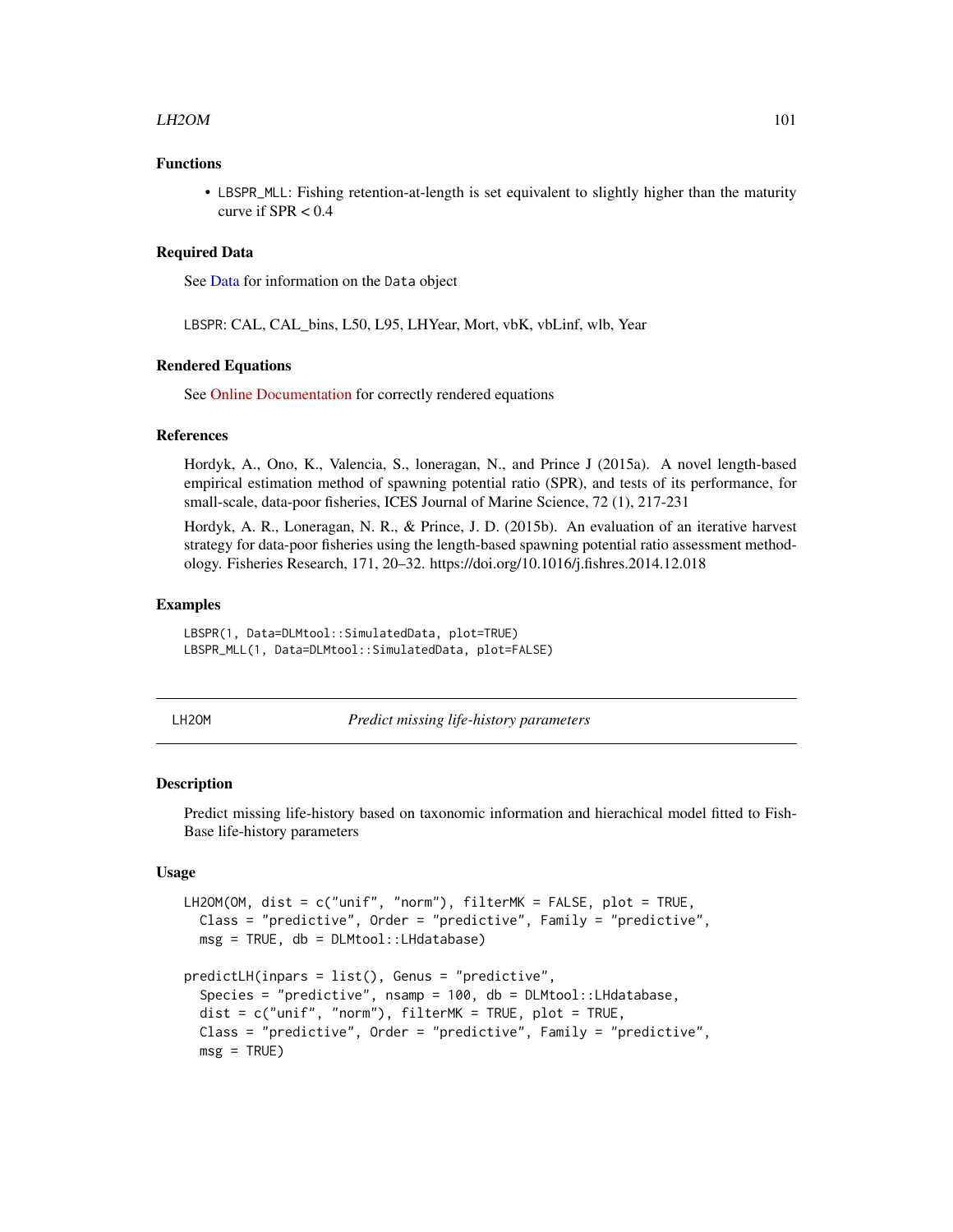### Arguments

| <b>OM</b> | An object of class 'OM'                                                                                                                                                                                                                                                                                                                           |
|-----------|---------------------------------------------------------------------------------------------------------------------------------------------------------------------------------------------------------------------------------------------------------------------------------------------------------------------------------------------------|
| dist      | Character. Should parameters be sampled from a uniform (unif) or normal<br>(norm) distribution?                                                                                                                                                                                                                                                   |
| filterMK  | Logical. Should the predicted M and K parameters be filtered within the range<br>specied in inparsor OM? e.g. OM@M and OM@K. Empty slots or slots with all values<br>of 0 are considered unknown.                                                                                                                                                 |
| plot      | Logical. Should the plot be produced?                                                                                                                                                                                                                                                                                                             |
| Class     | Optional higher order taxonomic information                                                                                                                                                                                                                                                                                                       |
| Order     | Optional higher order taxonomic information                                                                                                                                                                                                                                                                                                       |
| Family    | Optional higher order taxonomic information                                                                                                                                                                                                                                                                                                       |
| msg       | Logical. Should messages be printed?                                                                                                                                                                                                                                                                                                              |
| db        | Database from FishLife model with fitted model results                                                                                                                                                                                                                                                                                            |
| inpars    | A named list with lower and upper bounds of provided parameters: <i>Linf</i> , <i>L50</i> ,<br>$K$ and $M$ (must be length 2). Unknown or missing parameters should not be<br>included. For example, an empty list assumes that all four life history parameters<br>are unknown and need to be estimated. See Details below for more information. |
| Genus     | Character string specifying the Genus name. Optional. Default is 'predictive'                                                                                                                                                                                                                                                                     |
| Species   | Character string specifying the Species name. Optional. Default is 'predictive'.<br>If full species name (Genus + Species) is not found if FishLife database (based<br>on FishBase) higher order taxonomony will be used (e.g., Family) for the pre-<br>dictions.                                                                                 |
| nsamp     | The number of samples to return                                                                                                                                                                                                                                                                                                                   |

### Details

The model predicts missing life-history parameters based on provided parameters and taxonomic information. If both  $M$  and  $K$  are provided in inpars or  $OM$ ,  $K$  values are predicted and predictions filtered so that resulting *K* values are within bounds specified in inpars\$K or OM@K (see filterMK).

If both *Linf* and *L50* are provided in inpars or OM, *L50* values are predicted and values in inpars\$L50 or OM@L50 are ignored.

#### Value

LH2OM: An OM with OM@cpars populated with OM@nsim samples of M, K, Linf and L50

predictLH: A data.frame with nsamp rows with Linf, L50, K, and M values.

# Functions

- LH2OM: Predict missing life-history and populate OM@cpars
- predictLH: Predict missing life-history based on taxonomic information and hierachical model fitted to FishBase life-history parameters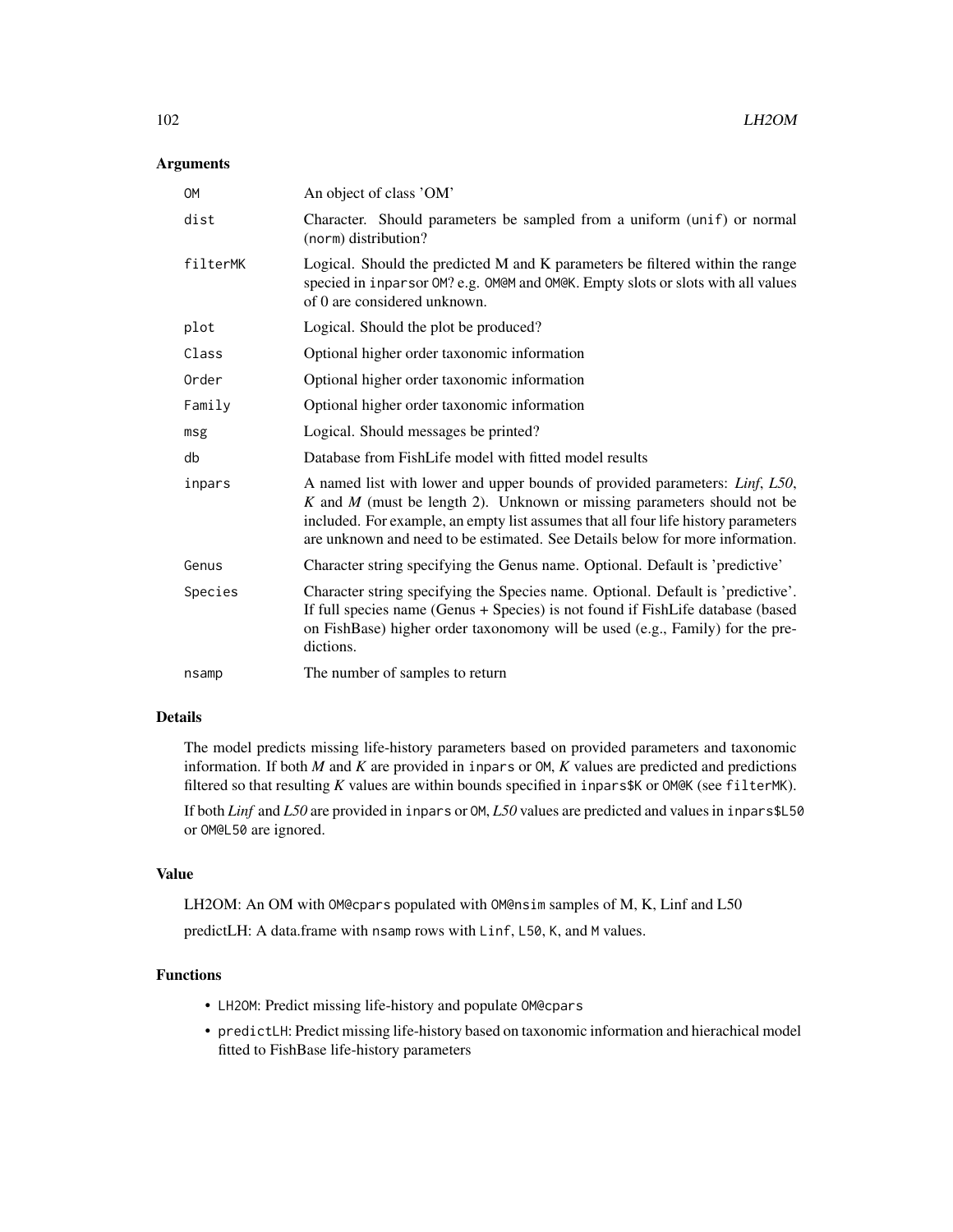#### LHdatabase 103

### Note

See relevant section of the [DLMtool User Guide](https://dlmtool.github.io/DLMtool/userguide/generating-correlated-life-history-parameters.html) for more information.

#### Author(s)

A. Hordyk

### Source

<https://github.com/James-Thorson/FishLife/>

### References

Thorson, J. T., S. B. Munch, J. M. Cope, and J. Gao. 2017. Predicting life history parameters for all fishes worldwide. Ecological Applications. 27(8): 2262–2276

## Examples

```
myOM<-LH2OM(DLMtool::testOM)
```
# drawing known parameters from normal distribution myOM <- LH2OM(DLMtool::testOM, dist='norm')

# predict life-history parameters and return a data frame

```
# predict all life-history parameters
Predicts <- predictLH(list(), "Katsuwonus", "pelamis")
head(Predicts)
```
# predict L50 from Linf, and M and K Predicts <- predictLH(list(Linf=c(90, 95)), "Katsuwonus", "pelamis")

```
# predict L50 and K
Predicts <- predictLH(list(Linf=c(90, 95), M=c(0.8, 0.9)), "Katsuwonus", "pelamis")
```
# predict L50 and K sampling Linf and M from normal distribution Predicts <- predictLH(list(Linf=c(90, 95), M=c(0.8, 0.9)), "Katsuwonus", "pelamis", dist='norm')

LHdatabase *LHdatabase*

#### Description

Database from the FishLife package with predicted life-history parameters for all species on Fish-Base

#### Usage

LHdatabase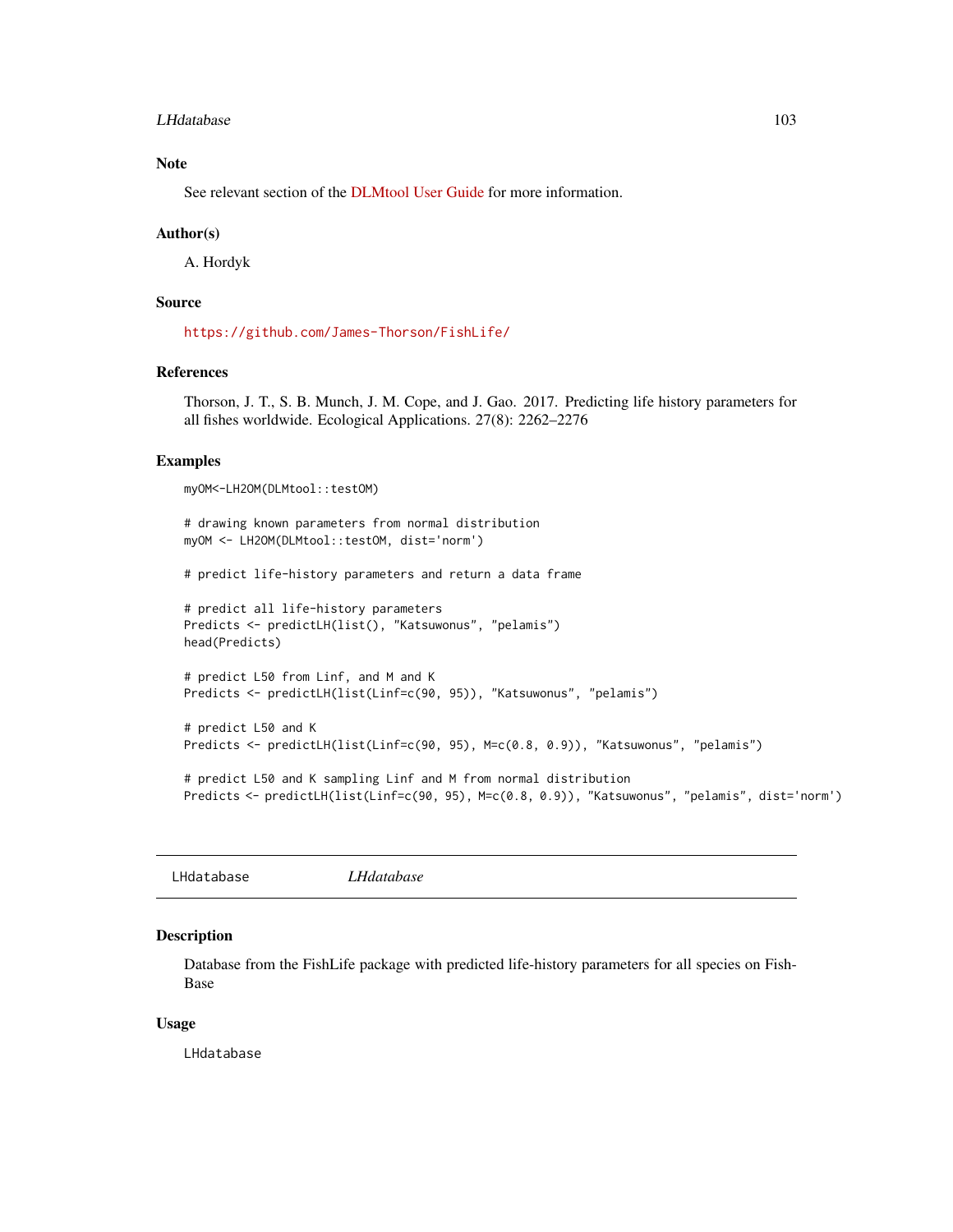### Format

An object of class list of length 3.

### Source

<https://github.com/James-Thorson/FishLife/>

### References

Thorson, J. T., S. B. Munch, J. M. Cope, and J. Gao. 2017. Predicting life history parameters for all fishes worldwide. Ecological Applications. 27(8): 2262–2276

Lratio\_BHI *Mean length-based indicator MP of Jardim et al. 2015*

### Description

The TAC is calculated as the most recent catch, modified by the ratio alpha, where the numerator is the mean length of the catch (of lengths larger than Lc) and the denominator is the mean length expected at MSY. Here, Lc is the length at full selection (LFS).

#### Usage

```
Lratio_BHI(x, Data, reps = 100, plot = FALSE, yrsmth = 3)
Lratio_BHI2(x, Data, reps = 100, plot = FALSE, yrsmth = 3)
Lratio_BHI3(x, Data, reps = 100, plot = FALSE, yrsmth = 3)
```
#### Arguments

| x      | A position in a data-limited methods data object                           |
|--------|----------------------------------------------------------------------------|
| Data   | A data-limited methods data object                                         |
| reps   | The number of stochastic samples of the MP recommendation(s)               |
| plot   | Logical. Show the plot?                                                    |
| yrsmth | The most recent years of data to smooth the calculation of the mean length |

#### Details

The TAC is calculated as:

$$
\text{TAC}_y = C_{y-1} \frac{L}{L_{\text{ref}}}
$$

where  $C_{y-1}$  is the catch from the previous year, L is the mean length of the catch over the last yrsmth years (of lengths larger than Lc) and  $L_{ref}$  is the mean length expected at MSY. Here, Lc is the length at full selection (LFS).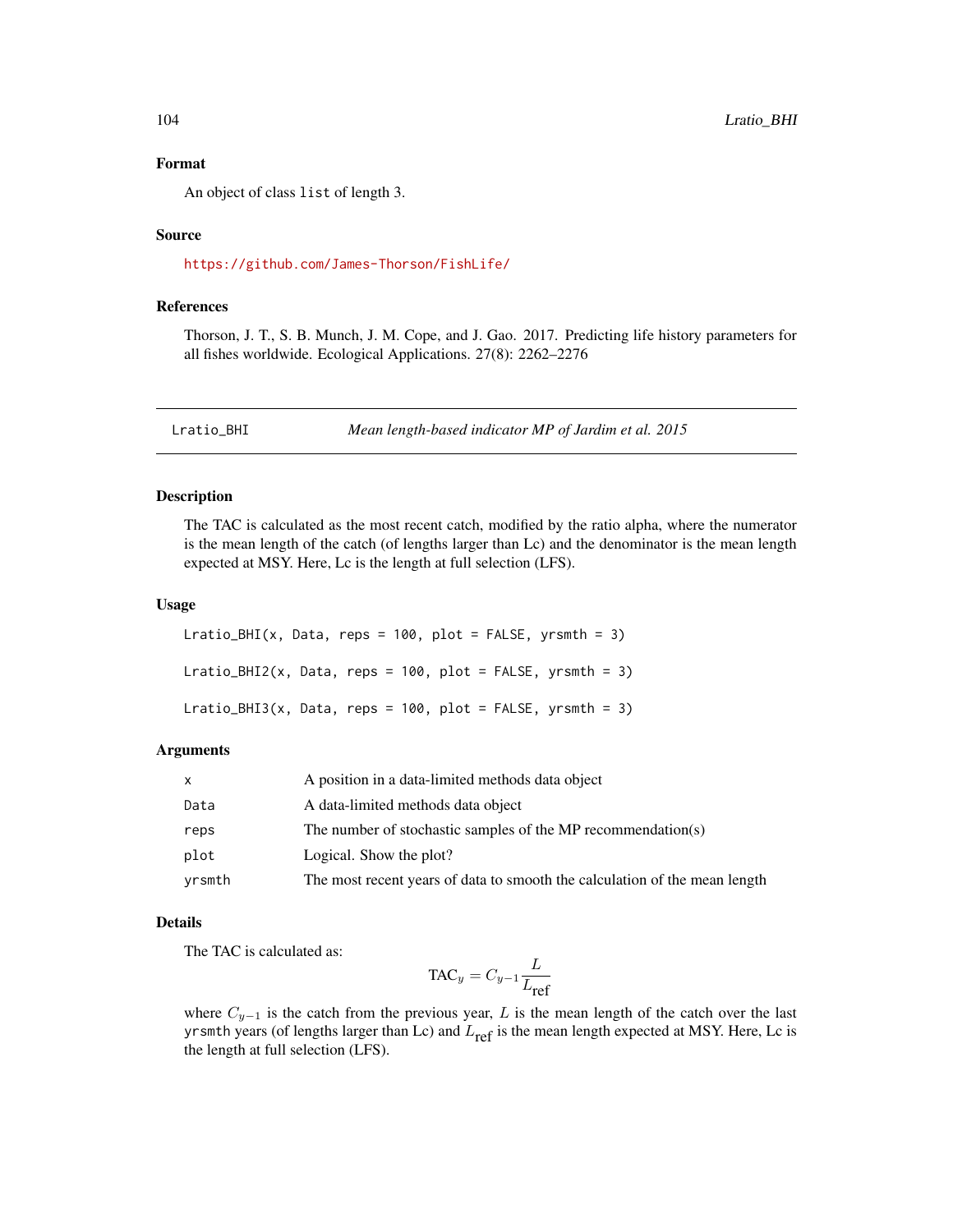### Lratio\_BHI 105

### Value

An object of class [Rec](#page-159-0) with the TAC slot populated with a numeric vector of length reps

#### Functions

- Lratio\_BHI: Assumes  $M/K = 1.5$  and  $FMSY/M = 1$ . Natural mortality M and von Bertalanffy K are not used in this MP (see Appendix A of Jardim et al. 2015).
- Lratio\_BHI2: More general version that calculates the reference mean length as a function of M, K, and presumed FMSY/M.
- Lratio\_BHI3: A modified version of Lratio\_BHI2 where mean length is calculated for lengths > modal length (Lc)

### Required Data

See [Data](#page-29-0) for information on the Data object

Lratio\_BHI: CAL, CAL\_bins, Cat, LFS, vbLinf Lratio\_BHI2: CAL, CAL\_bins, Cat, FMSY\_M, LFS, Mort, vbK, vbLinf Lratio\_BHI3: CAL, CAL\_bins, Cat, FMSY\_M, LFS, Mort, vbK, vbLinf

### Rendered Equations

See [Online Documentation](https://dlmtool.github.io/DLMtool/reference/Lratio_BHI.html) for correctly rendered equations

### Author(s)

Coded by Q. Huynh. Developed by Jardim et al. (2015)

### References

Ernesto Jardim, Manuela Azevedo, Nuno M. Brites, Harvest control rules for data limited stocks using length-based reference points and survey biomass indices, Fisheries Research, Volume 171, November 2015, Pages 12-19, ISSN 0165-7836, https://doi.org/10.1016/j.fishres.2014.11.013

## See Also

Other Length target MPs: [Ltarget1](#page-112-0), [LtargetE1](#page-114-0)

### Examples

Lratio\_BHI(1, Data=DLMtool::SimulatedData, plot=TRUE) Lratio\_BHI2(1, Data=DLMtool::SimulatedData, plot=TRUE) Lratio\_BHI3(1, Data=DLMtool::SimulatedData, plot=TRUE)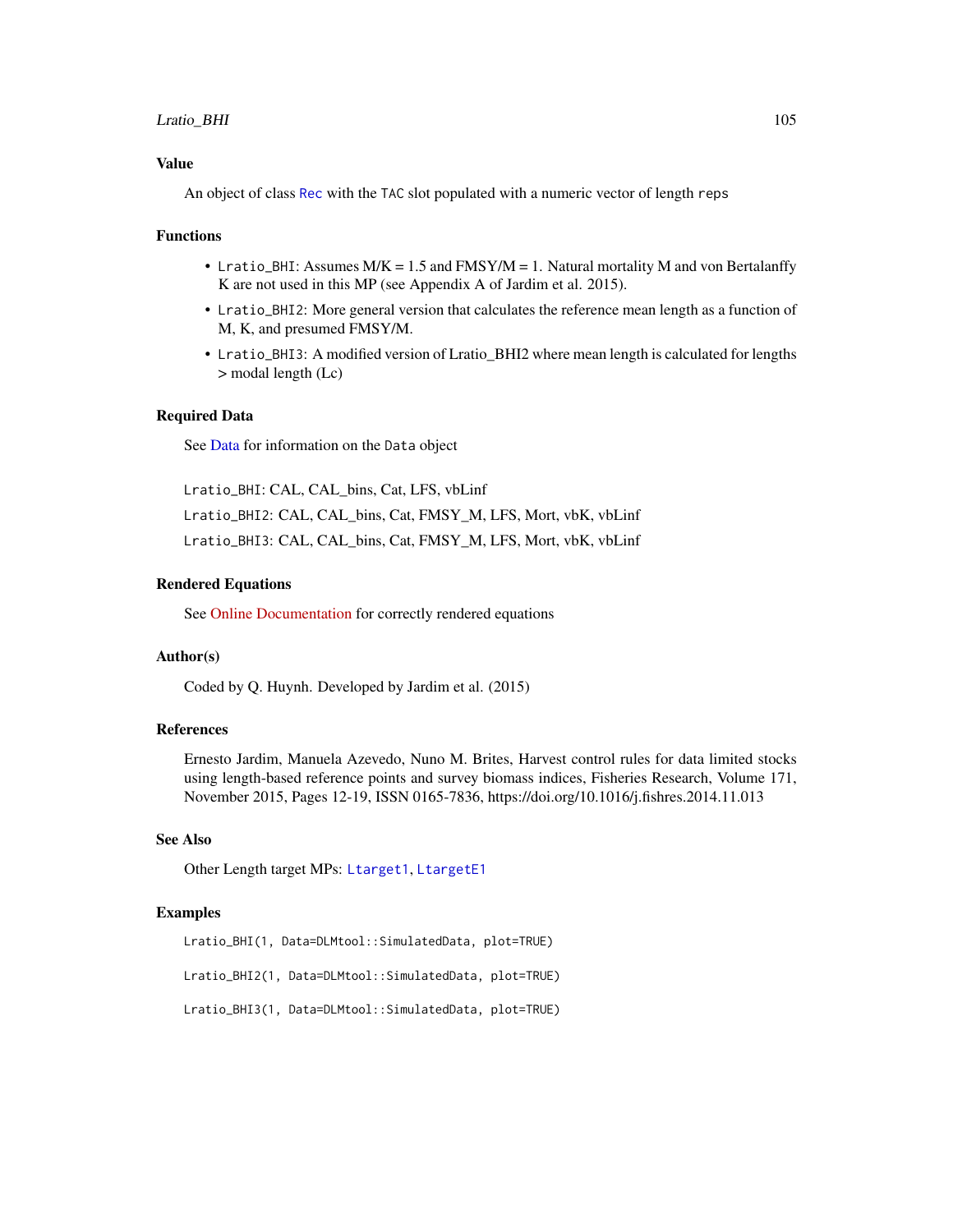LSRA *Estimates R0 using SRA to match current F estimates and avoid penalities for low stock sizes*

## Description

Estimates R0 using SRA to match current F estimates and avoid penalities for low stock sizes

## Usage

LSRA(x, FF, Chist\_arr, M, Mat\_age, Wt\_age, sel, Recdevs, h)

# Arguments

| $\mathsf{x}$ | a position in the various arrays and vectors that corresponds with a simulation<br>(for use with sapply) |
|--------------|----------------------------------------------------------------------------------------------------------|
| FF           | a vector of recent fishign mortality rates (apical Fs)                                                   |
| Chist_arr    | a vector of historical catch observations [nyears]                                                       |
| M            | a vector of natural mortality rates [nsim]                                                               |
| Mat_age      | a matrix of maturity at age [nsim x nage]                                                                |
| Wt_age       | a matrix of weight at age [nsim x nage]                                                                  |
| sel          | a matrix of selectivity at age [nsim x nage]                                                             |
| Recdevs      | a matrix of recruitment deviations [nsim x nyears]                                                       |
| h            | a vector of steepness values of the Bev-Holt Stock-Recruitment relationship                              |

## Value

all package data objects are placed in the global namespace dir

## Author(s)

T. Carruthers

| LSRA2 | Alternative version of LSRA that's a wrapper for LSRA_opt to return |
|-------|---------------------------------------------------------------------|
|       | the right type of output (mode) using sapply                        |

# Description

Alternative version of LSRA that's a wrapper for LSRA\_opt to return the right type of output (mode) using sapply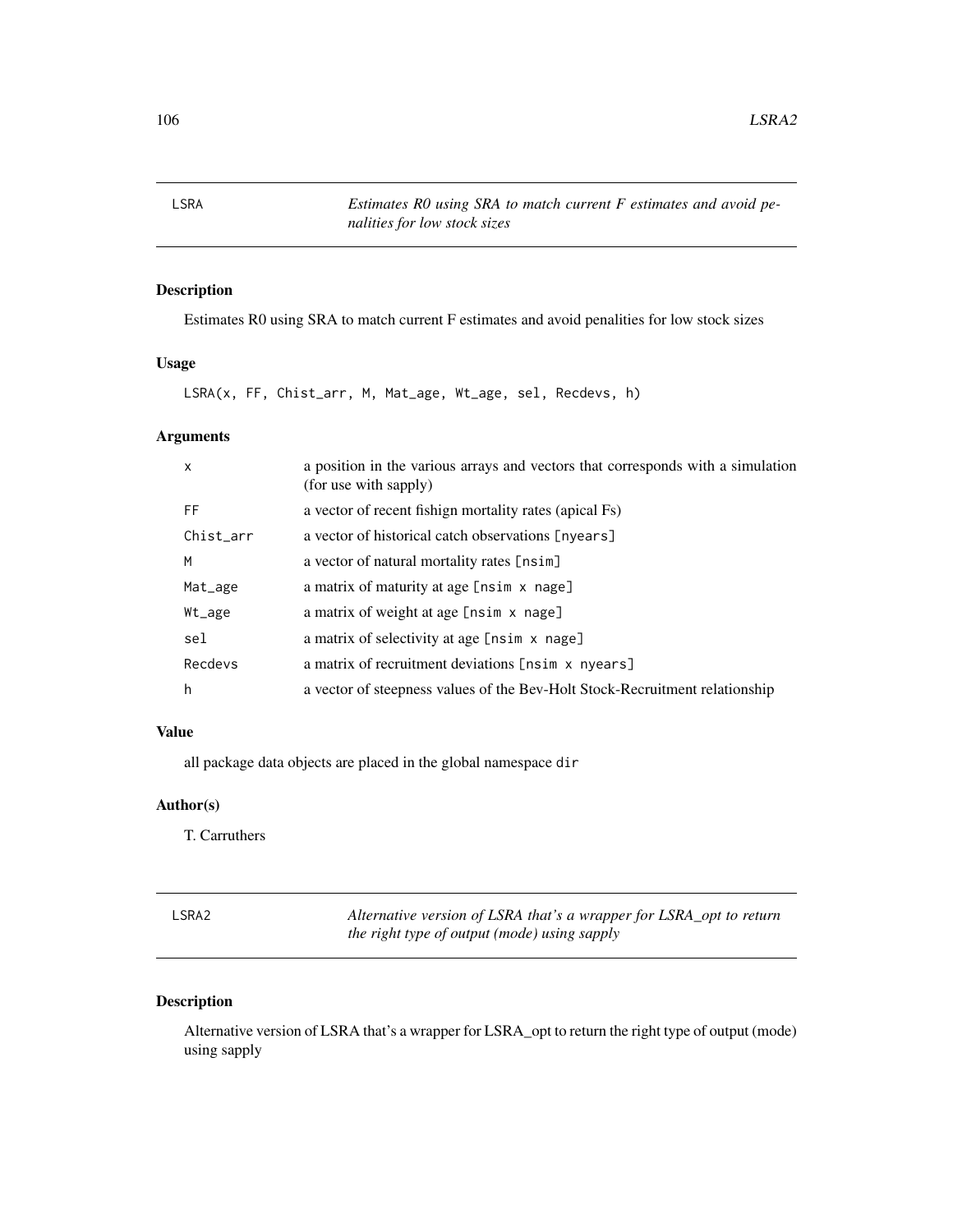## Usage

```
LSRA2(x, lnR0s, FF, Chist, M, Mat_age, Wt_age, sel, Recdevs, h, mode = 2)
```
## Arguments

| $\mathsf{x}$ | a position in the various arrays and vectors that corresponds with a simulation<br>(for use with sapply) |
|--------------|----------------------------------------------------------------------------------------------------------|
| lnR0s        | a vector nsim long that are estimated R0 values                                                          |
| FF           | a vector of recent fishign mortality rates (apical Fs)                                                   |
| Chist        | a vector of historical catch observations [nyears]                                                       |
| M            | a vector of natural mortality rates [nsim]                                                               |
| Mat_age      | a matrix of maturity at age [nsim x nage]                                                                |
| Wt_age       | a matrix of weight at age [nsim x nage]                                                                  |
| sel          | a matrix of selectivity at age [nsim x nage]                                                             |
| Recdevs      | a matrix of recruitment deviations [nsim x nyears]                                                       |
| h            | a vector of steepness values of the Bev-Holt Stock-Recruitment relationship                              |
| mode         | optimization or plotting                                                                                 |

## Value

all package data objects are placed in the global namespace dir

## Author(s)

T. Carruthers

LSRA\_MCMC\_sim *Internal SRA MCMC CPP code*

## Description

Rcpp version of R code

### Usage

```
LSRA_MCMC_sim(nits, pars, JumpCV, adapt, parLB, parUB, R0ind, inflind,
  slpind, RDind, nyears, maxage, M, Mat_age, Wt_age, Chist_a, Umax, h, CAA,
  CAAadj, sigmaR)
```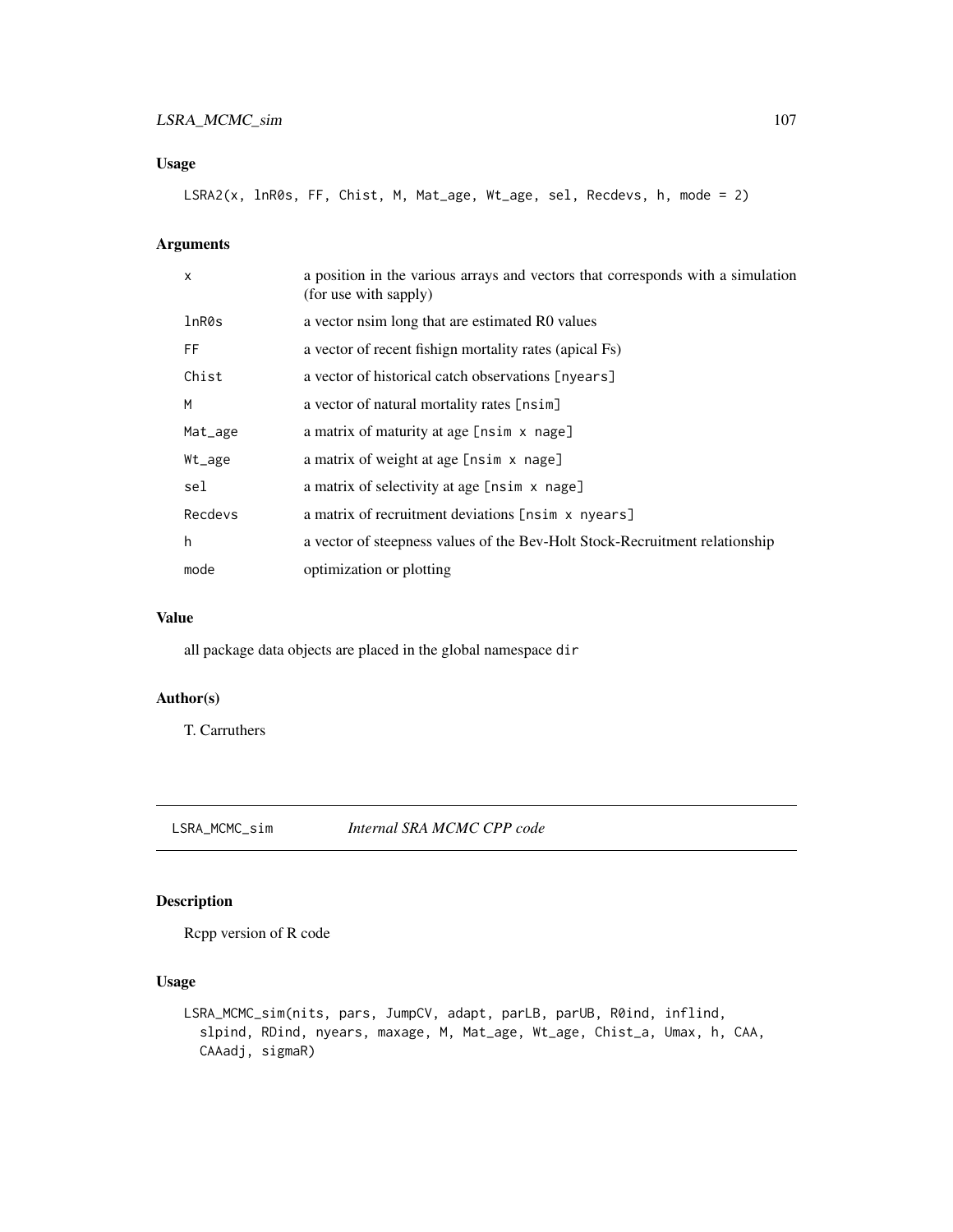## Arguments

| nits    | number of iterations                                                                                               |
|---------|--------------------------------------------------------------------------------------------------------------------|
| pars    | vector of parameters                                                                                               |
| JumpCV  | jump cv vector                                                                                                     |
| adapt   | adapt vector                                                                                                       |
| parLB   | lower bounds                                                                                                       |
| parUB   | upper bounds                                                                                                       |
| R0ind   | index for R0                                                                                                       |
| inflind | index for inflection                                                                                               |
| slpind  | index for slope                                                                                                    |
| RDind   | index for recruitment deviations                                                                                   |
| nyears  | number of projection years                                                                                         |
| maxage  | maximum age                                                                                                        |
| M       | Natural mortality                                                                                                  |
| Mat_age | A vector of maturity at age                                                                                        |
| Wt_age  | A vector of weight at age                                                                                          |
| Chist_a | A vector of historical catch observations (nyears long) going back to unfished<br>conditions                       |
| Umax    | A numeric value representing the maximum harvest rate for any age class (re-<br>jection of sims where this occurs) |
| h.      | steepness of SRR                                                                                                   |
| CAA     | A matrix nyears (rows) by nages (columns) of catch at age (age 1 to maxage in<br>length)                           |
| CAAadj  | internal parameter                                                                                                 |
| sigmaR  | A numeric value representing the prior standard deviation of log space recruit-<br>ment deviations                 |

## Author(s)

A. Hordyk

| LSRA_opt | Internal estimation function for LSRA and LSRA2 functions |  |
|----------|-----------------------------------------------------------|--|
|          |                                                           |  |

# Description

Internal estimation function for LSRA and LSRA2 functions

# Usage

```
LSRA_opt(param, FF_a, Chist, M_a, Mat_age_a, Wt_age_a, sel_a, Recdevs_a,
  h_{-}a, Umax = 0.5, mode = 1)
```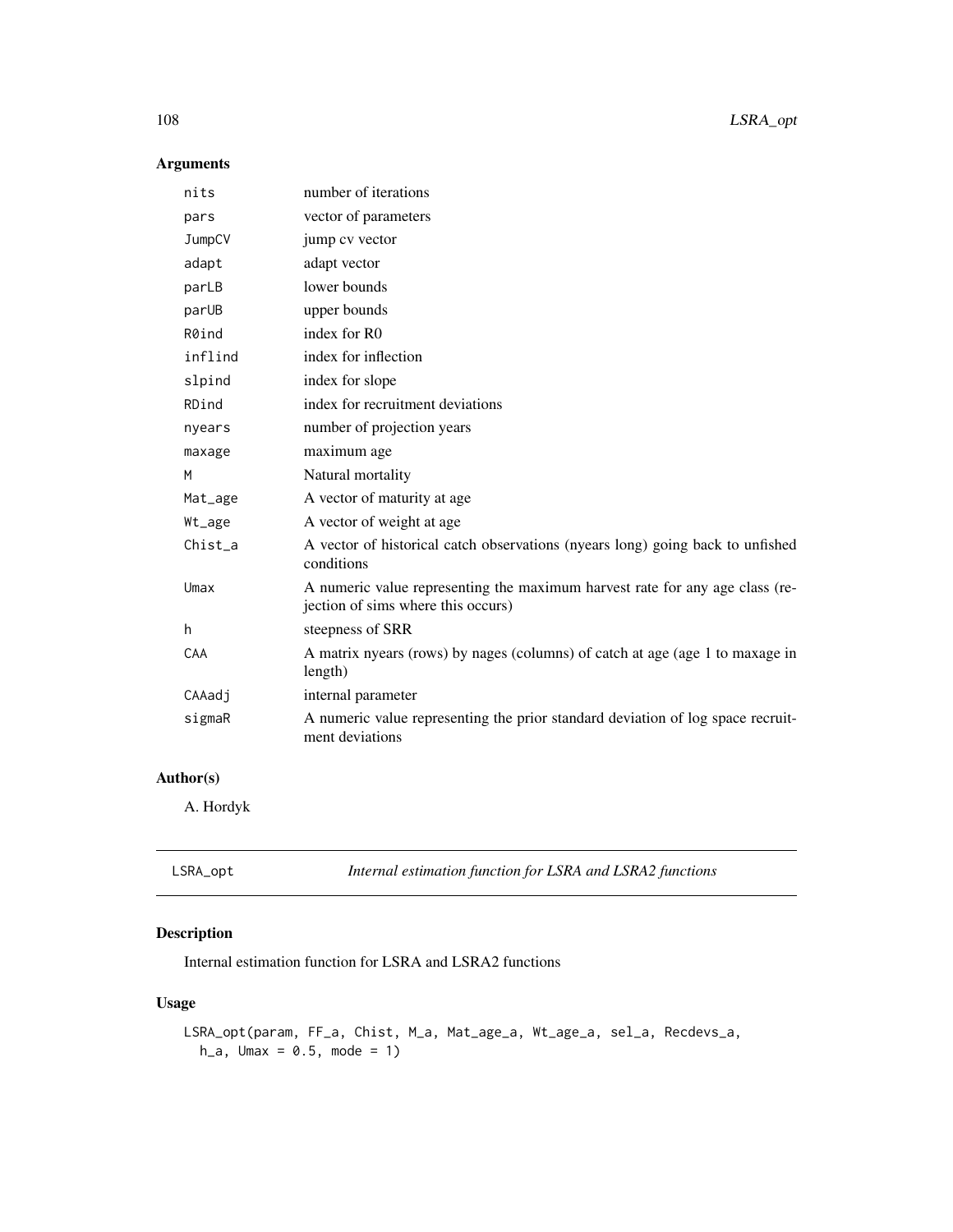#### $LstepCC1$  109

#### Arguments

| param     | a numeric value representing $log(R0)$                                                  |
|-----------|-----------------------------------------------------------------------------------------|
| $FF_a$    | numeric value, recent fishign mortality rate (apical F)                                 |
| Chist     | a vector of historical catch observations [nyears]                                      |
| $M_a$     | numeric value, natural mortality rate                                                   |
| Mat_age_a | a vector of maturity at age [nage]                                                      |
| Wt_age_a  | a vector of weight at age [nage]                                                        |
| sel_a     | a vector of selectivity at age [nage]                                                   |
| Recdevs_a | a vector of recruitment deviations [nyears]                                             |
| $h_a$     | a numeric value of steepness values of the Bev-Holt Stock-Recruitment relation-<br>ship |
| Umax      | maximum harvest rate per year                                                           |
| mode      | 1-5 see below                                                                           |

# Value

depends on mode but could be 1:objective function 2:trajectory of Fs 3: SSB depletion 4:log(R0) 5:diagnostic plots

# Author(s)

T. Carruthers

LstepCC1 *Step-wise Constant Catch*

# Description

A management procedure that incrementally adjusts the TAC according to the mean length of recent catches.

# Usage

```
LstepCC1(x, Data, reps = 100, plot = FALSE, yrsmth = 5, xx = 0,
  stepsz = 0.05, llim = c(0.96, 0.98, 1.05)LstepCC2(x, Data, reps = 100, plot = FALSE, yrsmth = 5, xx = 0.1,
  stepsz = 0.05, llim = c(0.96, 0.98, 1.05)LstepCC3(x, Data, reps = 100, plot = FALSE, yrsmth = 5, xx = 0.2,
  stepsz = 0.05, 1lim = c(0.96, 0.98, 1.05)LstepCC4(x, Data, reps = 100, plot = FALSE, yrsmth = 5, xx = 0.3,
  stepsz = 0.05, llim = c(0.96, 0.98, 1.05)
```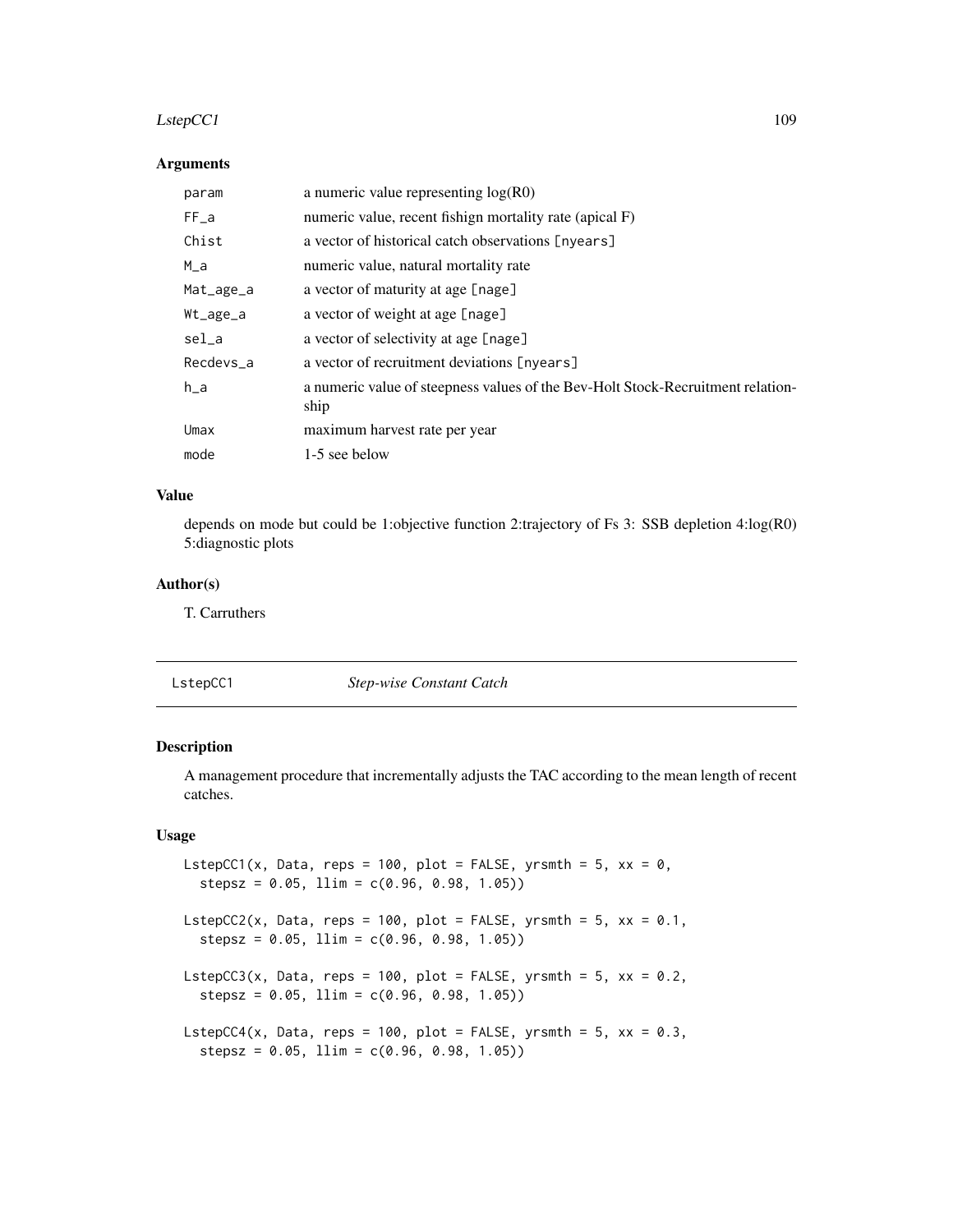#### **Arguments**

| $\mathsf{x}$ | A position in a data-limited methods data object                                                                                |
|--------------|---------------------------------------------------------------------------------------------------------------------------------|
| Data         | A data-limited methods data object                                                                                              |
| reps         | The number of stochastic samples of the MP recommendation(s)                                                                    |
| plot         | Logical. Show the plot?                                                                                                         |
| yrsmth       | Years over which to calculate mean length.                                                                                      |
| <b>XX</b>    | Parameter controlling the fraction of mean catch to start using in first year                                                   |
| stepsz       | Parameter controlling the size of update increment in TAC or effort.                                                            |
| llim         | A vector of length reference points that determine the conditions for increasing,<br>maintaining or reducing the TAC or effort. |

## Details

The TAC is calculated as:

$$
\text{TAC} = \left\{ \begin{array}{ll} \text{TAC}^* - 2S\text{TAC}^* & \text{if } r < 0.96\\ \text{TAC}^* - STAC^* & \text{if } r < 0.98\\ \text{TAC}^* & \text{if } > 1.058 \end{array} \right.
$$

where TAC<sup>\*</sup> is (1-xx) times average catch in the first year, and previous catch in all projection years, S is step-size determined by stepsz, and  $r$  is the ratio of  $L_{\text{recent}}$  and  $L_{\text{ave}}$  which are mean length over the most recent yrsmth years and 2 x yrsmth historical years respectively.

The conditions are specified in the llim argument to the function.

## Value

An object of class [Rec](#page-159-0) with the TAC slot populated with a numeric vector of length reps

# Functions

- LstepCC1: The least biologically precautionary TAC-based MP.
- LstepCC2: More biologically precautionary than LstepCC1  $(xx = 0.1)$
- LstepCC3: More biologically precautionary than LstepCC2 ( $xx = 0.2$ )
- LstepCC4: The most precautionary TAC-based MP.

# Required Data

See [Data](#page-29-0) for information on the Data object

LstepCC1: Cat, LHYear, ML, Year LstepCC2: Cat, LHYear, ML, Year LstepCC3: Cat, LHYear, ML, Year LstepCC4: Cat, LHYear, ML, Year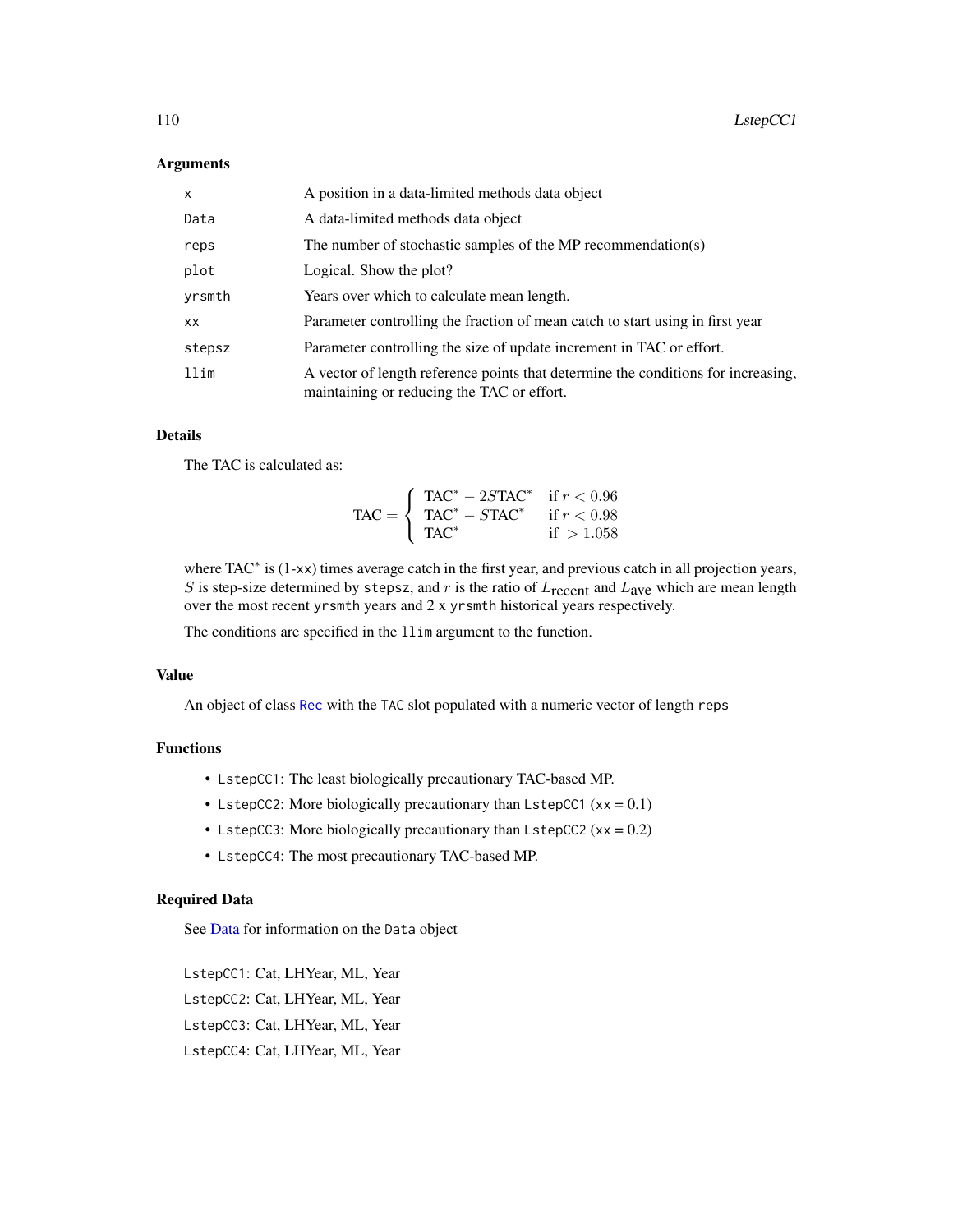#### $LstepCE1$  111

## Rendered Equations

See [Online Documentation](https://dlmtool.github.io/DLMtool/reference/LstepCC1.html) for correctly rendered equations

#### Author(s)

T. Carruthers

# References

Carruthers et al. 2015. Performance evaluation of simple management procedures. ICES J. Mar Sci. 73, 464-482.

Geromont, H.F., Butterworth, D.S. 2014. Generic management procedures for data-poor fisheries; forecasting with few data. ICES J. Mar. Sci. doi:10.1093/icesjms/fst232

#### Examples

LstepCC1(1, Data=DLMtool::SimulatedData, plot=TRUE) LstepCC2(1, Data=DLMtool::SimulatedData, plot=TRUE) LstepCC3(1, Data=DLMtool::SimulatedData, plot=TRUE) LstepCC4(1, Data=DLMtool::SimulatedData, plot=TRUE)

LstepCE1 *Step-wise Constant Effort*

#### Description

A management procedure that incrementally adjusts the total allowable effort (TAE) according to the mean length of recent catches.

## Usage

LstepCE1(x, Data, reps =  $100$ , plot = FALSE, yrsmth =  $5$ , stepsz =  $0.05$ , llim =  $c(0.96, 0.98, 1.05)$ 

LstepCE2(x, Data, reps = 100, plot = FALSE, yrsmth =  $5$ ,  $stepsz = 0.1, 1lim = c(0.96, 0.98, 1.05)$ 

#### Arguments

| X.     | A position in a data-limited methods data object                                                                         |
|--------|--------------------------------------------------------------------------------------------------------------------------|
| Data   | A data-limited methods data object                                                                                       |
| reps   | The number of stochastic samples of the MP recommendation(s)                                                             |
| plot   | Logical. Show the plot?                                                                                                  |
| vrsmth | Years over which to calculate trend in mean length.                                                                      |
| stepsz | Parameter controlling the size of update increment in effort.                                                            |
| llim   | A vector of length reference points that determine the conditions for increasing,<br>maintaining or reducing the effort. |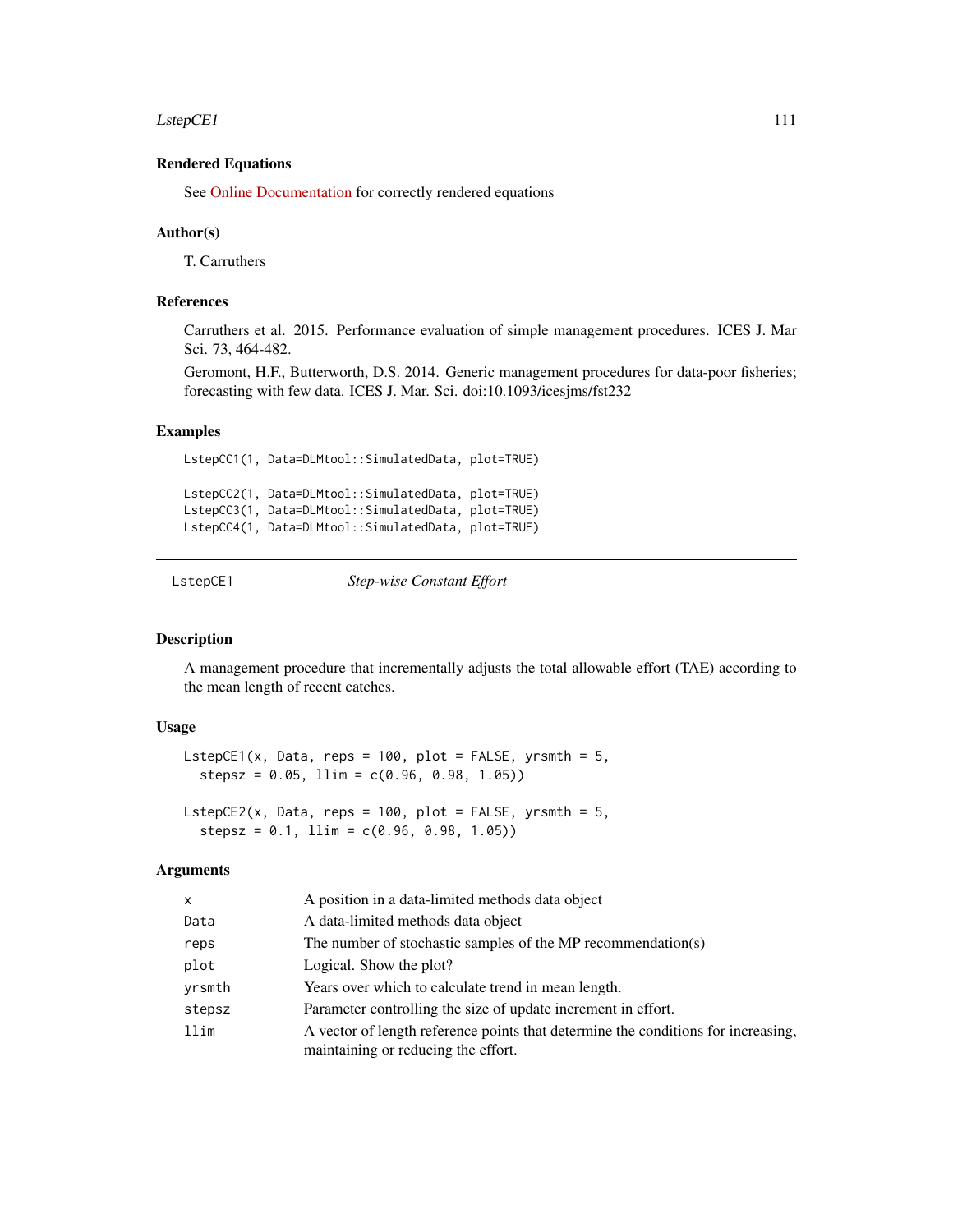# Details

The TAE is calculated as:

$$
\text{TAE} = \begin{cases} \text{TAE}^* - 2S\text{TAE}^* & \text{if } r < 0.96\\ \text{TAE}^* - S\text{TAE}^* & \text{if } r < 0.98\\ \text{TAE}^* & \text{if } > 1.058 \end{cases}
$$

where TAE<sup> $*$ </sup> is effort in the previous year, S is step-size determined by stepsz, and r is the ratio of  $L_{\text{recent}}$  and  $L_{\text{ave}}$  which are mean length over the most recent yrsmth years and 2 x yrsmth historical years respectively.

The conditions are specified in the llim argument to the function.

# Value

An object of class [Rec](#page-159-0) with the TAE slot(s) populated

## Functions

- LstepCE1: The least biologically precautionary effort-based MP.
- LstepCE2: Step size is increased to 0.1

#### Required Data

See [Data](#page-29-0) for information on the Data object

LstepCE1: LHYear, ML, MPeff, Year

# Rendered Equations

See [Online Documentation](https://dlmtool.github.io/DLMtool/reference/LstepCE1.html) for correctly rendered equations

# Author(s)

T. Carruthers

## References

Carruthers et al. 2015. Performance evaluation of simple management procedures. ICES J. Mar Sci. 73, 464-482.

Geromont, H.F., Butterworth, D.S. 2014. Generic management procedures for data-poor fisheries; forecasting with few data. ICES J. Mar. Sci. doi:10.1093/icesjms/fst232

#### See Also

LstepCC1

### Examples

```
LstepCE1(1, Data=DLMtool::SimulatedData, plot=TRUE)
LstepCE2(1, Data=DLMtool::SimulatedData, plot=TRUE)
```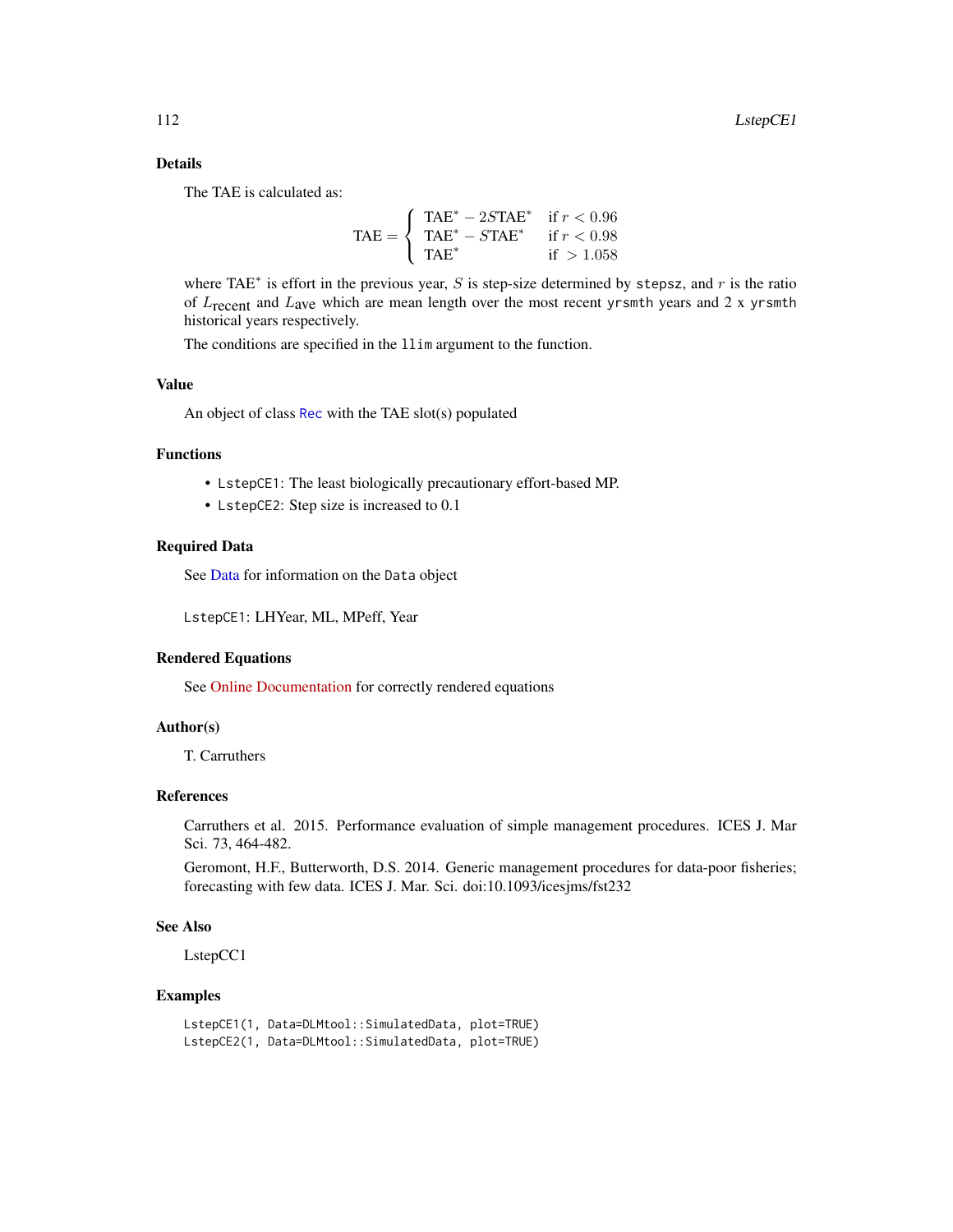#### <span id="page-112-0"></span>Description

A management procedure that incrementally adjusts the TAC to reach a target mean length in catches.

## Usage

```
Ltarget1(x, Data, reps = 100, plot = FALSE, yrsmth = 5, xx = 0,
 xL = 1.05Ltarget2(x, Data, reps = 100, plot = FALSE, yrsmth = 5, xx = 0,
 xL = 1.1Ltarget3(x, Data, reps = 100, plot = FALSE, yrsmth = 5, xx = 0,
  xL = 1.15Ltarget4(x, Data, reps = 100, plot = FALSE, yrsmth = 5, xx = 0.2,
  xL = 1.15L95target(x, Data, reps = 100, plot = FALSE, yrsmth = 5, xx = 0,
  xL = 1.05
```
## Arguments

| x      | A position in a data-limited methods data object                                                                   |
|--------|--------------------------------------------------------------------------------------------------------------------|
| Data   | A data-limited methods data object                                                                                 |
| reps   | The number of stochastic samples of the MP recommendation(s)                                                       |
| plot   | Logical. Show the plot?                                                                                            |
| vrsmth | Years over which to calculate mean length.                                                                         |
| xх     | Parameter controlling the fraction of mean catch to start using in first year                                      |
| xL     | Parameter controlling the magnitude of the target mean length of catches relative<br>to average length in catches. |

#### Details

Four target length MPs proposed by Geromont and Butterworth 2014. Tested by Carruthers et al. 2015.

The TAC is calculated as:

If  $L_{\text{recent}} \geq L_0$ :

$$
\text{TAC} = 0.5 \text{TAC}^* \left[ 1 + \left( \frac{L_{\text{recent}} - L_0}{L_{\text{target}} - L_0} \right) \right]
$$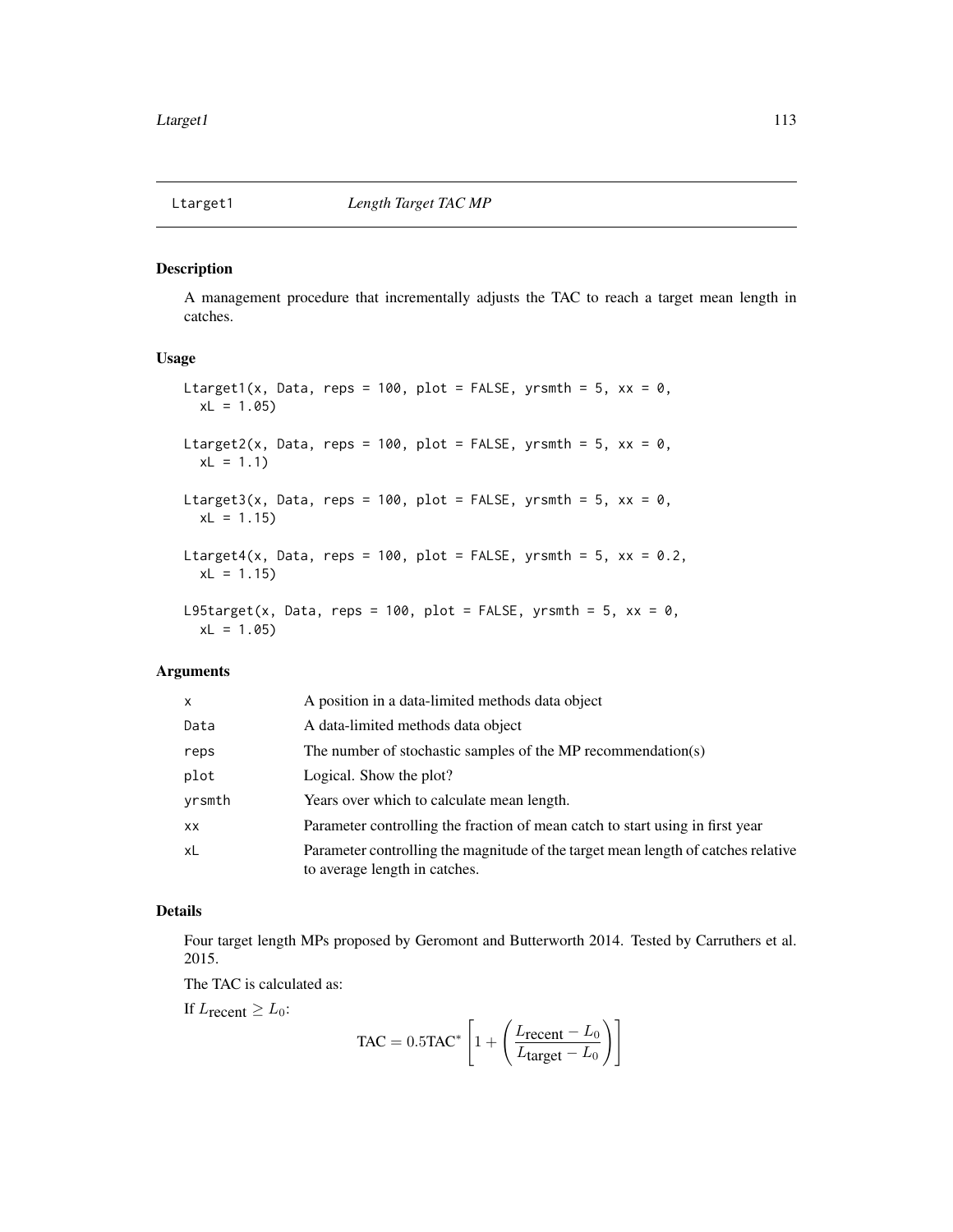else:

$$
TAC = 0.5TAC^* \left[ \frac{L_{\text{recent}}}{L_0}^2 \right]
$$

where TAC<sup>\*</sup> is (1 - xx) mean catches from the last yr smth historical years (pre-projection),  $L_{\text{recent}}$ is mean length in last yrmsth years,  $L_0$  is (except for L95target) 0.9 average catch in the last 2 x yrsmth historical (pre-projection years) ( $L_{\text{ave}}$ ), and  $L_{\text{target}}$  is (except for L95target) xL  $L_{\text{ave}}$ .

# Value

An object of class [Rec](#page-159-0) with the TAC slot populated with a numeric vector of length reps

#### Functions

- Ltarget1: The least biologically precautionary TAC-based MP.
- Ltarget2: Increasingly biologically precautionary  $(xL = 1.1)$ .
- Ltarget3: Increasingly biologically precautionary  $(xL = 1.1)$ .
- Ltarget4: The most biologically precautionary TAC-based MP ( $xL = 1.1$ ,  $xx=0.2$ ).
- L95target: Same as Ltarget1 but here the target and limit mean lengths are based on the length at maturity distribution rather than an arbitrary multiplicative of the mean length

#### Required Data

See [Data](#page-29-0) for information on the Data object

Ltarget1: Cat, LHYear, ML, Year Ltarget2: Cat, LHYear, ML, Year Ltarget3: Cat, LHYear, ML, Year Ltarget4: Cat, LHYear, ML, Year L95target: Cat, L50, LHYear, ML, Year

#### Rendered Equations

See [Online Documentation](https://dlmtool.github.io/DLMtool/reference/Ltarget1.html) for correctly rendered equations

## Author(s)

T. Carruthers

# References

Carruthers et al. 2015. Performance evaluation of simple management procedures. ICES J. Mar Sci. 73, 464-482.

Geromont, H.F., Butterworth, D.S. 2014. Generic management procedures for data-poor fisheries; forecasting with few data. ICES J. Mar. Sci. doi:10.1093/icesjms/fst232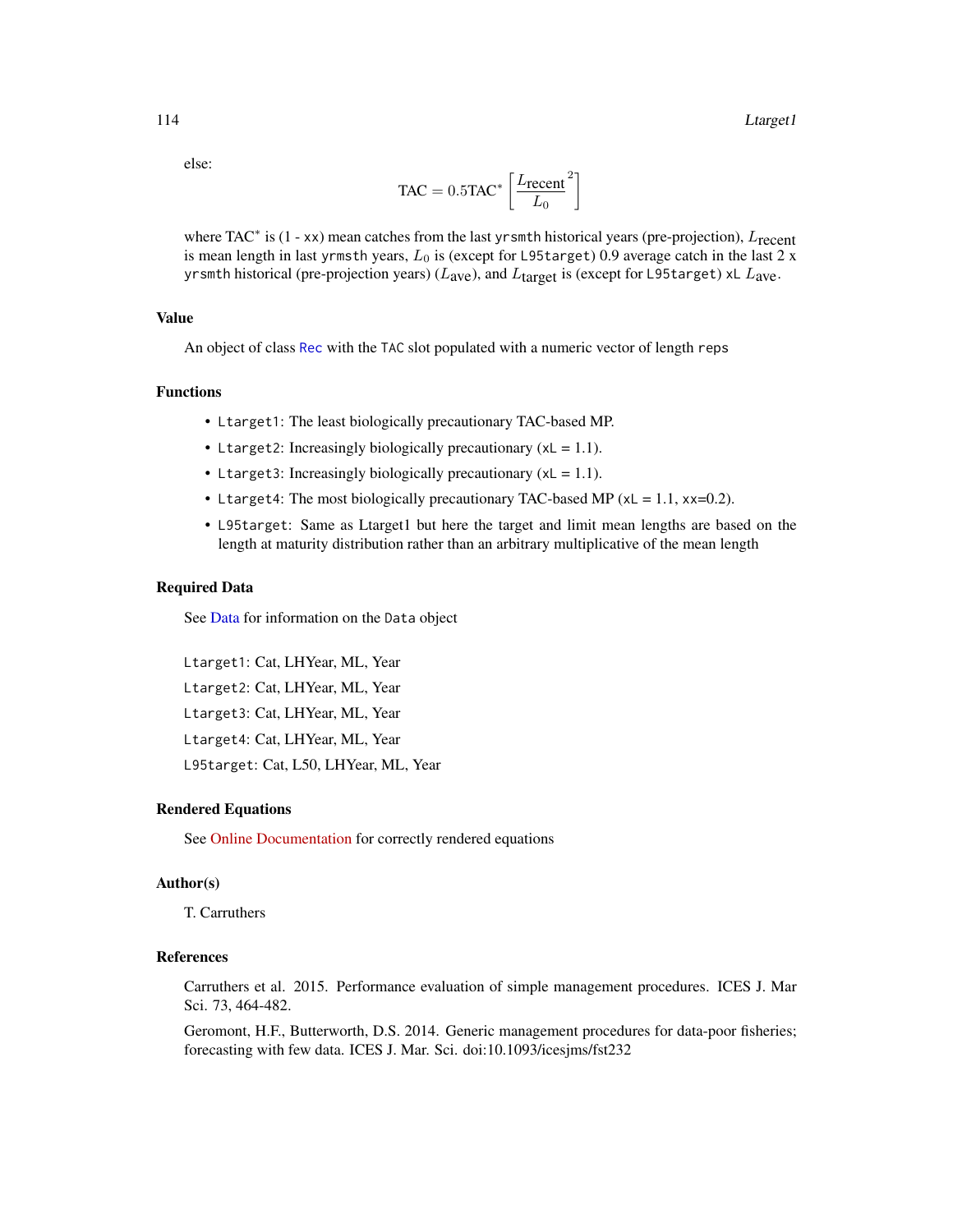#### $\text{Large }t\text{E1}$  115

# See Also

Other Length target MPs: [Lratio\\_BHI](#page-103-0), [LtargetE1](#page-114-0)

#### Examples

```
Ltarget1(1, Data=DLMtool::SimulatedData, plot=TRUE)
Ltarget2(1, Data=DLMtool::SimulatedData, plot=TRUE)
Ltarget3(1, Data=DLMtool::SimulatedData, plot=TRUE)
Ltarget4(1, Data=DLMtool::SimulatedData, plot=TRUE)
L95target(1, Data=DLMtool::SimulatedData, plot=TRUE)
```
<span id="page-114-0"></span>

| LtargetE1 | Length Target TAE MP |  |
|-----------|----------------------|--|
|-----------|----------------------|--|

# Description

A management procedure that incrementally adjusts the TAE to reach a target mean length in catches.

## Usage

```
LtargetE1(x, Data, reps = 100, plot = FALSE, yrsmth = 5, xL = 1.05)
LtargetE4(x, Data, reps = 100, plot = FALSE, yrsmth = 5, xL = 1.15)
```
## Arguments

| x      | A position in a data-limited methods data object                                                                   |
|--------|--------------------------------------------------------------------------------------------------------------------|
| Data   | A data-limited methods data object                                                                                 |
| reps   | The number of stochastic samples of the MP recommendation(s)                                                       |
| plot   | Logical. Show the plot?                                                                                            |
| yrsmth | Years over which to calculate mean length                                                                          |
| xL     | Parameter controlling the magnitude of the target mean length of catches relative<br>to average length in catches. |

# Details

Four target length MPs proposed by Geromont and Butterworth 2014. Tested by Carruthers et al. 2015.

The TAE is calculated as:

If  $L$ <sub>recent</sub>  $\geq L_0$ :

$$
\text{TAE} = 0.5 \text{TAE}^* \left[ 1 + \left( \frac{L_{\text{recent}} - L_0}{L_{\text{target}} - L_0} \right) \right]
$$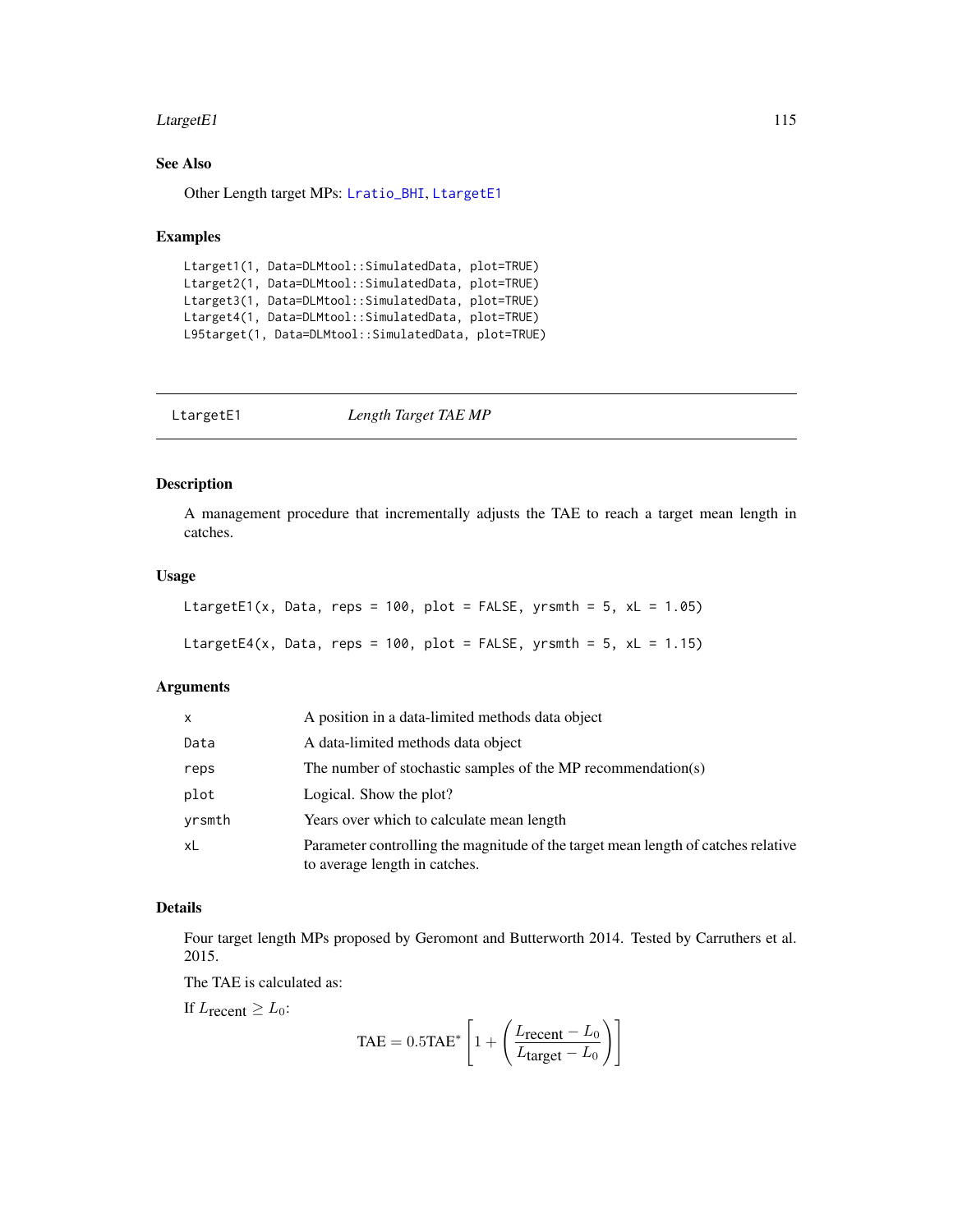else:

$$
TAE = 0.5TAE^* \left[ \frac{L_{\text{recent}}}{L_0}^2 \right]
$$

where TAE<sup>\*</sup> is the effort in the previous year,  $L_{\text{recent}}$  is mean length in last yrmsth years,  $L_0$  is (except for L95target) 0.9 average catch in the last 2 x yrsmth historical (pre-projection years) ( $L$ <sub>ave</sub>), and  $L$ <sub>target</sub> is (except for L95target) xL  $L$ <sub>ave</sub>.

# Value

An object of class [Rec](#page-159-0) with the TAE slot(s) populated

# Functions

- LtargetE1: The least biologically precautionary TAE-based MP.
- LtargetE4: The xL argument is increased to 1.15.

# Required Data

See [Data](#page-29-0) for information on the Data object

LtargetE1: LHYear, ML, MPeff, Year

#### Rendered Equations

See [Online Documentation](https://dlmtool.github.io/DLMtool/reference/LtargetE1.html) for correctly rendered equations

## Author(s)

T. Carruthers

#### References

Carruthers et al. 2015. Performance evaluation of simple management procedures. ICES J. Mar Sci. 73, 464-482.

Geromont, H.F., Butterworth, D.S. 2014. Generic management procedures for data-poor fisheries; forecasting with few data. ICES J. Mar. Sci. doi:10.1093/icesjms/fst232

# See Also

Other Length target MPs: [Lratio\\_BHI](#page-103-0), [Ltarget1](#page-112-0)

### Examples

```
LtargetE1(1, Data=DLMtool::SimulatedData, plot=TRUE)
LtargetE4(1, Data=DLMtool::SimulatedData, plot=TRUE)
```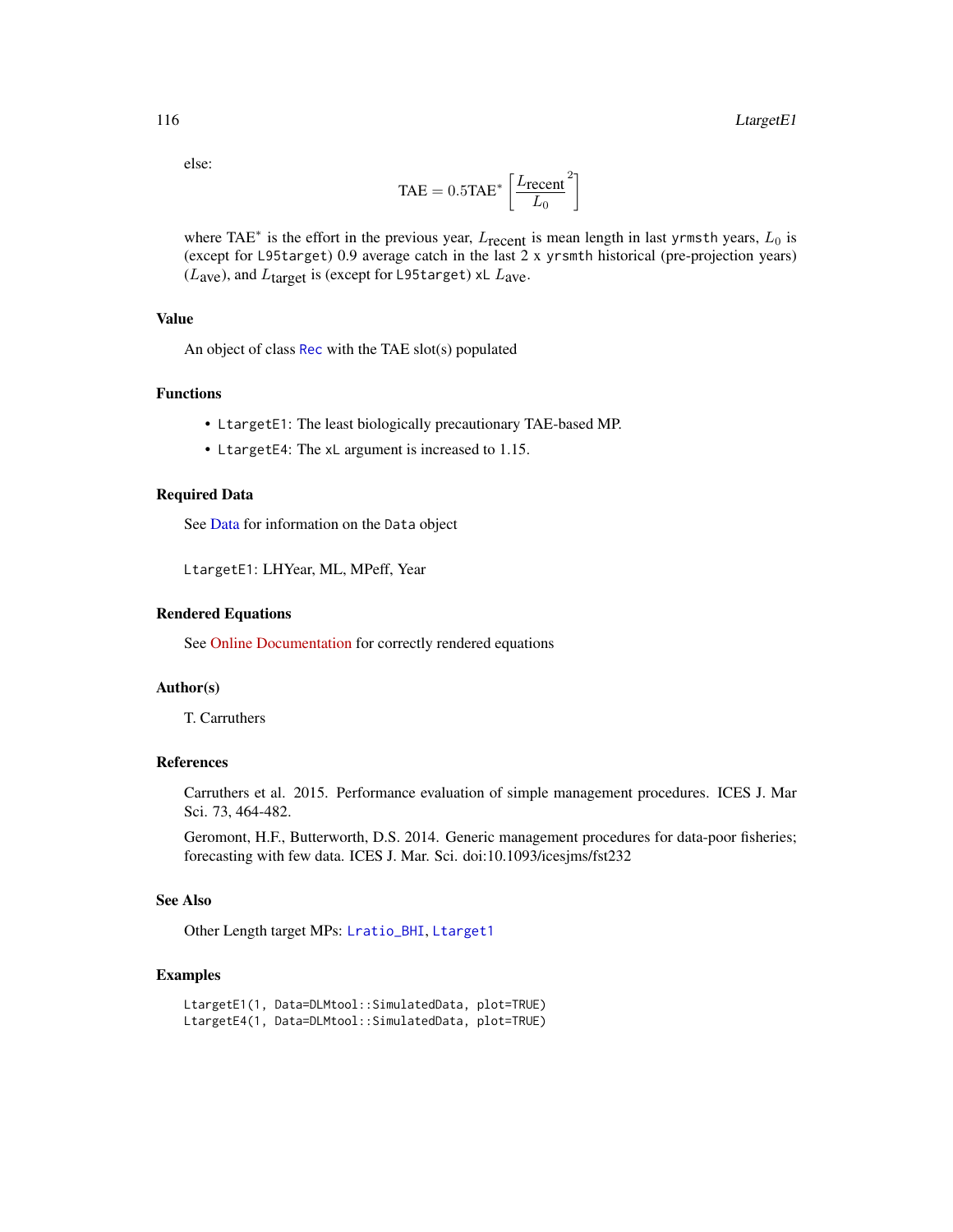# Description

Function estimates alpha and beta parameter from length-weight data and populates the relevant slots in the OM

# Usage

 $LW2OM(data = NULL, OM = NULL, plot = TRUE)$ 

# Arguments

| data | A data frame with columnns 'Length' and 'Weight' with numeric data |
|------|--------------------------------------------------------------------|
| OМ   | An object of class OM                                              |
| plot | Logical. Show plot of data and fit?                                |

#### Value

An object of class OM with OM@a and OM@b slots populated

| makeMeanMP | Create an MP that averages the results of multiple MPs |
|------------|--------------------------------------------------------|
|------------|--------------------------------------------------------|

# Description

This function takes a character string of MP names and returns a function of classMP that calculates the average of the management recommendations from the individual MPs.

## Usage

makeMeanMP(MPs)

# Arguments

MPs A vector of MPs names

# Value

A function of class MP

# Note

See relevant section of the [DLMtool User Guide](https://dlmtool.github.io/DLMtool/userguide/averaging-mps.html) for more information.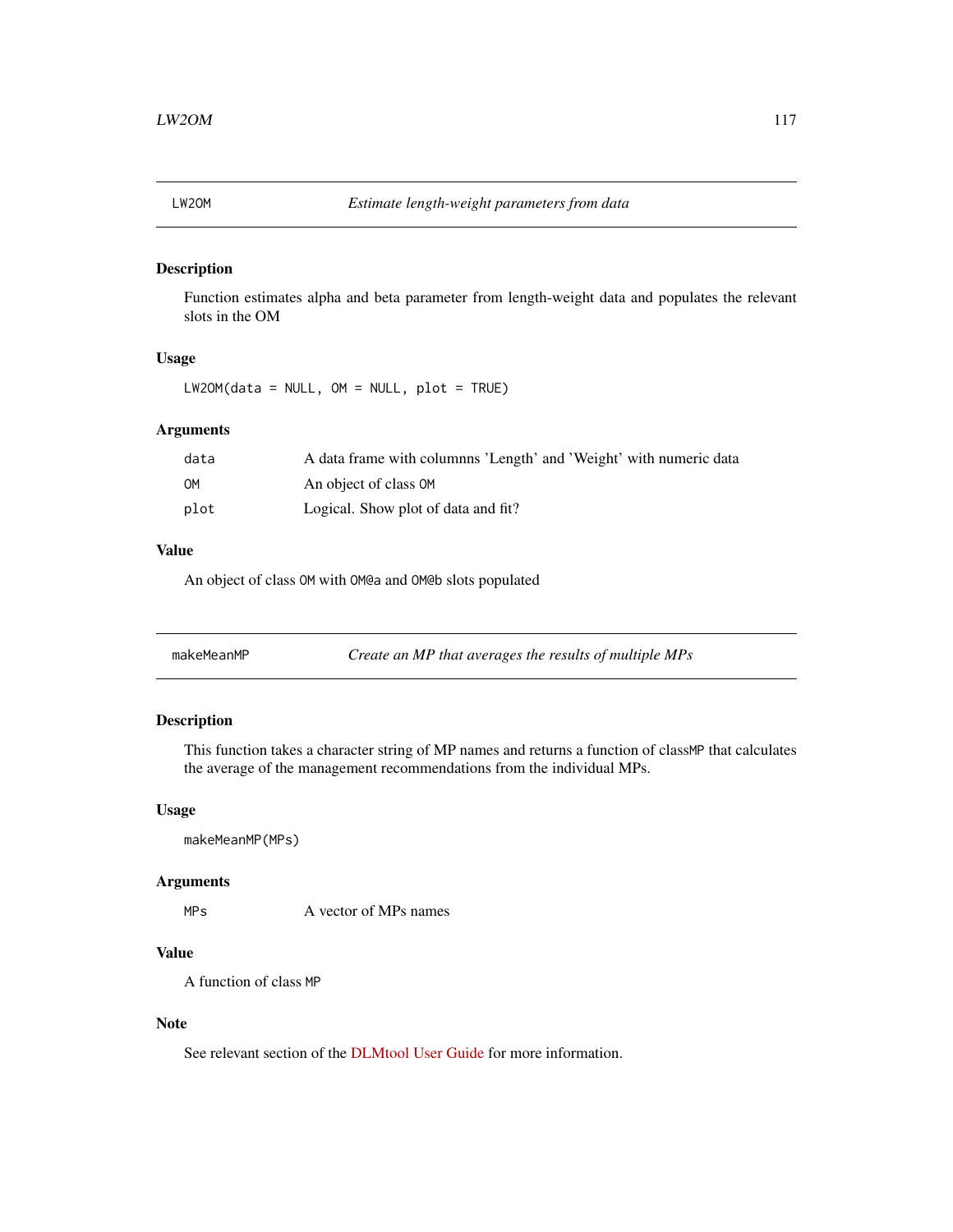# Author(s)

A. Hordyk

#### Examples

```
## Not run:
MeanMP <- makeMeanMP(c("AvC", "DCAC"))
MSE <- runMSE(DLMtool::testOM, MPs=c("AvC", "DCAC", "MeanMP"))
Tplot2(MSE)
MeanMP <- makeMeanMP(c("matlenlim", "matlenlim2"))
Data <- DLMtool::SimulatedData
matlenlim(1, Data)
matlenlim2(1, Data)
MeanMP(1, Data)
## End(Not run)
```
makePerf *Convert a OM object to one without observation or process error*

#### Description

Note: This function has been replaced with tinyErr and will soon be removed from the package

#### Usage

makePerf(OMin, except = NULL)

## Arguments

| OMin   | An object of class OM                                                                                       |
|--------|-------------------------------------------------------------------------------------------------------------|
| except | An optional vector of slot names in the OM that will not be changed (not tested<br>perfectly so watch out!) |

# Details

Takes an existing OM object and converts it to one without any observation error, and very little process error. Used for debugging and testing that MPs perform as expected under perfect conditions.

# Value

A new OM object

#### Author(s)

A. Hordyk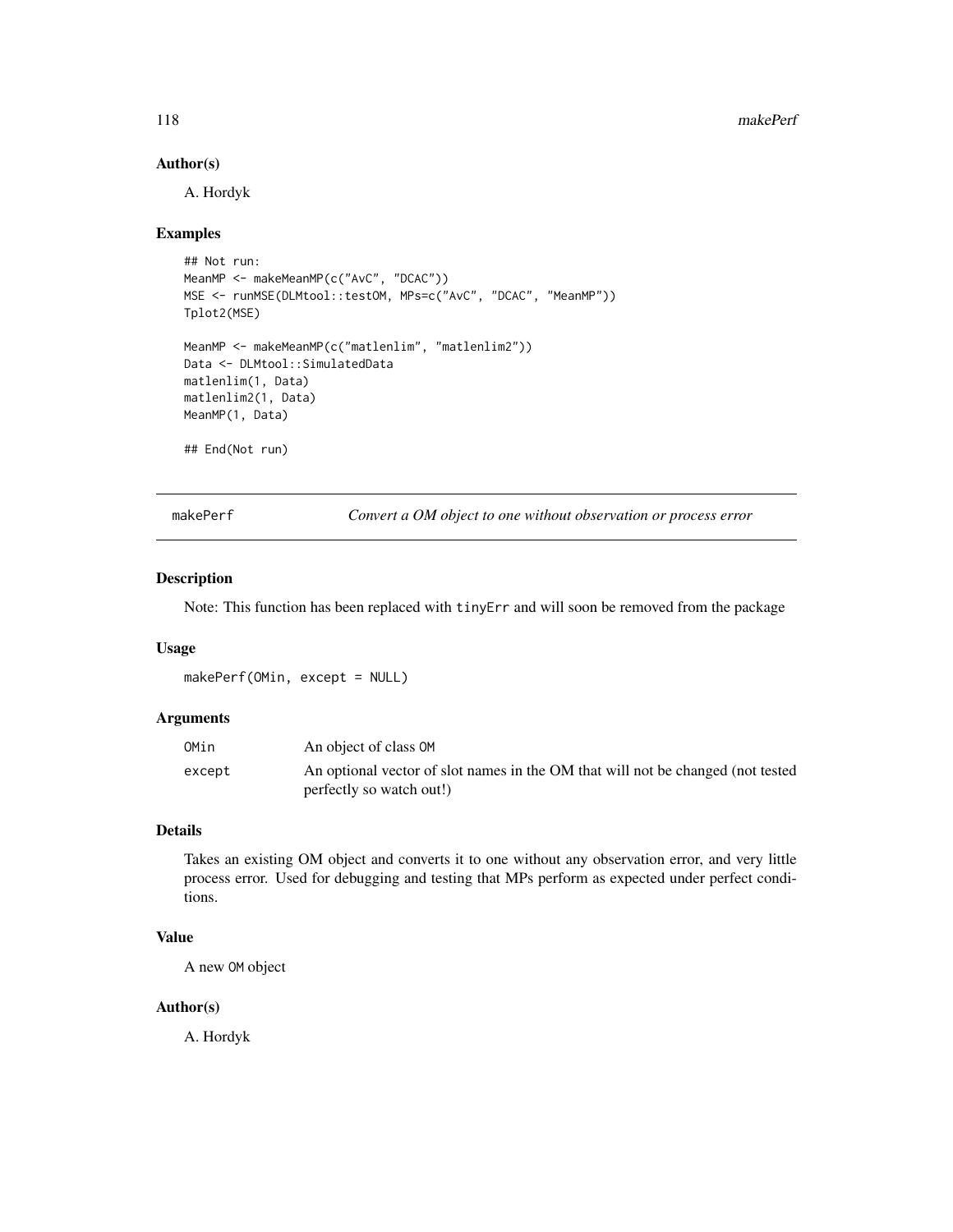makeTransparent *Make colors transparent*

# Description

Make colors transparent

# Usage

```
makeTransparent(someColor, alpha = 100)
```
# Arguments

| someColor | Character string describing color |
|-----------|-----------------------------------|
| alpha     | transparency                      |

# Author(s)

T. Carruthers

matlenlim *Size limit management procedures*

# Description

A set of size-selectivity MPs that adjust the retention curve of the fishery.

# Usage

```
matlenlim(x, Data, reps, plot = FALSE)
matlenlim2(x, Data, reps, plot = FALSE)
minlenLopt1(x, Data, reps, plot = FALSE, buffer = 0.1)slotlim(x, Data, reps, plot = FALSE)
```
# Arguments

| x      | A position in a data-limited methods data object                                                                      |
|--------|-----------------------------------------------------------------------------------------------------------------------|
| Data   | A data-limited methods data object                                                                                    |
| reps   | The number of stochastic samples of the MP recommendation(s)                                                          |
| plot   | Logical. Show the plot?                                                                                               |
| buffer | Parameter controlling the fraction of Lopt to set the minimum length of fish<br>caught: minlen=Lopt $*(0.7+buffer)$ . |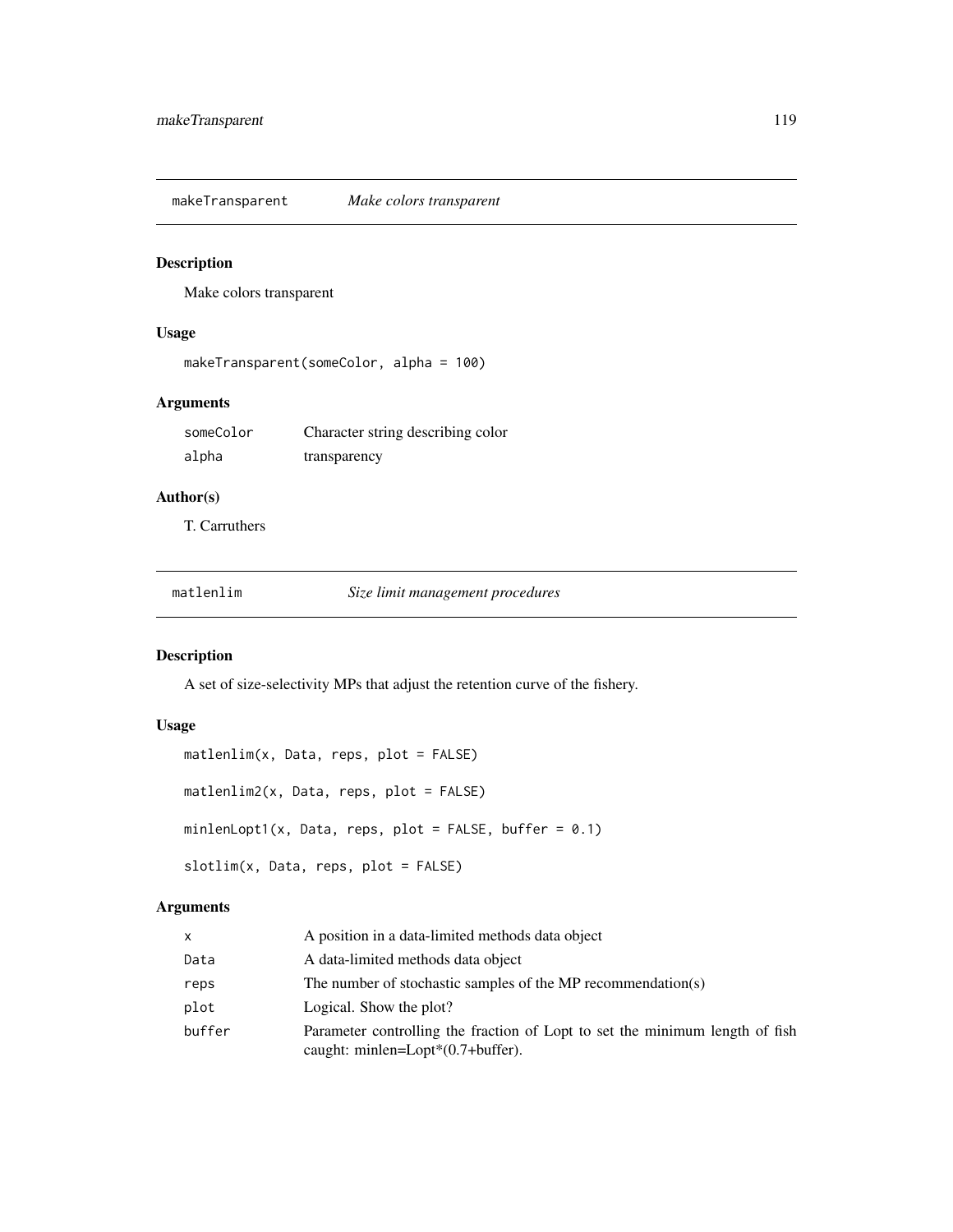# Details

The the LF5 and LFR slots in the Rec object are modified to change the retention curve (length at 5 per cent and smallest length at full retention respectively). A upper harvest slot limit can be set using the Rec@HS slot. The underlying selectivity pattern of the fishing gear does not change, and therefore the performance of these methods depends on the degree of discard mortality on fish that are selected by the gear but not retained by the fishery (Stock@Fdisc).

The level of discard mortality can be modified using the Rec@Fdisc slot which over-rides the discard mortality set in the operating model.

The selectivity pattern can be adjusted by creating MPs that modify the selection parameters (Rec@L5, Rec@LFS and Rec@Vmaxlen).

# Value

An object of class [Rec](#page-159-0) with the SL slot(s) populated

#### Functions

- matlenlim: Fishing retention-at-length is set equivalent to the maturity curve.
- matlenlim2: Fishing retention-at-length is set slightly higher (110%) than the length-atmaturity
- minlenLopt1: The minimum length of retention is set to a fraction of the length that maximises the biomass, Lopt. The aim of this simple MP is restrict the catch of small fish to rebuild the stock biomass towards the optimal length, Lopt, expressed in terms of the growth parameters Lopt=b/(M/k+b) (Hordyk et al. 2015)
- slotlim: Retention-at-length is set using a upper harvest slot limit; that is, a minimum and maximum legal length. The maximum limit is set here, completely arbitrarily, as the 75th percentile between the new minimum legal length and the estimated asymptotic length Linf. This MP has been included to demonstrate an upper harvest slot limit.

#### Required Data

See [Data](#page-29-0) for information on the Data object

matlenlim: L50 matlenlim2: L50 minlenLopt1: Mort, vbK, vbLinf, wlb slotlim: L50, vbLinf

## Rendered Equations

See [Online Documentation](https://dlmtool.github.io/DLMtool/reference/matlenlim.html) for correctly rendered equations

# Author(s)

T. Carruthers & A. Hordyk HF Geromont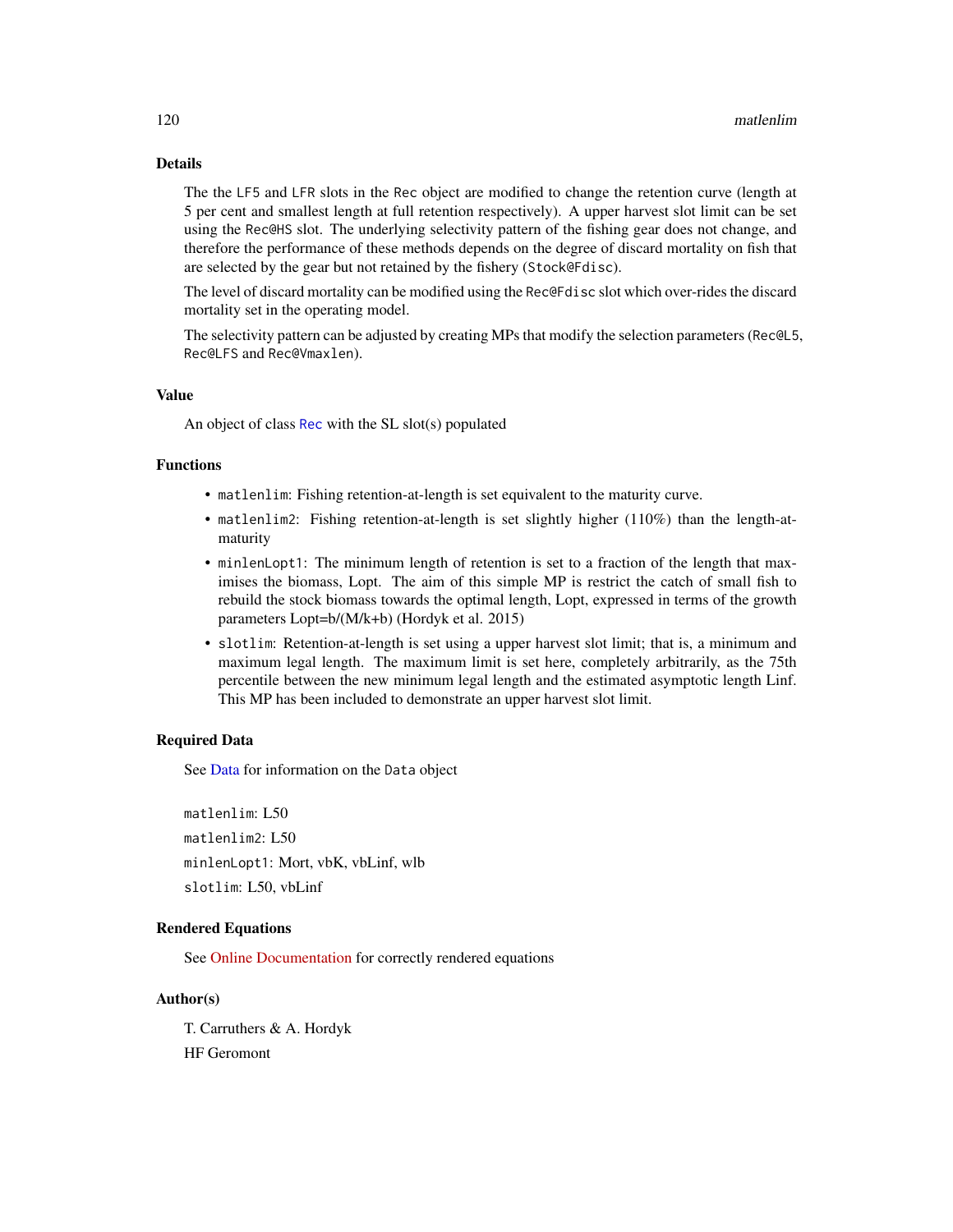## $MCD$  121

## References

Hordyk, A., Ono, K., Sainsbury, K., Loneragan, N., and J. Prince. 2015. Some explorations of the life history ratios to describe length composition, spawning-per-recruit, and the spawning potential ratio ICES Journal of Marine Science, doi:10.1093/icesjms/fst235.

# Examples

```
matlenlim(1, DLMtool::Atlantic_mackerel, plot=TRUE)
matlenlim2(1, DLMtool::Atlantic_mackerel, plot=TRUE)
minlenLopt1(1, DLMtool::Atlantic_mackerel, plot=TRUE)
slotlim(1, DLMtool::Atlantic_mackerel, plot=TRUE)
```
MCD *Mean Catch Depletion*

#### Description

A simple average catch-depletion MP that was included to demonstrate just how informative an estimate of current stock depletion can be.

#### Usage

 $MCD(x, Data, reps = 100, plot = FALSE)$ 

 $MCD4010(x, Data, reps = 100, plot = FALSE)$ 

#### Arguments

|      | A position in a data-limited methods data object             |
|------|--------------------------------------------------------------|
| Data | A data-limited methods data object                           |
| reps | The number of stochastic samples of the MP recommendation(s) |
| plot | Logical. Show the plot?                                      |

# Details

The TAC is calculated as:

 $TAC = 2\bar{C}D$ 

where  $\overline{C}$  is mean historical catch, and  $D$  is estimate of current depletion.

The TAC is modified by a harvest control rule in MCD4010.

# Value

An object of class [Rec](#page-159-0) with the TAC slot populated with a numeric vector of length reps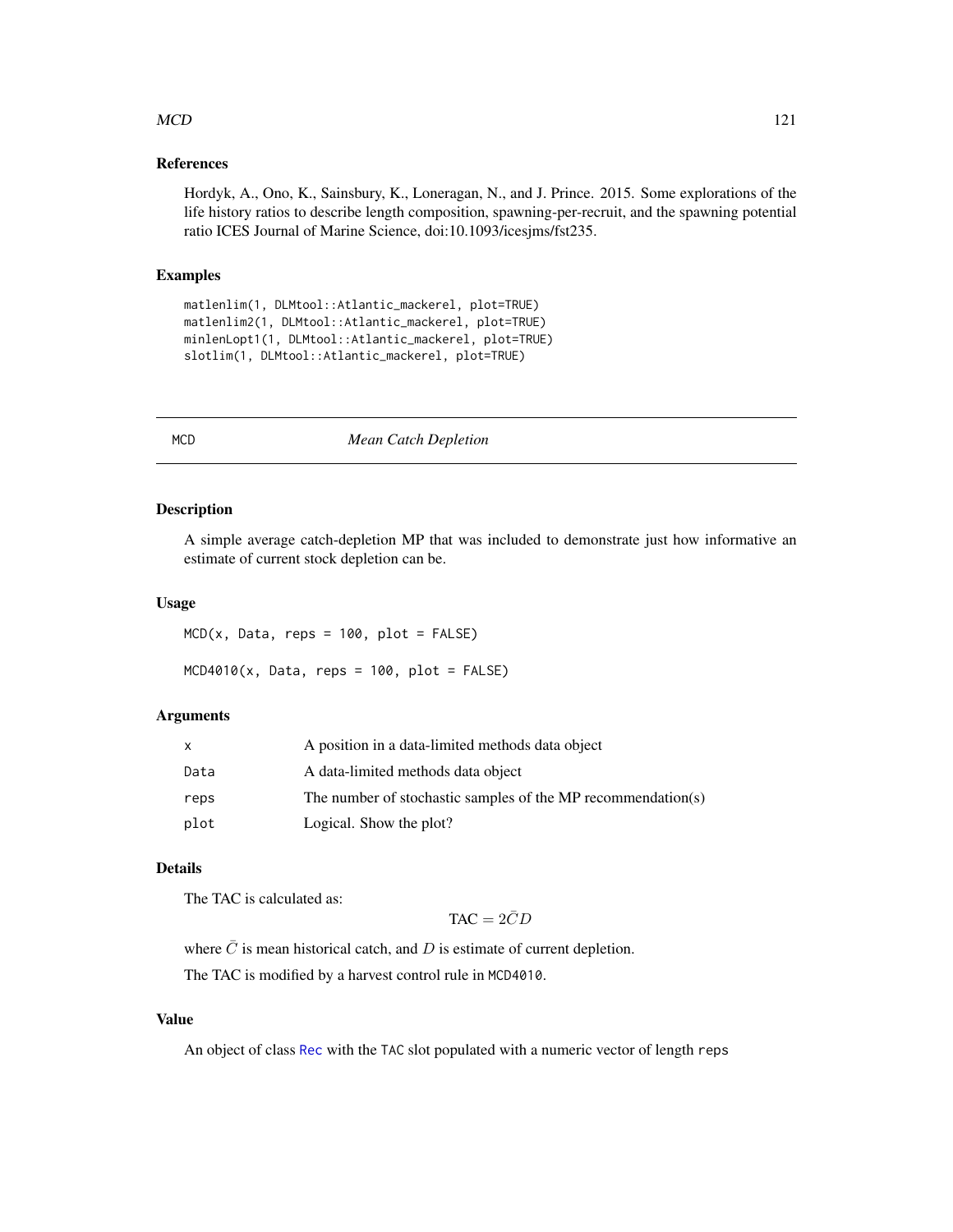# Functions

- MCD: The calculated TAC =  $2 *$  depletion  $*$  AvC
- MCD4010: Linked to a 40-10 harvest control rule

# Required Data

See [Data](#page-29-0) for information on the Data object

MCD: Cat, Dep MCD4010: Cat, Dep

# Rendered Equations

See [Online Documentation](https://dlmtool.github.io/DLMtool/reference/MCD.html) for correctly rendered equations

## Author(s)

T. Carruthers

T. Carruthers

## Examples

MCD(1, DLMtool::Atlantic\_mackerel, plot=TRUE) MCD4010(1, DLMtool::Atlantic\_mackerel, plot=TRUE)

ML2D *Depletion and F estimation from mean length of catches*

# Description

A highly dubious means of getting very uncertain estimates of current stock biomass and (equilibrium) fishing mortality rate from growth, natural mortality rate, recruitment and fishing selectivity.

# Usage

 $ML2D(OM, ML, nsim = 100, ploty = T, Dlim = c(0.05, 0.6))$ 

#### Arguments

| OМ    | An object of class 'OM'                                                     |
|-------|-----------------------------------------------------------------------------|
| ML    | A estimate of current mean length of catches                                |
| nsim  | Number of simulations                                                       |
| ploty | Produce a plot of depletion and F                                           |
| Dlim  | Limits on the depletion that is returned as a fraction of unfished biomass. |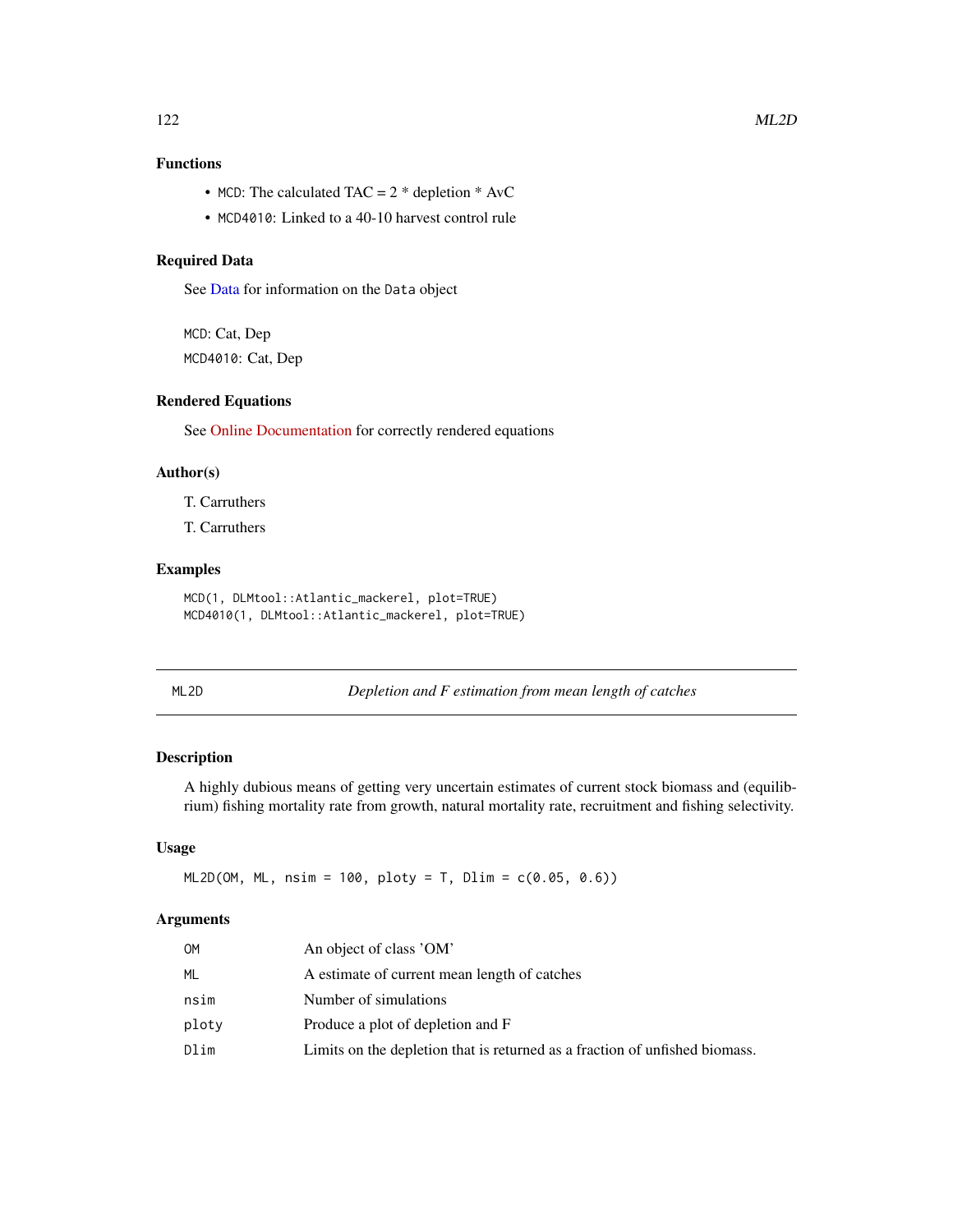# movfit\_Rcpp 123

# Value

An object of class 'OM' with 'D' slot populated

# Author(s)

T. Carruthers

| movfit_Rcpp | Repp version of the Optimization function that returns the squared dif- |
|-------------|-------------------------------------------------------------------------|
|             | ference between user specified and calculated movement parameters.      |

# Description

The user specifies the probability of staying in the same area and spatial heterogeneity (both in the unfished state). This function returns the squared difference between these values and those produced by the three logit movement model.

# Usage

movfit\_Rcpp(par, prb, frac)

# Arguments

| par  | Three parameters in the logit space that control the four probabilities of moving<br>between 2 areas |
|------|------------------------------------------------------------------------------------------------------|
| prb  | User specified probability that individuals in area 1 remain in that area (unfished<br>conditions)   |
| frac | User specified fraction of individuals found in area 1 (unfished conditions)                         |

# Details

This is paired with getmov to find the correct movement model.

# Author(s)

T. Carruthers with an amateur attempt at converting to Rcpp by A. Hordyk (but it works!)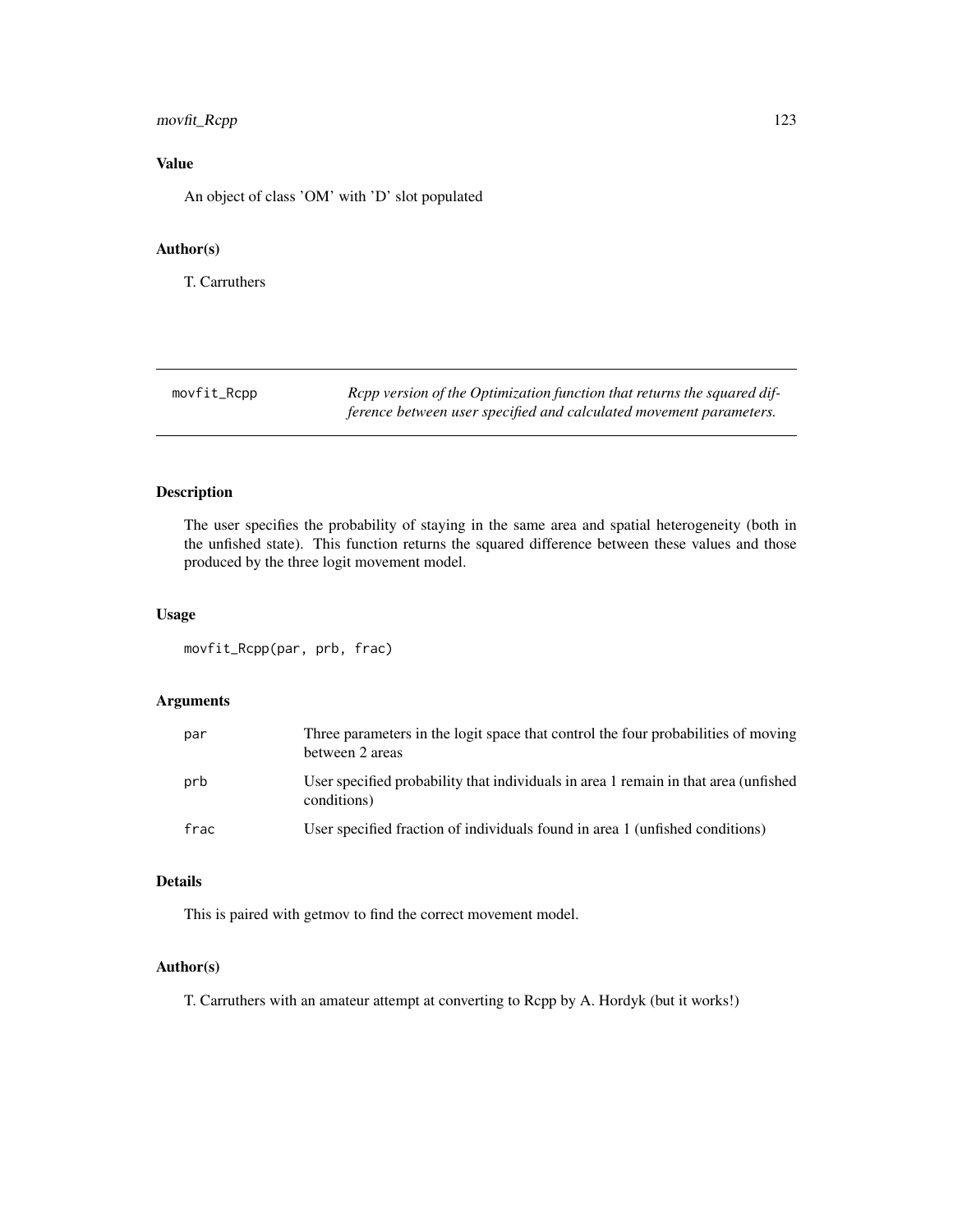#### Description

Function calculates probabilities and other statistics for a range of performance metrics

## Usage

```
MPStats(MSEobj, PMRefs = list(B_BMSY = 0.5, SSB_SSB0 = 0.2, F_FMSY = 1,AAVY = 30, AAVE = 30), lastYrs = 10, UseMean = TRUE, msg = TRUE)
```
## Arguments

| MSEobj  | An object of class MSE                                                 |
|---------|------------------------------------------------------------------------|
| PMRefs  | A list of reference points for the performance metrics (must be named) |
| lastYrs | The last number of years in the projection to calculate the statistics |
| UseMean | Logical. Calculate mean (TRUE) or median (FALSE)?                      |
| msg     | Logical. Print out messages?                                           |

# Author(s)

A. Hordyk

MPtype *Management Procedure Type*

## Description

Management Procedure Type

#### Usage

MPtype(MPs = NA)

#### Arguments

MPs A vector of MP names. If none are provided function is run on all available MPs

## Value

A data.frame with MP names, management type (e.g "Input", "Output") and management recommendations returned by the MP (e.g, TAC (total allowable catch), TAE (total allowable effort), SL (size-selectivity), and/or or Spatial)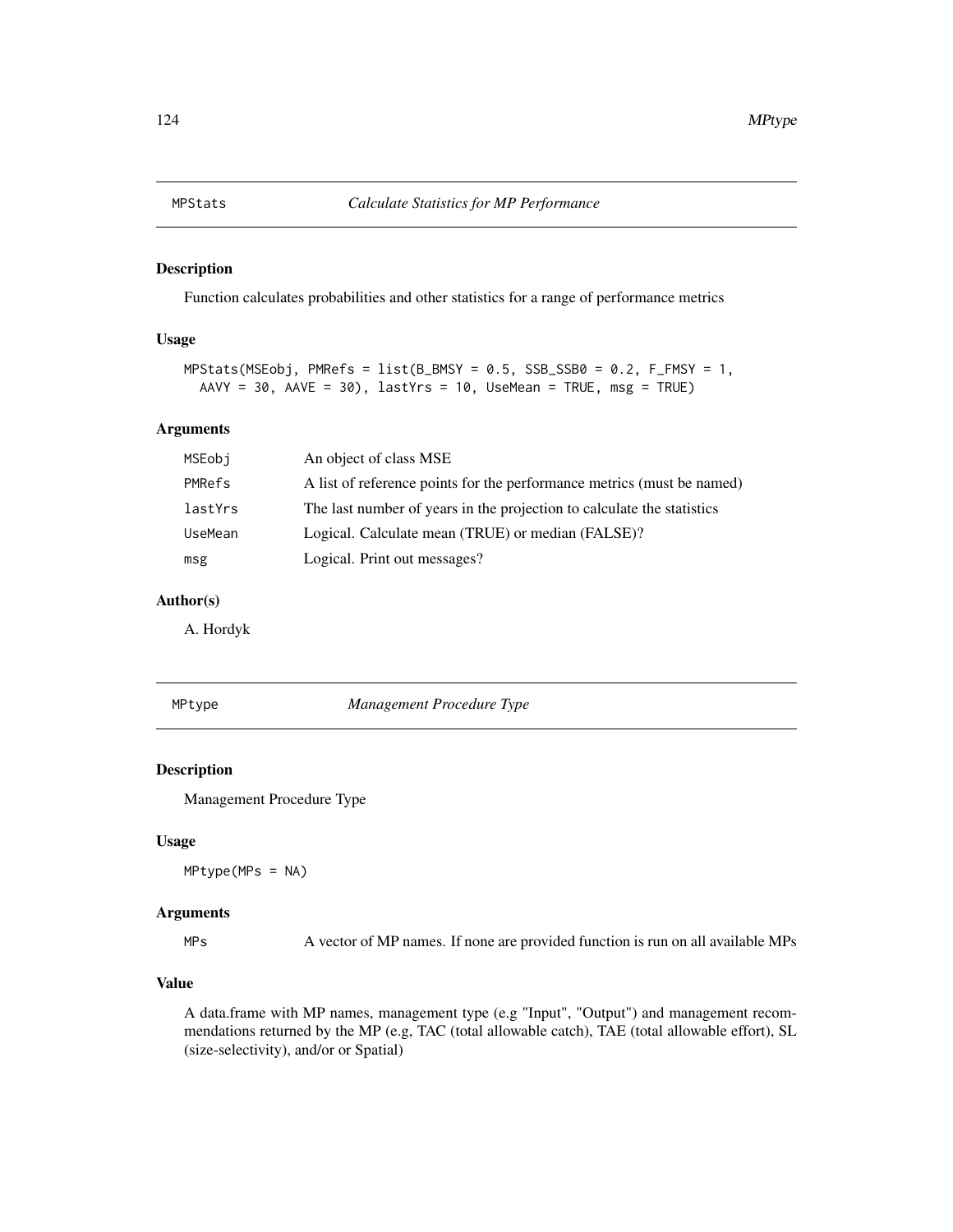#### MRreal 25

# See Also

[Required](#page-162-0)

# Examples

```
MPtype(c("AvC", "curE", "matlenlim", "MRreal", "FMSYref"))
```
MRreal *Spatial closure and allocation management procedures*

# Description

Management procedures that close Area 1 to fishing and reallocate fishing effort spatially.

## Usage

```
M R real(x, Data, reps, plot = FALSE)
```

```
MRnoreal(x, Data, reps, plot = FALSE)
```
# Arguments

|      | A position in a data-limited methods data object             |
|------|--------------------------------------------------------------|
| Data | A data-limited methods data object                           |
| reps | The number of stochastic samples of the MP recommendation(s) |
| plot | Logical. Show the plot?                                      |

# Value

An object of class [Rec](#page-159-0) with the Spatial slot(s) populated

## Functions

- MRreal: A spatial control that prevents fishing in area 1 and reallocates this fishing effort to area 2 (or over other areas).
- MRnoreal: A spatial control that prevents fishing in area 1 and does not reallocate this fishing effort to area 2.

# Required Data

See [Data](#page-29-0) for information on the Data object

MRreal: MRnoreal: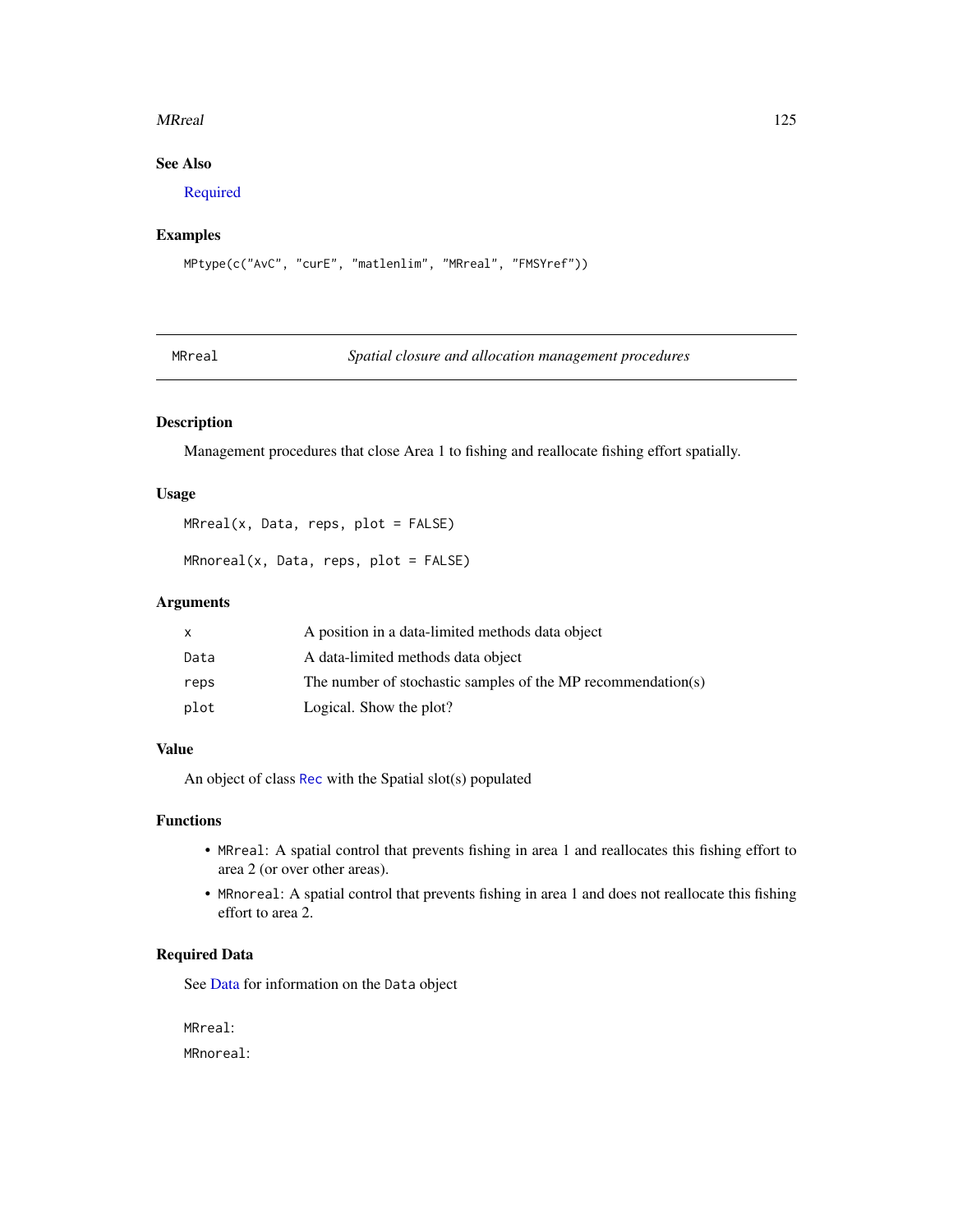#### Rendered Equations

See [Online Documentation](https://dlmtool.github.io/DLMtool/reference/MRreal.html) for correctly rendered equations

#### Author(s)

T. Carruthers

#### Examples

```
MRreal(1, DLMtool::Atlantic_mackerel, plot=TRUE)
MRnoreal(1, DLMtool::Atlantic_mackerel, plot=TRUE)
```

| MSE-class | Class 'MSE' |  |  |
|-----------|-------------|--|--|
|-----------|-------------|--|--|

#### Description

A Management Strategy Evaluation object that contains information about simulation conditions and performance of data-limited methods

#### Slots

Name Name of the MSE object. Single value. Character string

nyears The number of years for the historical simulation. Single value. Positive integer

- proyears The number of years for the projections closed loop simulations. Single value. Positive integer
- nMPs Number of management procedures simulation tested. Single value. Positive integer.
- MPs The names of the MPs that were tested. Vector of length nMPs. Character strings.

nsim Number of simulations. Single value. Positive integer

OM A table of sampled parameter of the operating model. Table object of nsim rows. Real numbers

- A: abundance (biomass) updated in each management update of projection
- AC: autocorrelation in recruitment
- ageM: age at 50 per cent maturity
- Asp: abundance (spawning biomass) updated in each management update of projection
- Blow: SSB where it takes MGThorizon x MGT to reach Bfrac of BMSY (spawning biomass)
- BMSY: NA
- BMSY\_B0: ratio of BMSY to unfished total biomass in last historical year
- D: stock depletion (spawning biomass / unfished spawing biomass) in the final historical year (prior to projection)
- dFfinal: gradient in fishing mortality rate over final five years of the historical simulation
- DR: the fraction of caught fish that are discarded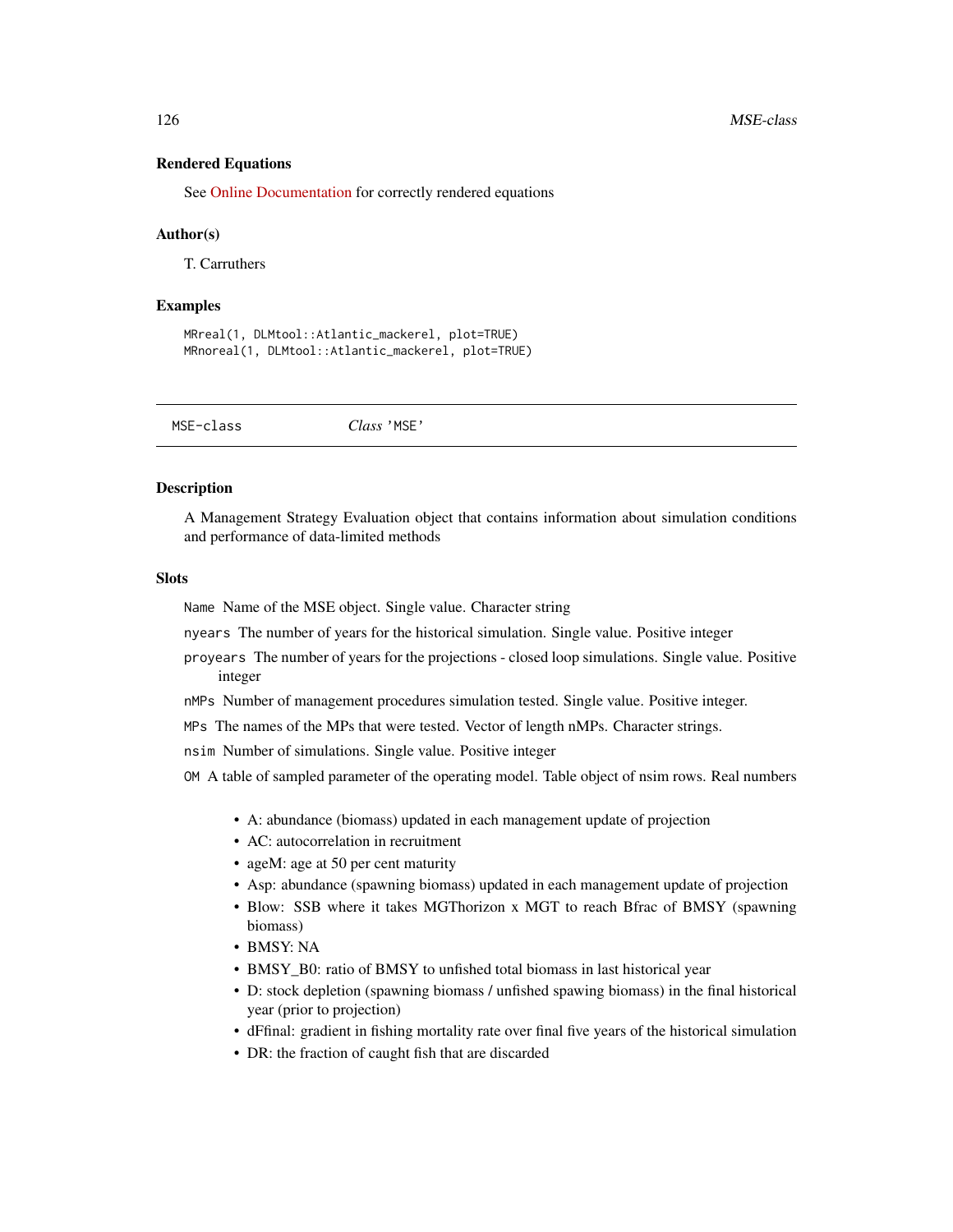- Esd: inter-annual variability in fishing mortality rate
- Fdisc: fraction of discarded fish that die
- FinF: F in last historical year
- FMSY: fishing mortality at MSY in last historical year
- FMSY\_M: ratio of FMSY to M in last historical year
- Frac\_area\_1: fraction of the unfished biomass in stock 1
- hs: steepness of the stock recruitment relationship (the fraction of unfished recruitment at a fifth of unfished stock levels)
- K: maximum growth rate (von Bertalanffy K parameter)
- Ksd: interannual variability in maximum growth rate (log normal CV)
- L5: length at 5/
- L50: length at 50/
- L50\_95: increment between L50 and L95
- L95: length at 95/
- LenCV: CV of length-at-age
- LFR: first length at full retention
- LFS: first length at full selection
- Linf: asymptotic length
- Linfsd: interannual variability in maximum length (log normal CV)
- LR5: first length at 5/
- M: instantaneous natural mortality rate
- maxF: NA
- maxlen: NA
- Mexp: exponent of Lorezen M-weight relationship
- MGT: mean generation time
- Msd: interannual variability in natural mortality rate (lognormal CV)
- MSY: maximum sustainable yield in last historical year
- OFLreal: A \* FMSY the true simulated Over Fishing Limit in last historical year
- Prob\_staying: probability of inviduals in area 1 remaining in area 1 over the course of one year
- procmu: NA
- procsd: process error CV in log-normal recruitment deviations
- qcv: interannual variability in future fishing efficiency (catchability) in projected years (input controls only)
- qinc: mean percentage increase in fishing efficiency (catchability) in projected years (input controls only)
- R0: NA
- RefY: reference yield, the highest long-term yield (mean over last five years of projection) obtained from a fixed F strategy. This is a useful reference point for framing performance of MPs because it standardizes for starting point and future productivity.
- Rmaxlen: retention of fish at asymptotic length
- Size\_area\_1: size of Area 1 relative to Area 2
- SizeLimFrac: fraction of average implementation error of size regulations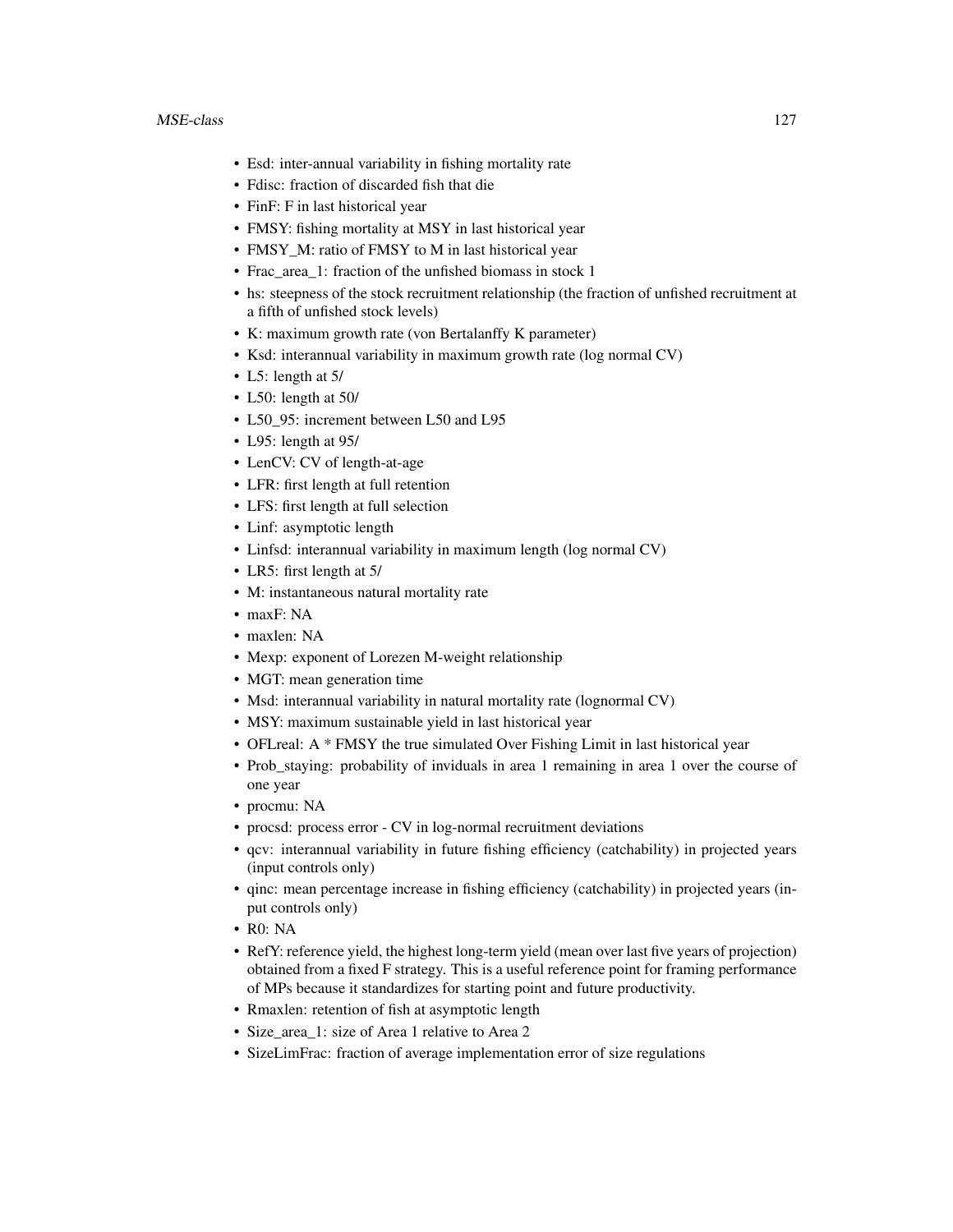- SizeLimSD: log-normal coefficient of variation controlling mismatch between a minimum size limit and the real minimum size retained.
- Spat\_targ: distribution of fishing in relation to spatial biomass: fishing distribution is proportional to B^Spat\_targ
- SRrel: NA
- SSB0: unfished spawning biomass
- SSBMSY: NA
- SSBMSY\_SSB0: ratio of SSB\_MSY/SSB0 in last historical year
- t0: theoretical length at age zero (von Bertalanffy t0 parameter)
- TACFrac: mean fraction of TAC taken
- TACSD: log-normal coefficient of variation in the fraction of Total Allowable Catch (TAC) taken
- TAEFrac: mean fraction of TAE taken
- TAESD: log-normal coefficient of variation in the fraction of TAE
- UMSY: MSY exploitation rate
- Vmaxlen: selection of fish at asymptotic length

Obs A table of sampled parameters of the observation model. Table of nsim rows. Real numbers

- Abias: bias in observed current absolute stock biomass
- Aerr: error in observed current absolute stock biomass
- betas: hyper-stability/hyper-depletion parameter
- BMSY\_B0bias: bias in ratio of most productive stock size relative to unfished
- Brefbias: bias in BMSY stock levels (target or reference biomass levels)
- CAA\_ESS: the effective sample size of multinomial catch-at-age observation model (number of independent draws)
- CAA\_nsamp: the number of catch-at-age observations per time step
- CAL\_ESS: the effective sample size of multinomial catch-at-length observation model (number of independent draws)
- CAL\_nsamp: the number of catch-at-length observations per time step
- Cbias: bias in observed catches
- Crefbias: bias in MSY prediction (target or reference catch)
- Csd: observation error in observed catches (lognormal CV)
- Dbias: bias in observed stock depletion (also applies to depletion Dt for DCAC)
- Derr: error in observed stock depletion
- FMSY\_Mbias: bias in ratio of FMSY to natural mortality rate
- hbias: bias in observed steepness of the stock recruitment relationship
- Irefbias: bias in abundance index corresponding to BMSY stock levels
- Isd: observation error in relative abundance index (lognormal CV)
- Kbias: bias in maximum growth rate (von Bertalanffy K parameter)
- lenMbias: bias in length at 50 per cent maturity
- LFCbias: bias in length at first capture
- LFSbias: bias in length at full selection
- Linfbias: bias in maximum length (von Bertalanffy Linf parameter)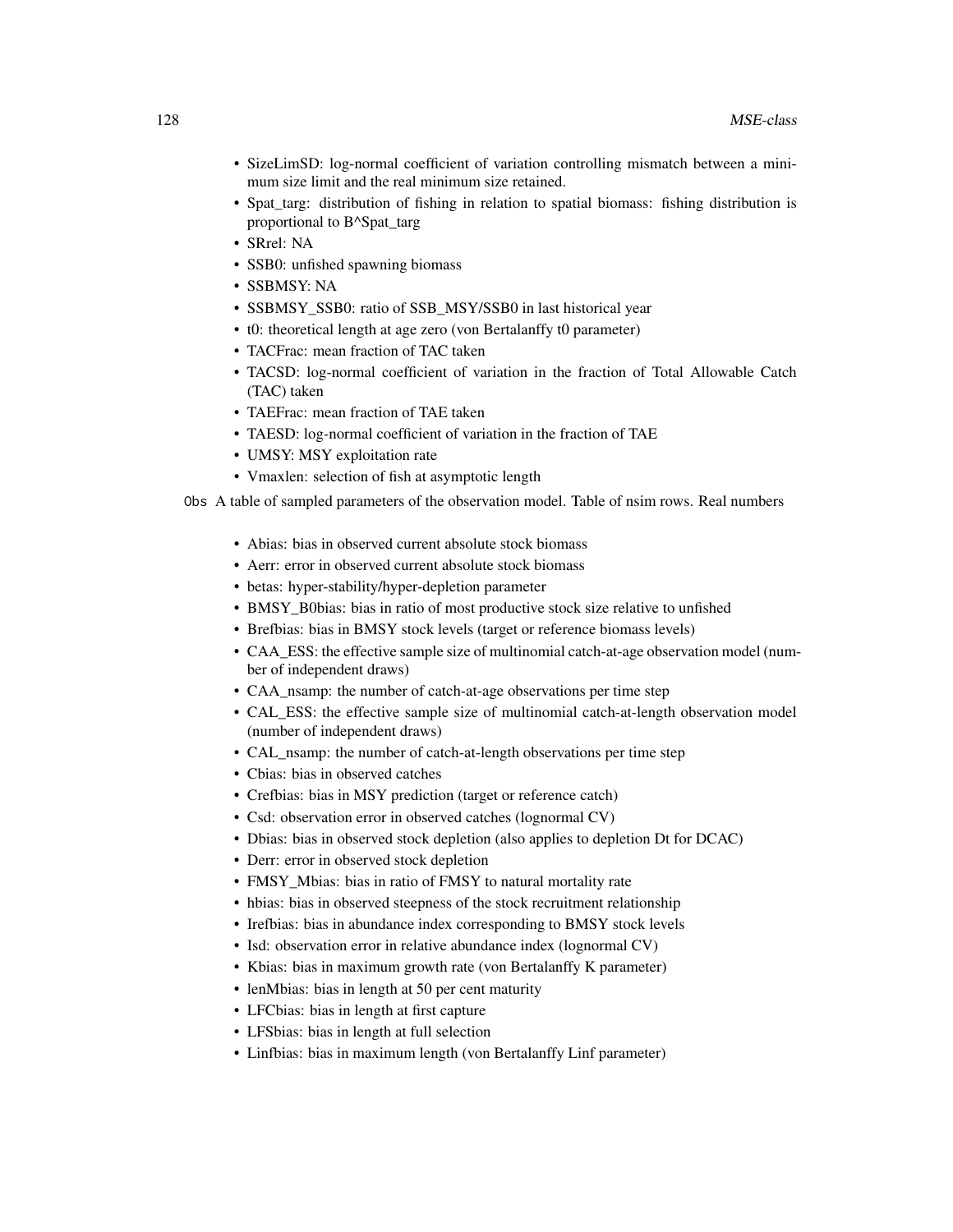#### MSE-class 229

- Mbias: bias in observed natural mortality rate
- Recsd: error in observed recruitment
- t0bias: bias in theoretical length at age zero (von Bertalanffy t0 parameter)
- B\_BMSY Simulated spawning biomass relative to spawning BMSY over the projection. An array with dimensions: nsim, nMPs, proyears. Non-negative real numbers
- F\_FMSY Simulated fishing mortality rate relative to FMSY over the projection. An array with dimensions: nsim, nMPs, proyears. Non-negative real numbers
- B Simulated stock biomass over the projection. An array with dimensions: nsim, nMPs, proyears. Non-negative real numbers
- SSB Simulated spawning stock biomass over the projection. An array with dimensions: nsim, nMPs, proyears. Non-negative real numbers
- VB Simulated vulnerable biomass over the projection. An array with dimensions: nsim, nMPs, proyears. Non-negative real numbers
- FM Simulated fishing mortality rate over the projection. An array with dimensions: nsim, nMPs, proyears. Non-negative real numbers
- C Simulated catches (taken) over the projection. An array with dimensions: nsim, nMPs, proyears. Non-negative real numbers
- TAC Simulated Total Allowable Catch (prescribed) over the projection (this is NA for input controls). An array with dimensions: nsim, nMPs, proyears. Non-negative real numbers
- SSB\_hist Simulated historical spawning stock biomass. An array with dimensions: nsim, nages, nyears, nareas. Non-negative real numbers
- CB\_hist Simulated historical catches in weight. An array with dimensions: nsim, nages, nyears, nareas. Non-negative real numbers
- FM\_hist Simulated historical fishing mortality rate. An array with dimensions: nsim, nages, nyears, nareas. Non-negative real numbers
- Effort Simulated relative fishing effort in the projection years. An array with dimensions: nsim, nMPs, proyears. Non-negative real numbers
- PAA Population at age in last projection year. An array with dimensions: nsim, nMPs, nages. Nonnegative real numbers
- CAA Catch at age in last projection year. An array with dimensions: nsim, nMPs, nages. Nonnegative real numbers
- CAL Catch at length in last projection year. An array with dimensions: nsim, nMPs, nCALbins. Non-negative real numbers
- CALbins Mid-points of the catch-at-length bins. Vector of length nCALbins. Positive real numbers.
- Misc Miscellanenous output such as posterior predictive data

#### Objects from the Class

Objects can be created by calls of the form new('MSE', Name, nyears, proyears, nMPs, MPs, nsim, OMtable, Obs, B\_

## Author(s)

T. Carruthers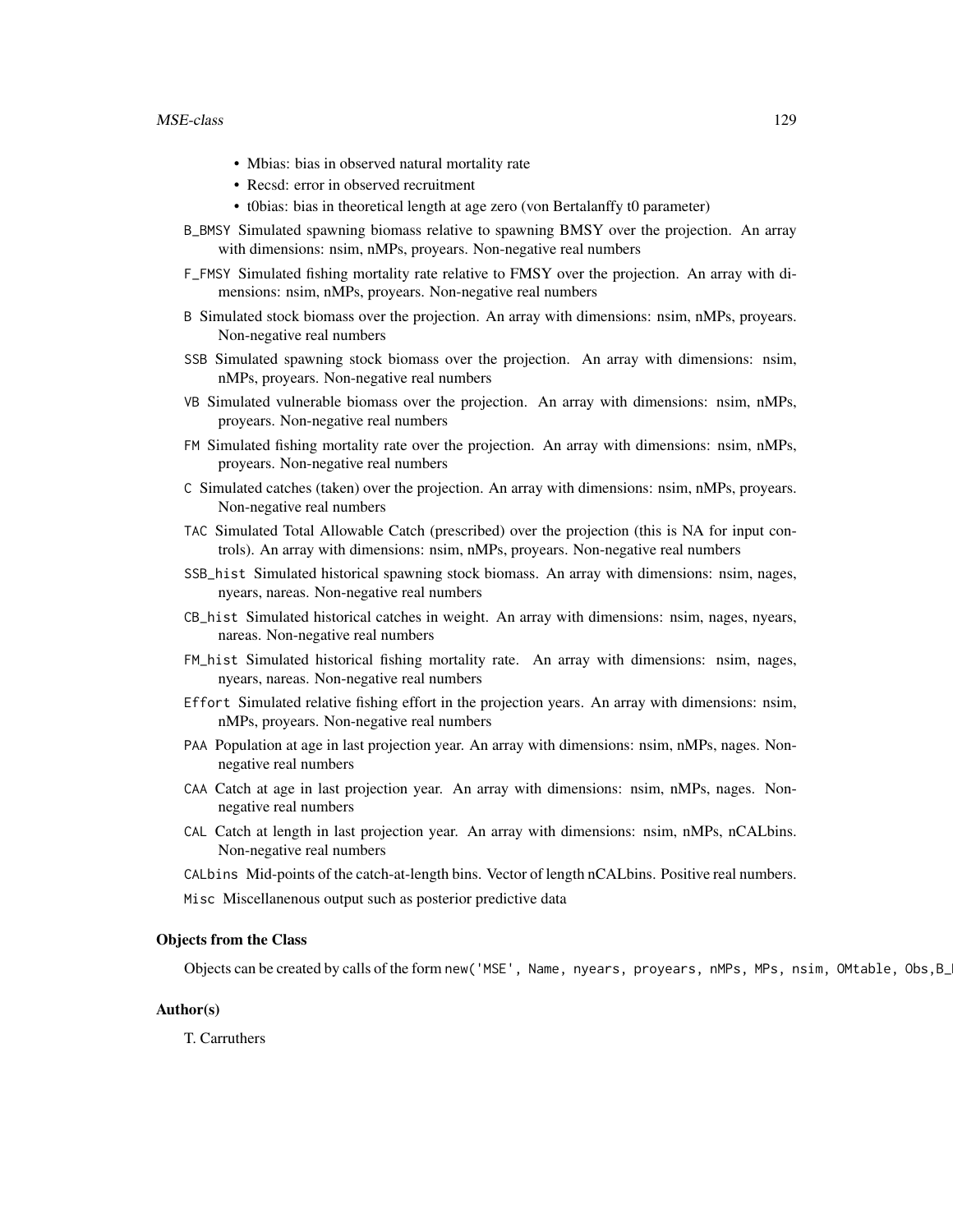MSEDescription *MSEDescription*

# Description

A data.frame with description of slots for class MSE

# Usage

MSEDescription

# Format

An object of class data. frame with 25 rows and 2 columns.

| NOAA_plot | National Oceanographic and Atmospheric Administration default plot |
|-----------|--------------------------------------------------------------------|
|           |                                                                    |

# Description

A preliminary plot for returning trade-offs plots and performance table for total yield, variability in yield, probability of overfishing and likelihood of biomass dropping below 50 per cent BMSY

# Usage

NOAA\_plot(MSEobj, nam = NA, type = NA, panel = T)

# Arguments

| MSEobi | An object of class MSE                                                         |
|--------|--------------------------------------------------------------------------------|
| nam    | Title of plot                                                                  |
| type   | Plots full range of data if NA. Plots a subset that meet thresholds if not NA. |
| panel  | Should a two panel plot be made or should plots be made in sequence.           |

# Value

A table of performance metrics.

# Author(s)

T. Carruthers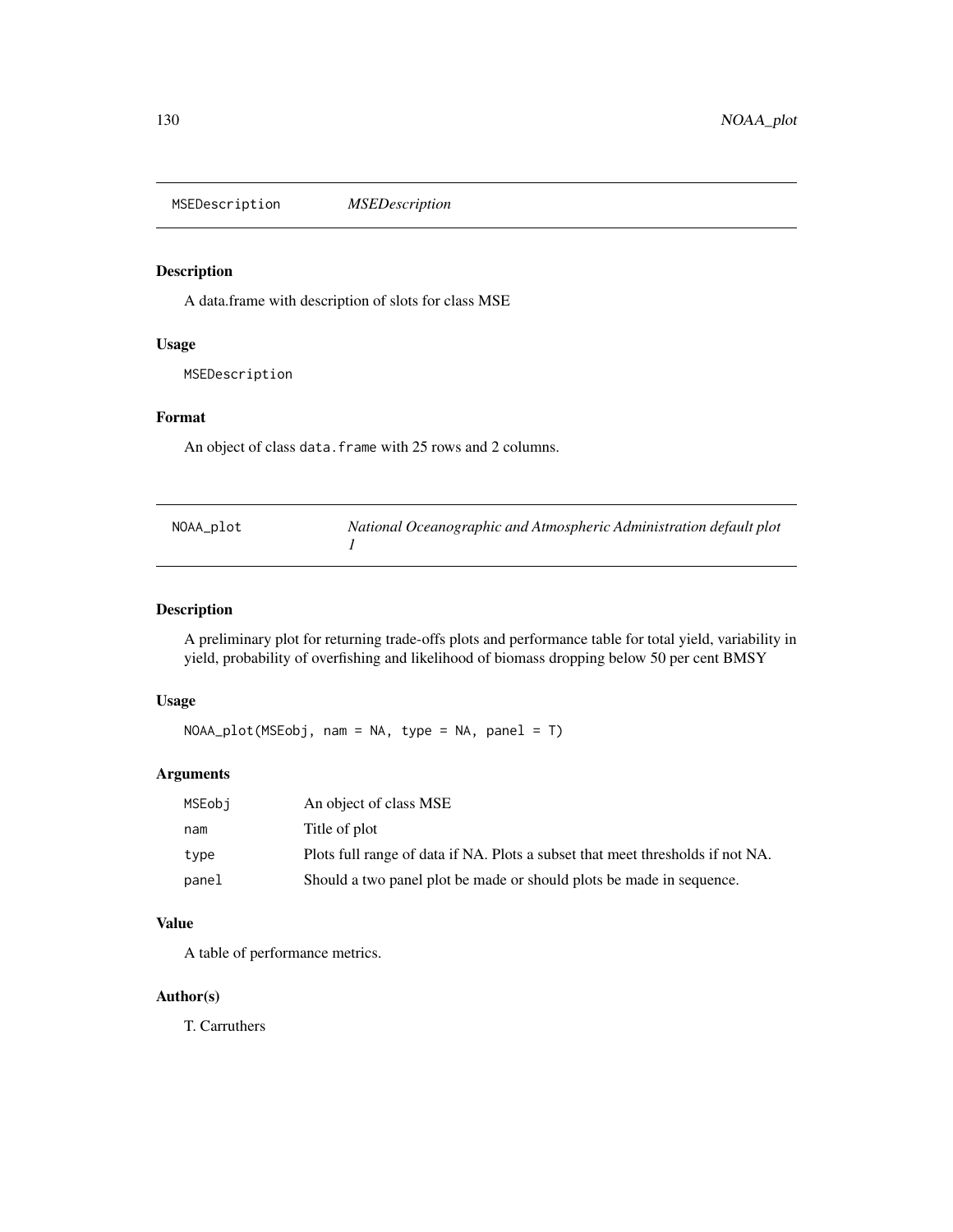#### Description

An operating model component that controls the observation model

#### Slots

Name The name of the observation model object. Single value. Character string.

- Cobs Log-normal catch observation error expressed as a coefficient of variation. Uniform distribution lower and upper bounds. Non-negative real numbers
- Cbiascv Log-normal coefficient of variation controlling the sampling of bias in catch observations for each simulation. Uniform distribution lower and upper bounds. Non-negative real numbers
- CAA\_nsamp Number of catch-at-age observation per time step. Uniform distribution lower and upper bounds. Positive real numbers
- CAA\_ESS Effective sample size (independent age draws) of the multinomial catch-at-age observation error model. Uniform distribution lower and upper bounds. Positive integers
- CAL\_nsamp Number of catch-at-length observation per time step. Uniform distribution lower and upper bounds. Positive integers
- CAL\_ESS Effective sample size (independent length draws) of the multinomial catch-at-length observation error model. Uniform distribution lower and upper bounds. Positive integers
- Iobs Observation error in the relative abundance indices expressed as a coefficient of variation. Uniform distribution lower and upper bounds. Positive real numbers
- Ibiascv Log-normal coefficient of variation controlling error in observations of relative abundance index. Uniform distribution lower and upper bounds. Positive real numbers
- Btobs Log-normal coefficient of variation controlling error in observations of current stock biomass among years. Uniform distribution lower and upper bounds. Positive real numbers
- Btbiascv Uniform-log bounds for sampling persistent bias in current stock biomass. Uniform-log distribution lower and upper bounds. Positive real numbers
- beta A parameter controlling hyperstability/hyperdepletion where values below 1 lead to hyperstability (an index that decreases slower than true abundance) and values above 1 lead to hyperdepletion (an index that decreases more rapidly than true abundance). Uniform distribution lower and upper bounds. Positive real numbers
- LenMbiascv Log-normal coefficient of variation for sampling persistent bias in length at 50 percent maturity. Uniform distribution lower and upper bounds. Positive real numbers
- Mbiascv Log-normal coefficient of variation for sampling persistent bias in observed natural mortality rate. Uniform distribution lower and upper bounds. Positive real numbers
- Kbiascv Log-normal coefficient of variation for sampling persistent bias in observed growth parameter K. Uniform distribution lower and upper bounds. Positive real numbers
- t0biascv Log-normal coefficient of variation for sampling persistent bias in observed t0. Uniform distribution lower and upper bounds. Positive real numbers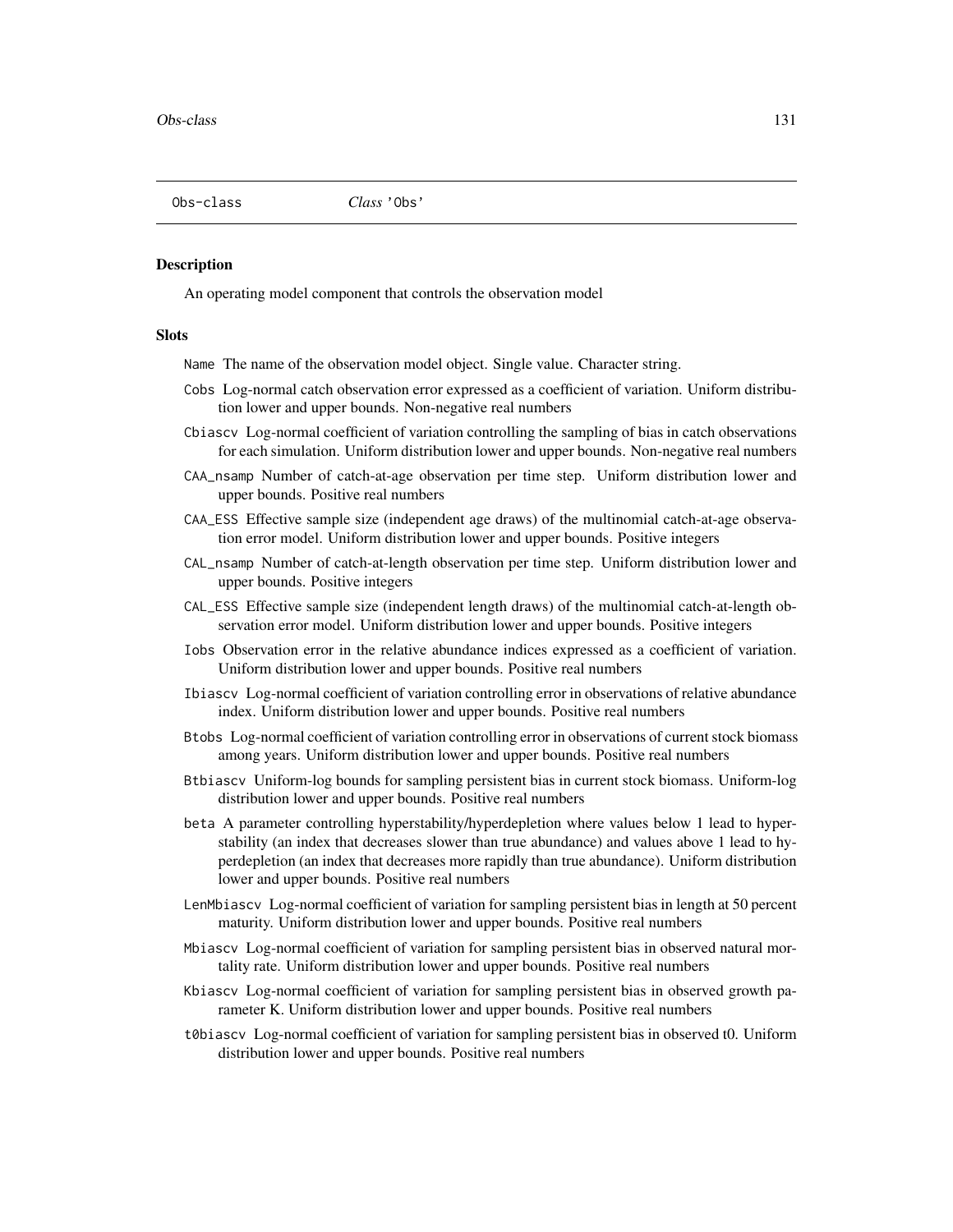- Linfbiascv Log-normal coefficient of variation for sampling persistent bias in observed maximum length. Uniform distribution lower and upper bounds. Positive real numbers
- LFCbiascv Log-normal coefficient of variation for sampling persistent bias in observed length at first capture. Uniform distribution lower and upper bounds. Positive real numbers
- LFSbiascv Log-normal coefficient of variation for sampling persistent bias in length-at-full selection. Uniform distribution lower and upper bounds. Positive real numbers
- FMSYbiascv Log-normal coefficient of variation for sampling persistent bias in FMSY. Uniform distribution lower and upper bounds. Positive real numbers
- FMSY\_Mbiascv Log-normal coefficient of variation for sampling persistent bias in FMSY/M. Uniform distribution lower and upper bounds. Positive real numbers
- BMSY\_B0biascv Log-normal coefficient of variation for sampling persistent bias in BMSY relative to unfished. Uniform distribution lower and upper bounds. Positive real numbers
- Irefbiascv Log-normal coefficient of variation for sampling persistent bias in relative abundance index at BMSY. Uniform distribution lower and upper bounds. Positive real numbers
- Brefbiascv Log-normal coefficient of variation for sampling persistent bias in BMSY. Uniform distribution lower and upper bounds. Positive real numbers
- Crefbiascv Log-normal coefficient of variation for sampling persistent bias in MSY. Uniform distribution lower and upper bounds. Positive real numbers
- Dbiascv Log-normal coefficient of variation for sampling persistent bias in stock depletion. Uniform distribution lower and upper bounds. Positive real numbers
- Dobs Log-normal coefficient of variation controlling error in observations of stock depletion among years. Uniform distribution lower and upper bounds. Positive real numbers
- hbiascv Log-normal coefficient of variation for sampling persistent bias in steepness. Uniform distribution lower and upper bounds. Positive real numbers
- Recbiascv Log-normal coefficient of variation for sampling persistent bias in recent recruitment strength. Uniform distribution lower and upper bounds. Positive real numbers

## Objects from the Class

Objects can be created by calls of the form new('Obs')

## Note

Its questionable whether the hyperstability/hyperdepletion should be categorised as an observation model characteristic as it is most often driven by fleet dynamics (and therefore should be in the fleet object). Oh well its here and you might want to make it hyperstable beta < 1 or hyperdeplete beta > 1, only.

#### Author(s)

T. Carruthers and A. Hordyk

#### Examples

showClass('Obs')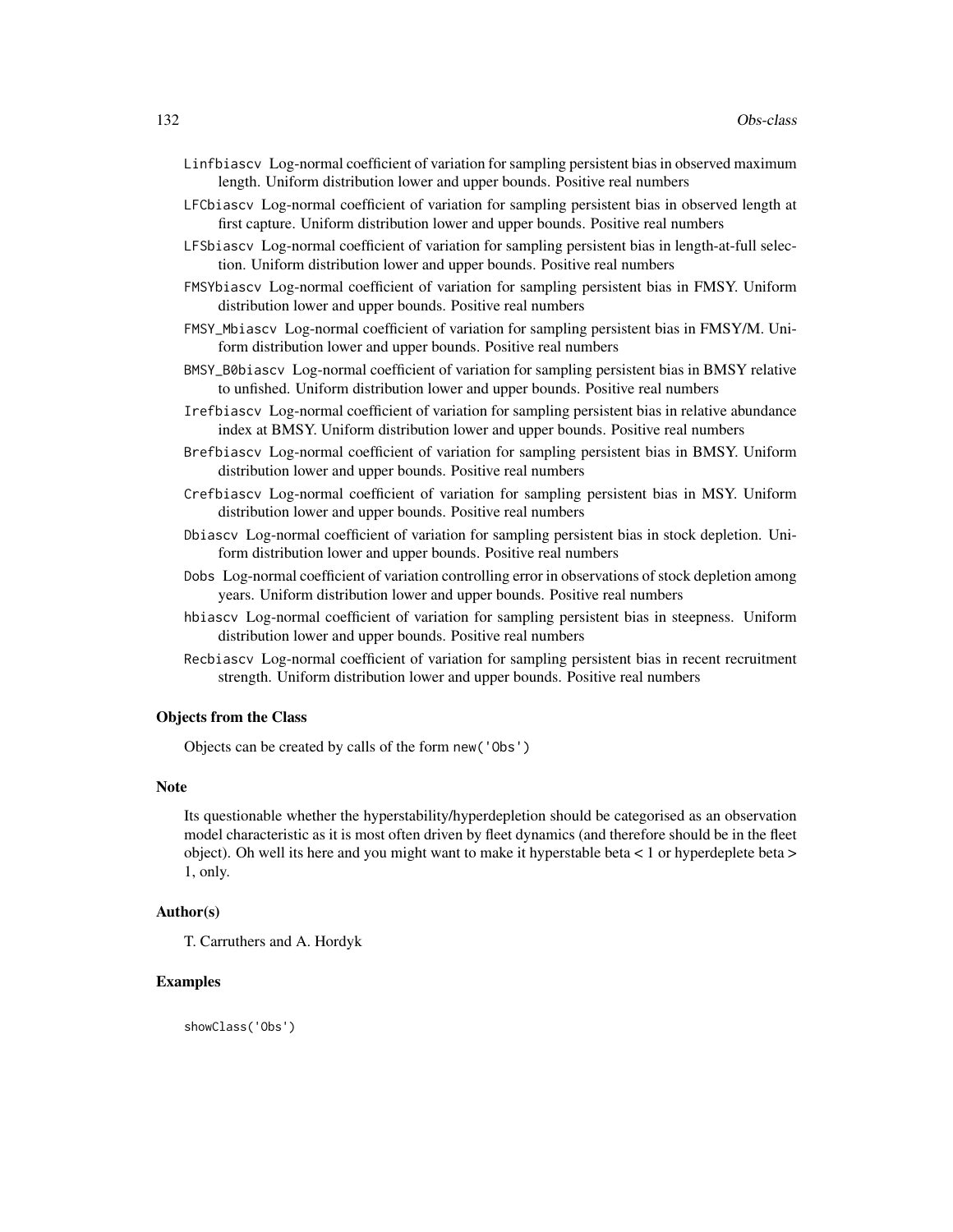ObsDescription *ObsDescription*

## Description

A data.frame with description of slots for class Obs

#### Usage

ObsDescription

#### Format

An object of class data. frame with 29 rows and 2 columns.

OM-class *Class* 'OM'

#### Description

An object containing all the parameters needed to control the MSE which can be build from component Stock, Fleet, Obs, and Imp objects.

# **Details**

Almost all of these inputs are a vector of length 2 which describes the upper and lower bounds of a uniform distribution from which to sample the parameter.

#### **Slots**

Name Name of the operating model

Agency Name of the agency responsible for the management of the fishery. Character string

Region Name of the general geographic region of the fishery. Character string

Sponsor Name of the organization who sponsored the OM. Character string

- Latitude Latitude (decimal degrees). Negative values represent the South of the Equator. Numeric. Single value
- Longitude Longitude (decimal degrees). Negative values represent the West of the Prime Meridian. Numeric. Single value

nsim The number of simulations

proyears The number of projected years

- interval The assessment interval how often would you like to update the management system?
- pstar The percentile of the sample of the management recommendation for each method
- maxF Maximum instantaneous fishing mortality rate that may be simulated for any given age class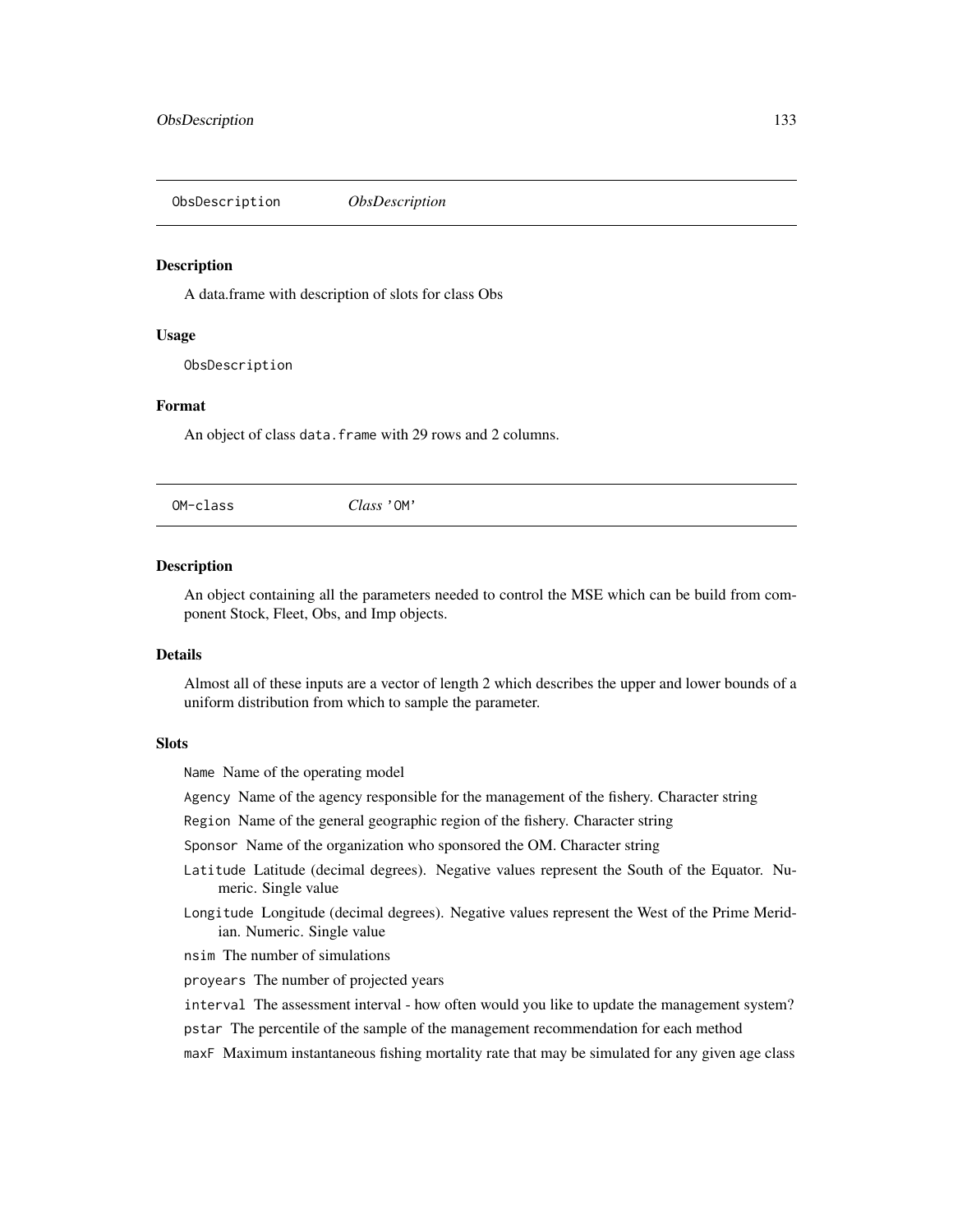- reps Number of samples of the management recommendation for each method. Note that when this is set to 1, the mean value of the data inputs is used.
- cpars A list of custom parameters. Time series are a matrix nsim rows by nyears columns. Single parameters are a vector nsim long
- seed A random seed to ensure users can reproduce results exactly
- Source A reference to a website or article from which parameters were taken to define the operating model
- Common\_Name Common name of the species. Character string
- Species Scientific name of the species. Genus and species name. Character string
- maxage The maximum age of individuals that is simulated (there is no 'plus group'). Single value. Positive integer
- R0 The magnitude of unfished recruitment. Single value. Positive real number
- M Natural mortality rate. Uniform distribution lower and upper bounds. Positive real number
- M2 (Optional) Natural mortality rate at age. Vector of length 'maxage'. Positive real number
- Mexp Exponent of the Lorenzen function assuming an inverse relationship between M and weight. Uniform distribution lower and upper bounds. Real numbers  $\leq 0$ .
- Msd Inter-annual variability in natural mortality rate expressed as a coefficient of variation. Uniform distribution lower and upper bounds. Non-negative real numbers
- Mgrad No longer used. Previously mean temporal trend in natural mortality rate, expressed as a percentage change in M per year.
- h Steepness of the stock recruit relationship. Uniform distribution lower and upper bounds. Values from 1/5 to 1
- SRrel Type of stock-recruit relationship. Single value, switch (1) Beverton-Holt (2) Ricker. Integer
- Perr Process error, the CV of lognormal recruitment deviations. Uniform distribution lower and upper bounds. Non-negative real numbers
- AC Autocorrelation in recruitment deviations  $rec(t)=AC*rec(t-1)+(1-AC)*sigma(t)$ . Uniform distribution lower and upper bounds. Non-negative real numbers
- Period (Optional) Period for cyclical recruitment pattern in years. Uniform distribution lower and upper bounds. Non-negative real numbers
- Amplitude (Optional) Amplitude in deviation from long-term average recruitment during recruitment cycle (eg a range from 0 to 1 means recruitment decreases or increases by up to 100% each cycle). Uniform distribution lower and upper bounds. 0 < Amplitude < 1
- Linf Maximum length. Uniform distribution lower and upper bounds. Positive real numbers
- K von Bertalanffy growth parameter k. Uniform distribution lower and upper bounds. Positive real numbers
- t0 von Bertalanffy theoretical age at length zero. Uniform distribution lower and upper bounds. Non-positive real numbers
- LenCV Coefficient of variation of length-at-age (assumed constant for all age classes). Uniform distribution lower and upper bounds. Positive real numbers
- Ksd Inter-annual variability in growth parameter k expressed as coefficient of variation. Uniform distribution lower and upper bounds. Non-negative real numbers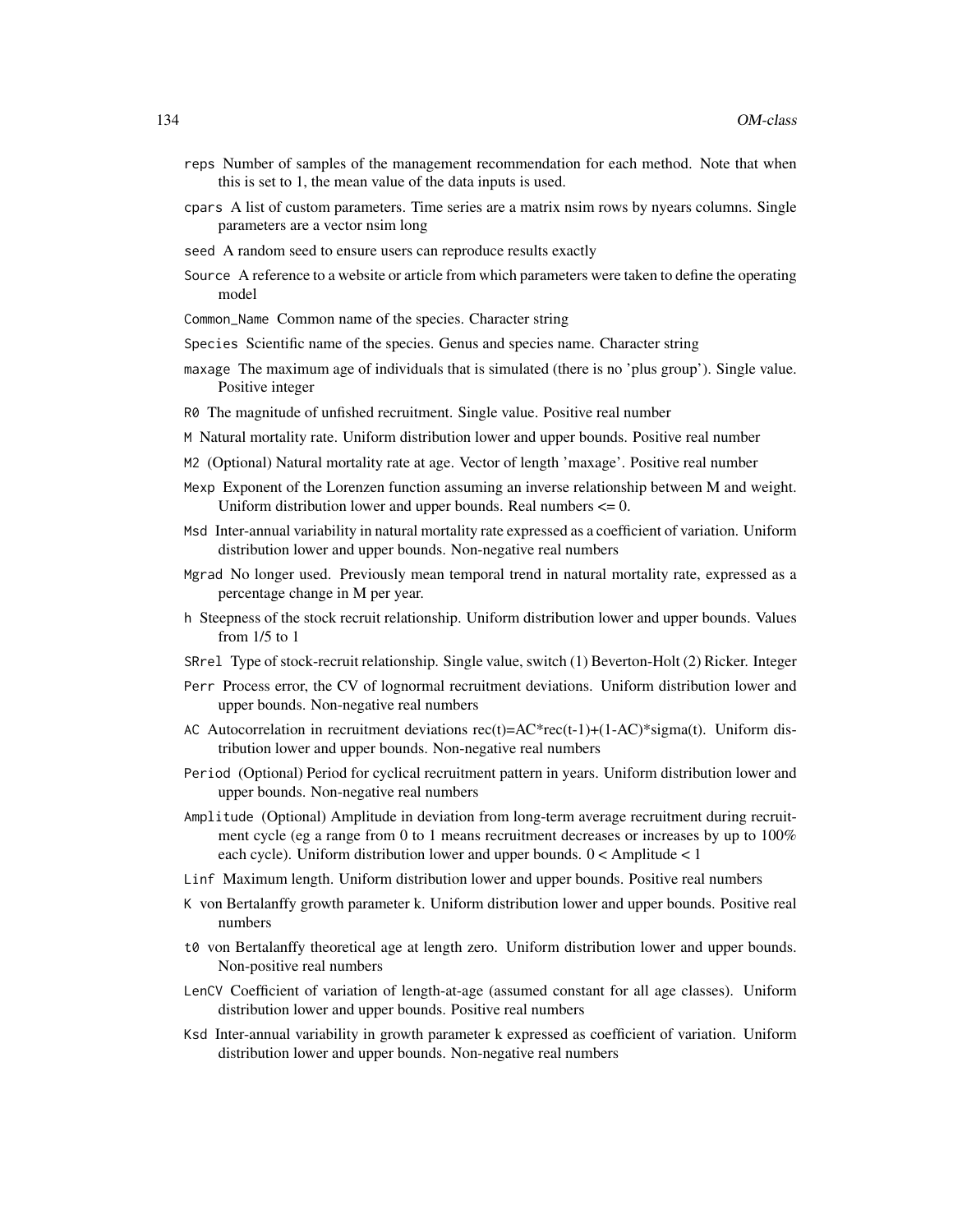- Kgrad No longer used. Previously mean temporal trend in growth parameter k, expressed as a percentage change in k per year.
- Linfsd Inter-annual variability in maximum length expressed as a coefficient of variation. Uniform distribution lower and upper bounds. Non-negative real numbers
- Linfgrad No longer used. Previously mean temporal trend in maximum length, expressed as a percentage change in Linf per year.
- L50 Length at 50 percent maturity. Uniform distribution lower and upper bounds. Positive real numbers
- L50\_95 Length increment from 50 percent to 95 percent maturity. Uniform distribution lower and upper bounds. Positive real numbers
- D Current level of stock depletion SSB(current)/SSB(unfished). Uniform distribution lower and upper bounds. Fraction
- a Length-weight parameter alpha. Single value. Positive real number
- b Length-weight parameter beta. Single value. Positive real number
- Size\_area\_1 The size of area 1 relative to area 2. Uniform distribution lower and upper bounds. Positive real numbers
- Frac\_area\_1 The fraction of the unfished biomass in stock 1. Uniform distribution lower and upper bounds. Positive real numbers
- Prob\_staying The probability of inviduals in area 1 remaining in area 1 over the course of one year. Uniform distribution lower and upper bounds. Positive fraction.
- Fdisc Fraction of discarded fish that die. Uniform distribution lower and upper bounds. Nonnegative real numbers
- Source A reference to a website or article from which parameters were taken to define the stock object. Single value. Character string.
- nyears The number of years for the historical 'spool-up' simulation. Single value. Positive integer
- Spat\_targ Distribution of fishing in relation to spatial biomass: fishing distribution is proportional to B^Spat\_targ. Uniform distribution lower and upper bounds. Real numbers
- EffYears Years representing join-points (vertices) of time-varying effort. Vector. Non-negative real numbers
- EffLower Lower bound on relative effort corresponding to EffYears. Vector. Non-negative real numbers
- EffUpper Upper bound on relative effort corresponding to EffYears. Vector. Non-negative real numbers
- Esd Additional inter-annual variability in fishing mortality rate. Uniform distribution lower and upper bounds. Non-negative real numbers
- qinc Average percentage change in fishing efficiency (applicable only to forward projection and input controls). Uniform distribution lower and upper bounds. Non-negative real numbers
- qcv Inter-annual variability in fishing efficiency (applicable only to forward projection and input controls). Uniform distribution lower and upper bounds. Non-negative real numbers
- L5 Shortest length corresponding to 5 percent vulnerability. Uniform distribution lower and upper bounds. Positive real numbers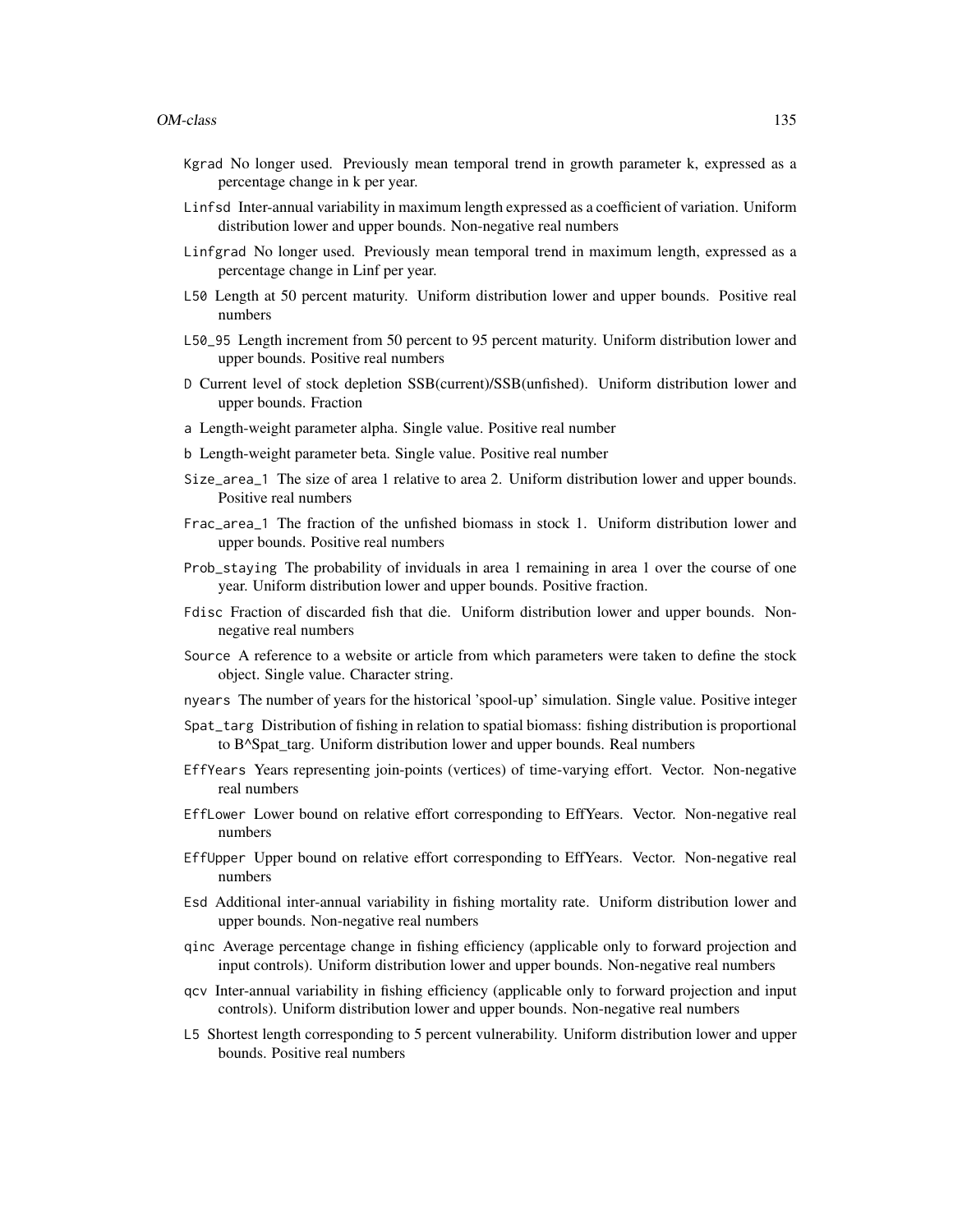- LFS Shortest length that is fully vulnerable to fishing. Uniform distribution lower and upper bounds. Positive real numbers
- Vmaxlen The vulnerability of fish at Stock@Linf. Uniform distribution lower and upper bounds. Fraction
- isRel Selectivity parameters in units of size-of-maturity (or absolute eg cm). Single value. Boolean.
- LR5 Shortest length corresponding ot 5 percent retention. Uniform distribution lower and upper bounds. Non-negative real numbers
- LFR Shortest length that is fully retained. Uniform distribution lower and upper bounds. Nonnegative real numbers
- Rmaxlen The retention of fish at Stock@Linf. Uniform distribution lower and upper bounds. Nonnegative real numbers
- DR Discard rate the fraction of caught fish that are discarded. Uniform distribution lower and upper bounds. Fraction
- SelYears (Optional) Years representing join-points (vertices) at which historical selectivity pattern changes. Vector. Positive real numbers
- AbsSelYears (Optional) Calendar years corresponding with SelYears (eg 1951, rather than 1), used for plotting only. Vector (of same length as SelYears). Positive real numbers
- L5Lower (Optional) Lower bound of L5 (use ChooseSelect function to set these). Vector. Nonnegative real numbers
- L5Upper (Optional) Upper bound of L5 (use ChooseSelect function to set these). Vector. Nonnegative real numbers
- LFSLower (Optional) Lower bound of LFS (use ChooseSelect function to set these). Vector. Nonnegative real numbers
- LFSUpper (Optional) Upper bound of LFS (use ChooseSelect function to set these). Vector. Nonnegative real numbers
- VmaxLower (Optional) Lower bound of Vmaxlen (use ChooseSelect function to set these). Vector. Fraction
- VmaxUpper (Optional) Upper bound of Vmaxlen (use ChooseSelect function to set these). Vector. Fraction
- CurrentYr The current calendar year (final year) of the historical simulations (eg 2011). Single value. Positive integer.
- MPA (Optional) Matrix specifying spatial closures for historical years.
- Cobs Log-normal catch observation error expressed as a coefficient of variation. Uniform distribution lower and upper bounds. Non-negative real numbers
- Cbiascv Log-normal coefficient of variation controlling the sampling of bias in catch observations for each simulation. Uniform distribution lower and upper bounds. Non-negative real numbers
- CAA\_nsamp Number of catch-at-age observation per time step. Uniform distribution lower and upper bounds. Positive real numbers
- CAA\_ESS Effective sample size (independent age draws) of the multinomial catch-at-age observation error model. Uniform distribution lower and upper bounds. Positive integers
- CAL\_nsamp Number of catch-at-length observation per time step. Uniform distribution lower and upper bounds. Positive integers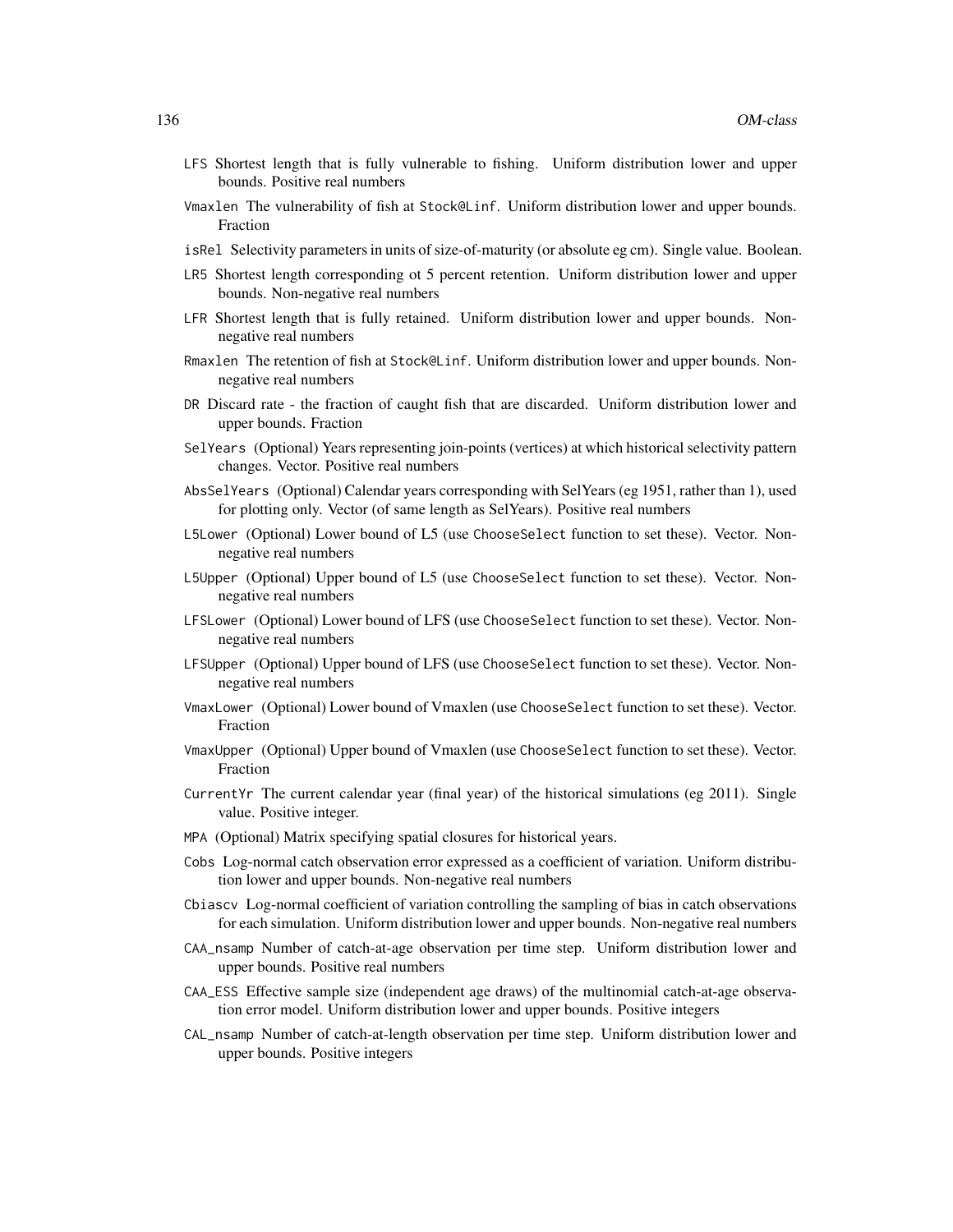- CAL\_ESS Effective sample size (independent length draws) of the multinomial catch-at-length observation error model. Uniform distribution lower and upper bounds. Positive integers
- Iobs Observation error in the relative abundance indices expressed as a coefficient of variation. Uniform distribution lower and upper bounds. Positive real numbers
- Ibiascv Log-normal coefficient of variation controlling error in observations of relative abundance index. Uniform distribution lower and upper bounds. Positive real numbers
- Btobs Log-normal coefficient of variation controlling error in observations of current stock biomass among years. Uniform distribution lower and upper bounds. Positive real numbers
- Btbiascv Uniform-log bounds for sampling persistent bias in current stock biomass. Uniform-log distribution lower and upper bounds. Positive real numbers
- beta A parameter controlling hyperstability/hyperdepletion where values below 1 lead to hyperstability (an index that decreases slower than true abundance) and values above 1 lead to hyperdepletion (an index that decreases more rapidly than true abundance). Uniform distribution lower and upper bounds. Positive real numbers
- LenMbiascv Log-normal coefficient of variation for sampling persistent bias in length at 50 percent maturity. Uniform distribution lower and upper bounds. Positive real numbers
- Mbiascv Log-normal coefficient of variation for sampling persistent bias in observed natural mortality rate. Uniform distribution lower and upper bounds. Positive real numbers
- Kbiascv Log-normal coefficient of variation for sampling persistent bias in observed growth parameter K. Uniform distribution lower and upper bounds. Positive real numbers
- t0biascv Log-normal coefficient of variation for sampling persistent bias in observed t0. Uniform distribution lower and upper bounds. Positive real numbers
- Linfbiascv Log-normal coefficient of variation for sampling persistent bias in observed maximum length. Uniform distribution lower and upper bounds. Positive real numbers
- LFCbiascv Log-normal coefficient of variation for sampling persistent bias in observed length at first capture. Uniform distribution lower and upper bounds. Positive real numbers
- LFSbiascv Log-normal coefficient of variation for sampling persistent bias in length-at-full selection. Uniform distribution lower and upper bounds. Positive real numbers
- FMSYbiascv Log-normal coefficient of variation for sampling persistent bias in FMSY. Uniform distribution lower and upper bounds. Positive real numbers
- FMSY\_Mbiascv Log-normal coefficient of variation for sampling persistent bias in FMSY/M. Uniform distribution lower and upper bounds. Positive real numbers
- BMSY\_B0biascv Log-normal coefficient of variation for sampling persistent bias in BMSY relative to unfished. Uniform distribution lower and upper bounds. Positive real numbers
- Irefbiascv Log-normal coefficient of variation for sampling persistent bias in relative abundance index at BMSY. Uniform distribution lower and upper bounds. Positive real numbers
- Brefbiascv Log-normal coefficient of variation for sampling persistent bias in BMSY. Uniform distribution lower and upper bounds. Positive real numbers
- Crefbiascv Log-normal coefficient of variation for sampling persistent bias in MSY. Uniform distribution lower and upper bounds. Positive real numbers
- Dbiascv Log-normal coefficient of variation for sampling persistent bias in stock depletion. Uniform distribution lower and upper bounds. Positive real numbers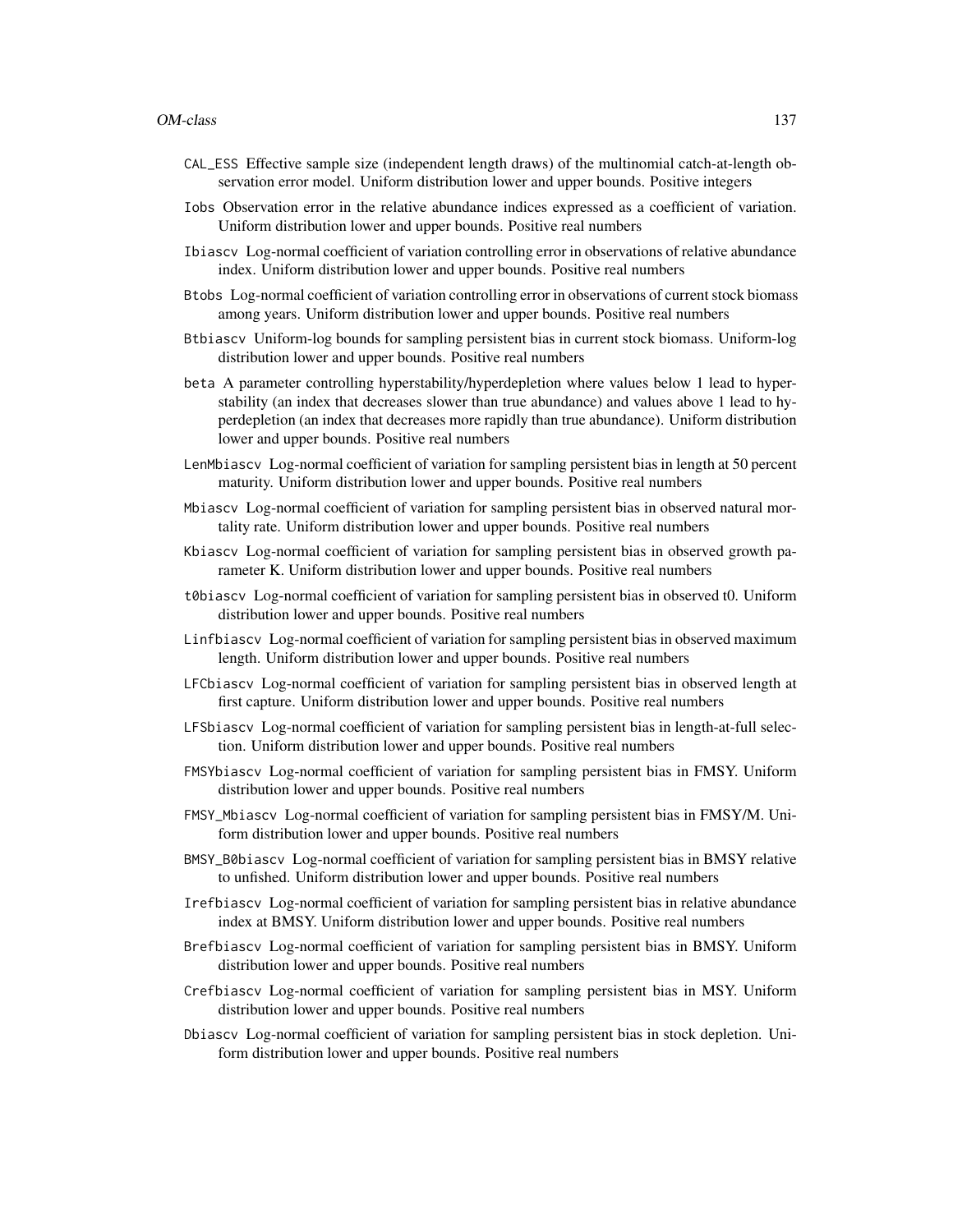- Dobs Log-normal coefficient of variation controlling error in observations of stock depletion among years. Uniform distribution lower and upper bounds. Positive real numbers
- hbiascv Log-normal coefficient of variation for sampling persistent bias in steepness. Uniform distribution lower and upper bounds. Positive real numbers
- Recbiascv Log-normal coefficient of variation for sampling persistent bias in recent recruitment strength. Uniform distribution lower and upper bounds. Positive real numbers
- TACFrac Mean fraction of TAC taken. Uniform distribution lower and upper bounds. Positive real number.
- TACSD Log-normal coefficient of variation in the fraction of Total Allowable Catch (TAC) taken. Uniform distribution lower and upper bounds. Non-negative real numbers.
- TAEFrac Mean fraction of TAE taken. Uniform distribution lower and upper bounds. Positive real number.
- TAESD Log-normal coefficient of variation in the fraction of Total Allowable Effort (TAE) taken. Uniform distribution lower and upper bounds. Non-negative real numbers.
- SizeLimFrac The real minimum size that is retained expressed as a fraction of the size. Uniform distribution lower and upper bounds. Positive real number.
- SizeLimSD Log-normal coefficient of variation controlling mismatch between a minimum size limit and the real minimum size retained. Uniform distribution lower and upper bounds. Nonnegative real numbers.

#### Objects from the Class

Objects can be created by calls of the form new('OM', Stock, Fleet, Obs, Imp).

# MPA slot

Each row should contain year index (e.g 10 for 10th historical year) followed by fraction of area closed to fishing for each area. i.e. each row represents a change and the number of columns is nareas + 1. The spatial closures are assumed to remain in place for the future projections unless changed by a MP. Default (if left blank) is all areas are open to fishing in historical period.

## Author(s)

T. Carruthers and A. Hordyk

OMDescription *OMDescription*

#### Description

A data.frame with description of slots for class OM

#### Usage

OMDescription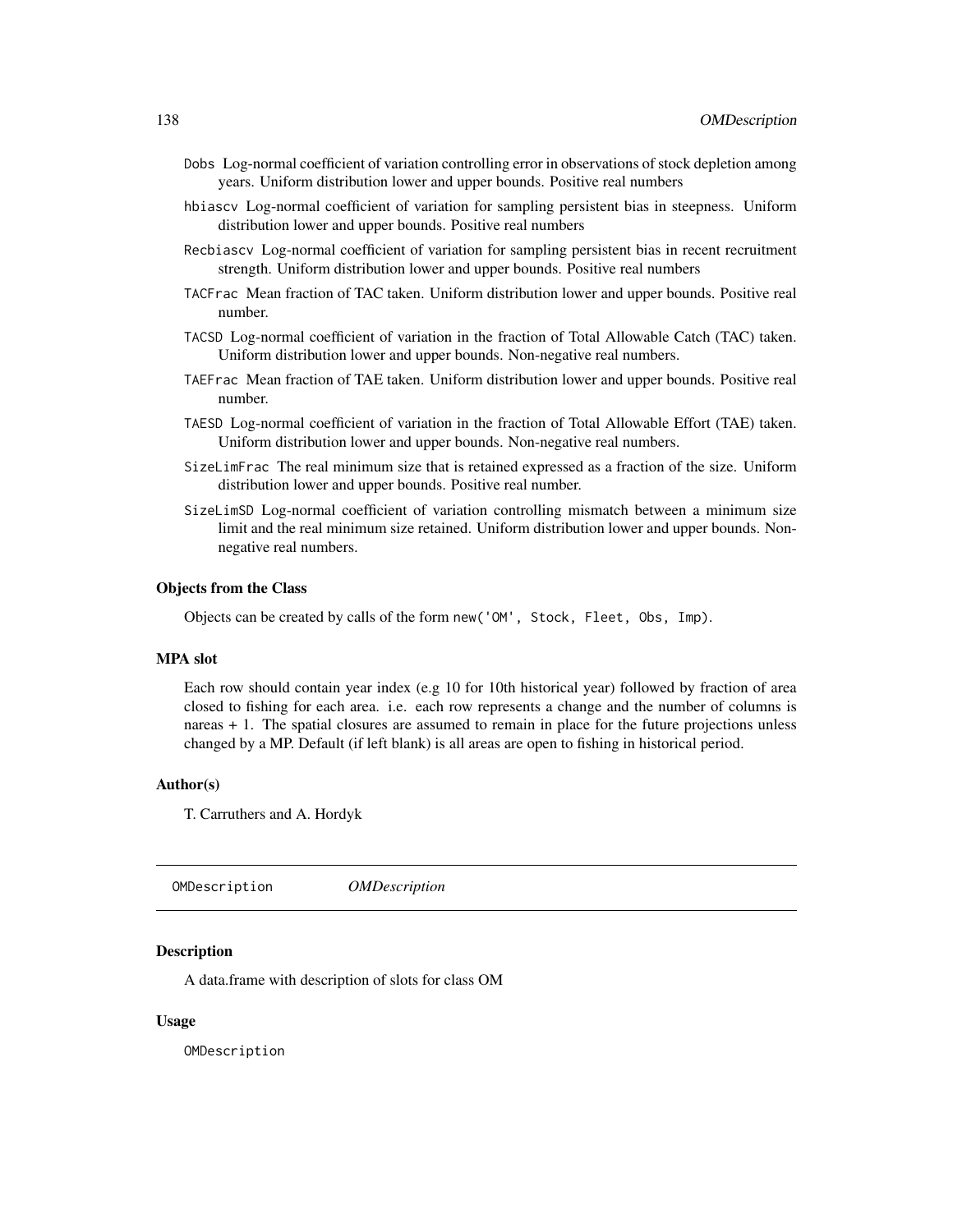#### OMdoc and the state of the state of the state of the state of the state of the state of the state of the state of the state of the state of the state of the state of the state of the state of the state of the state of the

# Format

An object of class data. frame with 107 rows and 2 columns.

# OMdoc *Generate OM Documentation Report*

# Description

Generate OM Documentation Report

#### Usage

```
OMdoc(OM = NULL, rmd.source = NULL, overwrite = FALSE,
 out.file = NULL, inc.plot = TRUE, render = TRUE,
 output = "html_document", openFile = TRUE, quiet = FALSE,
 dir = NULL, ...)
```
# Arguments

| OМ         | An object of class 'OM' or the name of an OM xlsx file                                                                                                       |
|------------|--------------------------------------------------------------------------------------------------------------------------------------------------------------|
| rmd.source | Optional. Name of the source.rmd file corresponding to the 'OM'. Default as-<br>sumption is that the file is 'OM@Name.Rmd'                                   |
| overwrite  | Logical. Should existing files be overwritten?                                                                                                               |
| out.file   | Optional. Character. Name of the output file. Default is the same as the text file.                                                                          |
| inc.plot   | Logical. Should the plots be included?                                                                                                                       |
| render     | Logical. Should the document be compiled? May be useful to turn off if there<br>are problems with compiliting the Rmd file.                                  |
| output     | Character. Output file type. Default is 'html_document'. 'pdf_document' is<br>available but may require additional software and have some formatting issues. |
| openFile   | Logical. Should the compiled file be opened in web browser?                                                                                                  |
| quiet      | TRUE to supress printing of the pandoc command line.                                                                                                         |
| dir        | Optional file path to read the xlsx and rmd files. Default is getwd()                                                                                        |
| $\ddots$   | Optional additional named arguments provided to runMSE                                                                                                       |
|            |                                                                                                                                                              |

# Value

Creates a Rmarkdown file and compiles a HTML report file in the working directory.

# Note

See relevant section of the [DLMtool User Guide](https://dlmtool.github.io/DLMtool/userguide/creating-a-new-operating-model.html#populate-and-document-om) for more information.

# Author(s)

A. Hordyk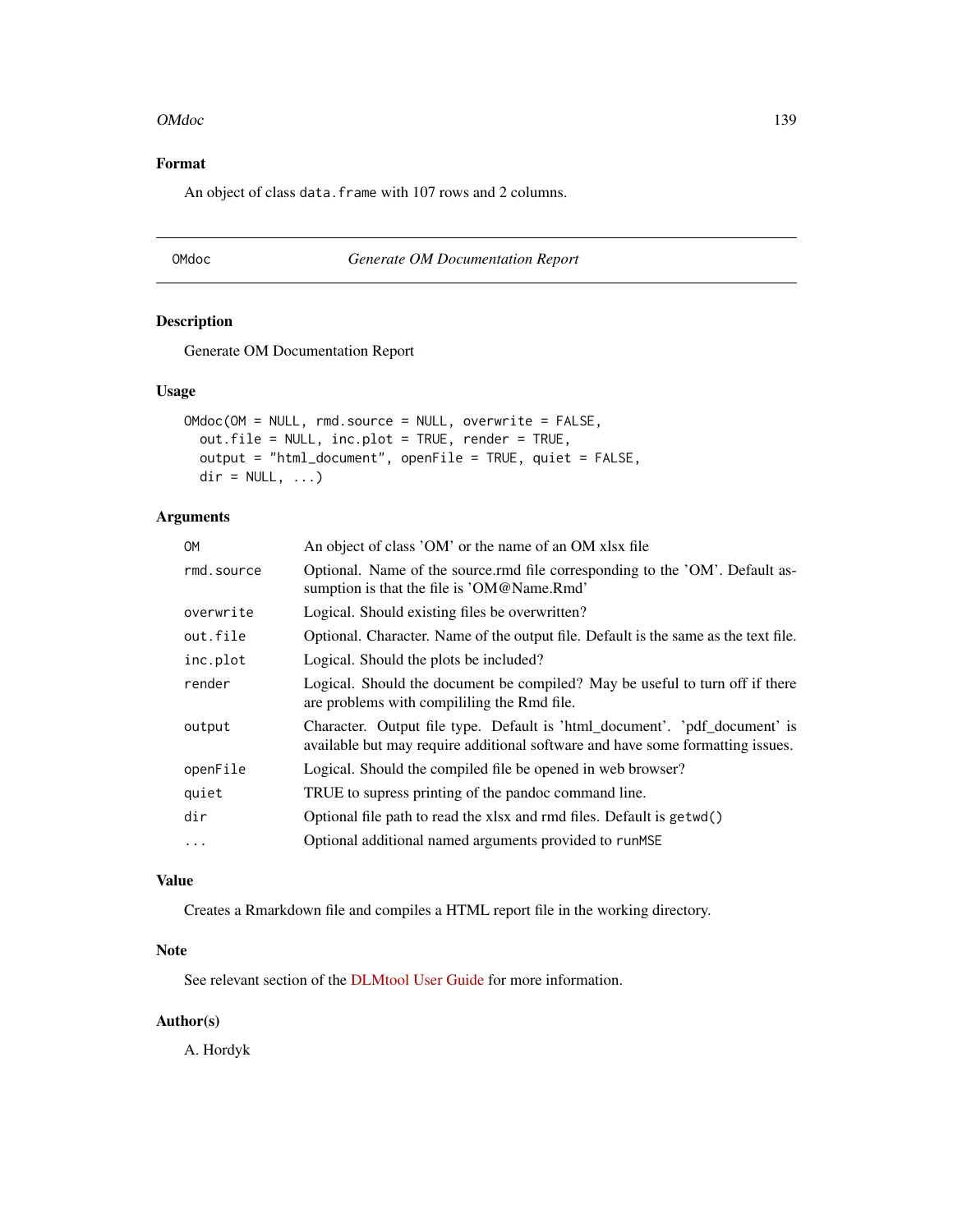# Examples

```
## Not run:
OMinit('myOM', templates=list(Stock='Herring', Fleet='Generic_Fleet', Obs='Generic_Obs',
Imp='Perfect_Imp'), overwrite=TRUE)
myOM <- XL2OM('myOM.xlsx')
OMdoc(myOM)
## End(Not run)
```
OMexample *Copy example OM XL and OM Documentation*

# Description

Copy example OM XL and OM Documentation

# Usage

OMexample(dir)

# Arguments

dir the file path to copy the files to

#### Examples

## Not run: OMexample()

## End(Not run)

OMinit *Initialize Operating Model*

# Description

Generates an Excel spreadsheet and a source.rmd file in the current working directory for specifying and documenting a DLMtool Operating Model.

# Usage

```
OMinit(name = NULL, ..., files = c("xlsx", "rmd"), dir = NULL,
 overwrite = FALSE)
```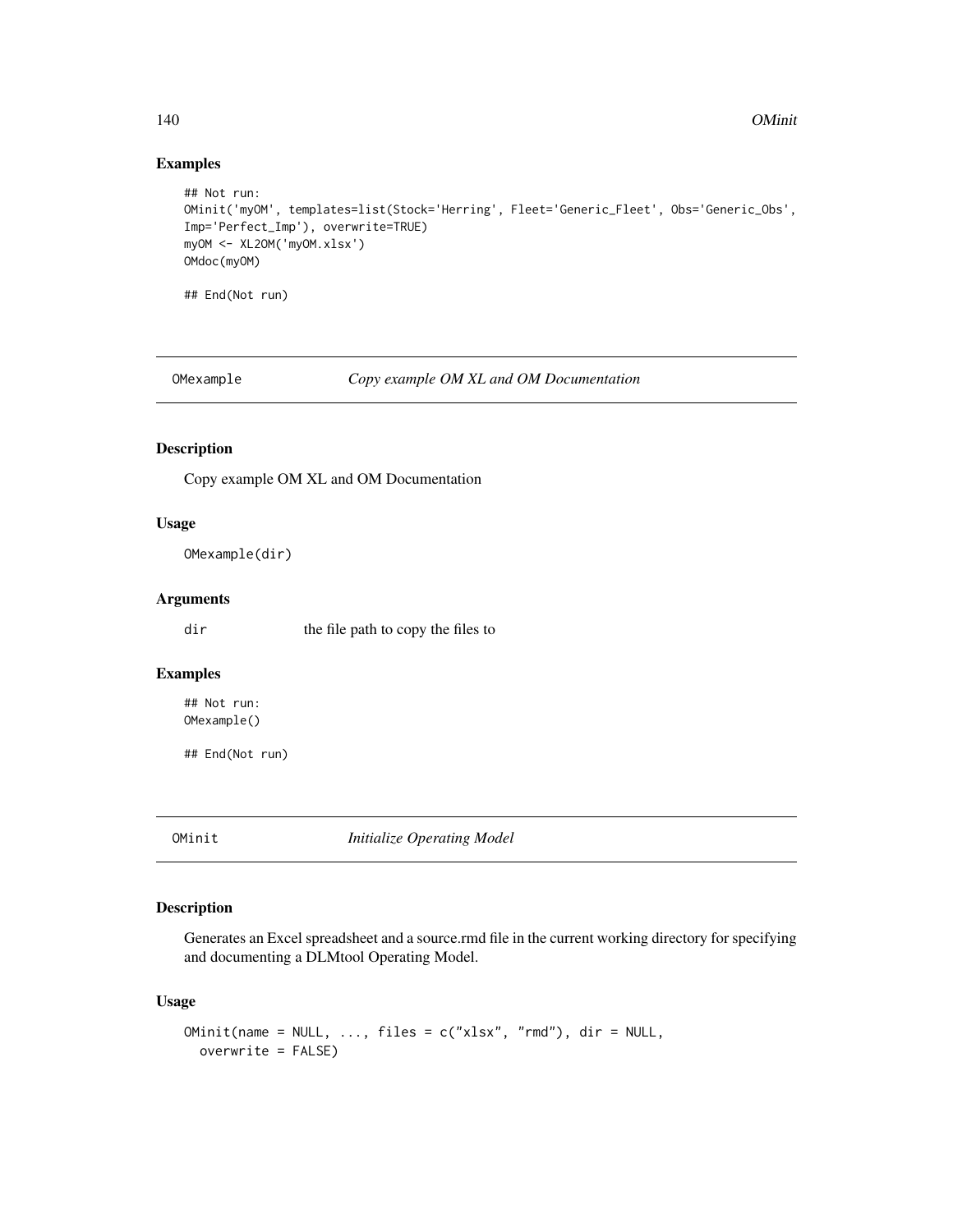#### OMinit 2008 and 2008 and 2008 and 2008 and 2008 and 2008 and 2008 and 2008 and 2008 and 2008 and 2008 and 2008 and 2008 and 2008 and 2008 and 2008 and 2008 and 2008 and 2008 and 2008 and 2008 and 2008 and 2008 and 2008 and

# Arguments

| name      | The name of the Excel and source rmd file to be created in the working directory<br>(character). Use 'example' for a populated example OM XL and documentation<br>file. |
|-----------|-------------------------------------------------------------------------------------------------------------------------------------------------------------------------|
| .         | Optional DLMtool objects to use as templates: OM, Stock, Fleet, Obs, or Imp<br>objects                                                                                  |
| files     | What files should be created: 'xlsx', 'rmd', or c('xlsx', 'rmd') (default: both) to<br>use as templates for the Operating Model.                                        |
| dir       | Optional file path to create the xlsx and rmd files. Default is $getwd()$                                                                                               |
| overwrite | Logical. Should files be overwritten if they already exist?                                                                                                             |

## Value

name.xlsx and name.rmd files are created in the working directory.

# Note

See relevant section of the [DLMtool User Guide](https://dlmtool.github.io/DLMtool/userguide/creating-a-new-operating-model.html#initialize-a-new-om) for more information.

## Author(s)

A. Hordyk

## Examples

```
## Not run:
# Create an Excel OM template and rmd file called 'myOM.xlsx' and 'myOM.rmd':
OMinit('myOM')
```
# Create an Excel OM template and text file called 'myOM.rmd' and 'myOM.rmd', using another OM as a template: OMinit('myOM', myOM)

# Create an Excel OM template and text file called 'myOM.rmd' and 'myOM.rmd', using the Stock object 'Herring' as a template: OMinit('myOM', Herring)

```
# Create an Excel OM template and text file called 'myOM.rmd' and 'myOM.rmd', using
the Stock object 'Herring', and Obs object 'Generic_obs' as templates:
OMinit('myOM', Herring, Generic_obs)
```
## End(Not run)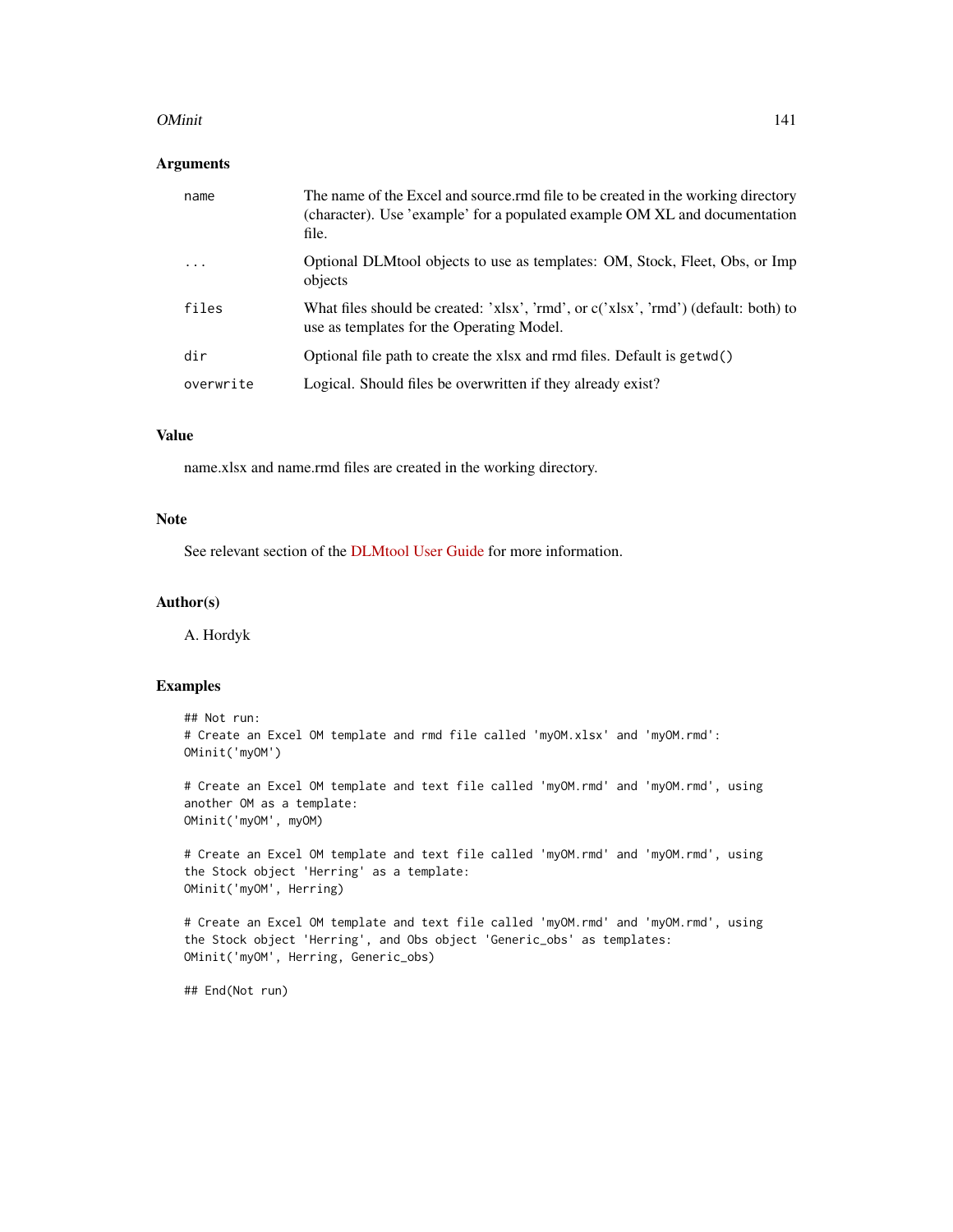# Description

Determine optimal number of cpus

# Usage

```
optCPU(nsim = 96, thresh = 5, plot = TRUE, msg = TRUE,maxn = NULL
```
# Arguments

| nsim   | Numeric. Number of simulations.                          |
|--------|----------------------------------------------------------|
| thresh | Recommended n cpus is what percent of the fastest time?  |
| plot   | Logical. Show the plot?                                  |
| msg    | Logical. Should messages be printed to console?          |
| maxn   | Optional. Maximum number of cpus. Used for demo purposes |

# Note

See relevant section of the [DLMtool User Guide](https://dlmtool.github.io/DLMtool/userguide/parallel-processing.html#determining-optimal-number-of-processors) for more information.

# Author(s)

A. Hordyk

# See Also

[setup](#page-170-0)

# Examples

## Not run: optCPU()

## End(Not run)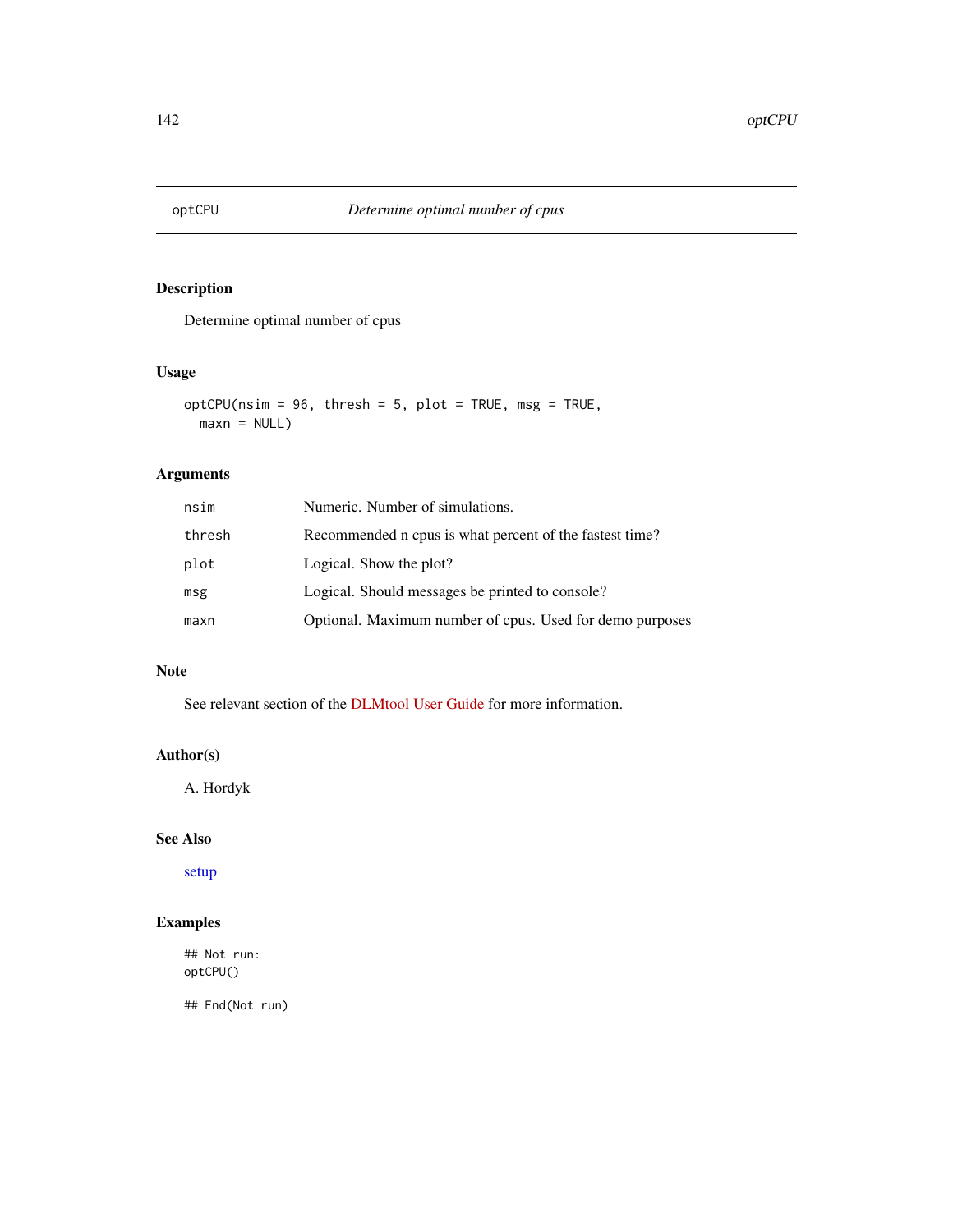# Description

Example objects of class Imp

#### Usage

Overages

Perfect\_Imp

# Format

An object of class Imp of length 1.

# Examples

avail("Imp")

PerformanceMetric *Performance Metrics Methods*

# Description

Performance metric (PMs) methods for your management strategy evaluation.

## Usage

 $P10(MSEobj = NULL, Ref = 0.1, Yrs = NULL)$ P50(MSEobj = NULL, Ref = 0.5, Yrs = NULL) P100(MSEobj = NULL, Ref = 1, Yrs = NULL) PNOF(MSEobj = NULL, Ref = 1, Yrs = NULL) LTY(MSEobj = NULL,  $Ref = 0.5$ ,  $Yrs = -10$ )  $STY(MSEobj = NULL, Ref = 0.5, Yrs = 10)$ Yield(MSEobj = NULL, Ref = 1, Yrs = NULL) AAVY(MSEobj = NULL, Ref = 0.2, Yrs = NULL)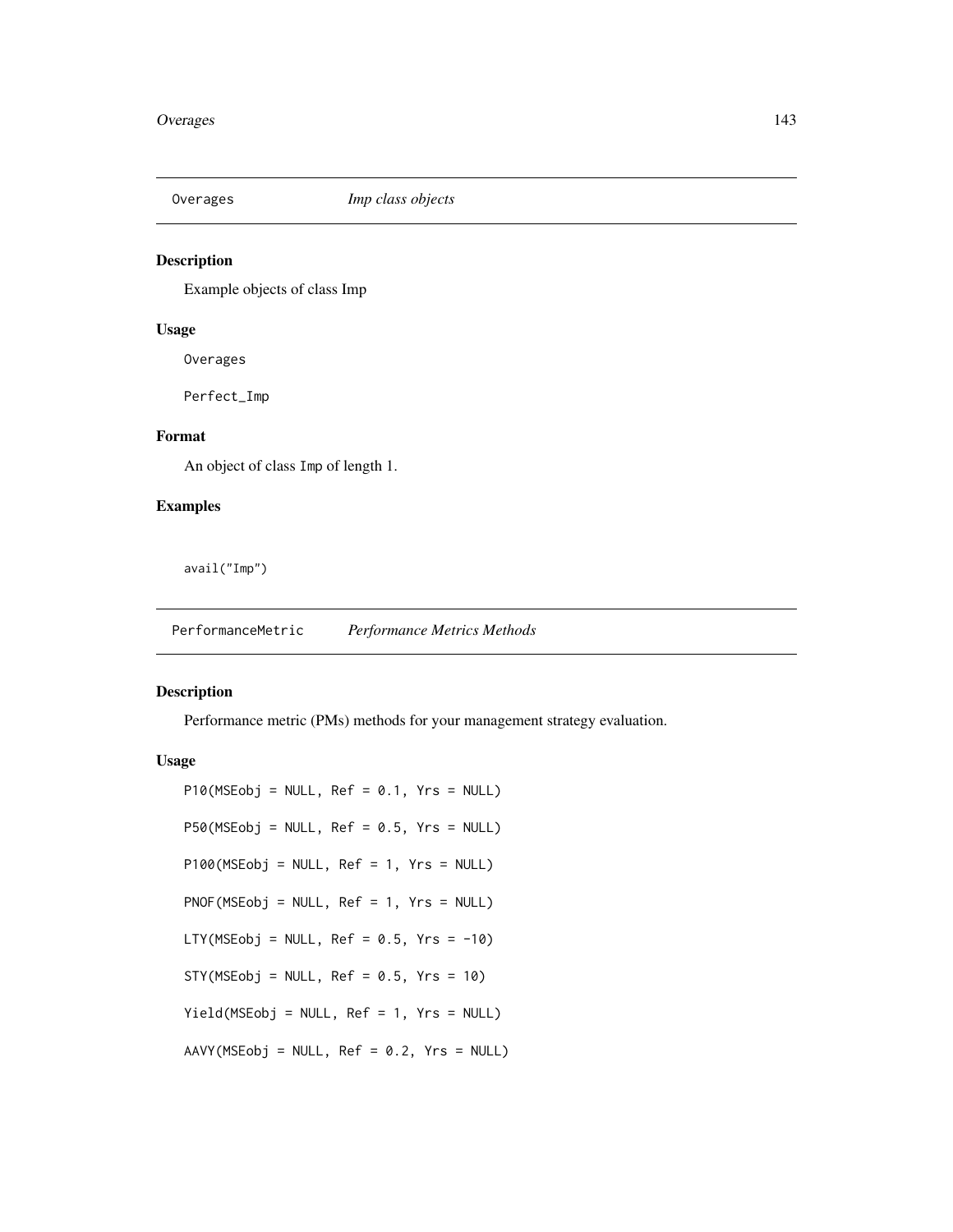#### **Arguments**

| MSEobi | An object of class MSE                                                                                                                      |  |
|--------|---------------------------------------------------------------------------------------------------------------------------------------------|--|
| Ref    | Reference point for calculating the performance metric. See details.                                                                        |  |
| Yrs    | Numeric vector of length 2 with year indices to summarize performance. If<br>NULL, the performance is summarized over all projection years. |  |

## Details

Performance Metric definitions:

| P <sub>10</sub> | Probability $B > 0.1$ BMSY                                     |
|-----------------|----------------------------------------------------------------|
| P50             | Probability $B > 0.5$ BMSY                                     |
| P100            | Probability $B > BMSY$                                         |
| <b>PNOF</b>     | Probability $F <$ FMSY                                         |
| <b>LTY</b>      | Probability Long-Term Yield $> 0.5$ Relative Yield             |
| <b>STY</b>      | Probability Short-Term Yield $> 0.5$ Relative Yield            |
| AAVY            | Probability $AAVY < 0.2$ (Average Annual Variability in Yield) |
| Yield           | Average Yield (relative to Reference Yield)                    |

Argument Ref provides the ratio relative to the reference point for calculating the performance metric. For biomass-based PMs (P10, P50, P100), this is the fraction of BMSY. For PNOF, the fraction of FMSY. For Yield (and LTY/STY), the fraction of the Reference Yield. For AAVY is it the maximum acceptable variability in yield (i.e, default for AAVY is Ref=0.2)

The Yrs argument defines the number of years to calculate the performance statistic over. A value of NULL, the default for AAVY, P10, P50, P100, and PNOF, means that the performance metric is calculated over all projection years. A numeric vector of length two is used to specify the first and last year, e.g, if Yrs=c(1,10) the performance statistic is calculated over the first 10 projection years. A numeric vector of length one with positive or negative value respectively can be used to specify the first *x* or last *x* years, e.g, Yrs=10 is first 10 years, and Yrs=-10 is the last 10 years. See [ChkYrs](#page-0-0) for more details.

By default Long-Term Yield (LTY) is the Yield in the last ten years of the projection period in the MSE, and Short-Term Yield (STY) is that in the first 10 years of the projection period.

## Value

An object of class PMobj

#### Note

See relevant section of the [DLMtool User Guide](https://dlmtool.github.io/DLMtool/userguide/performance-metrics.html) for more information.

# Examples

```
## Not run:
myMSE <- runMSE()
P10(myMSE)
P50(myMSE)
```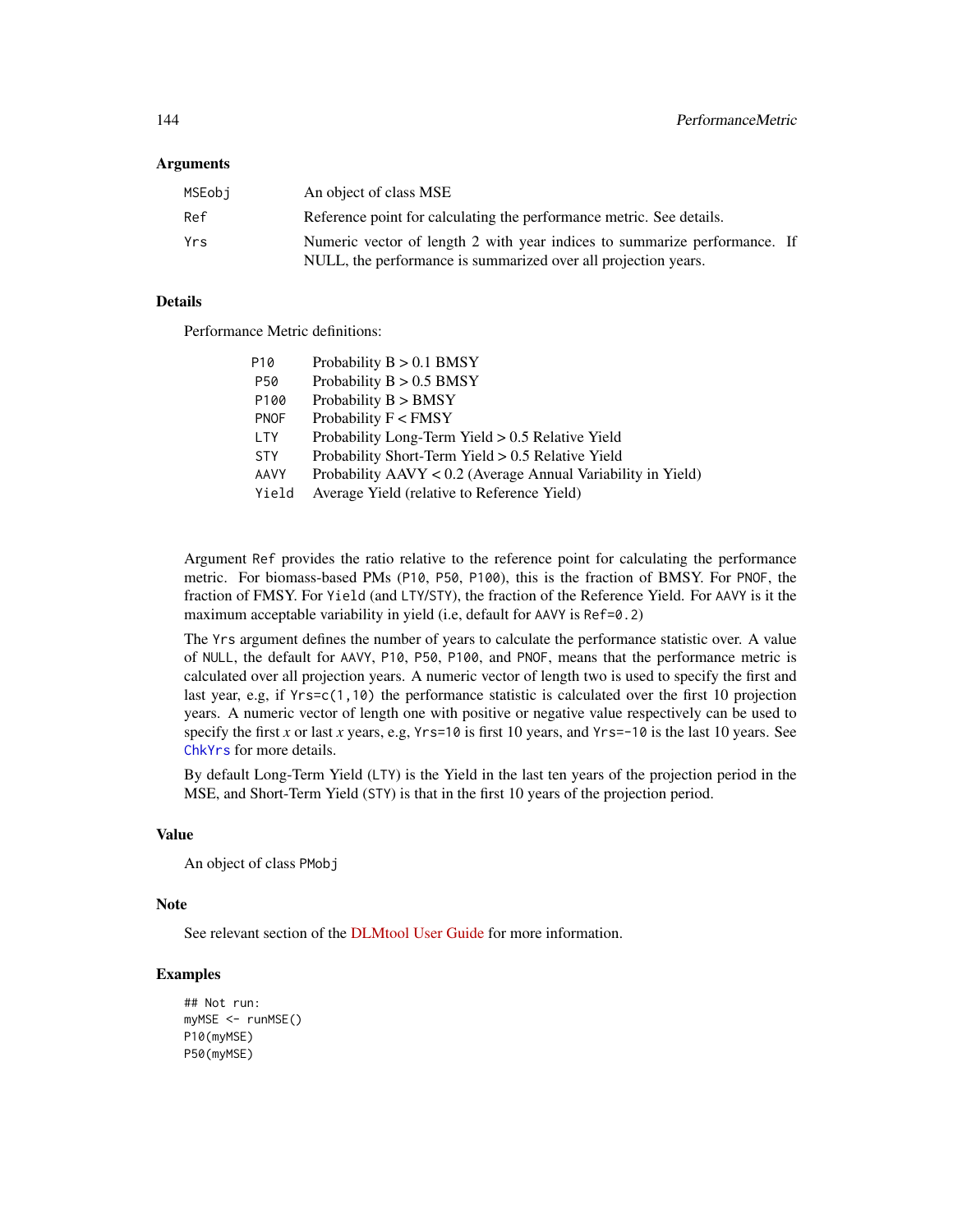#### plot.Data 145

P100(myMSE) PNOF(myMSE) LTY(myMSE) STY(myMSE) AAVY(myMSE) Yield(myMSE) ## End(Not run)

plot.Data *Plot Data object*

# Description

Plot Data object

## Usage

## S3 method for class 'Data'  $plot(x, upq = 0.9, lwq = 0.1, outline = FALSE, ...)$ 

# Arguments

| x       | object of class Data                            |
|---------|-------------------------------------------------|
| upq     | Upper quantile of TACs for max ylim             |
| lwa     | Lower quantile of TACs for min ylim             |
| outline | Logical. Include outliers in plot?              |
|         | Optional additional arguments passed to boxplot |
|         |                                                 |

plot.MSE *Plot MSE object*

# Description

Plot MSE object

# Usage

## S3 method for class 'MSE'  $plot(x, \ldots)$ 

# Arguments

|          | object of class MSE                                 |
|----------|-----------------------------------------------------|
| $\cdots$ | other parameters passed to plot (currently ignored) |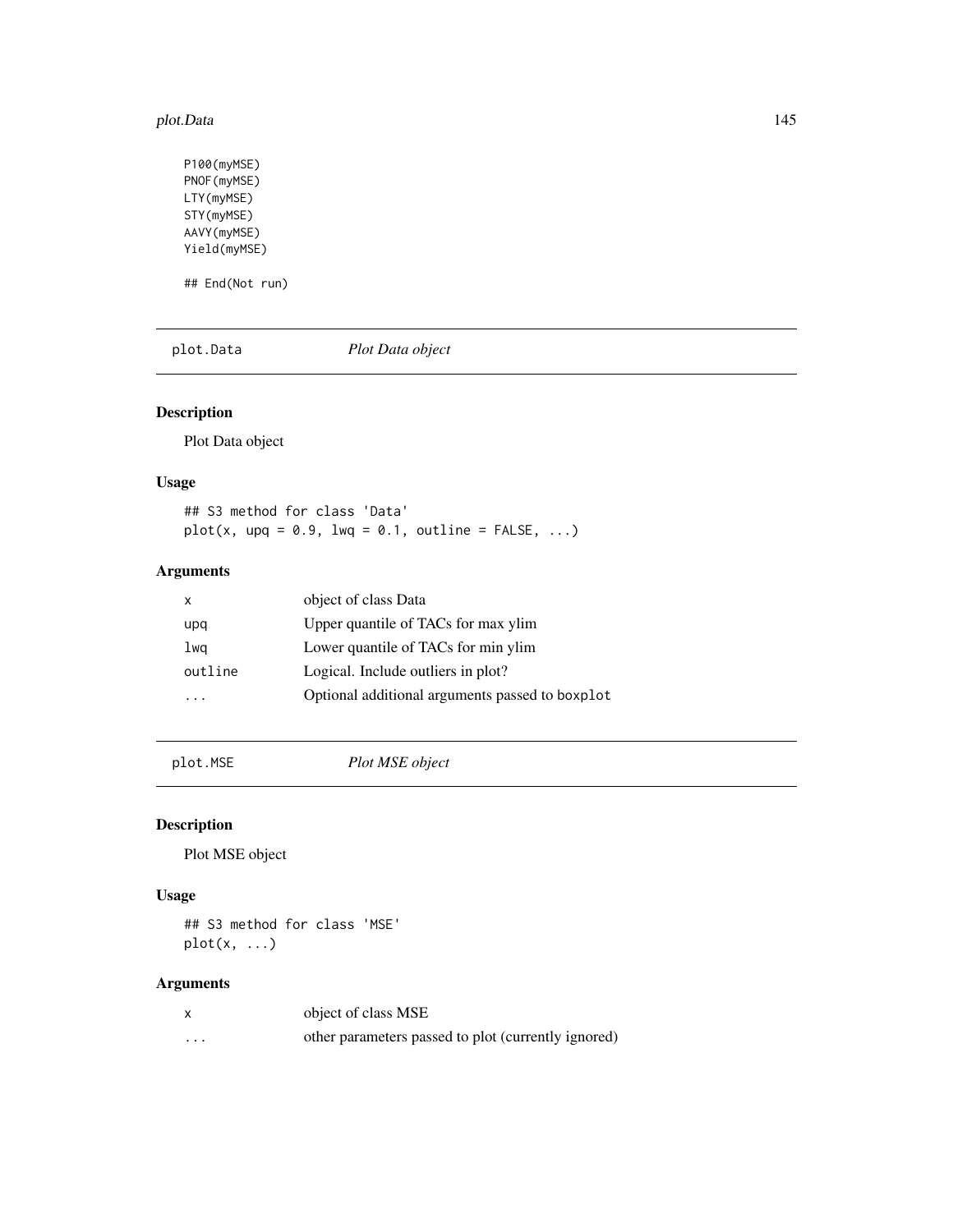A function that plots the parameters and resulting time series of an operating model.

# Usage

```
## S3 method for class 'OM'
plot(x, rmd = FALSE, head = "##", ...)
```
## Arguments

| An object of class OM or an object of class Hist (ie runMSE(OM, Hist=TRUE)) |
|-----------------------------------------------------------------------------|
| Logical. Used in a rmd file?                                                |
| Character. Heading for rmd file. Default is '##' (second level heading)     |
| Optional additional arguments passed to plot                                |
|                                                                             |

# Author(s)

T. Carruthers

| plotFleet | Plot the Fleet object parameters |
|-----------|----------------------------------|
|-----------|----------------------------------|

# Description

Plot the Fleet object parameters

# Usage

```
plotFleet(x, Stock = NULL, nsamp = 3, nsim = 500, proyears = 28,
 col = "darkgray", breaks = 10, lwd = 2, ...)
```
# Arguments

| x        | An object of class Fleet (or of class OM)      |
|----------|------------------------------------------------|
| Stock    | An object of class Stock                       |
| nsamp    | Number of random samples for time-series plots |
| nsim     | Number of iterations for histograms            |
| proyears | Number of projection years                     |
| col      | Color of histograms                            |
| breaks   | Number of breaks for histograms                |
| 1wd      | line width                                     |
|          | Optional additional arguments passed to plot   |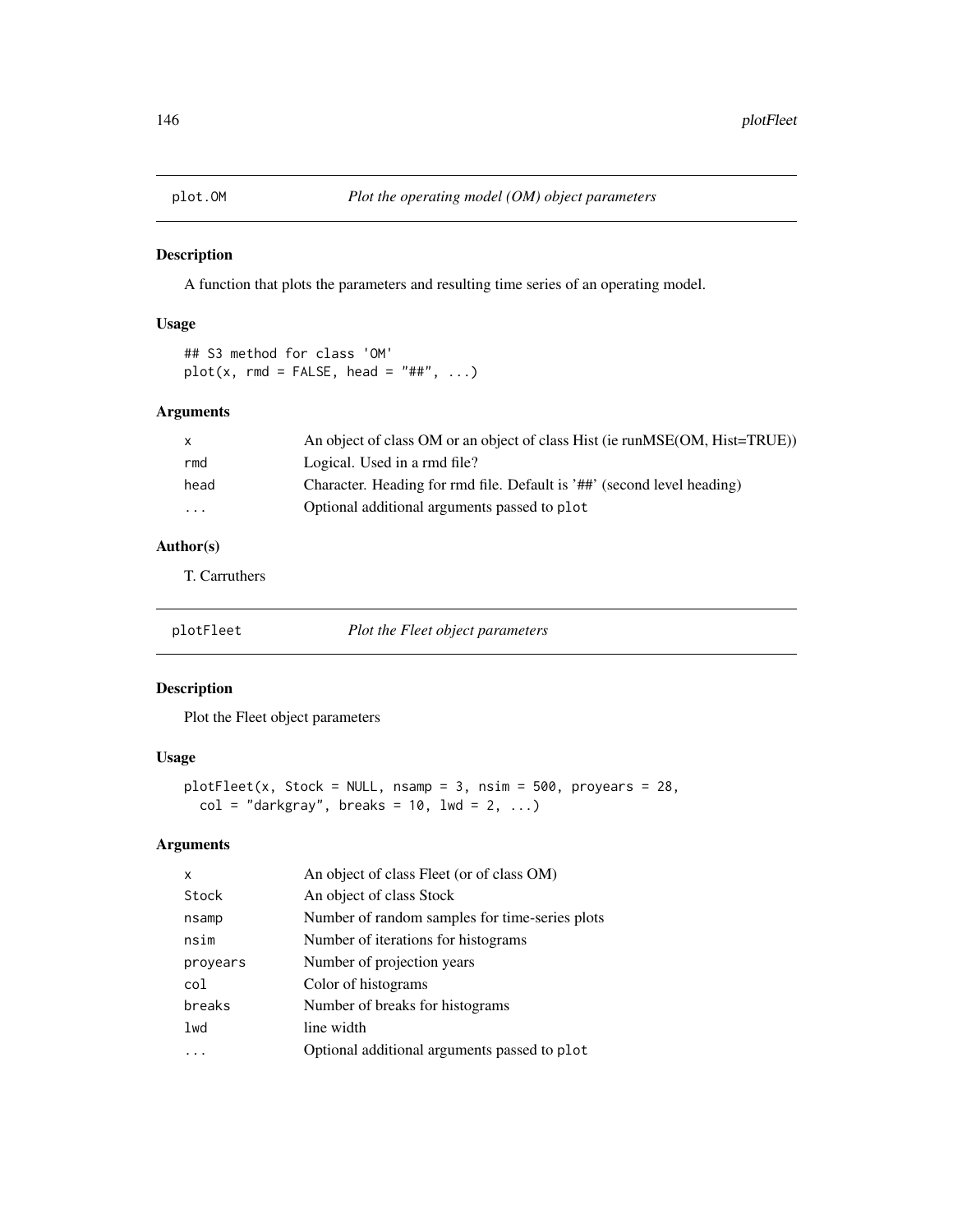### plotFun that the contract of the contract of the contract of the contract of the contract of the contract of the contract of the contract of the contract of the contract of the contract of the contract of the contract of t

## Author(s)

A. Hordyk

plotFun *Print out plotting functions*

## Description

This function prints out the available plotting functions for objects of class MSE or Data

### Usage

plotFun(class = c("MSE", "Data"), msg = TRUE)

## Arguments

| class | Character string. Prints out the plotting functions for objects of this class. |
|-------|--------------------------------------------------------------------------------|
| msg   | Logical. Should the functions be printed to screen?                            |

## Note

Basically the function looks for any functions in the DLMtool that have the word plot in them. There is a chance that some plotting functions are missed. Let us know if you find any and we will add them.

## Author(s)

A. Hordyk

plotImp *Plot the Implementation object parameters*

# Description

A function that plots histograms of samples from the implementation object parameters, and timeseries plots of nsamp samples of time-series examples. Used to visually examine the parameter values and ranges entered into the Obs object.

## Usage

```
plotImp(x, nsim = 500, nyears = 50, col = "darkgray", breaks = 10,...)
```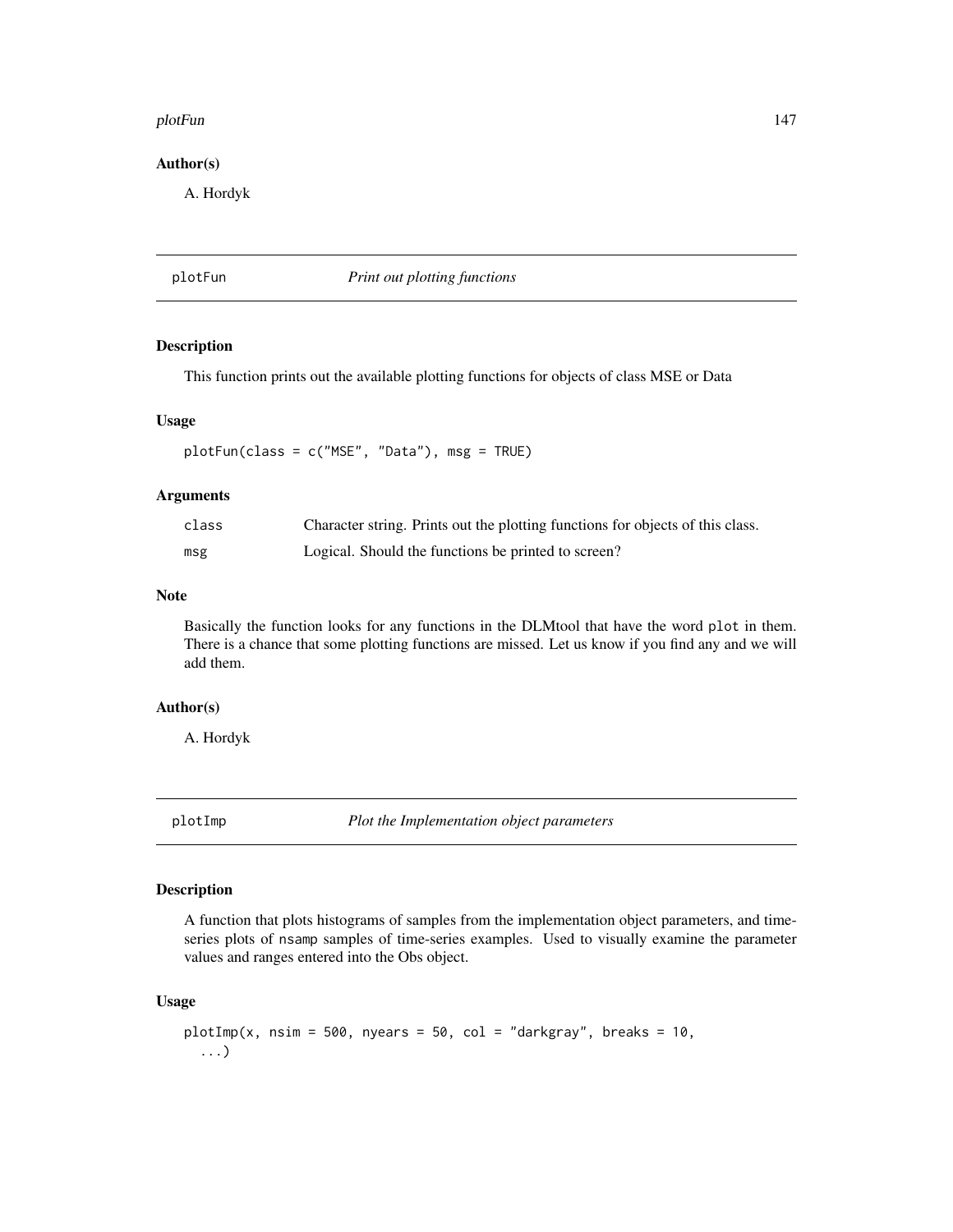148 plotM

# Arguments

| x      | An object of class Imp (or of class OM)      |
|--------|----------------------------------------------|
| nsim   | Number of iterations for histograms          |
| nyears | Number of historical years                   |
| col    | Color of histograms                          |
| breaks | Number of breaks for histograms              |
|        | Optional additional arguments passed to plot |

# Author(s)

T. Carruthers and A. Hordyk

# plotM *Plot M-at-Age and Size*

# Description

Plot M-at-Age and Size

# Usage

plotM(Stock, nsim = 5)

# Arguments

| Stock | An object of class 'Stock' or 'OM' |
|-------|------------------------------------|
| nsim  | The number of simulations to plot  |

# Author(s)

A. Hordyk

# Examples

plotM(Albacore)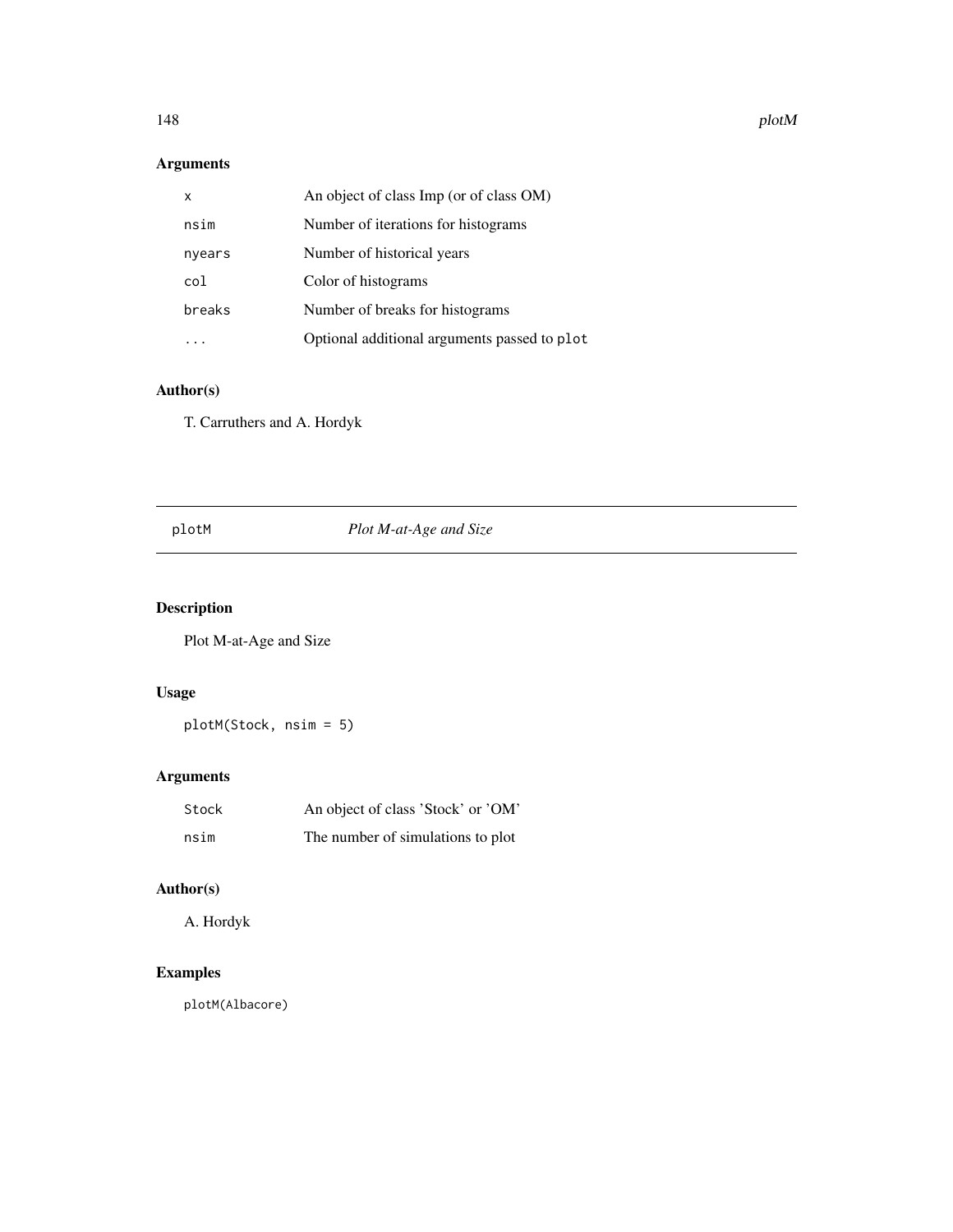Plot the Historical Spatial Closures

## Usage

plotMPA(OM, sim = NA)

## Arguments

| OM  | An object of class OM               |
|-----|-------------------------------------|
| sim | Optional. Simulation number to plot |

## Author(s)

A. Hordyk

## Examples

```
OM <- new("OM", Albacore, Generic_Fleet, Perfect_Info, Perfect_Imp)
## 50% of Area 1 was closed 30 years ago
cl1 <- c(OM@nyears-30, 0.5, 1)
## 80% of Area 1 was closed 15 years ago
cl2 <- c(OM@nyears-15, 0.2, 1)
## 100% of Area 1 was closed last year
cl3 <- c(OM@nyears-1, 0, 1)
OM@MPA <- matrix(c(cl1, cl2, cl3), ncol=3, byrow=TRUE)
plotMPA(OM)
```
plotObs *Plot the Observation object parameters*

## Description

A function that plots histograms of samples from the observation object parameters, and time-series plots of nsamp samples of time-series examples. Used to visually examine the parameter values and ranges entered into the Obs object.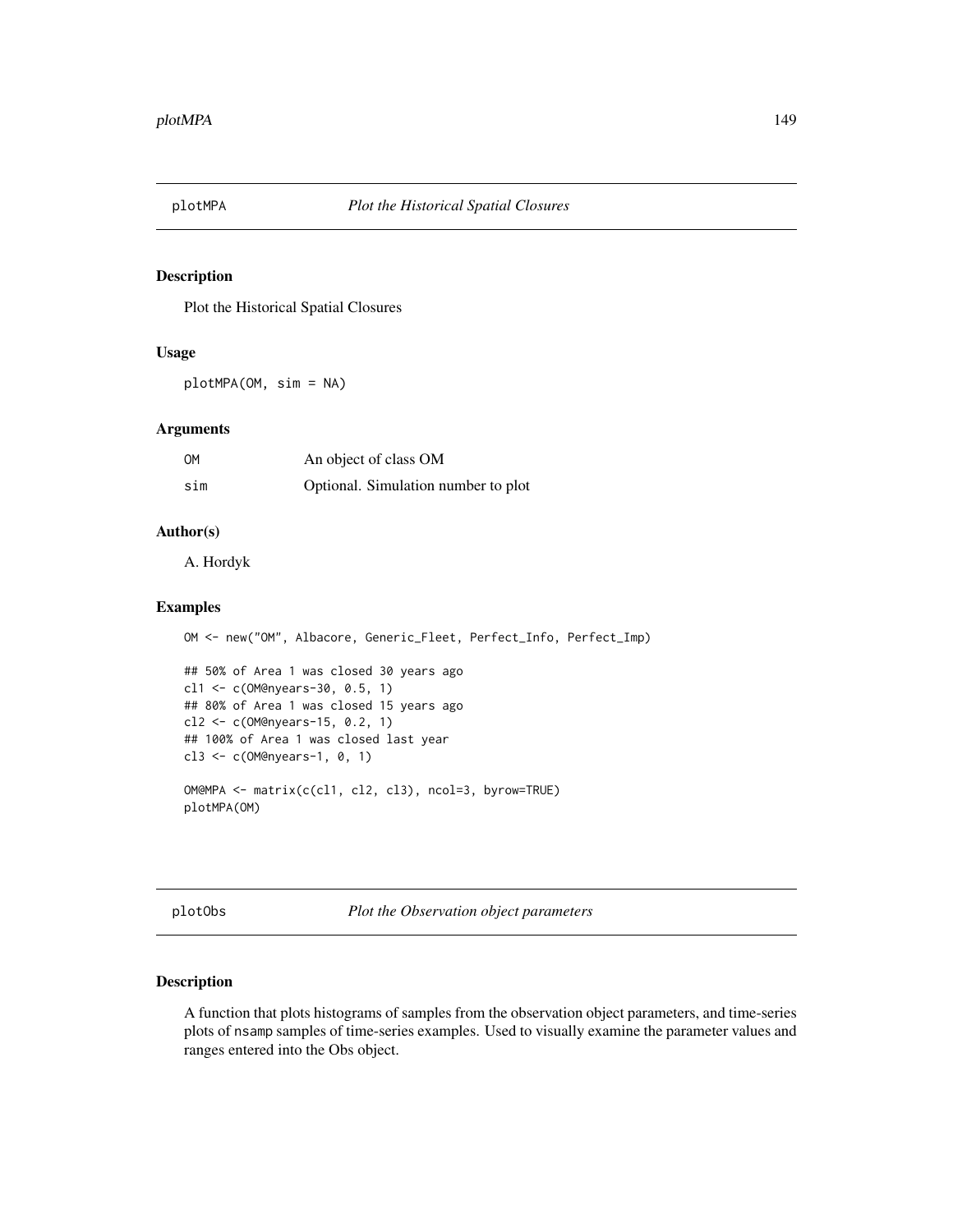# Usage

```
plotObs(x, nsim = 500, nyears = 50, col = "darkgray", breaks = 10,...)
```
# Arguments

| X      | An object of class Obs (or of class OM)      |
|--------|----------------------------------------------|
| nsim   | Number of iterations for histograms          |
| nyears | Number of historical years                   |
| col    | Color of histograms                          |
| breaks | Number of breaks for histograms              |
|        | Optional additional arguments passed to plot |

# Author(s)

T. Carruthers and A. Hordyk

plotOFL *A generic OFL plot for NOAA use*

# Description

As title.

# Usage

plotOFL(Data, xlims = NA, perc = 0.5)

# Arguments

| Data  | An object of class Data that has been run though TAC() |
|-------|--------------------------------------------------------|
| xlims | x axis limits                                          |
| perc  | The percentile of the OFL distribution to be plotted   |

# Value

A table of performance metrics.

# Author(s)

T. Carruthers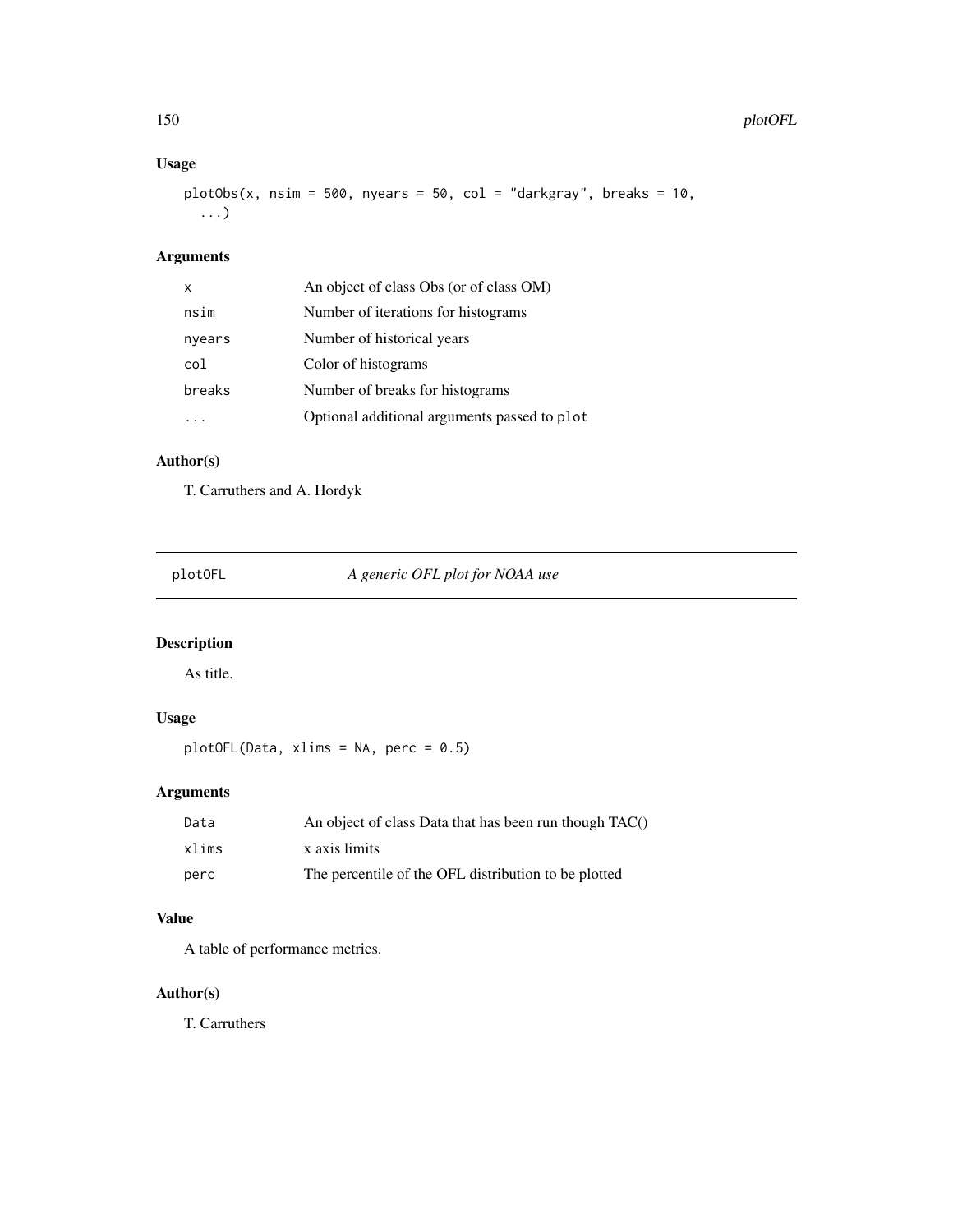Plot the vulnerability and retention curves

## Usage

```
plotSelect(OM, Pars = NULL, pyears = 4, sim = NA, type = "l")
```
## Arguments

| OМ     | An object of class 'OM'                                                                              |
|--------|------------------------------------------------------------------------------------------------------|
| Pars   | Named list of sampled parameters                                                                     |
| pyears | number of years to plot                                                                              |
| sim    | the simulation to plot. default is NA to plot a random simulation. Set to 1 for<br>reproducible plot |
| type   | plot type - line "l", point "p", or both "b"                                                         |

## Author(s)

A. Hordyk

plotStock *Plot the Stock object parameters*

# Description

A function that plots histograms of samples from the Stock object parameters, and time-series plots of nsamp samples of time-varying parameters. Used to visually examine the parameter values and ranges entered into the Stock object.

## Usage

```
plotStock(x, nsamp = 3, nsim = 500, nyears = 50, proyears = 28,col = "darkgray", breaks = 10, lwd = 2, ask = FALSE,incVB = TRUE, ...)
```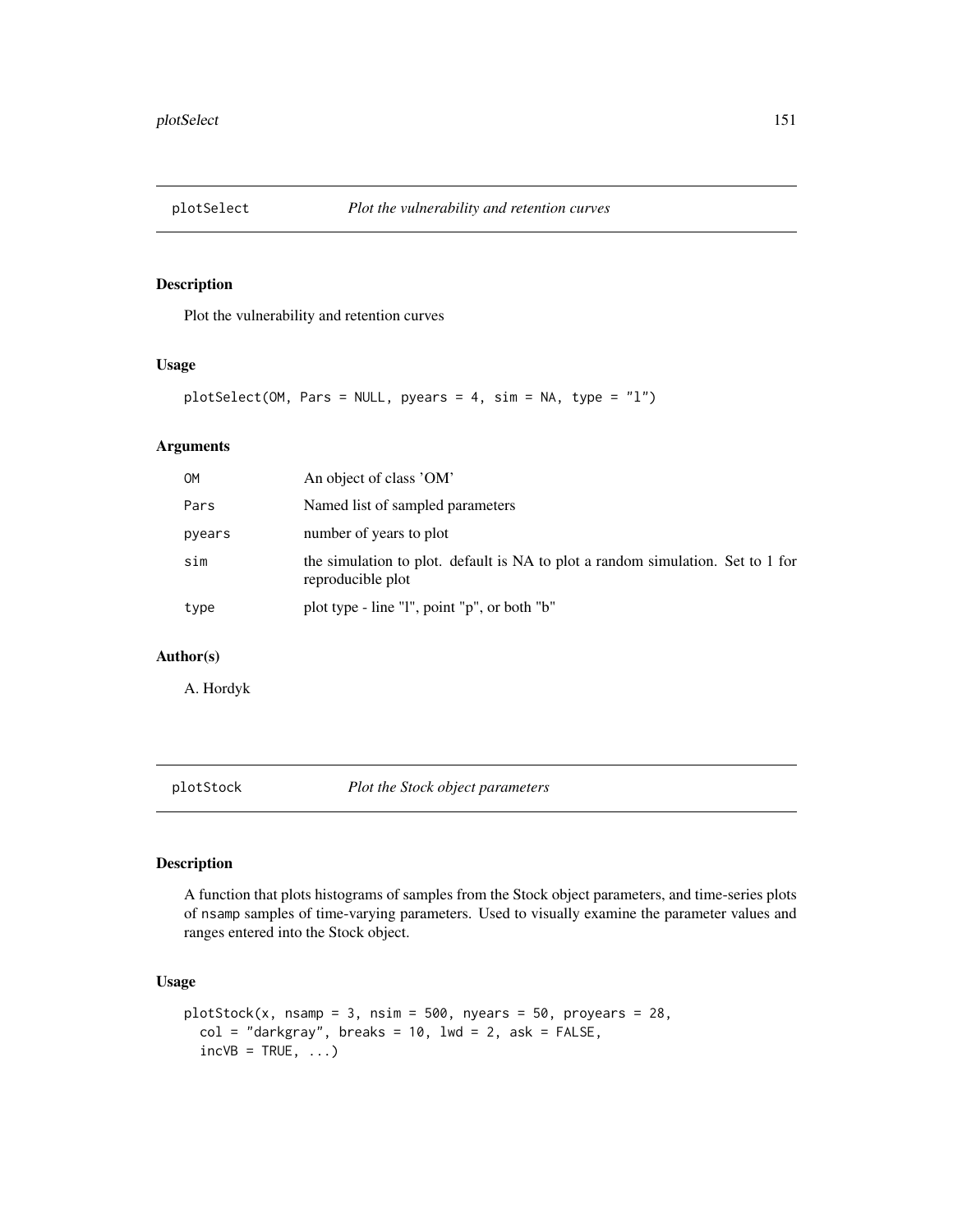# Arguments

| X         | An object of class Stock (or of class OM)                       |
|-----------|-----------------------------------------------------------------|
| nsamp     | Number of random samples for time-series plots                  |
| nsim      | Number of iterations for histograms. Ignored if x is class 'OM' |
| nyears    | Number of historical years. Ignored if x is class 'OM'          |
| proyears  | Number of projection years. Ignored if x is class 'OM'          |
| col       | Color of histograms                                             |
| breaks    | Number of breaks for histograms                                 |
| lwd       | line width                                                      |
| ask       | Ask before displaying next page?                                |
| incVB     | Show the sampled von Bertalanffy growth curves on second page?  |
| $\ddotsc$ | Optional additional arguments passed to plot                    |

## Author(s)

A. Hordyk

| PMLimit<br>Create a table of Performance Limits and Performance Objectives |
|----------------------------------------------------------------------------|
|----------------------------------------------------------------------------|

## Description

Create a table of Performance Limits and Performance Objectives

## Usage

```
PMLimit(MSE, ..., Prob = NULL, Labels = NULL, FeaseMPs = NULL,
  out.file = NULL, output_format = "html_document", openFile = TRUE,
  quiet = TRUE, dir = NULL, RMDfile = NULL, font_size = 14,
  auto_width = FALSE, enableSearch = TRUE, PMlist = NULL,
 build = TRUE)
PMObj(MSE, ..., Labels = NULL, out.file = NULL,
  output_format = "html_document", openFile = TRUE, quiet = TRUE,
 dir = NULL, RMDfile = NULL, font_size = 14, use.colors = TRUE,
  cols = NULL, show.legend = TRUE, auto_width = FALSE,
  enableSearch = TRUE, PMlist = NULL, build = TRUE, cex.tex = 0.75,
```

```
inc.title = TRUE, title = "Legend")
```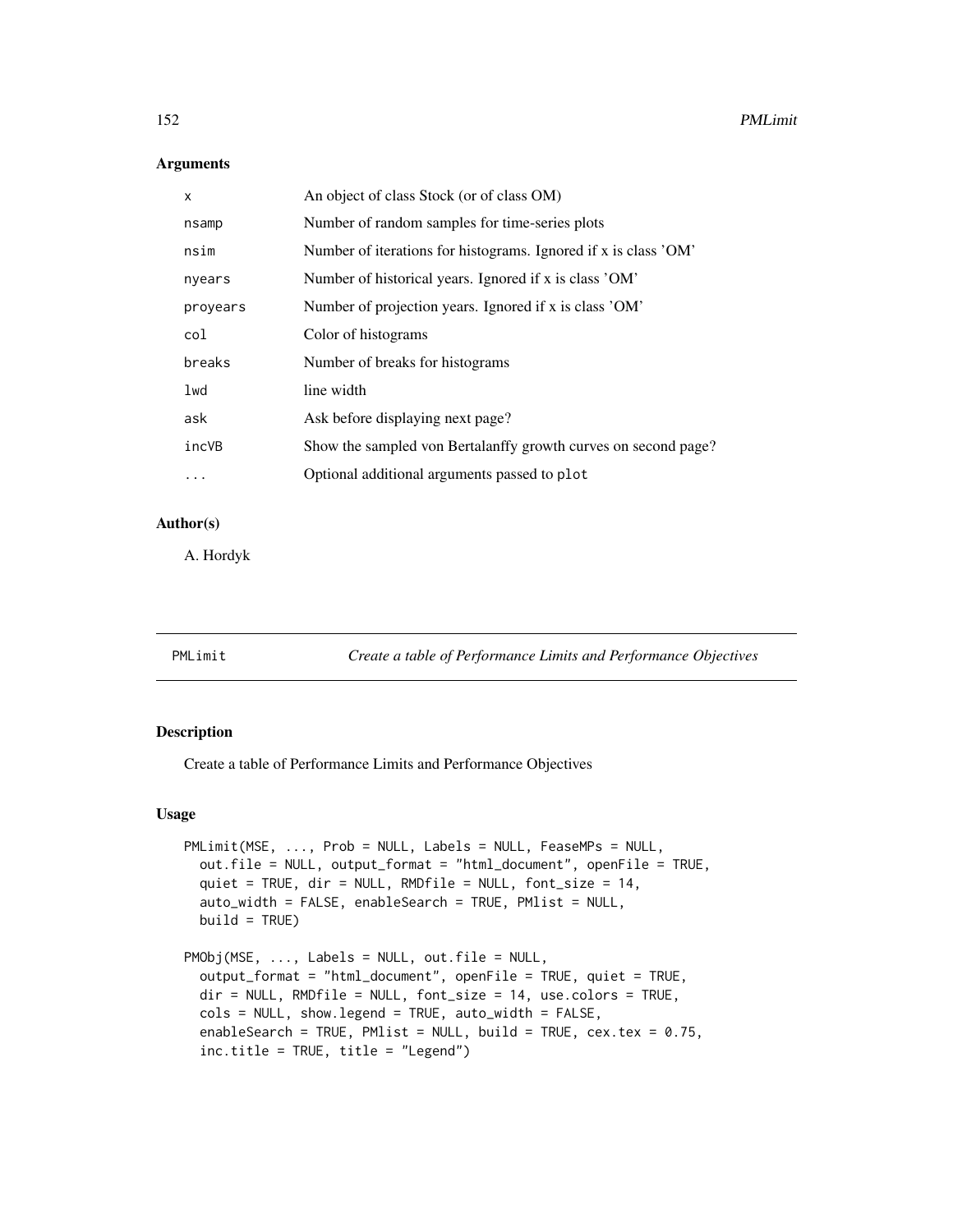### PMLimit 153

# Arguments

| <b>MSE</b>    | An object of class 'MSE'                                                                             |
|---------------|------------------------------------------------------------------------------------------------------|
| .             | PM objects to be used as performance limits. Characters (i.e names of PM<br>objects)                 |
| Prob          | Minimum probability threshold                                                                        |
| Labels        | Optional named list specifying new labels for MPs. For example: Labels = list (AvC="Average Catch"   |
| FeaseMPs      | Optional. Character vector of MP names that are considered feasible. e.g. the<br>output from Fease() |
| out.file      | Name of the output file. If none provided, output file will be named 'Per-<br>fLimTable'             |
| output_format | Output file format. Currently only 'html_document' is supported                                      |
| openFile      | Logical. Should the file be opened in browser?                                                       |
| quiet         | Logical. An option to suppress printing of the pandoc command line.                                  |
| dir           | Optional. Directory for output file. Default is working directory.                                   |
| RMDfile       | Optional. RMD template file                                                                          |
| font_size     | Numeric. Font size for text in the table                                                             |
| auto_width    | Logical. Should table be width be automatic?                                                         |
| enableSearch  | Currently disabled. Logical. Should search be enabled in the html table?                             |
| PMlist        | Optional. List of PM names.                                                                          |
| build         | Logical. Build the html table?                                                                       |
| use.colors    | Logical. Color scale the probability text?                                                           |
| cols          | Optional character vector of colors for probability text                                             |
| show.legend   | Logical. Show the legend??                                                                           |
| cex.tex       | Size of legend text                                                                                  |
| inc.title     | Logical. Include title for legend?                                                                   |
| title         | Title for the legend                                                                                 |

# Value

PMLimit invisibly returns names of MPs that pass all performance limits

# Functions

- PMLimit: Create a table of Performance Limits
- PMObj: Create a table of Performance Objectives.

# Author(s)

A. Hordyk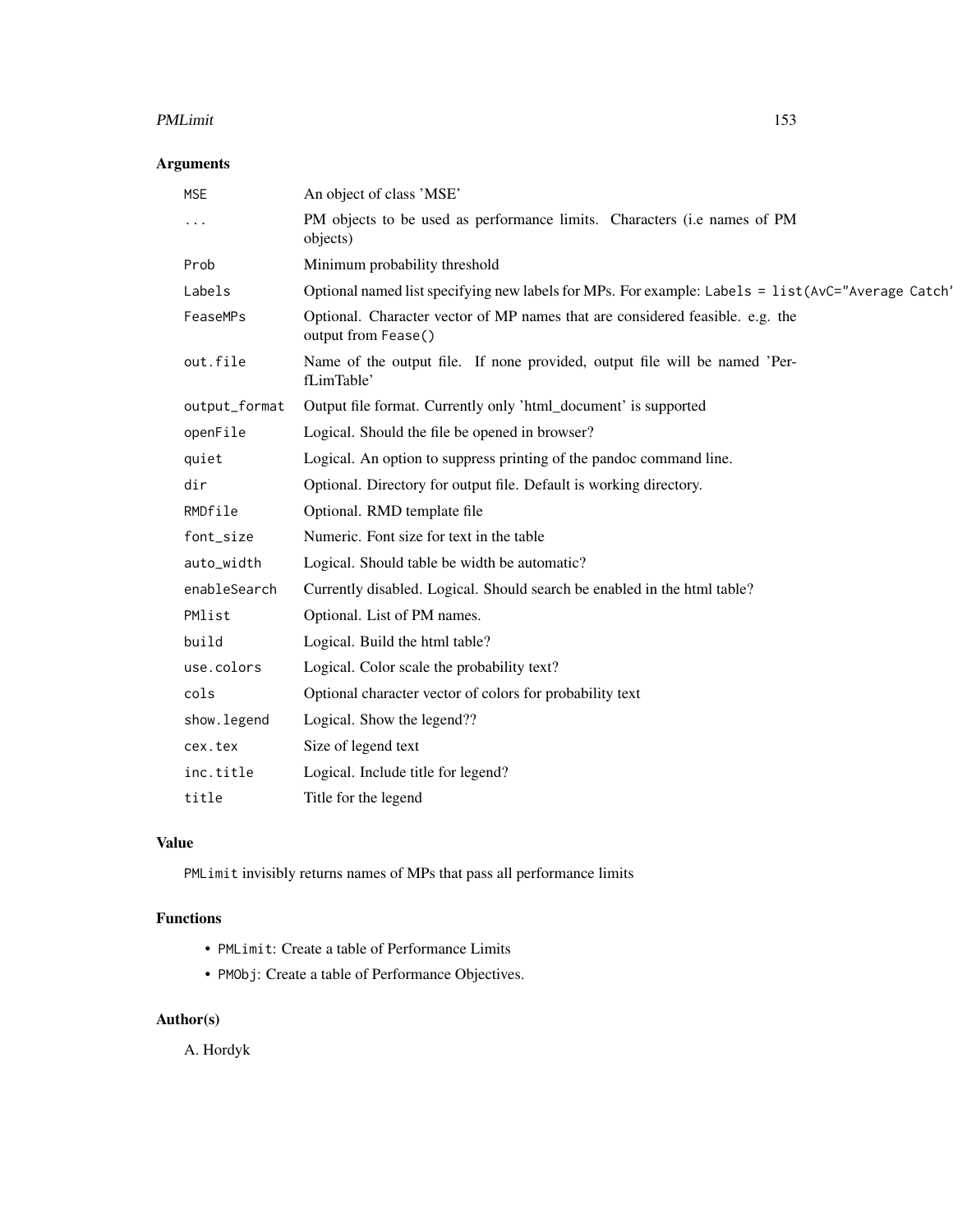## Examples

```
## Not run:
MSE <- runMSE()
PMLimit(MSE, "P50", "PNOF", Prob=0.9)
PMObj(MSE, "P100", "LTY")
## End(Not run)
```
PMobj-class *An object for storing data for analysis using data-limited methods*

# Description

Used interally

## Slots

Name Name of the Performance Metric. Character

Caption A caption to be used in plots. Character, call, or function.

Stat Statistic of interest for the PM. Dimensions: nsim, nMP, yrs. Array

Ref Reference value to calculate probability for statistic. Numeric.

Prob Probability (mean over years) Dimensions: nsim by MP. Matrix, numeric or data.frame

Mean Mean probability (mean over years and simulations). Numeric. Length nMPs

MPs Name of MPs. Single value. Character string

## Objects from the Class

Objects can be created by calls of the form new('PMobj')

# Author(s)

A. Hordyk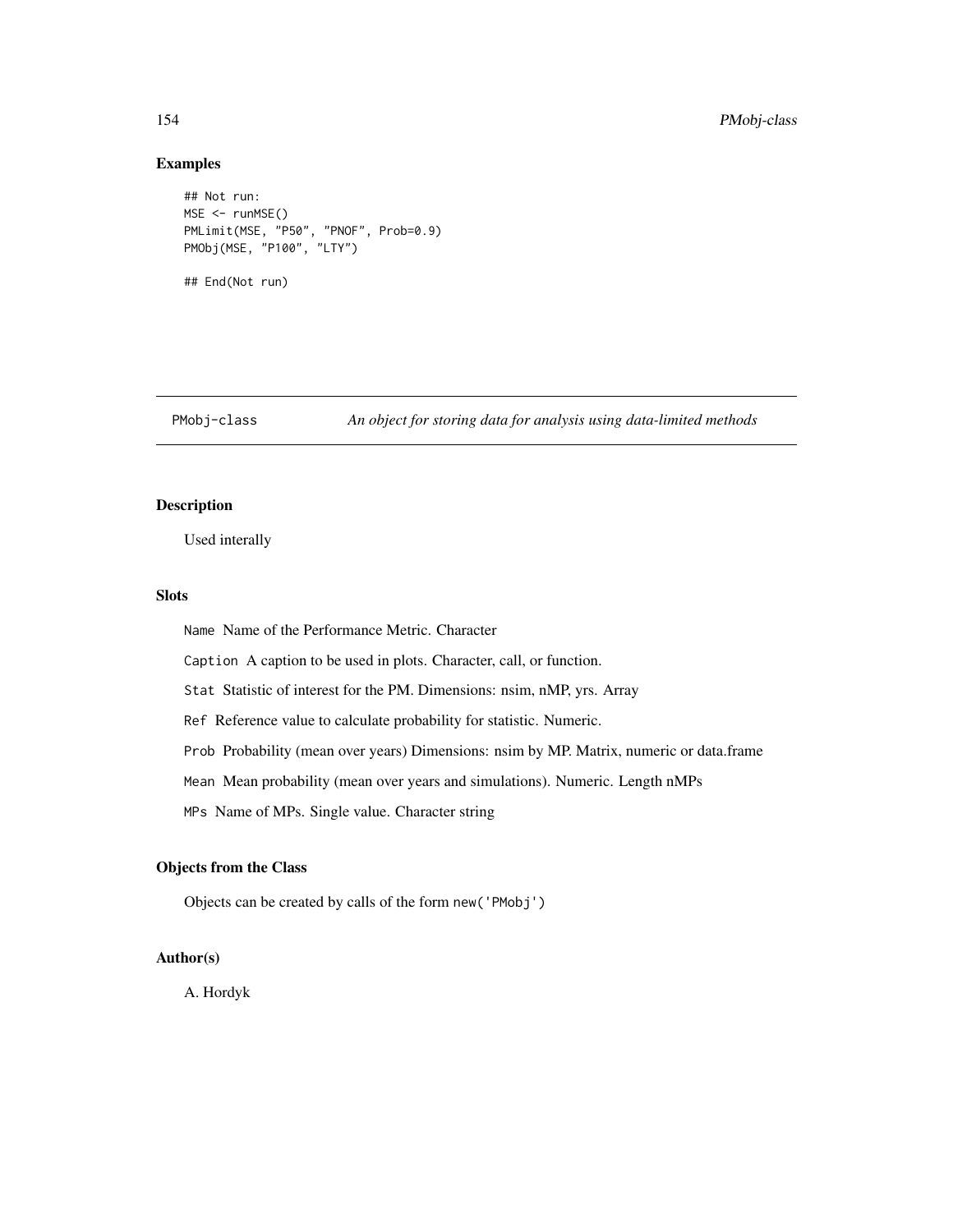A shorter version of the plot method for MSEs that just shows the projected trends in stock status and over exploitation

## Usage

Pplot(MSEobj, nam = NA, maxMP = 10, MPs = NA, maxsims = 20)

# Arguments

| MSEobi     | An object of class MSE                                       |
|------------|--------------------------------------------------------------|
| nam        | Title of plot                                                |
| maxMP      | The maximum number of MPs to plot (defaults to the first 10) |
| <b>MPs</b> | A character vector of MPs to plot                            |
| maxsims    | Integer, the maximum number of simulations to plot           |

### Author(s)

T. Carruthers

Pplot2 *A projection by projection plot of F/FMSY, B/BMSY, B/B0, and yield*

## Description

A projection by projection plot of F/FMSY, B/BMSY, B/B0, and yield

#### Usage

```
Pplot2(MSEobj, YVar = c("F_FMSY", "SSB_SSBMSY"), MPs = NA,
  sims = NULL, traj = c("all", "quant", "both"), quants = <math>c(0.1,</math>0.9), incquant = TRUE, quantcol = "lightgray", RefYield = c("lto",
  "curr"), LastYr = TRUE, ref.lines = c(0.5, 1, 1.5), maxMP = 6,
  alpha = 60, cex.axis = 1, cex.lab = 1, YLab = NULL,
  incMP = TRUE, MPcex = 1, incLeg = TRUE, cex.leg = 1.5,
  legPos = "topleft", yline = NULL, parOR = FALSE, xaxis = TRUE,
  yaxis = TRUE, oneIt = TRUE, ...)
```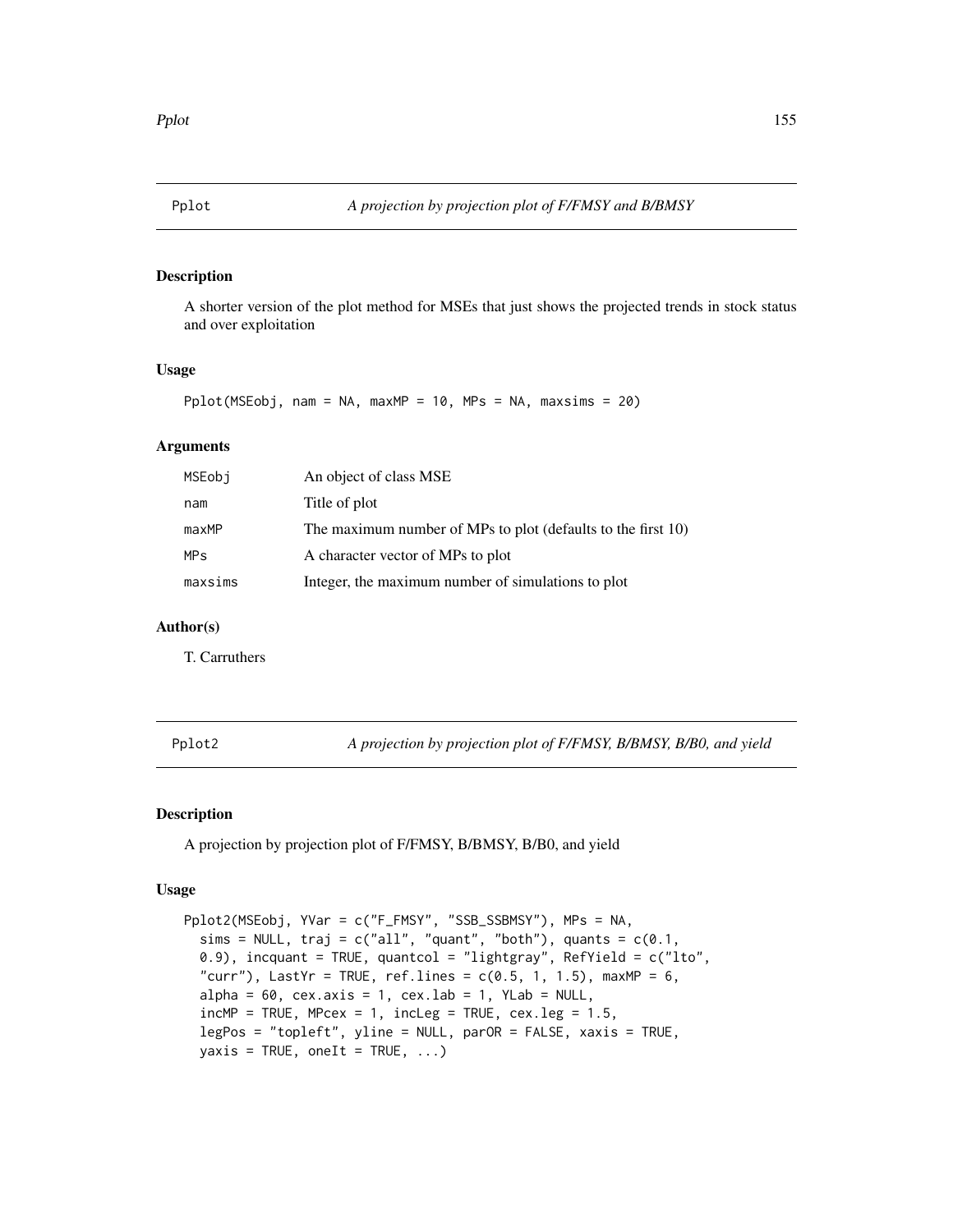# Arguments

| MSEobj       | An object of class MSE                                                                                  |
|--------------|---------------------------------------------------------------------------------------------------------|
| YVar         | What to plot on the y-axis? Options are: c('SSB_SSB0', 'SSB_SSBMSY', 'F_FMSY', 'Yield')                 |
| <b>MPs</b>   | Optional subset by MP                                                                                   |
| sims         | Optional subset by simulation                                                                           |
| traj         | Plot all projections (all), only quantiles (quant), or both projections and me-<br>dian (both)          |
| quants       | Numeric vector of length 2 specifying the quantiles (e.g., 10th and 90th. Median<br>is always included) |
| incquant     | Logical. Include the quantiles or only plot median?                                                     |
| quantcol     | Colour of the quantile polygon                                                                          |
| RefYield     | Should yield be relative to long-term optimum (1to) or last historical year (curr)                      |
| LastYr       | Logical. Include the last historical year in the yield projections?                                     |
| ref.lines    | Numeric vector of y-values for horizontal reference lines. Set to NULL to re-<br>move lines.            |
| maxMP        | Maximum number of MPs to plot                                                                           |
| alpha        | Alpha for transparency of lines                                                                         |
| cex.axis     | Size of axis text                                                                                       |
| cex.lab      | Size of axis label                                                                                      |
| YLab         | Optional label for y-axis                                                                               |
| incMP        | Logical. Include name of MP?                                                                            |
| <b>MPcex</b> | Size of MP label                                                                                        |
| incLeg       | Logical. Include a legend?                                                                              |
| cex.leg      | Size of legend text                                                                                     |
| legPos       | Legend position                                                                                         |
| yline        | Optional horizontal line                                                                                |
| parOR        | Logical to over-ride the par parameters                                                                 |
| xaxis        | Logical. Should x-axis labels be displayed?                                                             |
| yaxis        | Logical. Should y-axis labels be displayed?                                                             |
| oneIt        | Logical. Should one iteration be plotted on the quantile plot?                                          |
| $\cdots$     | Additional arguments to be passed to plotting functions                                                 |
|              |                                                                                                         |

# Author(s)

T. Carruthers & A.Hordyk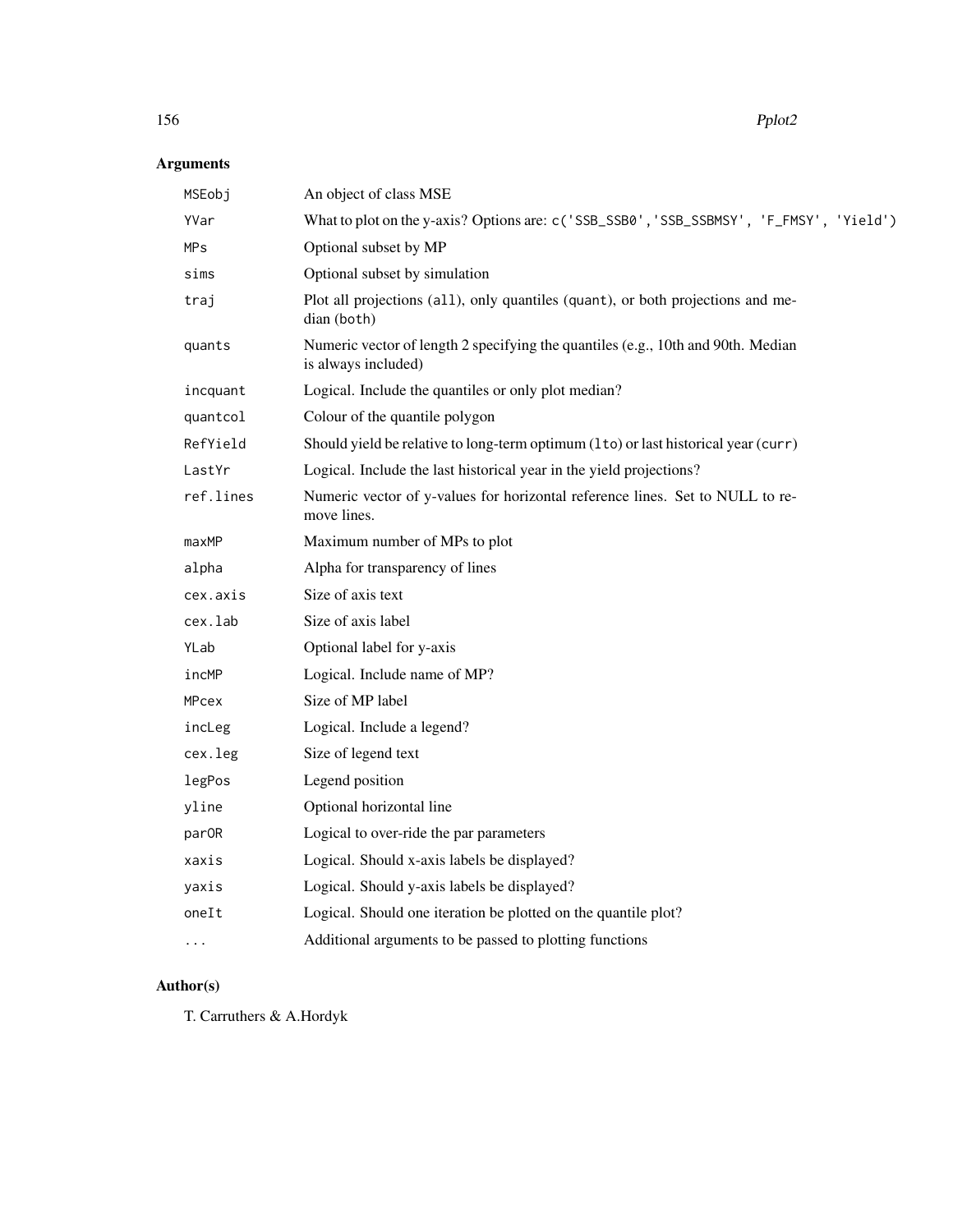A NAFO / ICCAT / SSB style MSE performance whisker plot

## Usage

PWhisker(MSEobj)

# Arguments

MSEobj An object of class MSE

# Value

A box plot of performance

## Author(s)

T. Carruthers

<span id="page-156-0"></span>Rcontrol *Intrinsic rate of Increase MP*

## Description

An MP proposed by Carl Walters that modifies the TAC according to trends in apparent surplus production that includes information from a demographically derived prior for intrinsic rate of increase

## Usage

```
Rcontrol(x, Data, reps = 100, plot = FALSE, yrsmth = 10, gg = 2,
 glim = c(0.5, 2)Rcontrol2(x, Data, reps = 100, plot = FALSE, yrsmth = 10, gg = 2,
 glim = c(0.5, 2)
```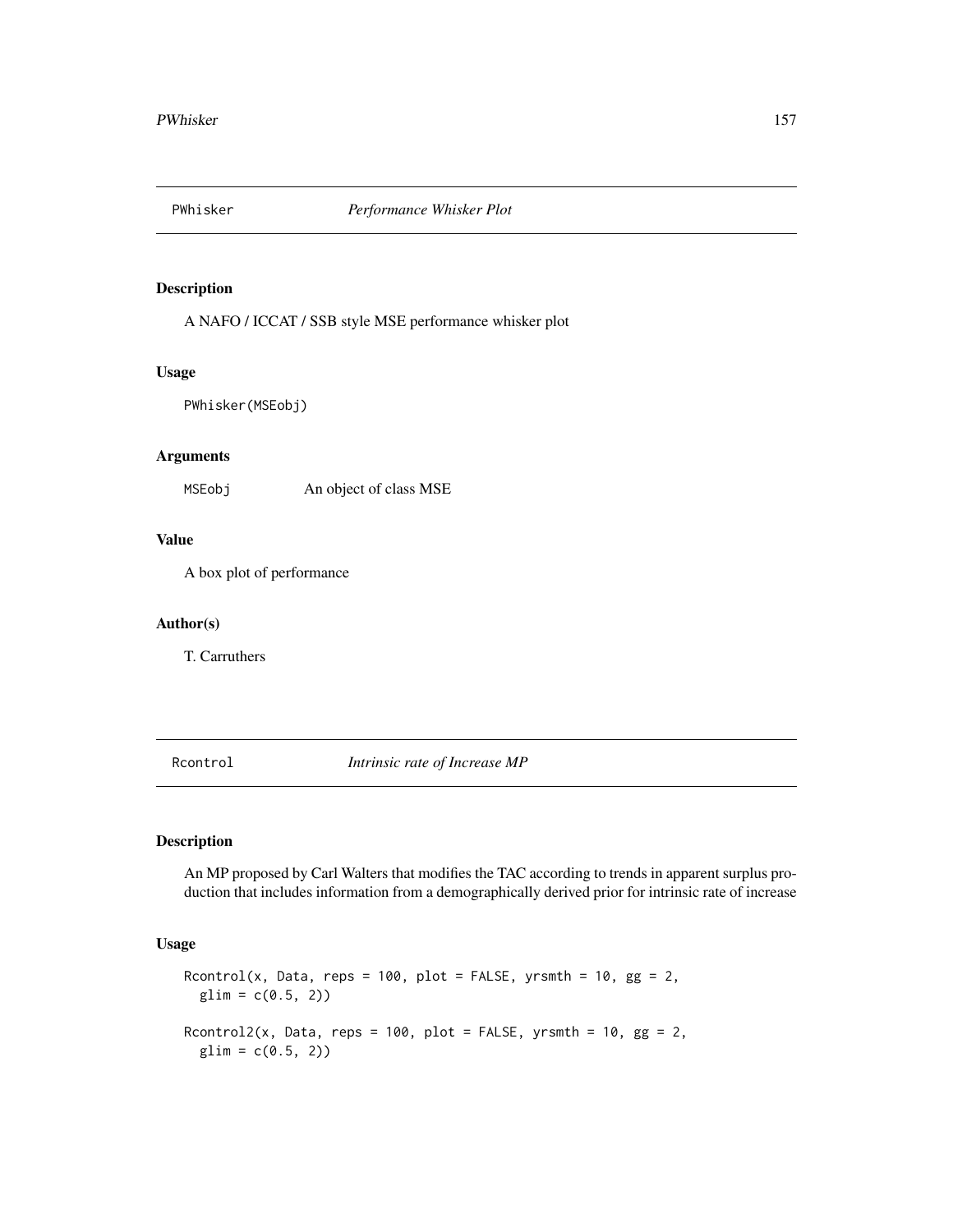### Arguments

| $\mathsf{x}$ | A position in a data-limited methods data object             |
|--------------|--------------------------------------------------------------|
| Data         | A data-limited methods data object                           |
| reps         | The number of stochastic samples of the MP recommendation(s) |
| plot         | Logical. Show the plot?                                      |
| yrsmth       | The number of years for smoothing catch and biomass data     |
| gg           | A gain parameters                                            |
| glim         | Limits for the change in TAC among years                     |

## Details

The TAC is calculated as:

 $TAC = SP(1 - gG)$ 

where g is a gain parameter, SP is estimated surplus production, and G is: For Rcontrol:  $G =$  $r(1 - 2D)$  where r is the estimated intrinsic rate of increase, and D is assumed depletion.

For Rcontrol2:  $G = r - 2bB<sub>hist</sub>$  where  $B<sub>hist</sub>$  is the smoothed biomass overlast yrsmth years and:

$$
b = \sum \frac{\text{SP}}{B_{\text{hist}}} - r \frac{\sum B_{\text{hist}}}{\sum B_{\text{hist}}^2}
$$

The TAC is subject to conditions limit the maximum change from the smoothed catch over the last yrsmth years by the glim argument, e.g, default values of glim =  $c(0.5, 2)$  means that maximum decrease in TAC is 50 is 2 x average catch.

## Value

.

An object of class [Rec](#page-159-0) with the TAC slot populated with a numeric vector of length reps

## Functions

- Rcontrol: Base version Rcontrol
- Rcontrol2: This is different from Rcontrol because it includes a quadratic approximation of recent trend in surplus production given biomass

## Required Data

See [Data](#page-29-0) for information on the Data object

Rcontrol: Abun, Cat, Dep, FMSY\_M, Ind, L50, MaxAge, Mort, steep, vbK, vbLinf, vbt0, wla, wlb, Year

## Rendered Equations

See [Online Documentation](https://dlmtool.github.io/DLMtool/reference/Rcontrol.html) for correctly rendered equations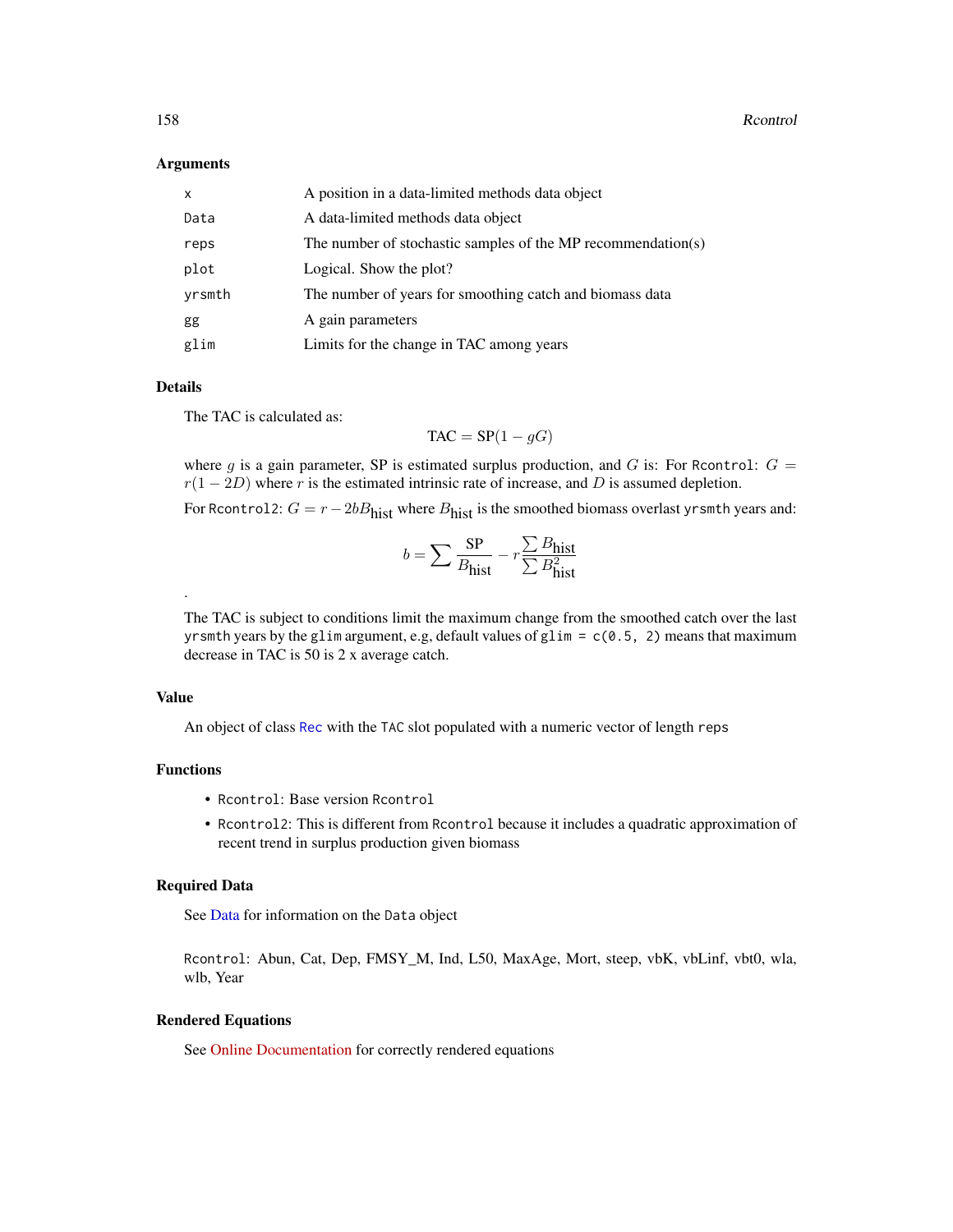#### RealFease 159

# Author(s)

C. Walters and T. Carruthers

## References

Made-up for this package.

# See Also

Other Surplus production MPs: [Fadapt](#page-57-0), [SPMSY](#page-176-0), [SPSRA](#page-179-0), [SPmod](#page-174-0), [SPslope](#page-177-0)

## Examples

```
Rcontrol(1, Data=DLMtool::Atlantic_mackerel, plot=TRUE)
Rcontrol2(1, Data=DLMtool::Atlantic_mackerel, plot=TRUE)
```
RealFease *MP feasibility diagnostic using real data*

## Description

What MPs do not return NAs from the real data

## Usage

RealFease(Data = NULL)

## Arguments

Data An object of class 'Data'. Optional. If Data object is included, the returned MPs are both feasible (in terms of management) and possible (sufficient data to run MP)

# Value

a vector of MP names that calculate without errors for the specific data.

## Author(s)

T. Carruthers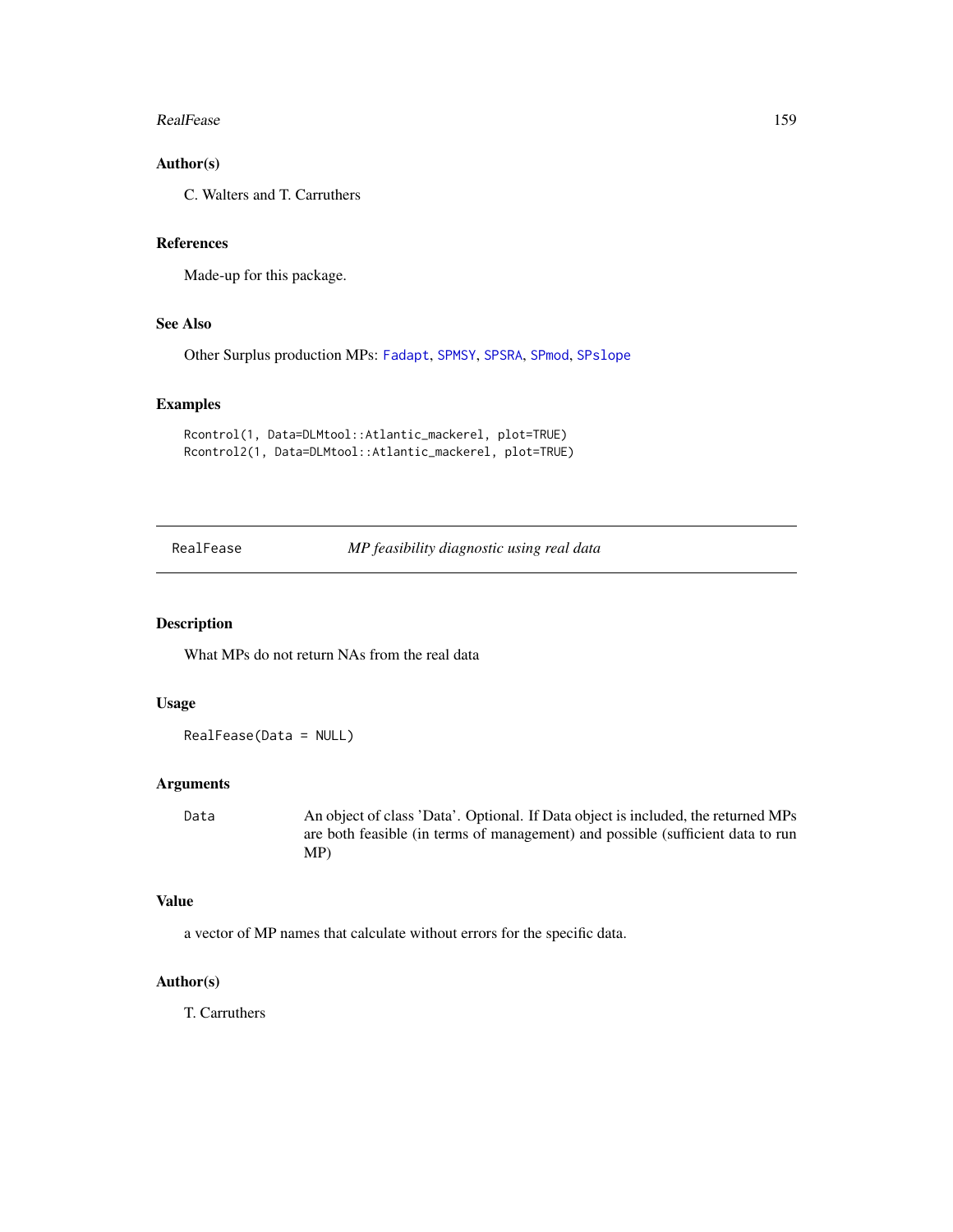<span id="page-159-0"></span>Rec-class *Class* 'Rec'

## Description

An object for storing the MP recommendations

## **Slots**

TAC A numeric value with the TAC recommendation

Effort A numeric value with the effort recommendation as a fraction of current (nyear) fishing effort

Spatial A boolean vector of length 'nareas' specifying if area is open (1) or closed (0) to fishing

Allocate A boolean value describing if effort should be re-allocated from close to open areas

LR5 smallest length at 5 per cent retention - in absolute units - i.e same units as Linf and L50

LFR smallest length at full retention - in absolute units - i.e same units as Linf and L50

HS upper harvest slot (no retention above this) - in absolute units - i.e same units as Linf and L50

Rmaxlen retention of the largest size class - fraction between 0 and 1

L5 smallest length at 5 per cent selection - in absolute units - i.e same units as Linf and L50

LFS smallest length at full selection - in absolute units - i.e same units as Linf and L50

Vmaxlen selection of the largest size class - fraction between 0 and 1

Fdisc fraction of discarded fish that die - fraction between 0 and 1

Misc An empty list that can be used to store information and pass on to MPs in future

## Objects from the Class

Objects can be created by calls of the form new('Rec')

## Author(s)

A. Hordyk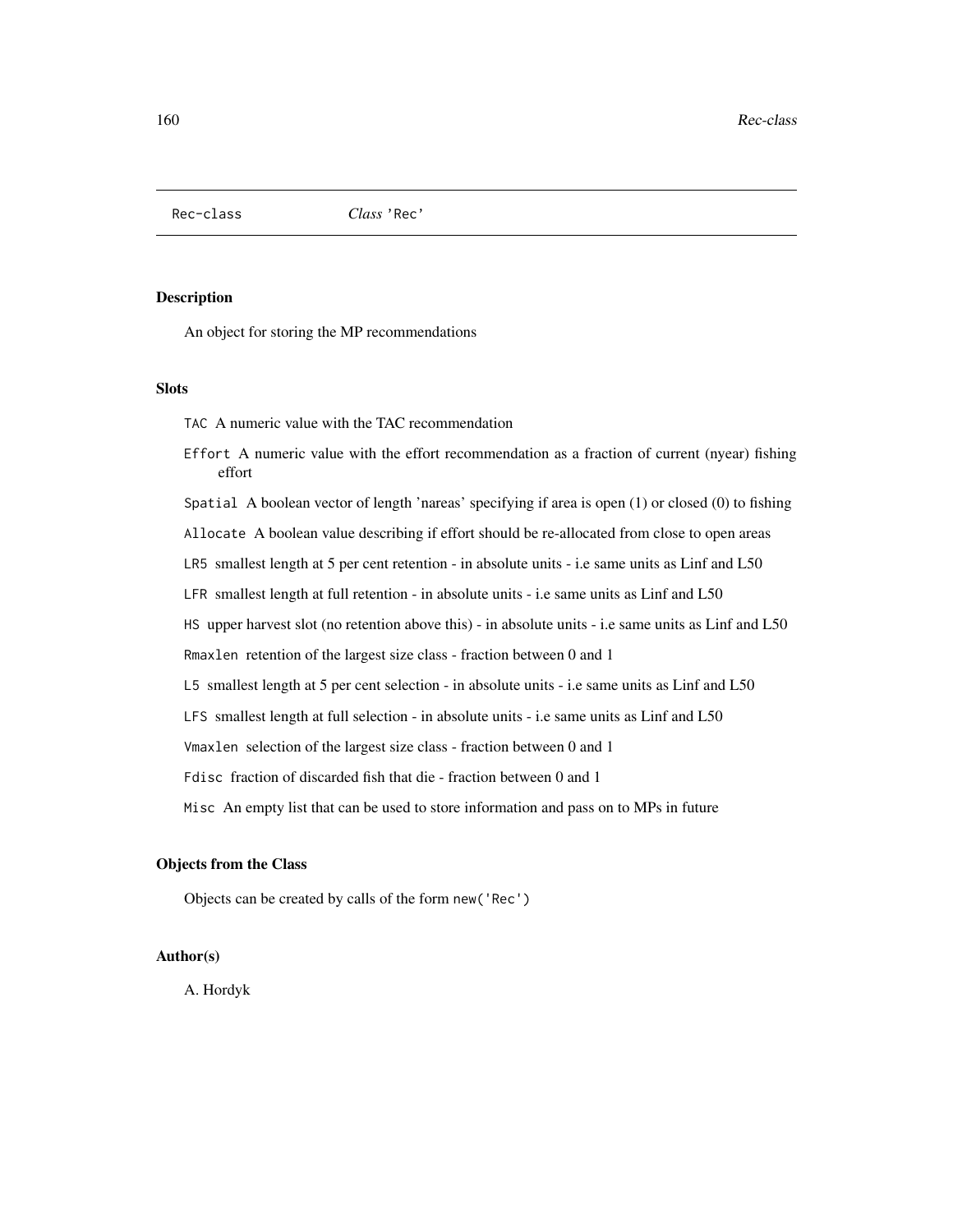A function that replaces a Stock, Fleet, Obs, or Imp object from an OM with one from another object.

# Usage

```
Replace(OM, from, Sub = c("Stock", "Fleet", "Obs", "Imp"), Name = NULL,
  silent = FALSE)
```
# Arguments

| <b>OM</b> | An operating model object (class OM) which will be updated with a sub-model<br>from another OM                                                                                                   |
|-----------|--------------------------------------------------------------------------------------------------------------------------------------------------------------------------------------------------|
| from      | An object of class OM, Stock, Fleet, Obs, or Imp to be replace the values in OM                                                                                                                  |
| Sub       | A character string specifying what object type to replace (only used if from is<br>class OM) "Stock", "Fleet", "Obs" or "Imp" (default is all four which is probably<br>not what you want to do) |
| Name      | Character. Name for the new OM object (OM@Name)                                                                                                                                                  |
| silent    | Should messages be printed?                                                                                                                                                                      |

## Value

An object of class OM

# Note

See relevant section of the [DLMtool User Guide](https://dlmtool.github.io/DLMtool/userguide/modifying-the-om.html#the-replace-function) for more information.

# Author(s)

A. Hordyk

# Examples

```
# Replace Stock
OM <- DLMtool::testOM
OM2 <- Replace(OM, Blue_shark)
# Replace Fleet
OM <- DLMtool::testOM
OM2 <- Replace(OM, Generic_DecE)
# Replace Fleet from another OM
```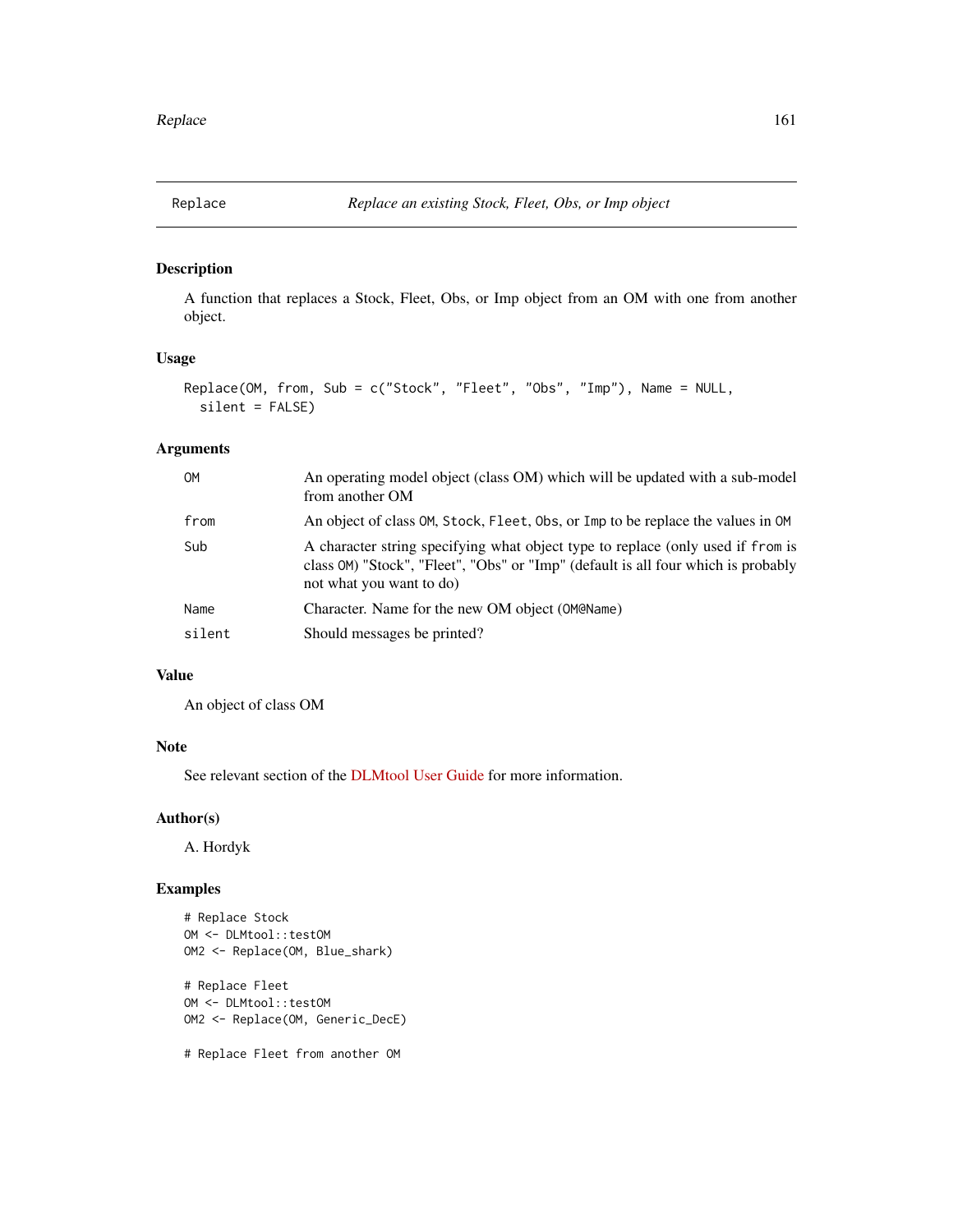#### 162 ReqData

```
OM1 <- new("OM", Albacore, Generic_DecE, Perfect_Info, Overages)
OM2 <- new("OM", Blue_shark, Generic_IncE, Generic_Obs, Perfect_Imp)
OM1a <- Replace(OM1, OM2, "Fleet")
```
replic8 *Enlarge (replicate) a DLM data object to create an additional dimension for simulation / sensitivity testing*

# Description

Replicates position 1 data to multiple positions for sensitivity testing etc

#### Usage

replic8(Data, nrep)

# Arguments

| Data | A data-limited methods data object                  |
|------|-----------------------------------------------------|
| nrep | The number of positions to expand the DLM object to |

## Author(s)

T. Carruthers

ReqData *ReqData*

## Description

Dataframe with required data slots for built-in MPs

#### Usage

ReqData

## Format

An object of class data. frame with 108 rows and 2 columns.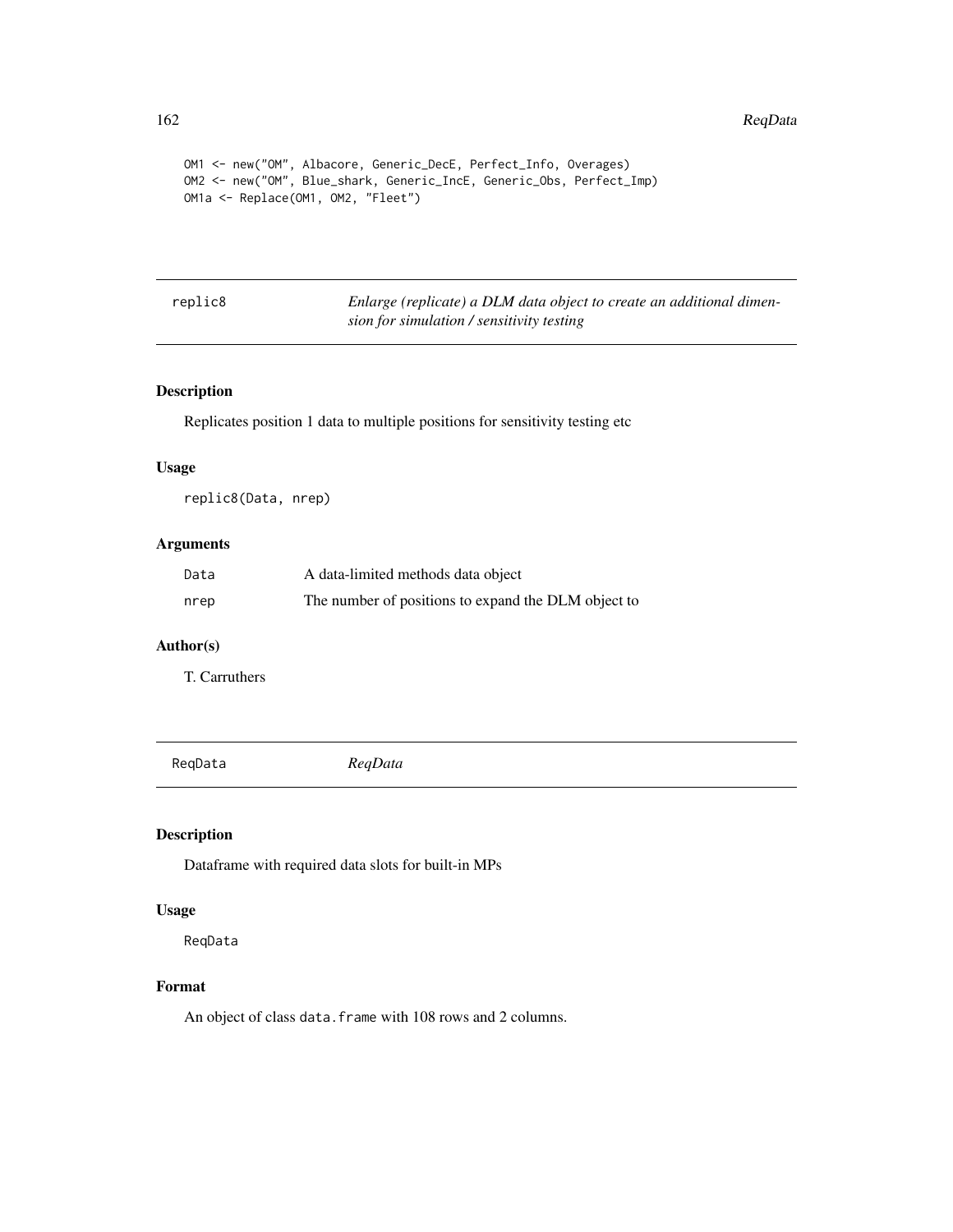A function that finds all the MPs and searches the function text for slots in the Data object

## Usage

```
Required(funcs = NA, noCV = FALSE)
```
# Arguments

| funcs | A character vector of management procedures |
|-------|---------------------------------------------|
| noCV  | Logical. Should the CV slots be left out?   |

## Value

A matrix of MPs and their required data in terms of Data slotnames

## Author(s)

T. Carruthers

## See Also

[Can](#page-15-0) [Cant](#page-15-1) [Needed](#page-15-1) [MPtype](#page-123-0) [Data](#page-29-0)

## Examples

```
Required(c("DCAC", "AvC"))
Required() # For all MPs
```
runCOSEWIC *COSEWIC MSE run using the correct MPs and projected time horizon*

## Description

Dedicated functions for MSE run and reporting for COSEWIC (Committee on the Status of Endangered Wildlife in Canada). MSE projects for 6x maximum age using NFref, FMSYref and curE management procedures.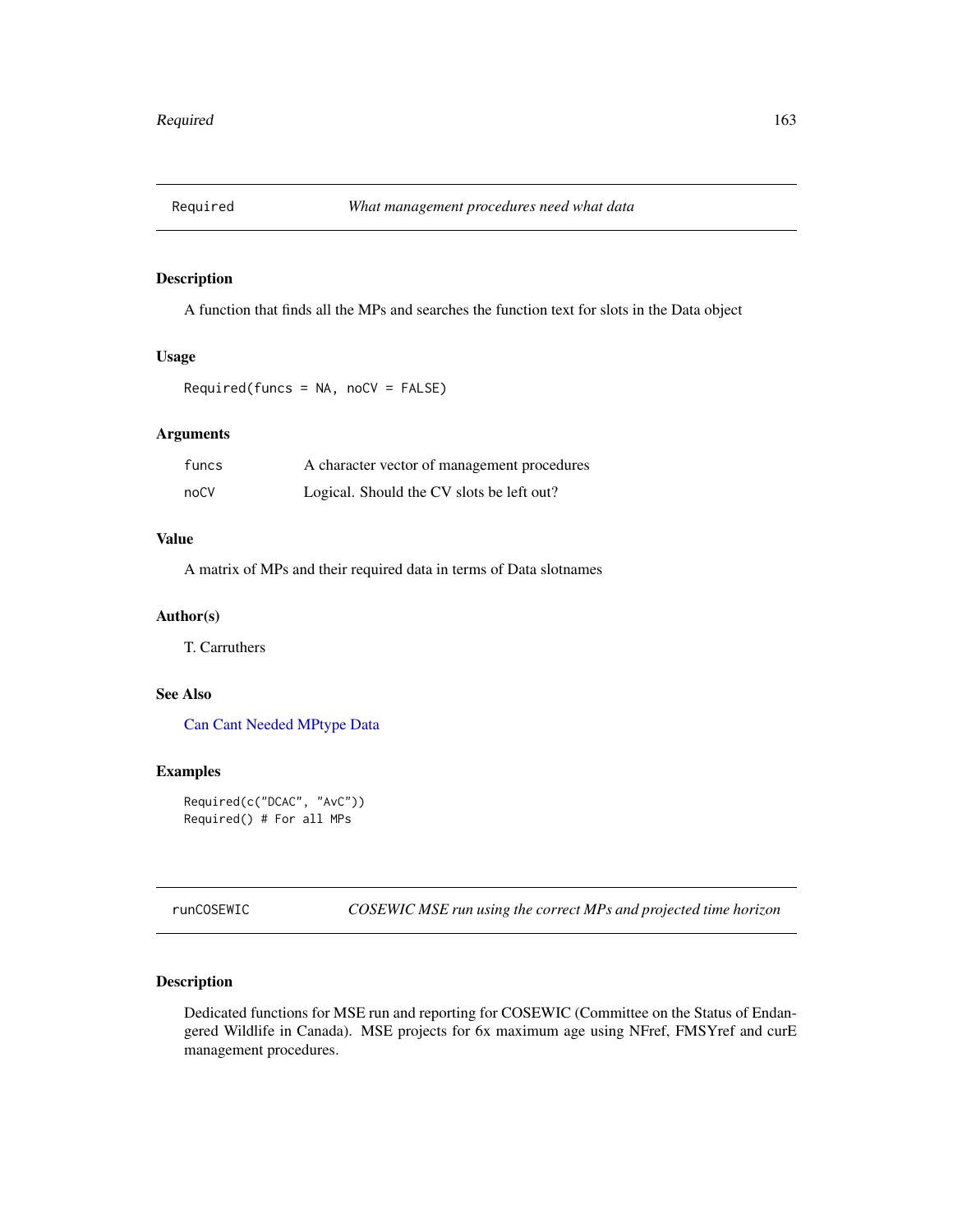## Usage

```
runCOSEWIC(OM, ...)
COSEWIC_Pplot(MSEobj, syear = 2017, qcol = "#FFCB62",
 quants = c(0.05, 0.25, 0.5, 0.75, 0.95))
COSEWIC_Dplot(MSEobj, syear = 2017, qcol = "#79F48D",
  quants = c(0.05, 0.25, 0.5, 0.75, 0.95), nGT = 3)
COSEWIC_Blow(MSEobj, syear = 2017, qcol = rgb(0.4, 0.8, 0.95),
  quants = c(0.05, 0.25, 0.5, 0.75, 0.95), nGT = 3)
COSEWIC_Hplot(MSEobj, system = 2017, qcol = rgb(0.4, 0.8, 0.95),quants = c(0.05, 0.25, 0.5, 0.75, 0.95))
COSEWIC_report(MSEobj, output_file = NA,
  author = "Author not specified", title = NA)
COSEWIC_tab(MSEobj, rnd = 0, GTs = c(3, 6), syear = 2017, nGT = 3)
COSEWIC_tab_formatted(Ptab1, thresh = c(20, 40, 40, 20, 40, 40, 40, 30,
  5), ret_thresh = F)
```
## Arguments

| <b>OM</b>   | An operating model object of class OM                                                                                                                                                                                                        |
|-------------|----------------------------------------------------------------------------------------------------------------------------------------------------------------------------------------------------------------------------------------------|
| $\cdots$    | Other named arguments to pass to runMSE                                                                                                                                                                                                      |
| MSEobj      | An object of class MSE with MPs = c("NFref", "FMSYref", "curE")                                                                                                                                                                              |
| syear       | Current year, starting year for projections (e.g. 2017)                                                                                                                                                                                      |
| qcol        | Color of shaded regions (bars, quantiles)                                                                                                                                                                                                    |
| quants      | Quantiles of the shaded regions (vector 5 long e.g. $0.1, 0.2, 0.5, 0.8, 0.9$ )                                                                                                                                                              |
| nGT         | Number of generation times. For COSEWIC_tab, for moving window of SSB<br>chance (metrics A1 and A2). For COSEWIC_Blow and COSEWIC_Dplot, used for<br>projections (the number of projection years should be greater than MaxAge $\star$ nGT). |
| output_file | The directory and filename you wish to use for the report e.g. "C:/temp/myMSEreport.html"                                                                                                                                                    |
| author      | The person who made this report                                                                                                                                                                                                              |
| title       | The title of the report                                                                                                                                                                                                                      |
| rnd         | The number of significant figures for rounding.                                                                                                                                                                                              |
| GTs         | A vector of mean generation times to evaluate performance metrics over                                                                                                                                                                       |
| Ptab1       | A COSEWIC performance table made by COSEWIC_tab                                                                                                                                                                                              |
| thresh      | A vector of thresholds for each column Health, Yield and Reb are 'greater than<br>threshold' conditions                                                                                                                                      |
| ret_thresh  | Logical: if true just the threshold levels are returned                                                                                                                                                                                      |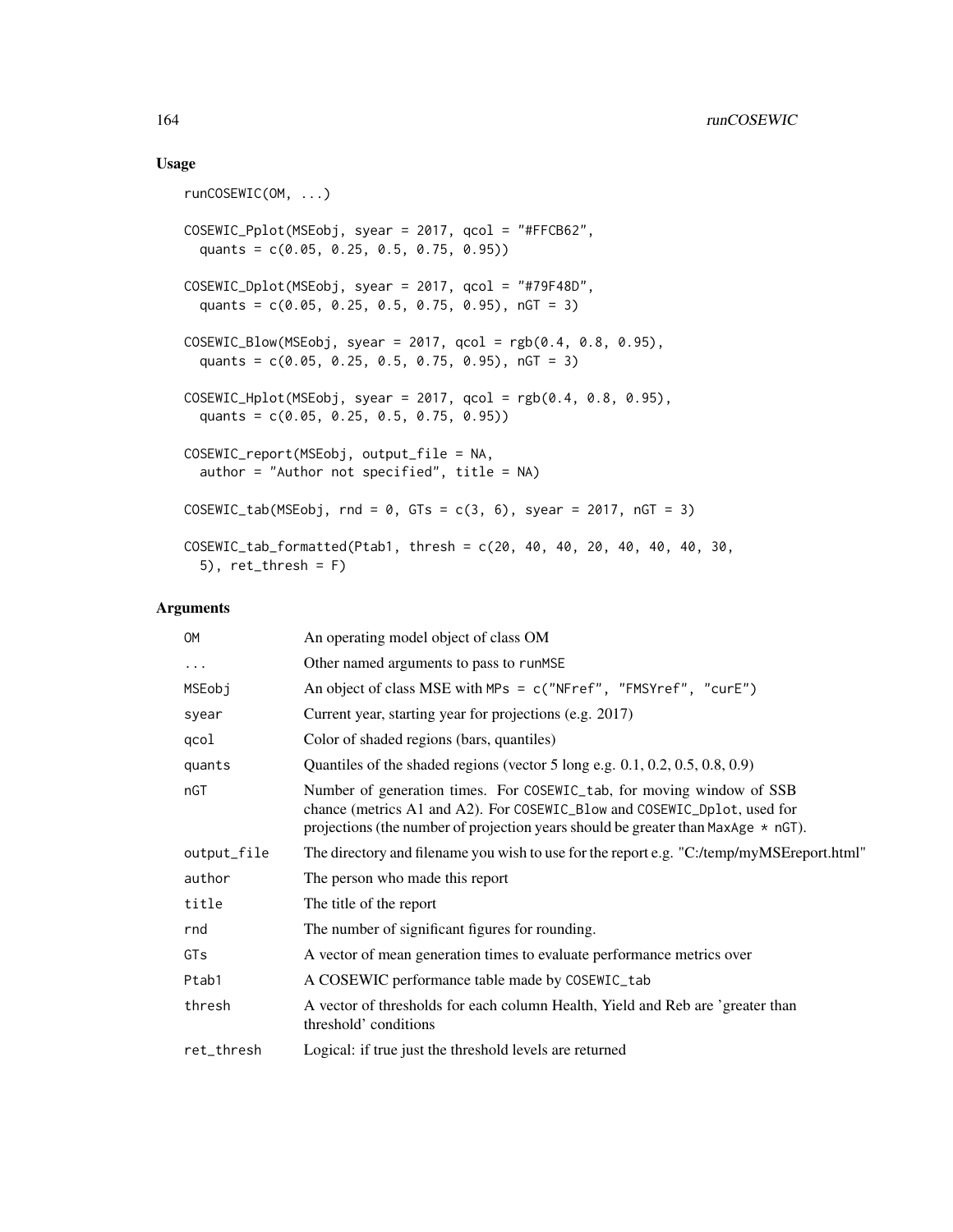## runCOSEWIC 165

## Functions

- runCOSEWIC: Calls runMSE with number of projection years for 6x maximum age and uses NFref, FMSYref, and curE MPs.
- COSEWIC\_Pplot: Projection plots of spawning stock biomass under three scenarios: no catch, FMSY fishing and status quo fishing effort.
- COSEWIC\_Dplot: Depletion plots evaluate whether significant declines have occurred over three generation times in both historical and projection years.
- COSEWIC\_Blow: Plots that evaluate the likelihood of declining below Blow, by default, biomass that takes 3 generation times to reach half BMSY with zero fishing
- COSEWIC\_Hplot: Plots of historical spawning stock relative to unfished and MSY levels.
- COSEWIC\_report: Create a standard DFO COSEWIC report (provides performance plots to inform COSEWIC processes in Canadian fish stocks).
- COSEWIC\_tab: Creates a standard COSEWIC performance table:
	- P\_Cr is the probability of being in the critical zone (less than 20
	- P\_Ct is the probability of being in the cautious zone (between 20
	- P\_H is the probability of being in the healthy zone (above 40
	- P\_Cr\_MSY is the probability of being in the critical zone (less than 40
	- P\_Ct\_MSY is the probability of being in the cautious zone (between 40
	- P\_H\_MSY is the probability of being in the healthy zone (above 80
	- Caut is the probability of being in the cautious zone in the last 10 projected years
	- P\_A1 is the probability of being designated threatened according to COSEWIC Indicator A1 (Spawning biomass less than 70
	- P\_A2 is the probability of being designated threatened according to COSEWIC Indicator A2 (Spawning biomass less than 50
	- Blow is the probability that the stock is below the biomass for which it takes 3 generation times to reach 50
- COSEWIC\_tab\_formatted: A formatted version of the standard COSEWIC performance plot, color coded by thresholds.

# Author(s)

T. Carruthers

## References

[https://www.canada.ca/en/environment-climate-change/services/committee-status-e](https://www.canada.ca/en/environment-climate-change/services/committee-status-endangered-wildlife.html)ndangered-wildlife. [html](https://www.canada.ca/en/environment-climate-change/services/committee-status-endangered-wildlife.html)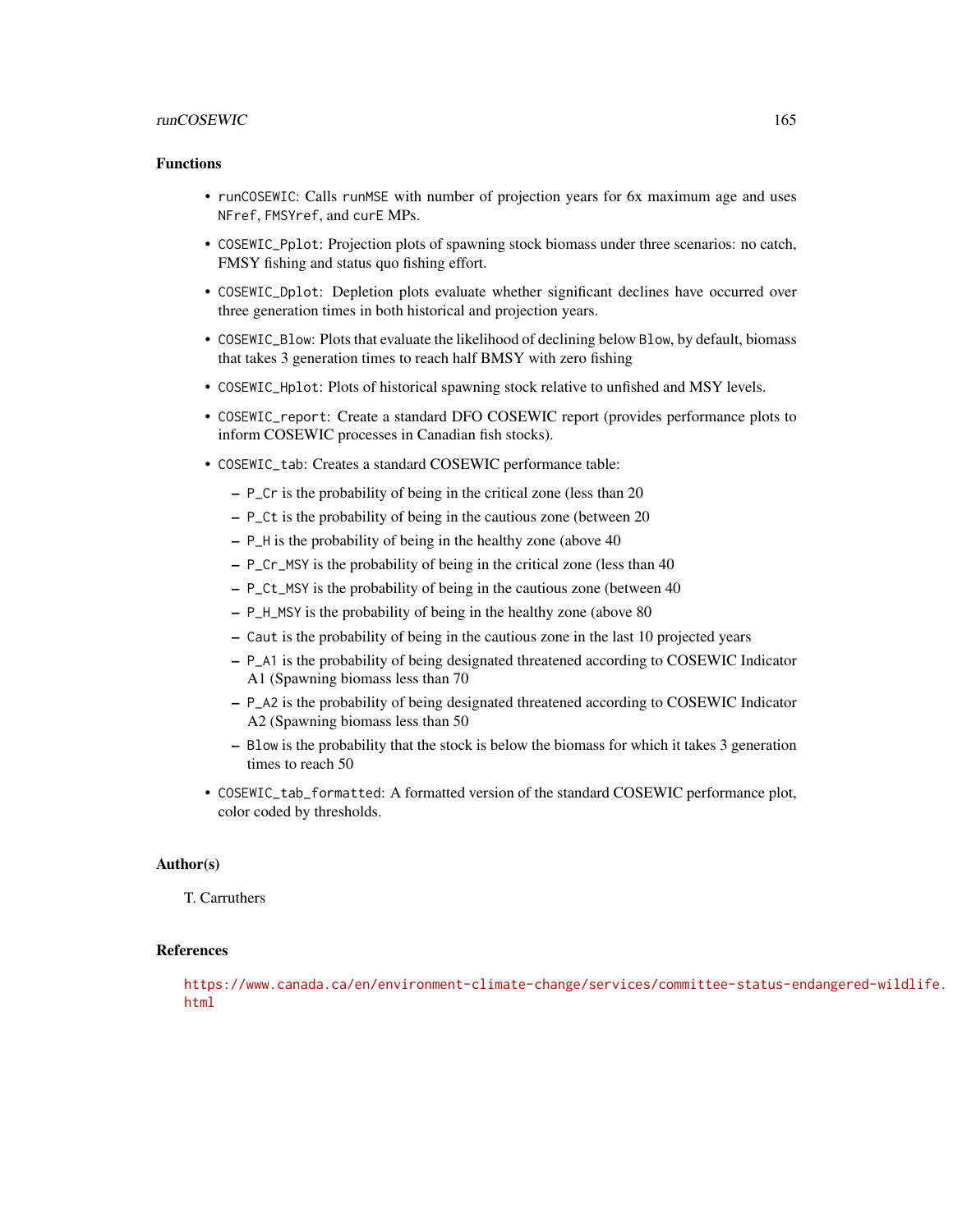Function runs a MP (or MPs) of class 'Input' and returns a list: input control recommendation(s) in element 1 and Data object in element 2.

# Usage

runInMP(Data, MPs = NA, reps = 100)

# Arguments

| Data | A object of class Data                                                  |
|------|-------------------------------------------------------------------------|
| MPs  | A vector of MPs of class 'Input'                                        |
| reps | Number of stochastic repititions - often not used in input control MPs. |

# Author(s)

A. Hordyk

runMP *Run a Management Procedure*

# Description

Run a Management Procedure

## Usage

```
runMP(Data, MPs = NA, reps = 100, perc = 0.5, chkMPs = TRUE,
 silent = FALSE)
```
## Arguments

| Data   | A DLMtool Data object                                             |
|--------|-------------------------------------------------------------------|
| MPS    | The name of the MP to run (or a vector or names)                  |
| reps   | Number of repititions                                             |
| perc   | Percentile to summarize reps (default is median)                  |
| chkMPs | Logical. Should the MPs be checked before attempting to run them? |
| silent | Logical. Should messages by suppressed?                           |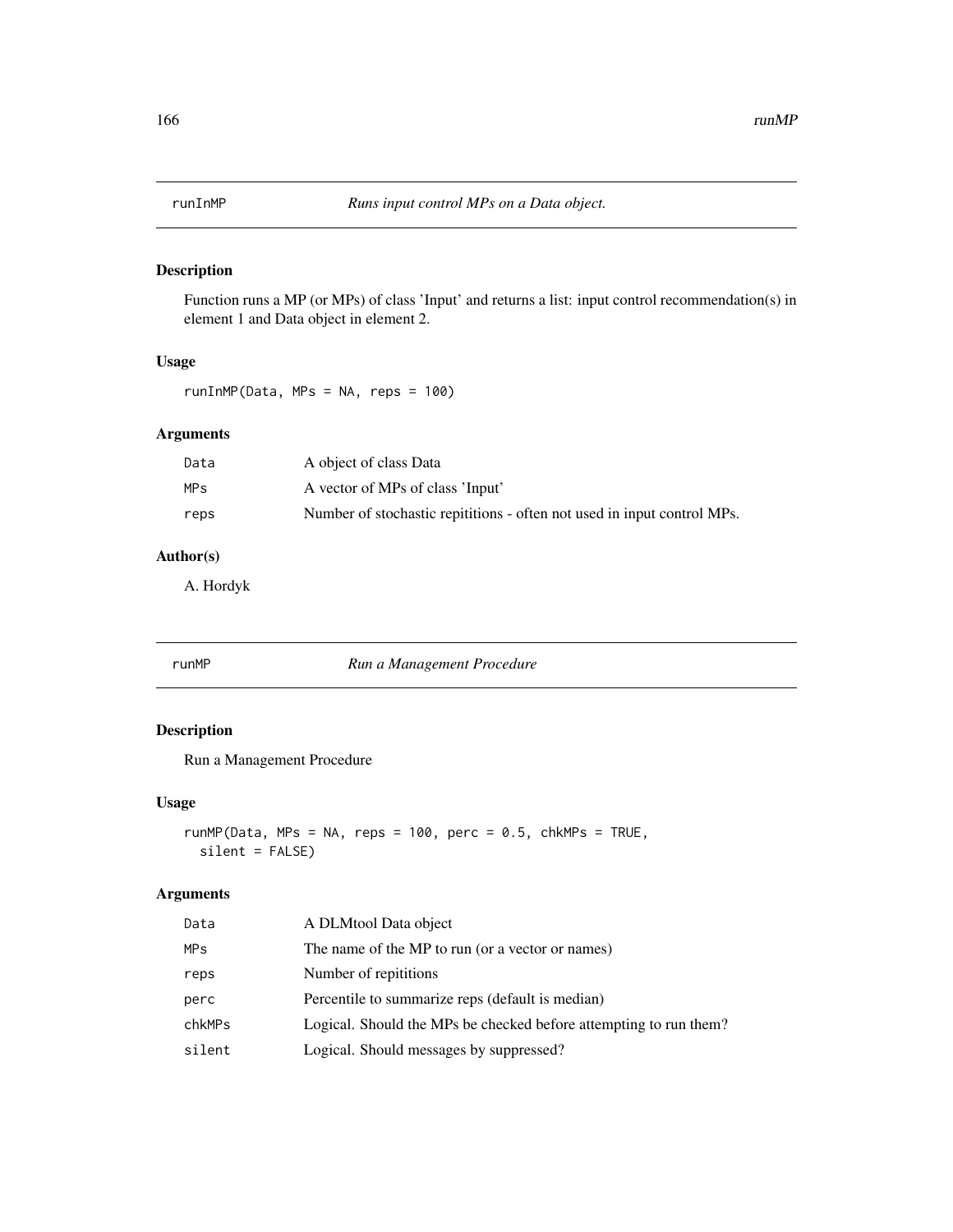#### $r$ unMSE  $167$

## Value

invisibly returns the Data object

# Examples

Data\_TAc <- runMP(DLMtool::Cobia)

runMSE *Run a Management Strategy Evaluation*

## Description

A function that runs a Management Strategy Evaluation (closed-loop simulation) for a specified operating model

# Usage

```
runMSE(OM = DLMtool::testOM, MPs = c("AvC", "DCAC", "FMSYref", "curE",
  "matlenlim", "MRreal"), CheckMPs = FALSE, timelimit = 1,
 Hist = FALSE, ntrials = 50, fracD = 0.05, CalcBlow = TRUE,
 HZN = 2, Bfrac = 0.5, AnnualMSY = TRUE, silent = FALSE,
 PPD = FALSE, parallel = FALSE, save_name = NULL, checks = FALSE,
 control = NULL)
```
runMSErobust(...)

### Arguments

| 0M         | An operating model object (class 'OM')                                                                                                                                                                        |
|------------|---------------------------------------------------------------------------------------------------------------------------------------------------------------------------------------------------------------|
| MPs        | A vector of methods (character string) of class MP                                                                                                                                                            |
| CheckMPs   | Logical to indicate if Can function should be used to check if MPs can be run.                                                                                                                                |
| timelimit  | Maximum time taken for a method to carry out 10 reps (methods are ignored<br>that take longer)                                                                                                                |
| Hist       | Should model stop after historical simulations? Returns an object of class 'Hist'<br>containing all historical data                                                                                           |
| ntrials    | Maximum of times depletion and recruitment deviations are resampled to opti-<br>mize for depletion. After this the model stops if more than percent of simulations<br>are not close to the required depletion |
| fracD      | Maximum allowed proportion of simulations where depletion is not close to<br>sampled depletion from OM before model stops with error                                                                          |
| CalcBlow   | Should low biomass be calculated where this is the spawning biomass at which<br>it takes HZN mean generation times of zero fishing to reach Bfrac fraction of<br><b>SSBMSY</b>                                |
| <b>HZN</b> | The number of mean generation times required to reach Bfrac SSBMSY in the<br>Blow calculation                                                                                                                 |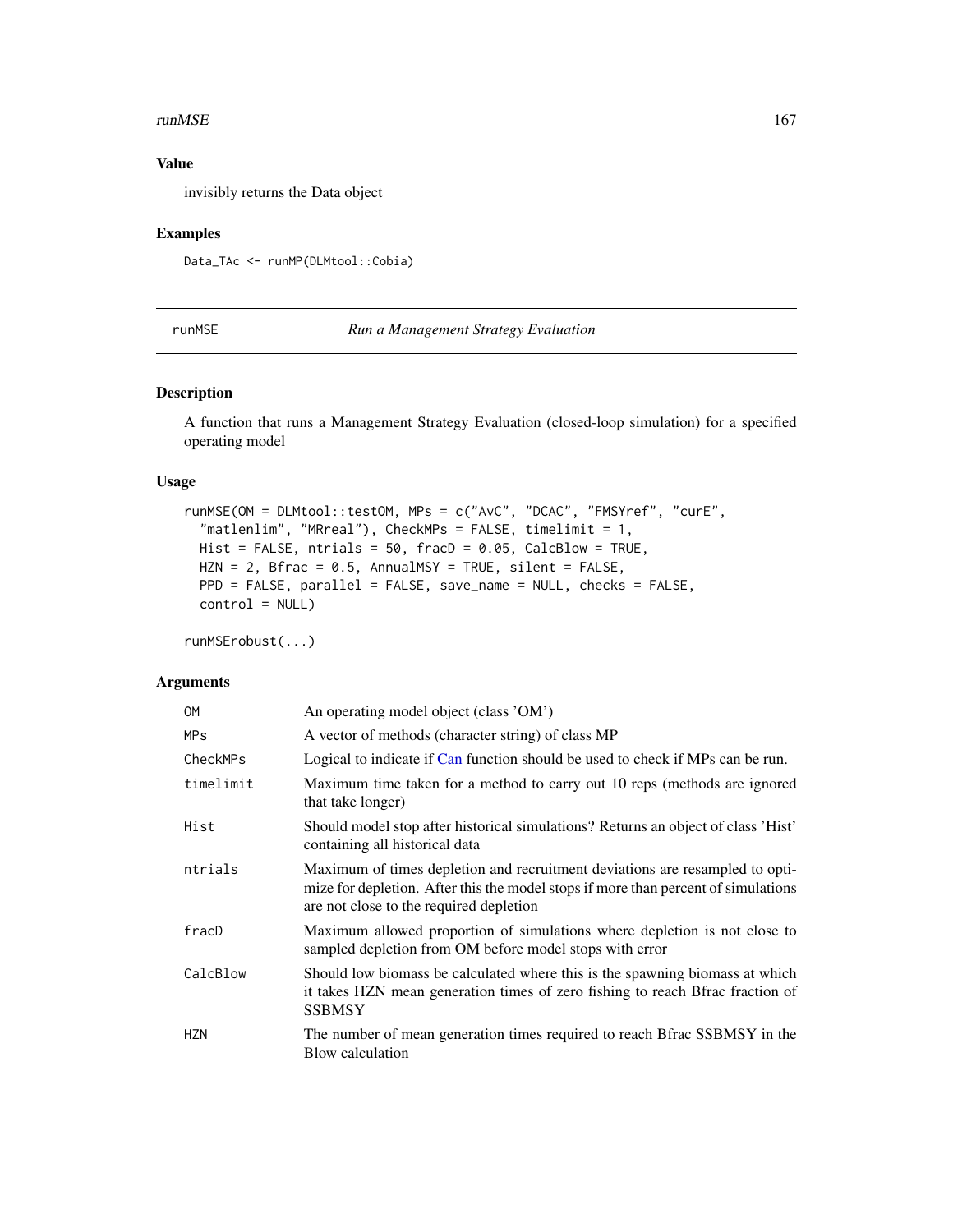| <b>Bfrac</b> | The target fraction of SSBMSY for calculating Blow                                                                                                                                                             |
|--------------|----------------------------------------------------------------------------------------------------------------------------------------------------------------------------------------------------------------|
| AnnualMSY    | Deprecated. Always set to TRUE now. Logical. Should MSY statistics be<br>calculated for each projection year? May differ from MSY statistics from last<br>historical year if there are changes in productivity |
| silent       | Should messages be printed out to the console?                                                                                                                                                                 |
| <b>PPD</b>   | Logical. Should posterior predicted data be included in the MSE object Misc<br>slot?                                                                                                                           |
| parallel     | Logical. Should the MSE be run using parallel processing?                                                                                                                                                      |
| save_name    | Character. Optional name to save parallel MSE list                                                                                                                                                             |
| checks       | Logical. Run tests?                                                                                                                                                                                            |
| control      | control options for testing and debugging                                                                                                                                                                      |
| $\ddots$     | Arguments to runMSE robust function (function no longer works)                                                                                                                                                 |

# Value

An object of class [MSE](#page-125-0)

# Functions

- runMSE: Default function to use.
- runMSErobust: This function has now been removed. Use runMSE.

## Note

See relevant section of the [DLMtool User Guide](https://dlmtool.github.io/DLMtool/userguide/running-the-mse.html) for more information.

## Author(s)

T. Carruthers and A. Hordyk

## See Also

[joinMSE](#page-19-0) [checkMSE](#page-19-1) [updateMSE](#page-19-0)

SBT1 *SBT simple MP*

## Description

An MP that makes incremental adjustments to TAC recommendations based on the apparent trend in CPUE, a an MP that makes incremental adjustments to TAC recommendations based on index levels relative to target levels (BMSY/B0) and catch levels relative to target levels (MSY).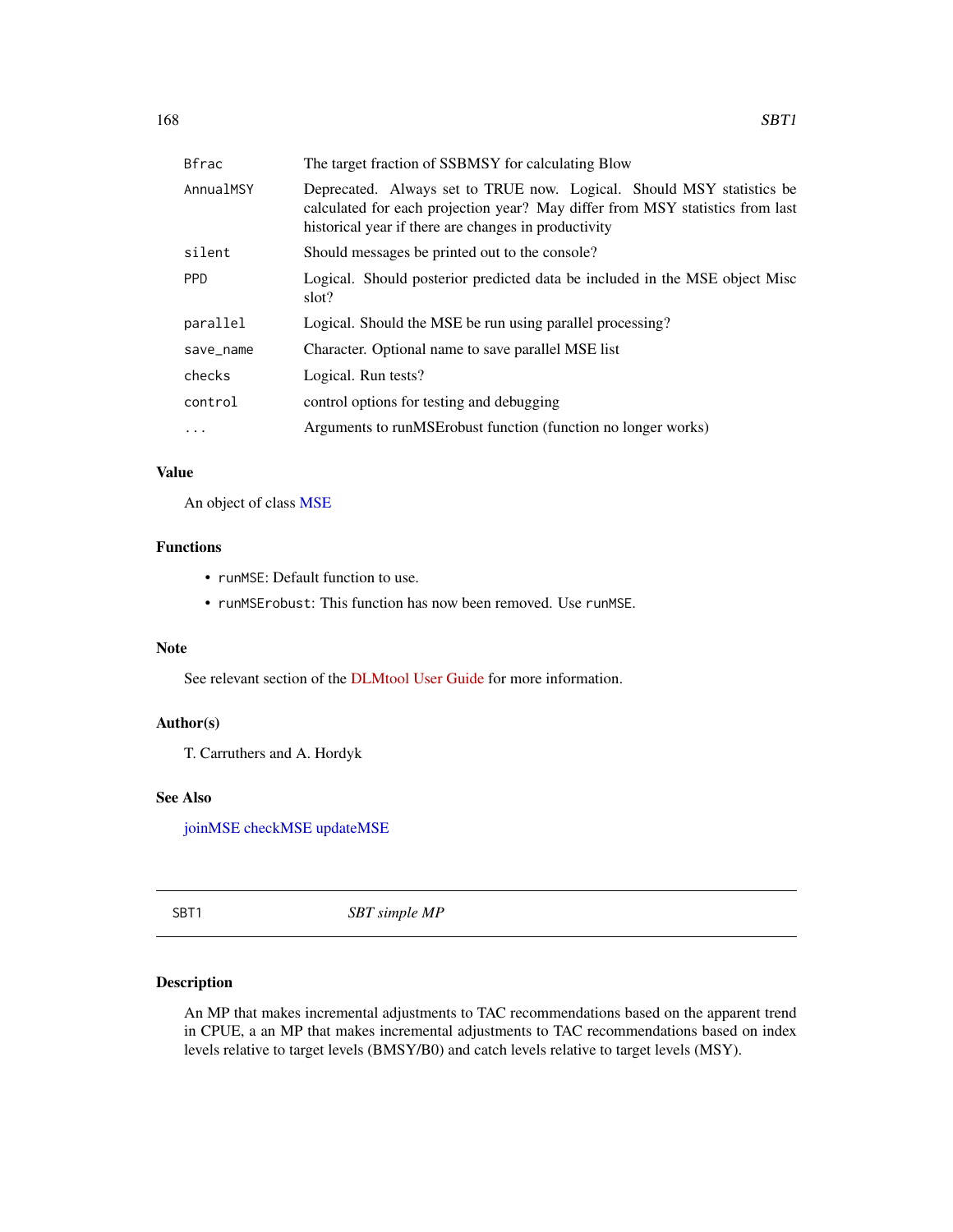## $SBT1$  169

## Usage

```
SBT1(x, Data, reps = 100, plot = FALSE, yrsmth = 10, k1 = 1.5,
 k2 = 3, gamma = 1)
SBT2(x, Data, reps = 100, plot = FALSE, epsR = 0.75, tauR = 5,
 gamma = 1)
```
## Arguments

| X              | A position in a data-limited methods data object                       |
|----------------|------------------------------------------------------------------------|
| Data           | A data-limited methods data object                                     |
| reps           | The number of stochastic samples of the MP recommendation(s)           |
| plot           | Logical. Show the plot?                                                |
| yrsmth         | The number of years for evaluating trend in relative abundance indices |
| k <sub>1</sub> | Control parameter                                                      |
| k <sub>2</sub> | Control parameter                                                      |
| gamma          | Control parameter                                                      |
| epsR           | Control parameter                                                      |
| tauR           | Control parameter                                                      |

## Details

For SBT1 the TAC is calculated as:

$$
\text{TAC}_y = \begin{cases} C_{y-1}(1 + K_2\lambda) & \text{if } \lambda \ge 0\\ C_{y-1}(1 - K_1\lambda^{\gamma}) & \text{if } \lambda < 0 \end{cases}
$$

where  $\lambda$  is the slope of index over the last yrmsth years, and  $K_1$ ,  $K_2$ , and  $\gamma$  are arguments to the MP.

For SBT2 the TAC is calculated as:

$$
TAC_y = 0.5(C_{y-1} + C_{\text{targ}}\delta)
$$

where  $C_{y-1}$  is catch in the previous year,  $C_{\text{targ}}$  is a target catch (Data@Cref), and :

$$
\delta = \begin{cases} R^{1-\text{epsR}} & \text{if } R \ge 1\\ R^{1+\text{epsR}} & \text{if } R < 1 \end{cases}
$$

where epsR is a control parameter and:  $R = \frac{\bar{r}}{\phi}$  where  $\bar{r}$  is mean recruitment over last tauR years and  $\phi$  is mean recruitment over last 10 years.

This isn't exactly the same as the proposed methods and is stochastic in this implementation. The method doesn't tend to work too well under many circumstances possibly due to the lack of 'tuning' that occurs in the real SBT assessment environment. You could try asking Rich Hillary at CSIRO about this approach.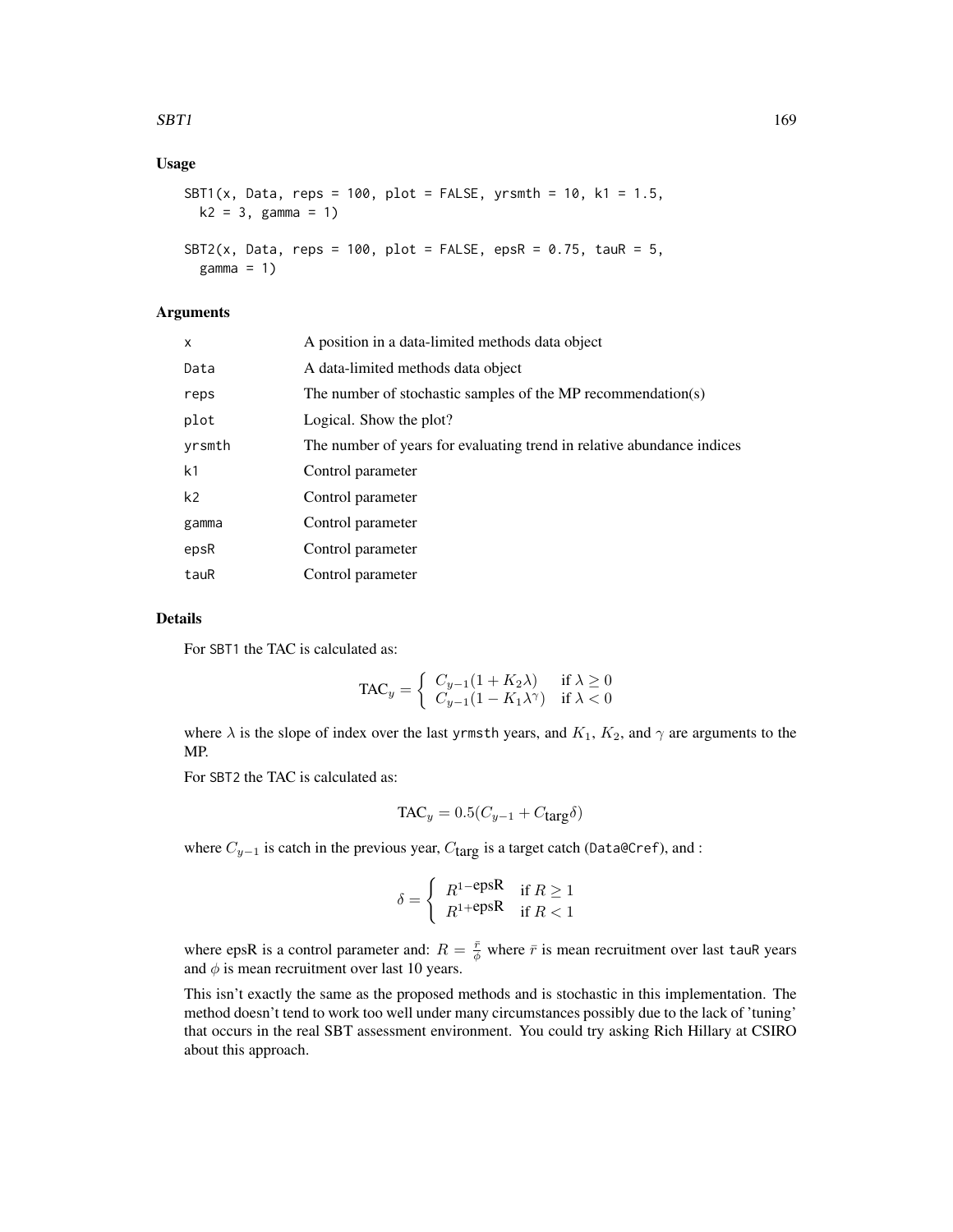## Value

An object of class [Rec](#page-159-0) with the TAC slot populated with a numeric vector of length reps

## Functions

- SBT1: Simple SBT MP
- SBT2: Complex SBT MP

## Required Data

See [Data](#page-29-0) for information on the Data object

SBT1: Cat, Ind, Year

SBT2: Cat, Cref, Rec

# Rendered Equations

See [Online Documentation](https://dlmtool.github.io/DLMtool/reference/SBT1.html) for correctly rendered equations

## Author(s)

T. Carruthers

# References

http://www.ccsbt.org/site/recent\_assessment.php

## Examples

SBT1(1, Data=DLMtool::SimulatedData, plot=TRUE) SBT2(1, Data=DLMtool::SimulatedData, plot=TRUE)

Sense *Sensitivity analysis*

## Description

A function that determines the inputs for a given data-limited method of class Output and then analyses the sensitivity of TAC estimates to marginal differences in each input. The range used for sensitivity is based on the user-specified CV for that input (e.g. CV\_Mort, Mort)

## Usage

```
Sense(Data, MP, nsense = 6, reps = 100, perc = c(0.05, 0.5, 0.95),
 ploty = T)
```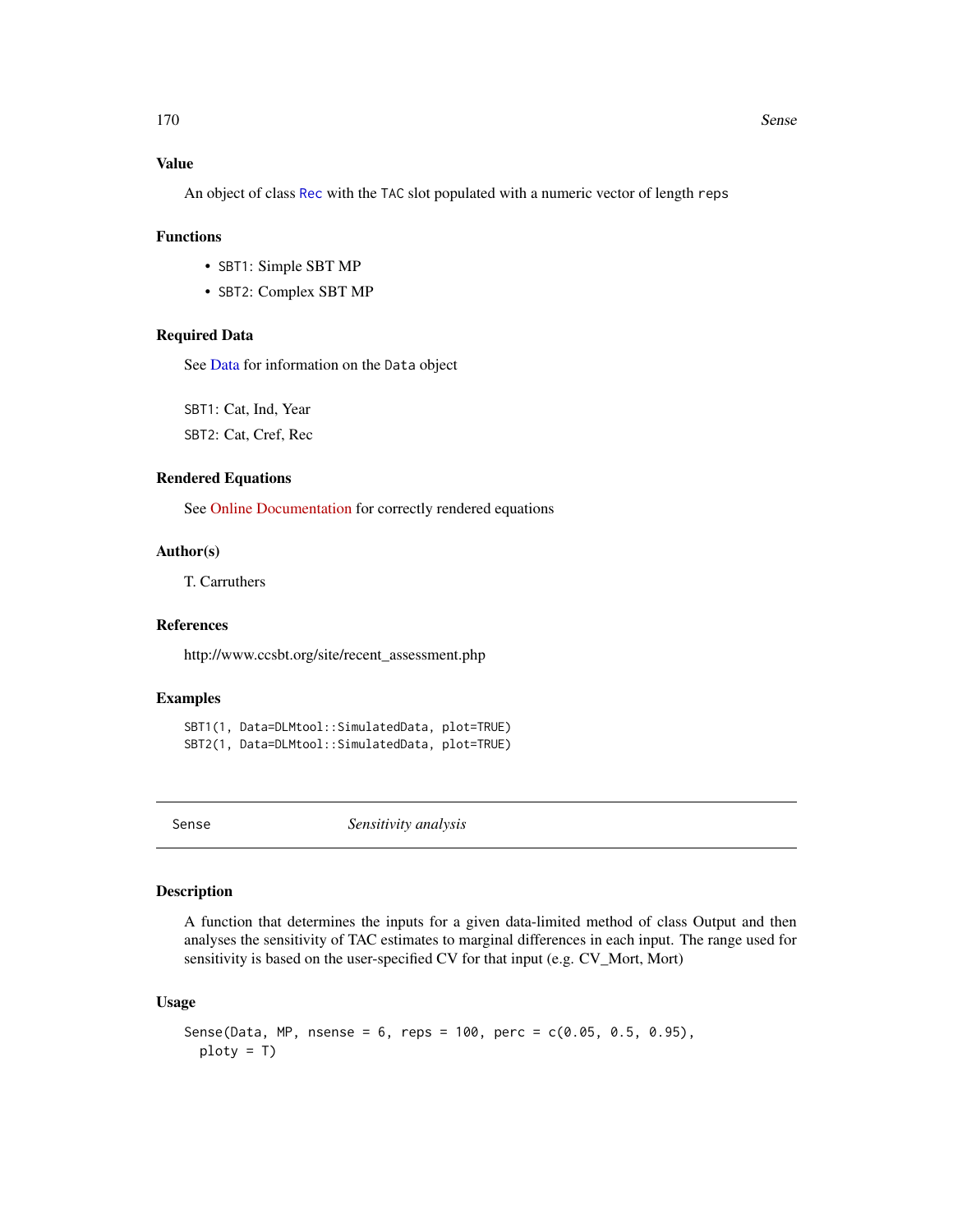#### setup 171

# Arguments

| Data   | A data-limited methods data object                                                                          |
|--------|-------------------------------------------------------------------------------------------------------------|
| MP     | A character string representing an MP applied in calculating the TAC recom-<br>mendations in the DLM object |
| nsense | The number of points over which to calculate the TAC (resolution)                                           |
| reps   | The number of samples of the quota taken for the calculation of the TAC                                     |
| perc   | The percentile of the sample TAC                                                                            |
| ploty  | A logical switch, (T/F, should a plot be drawn?)                                                            |

# Author(s)

T. Carruthers

# Examples

```
## Not run:
Data <- Sense(DLMtool::Cobia, "AvC")
```
## End(Not run)

# setup *Setup parallel processing*

# Description

Sets up parallel processing using the snowfall package

# Usage

 $setup(cpus = parallel::detectCores() * 0.5, ...)$ 

# Arguments

| cpus     | number of CPUs                               |
|----------|----------------------------------------------|
| $\cdots$ | other arguments passed to 'snowfall::sfInit' |

# Examples

```
## Not run:
setup() # set-up half the available processors
setup(6) # set-up 6 processors
```
## End(Not run)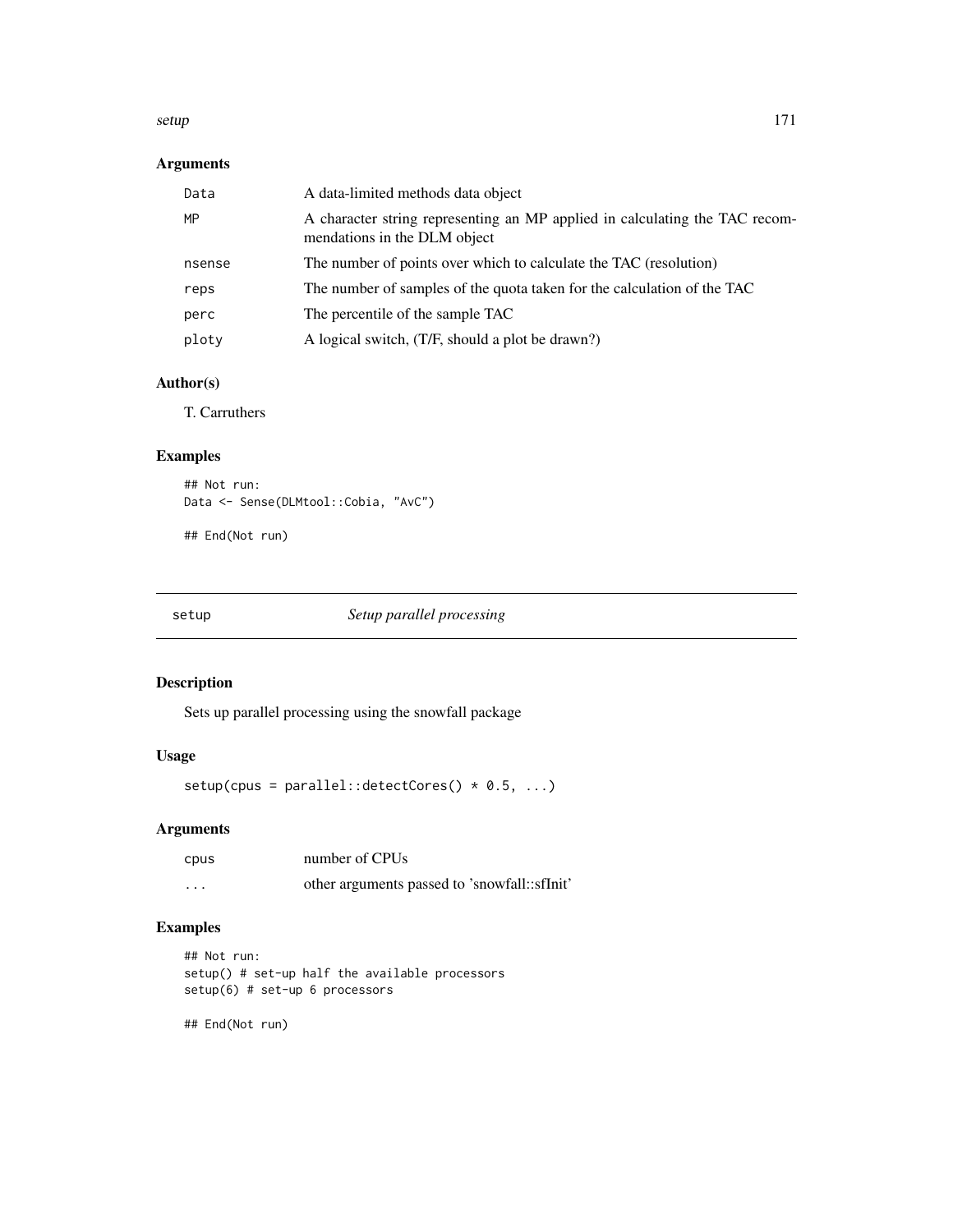show,PMobj-method *Show the output of a PM*

# Description

Show the output of a PM

# Usage

## S4 method for signature 'PMobj' show(object)

# Arguments

object object of class MSE

show,Rec-method *Show the output of a single MP recommendation*

# Description

Show the output of a single MP recommendation

## Usage

```
## S4 method for signature 'Rec'
show(object)
```
# Arguments

object object of class Rec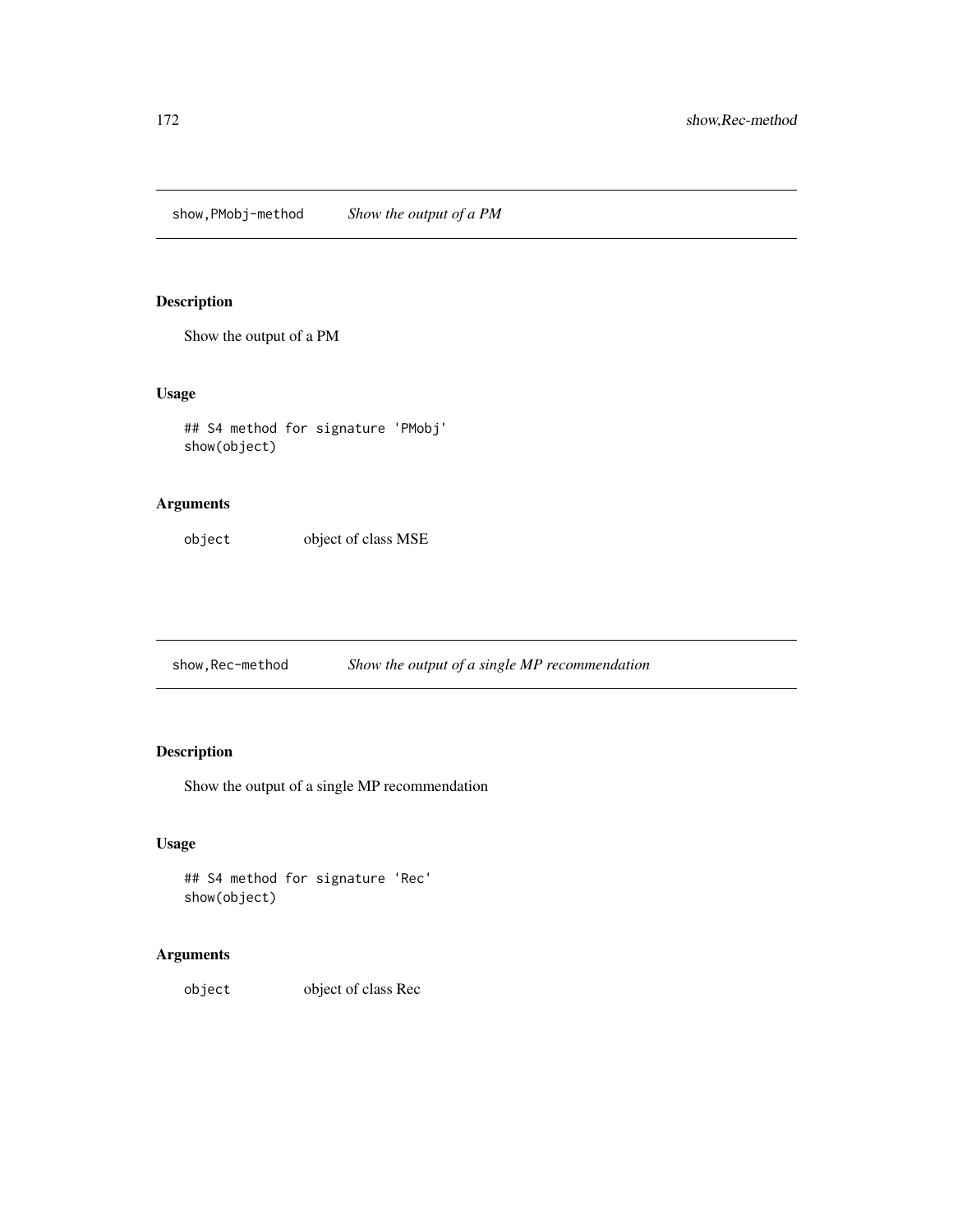CAA generated with a multinomial observation model from retained catch-at-age data

## Usage

```
simCAA(nsim, yrs, maxage, Cret, CAA_ESS, CAA_nsamp)
```
## Arguments

| nsim      | Number of simulations                                         |
|-----------|---------------------------------------------------------------|
| yrs       | Number of years                                               |
| maxage    | Maximum age                                                   |
| Cret      | Retained Catch at age in numbers - array (sim, years, maxage) |
| CAA_ESS   | CAA effective sample size                                     |
| CAA_nsamp | CAA sample size                                               |

# Value

CAA array

simCAL *Simulate Catch-at-Length Data*

# Description

Simulate CAL and calculate length-at-first capture (LFC), mean length (ML), modal length (Lc), and mean length over modal length (Lbar)

## Usage

simCAL(nsim, nyears, maxage, CAL\_ESS, CAL\_nsamp, nCALbins, CAL\_binsmid, vn, retL, Linfarray, Karray, t0array, LenCV)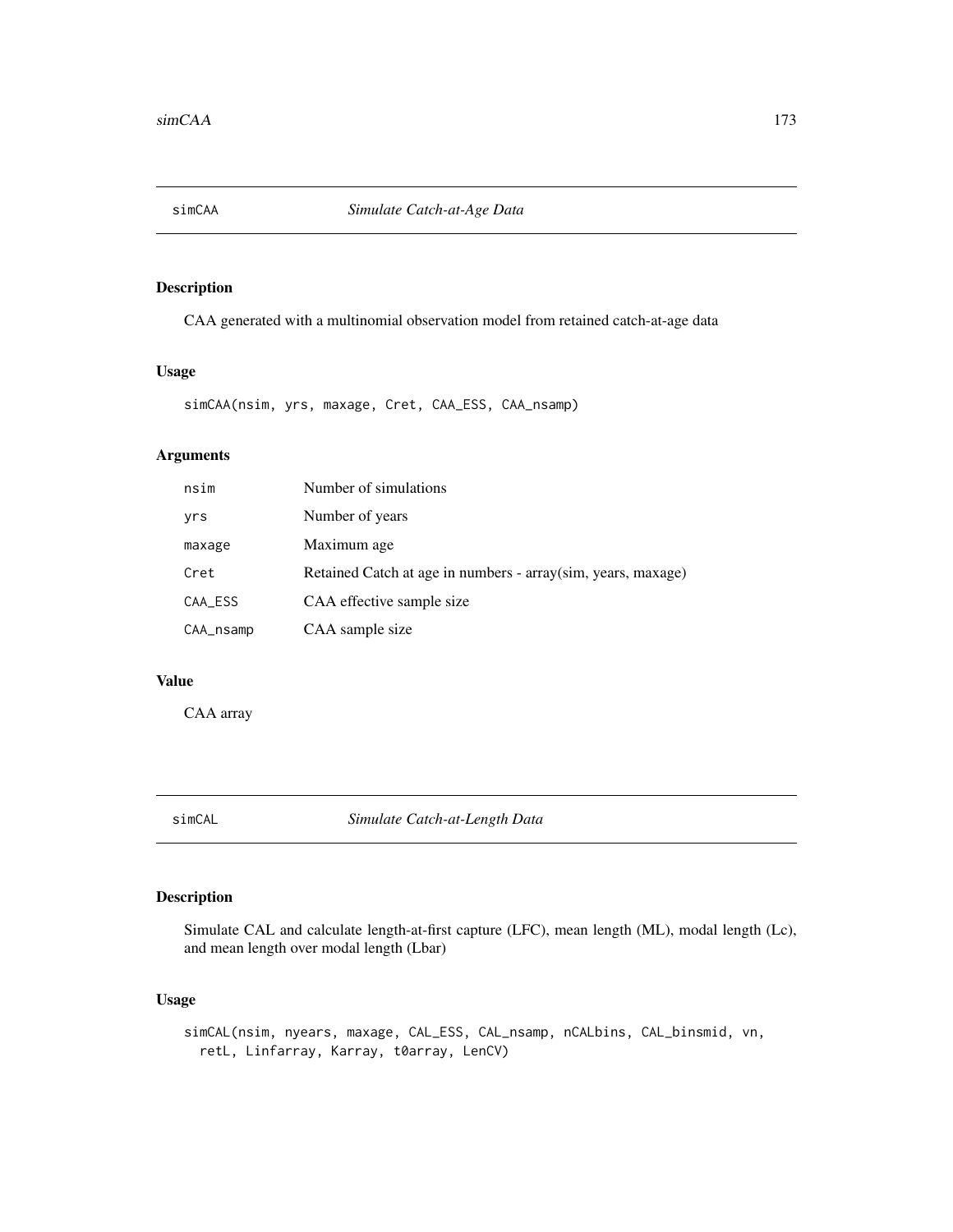# Arguments

| nsim        | Number of simulations                       |
|-------------|---------------------------------------------|
| nyears      | Number of years                             |
| maxage      | Maximum age                                 |
| CAL_ESS     | CAA effective sample size                   |
| CAL_nsamp   | CAA sample size                             |
| nCALbins    | number of CAL bins                          |
| CAL_binsmid | mid-points of CAL bins                      |
| vn          | Vulnerable numbers-at-age                   |
| retL        | Retention at length curve                   |
| Linfarray   | Array of Linf values by simulation and year |
| Karray      | Array of K values by simulation and year    |
| t0array     | Array of t0 values by simulation and year   |
| LenCV       | $CV$ of length-at-age#'                     |

# Value

named list with CAL array and LFC, ML, & Lc vectors

SimulatedData *SimulatedData Data*

# Description

An object of class Data

# Usage

SimulatedData

# Format

An object of class Data of length 1.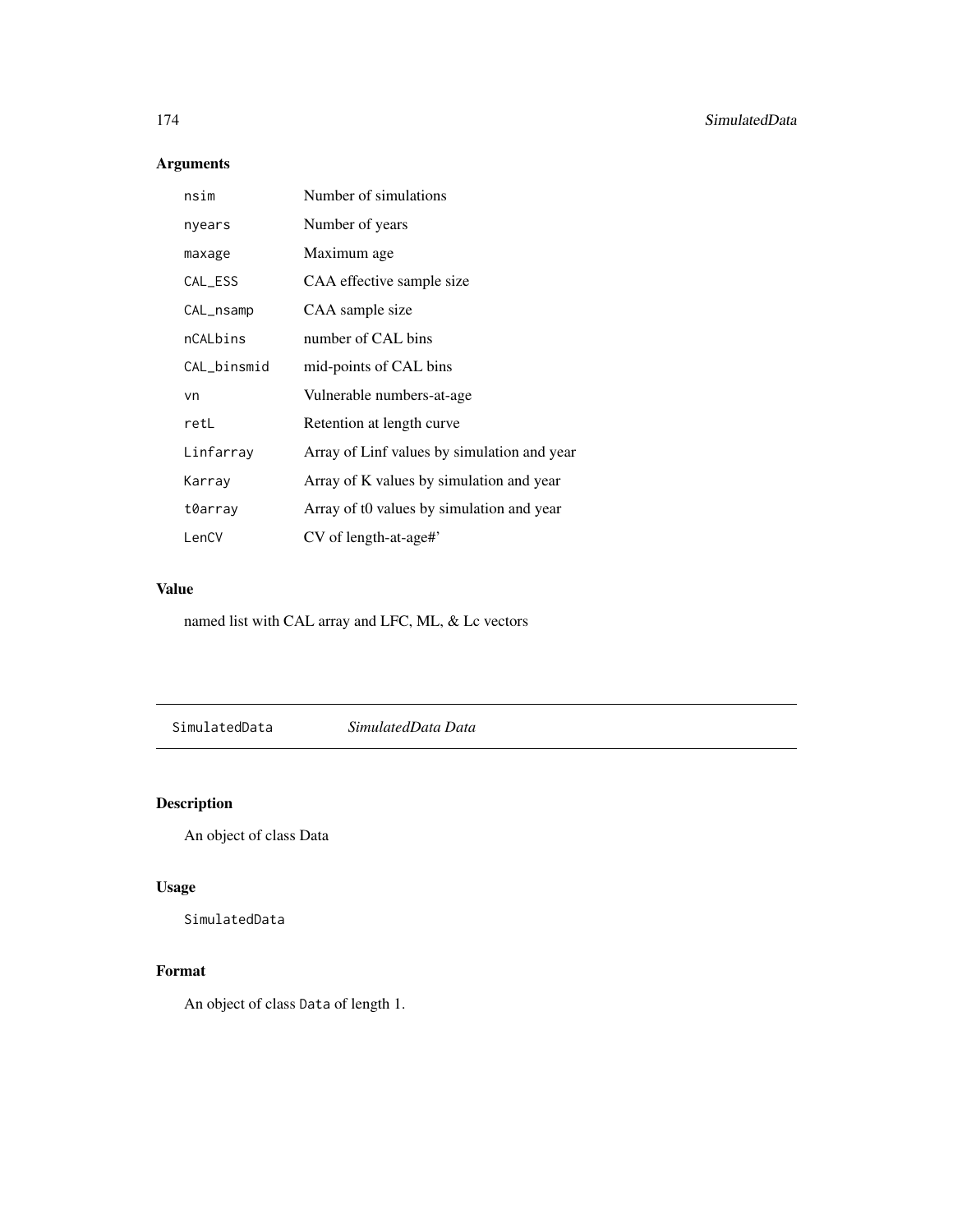Internal function for interactive plot which allows users to specify the relative trajectory and variability in the historical fishing effort.

## Usage

```
SketchFun(nyears, Years=NULL)
```
# Arguments

| nyears | Number of years                                     |
|--------|-----------------------------------------------------|
| Years  | An optional vector of years. Should be nyears long. |

## Author(s)

A. Hordyk

<span id="page-174-0"></span>SPmod *Surplus production based catch-limit modifier*

## Description

An MP that makes incremental adjustments to TAC recommendations based on the apparent trend in surplus production. Based on the theory of Mark Maunder (IATTC)

### Usage

```
SPmod(x, Data, reps = 100, plot = FALSE, alp = c(0.8, 1.2),bet = c(0.8, 1.2)
```
## Arguments

| x    | A position in a data-limited methods data object                |
|------|-----------------------------------------------------------------|
| Data | A data-limited methods data object                              |
| reps | The number of stochastic samples of the MP recommendation(s)    |
| plot | Logical. Show the plot?                                         |
| alp  | Condition for modifying the TAC (bounds on change in abundance) |
| bet  | Limits for how much the TAC can change among years              |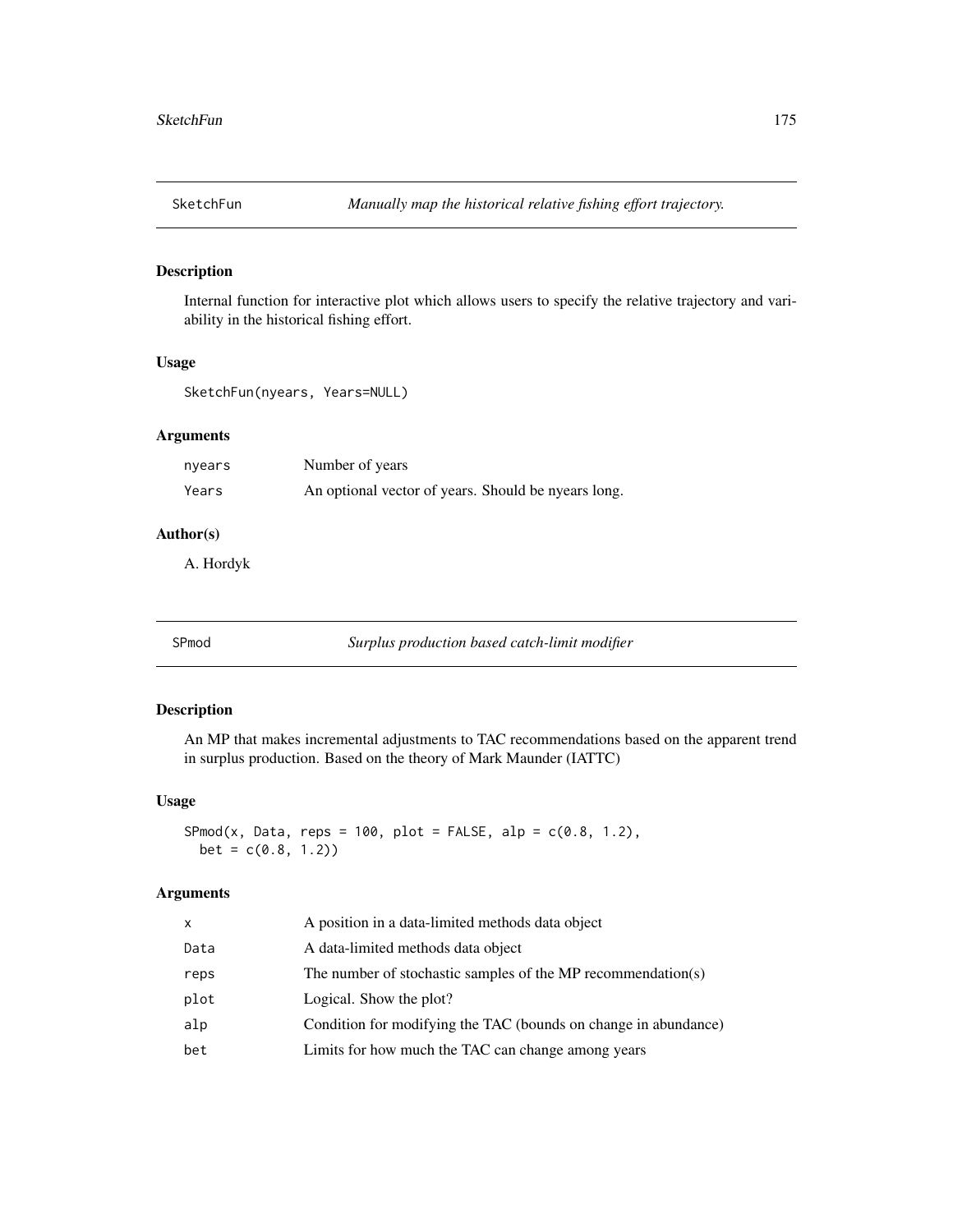## Details

Note that this isn't exactly what Mark has previously suggested and is stochastic in this implementation.

The TAC is calculated as:

$$
\text{TAC}_y = \begin{cases} C_{y-1} \text{bet}_1 & \text{if } r < \alpha_1 \\ C_{y-1} & \text{if } \alpha_1 < r < \alpha_2 \\ \text{bet}_2(b_2 - b_1 + C_{y-2}) & \text{if } r > \alpha_2 \end{cases}
$$

where bet<sub>1</sub> and bet<sub>2</sub> are elements in bet,  $r$  is the ratio of the index in the most recent two years,  $C_{y-1}$  is catch in the previous year,  $b_1$  and  $b_2$  are ratio of index in  $y-2$  and  $y-1$  over the estimate of catchability  $(\frac{I}{A})$ , and  $\alpha_1$ ,  $\alpha_2$ , and  $\alpha_3$  are specified in argument alp.

## Value

An object of class [Rec](#page-159-0) with the TAC slot populated with a numeric vector of length reps

A numeric vector of TAC recommendations

### Required Data

See [Data](#page-29-0) for information on the Data object

SPmod: Cat, Ind

#### Rendered Equations

See [Online Documentation](https://dlmtool.github.io/DLMtool/reference/SPmod.html) for correctly rendered equations

## Author(s)

T. Carruthers

## References

http://www.iattc.org/Meetings/Meetings2014/MAYSAC/PDFs/SAC-05-10b-Management-Strategy-Evaluation.pdf

## See Also

Other Surplus production MPs: [Fadapt](#page-57-0), [Rcontrol](#page-156-0), [SPMSY](#page-176-0), [SPSRA](#page-179-0), [SPslope](#page-177-0)

## Examples

SPmod(1, Data=DLMtool::Atlantic\_mackerel, plot=TRUE)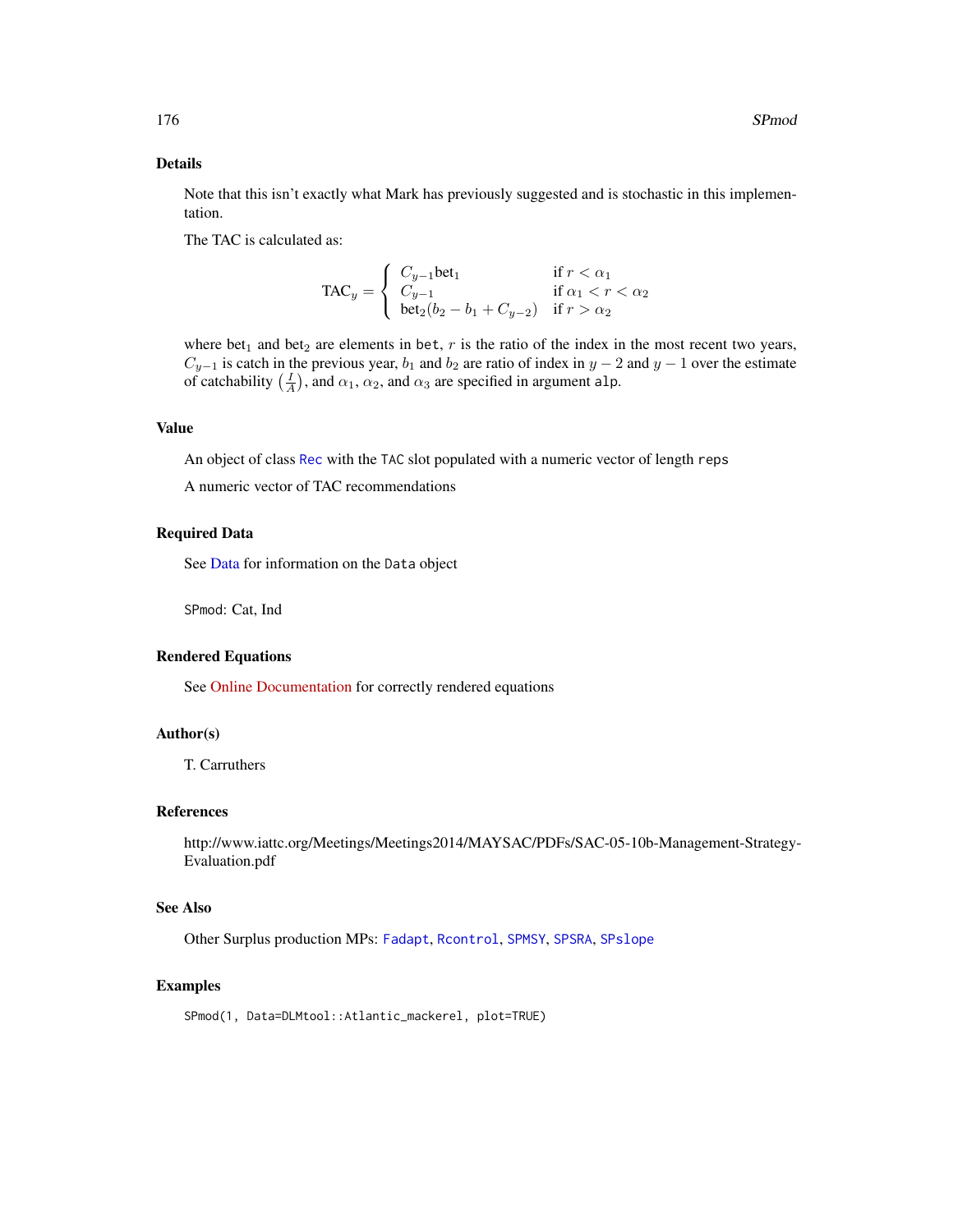<span id="page-176-0"></span>

An MP that uses Martell and Froese (2012) method for estimating MSY to determine the OFL. Since their approach estimates stock trajectories based on catches and a rule for intrinsic rate of increase it also returns depletion. Given their surplus production model predicts K, r and depletion it is straighforward to calculate the OFL based on the Schaefer productivity curve.

## Usage

 $SPMSY(x, Data, reps = 100, plot = FALSE)$ 

#### Arguments

| x    | A position in a data-limited methods data object             |
|------|--------------------------------------------------------------|
| Data | A data-limited methods data object                           |
| reps | The number of stochastic samples of the MP recommendation(s) |
| plot | Logical. Show the plot?                                      |

## Details

The TAC is calculated as:

$$
\text{TAC} = DK\frac{r}{2}
$$

where  $D$  is depletion,  $K$  is unfished biomass, and  $r$  is intrinsic rate of increasase, all estimated internally by the method based on trends in the catch data and life-history information.

Requires the assumption that catch is proportional to abundance, and a catch time-series from the beginning of exploitation.

Occasionally the rule that limits r and K ranges does not allow r-K pairs to be found that lead to the depletion inferred by the catch trajectories. In this case this method widens the search.

#### Value

An object of class [Rec](#page-159-0) with the TAC slot populated with a numeric vector of length reps

## Required Data

See [Data](#page-29-0) for information on the Data object

SPMSY: Cat, L50, MaxAge, vbK, vbLinf, vbt0

#### Rendered Equations

See [Online Documentation](https://dlmtool.github.io/DLMtool/reference/SPMSY.html) for correctly rendered equations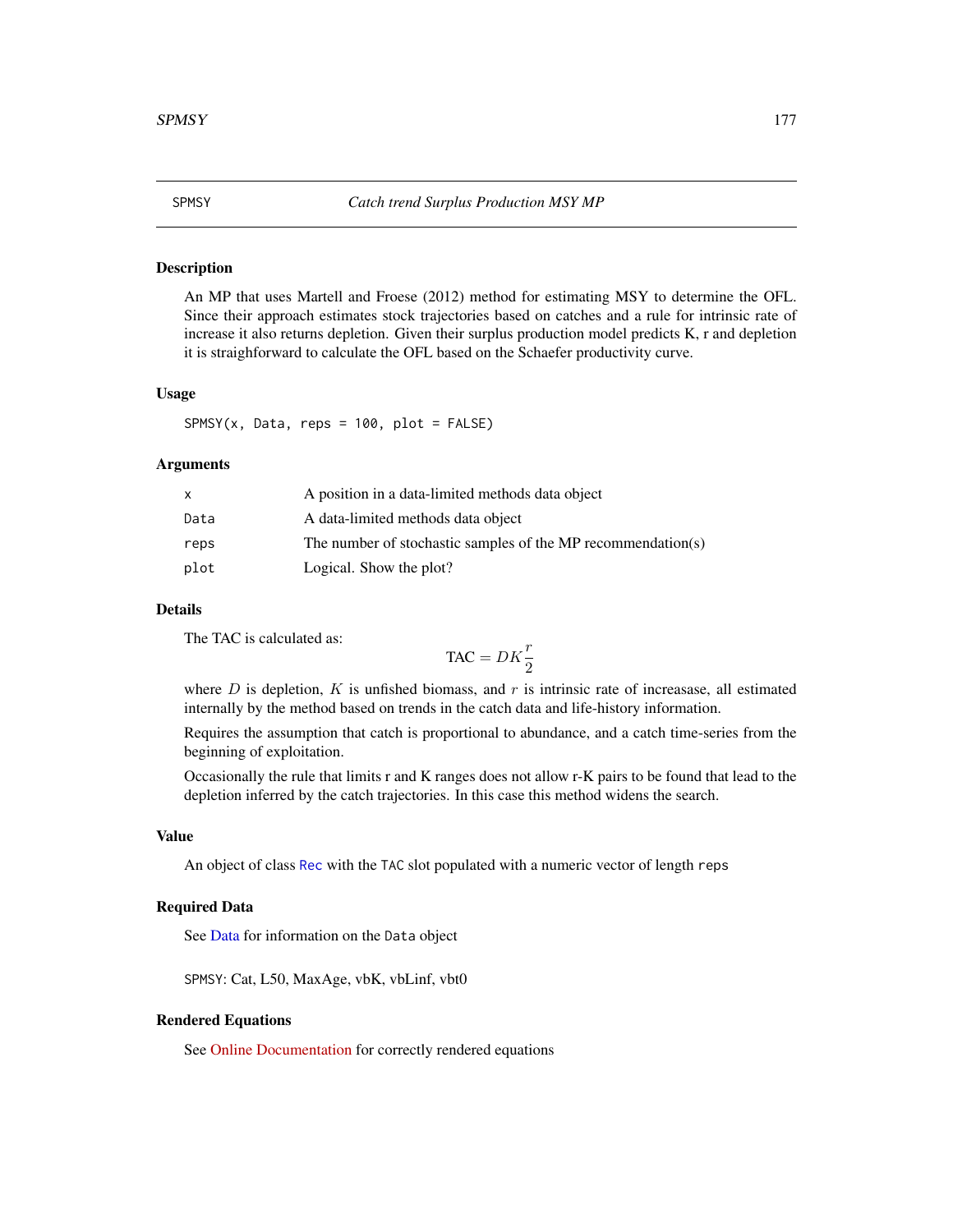## Author(s)

T. Carruthers

## References

Martell, S. and Froese, R. 2012. A simple method for estimating MSY from catch and resilience. Fish and Fisheries. DOI: 10.1111/j.1467-2979.2012.00485.x

### See Also

Other Surplus production MPs: [Fadapt](#page-57-0), [Rcontrol](#page-156-0), [SPSRA](#page-179-0), [SPmod](#page-174-0), [SPslope](#page-177-0)

## Examples

SPMSY(1, Data=DLMtool::SimulatedData, plot=TRUE)

<span id="page-177-0"></span>SPslope *Slope in surplus production MP*

## Description

A management procedure that makes incremental adjustments to TAC recommendations based on the apparent trend in recent surplus production. Based on the theory of Mark Maunder (IATTC)

## Usage

SPslope(x, Data, reps = 100, plot = FALSE, yrsmth = 4, alp =  $c(0.9, 1)$ 1.1), bet =  $c(1.5, 0.9)$ 

# Arguments

| X      | A position in a data-limited methods data object                  |
|--------|-------------------------------------------------------------------|
| Data   | A data-limited methods data object                                |
| reps   | The number of stochastic samples of the MP recommendation(s)      |
| plot   | Logical. Show the plot?                                           |
| yrsmth | Years over which to smooth recent estimates of surplus production |
| alp    | Condition for modifying the Data (bounds on change in abundance)  |
| bet    | Limits for how much the Data can change among years               |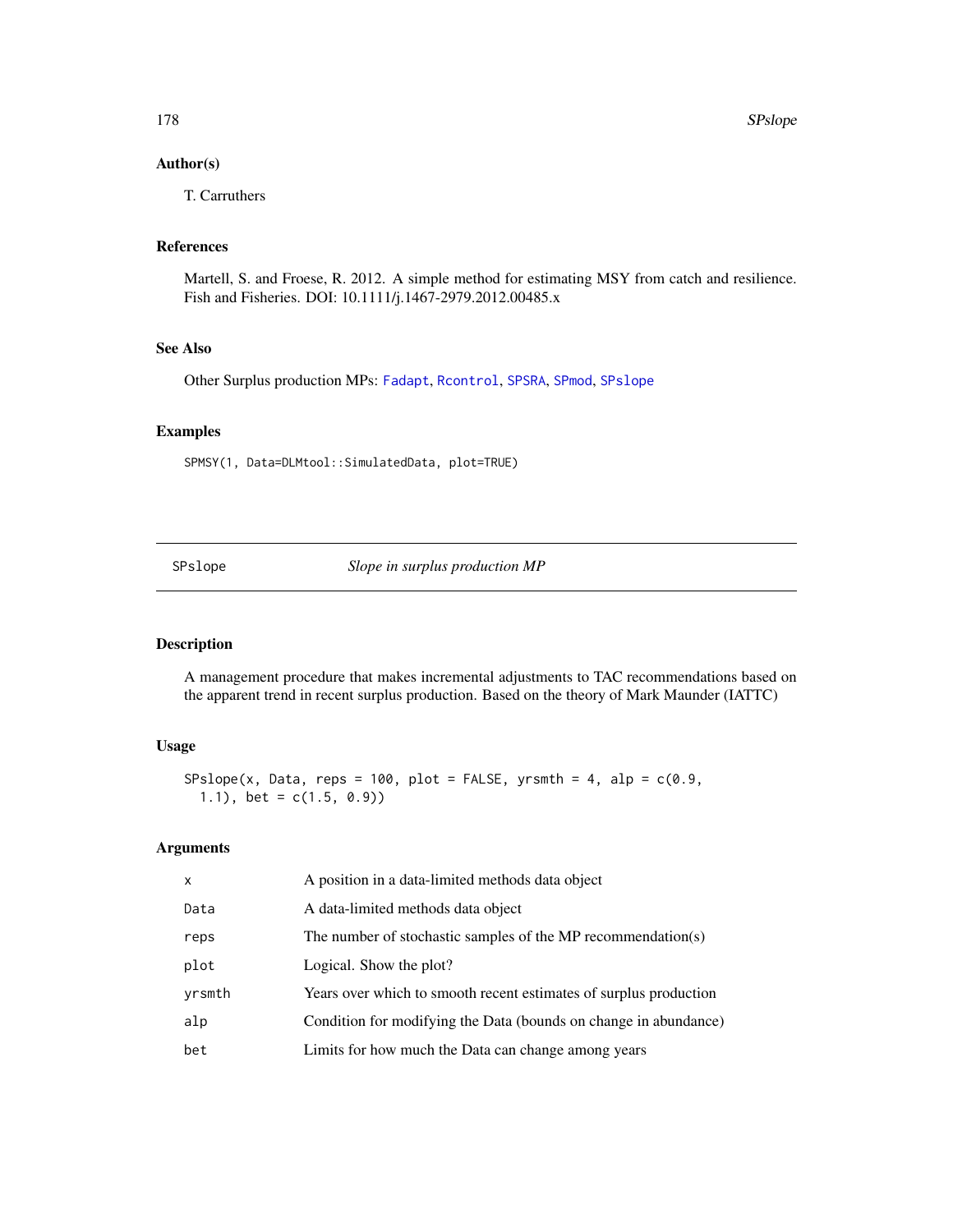## SPslope 179

## Details

Note that this isn't exactly what Mark has previously suggested and is stochastic in this implementation.

The TAC is calculated as:

$$
\text{TAC}_y = \left\{ \begin{array}{ll} M\bar{C} & \text{if } r < \alpha_1 \\ \bar{C} & \text{if } \alpha_1 < r < \alpha_2 \\ \text{bet}_2 \text{SP} & \text{if } r > \alpha_2 \end{array} \right.
$$

where r is the ratio of predicted biomass in next year to biomass in current year  $\bar{C}$  is the mean catch over the last yrmsth years,  $\alpha_1$  and  $\alpha_2$  are specified in alp, bet<sub>1</sub> and bet<sub>2</sub> are specified in bet, SP is estimated surplus production in most recent year, and:

$$
M = 1 - \text{bet}_1 \frac{B_y - \tilde{B}_y}{B_y}
$$

where  $B_y$  is the most recent estimate of biomass and  $\tilde{B}$  is the predicted biomass in the next year.

## Value

An object of class [Rec](#page-159-0) with the TAC slot populated with a numeric vector of length reps

#### Required Data

See [Data](#page-29-0) for information on the Data object

SPslope: Abun, Cat, Ind, Year

#### Rendered Equations

See [Online Documentation](https://dlmtool.github.io/DLMtool/reference/SPslope.html) for correctly rendered equations

## Author(s)

T. Carruthers

## References

http://www.iattc.org/Meetings/Meetings2014/MAYSAC/PDFs/SAC-05-10b-Management-Strategy-Evaluation.pdf

## See Also

Other Surplus production MPs: [Fadapt](#page-57-0), [Rcontrol](#page-156-0), [SPMSY](#page-176-0), [SPSRA](#page-179-0), [SPmod](#page-174-0)

# Examples

SPslope(1, Data=DLMtool::Atlantic\_mackerel, plot=TRUE)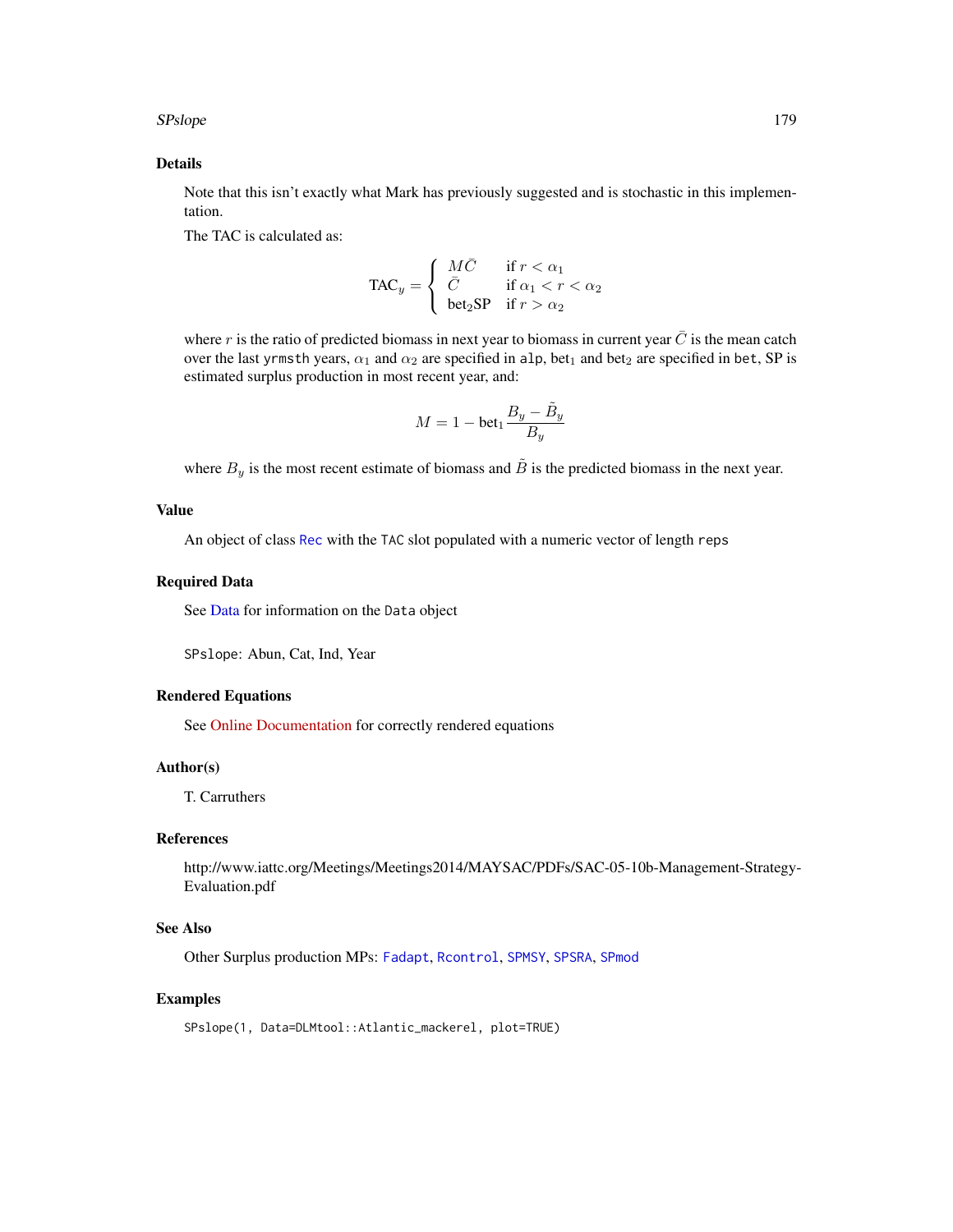<span id="page-179-0"></span>A surplus production equivalent of DB-SRA that uses a demographically derived prior for intrinsic rate of increase (McAllister method, below)

# Usage

 $SPSRA(x, Data, reps = 100, plot = FALSE)$ 

SPSRA\_ML(x, Data, reps = 100, plot = FALSE)

## Arguments

| X    | A position in a data-limited methods data object             |
|------|--------------------------------------------------------------|
| Data | A data-limited methods data object                           |
| reps | The number of stochastic samples of the MP recommendation(s) |
| plot | Logical. Show the plot?                                      |

## Details

The TAC is calculated as:

$$
\text{TAC} = KD\frac{r}{2}
$$

where  $K$  is estimated unfished biomass,  $D$  is depletion, and  $r$  is the estimated intrinsic rate of increase.

Like all SRA methods, this MP requires a time-series of catch extending from the beginning of exploitation.

### Value

An object of class [Rec](#page-159-0) with the TAC slot populated with a numeric vector of length reps

## Functions

- SPSRA: Base version. Requires an estimate of current depletion
- SPSRA\_ML: Variant that uses a mean-length mortality estimator to obtain a prior for current stock depletion.

## Required Data

See [Data](#page-29-0) for information on the Data object

SPSRA: Cat, Dep, FMSY\_M, L50, MaxAge, Mort, steep, vbK, vbLinf, vbt0, wla, wlb SPSRA\_ML: CAL, Cat, Dep, FMSY\_M, L50, Lbar, Lc, MaxAge, Mort, steep, vbK, vbLinf, vbt0, wla, wlb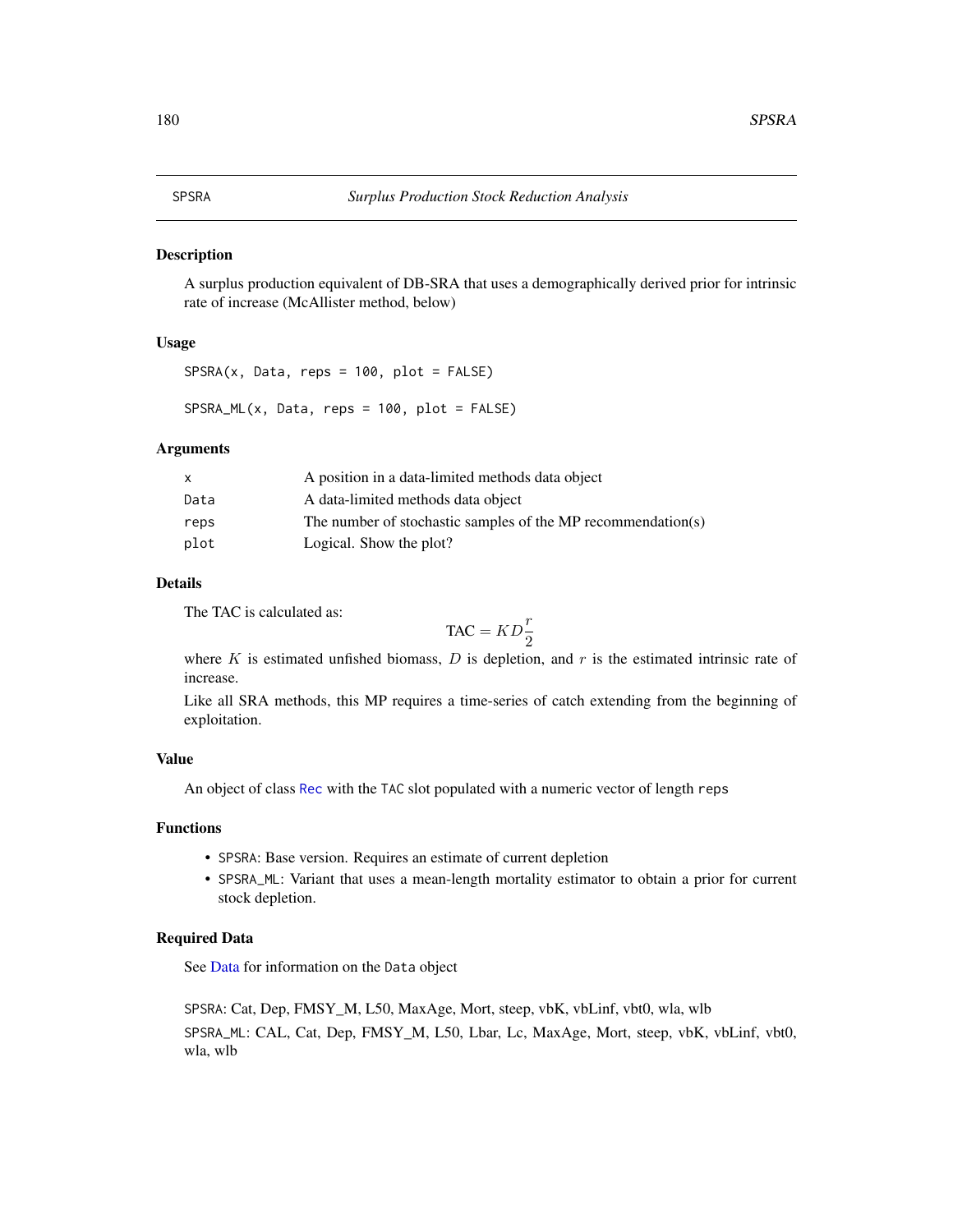## <span id="page-180-0"></span>SRAcomp 181

## Rendered Equations

See [Online Documentation](https://dlmtool.github.io/DLMtool/reference/SPSRA.html) for correctly rendered equations

## Author(s)

T. Carruthers

## References

McAllister, M.K., Pikitch, E.K., and Babcock, E.A. 2001. Using demographic methods to construct Bayesian priors for the intrinsic rate of increase in the Schaefer model and implications for stock rebuilding. Can. J. Fish. Aquat. Sci. 58: 1871-1890.

#### See Also

Other Surplus production MPs: [Fadapt](#page-57-0), [Rcontrol](#page-156-0), [SPMSY](#page-176-0), [SPmod](#page-174-0), [SPslope](#page-177-0)

#### Examples

```
SPSRA(1, DLMtool::SimulatedData, plot=TRUE)
SPSRA_ML(1, DLMtool::SimulatedData, plot=TRUE)
```
SRAcomp *Plot simulation test of Stochastic SRA method*

## Description

Plots simulation variables versus estimation variables for Stochastic SRA methods of conditioning operating models.

#### Usage

```
SRAcomp(sim, OM, outfile = NA, maxplot = 10)
```
## Arguments

| sim     | The output list object of SRAsim() function.                          |
|---------|-----------------------------------------------------------------------|
| OМ      | The output object of StochasticSRA() function.                        |
| outfile | The name of the figure (something.jpg) you wish to make using SRAcomp |
| maxplot | The maximum number of simulations to plot                             |

## Author(s)

T. Carruthers (Canadian DFO grant)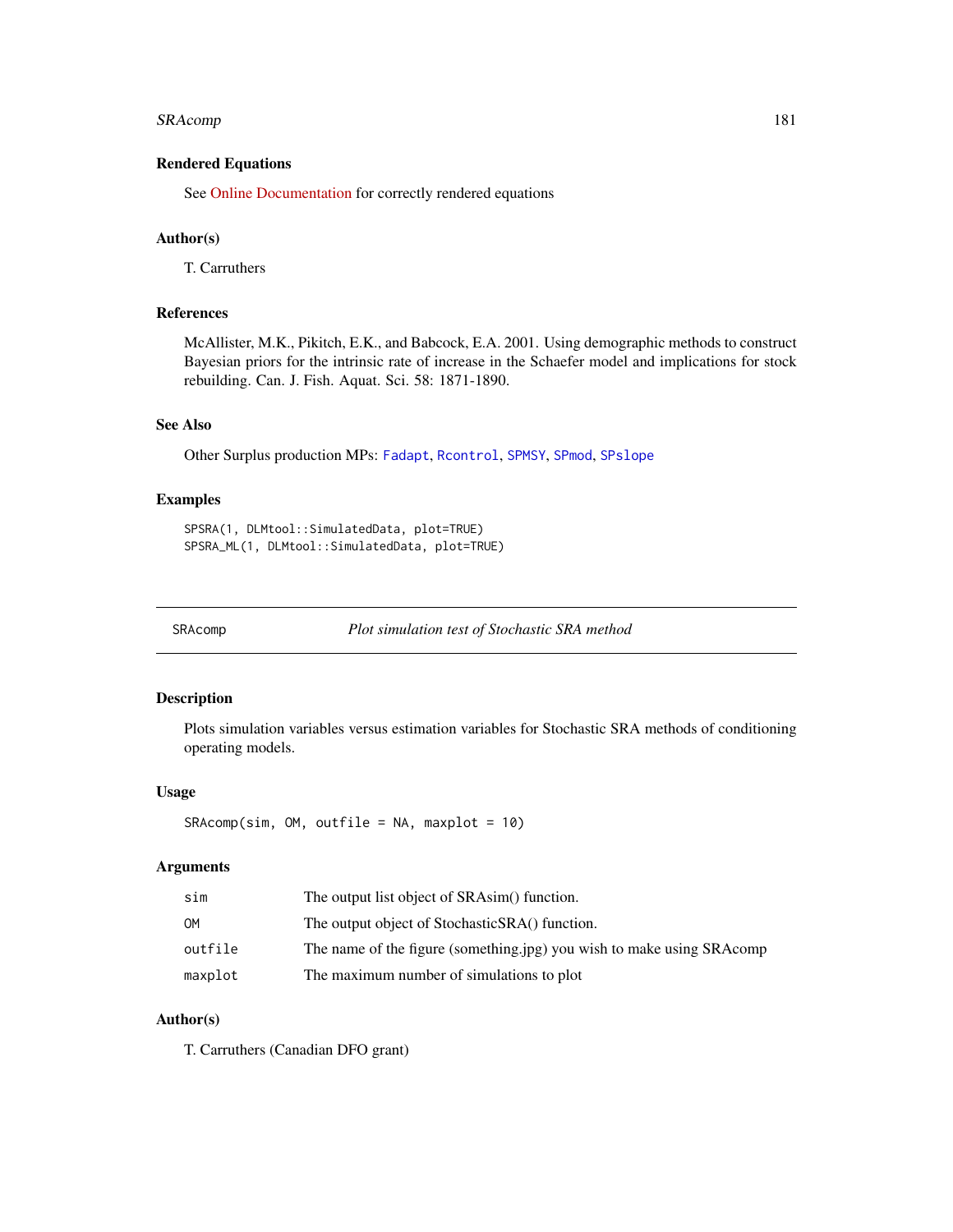## <span id="page-181-0"></span>Examples

```
## Not run:
sim<-SRAsim(testOM,qmult=1,patchy=0.8)
CAA<-sim$CAA
Chist<-sim$Chist
testOM<-StochasticSRA(testOM,CAA,Chist,nsim=30,nits=500)
SRAcomp(sim,testOM)
```
## End(Not run)

SRAsim *Simulates catch at age and catch history data for testing SRA methods*

## Description

Catch at age and catch simulator.

#### Usage

```
SRAsim(OM, qmult = 0.5, CAApatchy = 0.4, Cpatchy = 1,
  Ipatchy = 0.4, MLpatchy = 0.4, nCAA = 100, nL = 200,
  sigmaE = 0.25, sigmaI = 0.1)
```
#### Arguments

| <b>OM</b>   | An operating model object with M, growth, stock-recruitment and maturity pa-<br>rameters specified.                 |
|-------------|---------------------------------------------------------------------------------------------------------------------|
| qmult       | Fraction of natural mortality rate that is mean fishing mortality (Fishing catcha-<br>bility multiplier)            |
| CAApatchy   | The fraction of years that have catch at age data                                                                   |
| Cpatchy     | The fraction of years that have catch data                                                                          |
| Ipatchy     | The fraction of years that have index data                                                                          |
| MLpatchy    | The fraction of years that have mean length data                                                                    |
| <b>nCAA</b> | The number of independent annual catch at age observations (same among all<br>years)                                |
| nL          | The number of independent annual catch at length observations (same among<br>all years) for calculating mean length |
| sigmaE      | Level of simulated interannual variability in effort $(F)$ expressed as a lognormal<br><b>SD</b>                    |
| sigmaI      | Observation error in relative abundance indices expressed as a lognormal SD                                         |

#### Value

A list: Chist = historical catch series, Recdevs = historical recruitment deviations (mean = 1), CAA  $=$  catch at age matrix, N = numbers at age matrix, SSB = annual spawning biomass, FM = Fishing mortality rate at age matrix,  $M =$  natural mortality rate classy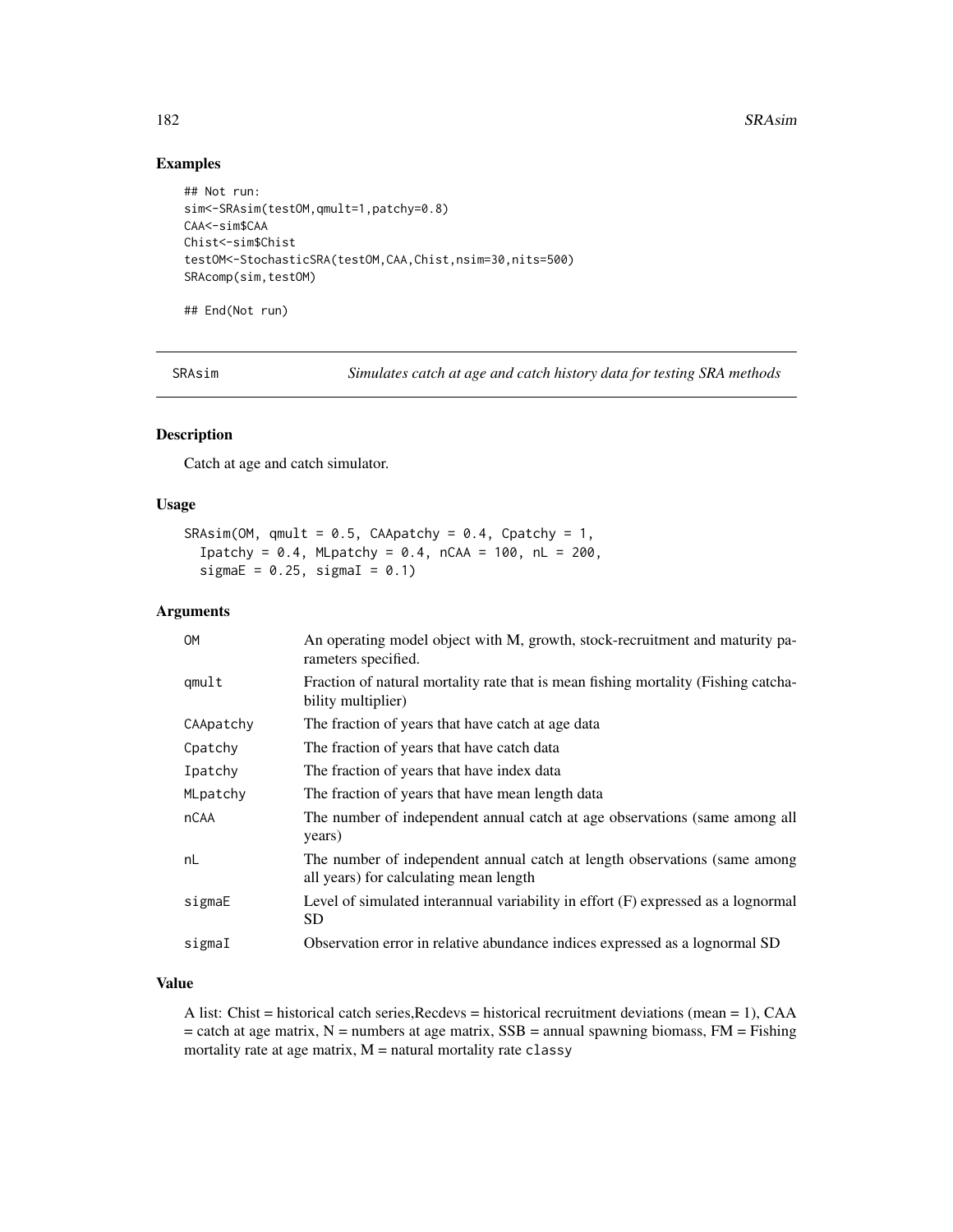#### <span id="page-182-0"></span>StochasticSRA 183

## Author(s)

T. Carruthers (Canadian DFO grant)

## Examples

out<-SRAsim(testOM)

StochasticSRA *Stochastic SRA construction of operating models*

## Description

Specify an operating model, using catch composition data and a historical catch series. Returns and operating model with depletion (D), selectivity parameters (L5, LFS) and effort trajectory (Effyears, EffLower, EffUpper) filled.

#### Usage

```
StochasticSRA(OM, CAA, Chist, Ind = NA, ML = NA, CAL = NA,
 mulen = NA, wts = c(1, 1, 0.5, 0.1, 1), Jump_fac = 1,
 nits = 4000, burnin = 500, thin = 10, ESS = 300, MLsd = 0.1,
 ploty = T, nplot = 6, SRAdir = NA)
```
## Arguments

| <b>OM</b> | An operating model object with M, growth, stock-recruitment and maturity pa-<br>rameters specified.                                        |
|-----------|--------------------------------------------------------------------------------------------------------------------------------------------|
| CAA       | A matrix nyears (rows) by nages (columns) of catch at age (age 1 to maxage in<br>length)                                                   |
| Chist     | A vector of historical catch observations (nyears long) going back to unfished<br>conditions                                               |
| Ind       | A vector of historical abundance index observations (assumed proportional to<br>SSB)                                                       |
| ML        | A vector of historical mean length (in catch) observations                                                                                 |
| CAL       | A matrix of nyears (row) by n length bins (columns) of catch at length samples                                                             |
| mulen     | A vector mean length by length bin, a vector the same as the number of columns<br>of CAL                                                   |
| wts       | A vector of relative weights for the likelihood functions of CAA, Chist, Ind, ML<br>and CAL                                                |
| Jump_fac  | A multiplier of the jumping distribution variance to increase acceptance (lower<br>Jump_fac) or decrease acceptance rate (higher Jump_fac) |
| nits      | The number of MCMC iterations                                                                                                              |
| burnin    | The number of initial MCMC iterations to discard                                                                                           |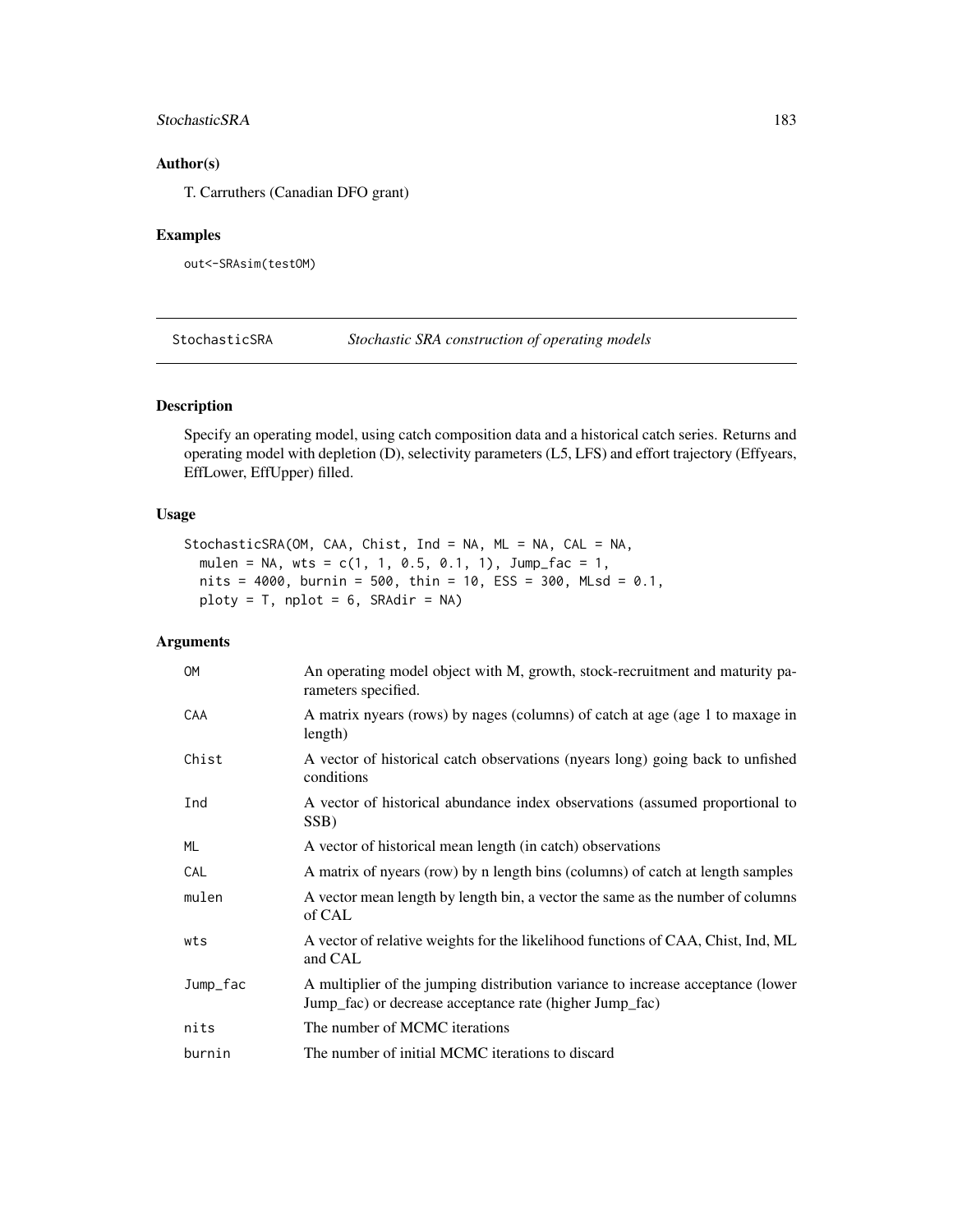<span id="page-183-0"></span>

| thin   | The interval over which MCMC samples are extracted for use in graphing /<br>statistics |
|--------|----------------------------------------------------------------------------------------|
| ESS    | Effective sample size - the weighting of the catch at age data                         |
| MLsd   | The lognormal sd of the mean length observations                                       |
| ploty  | Do you want to see diagnostics plotted?                                                |
| nplot  | how many MCMC samples should be plotted in convergence plots?                          |
| SRAdir | A directory where the SRA diagnostics / fit are stored                                 |

## Value

A list with three positions. Position 1 is the filled OM object, position 2 is the custompars data.frame that may be submitted as an argument to runMSE() and position 3 is the matrix of effort histories [nyears x nsim] vector of objects of classclassy

## Author(s)

T. Carruthers (Canadian DFO grant)

## References

Walters, C.J., Martell, S.J.D., Korman, J. 2006. A stochastic approach to stock reduction analysis. Can. J. Fish. Aqua. Sci. 63:212-213.

#### Examples

```
## Not run:
setup()
sim<-SRAsim(testOM,patchy=0.8)
CAA<-sim$CAA
Chist<-sim$Chist
testOM<-StochasticSRA(testOM,CAA,Chist,nsim=30,nits=1000)
runMSE(testOM)
```
## End(Not run)

StochasticSRAcpp *Stochastic SRA construction of operating models*

#### Description

Specify an operating model, using catch composition data and a historical catch series. Returns and operating model with depletion (D), selectivity parameters (L5, LFS) and effort trajectory (Effyears, EffLower, EffUpper) filled. Modified version using cpp code.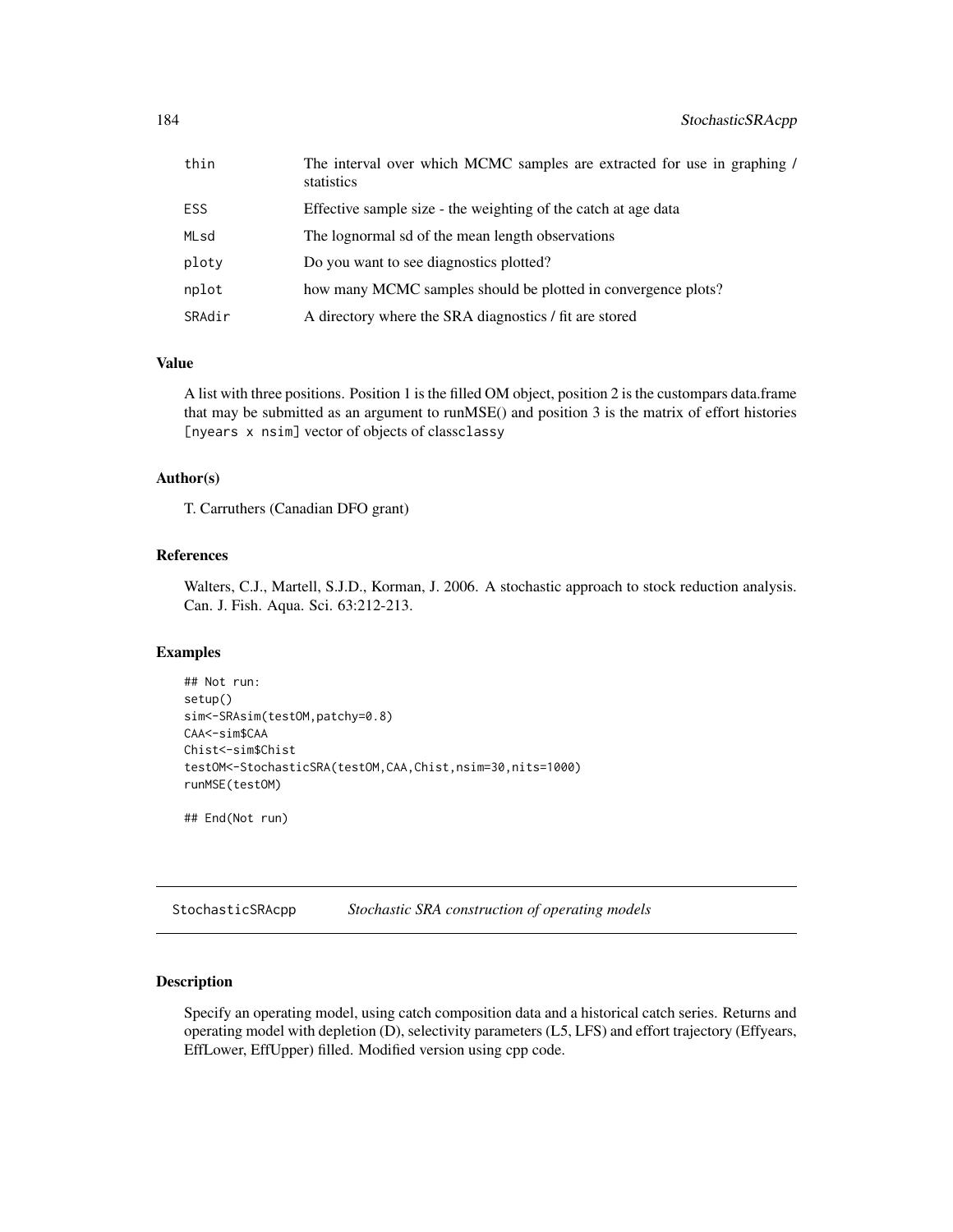## StochasticSRAcpp 185

#### Usage

```
StochasticSRAcpp(OM, CAA, Chist, Ind, Cobs = 0.1, sigmaR = 0.5,
 Umax = 0.9, nsim = 48, proyears = 50, Jump_fac = 1,
 nits = 20000, burnin = 1000, thin = 50, ESS = 300, ploty = T,
 nplot = 6, SRAdir = NA)
```
## Arguments

| ОM       | An operating model object with M, growth, stock-recruitment and maturity pa-<br>rameters specified.                                        |
|----------|--------------------------------------------------------------------------------------------------------------------------------------------|
| CAA      | A matrix nyears (rows) by nages (columns) of catch at age (age 1 to maxage in<br>length)                                                   |
| Chist    | A vector of historical catch observations (nyears long) going back to unfished<br>conditions                                               |
| Ind      | A vector of historical index observations (nyears long, may be patchy with NAs)<br>going back to unfished conditions.                      |
| Cobs     | A numeric value representing catch observation error as a log normal sd                                                                    |
| sigmaR   | A numeric value representing the prior standard deviation of log space recruit-<br>ment deviations                                         |
| Umax     | A numeric value representing the maximum harvest rate for any age class (re-<br>jection of sims where this occurs)                         |
| nsim     | The number desired draws of parameters / effort trajectories                                                                               |
| proyears | The number of projected MSE years                                                                                                          |
| Jump_fac | A multiplier of the jumping distribution variance to increase acceptance (lower<br>Jump_fac) or decrease acceptance rate (higher Jump_fac) |
| nits     | The number of MCMC iterations                                                                                                              |
| burnin   | The number of initial MCMC iterations to discard                                                                                           |
| thin     | The interval over which MCMC samples are extracted for use in graphing /<br>statistics                                                     |
| ESS      | Effective sample size - the weighting of the catch at age data                                                                             |
| ploty    | Do you want to see diagnostics plotted?                                                                                                    |
| nplot    | how many MCMC samples should be plotted in convergence plots?                                                                              |
| SRAdir   | A directory where the SRA diagnostics / fit are stored                                                                                     |

#### Value

A list with three positions. Position 1 is the filled OM object, position 2 is the custompars data.frame that may be submitted as an argument to runMSE() and position 3 is the matrix of effort histories [nyears x nsim] vector of objects of classclassy

## Author(s)

T. Carruthers (Canadian DFO grant)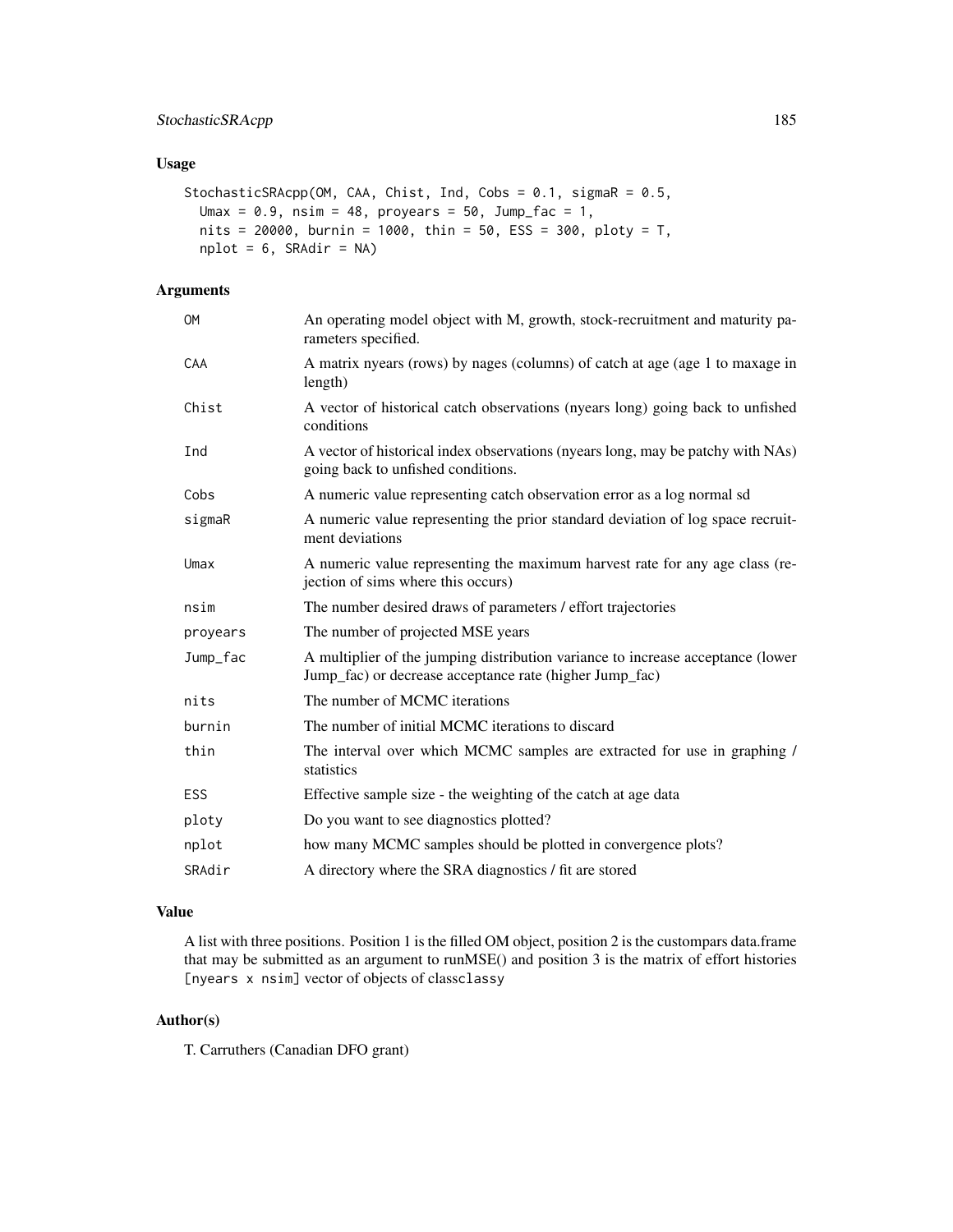#### <span id="page-185-0"></span>References

Walters, C.J., Martell, S.J.D., Korman, J. 2006. A stochastic approach to stock reduction analysis. Can. J. Fish. Aqua. Sci. 63:212-213.

#### Examples

```
## Not run:
setup()
sim<-SRAsim(testOM,patchy=0.8)
CAA<-sim$CAA
Chist<-sim$Chist
testOM<-StochasticSRA(testOM,CAA,Chist,nsim=30,nits=1000)
runMSE(testOM)
```
## End(Not run)

Stock-class *Class* 'Stock'

#### Description

An operating model component that specifies the parameters of the population dynamics model

#### Slots

Name The name of the Stock object. Single value. Character string

Common\_Name Common name of the species. Character string

Species Scientific name of the species. Genus and species name. Character string

- maxage The maximum age of individuals that is simulated (there is no 'plus group'). Single value. Positive integer
- R0 The magnitude of unfished recruitment. Single value. Positive real number
- M Natural mortality rate. Uniform distribution lower and upper bounds. Positive real number
- M2 (Optional) Natural mortality rate at age. Vector of length 'maxage'. Positive real number
- Mexp Exponent of the Lorenzen function assuming an inverse relationship between M and weight. Uniform distribution lower and upper bounds. Real numbers  $\leq 0$ .
- Msd Inter-annual variability in natural mortality rate expressed as a coefficient of variation. Uniform distribution lower and upper bounds. Non-negative real numbers
- Mgrad No longer used. Previously mean temporal trend in natural mortality rate, expressed as a percentage change in M per year.
- h Steepness of the stock recruit relationship. Uniform distribution lower and upper bounds. Values from 1/5 to 1
- SRrel Type of stock-recruit relationship. Single value, switch (1) Beverton-Holt (2) Ricker. Integer
- Perr Process error, the CV of lognormal recruitment deviations. Uniform distribution lower and upper bounds. Non-negative real numbers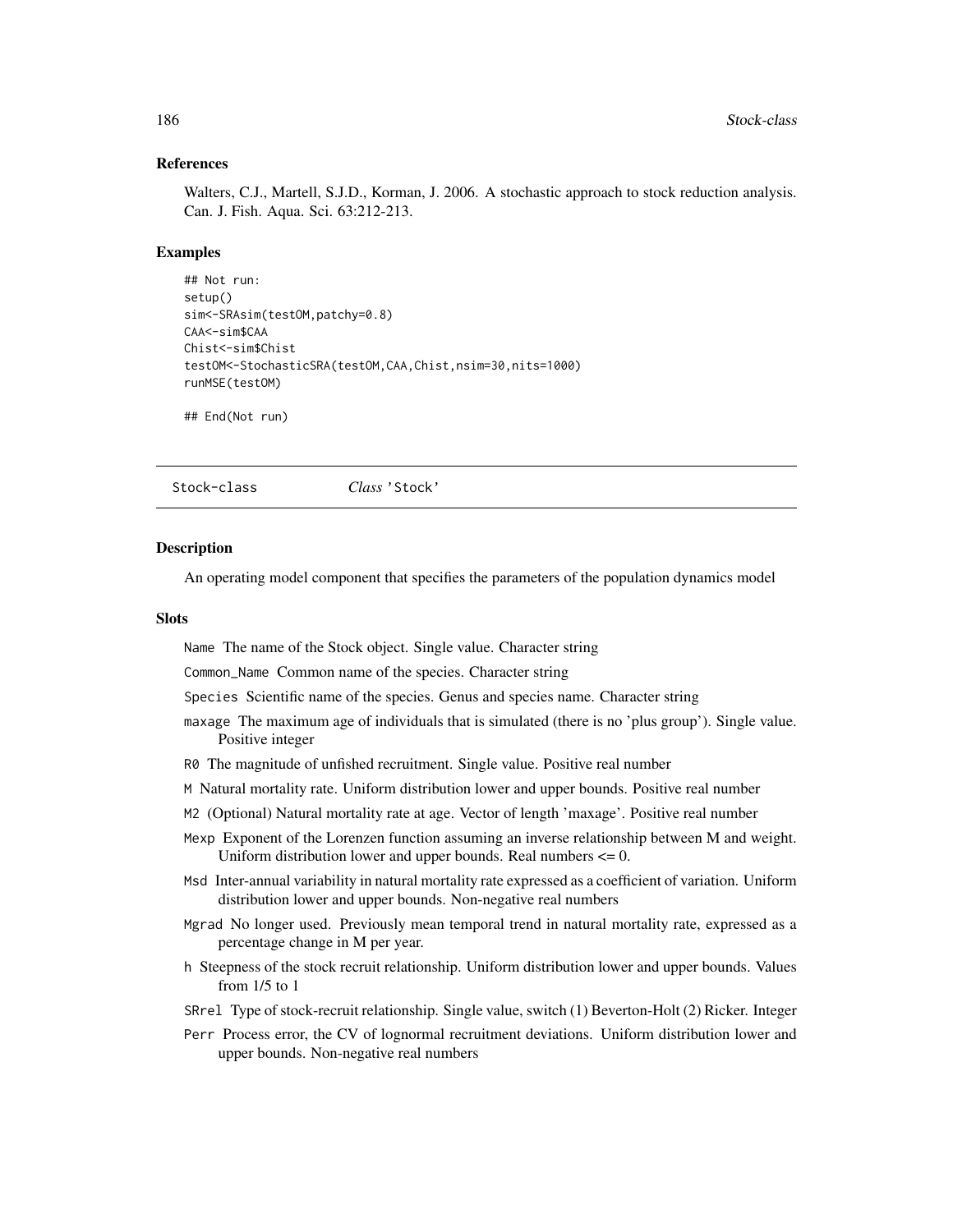- AC Autocorrelation in recruitment deviations  $rec(t)=AC*rec(t-1)+(1-AC)*sigma(t)$ . Uniform distribution lower and upper bounds. Non-negative real numbers
- Period (Optional) Period for cyclical recruitment pattern in years. Uniform distribution lower and upper bounds. Non-negative real numbers
- Amplitude (Optional) Amplitude in deviation from long-term average recruitment during recruitment cycle (eg a range from 0 to 1 means recruitment decreases or increases by up to 100% each cycle). Uniform distribution lower and upper bounds. 0 < Amplitude < 1
- Linf Maximum length. Uniform distribution lower and upper bounds. Positive real numbers
- K von Bertalanffy growth parameter k. Uniform distribution lower and upper bounds. Positive real numbers
- t0 von Bertalanffy theoretical age at length zero. Uniform distribution lower and upper bounds. Non-positive real numbers
- LenCV Coefficient of variation of length-at-age (assumed constant for all age classes). Uniform distribution lower and upper bounds. Positive real numbers
- Ksd Inter-annual variability in growth parameter k expressed as coefficient of variation. Uniform distribution lower and upper bounds. Non-negative real numbers
- Kgrad No longer used. Previously mean temporal trend in growth parameter k, expressed as a percentage change in k per year.
- Linfsd Inter-annual variability in maximum length expressed as a coefficient of variation. Uniform distribution lower and upper bounds. Non-negative real numbers
- Linfgrad No longer used. Previously mean temporal trend in maximum length, expressed as a percentage change in Linf per year.
- L50 Length at 50 percent maturity. Uniform distribution lower and upper bounds. Positive real numbers
- L50\_95 Length increment from 50 percent to 95 percent maturity. Uniform distribution lower and upper bounds. Positive real numbers
- D Current level of stock depletion SSB(current)/SSB(unfished). Uniform distribution lower and upper bounds. Fraction
- a Length-weight parameter alpha. Single value. Positive real number
- b Length-weight parameter beta. Single value. Positive real number
- Size\_area\_1 The size of area 1 relative to area 2. Uniform distribution lower and upper bounds. Positive real numbers
- Frac\_area\_1 The fraction of the unfished biomass in stock 1. Uniform distribution lower and upper bounds. Positive real numbers
- Prob\_staying The probability of inviduals in area 1 remaining in area 1 over the course of one year. Uniform distribution lower and upper bounds. Positive fraction.
- Fdisc Fraction of discarded fish that die. Uniform distribution lower and upper bounds. Nonnegative real numbers
- Source A reference to a website or article from which parameters were taken to define the stock object. Single value. Character string.

#### Objects from the Class

Objects can be created by calls of the form new('Stock')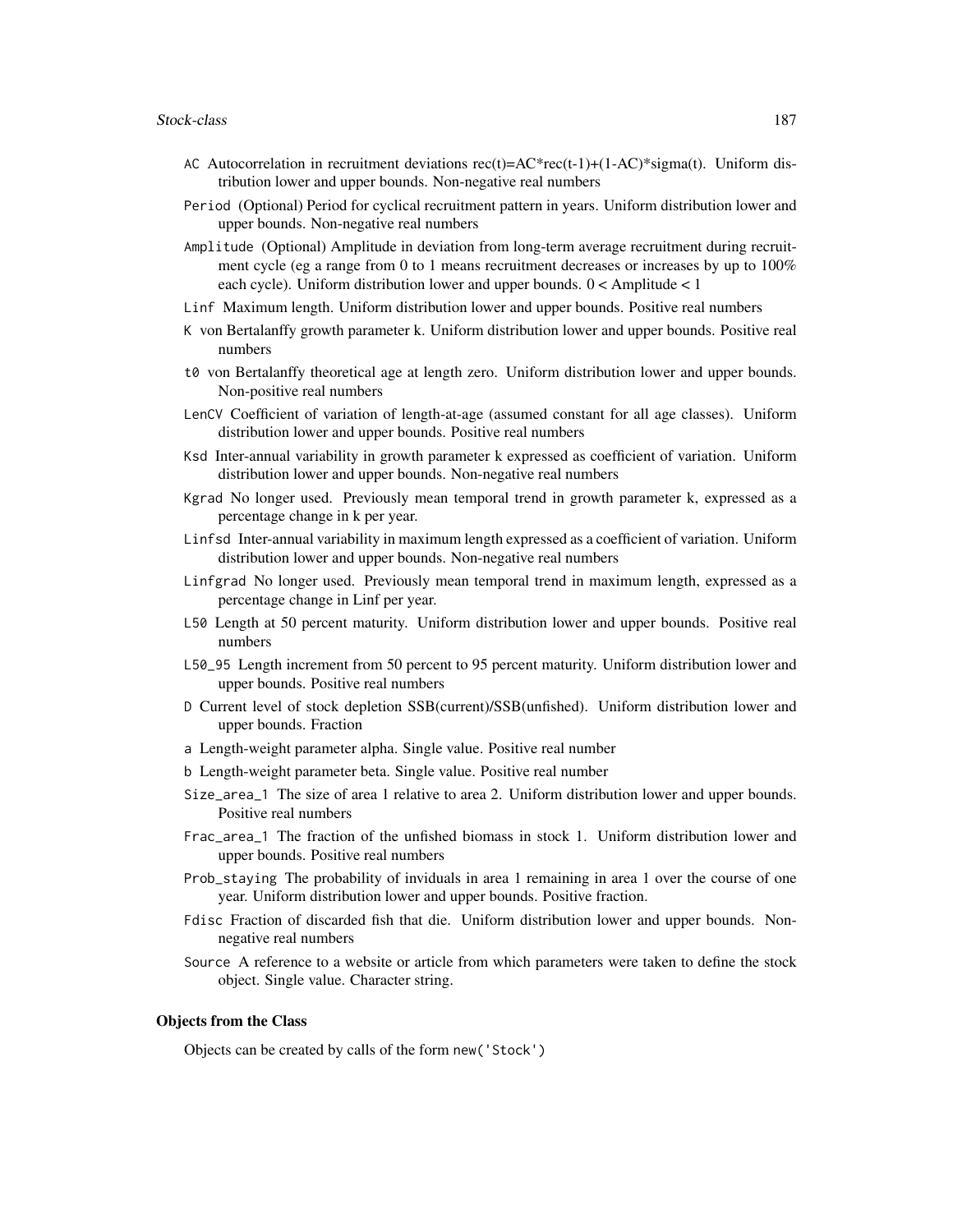#### <span id="page-187-0"></span>188 Subset of the state of the state of the state of the state of the state of the state of the state of the state of the state of the state of the state of the state of the state of the state of the state of the state of

## Author(s)

T. Carruthers and A. Hordyk

#### Examples

showClass('Stock')

StockDescription *StockDescription*

## Description

A data.frame with description of slots for class Stock

#### Usage

StockDescription

#### Format

An object of class data. frame with 34 rows and 2 columns.

Sub *Subset MSE object by management procedure (MP) or simulation.*

## Description

Subset the MSE object by particular MPs (either MP number or name), or particular simulations, or a subset of the projection years (e.g., 1: < projection years).

## Usage

Sub(MSEobj, MPs = NULL, sims = NULL, years = NULL)

#### Arguments

| MSEobj                | A MSE object.                                                                                                                                         |
|-----------------------|-------------------------------------------------------------------------------------------------------------------------------------------------------|
| <b>MP<sub>S</sub></b> | A vector MPs names or MP numbers to subset the MSE object. Defaults to all<br>MPs.                                                                    |
| sims                  | A vector of simulation numbers to subset the MSE object. Can also be a logical<br>vector. Defaults to all simulations.                                |
| years                 | A numeric vector of projection years. Should start at 1 and increase by one to<br>some value equal or less than the total number of projection years. |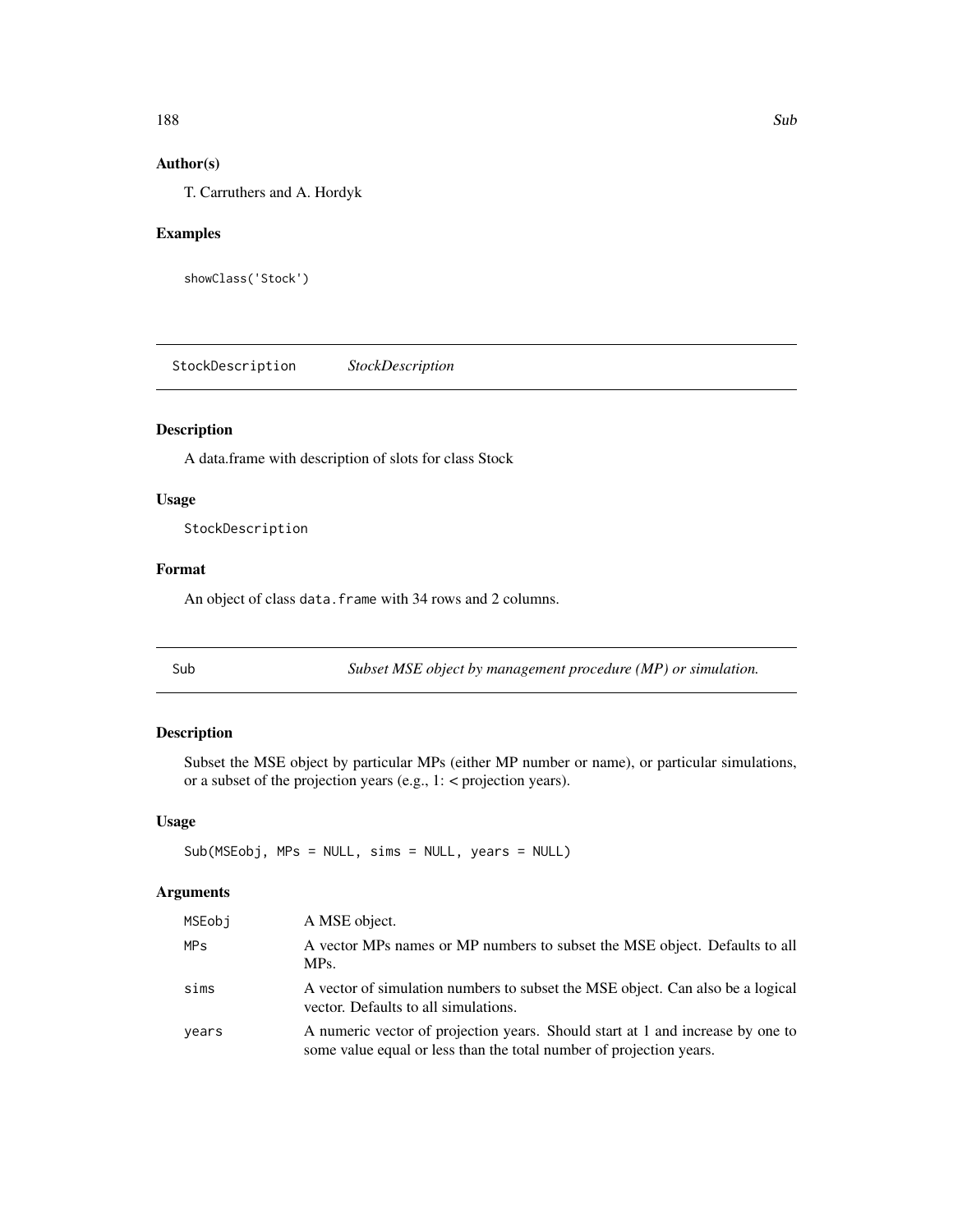#### <span id="page-188-0"></span>SubCpars 189

# Note

See relevant section of the [DLMtool User Guide](https://dlmtool.github.io/DLMtool/userguide/subsetting-the-mse-object.html) for more information.

## Author(s)

A. Hordyk

## Examples

```
## Not run:
MSE <- runMSE()
MSE_1 <- Sub(MSE, MPs=1:2)
MSE_1@MPs
MSE_2 <- Sub(MSE, sims=1:10)
MSE_2@nsim
```
## End(Not run)

SubCpars *Subset an OM cpars slot*

## Description

Subset the custom parameters of an operating model

## Usage

SubCpars(OM, sims)

## Arguments

| OM   | An object of class OM                                                                       |
|------|---------------------------------------------------------------------------------------------|
| sims | A logical vector OM@nsim long of simulations to either retain (TRUE) or re-<br>move (FALSE) |

## Value

An object of class OM

## Author(s)

T. Carruthers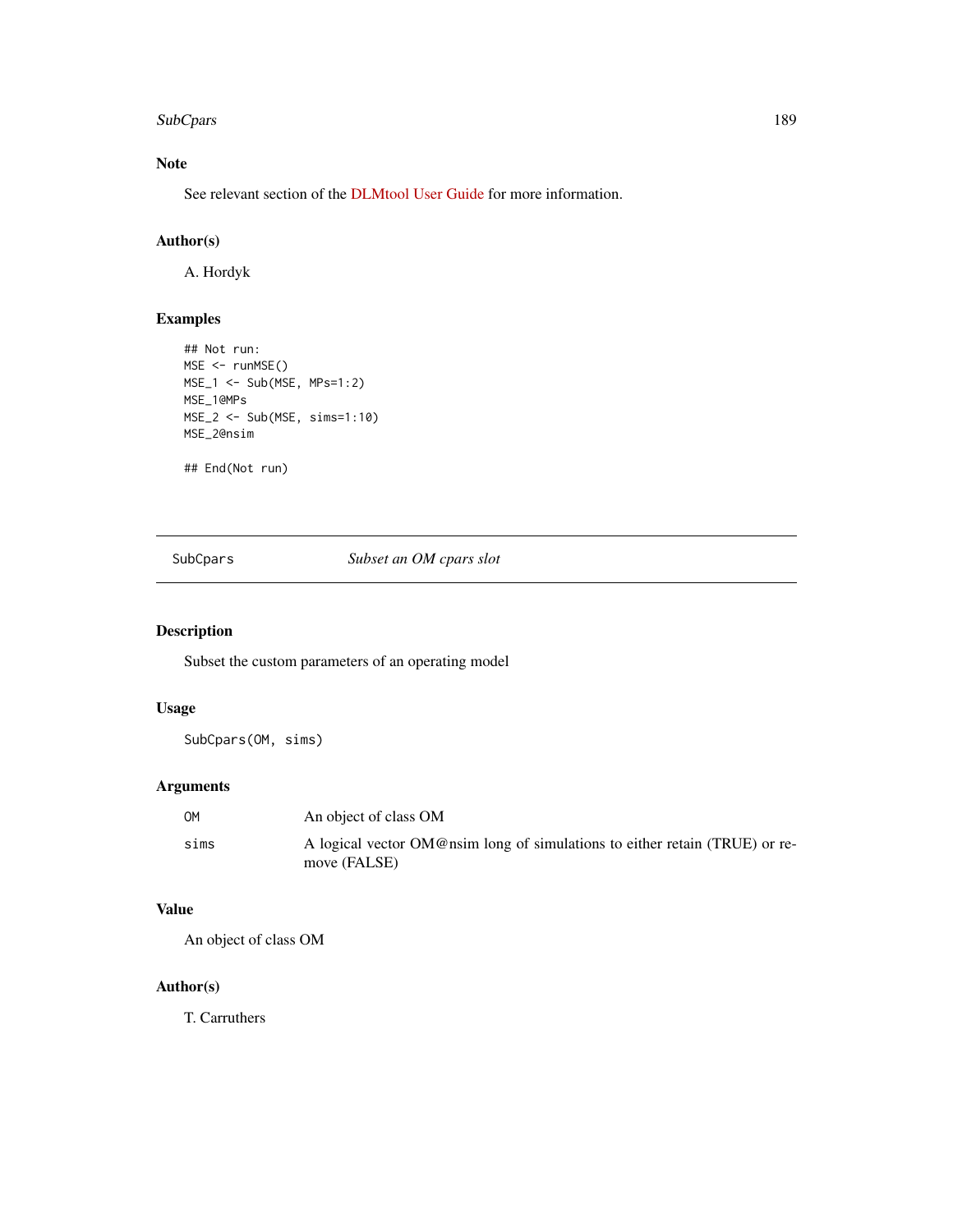<span id="page-189-0"></span>

A function that strips out a Stock, Fleet, Obs, or Imp object from a complete OM object. Mainly used for internal functions.

## Usage

SubOM(OM, Sub = c("Stock", "Fleet", "Obs", "Imp"))

#### Arguments

| OМ  | An operating model object (class OM)                                                             |
|-----|--------------------------------------------------------------------------------------------------|
| Sub | A character string specifying what object type to strip out "Stock", "Fleet",<br>"Obs", or "Imp" |

#### Value

An object of class Stock, Fleet, Obs, or Imp

#### Author(s)

A. Hordyk

## Examples

```
Stock <- SubOM(DLMtool::testOM, "Stock")
class(Stock)
```
summary,Data-method *Summary of Data object*

#### Description

Summary of Data object

## Usage

```
## S4 method for signature 'Data'
summary(object, wait = TRUE, x = 1, plots = "all",
 rmd = FALSE, head = "##")
```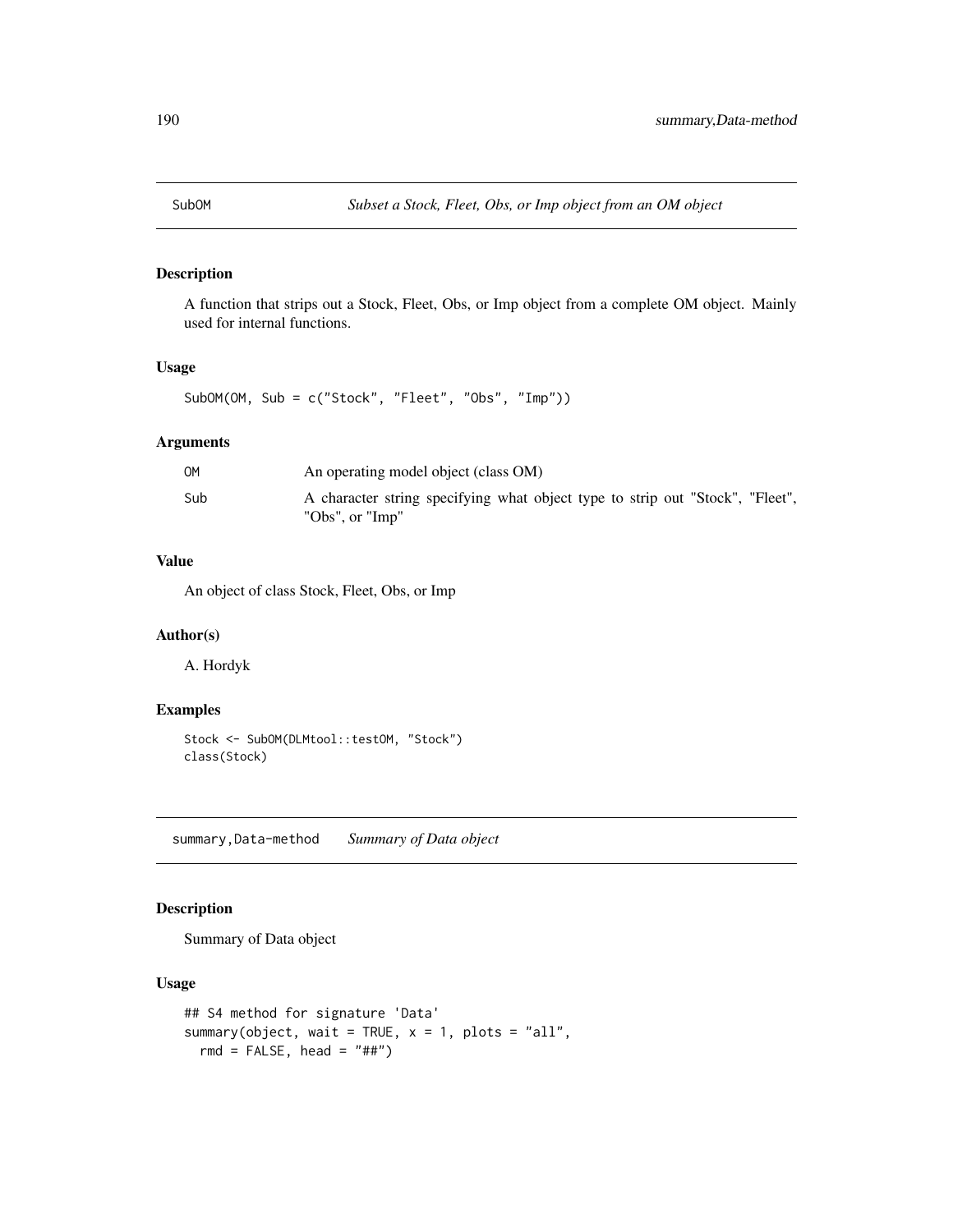## <span id="page-190-0"></span>Arguments

| object | An object of class Data                                                                                                                                       |
|--------|---------------------------------------------------------------------------------------------------------------------------------------------------------------|
| wait   | Logical. Wait for key press before next plot?                                                                                                                 |
| X      | iteration number for the Data object.                                                                                                                         |
| plots  | Character. What plots to show? all, TS, CAA, CAL, PD for all plots, time-series,<br>catch-at-age, catch-at-length, and probability distributions respectively |
| rmd    | Logical. Used in a rmd file?                                                                                                                                  |
| head   | Character. Heading for rmd file. Default is '##' (second level heading)                                                                                       |

summary,MSE-method *Summary of MSE object*

#### Description

Summary of MSE object

#### Usage

## S4 method for signature 'MSE' summary(object, ..., silent = FALSE, Refs = NULL)

## Arguments

| object | object of class MSE                                                                                                       |
|--------|---------------------------------------------------------------------------------------------------------------------------|
| .      | a list of names of PM methods                                                                                             |
| silent | Should summary be printed to console? Logical.                                                                            |
| Refs   | An optional named list (matching the PM names) with numeric values to over-<br>ride the default Ref values. See examples. |

TAC *Calculate TAC recommendations for more than one MP*

## Description

A function that returns the stochastic TAC recommendations from a vector of data-limited MPs (Output) given a data-limited data object Data

## Usage

TAC(Data, MPs = NA, reps =  $100$ , timelimit =  $1$ )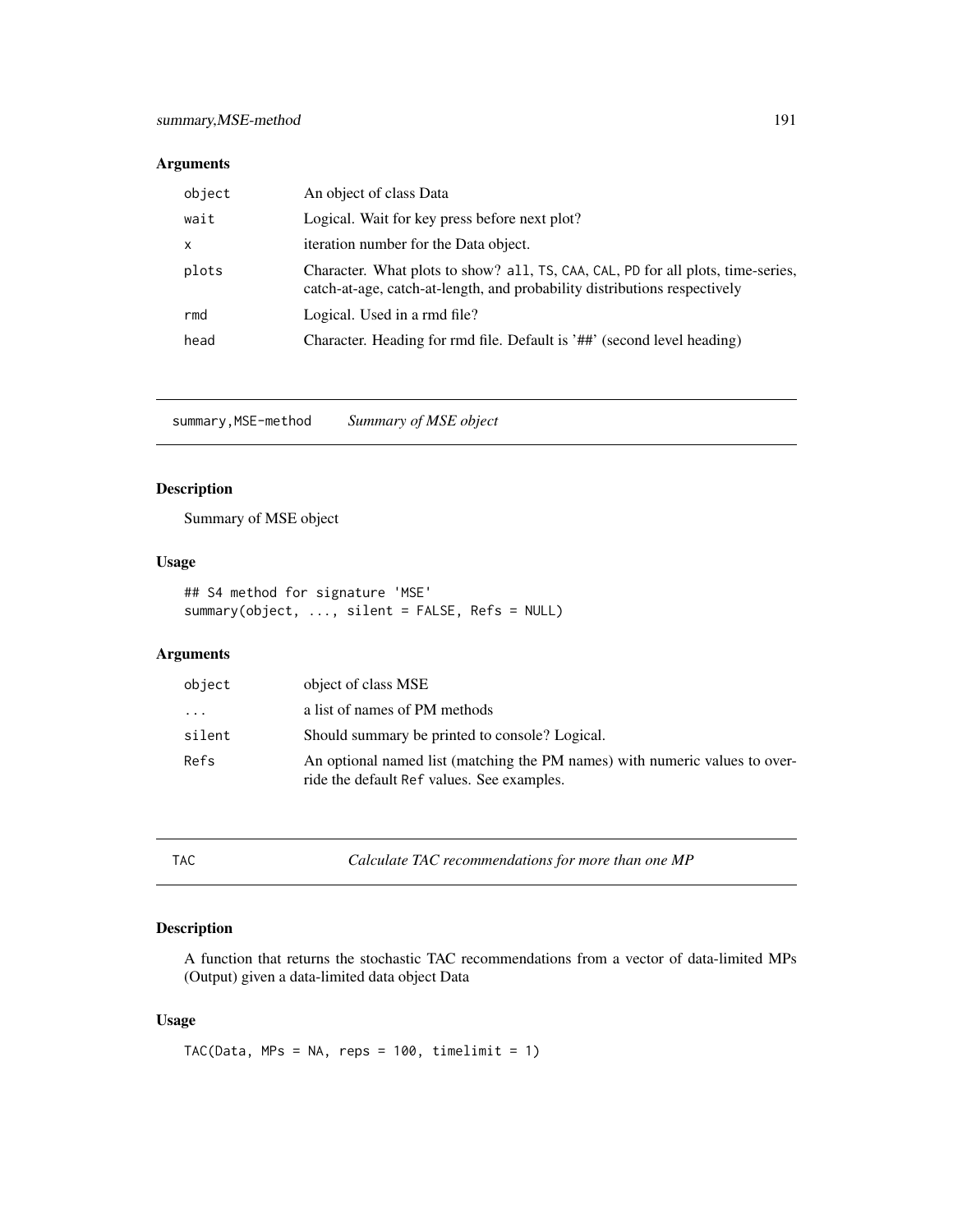## <span id="page-191-0"></span>Arguments

| Data                  | A data-limited methods data object                   |
|-----------------------|------------------------------------------------------|
| <b>MP<sub>S</sub></b> | optional vector of MP names                          |
| reps                  | Number of repititions                                |
| timelimit             | The maximum time (seconds) taken to complete 10 reps |

## Author(s)

T. Carruthers

## Examples

## Not run: Data <- TAC(DLMtool::Cobia) plot(Data)

## End(Not run)

| TACfilter<br><b>TAC</b> Filter |  |
|--------------------------------|--|
|--------------------------------|--|

# Description

Filters vector of TAC recommendations by replacing negatives with NA and and values beyond five standard deviations from the mean as NA

## Usage

```
TACfilter(TAC)
```
## Arguments

TAC A numeric vector of TAC recommendations

## Author(s)

T. Carruthers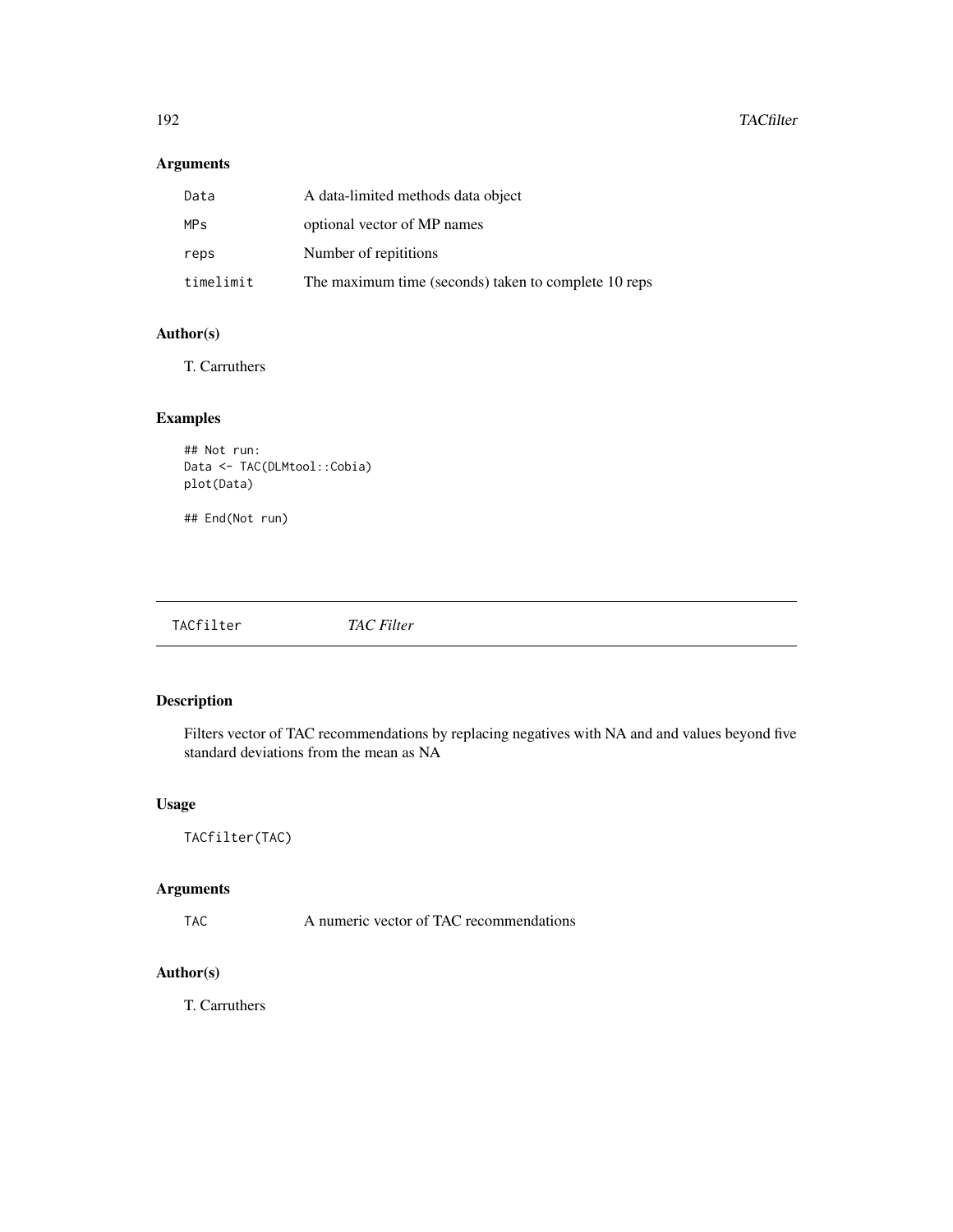<span id="page-192-0"></span>testOM *testOM OM*

#### Description

An object of class OM

#### Usage

testOM

#### Format

An object of class OM of length 1.

Thresh\_tab *Current default thresholds for DFO satificing*

#### Description

Crit\_S is the probability of being in the critical zone in the first 10 projected years Caut\_S is the probability of being in the cautious zone in the first 10 projected years Health\_S is the probability of being in the healthy zone in the first 10 projected years OvFish\_S is the probability of overfishing in the first 10 projected years Yield\_S is the mean yield relative to FMSY management over the first 10 projected years Crit is the probability of being in the critical zone in the last 10 projected years Caut is the probability of being in the cautious zone in the last 10 projected years Health is the probability of being in the healthy zone in the last 10 projected years OvFish is the probability of overfishing in the last 10 projected years Yield is the mean yield relative to FMSY management over the last 10 projected years AAVY is the average annual variability in yield over the whole projection phrased as a CV percentage Reb is the probability the stock has rebuilt to over BMSY in 2 mean generation times

#### Usage

Thresh\_tab(Ptab1)

#### Arguments

Ptab1 A DFO performance table made by DFO\_tab()

#### Author(s)

T. Carruthers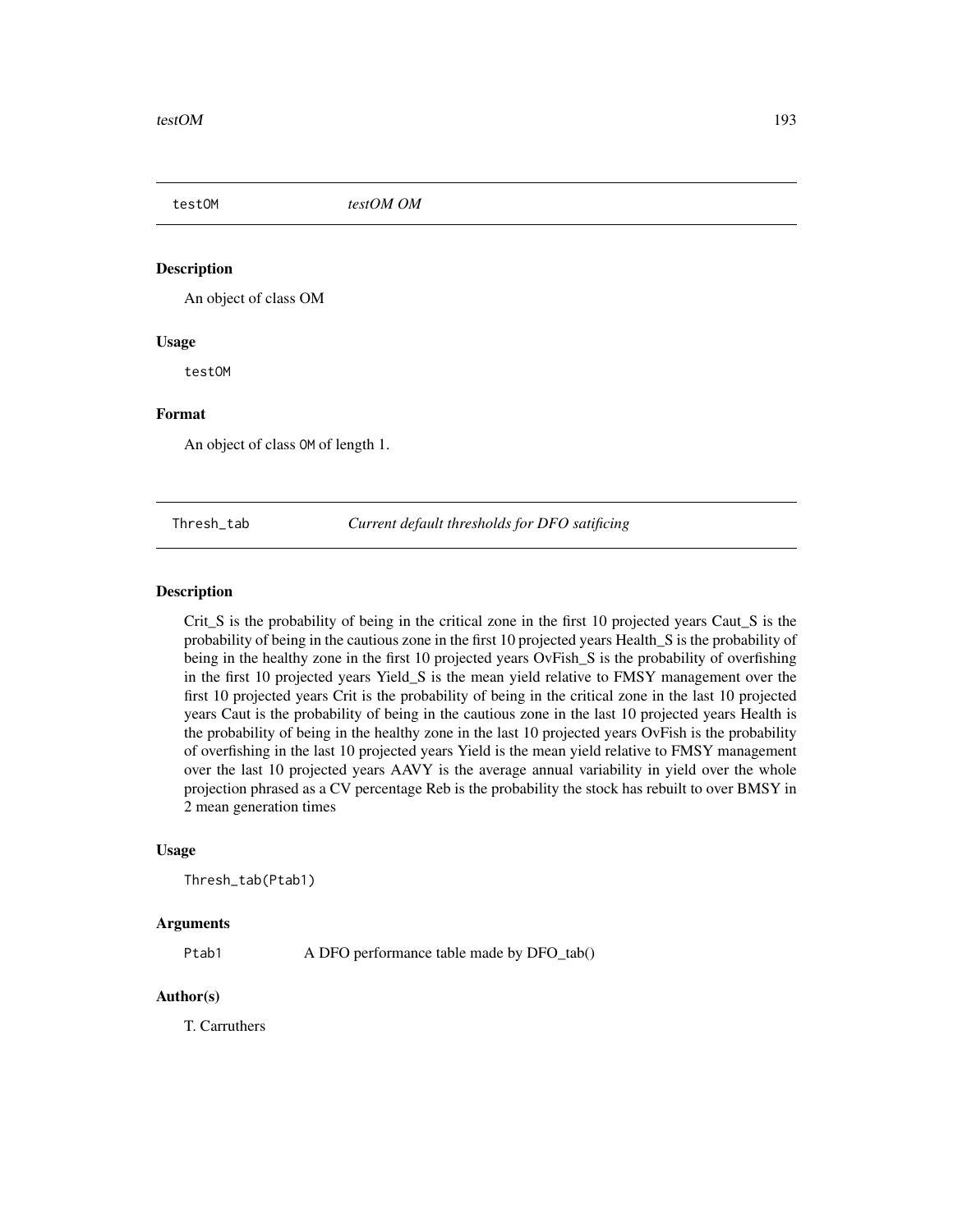<span id="page-193-0"></span>

Takes an existing OM object and converts it to one without any observation error, implementation error, very little process error, and/or gradients in life history parameters and catchability.

#### Usage

```
tinyErr(OM, obs = TRUE, imp = TRUE, proc = TRUE, grad = TRUE,
 silent = FALSE)
```
#### Arguments

| OM     | An object of class OM                                                                            |
|--------|--------------------------------------------------------------------------------------------------|
| obs    | Logical. Remove observation error? Obs is replaced with Perfect_Info                             |
| imp    | Logical. Remove implementation error? Imp is replaced with Perfect_Imp                           |
| proc   | Logical. Remove process error? All sd and cv slots in Stock and Fleet object<br>are set to $0$ . |
| grad   | Logical. Remove gradients? All grad slots in Stock and ginc in Fleet are set<br>to $0$ .         |
| silent | Logical. Display messages?                                                                       |

## Details

Useful for debugging and testing that MPs perform as expected under perfect conditions.

## Value

An updated object of class OM

#### Note

See relevant section of the [DLMtool User Guide](https://dlmtool.github.io/DLMtool/userguide/modifying-the-om.html#the-tinyerr-function) for more information.

#### Examples

OM\_noErr <- tinyErr(DLMtool::testOM)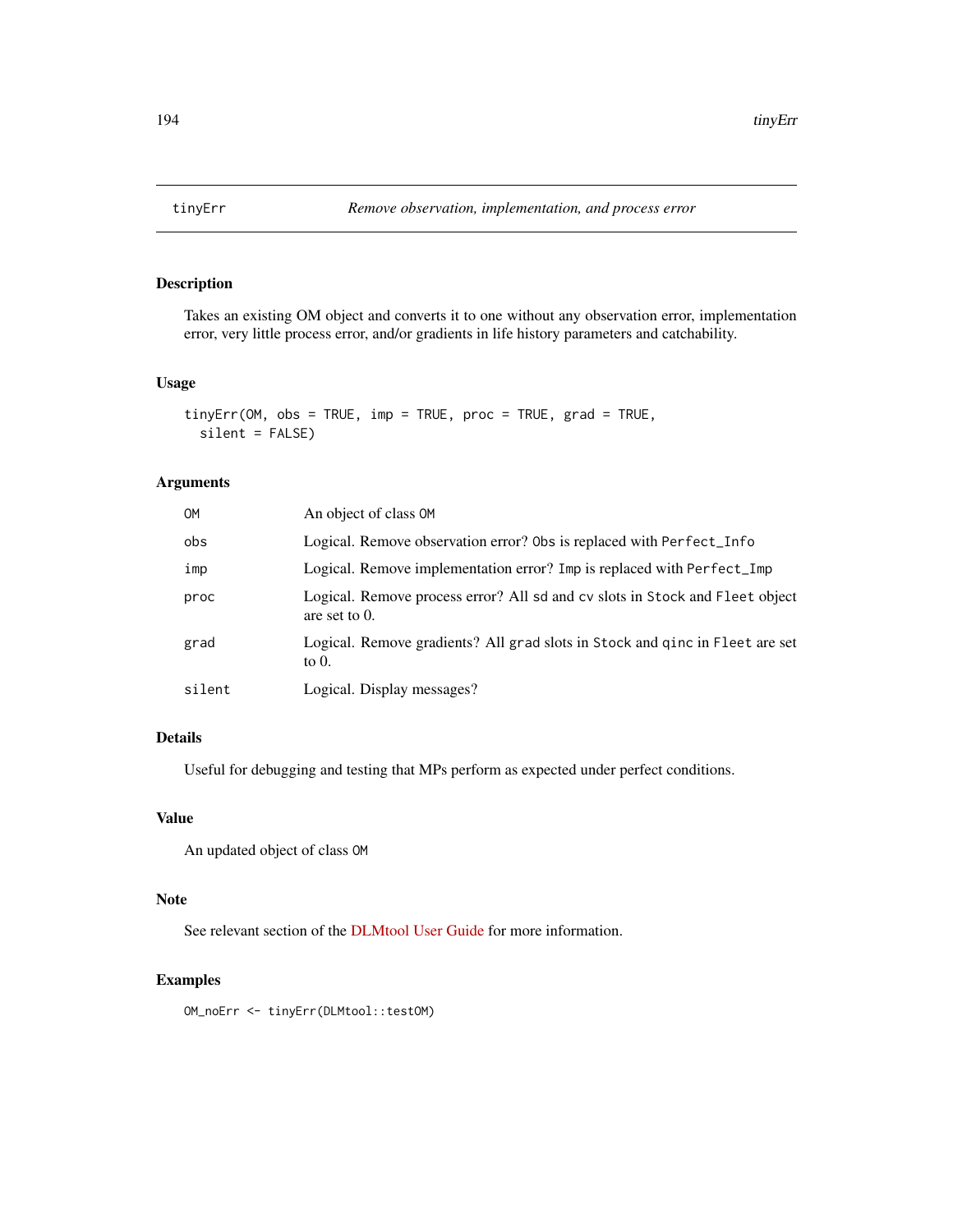<span id="page-194-0"></span>

Three figures showing trade-offs between fishing mortality, biomass, and yield.

#### Usage

```
Tplot_old(MSEobj, nam = NA)
```
Tplot2\_old(MSEobj, nam = NA)

#### Arguments

| MSEobi | An object of class 'MSE' |
|--------|--------------------------|
| nam    | Name of the plot         |

#### Functions

- Tplot\_old: Used in the plot method for MSE objects that shows trade-off between yield versus probability of overfishing and biomass levels (relative to BMSY).
- Tplot2\_old: Simpler plot that compares long-term yield (LTY: fraction of simulations getting over half FMSY yield in the last ten years of the projection), short-term yield (STY: fraction of simulations getting over half FMSY yield in the first ten years of the projection), variability in yield (VY: fraction of simulations where average annual variability in yield is less than 10 per cent) and biomass level (B10: the fraction of simulations in which biomass stays above 10 percent of BMSY).

#### Author(s)

T. Carruthers & A. Hordyk

#### See Also

[TradePlot](#page-195-0) [PerformanceMetric](#page-142-0)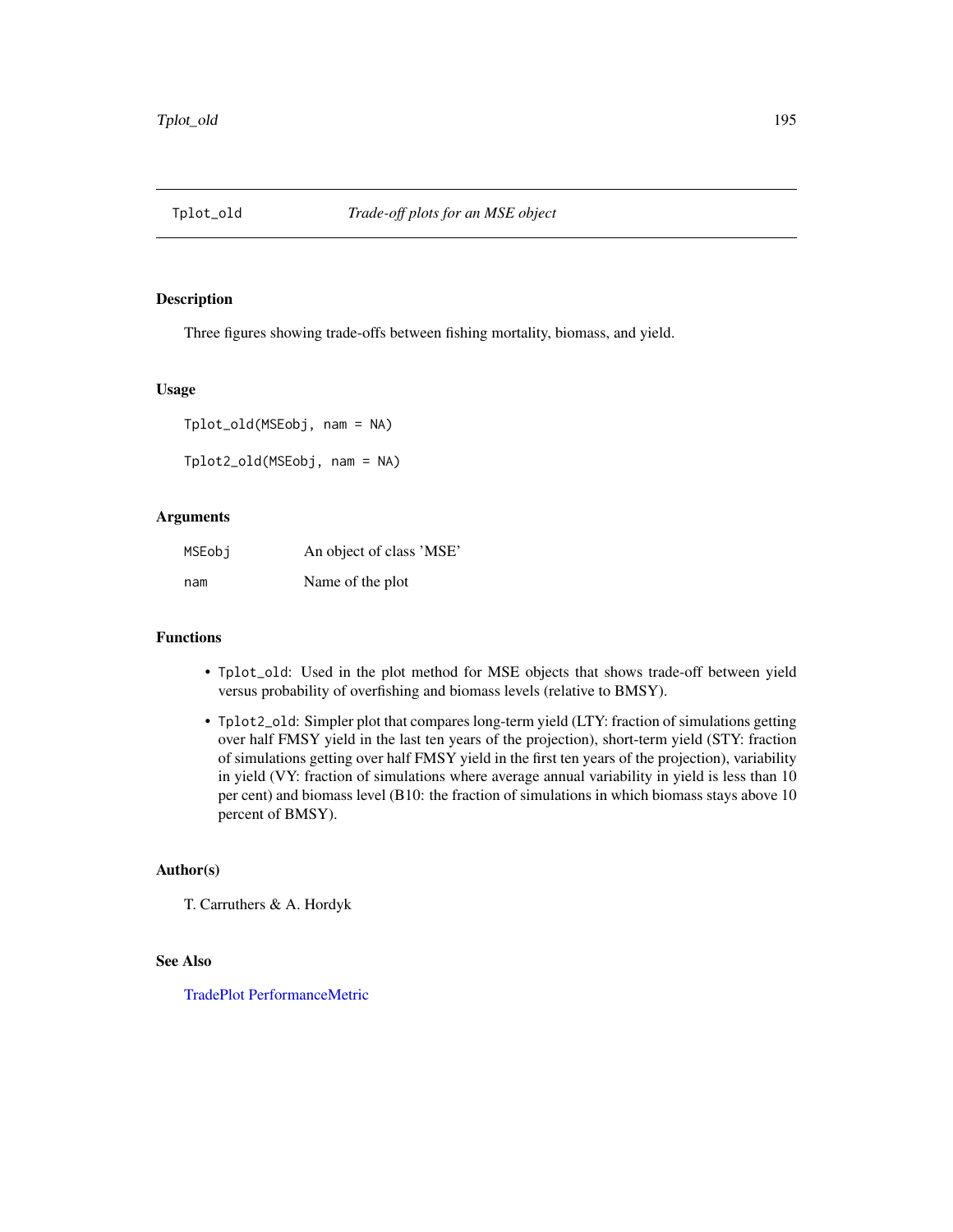<span id="page-195-1"></span><span id="page-195-0"></span>

Generic Trade-Plot Function

## Usage

```
TradePlot(MSEobj, ..., Lims = c(0.2, 0.2, 0.8, 0.8), Title = NULL,Labels = NULL, Satisficed = FALSE, Show = TRUE, point.size = 2,
  lab.size = 4, axis.title.size = 12, axis.text.size = 10,
  legend.title.size = 12, position = c("right", "bottom"),cols = NULL, fill = "gray80", alpha = 0.4, PMlist = NULL,Refs = NULL, Yrs = NULL)Tplot(MSEobj, Lims = c(0.5, 0.5, 0.5, 0.5, 0.5, 0.5, 0.5, 0.5), ...)
Tplot2(MSEobj, Lims = c(0.2, 0.2, 0.8, 0.8), ...)
Tplot3(MSEobj, Lims = c(0.5, 0.5, 0.8, 0.5), ...)
NOAA_plot2(MSEobj)
```
# Arguments

| MSEobj                      | An object of class MSE                                                                                                    |
|-----------------------------|---------------------------------------------------------------------------------------------------------------------------|
| $\cdot$                     | Names of Performance Metrics (PMs), or other arguments to TradePlot. First<br>PM is recycled if number of PMs is not even |
| Lims                        | A numeric vector of acceptable risk/minimum probability thresholds. Recycled<br>if not equal to number of PMs.            |
| Title                       | Optional title for each plot. Character vector of length (PMs)/2. Recycled.                                               |
| Labels                      | Optional named list specifying new labels for MPs. For example: Labels = list (AvC="Average Catch"                        |
| Satisficed                  | Logical. Show only the MPs that meet minimum acceptable thresholds (speci-<br>fied in Lims)                               |
| Show                        | Logical. Show the Results table and plots?                                                                                |
| point.size                  | Numeric. Size of the MP points                                                                                            |
| lab.size<br>axis.title.size | Numeric. Size of MP label. Set to NULL to remove MP labels.                                                               |
|                             | Numeric. Size of axis titles                                                                                              |
| legend.title.size           | axis.text.size Numeric. Size of axis text                                                                                 |
|                             | Numeric. Size of legend title text                                                                                        |
| position                    | Character. Position of legend - 'right' or 'bottom'                                                                       |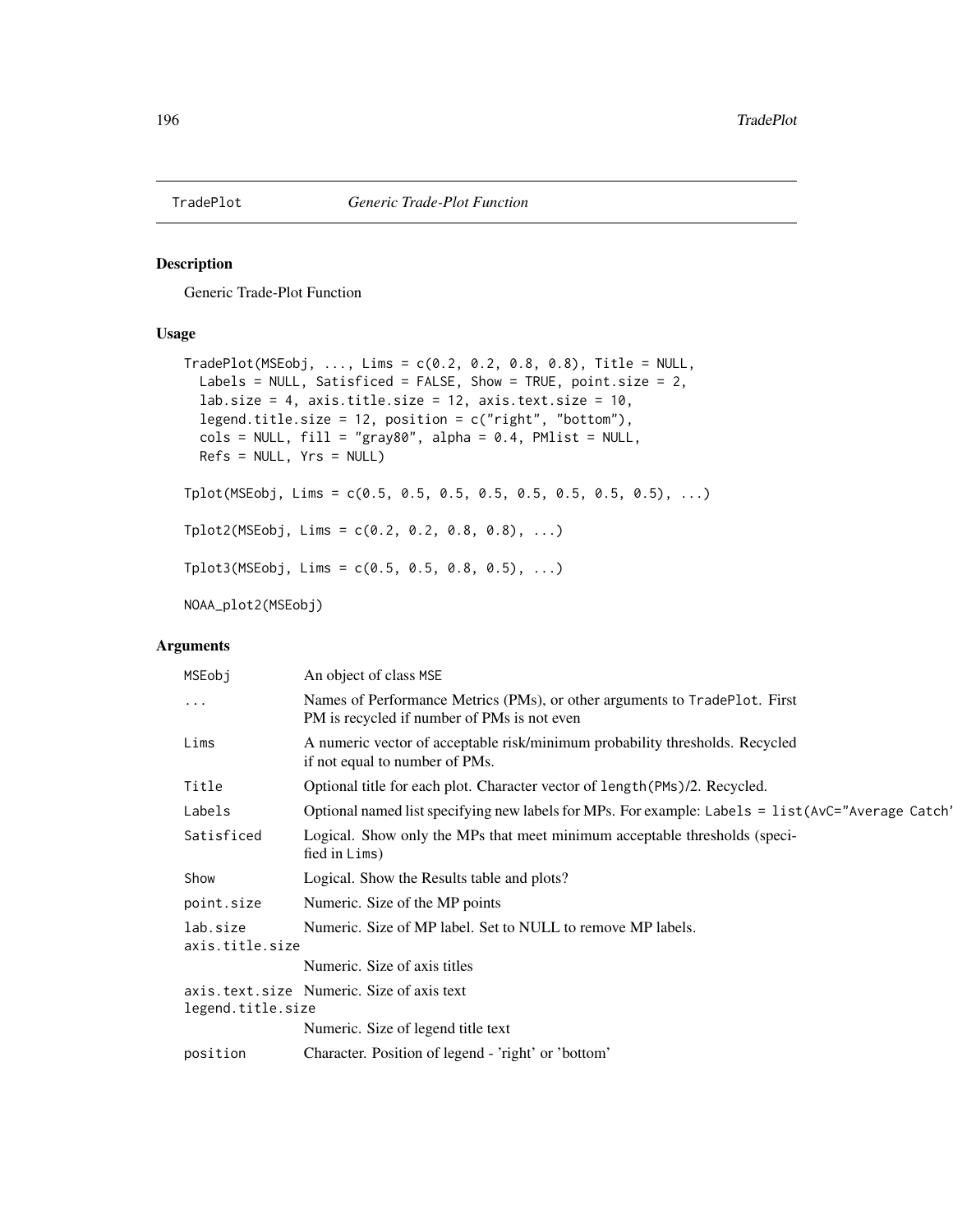#### TradePlot 197

| cols   | Optional character vector of colors for the legend (MP Types).                                                            |
|--------|---------------------------------------------------------------------------------------------------------------------------|
| fill   | Character. Color of the fill                                                                                              |
| alpha  | Numeric. Transparency of fill                                                                                             |
| PMlist | Optional list of PM names. Overrides any supplied in  above                                                               |
| Refs   | An optional named list (matching the PM names) with numeric values to over-<br>ride the default Ref values. See examples. |
| Yrs    | An optional named list (matching the PM names) with numeric values to over-<br>ride the default Yrs values. See examples. |

#### Value

Invisibily returns a list with summary table of MP performance and the ggplot objects for the plots

## Functions

- Tplot: A trade-off plot showing probabilities that:
	- not overfishing (PNOF) against long-term yield is > 50% of reference yield (LTY)
	- spawning biomass is below BMSY (P100) against LTY
	- spawning biomass is below 0.5BMSY (P50) against LTY
	- spawning biomass is below 0.1BMSY (P10) against LTY
- Tplot2: A trade-off plot showing probabilities that:
	- short-term yield is > 50% of reference yield(STY) against long-term yield is > 50% of reference yield (LTY)
	- spawning biomass is below 0.1BMSY (P10) against average annual variability in yield is  $< 20\%$  (AAVY)
- Tplot3: A trade-off plot showing probabilities that:
	- not overfishing (PNOF) against long-term yield is > 50% of reference yield (LTY)
	- spawning biomass is below 0.1BMSY (P10) against average annual variability in yield is  $< 20\%$  (AAVY)
- NOAA\_plot2: A trade-off plot developed for NOAA showing probabilities that:
	- not overfishing (PNOF) against long-term yield is > 50% of reference yield (LTY)
	- spawning biomass is below 0.5BMSY (P50) against average annual variability in yield is  $< 15\%$  (AAVY)

#### Author(s)

A. Hordyk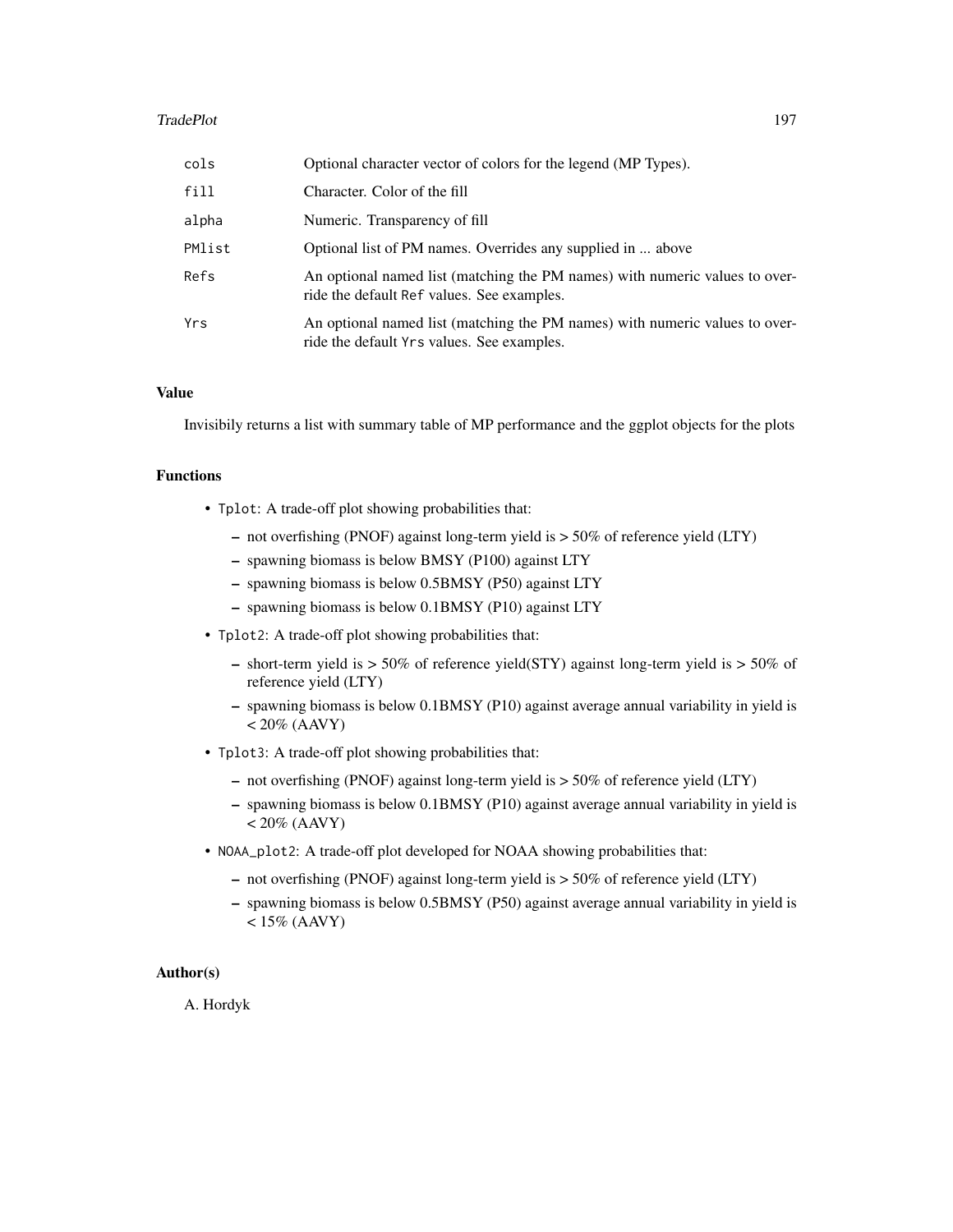<span id="page-197-0"></span>

Creates a trade-off plot (up to four panels) of built-in performance metrics.

#### Usage

```
TradePlot_old(MSEobj, XAxis = c("Overfishing", "Biomass:BMSY"),
 YAxis = c("Long-term Yield", "AnnualVar"), XThresh = c(30, 80),
  YThresh = c(0, 50), maxVar = 15, BmsyRef = 0.5, B0Ref = 0.2,
 AvailMPs = NULL, ShowLabs = FALSE, ShowCols = TRUE)
```
## Arguments

| MSEobj   | Object of class MSE, output of the runMSE function                                                                                                                               |
|----------|----------------------------------------------------------------------------------------------------------------------------------------------------------------------------------|
| XAxis    | Character string describing the performance metrics for the x-axis (or x-axes if<br>vector; max 4). Must be chosen for list of existing PMs and same length as<br>YAxis. See PMs |
| YAxis    | Character string describing the performance metrics for the y-axis (or y-axes if<br>vector; max 4). Must be chosen for list of existing PMs and same length as<br>XAxis. See PMs |
| XThresh  | Minimum threshold values in percent (i.e., $50 = 50\%$ ) for the x-axes (must be<br>same length as XAxis)                                                                        |
| YThresh  | Minimum threshold values in percent (i.e., $50 = 50\%$ ) for the y-axes (must be<br>same length as YAxis)                                                                        |
| maxVar   | Reference for average annual variability in yield in percent                                                                                                                     |
| BmsyRef  | Reference level of BMSY, in proportion, i.e., $0.5 = 0.5$ BMSY                                                                                                                   |
| B0Ref    | Reference level of B0, in proportion, i.e., $0.2 = 0.2B0$                                                                                                                        |
| AvailMPs | vector of MPs that <i>could</i> be applied to the fishery, i.e., sufficient data exists.<br>These a plotted with different symbol                                                |
| ShowLabs | Logical to specify if MP labels are shown                                                                                                                                        |
| ShowCols | Logical to specify if background colors are shown                                                                                                                                |

#### Details

Returns a list containing the names of performance metrics that meet the minimum performance metrics for each trade-off, and ranks the MPs by increasing distance from the top-right corner.

#### Author(s)

A. Hordyk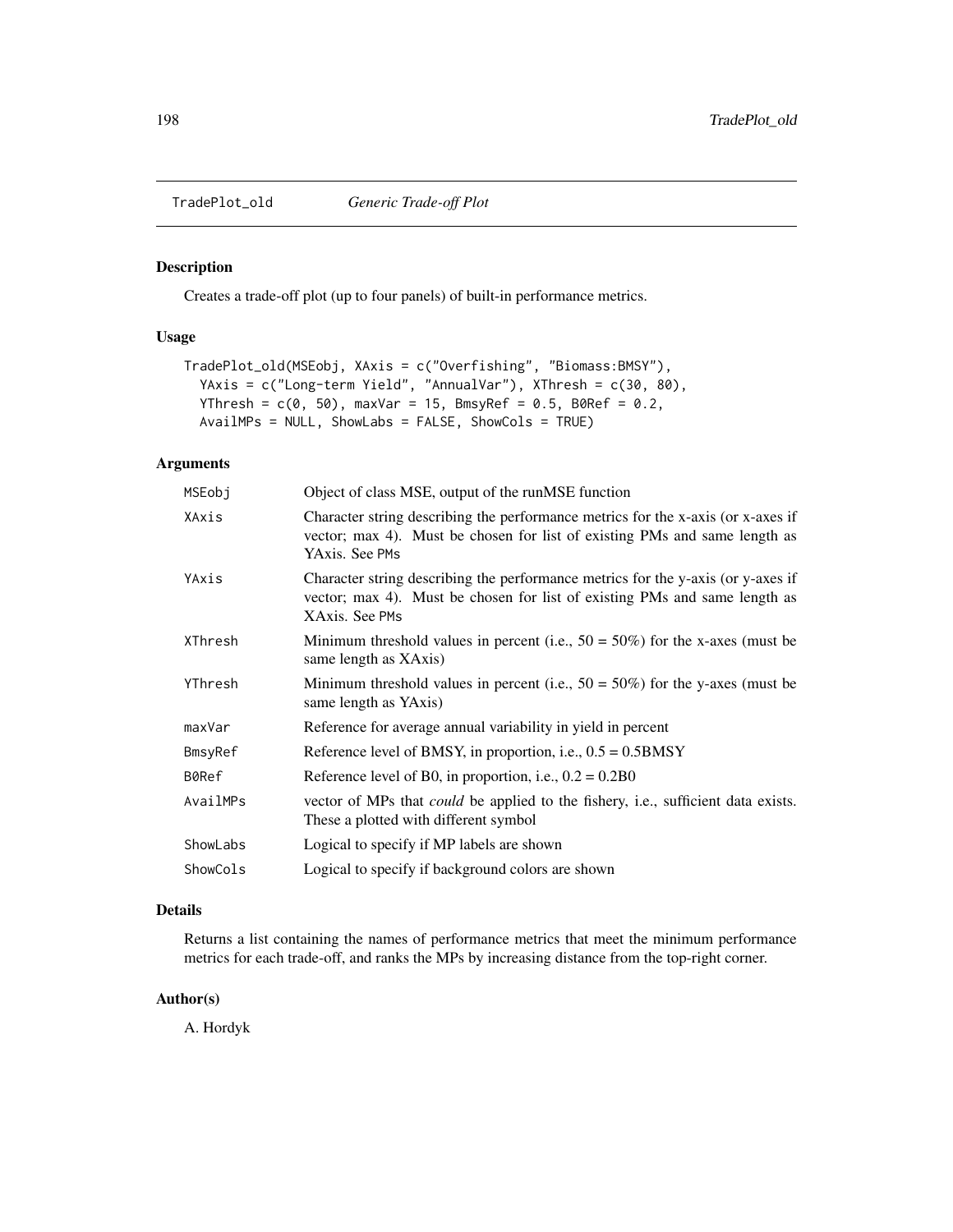<span id="page-198-0"></span>

Plots the available data in the Data object together with 5 samples of historical data from the Operating Model (OM) in a random order. The test is used to determine if the data generated by the OM is similiar to the fishery data in the Data object. In a well specified OM the user should not be able to visually identify which of the 6 plots is the real fishery data and which are generated by the OM.'

#### Usage

Turing(OM, Data, wait = TRUE)

#### **Arguments**

| OМ   | An object of class OM                         |
|------|-----------------------------------------------|
| Data | An object of class Data                       |
| wait | Logical. Wait for key press before next plot? |

#### Details

In its current form the Turing function does not interpolate missing data in the Data object. Therefore if there are years with missing data, say in the catch time-series, it will be obvious which are the real data and which have been generated by the model. Future versions of the function may include methods to impute missing data for plotting purposes.

The question to ask when examining the plots produced by Turing: do the plots of the 6 data samples look like they are all samples from the same underlying distribution?

#### Note

See relevant section of the [DLMtool User Guide](https://dlmtool.github.io/DLMtool/userguide/evaluating-om.html) for more information.

The Turing function was suggested by Andre Punt in his review of one of our recent projects. It is named after the Turing test, developed by Alan Turing in 1950, which is designed to see if a human can detect the difference between human and machine generated information.

## Examples

```
## Not run:
Turing(DLMtool::testOM, DLMtool::SimulatedData, wait=FALSE)
```
## End(Not run)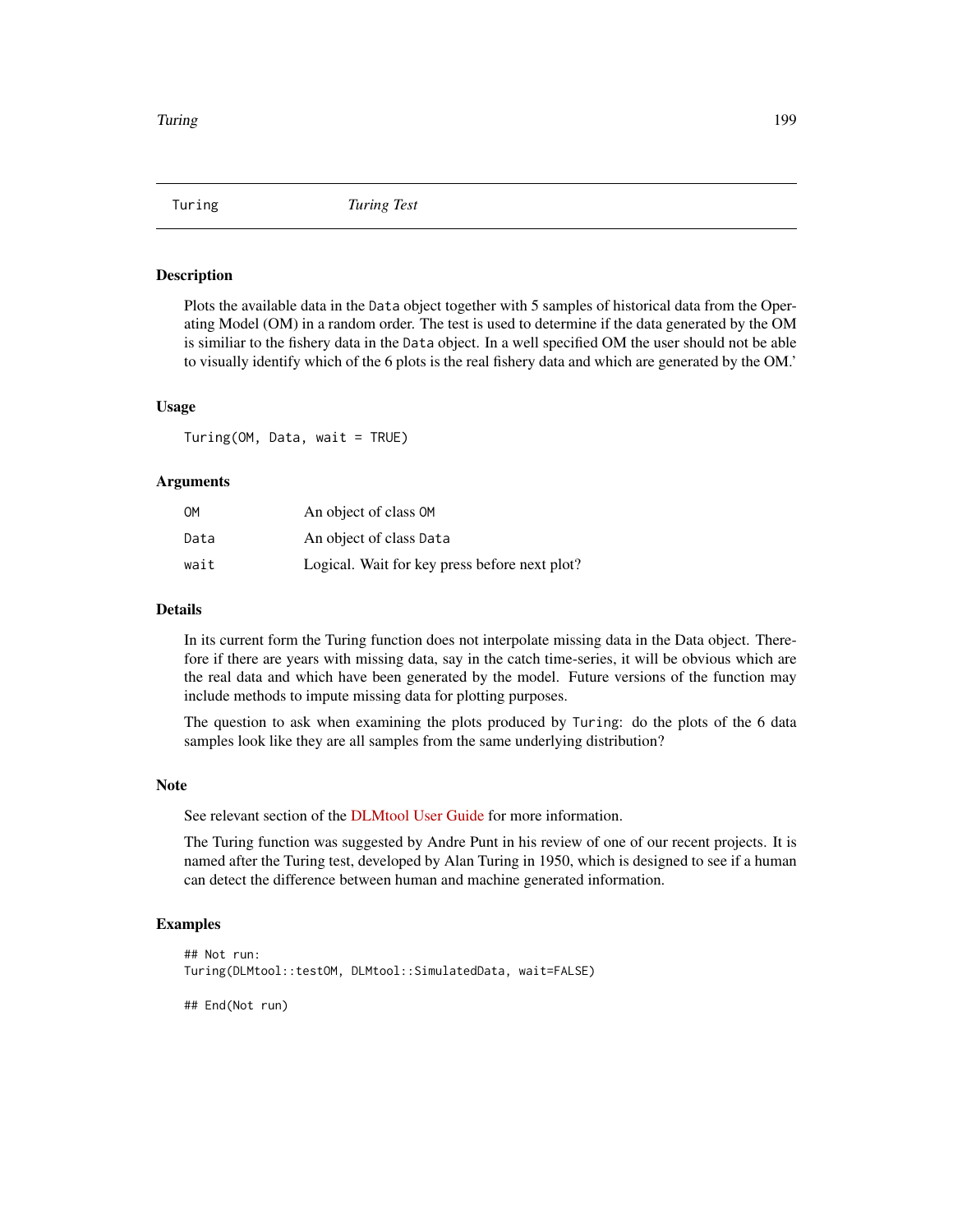<span id="page-199-0"></span>

Opens the DLMtool User Guide website (requires internet connection)

## Usage

userguide()

## Examples

## Not run: userguide()

## End(Not run)

Uses *Find the Management Procedures that use a particular data slot*

## Description

Find the Management Procedures that use a particular data slot

## Usage

Uses(slot, silent = FALSE)

## Arguments

| slot   | A slot from an object of class Data. Character string. |
|--------|--------------------------------------------------------|
| silent | Logical. Should messages be printed?                   |

## Value

A character string of MPs that use the slot.

## Author(s)

A. Hordyk

## Examples

Uses("Mort")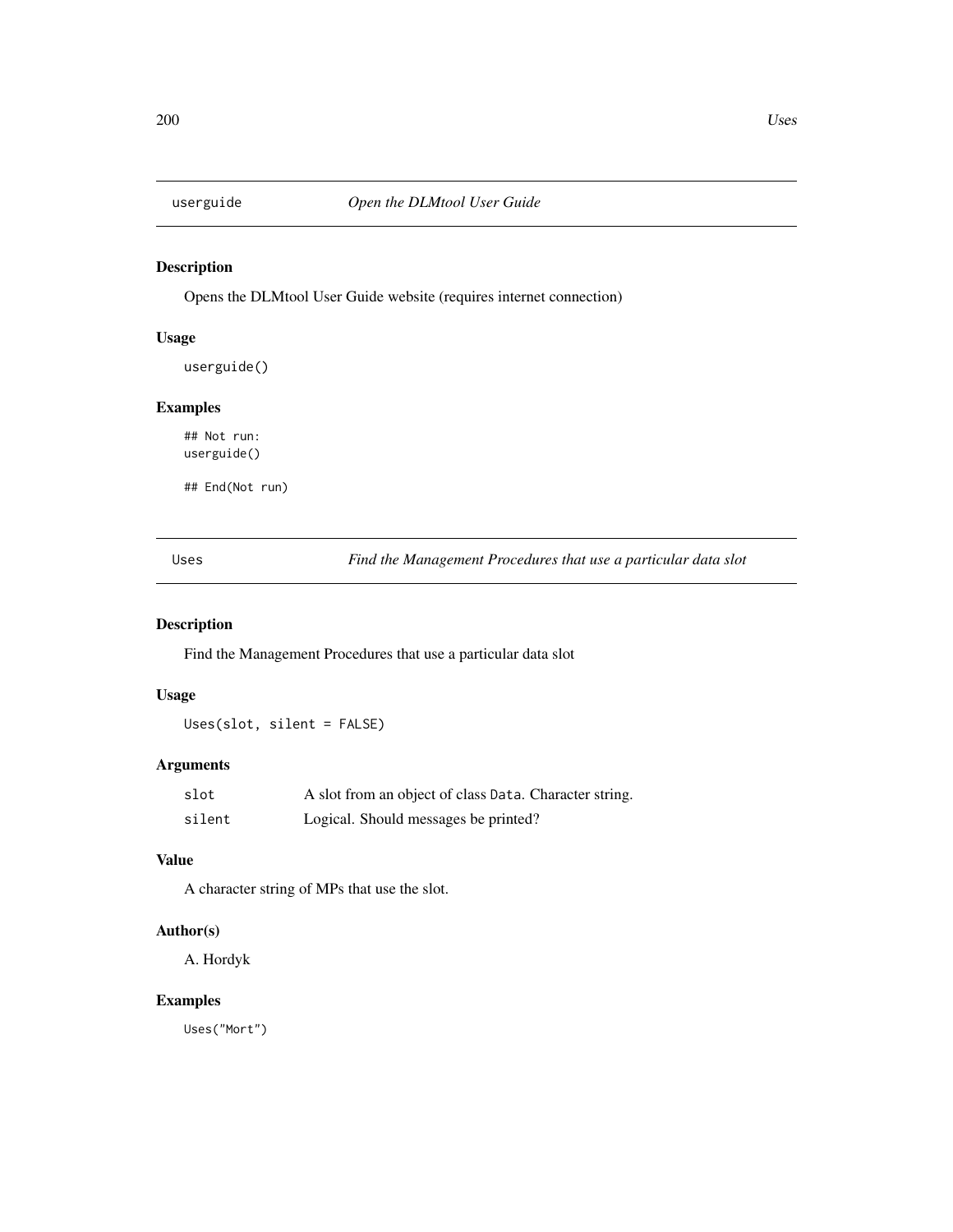<span id="page-200-0"></span>

Valid custom parameters (cpars)

#### Usage

```
validcpars(type = c("all", "Stock", "Fleet", "Obs", "Imp", "internal"),
  valid = TRUE)
```
## Arguments

| type  | What cpars to show? 'all', 'Stock', 'Fleet', 'Obs', 'Imp', or 'internal' |
|-------|--------------------------------------------------------------------------|
| valid | Logical. Show valid cpars?                                               |

#### Value

a dataframe with variable name, description and type of valid/invalid cpars

#### Examples

validcpars() # all valid cpars

validcpars("Obs", FALSE) # invalid Obs cpars

VOI *Calculate Value Of Information*

#### Description

A function that relates operating model parameters and parameters of the observation model to yield (by default). A user can also specific their own utility values (Ut) which is arranged in a matrix of nsim rows and nMP columns.

## Usage

```
VOI(MSEobj, ncomp = 6, nbins = 8, maxrow = 8, Ut = NA,
  Utnam = "Utility", plot = TRUE)
```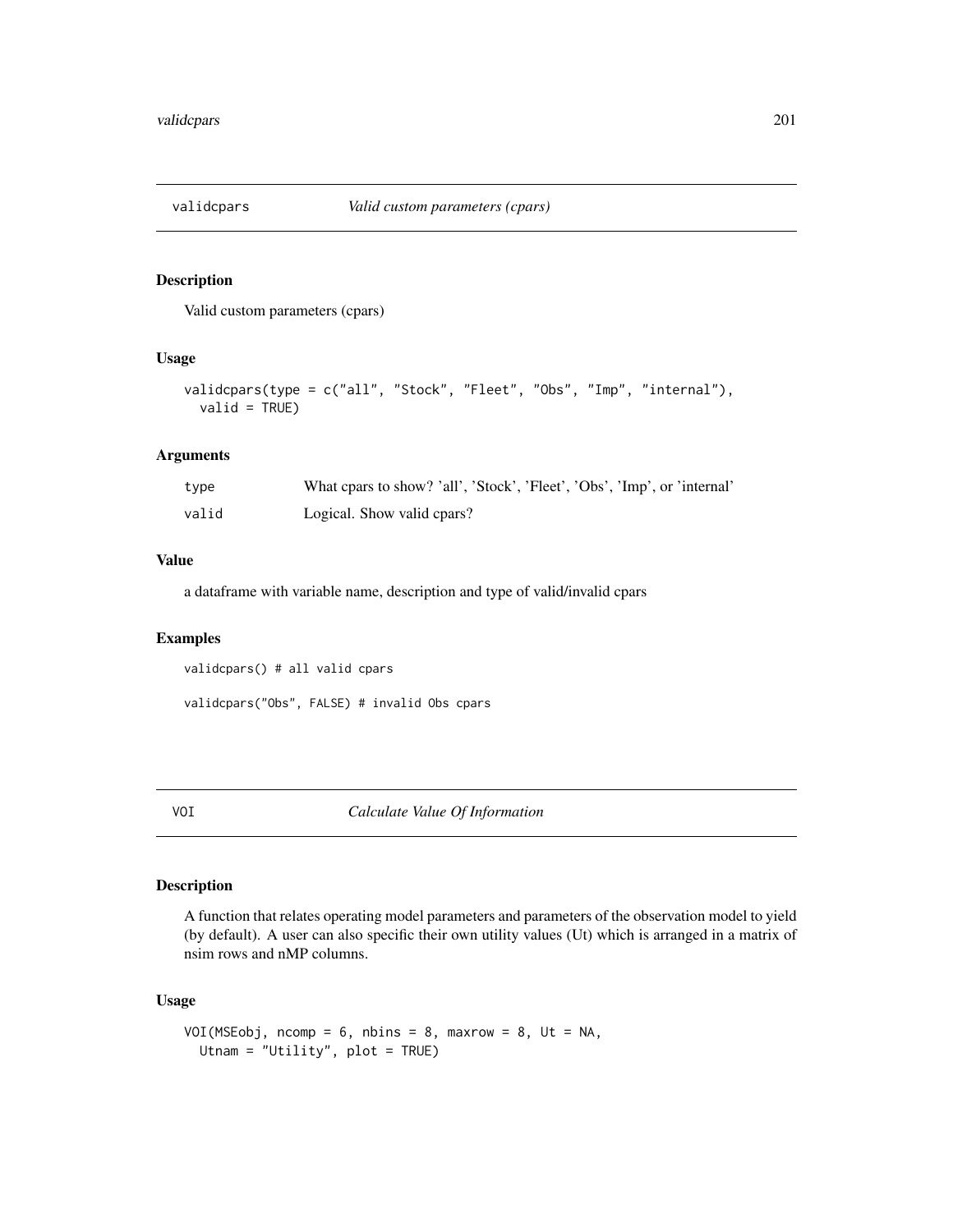## <span id="page-201-0"></span>Arguments

| MSEobj | An object of class MSE                                                                                                                                                                              |
|--------|-----------------------------------------------------------------------------------------------------------------------------------------------------------------------------------------------------|
| ncomp  | Maximum number of variables to examine per MP                                                                                                                                                       |
| nbins  | Number of percentile bins for sampled parameters of the operating model or<br>observation model, which is used for calculating variability in utility across the<br>sampled range of each parameter |
| maxrow | maximum number of MPs per plot                                                                                                                                                                      |
| Ut     | A matrix of user-specified utility values of nsim rows and nMPs columns                                                                                                                             |
| Utnam  | The name of the utility measure for plotting                                                                                                                                                        |
| plot   | Logical. Show the plot?                                                                                                                                                                             |

## Author(s)

T. Carruthers

VOI2 *Calculate Value Of Information 2*

#### Description

A function that relates operating model parameters and parameters of the observation model to relative yield (yield over last 5 years of projection relative to a 'best F' scenario that maximizes yield).

## Usage

```
VOI2(MSEobj, ncomp = 6, nbins = 4, Ut = NA, Utnam = "yield",
  lay = F
```
#### Arguments

| MSEobj | An object of class MSE                                                                                                                       |
|--------|----------------------------------------------------------------------------------------------------------------------------------------------|
| ncomp  | Maximum number of observation variables to examine per MP                                                                                    |
| nbins  | Number of bins for sampled observation variables used for calculating variabil-<br>ity in utility across the sampled range of each parameter |
| Ut     | A matrix of user-specified utility values of nsim rows and nMPs columns                                                                      |
| Utnam  | The name of the utility measure for plotting                                                                                                 |
| lav    | Controls whether labels are in lay terms or not                                                                                              |

# Note

VOI2 assumes that relative cost for each type of improvement in data is linearly related to the number of samples (e.g. nCAAobs) or square function of improved precision and bias e.g.: relative cost= 1/(newCV/oldCV)^2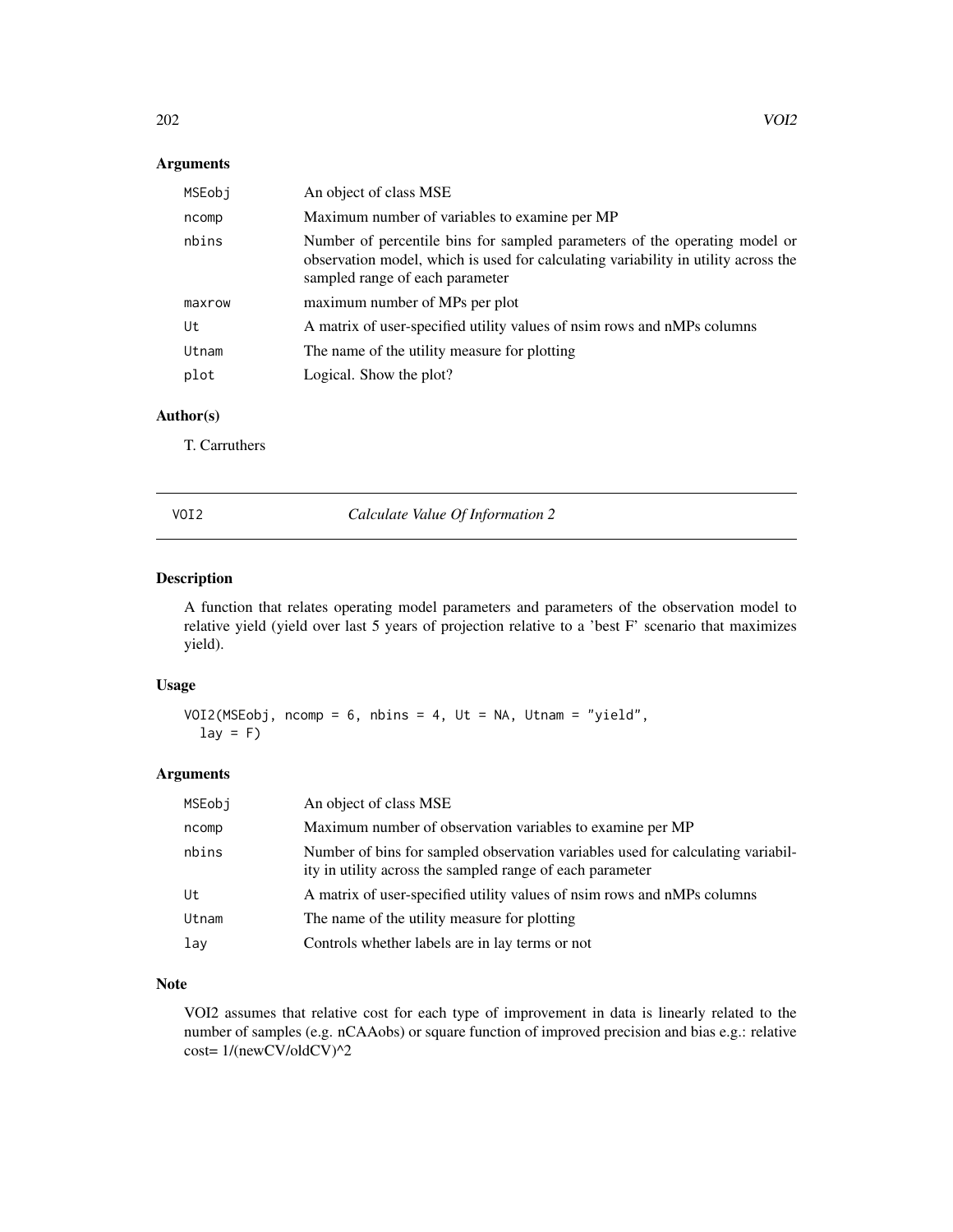#### <span id="page-202-0"></span>VOIplot 203

# Author(s)

T. Carruthers

# VOIplot *Yet another Value of Information Plot*

## Description

A function that relates parameters of the observation model and the operating model parameters to yield.

## Usage

```
VOIplot(MSEobj, MPs = NA, nvars = 5, nMP = 4, Par = c("Obs", "OM"),
  YVar = c("Y", "B"), doPlot = TRUE, incStat = FALSE,
  availMP = NULL, acceptMP = NULL, inclames = TRUE, labcex = 0.8,
  quants = c(0.05, 0.95))
```
## Arguments

| MSEobi     | An object of class MSE                                                                                             |
|------------|--------------------------------------------------------------------------------------------------------------------|
| <b>MPs</b> | The MPs to plot. If NA it will plot the first nMP from MSEobj                                                      |
| nvars      | The number of observation or operating model parameters to plot (number of<br>columns)                             |
| nMP        | The maximum number of MPs to plot (number of rows)                                                                 |
| Par        | Plot Operating Model (OM) or Observation (Obs) parameters?                                                         |
| YVar       | Variable for Y-Axis: Yield $(Y)$ or Biomass $(B)$ (relative to BMSY)                                               |
| doPlot     | Output the plot?                                                                                                   |
| incStat    | Include a print out of statistic describing the curviness of the line?                                             |
| availMP    | Optional character string of MPs that are available. These names are colored<br>black                              |
| acceptMP   | Optional character string of MPs that are acceptable. These names are colored<br>green if they are also in availMP |
| incNames   | Include the names?                                                                                                 |
| labcex     | Character size of the label                                                                                        |
| quants     | Quantiles to calculate                                                                                             |

#### Value

A list of all the information included in the plot

## Author(s)

A. Hordyk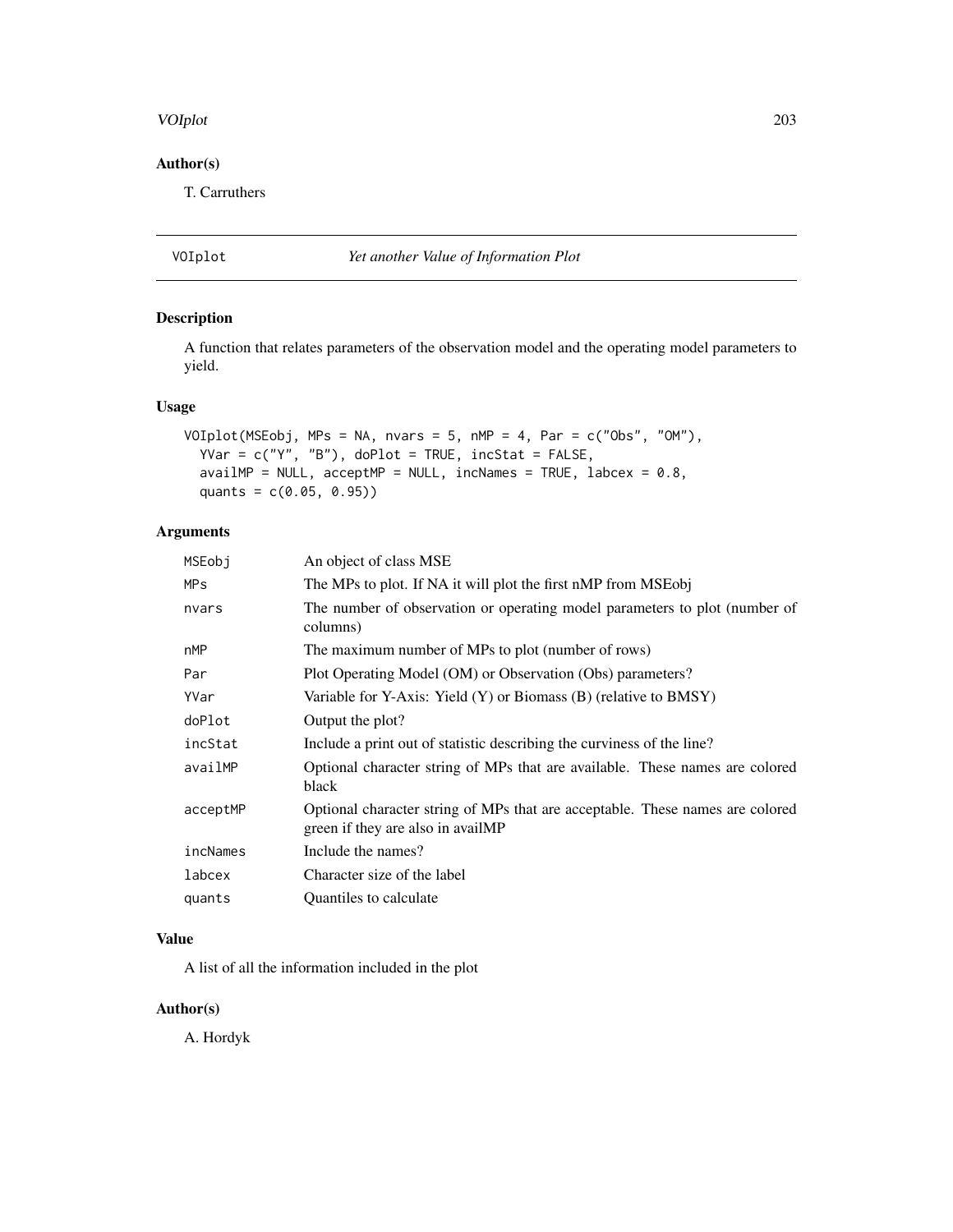<span id="page-203-0"></span>

This VOI plot shows the value of information for a single MP and uses the PM functions.

## Usage

```
VOIplot2(MSE, MP = 1, type = c("Obs", "OM"), PM = "Yield", n = 5,axis.title.size = 12, axis.text.size = 10, legend.title.size = 10,
  include.leg = TRUE)
```
## Arguments

| <b>MSE</b>                                            | An object of class MSE                                  |
|-------------------------------------------------------|---------------------------------------------------------|
| MP                                                    | The name or number of MP to plot. Character or numeric. |
| type                                                  | Character. Type of VOI plot - "Obs" or "OM"             |
| <b>PM</b>                                             | Name of a PM method to plot on the y-axis               |
| n                                                     | The maximum number of variables to plot.                |
| axis.title.size                                       |                                                         |
|                                                       | Size of axis title                                      |
| axis.text.size Size of axis text<br>legend.title.size |                                                         |
|                                                       | Size of legend text                                     |
| include.leg                                           | Logical. Include the legend?                            |
|                                                       |                                                         |

## Author(s)

A. Hordyk

## Examples

## Not run: MSE <- runMSE() VOIplot2(MSE) VOIplot2(MSE, "OM") VOIplot2(MSE, PM='P100') ## End(Not run)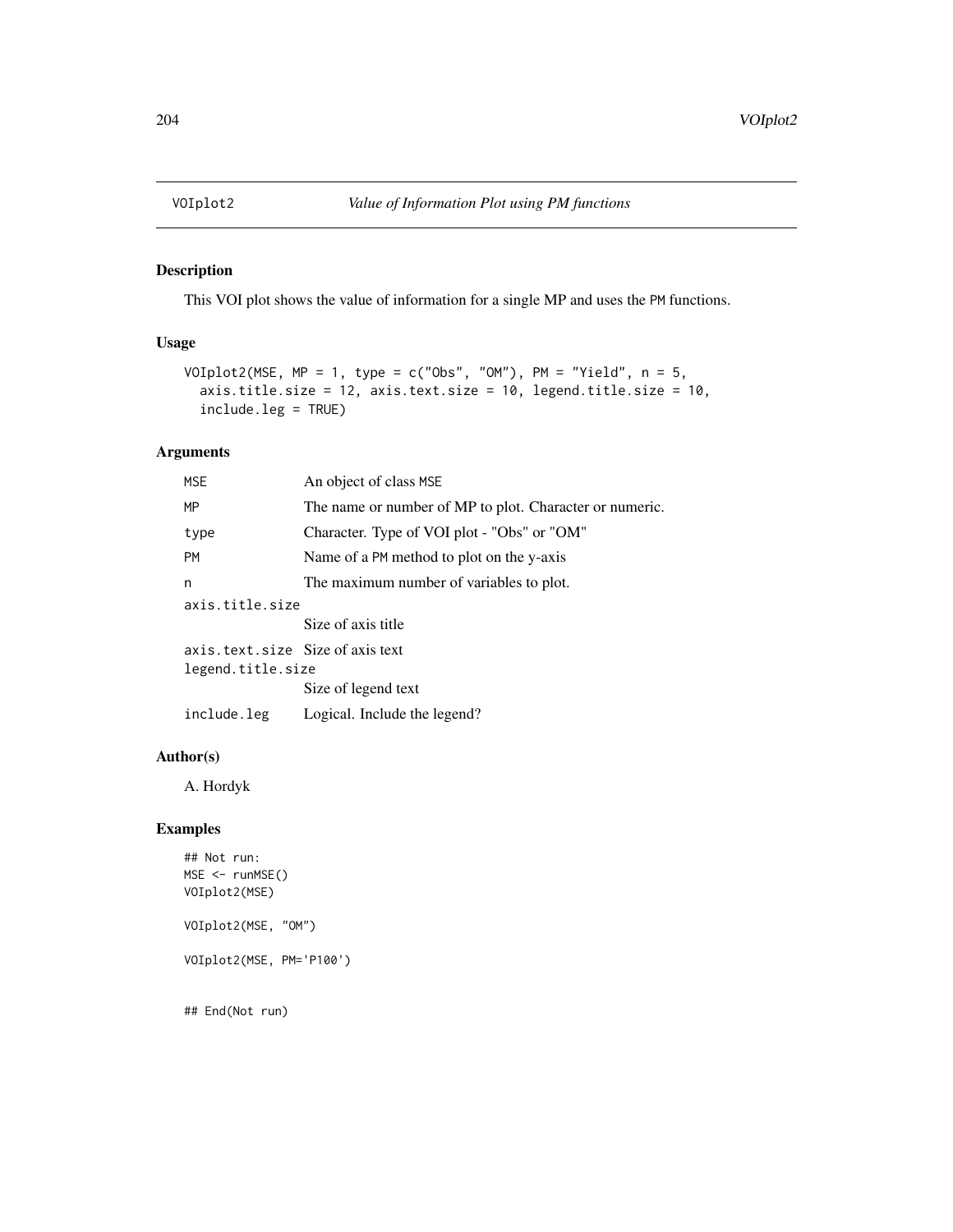<span id="page-204-0"></span>wormplot *Biomass wormplot*

#### Description

A worm plot for plotting the likelihood of meeting biomass targets in future years.

## Usage

wormplot(MSEobj, Bref =  $0.5$ , LB =  $0.25$ , UB =  $0.75$ )

#### Arguments

| MSEobi      | Object of class MSE, output of the runMSE function                                              |
|-------------|-------------------------------------------------------------------------------------------------|
| <b>Bref</b> | The reference fraction of BMSY (to evaluate the probability of exceeding this<br>level)         |
| LB          | The lower bound probability that seperates red (bad) and yellow (O.K.) colored<br>segments      |
| UB          | The upper bound probability that seperates yellow (O.K.) and green (good) col-<br>ored segments |

#### Details

Returns a matrix of nMPs rows and proyears columns which is the fraction of simulations for which biomass was above Bref.

#### Author(s)

T. Carruthers

writeCSV *Internal function to write CSVs for objects*

# Description

Used internally in the DLMtool package to write CSV files from an existing DLMtool object

## Usage

```
writeCSV(inobj, tmpfile = NULL, objtype = c("Stock", "Fleet", "Obs",
  "Imp", "Data", "OM"))
```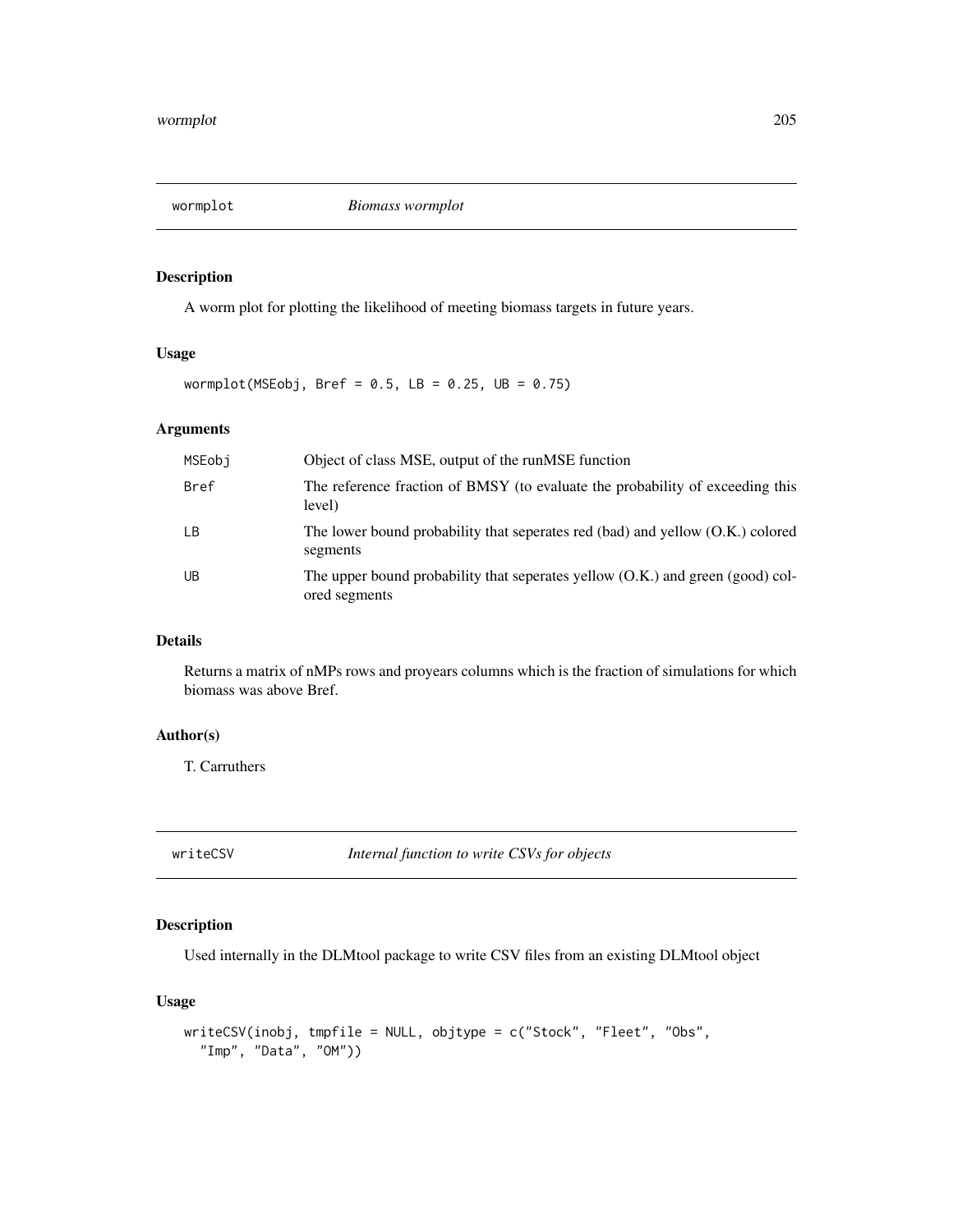## <span id="page-205-0"></span>Arguments

| inobi   | A object of class Stock, Fleet, Obs, Imp, Data, or OM |
|---------|-------------------------------------------------------|
| tmpfile | The full file path and name for the saved CSV file    |
| objtype | The class corresonding to the inobj                   |

## Author(s)

A. Hordyk

## XL2Data *Import a Data object from Excel file*

## Description

Import a Data object from Excel file

## Usage

XL2Data(name = "Data")

## Arguments

name Name of the data file, with or without file extension. Include full file path if not in working directory

## Value

An object of class 'Data'

## Author(s)

A. Hordyk

## Examples

```
## Not run:
MyData <- XL2Data("MyData.xlsx")
```
## End(Not run)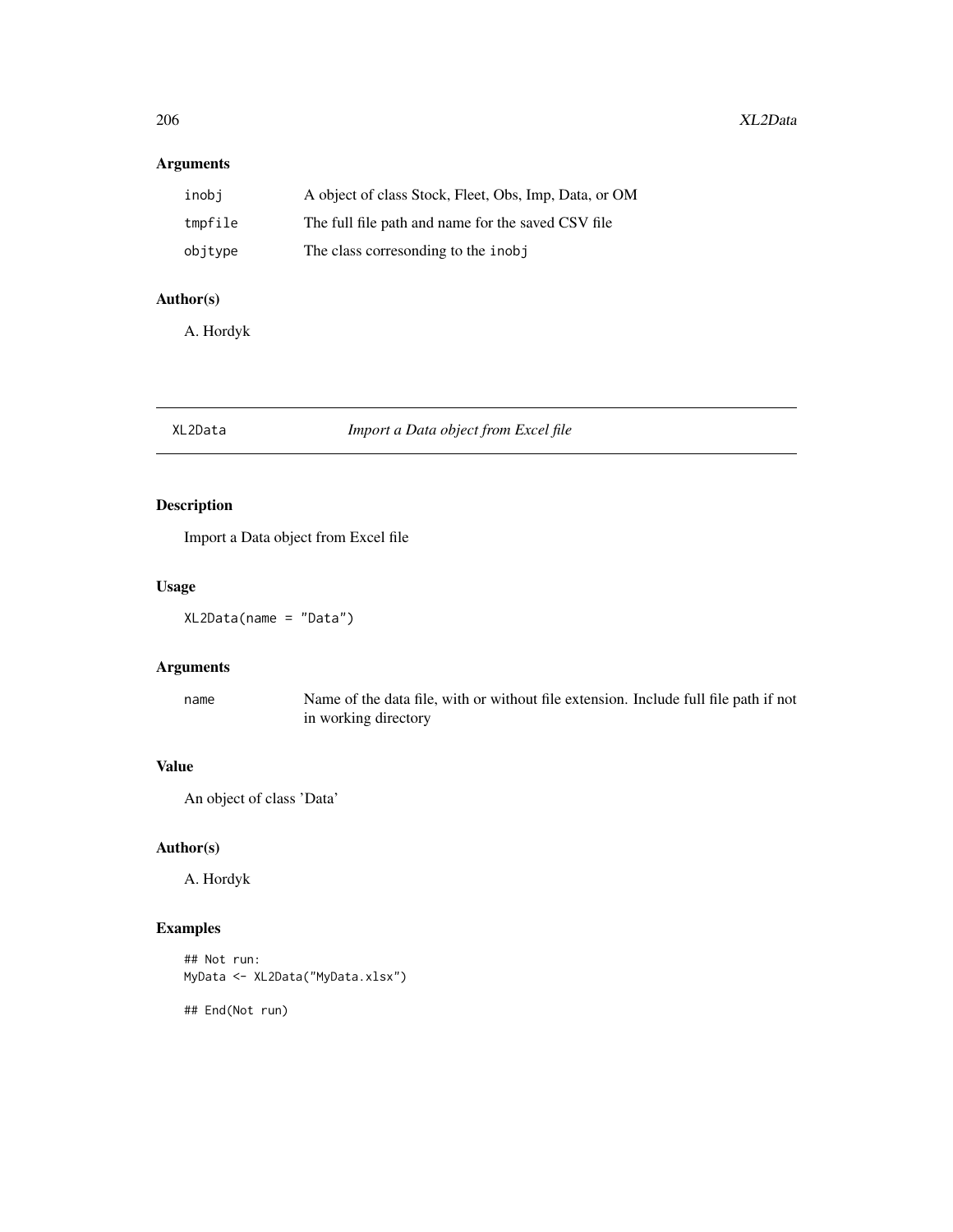<span id="page-206-0"></span>

Imports an OM from a correctly formatted Excel file. Create the Excel spreadsheet template using OMinit and document each slot in the corresponding text file.

#### Usage

 $XL20M(name = NULL, \text{cparse} = NULL, \text{msg} = TRUE)$ 

#### Arguments

| name  | Name of the OM Excel file. Provide full file path if not in current directory.                                                            |
|-------|-------------------------------------------------------------------------------------------------------------------------------------------|
| cpars | An optional list of custom parameters (single parameters are a vector nsim long,<br>time series are a matrix nsim rows by nyears columns) |
| msg   | Should messages be printed?                                                                                                               |

## Details

An error message will alert if any slots are missing values, or if the Excel file is missing the required tabs.

#### Value

An object of class OM

#### Author(s)

A. Hordyk

#### Examples

```
## Not run:
OMinit('myOM', templates=list(Stock='Herring', Fleet='Generic_Fleet', Obs='Generic_Obs',
Imp='Perfect_Imp'), overwrite=TRUE)
myOM <- XL2OM('myOM.xlsx')
```
## End(Not run)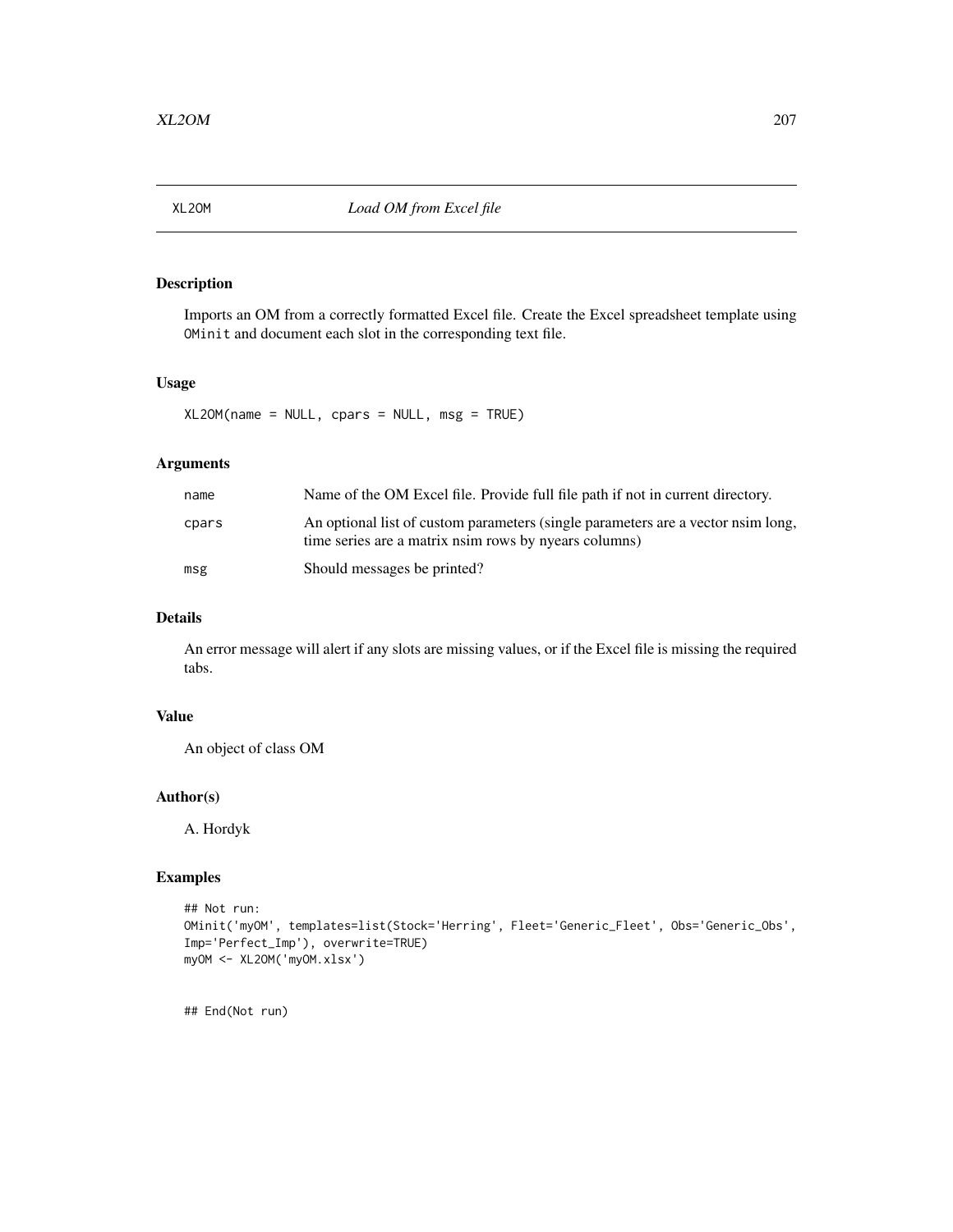<span id="page-207-0"></span>A simple yield per recruit approximation to FMSY (F01) which is the position of the ascending YPR curve for which  $dYPR/dF = 0.1(dYPR/d0)$ 

#### Usage

```
YPR(x, Data, reps = 100, plot = FALSE)YPR\_CC(x, Data, reps = 100, plot = FALSE, Fmin = 0.005)YPR_ML(x, Data, reps = 100, plot = FALSE)
```
#### Arguments

|      | A position in a data-limited methods data object                          |
|------|---------------------------------------------------------------------------|
| Data | A data-limited methods data object                                        |
| reps | The number of stochastic samples of the MP recommendation(s)              |
| plot | Logical. Show the plot?                                                   |
| Fmin | The minimum fishing mortality rate inferred from the catch-curve analysis |

#### Details

The TAC is calculated as:

 $TAC = F_{0.1}A$ 

where  $F_{0,1}$  is the fishing mortality (*F*) where the slope of the yield-per-recruit (YPR) curve is 10% of the slope at the origin, and *A* is an estimate of current abundance.

The YPR curve is calculated using an equilibrium age-structured model with life-history and selectivity parameters sampled from the Data object.

The variants of the YPR MP differ in the method to estimate current abundance (see Functions section below). #'

#### Value

An object of class [Rec](#page-159-0) with the TAC slot populated with a numeric vector of length reps

## Functions

- YPR: Requires an external estimate of abundance.
- YPR\_CC: A catch-curve analysis is used to determine recent Z which given M (Mort) gives F and thus abundance =  $Ct/(1-exp(-F))$
- YPR\_ML: A mean-length estimate of recent Z is used to infer current abundance.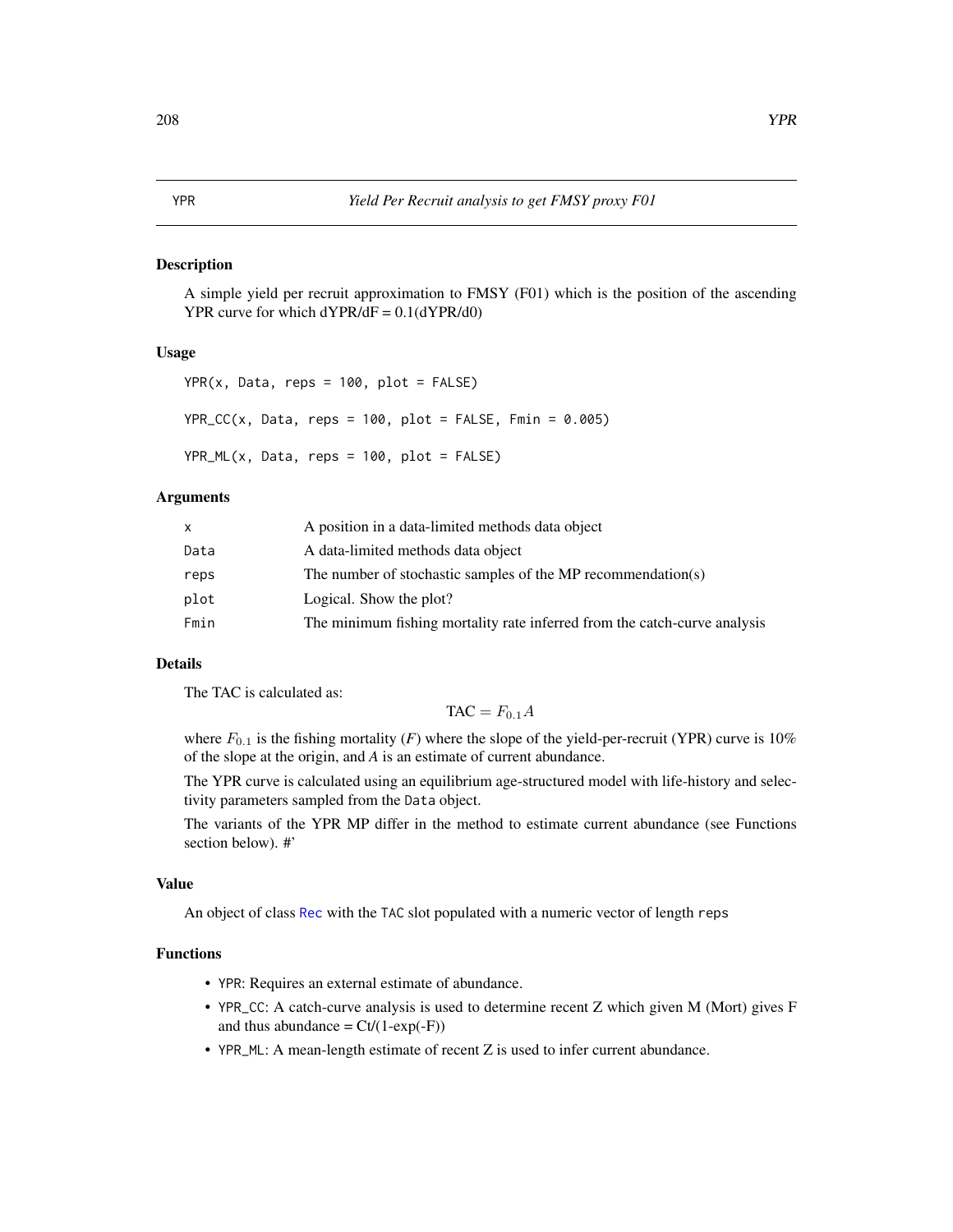#### <span id="page-208-0"></span>**THE SET OF STREET ASSESSMENT AND RESPONSE ASSESSMENT AND RESPONSE ASSESSMENT AND RESPONSE ASSESSMENT AND RESPONSE ASSESSMENT AND RESPONSE ASSESSMENT AND RESPONSE ASSESSMENT AND RESPONSE ASSESSMENT AND RESPONSE ASSESSMENT**

## Required Data

See [Data](#page-29-0) for information on the Data object

YPR: Abun, LFS, MaxAge, vbK, vbLinf, vbt0 YPR\_CC: CAA, Cat, LFS, MaxAge, vbK, vbLinf, vbt0 YPR\_ML: CAL, Cat, Lbar, Lc, LFS, MaxAge, Mort, vbK, vbLinf, vbt0

## Rendered Equations

See [Online Documentation](https://dlmtool.github.io/DLMtool/reference/YPR.html) for correctly rendered equations

#### Note

Based on the code of Meaghan Bryan

#### Author(s)

Meaghan Bryan and Tom Carruthers

#### References

Beverton and Holt. 1954.

#### Examples

YPR(1, DLMtool::SimulatedData, plot=TRUE) YPR\_CC(1, DLMtool::SimulatedData, plot=TRUE) YPR\_ML(1, DLMtool::SimulatedData, plot=TRUE)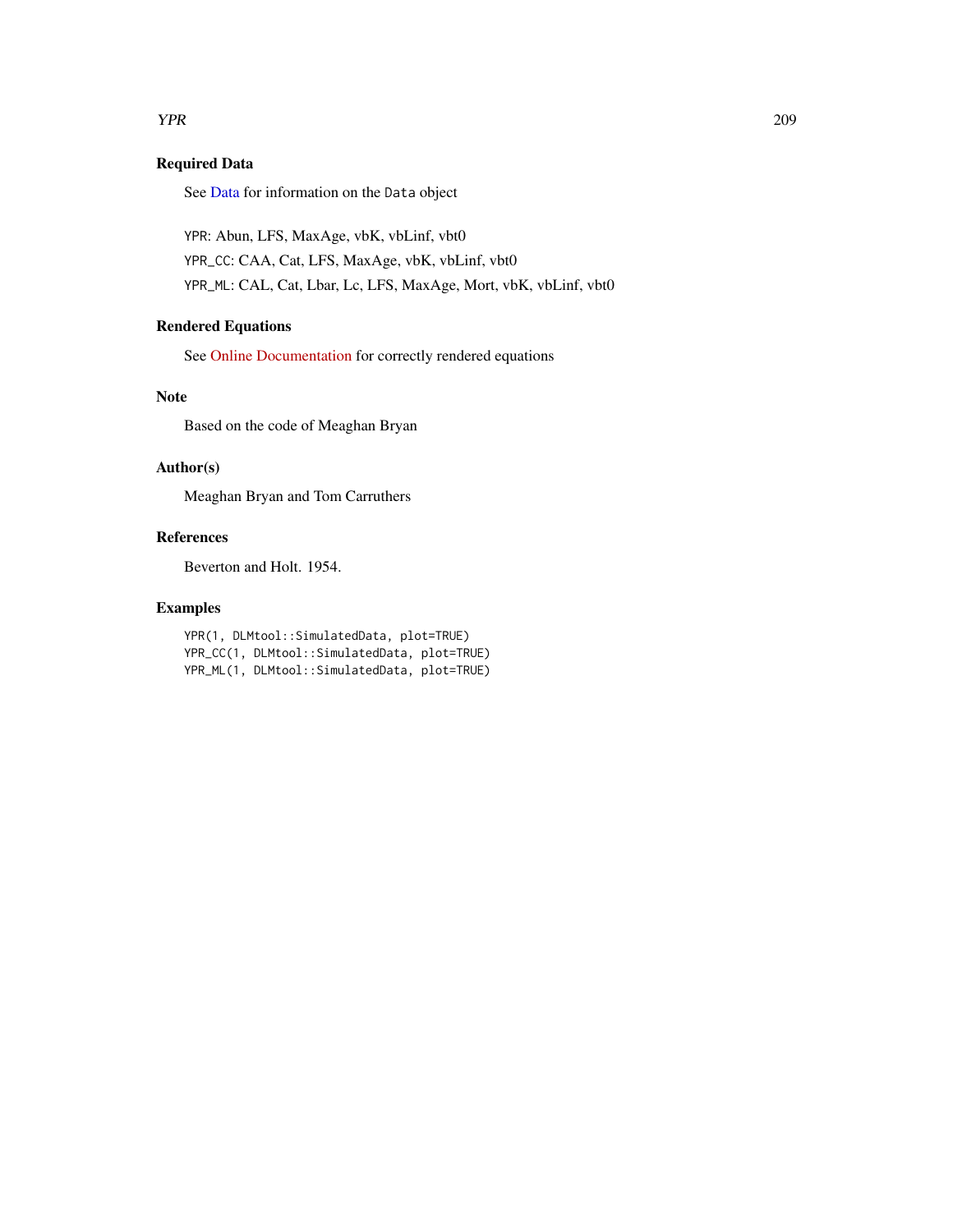# Index

∗Topic \textasciitilde\textasciitilde initialize-methods, [84](#page-83-0) ∗Topic assessment DLMtool-package, [6](#page-5-0) ∗Topic classes Data-class, [30](#page-29-1) Fleet-class, [62](#page-61-0) Hist-class, [78](#page-77-0) Imp-class, [83](#page-82-0) MSE-class, [126](#page-125-0) Obs-class, [131](#page-130-0) OM-class, [133](#page-132-0) PMobj-class, [154](#page-153-0) Rec-class, [160](#page-159-1) Stock-class, [186](#page-185-0) ∗Topic data-limited DLMtool-package, [6](#page-5-0) ∗Topic data-poor DLMtool-package, [6](#page-5-0) ∗Topic datasets Albacore, [7](#page-6-0) Atlantic\_mackerel, [8](#page-7-0) DataDescription, [34](#page-33-0) DecE\_Dom, [44](#page-43-0) DLMenv, [51](#page-50-0) FleetDescription, [64](#page-63-0) Generic\_Obs, [74](#page-73-0) ImpDescription, [84](#page-83-0) LHdatabase, [103](#page-102-0) MSEDescription, [130](#page-129-0) ObsDescription, [133](#page-132-0) OMDescription, [138](#page-137-0) Overages, [143](#page-142-1) ReqData, [162](#page-161-0) SimulatedData, [174](#page-173-0) StockDescription, [188](#page-187-0) testOM, [193](#page-192-0) ∗Topic evaluation DLMtool-package, [6](#page-5-0)

∗Topic fisheries DLMtool-package, [6](#page-5-0) ∗Topic keyword(s) initialize-methods, [84](#page-83-0) ∗Topic management DLMtool-package, [6](#page-5-0) ∗Topic methods initialize-methods, [84](#page-83-0) ∗Topic other initialize-methods, [84](#page-83-0) ∗Topic possible initialize-methods, [84](#page-83-0) ∗Topic stock DLMtool-package, [6](#page-5-0) ∗Topic strategy DLMtool-package, [6](#page-5-0) AAVY *(*PerformanceMetric*)*, [143](#page-142-1) Albacore, [7](#page-6-0) applyMP, [8](#page-7-0) Atlantic\_mackerel, [8](#page-7-0) avail, *[9](#page-8-0)*, [9,](#page-8-0) *[17](#page-16-0)* AvC, [10,](#page-9-0) *[12](#page-11-0)*, *[40](#page-39-0)* AvC\_MLL, *[11](#page-10-0)*, [11,](#page-10-0) *[40](#page-39-0)* barplot.MSE, [12](#page-11-0) BK, [13](#page-12-0) BK\_CC *(*BK*)*, [13](#page-12-0) BK\_ML *(*BK*)*, [13](#page-12-0) Blue\_shark *(*Albacore*)*, [7](#page-6-0) Bluefin\_tuna *(*Albacore*)*, [7](#page-6-0) Bluefin\_tuna\_WAtl *(*Albacore*)*, [7](#page-6-0) boxplot.Data, [15](#page-14-0) Butterfish *(*Albacore*)*, [7](#page-6-0) CALsimp, [16](#page-15-0) Can, *[9](#page-8-0)*, [16,](#page-15-0) *[163](#page-162-0)*, *[167](#page-166-0)* Cant, *[9](#page-8-0)*, *[163](#page-162-0)* Cant *(*Can*)*, [16](#page-15-0)

CC, [17](#page-16-0)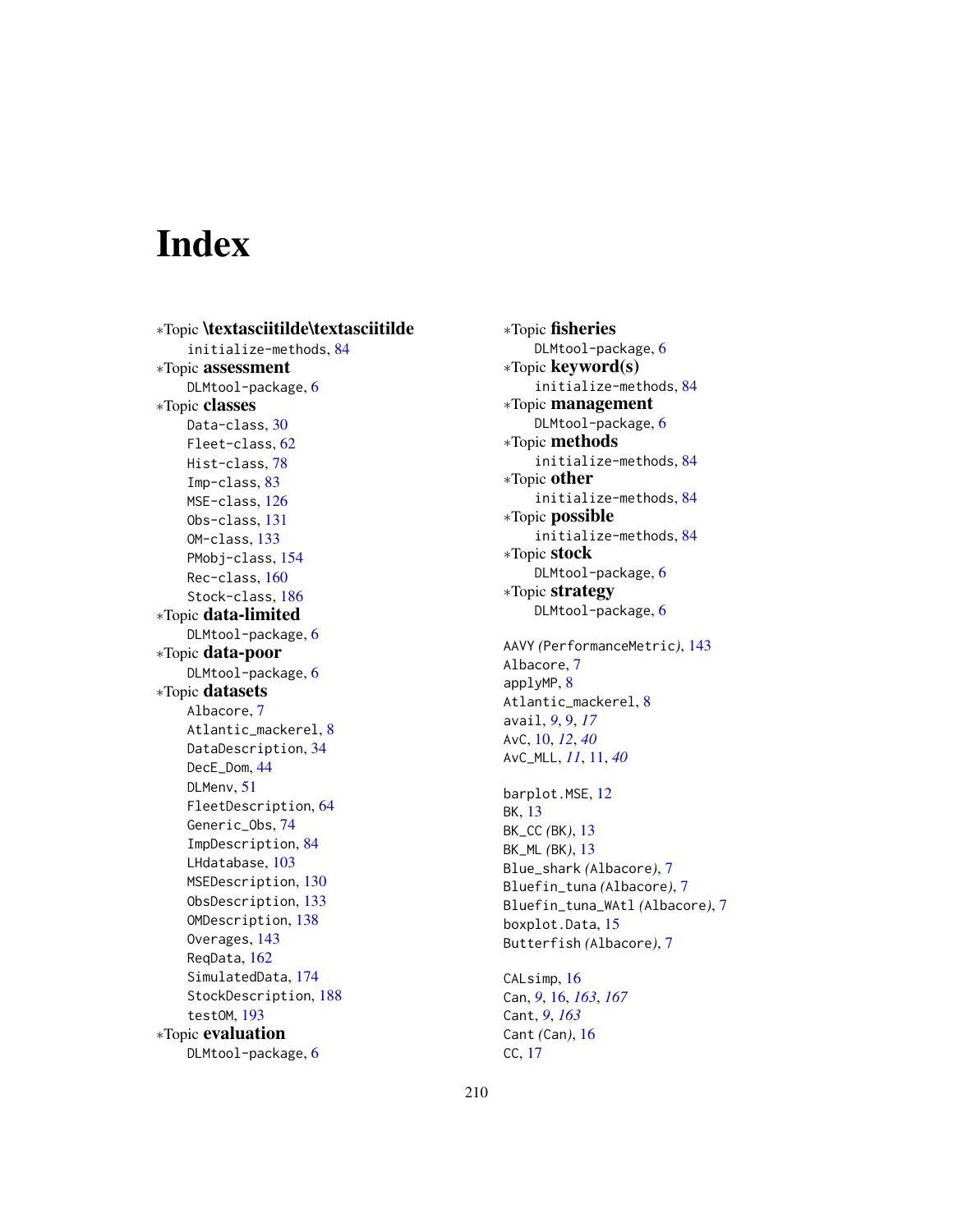#### INDEX 211

CC1, [18,](#page-17-0) *[70](#page-69-0)* CC2 *(*CC1*)*, [18](#page-17-0) CC3 *(*CC1*)*, [18](#page-17-0) CC4 *(*CC1*)*, [18](#page-17-0) CC5 *(*CC1*)*, [18](#page-17-0) cheatsheets, [20](#page-19-0) checkMSE, [20,](#page-19-0) *[168](#page-167-0)* China\_rockfish *(*Atlantic\_mackerel*)*, [8](#page-7-0) ChkObj, [21](#page-20-0) ChkYrs, *[144](#page-143-0)* Choose, [22](#page-21-0) ChooseEffort *(*Choose*)*, [22](#page-21-0) ChooseM *(*Choose*)*, [22](#page-21-0) ChooseSelect *(*Choose*)*, [22](#page-21-0) Cobia *(*Atlantic\_mackerel*)*, [8](#page-7-0) compplot, [23](#page-22-0) CompSRA, [24](#page-23-0) CompSRA4010 *(*CompSRA*)*, [24](#page-23-0) condmet, [25](#page-24-0) Converge, [25](#page-24-0) Cos\_thresh\_tab, [27](#page-26-0) COSEWIC\_Blow *(*runCOSEWIC*)*, [163](#page-162-0) COSEWIC\_Dplot *(*runCOSEWIC*)*, [163](#page-162-0) COSEWIC\_Hplot *(*runCOSEWIC*)*, [163](#page-162-0) COSEWIC\_Pplot *(*runCOSEWIC*)*, [163](#page-162-0) COSEWIC\_report *(*runCOSEWIC*)*, [163](#page-162-0) COSEWIC\_tab *(*runCOSEWIC*)*, [163](#page-162-0) COSEWIC\_tab\_formatted *(*runCOSEWIC*)*, [163](#page-162-0) cparscheck, [27](#page-26-0) Cplot, [28](#page-27-0) curE, [28](#page-27-0) curE75 *(*curE*)*, [28](#page-27-0) DAAC *(*DCACs*)*, [38](#page-37-0) Data, *[10](#page-9-0)*, *[12](#page-11-0)*, *[14](#page-13-0)*, *[17](#page-16-0)*, *[19](#page-18-0)*, *[24](#page-23-0)*, *[29](#page-28-0)*, *[37](#page-36-0)*, *[39](#page-38-0)*, *[42,](#page-41-0) [43](#page-42-0)*, *[54](#page-53-0)*, *[56,](#page-55-0) [57](#page-56-0)*, *[59](#page-58-0)*, *[61](#page-60-0)*, *[66](#page-65-0)*, *[68,](#page-67-0) [69](#page-68-0)*, *[71,](#page-70-0) [72](#page-71-0)*, *[74](#page-73-0)*, *[82](#page-81-0)*, *[87](#page-86-0)*, *[89,](#page-88-0) [90](#page-89-0)*, *[92](#page-91-0)*, *[94,](#page-93-0) [95](#page-94-0)*, *[97,](#page-96-0) [98](#page-97-0)*, *[101](#page-100-0)*, *[105](#page-104-0)*, *[110](#page-109-0)*, *[112](#page-111-0)*, *[114](#page-113-0)*, *[116](#page-115-0)*, *[120](#page-119-0)*, *[122](#page-121-0)*, *[125](#page-124-0)*, *[158](#page-157-0)*, *[163](#page-162-0)*, *[170](#page-169-0)*, *[176,](#page-175-0) [177](#page-176-1)*, *[179,](#page-178-0) [180](#page-179-0)*, *[209](#page-208-0)* Data-class, [30](#page-29-1) Data-class-objects *(*Atlantic\_mackerel*)*, [8](#page-7-0) Data2csv, [33](#page-32-0) Data\_xl, [35](#page-34-0) DataDescription, [34](#page-33-0) DataInit, [34](#page-33-0) DBSRA, [36](#page-35-0) DBSRA4010 *(*DBSRA*)*, [36](#page-35-0)

DBSRA\_40 *(*DBSRA*)*, [36](#page-35-0) DCAC *(*DCACs*)*, [38](#page-37-0) DCAC4010 *(*DCACs*)*, [38](#page-37-0) DCAC\_40 *(*DCACs*)*, [38](#page-37-0) DCAC\_ML *(*DCACs*)*, [38](#page-37-0) DCACs, *[11,](#page-10-0) [12](#page-11-0)*, [38](#page-37-0) DD, [41,](#page-40-0) *[43](#page-42-0)* DD4010 *(*DD*)*, [41](#page-40-0) DDe, *[42](#page-41-0)*, [42](#page-41-0) DDe75 *(*DDe*)*, [42](#page-41-0) DDes *(*DDe*)*, [42](#page-41-0) DecE\_Dom, [44](#page-43-0) DecE\_HDom *(*DecE\_Dom*)*, [44](#page-43-0) DecE\_NDom *(*DecE\_Dom*)*, [44](#page-43-0) DepF *(*Fratio*)*, [67](#page-66-0) DFO\_bar, [45](#page-44-0) DFO\_hist, [45](#page-44-0) DFO\_plot, [46](#page-45-0) DFO\_plot2, [46](#page-45-0) DFO\_proj, [47](#page-46-0) DFO\_quant, [47](#page-46-0) DFO\_report, [48](#page-47-0) DFO\_spider, [49](#page-48-0) DFO\_tab, [49](#page-48-0) DFO\_tab\_formatted, [50](#page-49-0) DLMDataDir, [51](#page-50-0) DLMenv, [51](#page-50-0) DLMextra, [52](#page-51-0) DLMtool *(*DLMtool-package*)*, [6](#page-5-0) DLMtool-package, [6](#page-5-0) dnormal, [52](#page-51-0) DOM, [53](#page-52-0) DTe40, [53](#page-52-0) DTe50 *(*DTe40*)*, [53](#page-52-0) DynF, [55,](#page-54-0) *[59](#page-58-0)*, *[68](#page-67-0)* EtargetLopt, [56](#page-55-0) Example\_datafile *(*Atlantic\_mackerel*)*, [8](#page-7-0) Fadapt, *[56](#page-55-0)*, [58,](#page-57-1) *[68](#page-67-0)*, *[159](#page-158-0)*, *[176](#page-175-0)*, *[178,](#page-177-1) [179](#page-178-0)*, *[181](#page-180-0)* Fdem, [60](#page-59-0)

Fdem\_CC *(*Fdem*)*, [60](#page-59-0) Fdem\_ML *(*Fdem*)*, [60](#page-59-0) Fease, [61](#page-60-0) FlatE\_Dom *(*DecE\_Dom*)*, [44](#page-43-0) FlatE\_HDom *(*DecE\_Dom*)*, [44](#page-43-0) FlatE\_NDom *(*DecE\_Dom*)*, [44](#page-43-0) Fleet-class, [62](#page-61-0)

Fleet-class-objects *(*DecE\_Dom*)*, [44](#page-43-0)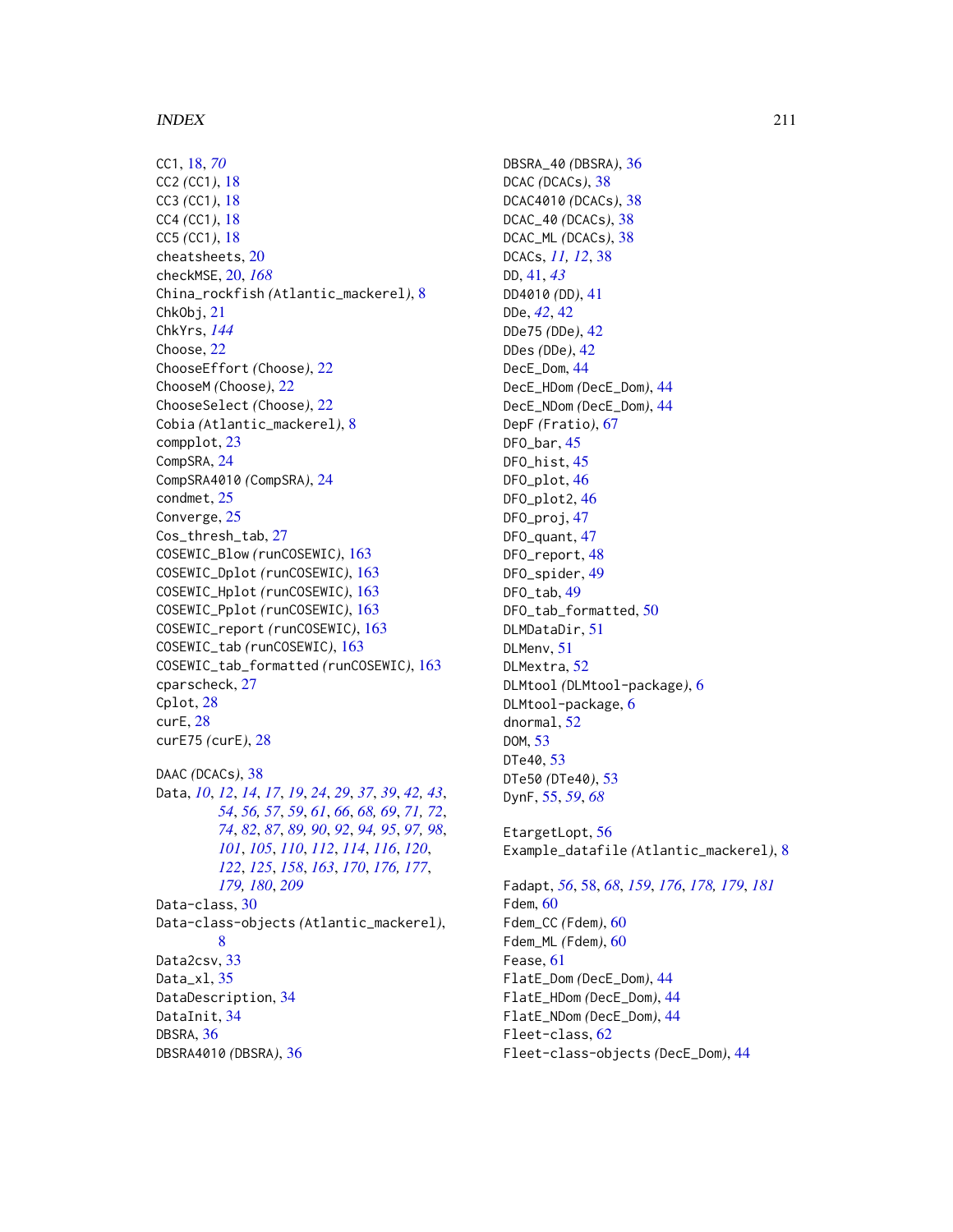FleetDescription, [64](#page-63-0) FMSYref, [65](#page-64-0) FMSYref50 *(*FMSYref*)*, [65](#page-64-0) FMSYref75 *(*FMSYref*)*, [65](#page-64-0) ForceCor, [66](#page-65-0) Fratio, *[56](#page-55-0)*, *[59](#page-58-0)*, [67](#page-66-0) Fratio4010 *(*Fratio*)*, [67](#page-66-0) Fratio\_CC *(*Fratio*)*, [67](#page-66-0) Fratio\_ML *(*Fratio*)*, [67](#page-66-0)

GB\_CC, *[19](#page-18-0)*, [69](#page-68-0) GB\_slope, [70,](#page-69-0) *[73,](#page-72-0) [74](#page-73-0)*, *[82](#page-81-0)*, *[87](#page-86-0)*, *[89](#page-88-0)*, *[92](#page-91-0)*, *[94](#page-93-0)*, *[96](#page-95-0)* GB\_target, *[71](#page-70-0)*, [71,](#page-70-0) *[74](#page-73-0)*, *[82](#page-81-0)*, *[87](#page-86-0)*, *[89](#page-88-0)*, *[92](#page-91-0)*, *[94](#page-93-0)*, *[96](#page-95-0)* Gcontrol, *[71](#page-70-0)*, *[73](#page-72-0)*, [73,](#page-72-0) *[82](#page-81-0)*, *[87](#page-86-0)*, *[89](#page-88-0)*, *[92](#page-91-0)*, *[94](#page-93-0)*, *[96](#page-95-0)* Generic\_DecE *(*DecE\_Dom*)*, [44](#page-43-0) Generic\_FlatE *(*DecE\_Dom*)*, [44](#page-43-0) Generic\_Fleet *(*DecE\_Dom*)*, [44](#page-43-0) Generic\_IncE *(*DecE\_Dom*)*, [44](#page-43-0) Generic\_Obs, [74](#page-73-0) getclass, [75](#page-74-0) getmov2, [76](#page-75-0) getsel, [77](#page-76-0) Growth2OM, [77](#page-76-0) Gulf\_blue\_tilefish *(*Atlantic\_mackerel*)*, [8](#page-7-0)

HDAAC *(*DCACs*)*, [38](#page-37-0) Herring *(*Albacore*)*, [7](#page-6-0) Hist-class, [78](#page-77-0) hist2, [80](#page-79-0)

ICI, *[71](#page-70-0)*, *[73,](#page-72-0) [74](#page-73-0)*, [81,](#page-80-0) *[87](#page-86-0)*, *[89](#page-88-0)*, *[92](#page-91-0)*, *[94](#page-93-0)*, *[96](#page-95-0)* ICI2 *(*ICI*)*, [81](#page-80-0) Imp-class, [83](#page-82-0) Imp-class-objects *(*Overages*)*, [143](#page-142-1) ImpDescription, [84](#page-83-0) Imprecise\_Biased *(*Generic\_Obs*)*, [74](#page-73-0) Imprecise\_Unbiased *(*Generic\_Obs*)*, [74](#page-73-0) IncE\_HDom *(*DecE\_Dom*)*, [44](#page-43-0) IncE\_NDom *(*DecE\_Dom*)*, [44](#page-43-0) initialize *(*initialize-methods*)*, [84](#page-83-0) initialize,Data-method *(*initialize-methods*)*, [84](#page-83-0) initialize,DLM\_general-method *(*initialize-methods*)*, [84](#page-83-0) initialize,Fease-method *(*initialize-methods*)*, [84](#page-83-0) initialize,Fleet-method *(*initialize-methods*)*, [84](#page-83-0)

initialize,MSE-method *(*initialize-methods*)*, [84](#page-83-0) initialize,Obs-method *(*initialize-methods*)*, [84](#page-83-0) initialize,OM-method *(*initialize-methods*)*, [84](#page-83-0) initialize,Stock-method *(*initialize-methods*)*, [84](#page-83-0) initialize-methods, [84](#page-83-0) Input, [85](#page-84-0) IOTC\_plot, [85](#page-84-0) Iratio, *[71](#page-70-0)*, *[73,](#page-72-0) [74](#page-73-0)*, *[82](#page-81-0)*, [86,](#page-85-0) *[89](#page-88-0)*, *[92](#page-91-0)*, *[94](#page-93-0)*, *[96](#page-95-0)* Islope1, *[71](#page-70-0)*, *[73,](#page-72-0) [74](#page-73-0)*, *[82](#page-81-0)*, *[87](#page-86-0)*, [87,](#page-86-0) *[92](#page-91-0)*, *[94](#page-93-0)*, *[96](#page-95-0)* Islope2 *(*Islope1*)*, [87](#page-86-0) Islope3 *(*Islope1*)*, [87](#page-86-0) Islope4 *(*Islope1*)*, [87](#page-86-0) IT10 *(*IT5*)*, [89](#page-88-0) IT5, [89](#page-88-0) Itarget1, *[71](#page-70-0)*, *[73,](#page-72-0) [74](#page-73-0)*, *[82](#page-81-0)*, *[87](#page-86-0)*, *[89](#page-88-0)*, [91,](#page-90-0) *[94](#page-93-0)*, *[96](#page-95-0)* Itarget1\_MPA, *[71](#page-70-0)*, *[73,](#page-72-0) [74](#page-73-0)*, *[82](#page-81-0)*, *[87](#page-86-0)*, *[89](#page-88-0)*, *[92](#page-91-0)*, [93,](#page-92-0) *[96](#page-95-0)* Itarget2 *(*Itarget1*)*, [91](#page-90-0) Itarget3 *(*Itarget1*)*, [91](#page-90-0) Itarget4 *(*Itarget1*)*, [91](#page-90-0) ItargetE1, *[71](#page-70-0)*, *[73,](#page-72-0) [74](#page-73-0)*, *[82](#page-81-0)*, *[87](#page-86-0)*, *[89](#page-88-0)*, *[92](#page-91-0)*, *[94](#page-93-0)*, [94](#page-93-0) ItargetE2 *(*ItargetE1*)*, [94](#page-93-0) ItargetE3 *(*ItargetE1*)*, [94](#page-93-0) ItargetE4 *(*ItargetE1*)*, [94](#page-93-0) ITe10 *(*ITe5*)*, [96](#page-95-0) ITe5, [96](#page-95-0) ITM, [97](#page-96-0)

join\_plots, [99](#page-98-0) joinData, [98](#page-97-0) joinMSE, *[168](#page-167-0)* joinMSE *(*checkMSE*)*, [20](#page-19-0)

#### Kplot, [99](#page-98-0)

L95target *(*Ltarget1*)*, [113](#page-112-0) LBSPR, [100](#page-99-0) LBSPR\_MLL *(*LBSPR*)*, [100](#page-99-0) LH2OM, [101](#page-100-0) LHdatabase, [103](#page-102-0) Low\_Effort\_Non\_Target *(*DecE\_Dom*)*, [44](#page-43-0) Lratio\_BHI, [104,](#page-103-0) *[115,](#page-114-0) [116](#page-115-0)* Lratio\_BHI2 *(*Lratio\_BHI*)*, [104](#page-103-0) Lratio\_BHI3 *(*Lratio\_BHI*)*, [104](#page-103-0) LSRA, [106](#page-105-0)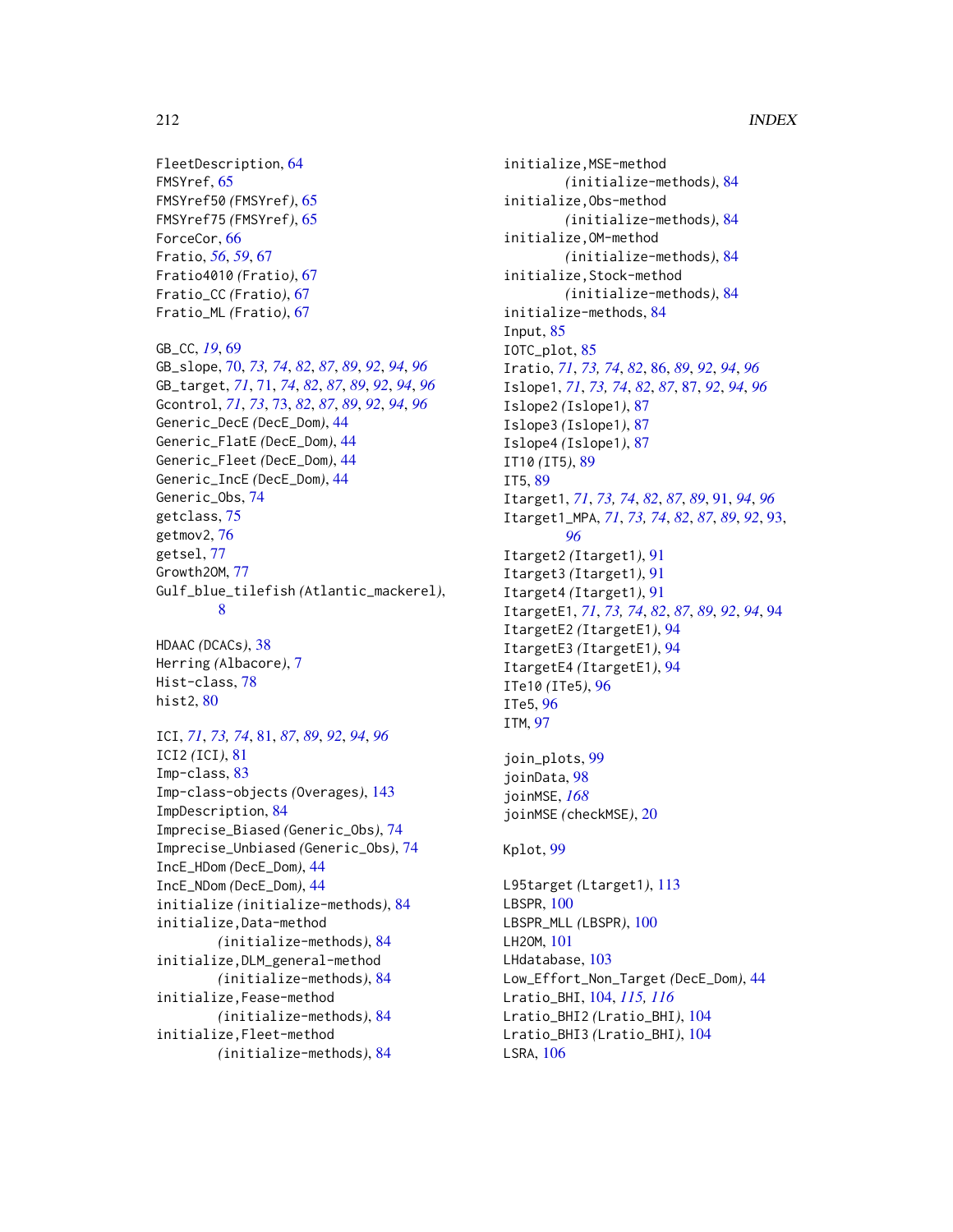#### INDEX 213

LSRA2, [106](#page-105-0) LSRA\_MCMC\_sim, [107](#page-106-0) LSRA\_opt, [108](#page-107-0) LstepCC1, [109](#page-108-0) LstepCC2 *(*LstepCC1*)*, [109](#page-108-0) LstepCC3 *(*LstepCC1*)*, [109](#page-108-0) LstepCC4 *(*LstepCC1*)*, [109](#page-108-0) LstepCE1, [111](#page-110-0) LstepCE2 *(*LstepCE1*)*, [111](#page-110-0) Ltarget1, *[105](#page-104-0)*, [113,](#page-112-0) *[116](#page-115-0)* Ltarget2 *(*Ltarget1*)*, [113](#page-112-0) Ltarget3 *(*Ltarget1*)*, [113](#page-112-0) Ltarget4 *(*Ltarget1*)*, [113](#page-112-0) LtargetE1, *[105](#page-104-0)*, *[115](#page-114-0)*, [115](#page-114-0) LtargetE4 *(*LtargetE1*)*, [115](#page-114-0) LTY *(*PerformanceMetric*)*, [143](#page-142-1) LW2OM, [117](#page-116-0) Mackerel *(*Albacore*)*, [7](#page-6-0) makeMeanMP, [117](#page-116-0) makePerf, [118](#page-117-0) makeTransparent, [119](#page-118-0) matlenlim, [119](#page-118-0) matlenlim2 *(*matlenlim*)*, [119](#page-118-0) MCD, [121](#page-120-0) MCD4010 *(*MCD*)*, [121](#page-120-0) minlenLopt1 *(*matlenlim*)*, [119](#page-118-0) ML2D, [122](#page-121-0) movfit\_Rcpp, [123](#page-122-0) MPStats, [124](#page-123-0) MPtype, [124,](#page-123-0) *[163](#page-162-0)* MRnoreal *(*MRreal*)*, [125](#page-124-0) MRreal, [125](#page-124-0) MSE, *[168](#page-167-0)* MSE-class, [126](#page-125-0) MSEDescription, [130](#page-129-0) Needed, *[163](#page-162-0)* Needed *(*Can*)*, [16](#page-15-0) NFref *(*FMSYref*)*, [65](#page-64-0) NOAA\_plot, [130](#page-129-0) NOAA\_plot2 *(*TradePlot*)*, [196](#page-195-1) Obs-class, [131](#page-130-0)

Obs-class-objects *(*Generic\_Obs*)*, [74](#page-73-0) ObsDescription, [133](#page-132-0) OM-class, [133](#page-132-0) OMDescription, [138](#page-137-0) OMdoc, [139](#page-138-0)

OMexample, [140](#page-139-0) OMinit, [140](#page-139-0) optCPU, [142](#page-141-0) ourReefFish *(*Atlantic\_mackerel*)*, [8](#page-7-0) Overages, [143](#page-142-1) P10 *(*PerformanceMetric*)*, [143](#page-142-1) P100 *(*PerformanceMetric*)*, [143](#page-142-1) P50 *(*PerformanceMetric*)*, [143](#page-142-1) Perfect\_Imp *(*Overages*)*, [143](#page-142-1) Perfect\_Info *(*Generic\_Obs*)*, [74](#page-73-0) PerformanceMetric, [143,](#page-142-1) *[195](#page-194-0)* plot.Data, [145](#page-144-0) plot.MSE, [145](#page-144-0) plot.OM, [146](#page-145-0) plotFleet, [146](#page-145-0) plotFun, [147](#page-146-0) plotImp, [147](#page-146-0) plotM, [148](#page-147-0) plotMPA, [149](#page-148-0) plotObs, [149](#page-148-0) plotOFL, [150](#page-149-0) plotSelect, [151](#page-150-0) plotStock, [151](#page-150-0) PMLimit, [152](#page-151-0) PMObj *(*PMLimit*)*, [152](#page-151-0) PMobj-class, [154](#page-153-0) PNOF *(*PerformanceMetric*)*, [143](#page-142-1) Porgy *(*Albacore*)*, [7](#page-6-0) Pplot, [155](#page-154-0) Pplot2, [155](#page-154-0) Precise\_Biased *(*Generic\_Obs*)*, [74](#page-73-0) Precise\_Unbiased *(*Generic\_Obs*)*, [74](#page-73-0) predictLH *(*LH2OM*)*, [101](#page-100-0) PWhisker, [157](#page-156-1) Rcontrol, *[59](#page-58-0)*, [157,](#page-156-1) *[176](#page-175-0)*, *[178,](#page-177-1) [179](#page-178-0)*, *[181](#page-180-0)* Rcontrol2 *(*Rcontrol*)*, [157](#page-156-1) RealFease, [159](#page-158-0) Rec, *[10](#page-9-0)*, *[12](#page-11-0)*, *[14](#page-13-0)*, *[18](#page-17-0)*, *[24](#page-23-0)*, *[29](#page-28-0)*, *[36](#page-35-0)*, *[39](#page-38-0)*, *[41](#page-40-0)*, *[43](#page-42-0)*, *[54](#page-53-0)*, *[56,](#page-55-0) [57](#page-56-0)*, *[59,](#page-58-0) [60](#page-59-0)*, *[65](#page-64-0)*, *[67](#page-66-0)*, *[69](#page-68-0)*, *[71,](#page-70-0) [72](#page-71-0)*, *[74](#page-73-0)*, *[82](#page-81-0)*, *[87,](#page-86-0) [88](#page-87-0)*, *[90](#page-89-0)*, *[92,](#page-91-0) [93](#page-92-0)*, *[95,](#page-94-0) [96](#page-95-0)*, *[98](#page-97-0)*,

*[100](#page-99-0)*, *[105](#page-104-0)*, *[110](#page-109-0)*, *[112](#page-111-0)*, *[114](#page-113-0)*, *[116](#page-115-0)*, *[120,](#page-119-0) [121](#page-120-0)*, *[125](#page-124-0)*, *[158](#page-157-0)*, *[170](#page-169-0)*, *[176,](#page-175-0) [177](#page-176-1)*, *[179,](#page-178-0) [180](#page-179-0)*, *[208](#page-207-0)* Rec-class, [160](#page-159-1) Red\_snapper *(*Atlantic\_mackerel*)*, [8](#page-7-0) Replace, [161](#page-160-0) replic8, [162](#page-161-0)